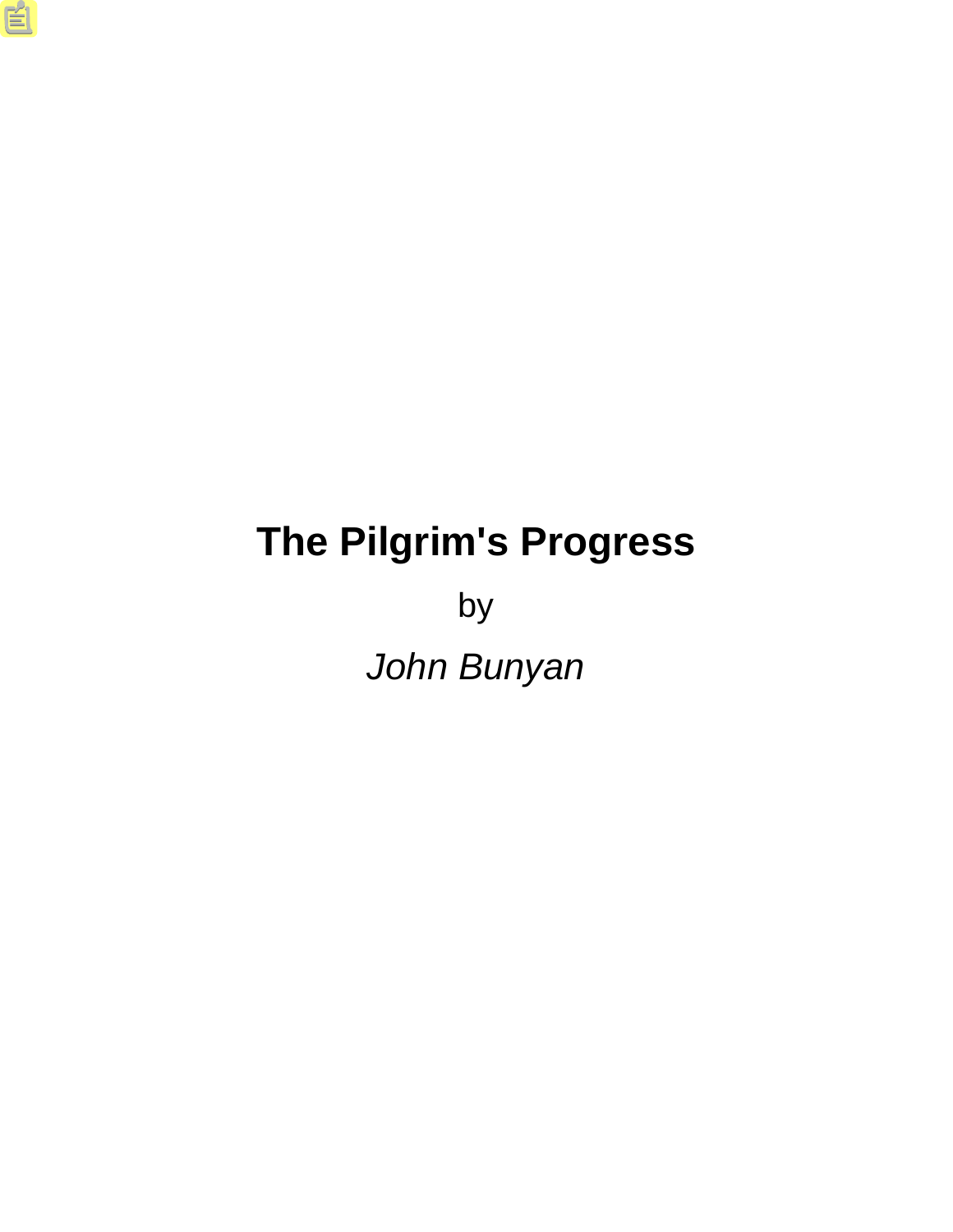# About *The Pilgrim's Progress*

<span id="page-1-0"></span>

| Title:                | The Pilgrim's Progress                                |
|-----------------------|-------------------------------------------------------|
| URL:                  | http://www.ccel.org/ccel/bunyan/pilgrim.html          |
| Author(s):            | Bunyan, John (1628-1688)                              |
| <b>Publisher:</b>     | Grand Rapids, MI: Christian Classics Ethereal Library |
| Source:               | Logos Research Systems, Inc.                          |
| <b>Rights:</b>        | <b>Public Domain</b>                                  |
| Contributor(s):       | Steve Liguori, stevelig@sprynet.com (Converter)       |
| <b>CCEL Subjects:</b> | All; Classic; Fiction                                 |
| <b>LC Call no:</b>    | PR3300                                                |
| <b>LC Subjects:</b>   | English literature                                    |
|                       | 17th and 18th centuries (1640-1770)                   |
|                       |                                                       |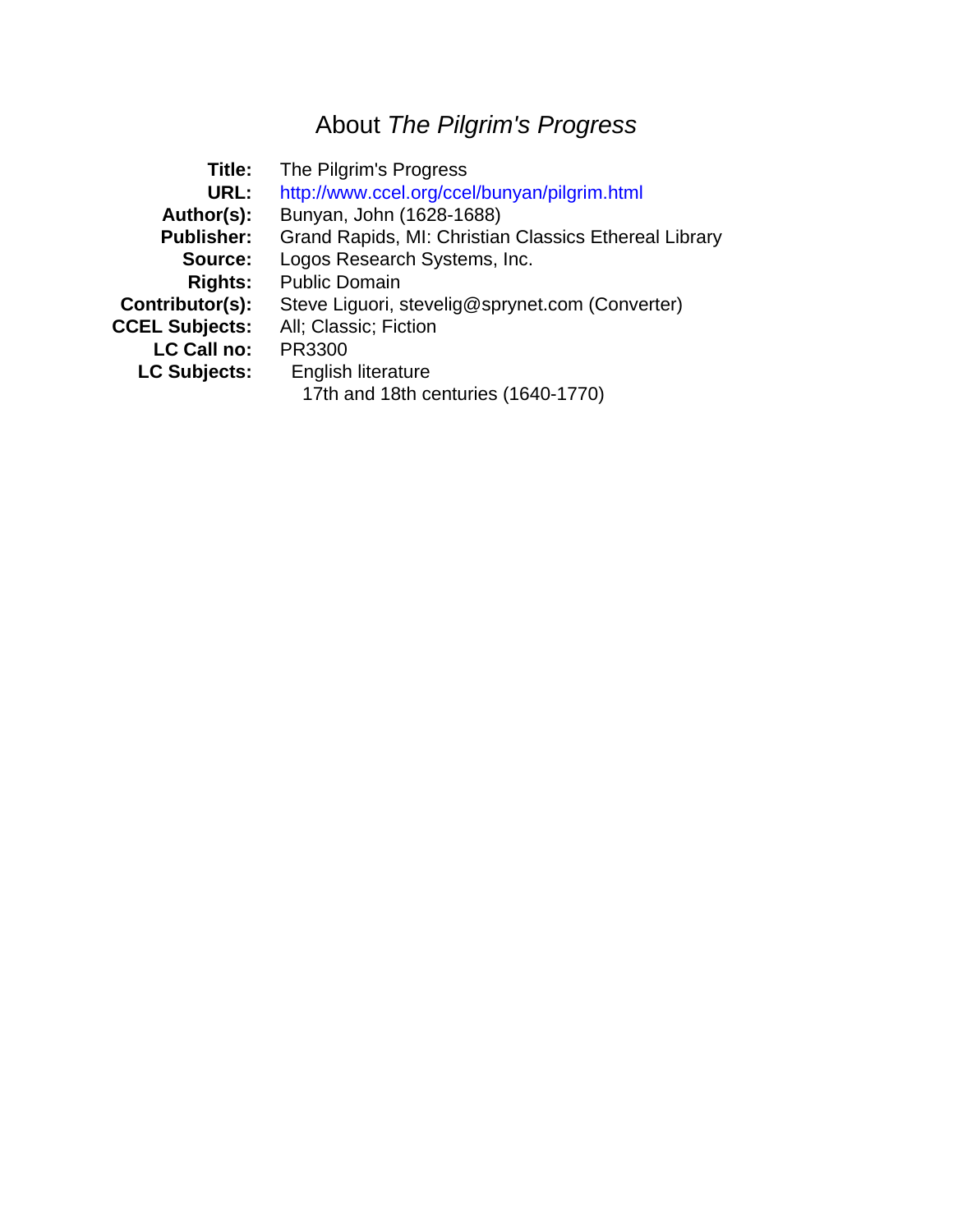# Table of Contents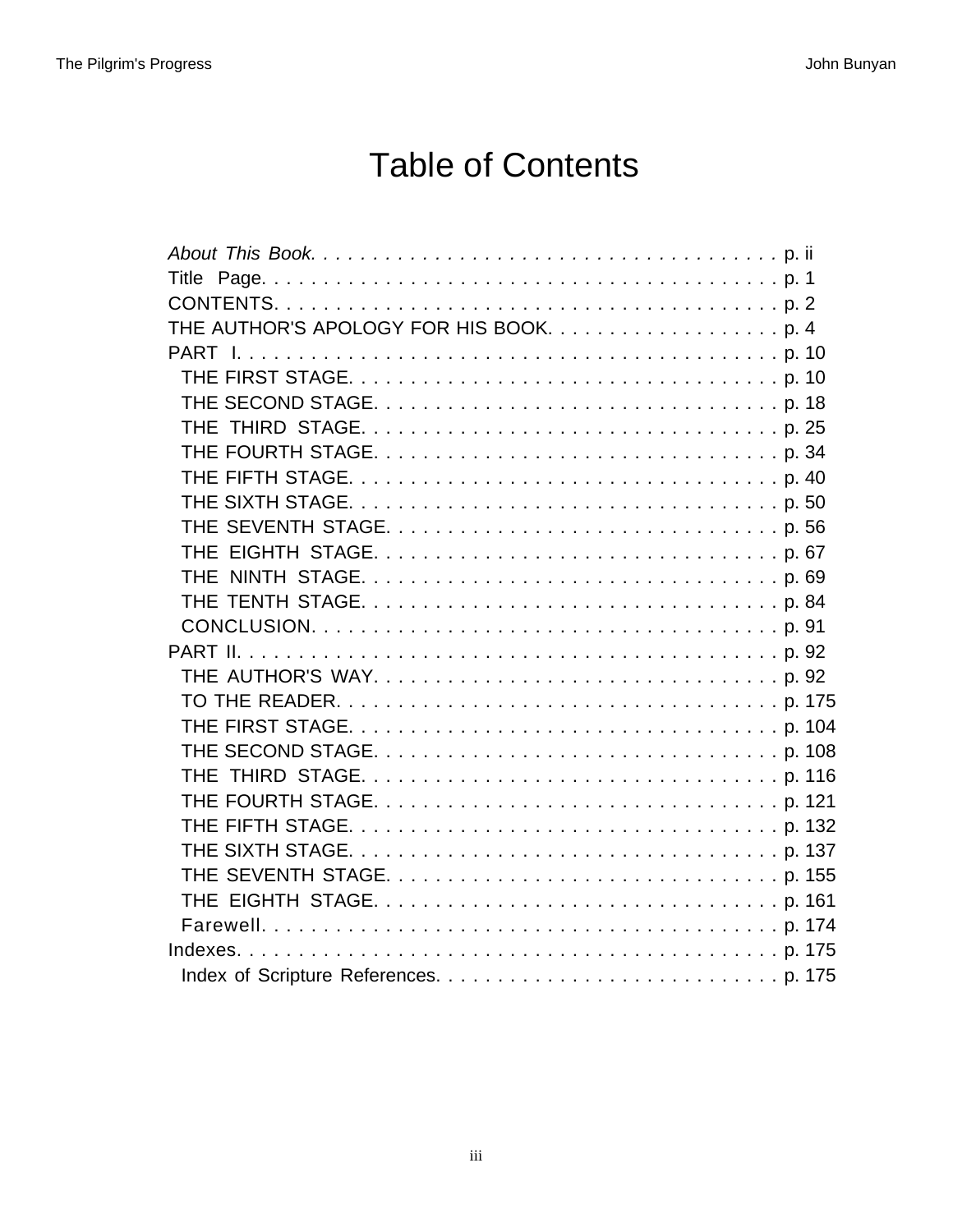The Pilgrim's Progress **The Pilgrim's Progress** John Bunyan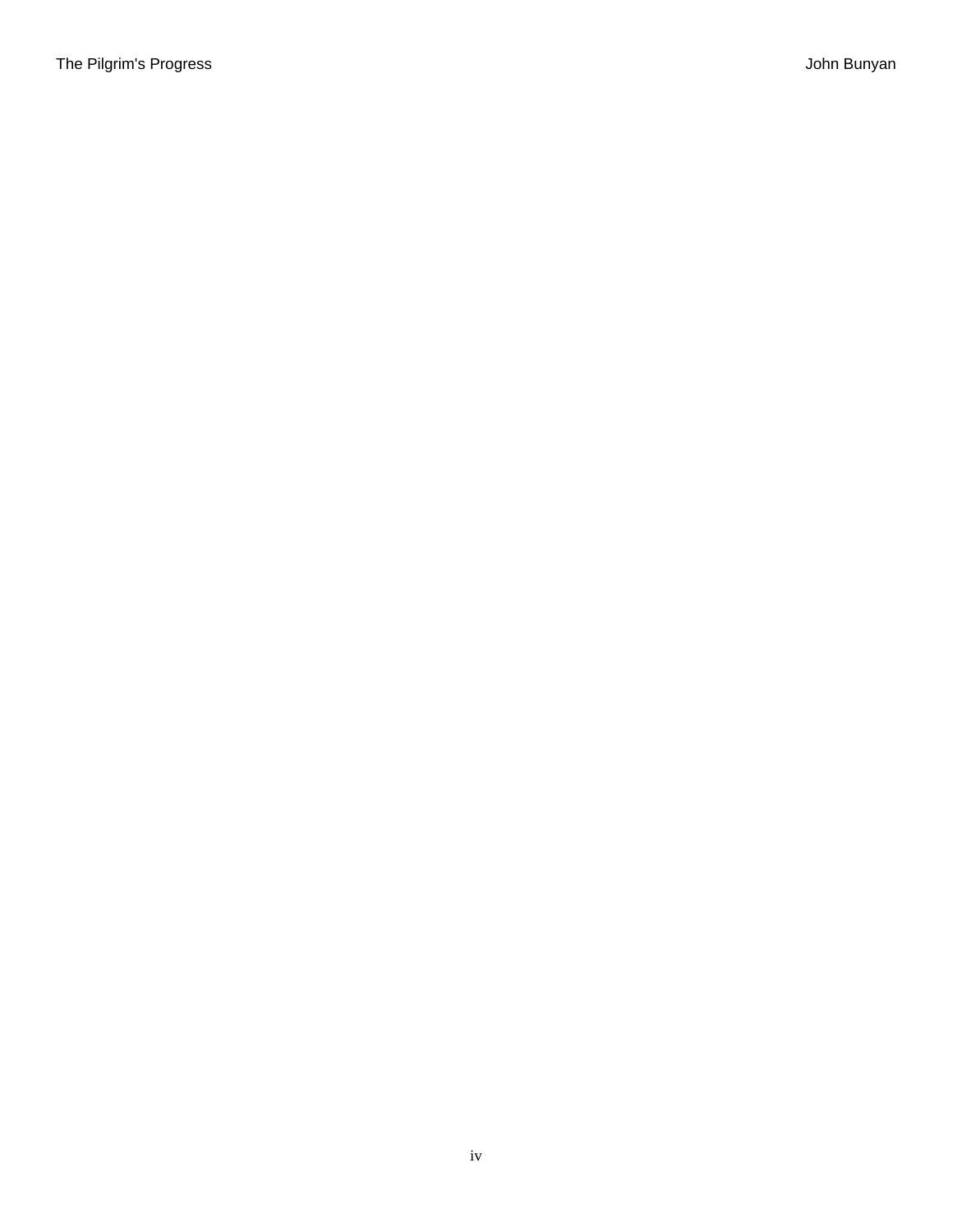## **The Pilgrim's Progress**

## <span id="page-4-0"></span>**From This World to That Which is to Come;**

### **Delivered under the Similitude of a Dream**

### **by John Bunyan**

**This text was prepared by Logos Research Systems, Inc. from an edition marked as follows:**

**Auburn: Derby and Miller. Buffalo: Geo. H. Derby and Co. 1853**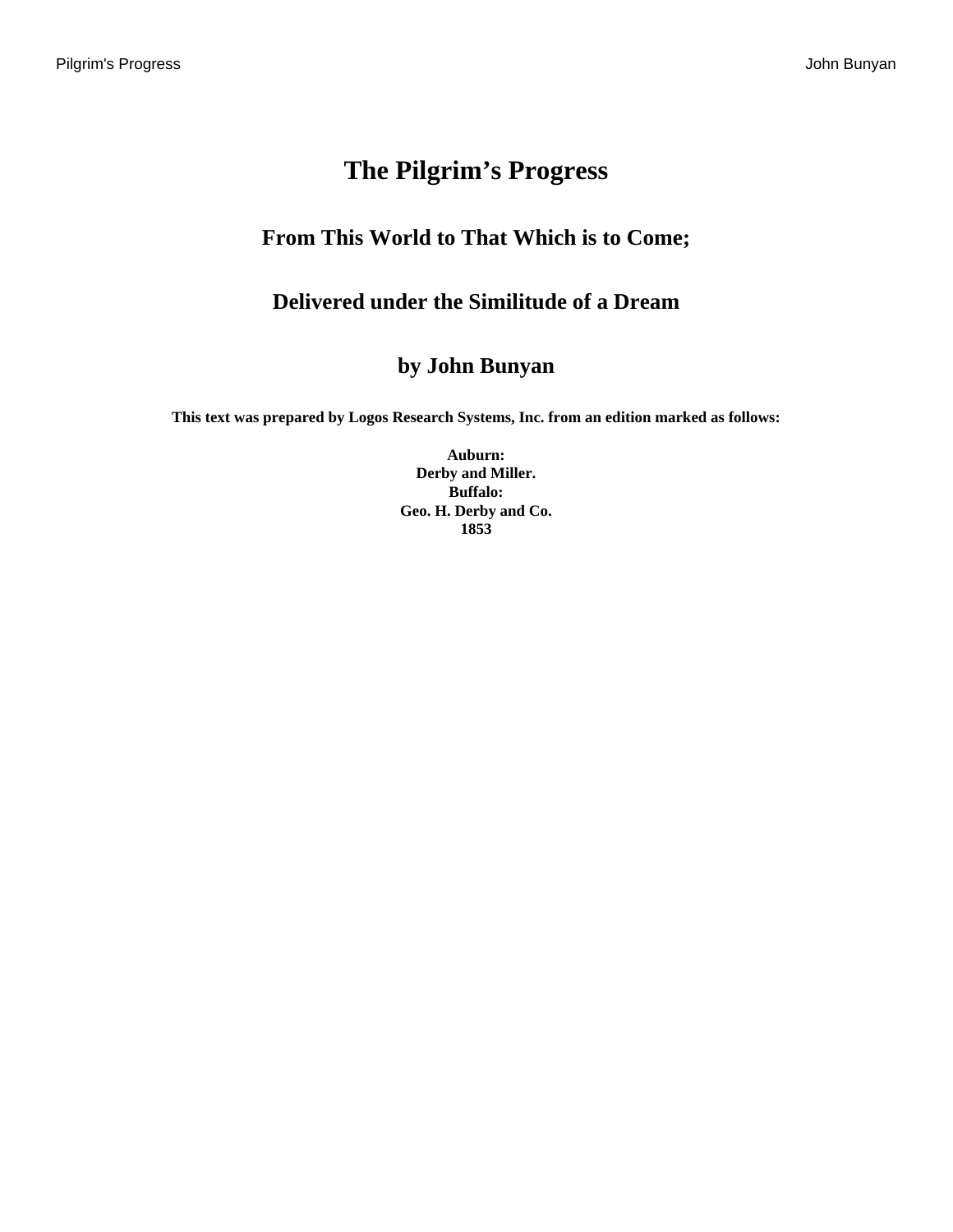## **CONTENTS**

#### [Author's Apology for his Book](#page-7-1)

#### [PART I.](#page-13-2)

<span id="page-5-0"></span>[The First Stage.](#page-13-3) —Christian's deplorable condition—Evangelist directs him—Obstinate and Pliable—Slough of Despond—Worldly Wiseman—Mount Sinai—Conversation with Evangelist

[The Second Stage.](#page-21-1) —The Gate—conversation with Good-Will—the Interpreter's House—Christian entertained—the sights there shown him

[The Third Stage.](#page-28-1) —Loses his burden at the Cross—Simple, Sloth, Presumption, Formalist, Hypocrisy—hill Difficulty—the Arbor—misses his roll—the palace Beautiful—the lions—talk with Discretion, Piety, Prudence, and Charity—wonders shown to Christian—he is armed

[The Fourth Stage.](#page-37-1) —Valley of Humiliation—conflict with Apollyon—Valley of the Shadow of Death—Giants Pope and Pagan

[The Fifth Stage.](#page-43-1) —Discourse with Faithful—Talkative and Faithful—Talkative's character

[The Sixth Stage.](#page-53-1) —Evangelist overtakes Christian and Faithful—Vanity Fair—the Pilgrims brought to trial—Faithful's martyrdom

[The Seventh Stage.](#page-59-1) —Christian and Hopeful—By-ends and his companions—plain of Ease—Lucre-hill—Demas—the River of Life—Vain-Confidence—Giant Despair—the Pilgrims beaten—the Dungeon—the Key of Promise

[The Eighth Stage.](#page-70-1) —The Delectable Mountains—entertained by the Shepherds—a by-way to Hell

[The Ninth Stage.](#page-72-1) —Christian and Hopeful meet Ignorance—Turn-away—Little-Faith—the Flatterer—the net—chastised by a Shining One—Atheist—Enchanted Ground—Hopeful's account of his conversion—discourse of Christian and Ignorance

[The Tenth Stage.](#page-87-1) —Talk of Christian and Hopeful—Temporary—the backslider—the land of Beulah—Christian and Hopeful pass the River—welcome to the Celestial city

[Conclusion of Part First](#page-94-1)

#### [PART II.](#page-95-2)

[Author's Apology for the Second Part](#page-95-3)

Pilgrimage of Christiana and her children

[The First Stage.](#page-107-1) —Christiana and Mercy—Slough of Despond—knocking at the gate—the Dog—talk between the Pilgrims

[The Second Stage.](#page-111-1) —The Devil's garden—two ill-favored ones assault them—the Reliever—entertainment at the Interpreter's house—the Significant Rooms—Christiana and Mercy's experience

[The Third Stage.](#page-119-1) —Accompanied by Great-Heart—the Cross—justified by Christ—Sloth and his companions hung—the hill Difficulty—the Arbor

[The Fourth Stage.](#page-124-1) —The Lions—Giant Grim slain by Great-Heart—the Pilgrims entertained—the children catechized by Prudence—Mr. Brisk—Matthew sick—the remedy—sights shown the Pilgrims

[The Fifth Stage.](#page-135-1) —Valley of Humiliation—Valley of the Shadow of Death—Giant Maul slain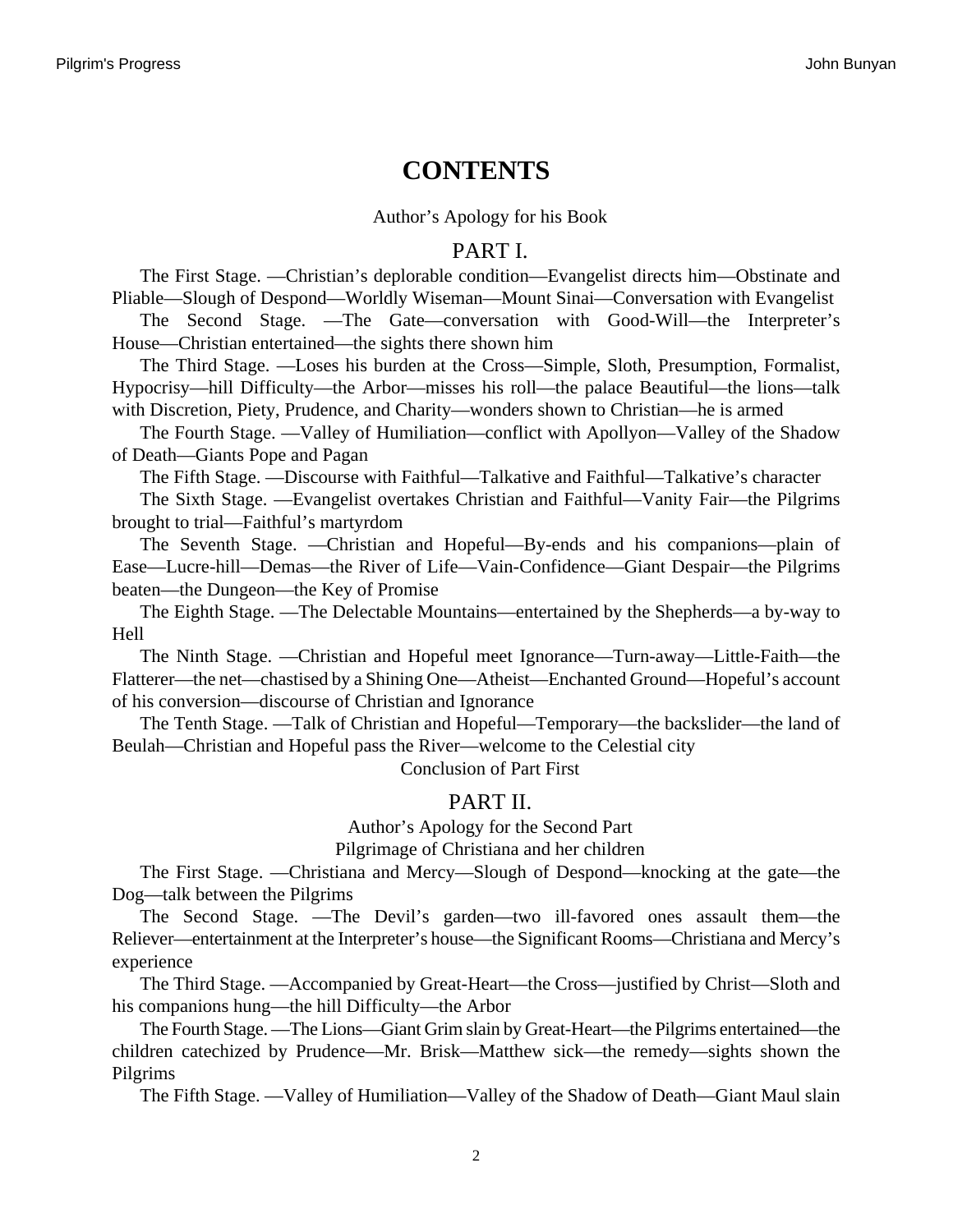[The Sixth Stage.](#page-140-1) —Discourse with Old Honest—character and history of Mr. Fearing—Mr. Self-will and some professors—Gaius' house—conversation—the supper—Old Honest and Great-Heart's riddles and discourse—Giant Slay-good killed—Mr. Feeble-mind's history—Mr. Ready-to-halt—Vanity Fair—Mr. Mnason's house—cheering entertainment and converse—a Monster

[The Seventh Stage.](#page-158-1) —Hill Lucre—River of Life—Giant Despair killed—the Delectable Mountains—entertainment by the Shepherds

[The Eighth Stage.](#page-164-1) —Valiant-for-Truth's-Victory—his talk with Great-Heart—the Enchanted Ground—Heedless and Too-bold—Mr. Stand-fast—Madam Bubble's temptations—the land of Beulah—Christiana summoned—her parting addresses—she passes the River—she is followed by Ready-to-halt, Feeble-mind, Despondency and his daughter, Honest, Valiant, Steadfast

Author's Farewell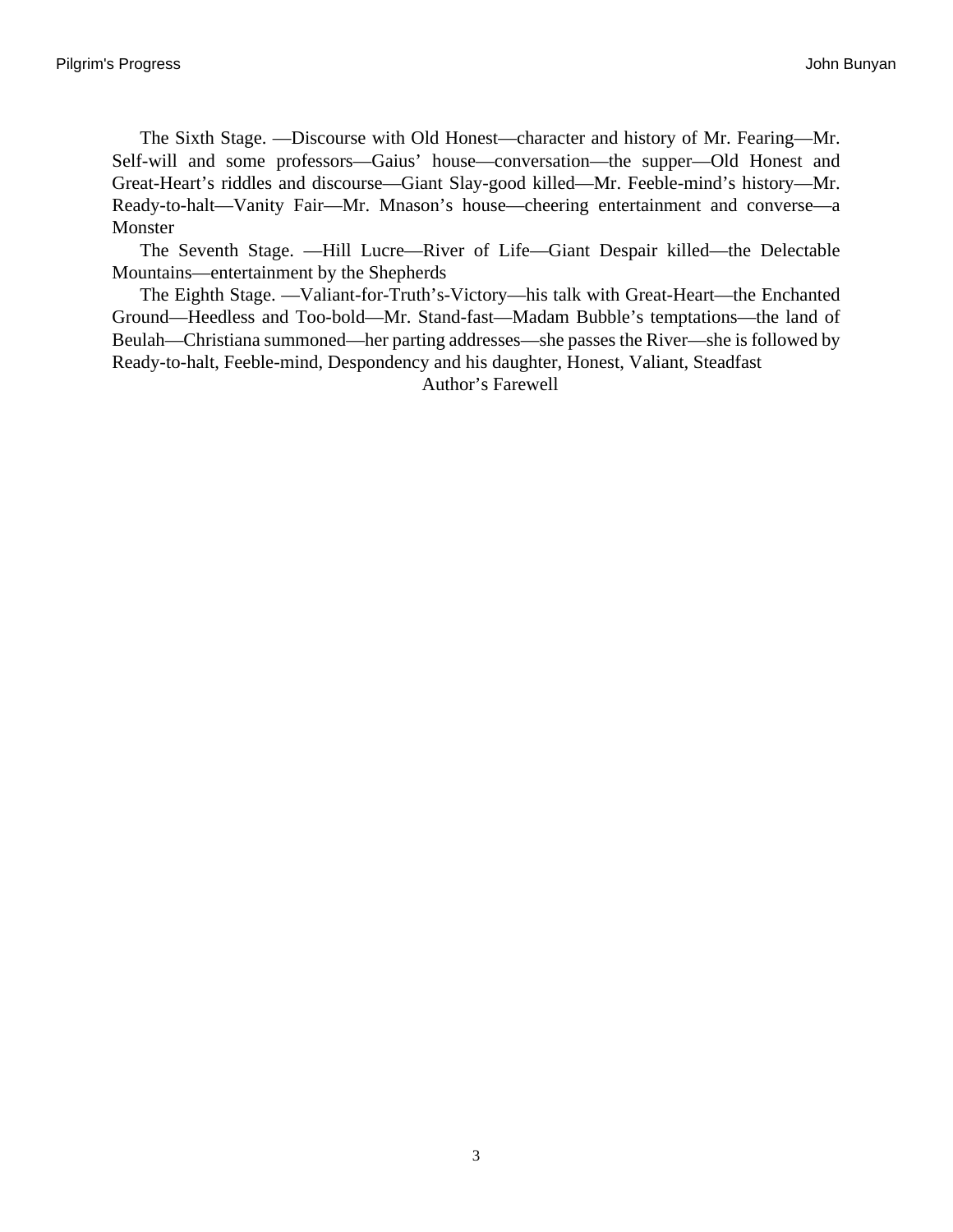# **THE AUTHOR'S APOLOGY FOR HIS BOOK**

<span id="page-7-1"></span><span id="page-7-0"></span>WHEN at the first I took my pen in hand Thus for to write, I did not understand That I at all should make a little book In such a mode: nay, I had undertook To make another; which, when almost done, Before I was aware I this begun.

And thus it was: I, writing of the way And race of saints in this our gospel-day, Fell suddenly into an allegory About their journey, and the way to glory, In more than twenty things which I set down This done, I twenty more had in my crown, And they again began to multiply, Like sparks that from the coals of fire do fly. Nay, then, thought I, if that you breed so fast, I'll put you by yourselves, lest you at last Should prove *ad infinitum*, 1 and eat out The book that I already am about. Well, so I did; but yet I did not think To show to all the world my pen and ink In such a mode; I only thought to make I knew not what: nor did I undertake Thereby to please my neighbor; no, not I; I did it my own self to gratify.

Neither did I but vacant seasons spend In this my scribble; nor did I intend But to divert myself, in doing this, From worser thoughts, which make me do amiss. Thus I set pen to paper with delight, And quickly had my thoughts in black and white; For having now my method by the end, Still as I pull'd, it came; and so I penned It down; until it came at last to be, For length and breadth, the bigness which you see.

Well, when I had thus put mine ends together

<sup>1</sup> Without end.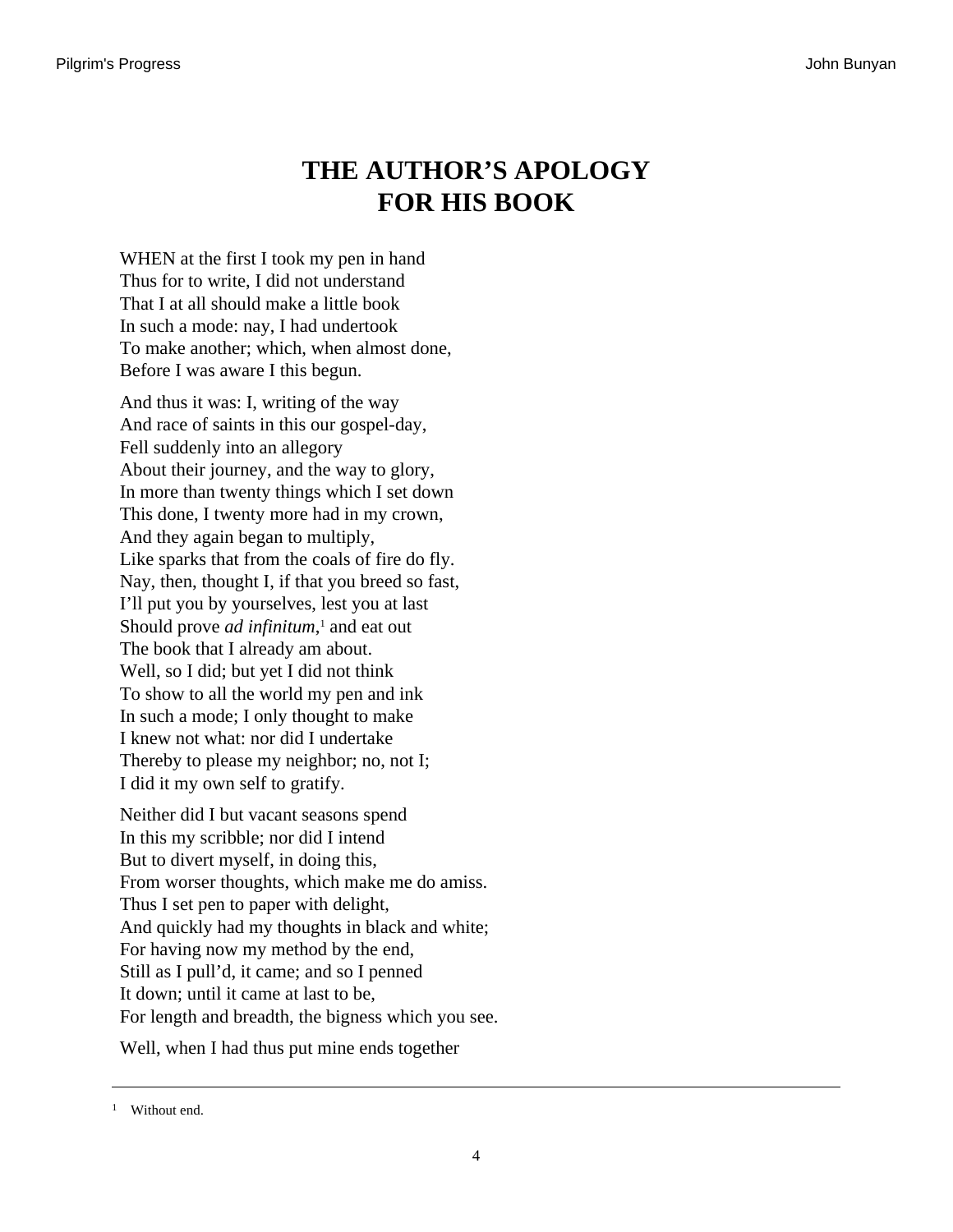I show'd them others, that I might see whether They would condemn them, or them justify: And some said, let them live; some, let them die: Some said, John, print it; others said, Not so: Some said, It might do good; others said, No.

Now was I in a strait, and did not see Which was the best thing to be done by me: At last I thought, Since ye are thus divided, I print it will; and so the case decided.

For, thought I, some I see would have it done, Though others in that channel do not run: To prove, then, who advised for the best, Thus I thought fit to put it to the test.

I further thought, if now I did deny Those that would have it, thus to gratify; I did not know, but hinder them I might Of that which would to them be great delight. For those which were not for its coming forth, I said to them, Offend you, I am loath; Yet since your brethren pleased with it be, Forbear to judge, till you do further see.

If that thou wilt not read, let it alone; Some love the meat, some love to pick the bone. Yea, that I might them better palliate, I did too with them thus expostulate:

May I not write in such a style as this? In such a method too, and yet not miss My end-thy good? Why may it not be done? Dark clouds bring waters, when the bright bring none. Yea, dark or bright, if they their silver drops Cause to descend, the earth, by yielding crops, Gives praise to both, and carpeth not at either, But treasures up the fruit they yield together; Yea, so commixes both, that in their fruit None can distinguish this from that; they suit Her well when hungry; but if she be full, She spews out both, and makes their blessing null.

You see the ways the fisherman doth take To catch the fish; what engines doth he make! Behold how he engageth all his wits; Also his snares, lines, angles, hooks, and nets: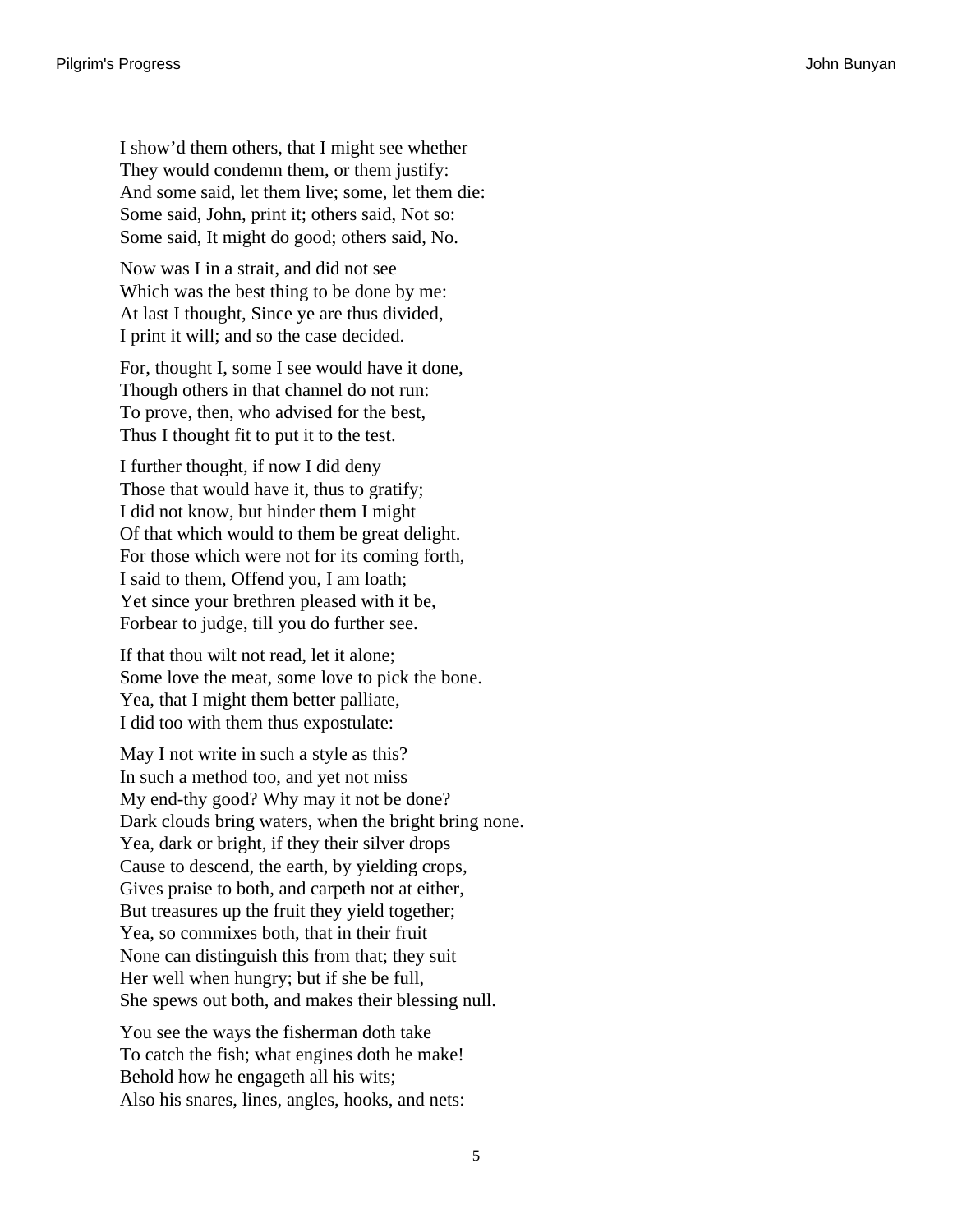Yet fish there be, that neither hook nor line, Nor snare, nor net, nor engine can make thine: They must be groped for, and be tickled too, Or they will not be catch'd, whate'er you do.

How does the fowler seek to catch his game By divers means! all which one cannot name. His guns, his nets, his lime-twigs, light and bell: He creeps, he goes, he stands; yea, who can tell Of all his postures? yet there's none of these Will make him master of what fowls he please. Yea, he must pipe and whistle, to catch *this*; Yet if he does so, *that* bird he will miss. If that a pearl may in toad's head dwell, And may be found too in an oyster-shell; If things that promise nothing, do contain What better is than gold; who will disdain, That have an inkling<sup>2</sup> of it, there to look, That they may find it. Now my little book, (Though void of all these paintings that may make It with this or the other man to take,) Is not without those things that do excel What do in brave but empty notions dwell.

"Well, yet I am not fully satisfied That this your book will stand, when soundly tried."

Why, what's the matter? "It is dark." What though? "But it is feigned." What of that? I trow Some men by feigned words, as dark as mine, Make truth to spangle, and its rays to shine. "But they want solidness." Speak, man, thy mind. "They drown the weak; metaphors make us blind."

Solidity, indeed, becomes the pen Of him that writeth things divine to men: But must I needs want solidness, because By metaphors I speak? Were not God's laws, His gospel laws, in olden time held forth By types, shadows, and metaphors? Yet loth Will any sober man be to find fault With them, lest he be found for to assault The highest wisdom! No, he rather stoops,

<sup>2</sup> Hint, whisper, insinuation.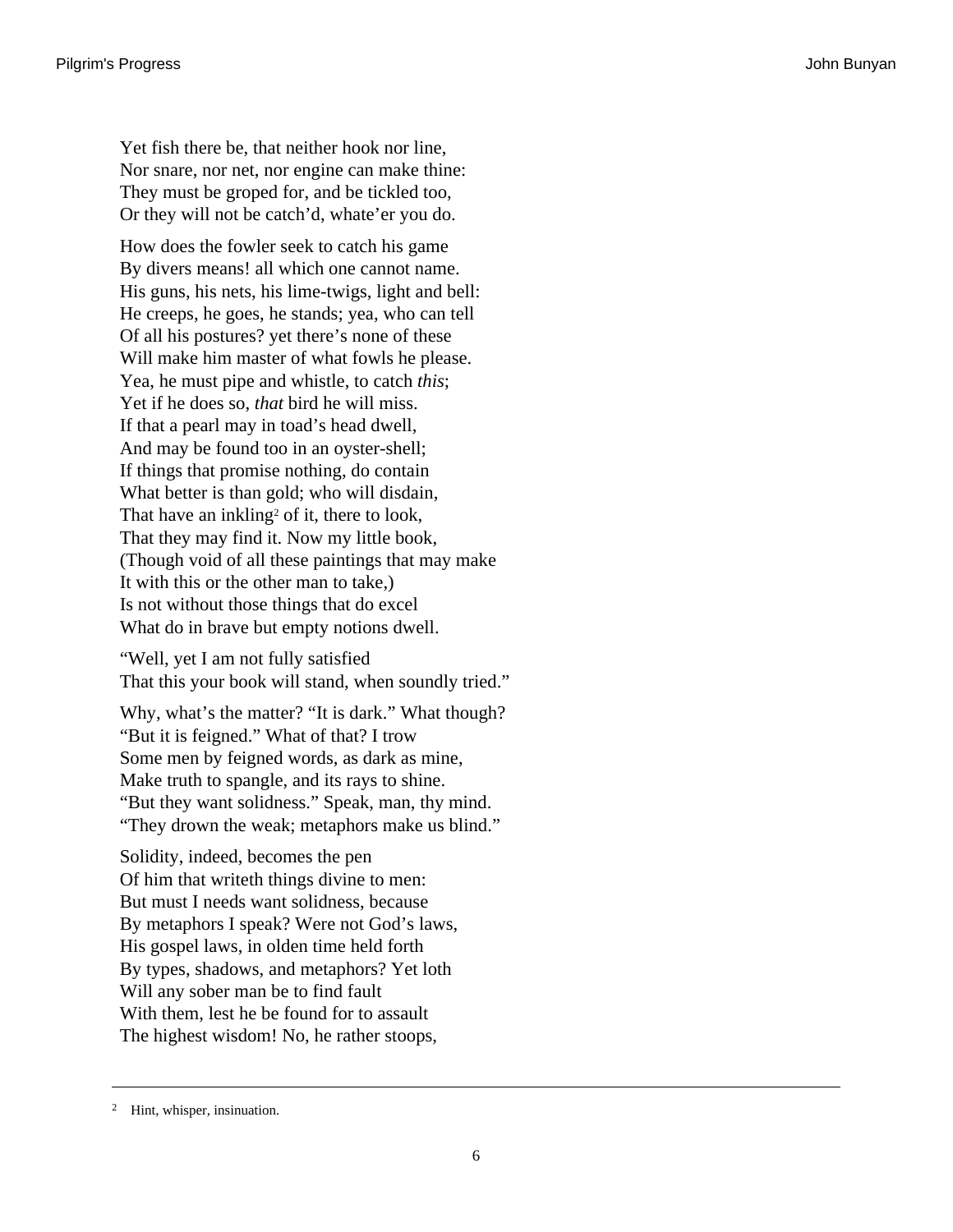And seeks to find out what, by pins and loops, By calves and sheep, by heifers, and by rams, By birds and herbs, and by the blood of lambs, God speaketh to him; and happy is he That finds the light and grace that in them be.

But not too forward, therefore, to conclude That I want solidness—that I am rude; All things solid in show, not solid be; All things in parable despise not we, Lest things most hurtful lightly we receive, And things that good are, of our souls bereave. My dark and cloudy words they do but hold The truth, as cabinets inclose the gold.

The prophets used much by metaphors To set forth truth: yea, who so considers Christ, his apostles too, shall plainly see, That truths to this day in such mantles be.

Am I afraid to say, that holy writ, Which for its style and phrase puts down all wit, Is everywhere so full of all these things, Dark figures, allegories? Yet there springs From that same book, that lustre, and those rays Of light, that turn our darkest nights to days.

Come, let my carper to his life now look, And find there darker lines than in my book He findeth any; yea, and let him know, That in his best things there are worse lines too.

May we but stand before impartial men, To his poor one I durst adventure ten, That they will take my meaning in these lines Far better than his lies in silver shrines. Come, truth, although in swaddling-clothes, I find Informs the judgment, rectifies the mind; Pleases the understanding, makes the will Submit, the memory too it doth fill With what doth our imagination please; Likewise it tends our troubles to appease.

Sound words, I know, Timothy is to use, And old wives' fables he is to refuse; But yet grave Paul him nowhere doth forbid The use of parables, in which lay hid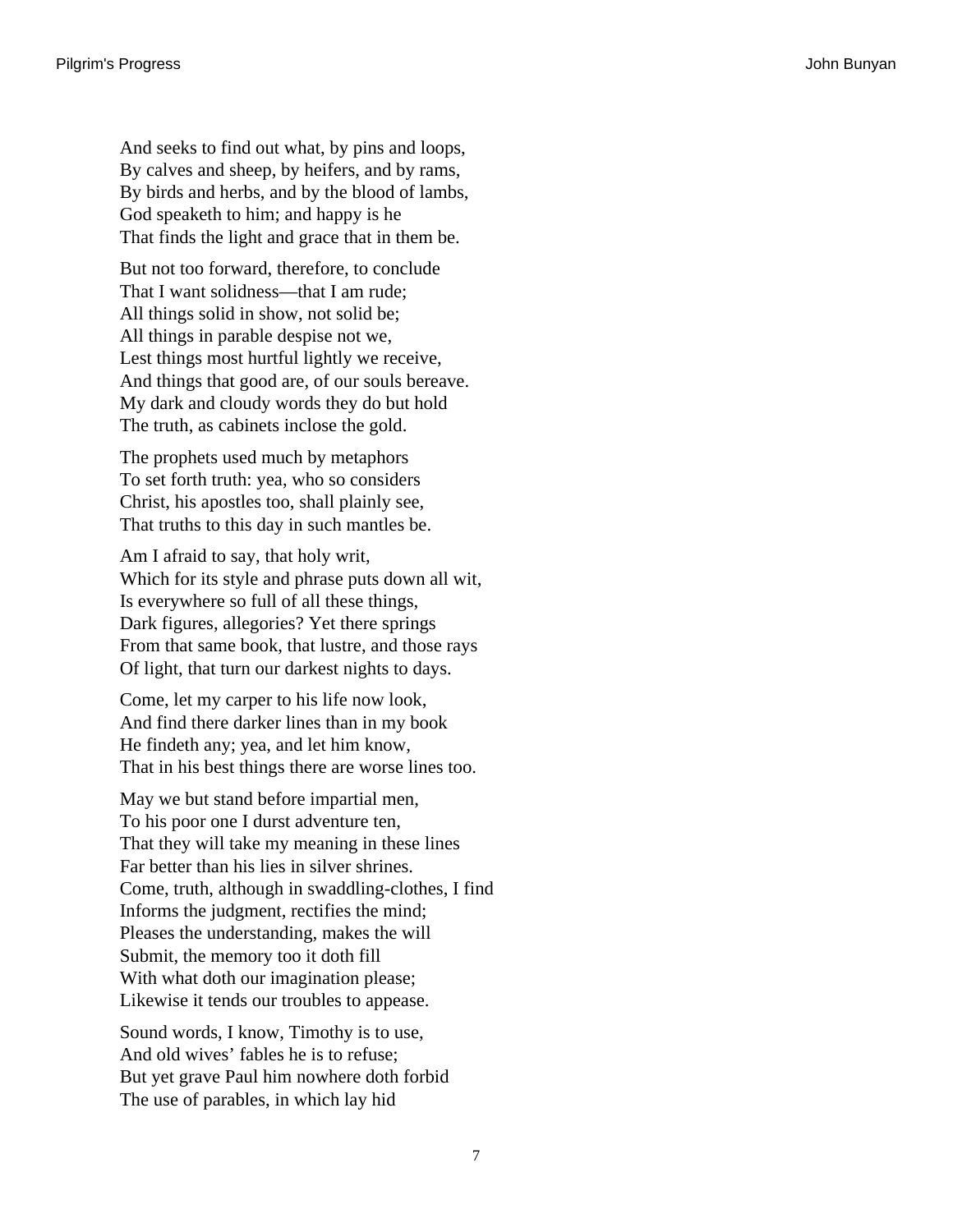That gold, those pearls, and precious stones that were Worth digging for, and that with greatest care.

Let me add one word more. O man of God, Art thou offended? Dost thou wish I had Put forth my matter in another dress? Or that I had in things been more express? Three things let me propound; then I submit To those that are my betters, as is fit.

1. I find not that I am denied the use Of this my method, so I no abuse Put on the words, things, readers, or be rude In handling figure or similitude, In application; but all that I may Seek the advance of truth this or that way. Denied, did I say? Nay, I have leave, (Example too, and that from them that have God better pleased, by their words or ways, Than any man that breatheth now-a-days,) Thus to express my mind, thus to declare Things unto thee that excellentest are.

2. I find that men as high as trees will write Dialogue-wise; yet no man doth them slight For writing so. Indeed, if they abuse Truth, cursed be they, and the craft they use To that intent; but yet let truth be free To make her sallies upon thee and me, Which way it pleases God: for who knows how, Better than he that taught us first to plough, To guide our minds and pens for his designs? And he makes base things usher in divine.

3. I find that holy writ, in many places, Hath semblance with this method, where the cases Do call for one thing to set forth another: Use it I may then, and yet nothing smother Truth's golden beams: nay, by this method may Make it cast forth its rays as light as day.

And now, before I do put up my pen, I'll show the profit of my book; and then Commit both thee and it unto that hand That pulls the strong down, and makes weak ones stand.

This book it chalketh out before thine eyes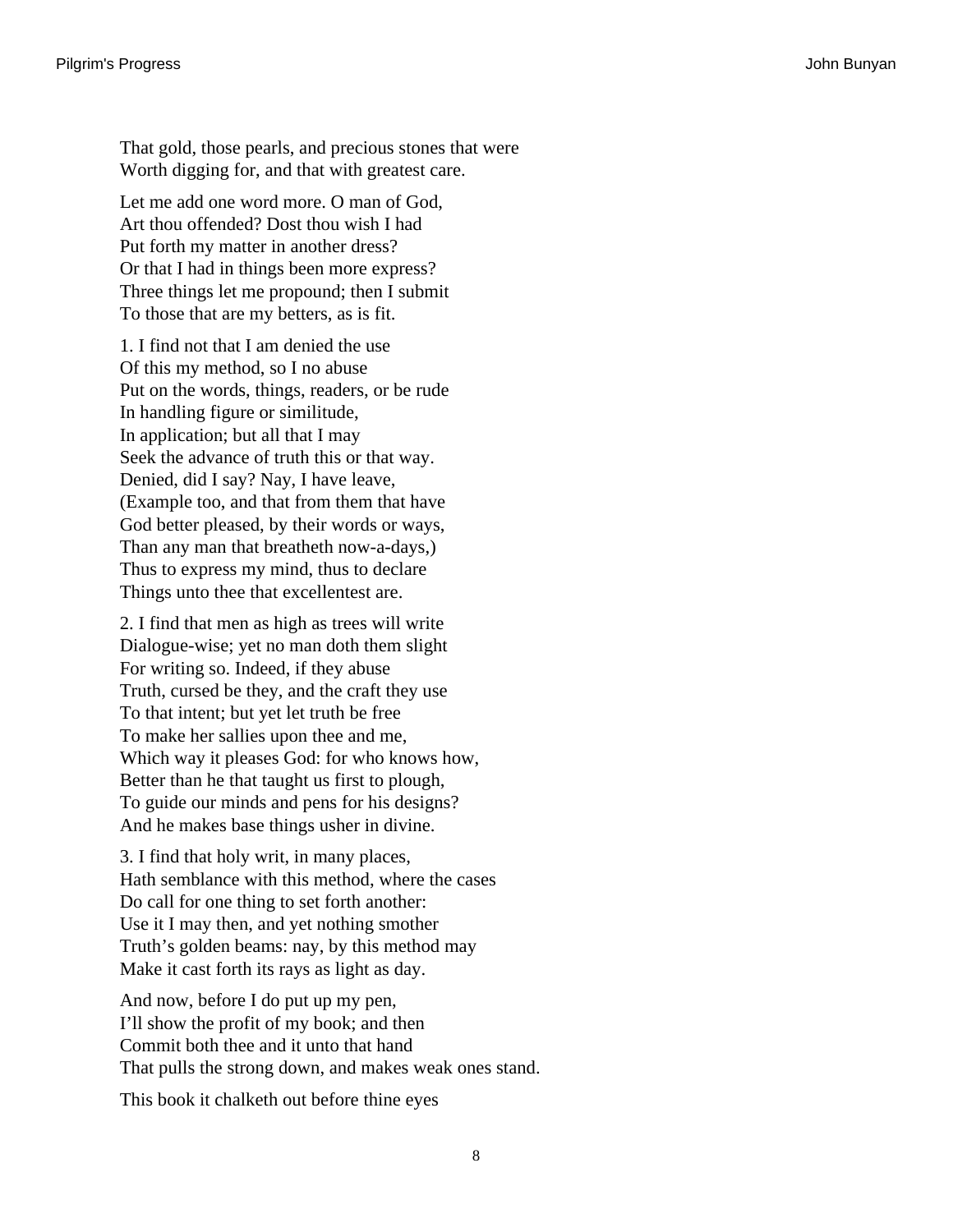The man that seeks the everlasting prize: It shows you whence he comes, whither he goes, What he leaves undone; also what he does: It also shows you how he runs, and runs, Till he unto the gate of glory comes. It shows, too, who set out for life amain, As if the lasting crown they would obtain; Here also you may see the reason why They lose their labor, and like fools do die.

This book will make a traveler of thee, If by its counsel thou wilt ruled be; It will direct thee to the Holy Land, If thou wilt its directions understand Yea, it will make the slothful active be; The blind also delightful things to see.

Art thou for something rare and profitable? Or would'st thou see a truth within a fable? Art thou forgetful? Wouldest thou remember From New-Year's day to the last of December? Then read my fancies; they will stick like burs, And may be, to the helpless, comforters.

This book is writ in such a dialect As may the minds of listless men affect: It seems a novelty, and yet contains Nothing but sound and honest gospel strains.

Would'st thou divert thyself from melancholy? Would'st thou be pleasant, yet be far from folly? Would'st thou read riddles, and their explanation? Or else be drowned in thy contemplation? Dost thou love picking meat? Or would'st thou see A man i' the clouds, and hear him speak to thee? Would'st thou be in a dream, and yet not sleep? Or would'st thou in a moment laugh and weep? Would'st thou lose thyself and catch no harm, And find thyself again without a charm? Would'st read thyself, and read thou know'st not what, And yet know whether thou art blest or not, By reading the same lines? O then come hither, And lay my book, thy head, and heart together.

# **JOHN BUNYAN.**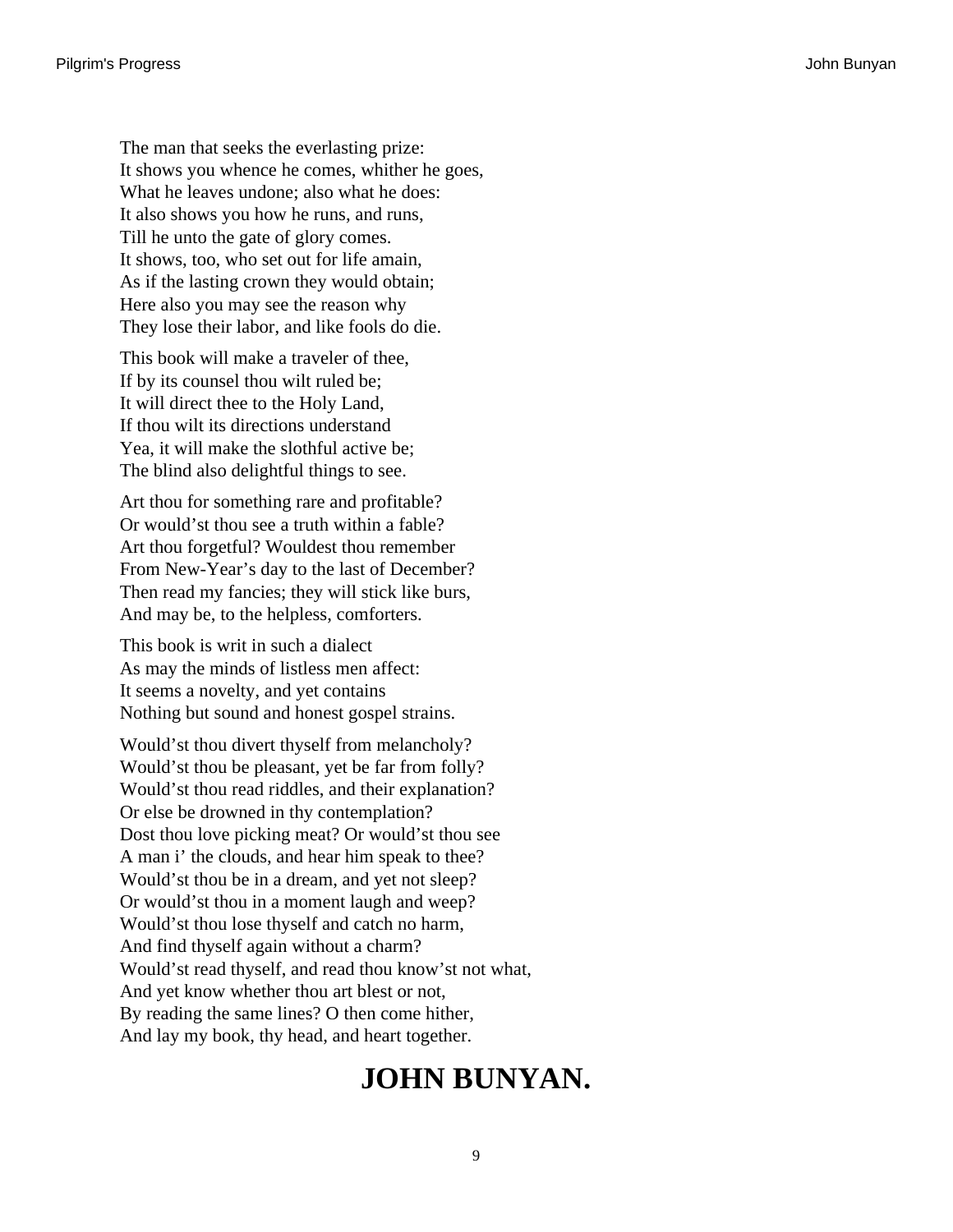## **PART I**

#### **THE FIRST STAGE**

<span id="page-13-3"></span><span id="page-13-2"></span><span id="page-13-1"></span><span id="page-13-0"></span>As I walked through the wilderness of this world, I lighted on a certain place where was a den,<sup>3</sup> and laid me down in that place to sleep; and as I slept, I dreamed a dream. I dreamed, and behold, I saw a man clothed with rags, standing in a certain place, with his face from his own house, a book in his hand, and a great burden upon his back. [Isa 64:6](http://www.ccel.org/b/bible/asv/xml/asv.Isa.64.xml#Isa.64.6); [Luke 14:33](http://www.ccel.org/b/bible/asv/xml/asv.Luke.14.xml#Luke.14.33); [Psalm 38:4.](http://www.ccel.org/b/bible/asv/xml/asv.Ps.38.xml#Ps.38.4) I looked and saw him open the book, and read therein; and as he read, he wept and trembled; and not being able longer to contain, he brake out with a lamentable cry, saying, "What shall I do?" [Acts 2:37](http://www.ccel.org/b/bible/asv/xml/asv.Acts.2.xml#Acts.2.37); [16:30;](http://www.ccel.org/b/bible/asv/xml/asv.Acts.16.xml#Acts.16.30) [Habak 1:2,3.](http://www.ccel.org/b/bible/asv/xml/asv.Hab.1.xml#Hab.1.2 Bible:Hab.1.3)

In this plight, therefore, he went home, and restrained himself as long as he could, that his wife and children should not perceive his distress; but he could not be silent long, because that his trouble increased. Wherefore at length he brake his mind to his wife and children; and thus he began to talk to them: "O, my dear wife," said he, "and you the children of my bowels, I, your dear friend, am in myself undone by reason of a burden that lieth hard upon me; moreover, I am certainly informed that this our city will be burnt with fire from heaven; in which fearful overthrow, both myself, with thee my wife, and you my sweet babes, shall miserably come to ruin, except (the which yet I see not) some way of escape can be found whereby we may be delivered." At this his relations were sore amazed; not for that they believed that what he had said to them was true, but because they thought that some frenzy distemper had got into his head; therefore, it drawing towards night, and they hoping that sleep might settle his brains, with all haste they got him to bed. But the night was as troublesome to him as the day; wherefore, instead of sleeping, he spent it in sighs and tears. So when the morning was come, they would know how he did. He told them, "Worse and worse:" he also set to talking to them again; but they began to be hardened. They also thought to drive away his distemper by harsh and surly carriage to him; sometimes they would deride, sometimes they would chide, and sometimes they would quite neglect him. Wherefore he began to retire himself to his chamber to pray for and pity them, and also to condole his own misery; he would also walk solitarily in the fields, sometimes reading, and sometimes praying: and thus for some days he spent his time.

Now I saw, upon a time, when he was walking in the fields, that he was (as he was wont) reading in his book, and greatly distressed in his mind; and as he read, he burst out, as he had done before, crying, "What shall I do to be saved?" [Acts 16:30,31.](http://www.ccel.org/b/bible/asv/xml/asv.Acts.16.xml#Acts.16.30 Bible:Acts.16.31)

I saw also that he looked this way, and that way, as if he would run; yet he stood still because (as I perceived) he could not tell which way to go. I looked then, and saw a man named Evangelist coming to him, and he asked, "Wherefore dost thou cry?"

He answered, "Sir, I perceive, by the book in my hand, that I am condemned to die, and after that to come to judgment, [Heb. 9:27](http://www.ccel.org/b/bible/asv/xml/asv.Heb.9.xml#Heb.9.27); and I find that I am not willing to do the first, [Job 10: 21,22](http://www.ccel.org/b/bible/asv/xml/asv.Job.10.xml#Job.10.21 Bible:Job.10.22), nor able to do the second." [Ezek. 22:14.](http://www.ccel.org/b/bible/asv/xml/asv.Ezek.22.xml#Ezek.22.14)

<sup>&</sup>lt;sup>3</sup> Bedford jail, in which the author was imprisoned for conscience' sake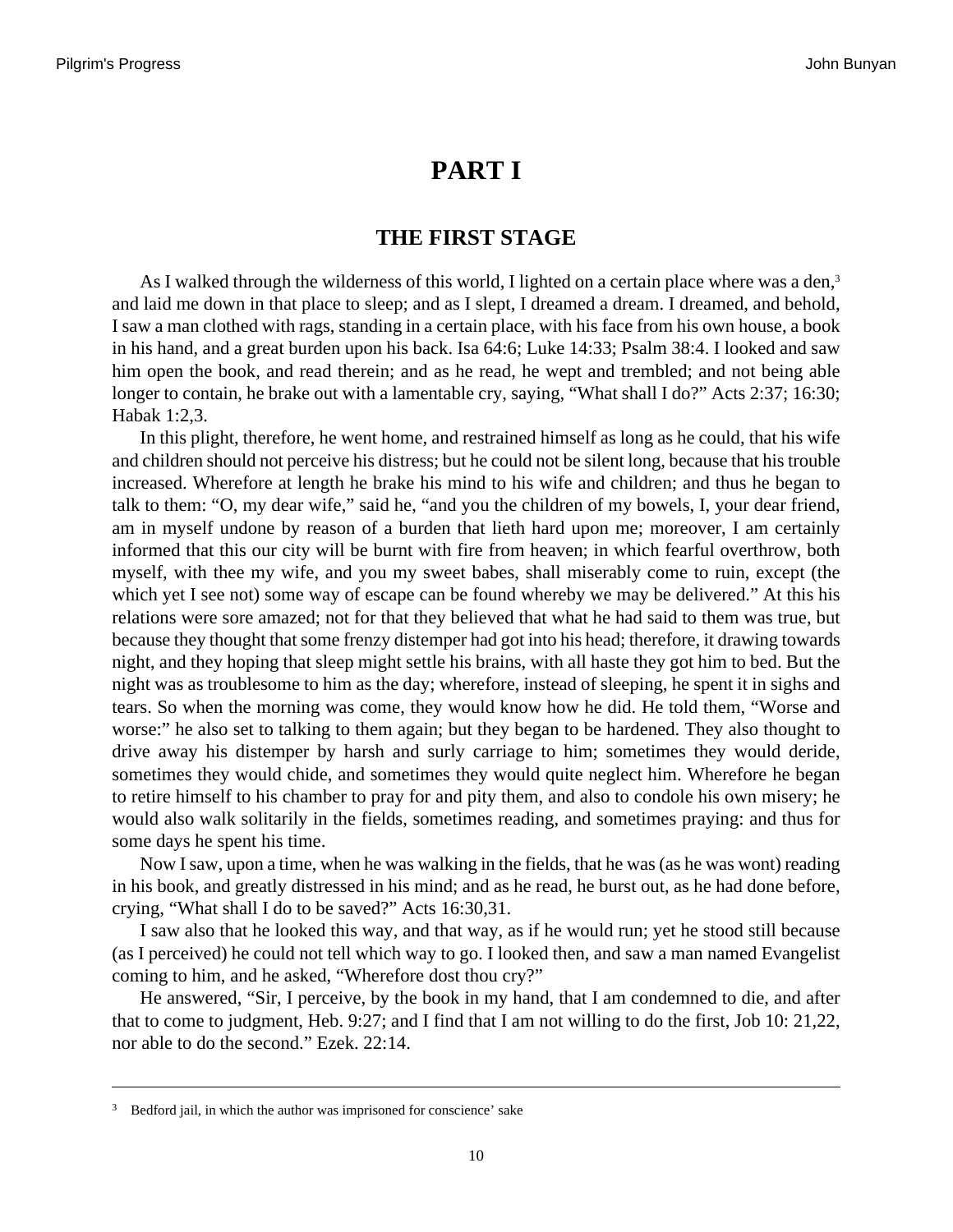Then said Evangelist, "Why not willing to die, since this life is attended with so many evils?" The man answered, "Because, I fear that this burden that is upon my back will sink me lower than the grave, and I shall fall into Tophet. [Isa. 30:33](http://www.ccel.org/b/bible/asv/xml/asv.Isa.30.xml#Isa.30.33). And Sir, if I be not fit to go to prison, I am not fit to go to judgment, and from thence to execution; and the thoughts of these things make me cry."

Then said Evangelist, "If this be thy condition, why standest thou still?" He answered, "Because I know not whither to go." Then he gave him a parchment roll, and there was written within, "Fly from the wrath to come." [Matt. 3:7.](http://www.ccel.org/b/bible/asv/xml/asv.Matt.3.xml#Matt.3.7)

The man therefore read it, and looking upon Evangelist very carefully, said, "Whither must I fly?" Then said Evangelist, (pointing with his finger over a very wide field,) "Do you see yonder wicket-gate?" [Matt. 7:13,14.](http://www.ccel.org/b/bible/asv/xml/asv.Matt.7.xml#Matt.7.13 Bible:Matt.7.14) The man said, "No." Then said the other, "Do you see yonder shining light?" [Psalm 119:105](http://www.ccel.org/b/bible/asv/xml/asv.Ps.119.xml#Ps.119.105); [2 Pet. 1:19.](http://www.ccel.org/b/bible/asv/xml/asv.iiPet.1.xml#iiPet.1.19) He said, "I think I do." Then said Evangelist, "Keep that light in your eye, and go up directly thereto, so shalt thou see the gate; at which, when thou knockest, it shall be told thee what thou shalt do." So I saw in my dream that the man began to run. Now he had not run far from his own door when his wife and children, perceiving it, began to cry after him to return; but the man put his fingers in his ears, and ran on crying, Life! life! eternal life! [Luke](http://www.ccel.org/b/bible/asv/xml/asv.Luke.14.xml#Luke.14.26) [14:26](http://www.ccel.org/b/bible/asv/xml/asv.Luke.14.xml#Luke.14.26). So he looked not behind him, [Gen. 19:17](http://www.ccel.org/b/bible/asv/xml/asv.Gen.19.xml#Gen.19.17), but fled towards the middle of the plain.

The neighbors also came out to see him run, [Jer. 20:10;](http://www.ccel.org/b/bible/asv/xml/asv.Jer.20.xml#Jer.20.10) and as he ran, some mocked, others threatened, and some cried after him to return; and among those that did so, there were two that were resolved to fetch him back by force. The name of the one was Obstinate and the name of the other Pliable. Now by this time the man was got a good distance from them; but, however, they were resolved to pursue him, which they did, and in a little time they overtook him. Then said the man, "Neighbors, wherefore are you come?" They said, "To persuade you to go back with us." But he said, "That can by no means be: you dwell," said he, "in the city of Destruction, the place also where I was born: I see it to be so; and dying there, sooner or later, you will sink lower than the grave, into a place that burns with fire and brimstone: be content, good neighbors, and go along with me."

OBSTINATE: What, said Obstinate, and leave our friends and our comforts behind us!

CHRISTIAN: Yes, said Christian, (for that was his name,) because that all which you forsake is not worthy to be compared with a little of that I am seeking to enjoy, [2 Cor. 4:18;](http://www.ccel.org/b/bible/asv/xml/asv.iiCor.4.xml#iiCor.4.18) and if you will go along with me, and hold it, you shall fare as I myself; for there, where I go, is enough and to spare. [Luke 15:17](http://www.ccel.org/b/bible/asv/xml/asv.Luke.15.xml#Luke.15.17). Come away, and prove my words.

OBSTINATE: What are the things you seek, since you leave all the world to find them?

CHRISTIAN: I seek an inheritance incorruptible, undefiled, and that fadeth not away, [1 Peter](http://www.ccel.org/b/bible/asv/xml/asv.iPet.1.xml#iPet.1.4) [1:4](http://www.ccel.org/b/bible/asv/xml/asv.iPet.1.xml#iPet.1.4); and it is laid up in heaven, and safe there, [Heb. 11:16,](http://www.ccel.org/b/bible/asv/xml/asv.Heb.11.xml#Heb.11.16) to be bestowed, at the time appointed, on them that diligently seek it. Read it so, if you will, in my book.

OBSTINATE: Tush, said Obstinate, away with your book; will you go back with us or no?

CHRISTIAN: No, not I, said the other, because I have laid my hand to the plough. [Luke 9:62](http://www.ccel.org/b/bible/asv/xml/asv.Luke.9.xml#Luke.9.62).

OBSTINATE: Come then, neighbor Pliable, let us turn again, and go home without him: there is a company of these crazy-headed coxcombs, that when they take a fancy by the end, are wiser in their own eyes than seven men that can render a reason.

PLIABLE: Then said Pliable, Don't revile; if what the good Christian says is true, the things he looks after are better than ours: my heart inclines to go with my neighbor.

OBSTINATE: What, more fools still! Be ruled by me, and go back; who knows whither such a brain-sick fellow will lead you? Go back, go back, and be wise.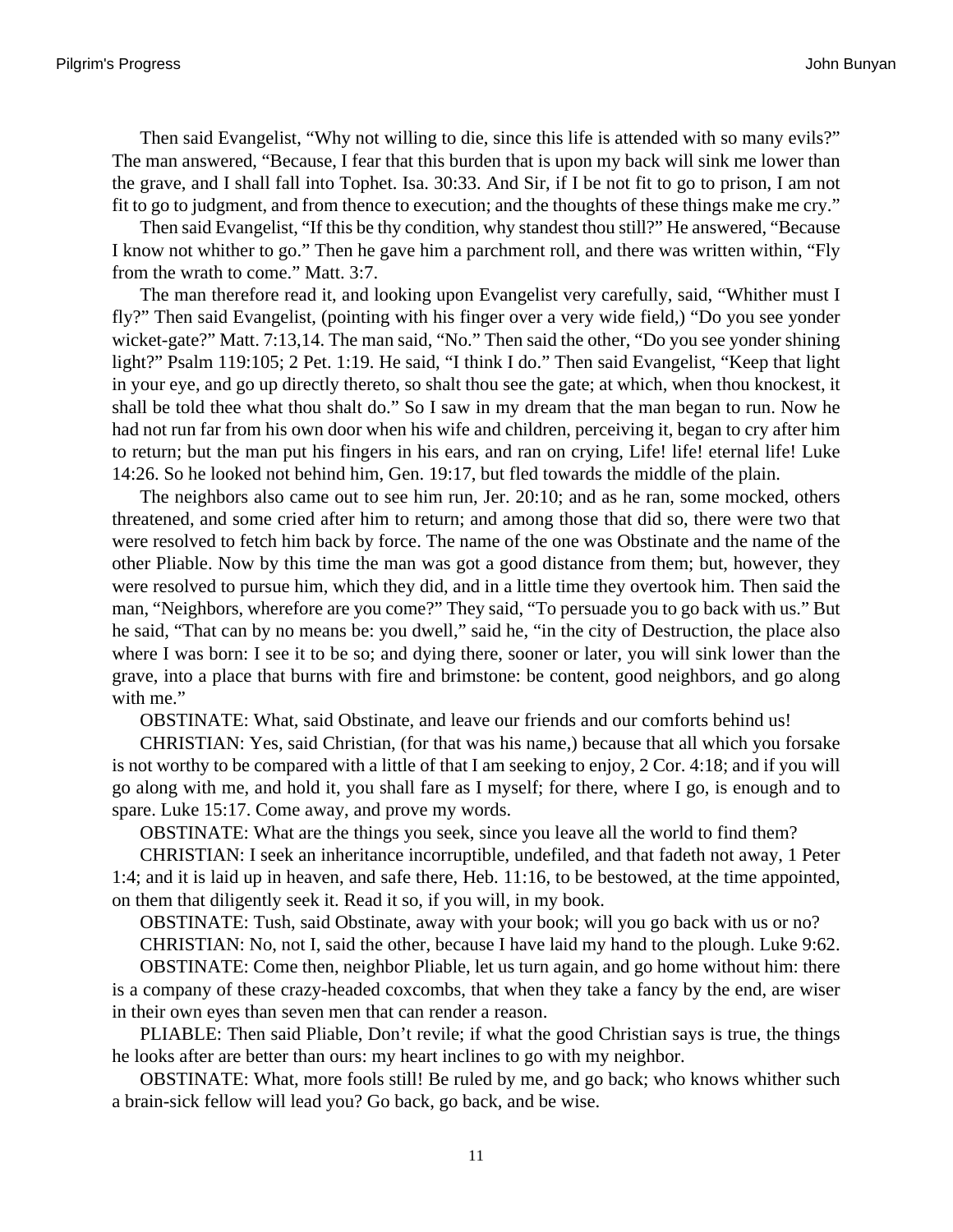CHRISTIAN: Nay, but do thou come with thy neighbor Pliable; there are such things to be had which I spoke of, and many more glories besides. If you believe not me, read here in this book, and for the truth of what is expressed therein, behold, all is confirmed by the blood of Him that made it. [Heb. 9: 17-21.](http://www.ccel.org/b/bible/asv/xml/asv.Heb.9.xml#Heb.9.17)

PLIABLE: Well, neighbor Obstinate, said Pliable, I begin to come to a point; I intend to go along with this good man, and to cast in my lot with him: but, my good companion, do you know the way to this desired place?

CHRISTIAN: I am directed by a man whose name is Evangelist, to speed me to a little gate that is before us, where we shall receive instructions about the way.

PLIABLE: Come then, good neighbor, let us be going. Then they went both together.

OBSTINATE: And I will go back to my place, said Obstinate: I will be no companion of such misled, fantastical fellows.

Now I saw in my dream, that when Obstinate was gone back, Christian and Pliable went talking over the plain; and thus they began their discourse.

CHRISTIAN: Come, neighbor Pliable, how do you do? I am glad you are persuaded to go along with me. Had even Obstinate himself but felt what I have felt of the powers and terrors of what is yet unseen, he would not thus lightly have given us the back.

PLIABLE: Come, neighbor Christian, since there are none but us two here, tell me now farther, what the things are, and how to be enjoyed, whither we are going.

CHRISTIAN: I can better conceive of them with my mind, than speak of them with my tongue: but yet, since you are desirous to know, I will read of them in my book.

PLIABLE: And do you think that the words of your book are certainly true?

CHRISTIAN: Yes, verily; for it was made by Him that cannot lie. [Tit. 1:2](http://www.ccel.org/b/bible/asv/xml/asv.Titus.1.xml#Titus.1.2).

PLIABLE: Well said; what things are they?

CHRISTIAN: There is an endless kingdom to be inhabited, and everlasting life to be given us, that we may inhabit that kingdom for ever. [Isa. 65:17;](http://www.ccel.org/b/bible/asv/xml/asv.Isa.65.xml#Isa.65.17) [John 10: 27-29.](http://www.ccel.org/b/bible/asv/xml/asv.John.10.xml#John.10.27)

PLIABLE: Well said; and what else?

CHRISTIAN: There are crowns of glory to be given us; and garments that will make us shine like the sun in the firmament of heaven. [2 Tim. 4:8;](http://www.ccel.org/b/bible/asv/xml/asv.iiTim.4.xml#iiTim.4.8) [Rev. 22:5;](http://www.ccel.org/b/bible/asv/xml/asv.Rev.22.xml#Rev.22.5) [Matt. 13:43.](http://www.ccel.org/b/bible/asv/xml/asv.Matt.13.xml#Matt.13.43)

PLIABLE: This is very pleasant; and what else?

CHRISTIAN: There shall be no more crying, nor sorrow; for he that is owner of the place will wipe all tears from our eyes. [Isa. 25:8;](http://www.ccel.org/b/bible/asv/xml/asv.Isa.25.xml#Isa.25.8) [Rev 7:16, 17;](http://www.ccel.org/b/bible/asv/xml/asv.Rev.7.xml#Rev.7.16 Bible:Rev.7.17) [21:4.](http://www.ccel.org/b/bible/asv/xml/asv.Rev.21.xml#Rev.21.4)

PLIABLE: And what company shall we have there?

CHRISTIAN: There we shall be with seraphims and cherubims, [Isaiah 6:2](http://www.ccel.org/b/bible/asv/xml/asv.Isa.6.xml#Isa.6.2); [1 Thess. 4:16,17;](http://www.ccel.org/b/bible/asv/xml/asv.iThess.4.xml#iThess.4.16 Bible:1Thess.4.17) [Rev. 5:11;](http://www.ccel.org/b/bible/asv/xml/asv.Rev.5.xml#Rev.5.11) creatures that will dazzle your eyes to look on them. There also you shall meet with thousands and ten thousands that have gone before us to that place; none of them are hurtful, but loving and holy; every one walking in the sight of God, and standing in his presence with acceptance for ever. In a word, there we shall see the elders with their golden crowns, [Rev. 4:4;](http://www.ccel.org/b/bible/asv/xml/asv.Rev.4.xml#Rev.4.4) there we shall see the holy virgins with their golden harps, [Rev. 14:1-5;](http://www.ccel.org/b/bible/asv/xml/asv.Rev.14.xml#Rev.14.1) there we shall see men, that by the world were cut in pieces, burnt in flames, eaten of beasts, drowned in the seas, for the love they bare to the Lord of the place, [John 12:25](http://www.ccel.org/b/bible/asv/xml/asv.John.12.xml#John.12.25); all well, and clothed with immortality as with a garment. [2 Cor.](http://www.ccel.org/b/bible/asv/xml/asv.iiCor.5.xml#iiCor.5.2) [5:2](http://www.ccel.org/b/bible/asv/xml/asv.iiCor.5.xml#iiCor.5.2).

PLIABLE: The hearing of this is enough to ravish one's heart. But are these things to be enjoyed? How shall we get to be sharers thereof?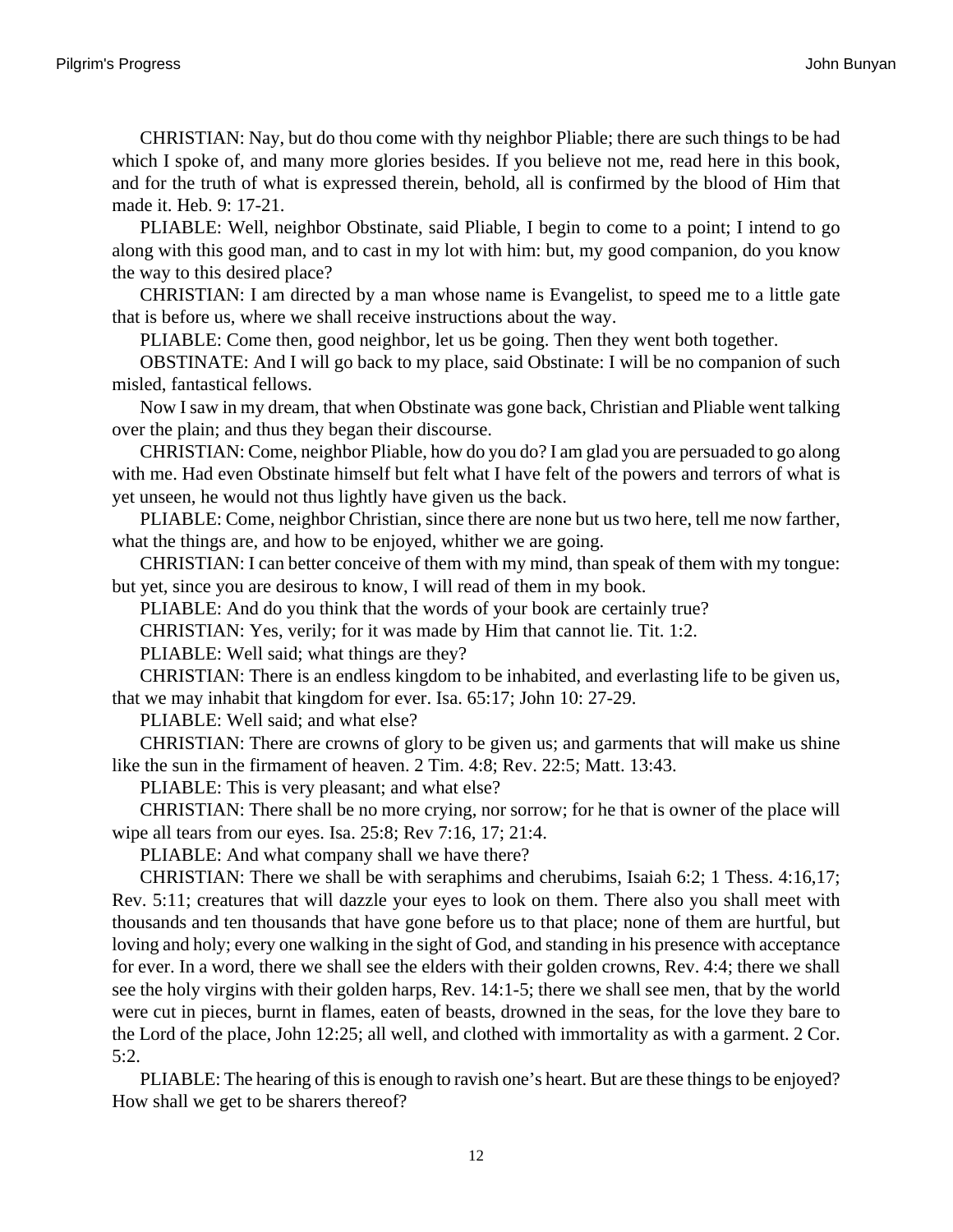CHRISTIAN: The Lord, the governor of the country, hath recorded that in this book, [Isaiah](http://www.ccel.org/b/bible/asv/xml/asv.Isa.55.xml#Isa.55.1 Bible:Isa.55.2) [55:1,2](http://www.ccel.org/b/bible/asv/xml/asv.Isa.55.xml#Isa.55.1 Bible:Isa.55.2); [John 6:37](http://www.ccel.org/b/bible/asv/xml/asv.John.6.xml#John.6.37); [7:37;](http://www.ccel.org/b/bible/asv/xml/asv.John.7.xml#John.7.37) [Rev. 21:6;](http://www.ccel.org/b/bible/asv/xml/asv.Rev.21.xml#Rev.21.6) [22:17](http://www.ccel.org/b/bible/asv/xml/asv.Rev.22.xml#Rev.22.17); the substance of which is, if we be truly willing to have it, he will bestow it upon us freely.

PLIABLE: Well, my good companion, glad am I to hear of these things: come on, let us mend our pace.

CHRISTIAN: I cannot go as fast as I would, by reason of this burden that is on my back.

Now I saw in my dream, that just as they had ended this talk, they drew nigh to a very miry slough that was in the midst of the plain: and they being heedless, did both fall suddenly into the bog. The name of the slough was Despond. Here, therefore, they wallowed for a time, being grievously bedaubed with the dirt; and Christian, because of the burden that was on his back, began to sink in the mire.

PLIABLE: Then said Pliable, Ah, neighbor Christian, where are you now?

CHRISTIAN: Truly, said Christian, I do not know.

PLIABLE: At this Pliable began to be offended, and angrily said to his fellow, Is this the happiness you have told me all this while of? If we have such ill speed at our first setting out, what may we expect between this and our journey's end? May I get out again with my life, you shall possess the brave country alone for me. And with that he gave a desperate struggle or two, and got out of the mire on that side of the slough which was next to his own house: so away he went, and Christian saw him no more.

Wherefore Christian was left to tumble in the Slough of Despond alone; but still he endeavored to struggle to that side of the slough that was farthest from his own house, and next to the wicket-gate; the which he did, but could not get out because of the burden that was upon his back: but I beheld in my dream, that a man came to him, whose name was Help, and asked him what he did there.

CHRISTIAN: Sir, said Christian, I was bid to go this way by a man called Evangelist, who directed me also to yonder gate, that I might escape the wrath to come. And as I was going thither, I fell in here.

HELP: But why did not you look for the steps?

CHRISTIAN: Fear followed me so hard that I fled the next way, and fell in.

HELP: Then, said he, Give me thine hand: so he gave him his hand, and he drew him out, [Psalm](http://www.ccel.org/b/bible/asv/xml/asv.Ps.40.xml#Ps.40.2) [40:2](http://www.ccel.org/b/bible/asv/xml/asv.Ps.40.xml#Ps.40.2), and he set him upon sound ground, and bid him go on his way.

Then I stepped to him that plucked him out, and said, "Sir, wherefore, since over this place is the way from the city of Destruction to yonder gate, is it, that this plat is not mended, that poor travellers might go thither with more security?" And he said unto me, "This miry slough is such a place as cannot be mended: it is the descent whither the scum and filth that attends conviction for sin doth continually run, and therefore it is called the Slough of Despond; for still, as the sinner is awakened about his lost condition, there arise in his soul many fears and doubts, and discouraging apprehensions, which all of them get together, and settle in this place: and this is the reason of the badness of this ground.

"It is not the pleasure of the King that this place should remain so bad. [Isa. 35:3,4](http://www.ccel.org/b/bible/asv/xml/asv.Isa.35.xml#Isa.35.3 Bible:Isa.35.4). His laborers also have, by the direction of his Majesty's surveyors, been for above this sixteen hundred years employed about this patch of ground, if perhaps it might have been mended: yea, and to my knowledge," said he, "there have been swallowed up at least twenty thousand cart loads, yea, millions of wholesome instructions, that have at all seasons been brought from all places of the King's dominions, (and they that can tell, say, they are the best materials to make good ground of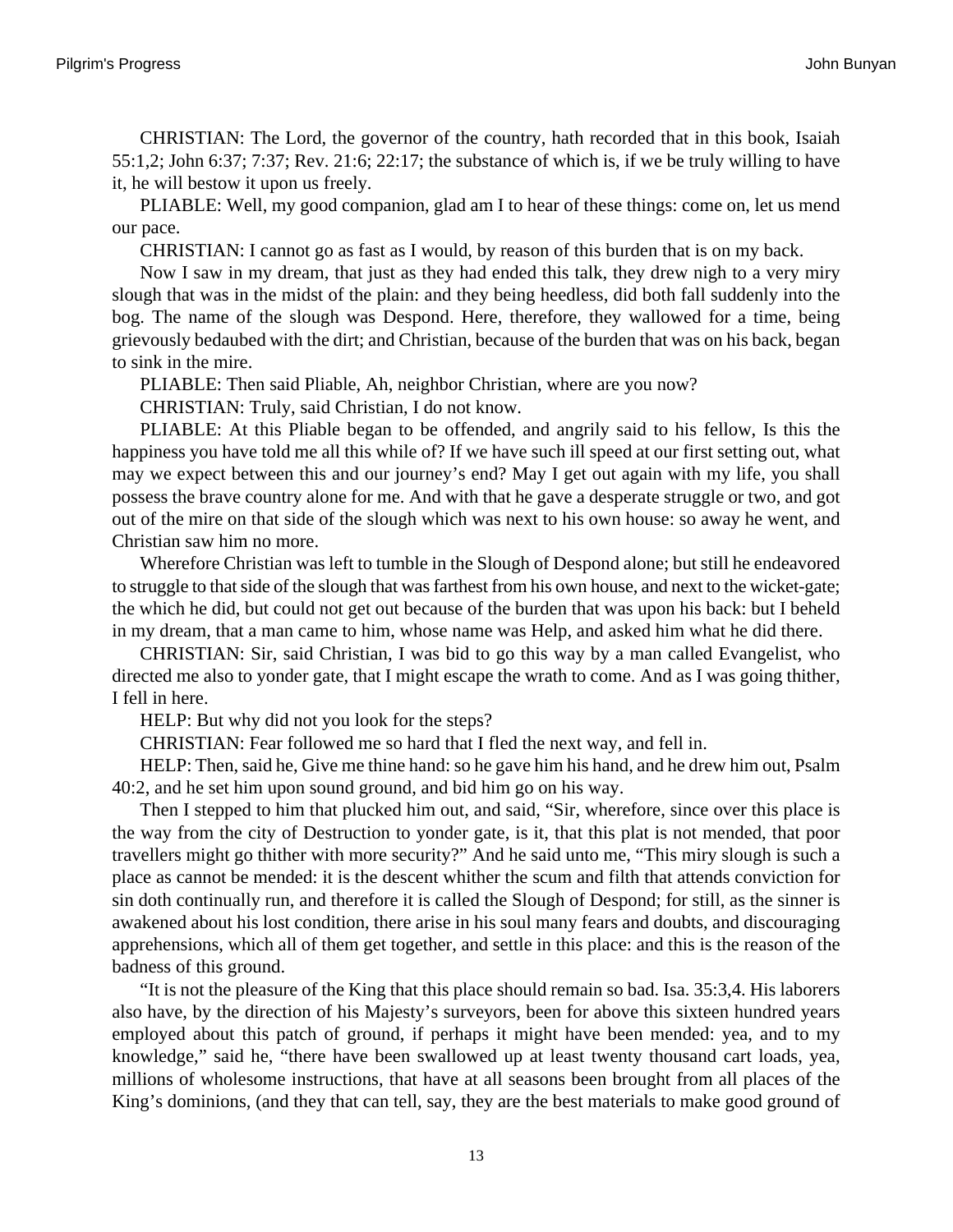the place,) if so be it might have been mended; but it is the Slough of Despond still, and so will be when they have done what they can.

"True, there are, by the direction of the Lawgiver, certain good and substantial steps, placed even through the very midst of this slough; but at such time as this place doth much spew out its filth, as it doth against change of weather, these steps are hardly seen; or if they be, men, through the dizziness of their heads, step beside, and then they are bemired to purpose, notwithstanding the steps be there: but the ground is good when they are once got in at the gate." [1 Sam. 12:23.](http://www.ccel.org/b/bible/asv/xml/asv.iSam.12.xml#iSam.12.23)

Now I saw in my dream, that by this time Pliable was got home to his house. So his neighbors came to visit him; and some of them called him wise man for coming back, and some called him fool for hazarding himself with Christian: others again did mock at his cowardliness, saying, "Surely, since you began to venture, I would not have been so base as to have given out for a few difficulties:" so Pliable sat sneaking among them. But at last he got more confidence, and then they all turned their tales, and began to deride poor Christian behind his back. And thus much concerning Pliable.

Now as Christian was walking solitary by himself, he espied one afar off come crossing over the field to meet him; and their hap was to meet just as they were crossing the way of each other. The gentleman's name that met him was Mr. Wordly Wiseman: he dwelt in the town of Carnal Policy, a very great town, and also hard by from whence Christian came. This man then, meeting with Christian, and having some inkling<sup>4</sup> of him, (for Christian's setting forth from the city of Destruction was much noised abroad, not only in the town where he dwelt, but also it began to be the town-talk in some other places)—Mr. Worldly Wiseman, therefore, having some guess of him, by beholding his laborious going, by observing his sighs and groans, and the like, began thus to enter into some talk with Christian.

MR. WORLDLY WISEMAN: How now, good fellow, whither away after this burdened manner?

CHRISTIAN: A burdened manner indeed, as ever I think poor creature had! And whereas you ask me, Whither away? I tell you, sir, I am going to yonder wicket-gate before me; for there, as I am informed, I shall be put into a way to be rid of my heavy burden.

MR. WORLDLY WISEMAN: Hast thou a wife and children?

CHRISTIAN: Yes; but I am so laden with this burden, that I cannot take that pleasure in them as formerly: methinks I am as if I had none. [1 Cor. 7:29](http://www.ccel.org/b/bible/asv/xml/asv.iCor.7.xml#iCor.7.29).

MR. WORLDLY WISEMAN: Wilt thou hearken to me, if I give thee counsel?

CHRISTIAN: If it be good, I will; for I stand in need of good counsel.

MR. WORLDLY WISEMAN: I would advise thee, then, that thou with all speed get thyself rid of thy burden; for thou wilt never be settled in thy mind till then: nor canst thou enjoy the benefits of the blessings which God hath bestowed upon thee till then.

CHRISTIAN: That is that which I seek for, even to be rid of this heavy burden: but get it off myself I cannot, nor is there any man in our country that can take it off my shoulders; therefore am I going this way, as I told you, that I may be rid of my burden.

MR. WORLDLY WISEMAN: Who bid thee go this way to be rid of thy burden?

CHRISTIAN: A man that appeared to me to be a very great and honorable person: his name, as I remember, is Evangelist.

<sup>4</sup> Slight knowledge.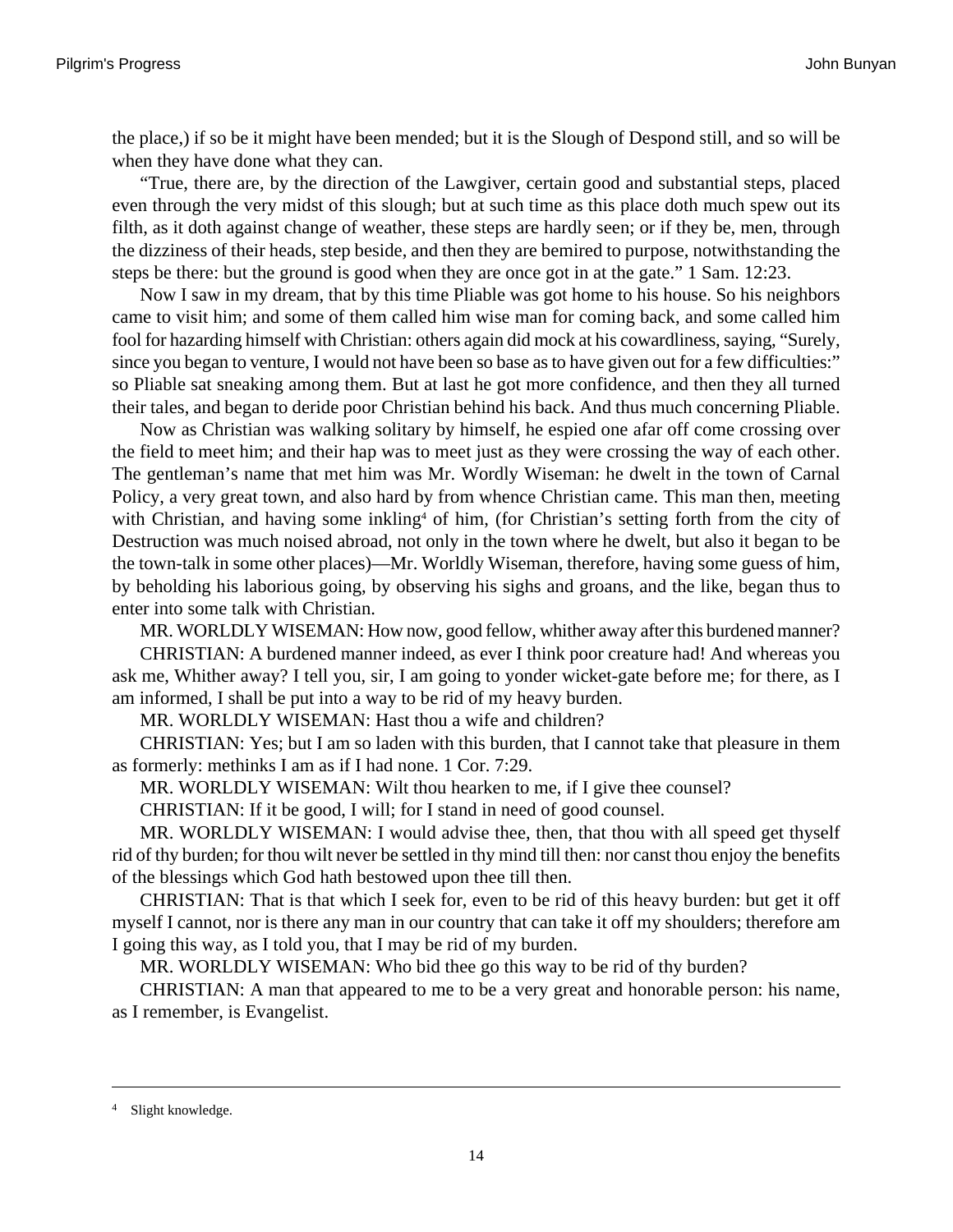I beshrew<sup>5</sup> him for his counsel! there is not a more dangerous and troublesome way in the world than is that into which he hath directed thee; and that thou shalt find, if thou wilt be ruled by his counsel. Thou hast met with something, as I perceive, already; for I see the dirt of the Slough of Despond is upon thee: but that slough is the beginning of the sorrows that do attend those that go on in that way. Hear me; I am older than thou: thou art like to meet with, in the way which thou goest, wearisomeness, painfulness, hunger, perils, nakedness, sword, lions, dragons, darkness, and, in a word, death, and what not. These things are certainly true, having been confirmed by many testimonies. And should a man so carelessly cast away himself, by giving heed to a stranger?

CHRISTIAN: Why, sir, this burden on my back is more terrible to me than are all these things which you have mentioned: nay, methinks I care not what I meet with in the way, if so be I can also meet with deliverance from my burden.

MR. WORLDLY WISEMAN: How camest thou by thy burden at first?

CHRISTIAN: By reading this book in my hand.

MR. WORLDLY WISEMAN: I thought so; and it has happened unto thee as to other weak men, who, meddling with things too high for them, do suddenly fall into thy distractions; which distractions do not only unman men, as thine I perceive have done thee, but they run them upon desperate ventures, to obtain they know not what.

CHRISTIAN: I know what I would obtain; it is ease from my heavy burden.

MR. WORLDLY WISEMAN: But why wilt thou seek for ease this way, seeing so many dangers attend it? especially since (hadst thou but patience to hear me) I could direct thee to the obtaining of what thou desirest, without the dangers that thou in this way wilt run thyself into. Yea, and the remedy is at hand. Besides, I will add, that instead of those dangers, thou shalt meet with much safety, friendship, and content.

CHRISTIAN: Sir, I pray open this secret to me.

MR. WORLDLY WISEMAN: Why, in yonder village (the village is named Morality) there dwells a gentleman whose name is Legality, a very judicious man, and a man of a very good name, that has skill to help men off with such burdens as thine is from their shoulders; yea to my knowledge, he hath done a great deal of good this way; aye, and besides, he hath skill to cure those that are somewhat crazed in their wits with their burdens. To him, as I said, thou mayest go, and be helped presently. His house is not quite a mile from this place; and if he should not be at home himself, he hath a pretty young man to his son, whose name is Civility, that can do it (to speak on) as well as the old gentleman himself: there, I say, thou mayest be eased of thy burden; and if thou art not minded to go back to thy former habitation, (as indeed I would not wish thee,) thou mayest send for thy wife and children to this village, where there are houses now standing empty, one of which thou mayest have at a reasonable rate: provision is there also cheap and good; and that which will make thy life the more happy is, to be sure there thou shalt live by honest neighbors, in credit and good fashion.

Now was Christian somewhat at a stand; but presently he concluded, If this be true which this gentleman hath said, my wisest course is to take his advice: and with that he thus farther spake.

CHRISTIAN: Sir, which is my way to this honest man's house? MR. WORLDLY WISEMAN: Do you see yonder high hill?

CHRISTIAN: Yes, very well.

<sup>5</sup> Wish a curse to.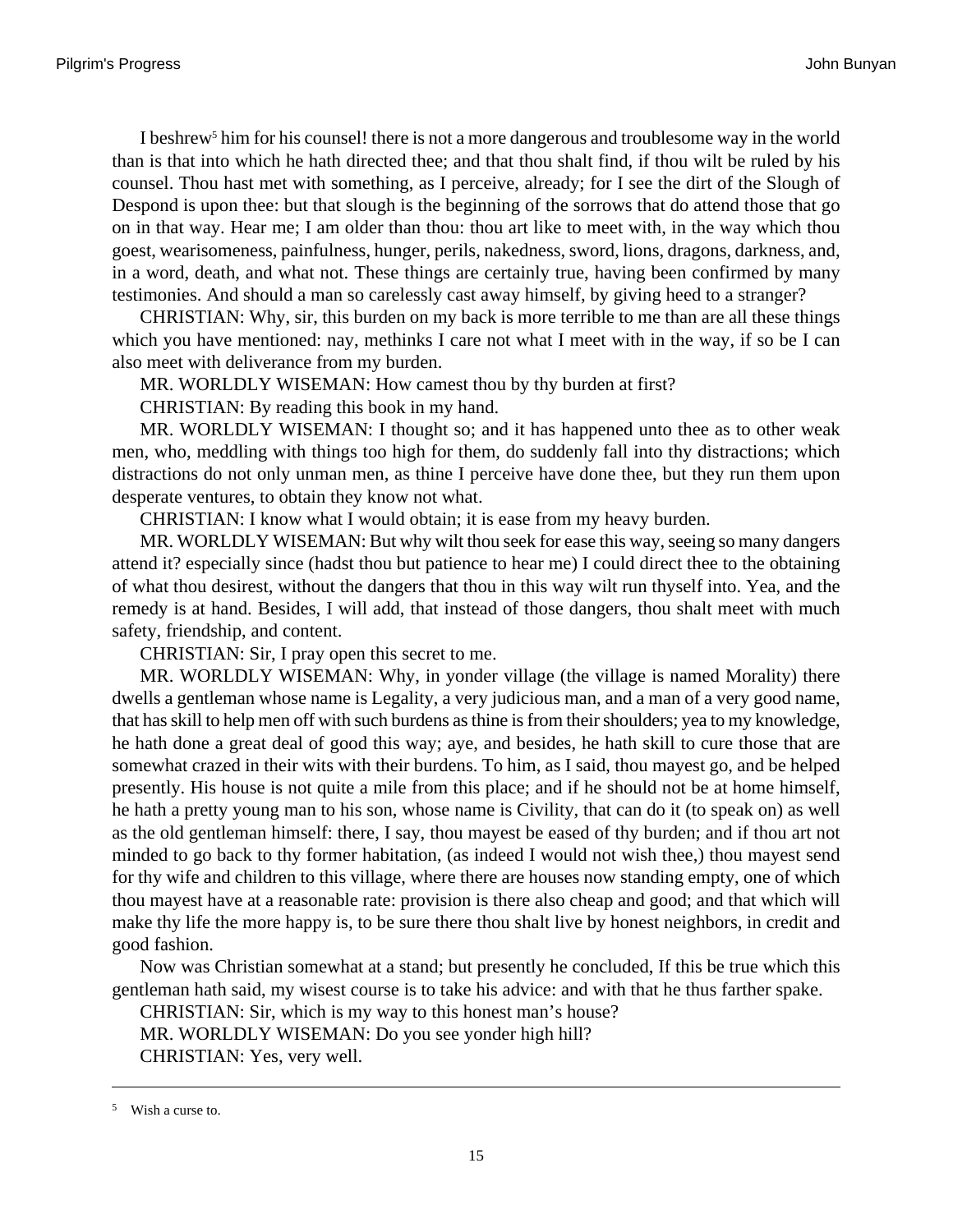MR. WORLDLY WISEMAN: By that hill you must go, and the first house you come at is his.

So Christian turned out of his way to go to Mr. Legality's house for help: but, behold, when he was got now hard by the hill, it seemed so high, and also that side of it that was next the way-side did hang so much over, that Christian was afraid to venture further, lest the hill should fall on his head; wherefore there he stood still, and wotted not what to do. Also his burden now seemed heavier to him than while he was in his way. There came also flashes of fire, [Ex. 19:16,](http://www.ccel.org/b/bible/asv/xml/asv.Exod.19.xml#Exod.19.16) [18,](http://www.ccel.org/b/bible/asv/xml/asv.Exod.19.xml#Exod.19.18) out of the hill, that made Christian afraid that he should be burnt: here therefore he did sweat and quake for fear. [Heb. 12:21](http://www.ccel.org/b/bible/asv/xml/asv.Heb.12.xml#Heb.12.21). And now he began to be sorry that he had taken Mr. Worldly Wiseman's counsel; and with that he saw Evangelist coming to meet him, at the sight also of whom he began to blush for shame. So Evangelist drew nearer and nearer; and coming up to him, he looked upon him, with a severe and dreadful countenance, and thus began to reason with Christian.

EVANGELIST: What doest thou here, Christian? said he: at which words Christian knew not what to answer; wherefore at present he stood speechless before him. Then said Evangelist farther, Art not thou the man that I found crying without the walls of the city of Destruction?

CHRISTIAN: Yes, dear sir, I am the man.

EVANGELIST: Did not I direct thee the way to the little wicket-gate?

CHRISTIAN: Yes, dear sir, said Christian.

EVANGELIST: How is it then thou art so quickly turned aside? For thou art now out of the way.

CHRISTIAN: I met with a gentleman so soon as I had got over the Slough of Despond, who persuaded me that I might, in the village before me, find a man that could take off my burden.

EVANGELIST: What was he?

CHRISTIAN: He looked like a gentleman, and talked much to me, and got me at last to yield: so I came hither; but when I beheld this hill, and how it hangs over the way, I suddenly made a stand, lest it should fall on my head.

EVANGELIST: What said that gentleman to you?

CHRISTIAN: Why, he asked me whither I was going; and I told him.

EVANGELIST: And what said he then?

CHRISTIAN: He asked me if I had a family; and I told him. But, said I, I am so laden with the burden that is on my back, that I cannot take pleasure in them as formerly.

EVANGELIST: And what said he then?

CHRISTIAN: He bid me with speed get rid of my burden; and I told him it was ease that I sought. And, said I, I am therefore going to yonder gate, to receive farther direction how I may get to the place of deliverance. So he said that he would show me a better way, and short, not so attended with difficulties as the way, sir, that you set me in; which way, said he, will direct you to a gentleman's house that hath skill to take off these burdens: so I believed him, and turned out of that way into this, if haply I might be soon eased of my burden. But when I came to this place, and beheld things as they are, I stopped, for fear (as I said) of danger: but I now know not what to do.

EVANGELIST: Then said Evangelist, Stand still a little, that I show thee the words of God. So he stood trembling. Then said Evangelist, "See that ye refuse not Him that speaketh; for if they escaped not who refused him that spake on earth, much more shall not we escape, if we turn away from Him that speaketh from heaven." [Heb. 12:25.](http://www.ccel.org/b/bible/asv/xml/asv.Heb.12.xml#Heb.12.25) He said, moreover, "Now the just shall live by faith; but if any man draw back, my soul shall have no pleasure in him." [Heb. 10:38.](http://www.ccel.org/b/bible/asv/xml/asv.Heb.10.xml#Heb.10.38) He also did thus apply them: Thou art the man that art running into this misery; thou hast begun to reject the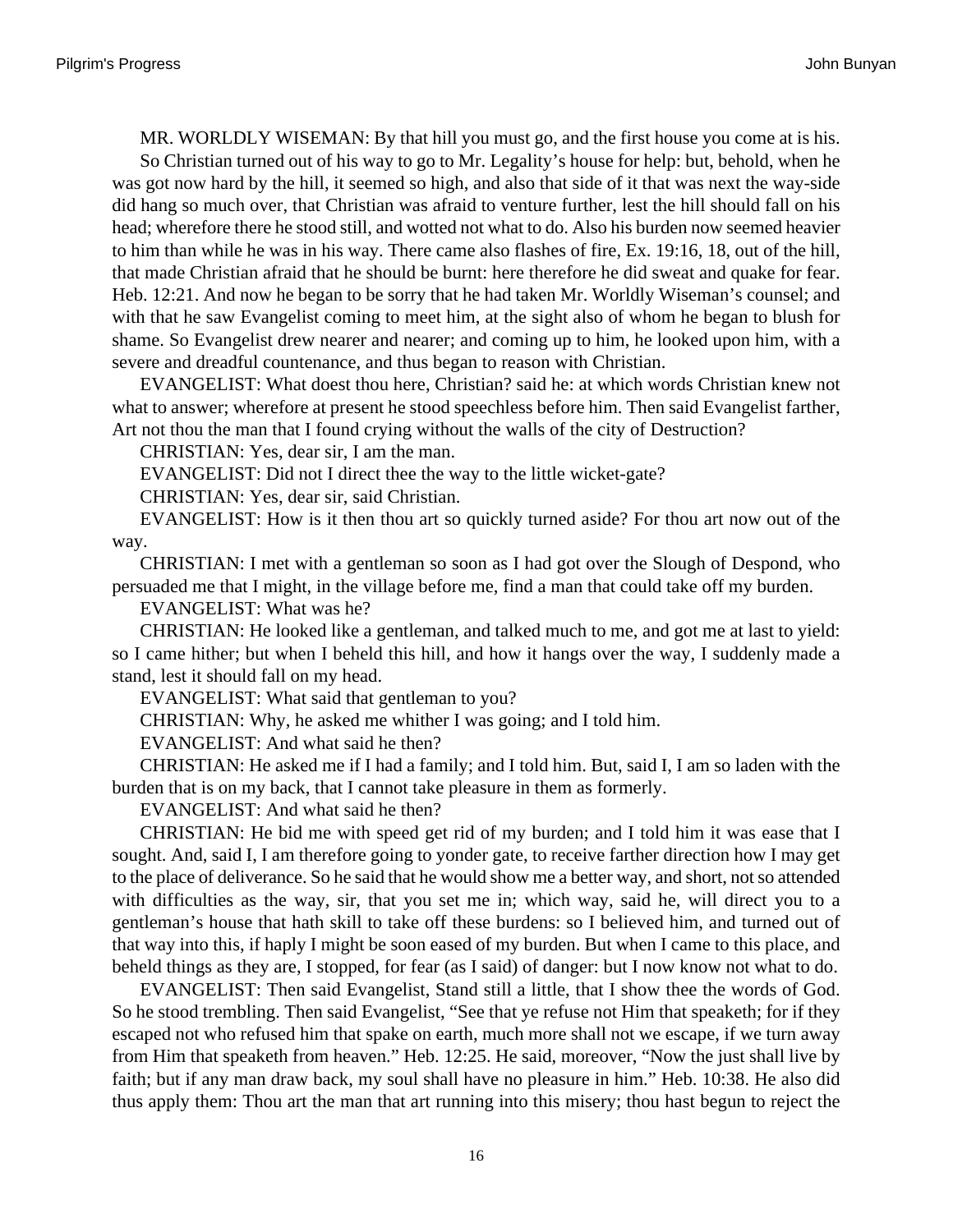counsel of the Most High, and to draw back thy foot from the way of peace, even almost to the hazarding of thy perdition.

Then Christian fell down at his feet as dead, crying, Woe is me, for I am undone! At the sight of which Evangelist caught him by the right hand, saying, "All manner of sin and blasphemies shall be forgiven unto men." [Matt. 12:31](http://www.ccel.org/b/bible/asv/xml/asv.Matt.12.xml#Matt.12.31). "Be not faithless, but believing." [John 20:27.](http://www.ccel.org/b/bible/asv/xml/asv.John.20.xml#John.20.27) Then did Christian again a little revive, and stood up trembling, as at first, before Evangelist.

Then Evangelist proceeded, saying, Give more earnest heed to the things that I shall tell thee of. I will now show thee who it was that deluded thee, and who it was also to whom he sent thee. The man that met thee is one Worldly Wiseman, and rightly is he so called; partly because he savoreth only the doctrine of this world, [1 John 4:5,](http://www.ccel.org/b/bible/asv/xml/asv.iJohn.4.xml#iJohn.4.5) (therefore he always goes to the town of Morality to church;) and partly because he loveth that doctrine best, for it saveth him best from the cross, [Gal. 6:12](http://www.ccel.org/b/bible/asv/xml/asv.Gal.6.xml#Gal.6.12): and because he is of this carnal temper, therefore he seeketh to pervert my ways, though right. Now there are three things in this man's counsel that thou must utterly abhor.

1. His turning thee out of the way.

- 2. His laboring to render the cross odious to thee.
- 3. And his setting thy feet in that way that leadeth unto the administration of death.

First, Thou must abhor his turning thee out of the way; yea, and thine own consenting thereto; because this is to reject the counsel of God for the sake of the counsel of a Worldly Wiseman. The Lord says, "Strive to enter in at the straight gate," [Luke 13:24,](http://www.ccel.org/b/bible/asv/xml/asv.Luke.13.xml#Luke.13.24) the gate to which I send thee; "for strait is the gate that leadeth unto life, and few there be that find it." [Matt. 7:13,14.](http://www.ccel.org/b/bible/asv/xml/asv.Matt.7.xml#Matt.7.13 Bible:Matt.7.14) From this little wicket-gate, and from the way thereto, hath this wicked man turned thee, to the bringing of thee almost to destruction: hate, therefore, his turning thee out of the way, and abhor thyself for hearkening to him.

Secondly, Thou must abhor his laboring to render the cross odious unto thee; for thou art to prefer it before the treasures of Egypt. [Heb. 11:25,26](http://www.ccel.org/b/bible/asv/xml/asv.Heb.11.xml#Heb.11.25 Bible:Heb.11.26). Besides, the King of glory hath told thee, that he that will save his life shall lose it. And he that comes after him, and hates not his father, and mother, and wife, and children, and brethren, and sisters, yea, and his own life also, he cannot be his disciple. [Mark 8:38](http://www.ccel.org/b/bible/asv/xml/asv.Mark.8.xml#Mark.8.38); [John 12:25](http://www.ccel.org/b/bible/asv/xml/asv.John.12.xml#John.12.25); [Matt. 10:39](http://www.ccel.org/b/bible/asv/xml/asv.Matt.10.xml#Matt.10.39); [Luke 14:26.](http://www.ccel.org/b/bible/asv/xml/asv.Luke.14.xml#Luke.14.26) I say, therefore, for a man to labor to persuade thee that that shall be thy death, without which, the truth hath said, thou canst not have eternal life, this doctrine thou must abhor.

Thirdly, Thou must hate his setting of thy feet in the way that leadeth to the ministration of death. And for this thou must consider to whom he sent thee, and also how unable that person was to deliver thee from thy burden.

He to whom thou wast sent for ease, being by name Legality, is the son of the bond-woman which now is, and is in bondage with her children, [Gal. 4:21-27](http://www.ccel.org/b/bible/asv/xml/asv.Gal.4.xml#Gal.4.21), and is, in a mystery, this Mount Sinai, which thou hast feared will fall on thy head. Now if she with her children are in bondage, how canst thou expect by them to be made free? This Legality, therefore, is not able to set thee free from thy burden. No man was as yet ever rid of his burden by him; no, nor ever is like to be: ye cannot be justified by the works of the law; for by the deeds of the law no man living can be rid of his burden: Therefore Mr. Worldly Wiseman is an alien, and Mr. Legality is a cheat; and for his son Civility, notwithstanding his simpering looks, he is but a hypocrite, and cannot help thee. Believe me, there is nothing in all this noise that thou hast heard of these sottish men, but a design to beguile thee of thy salvation, by turning thee from the way in which I had set thee. After this, Evangelist called aloud to the heavens for confirmation of what he had said; and with that there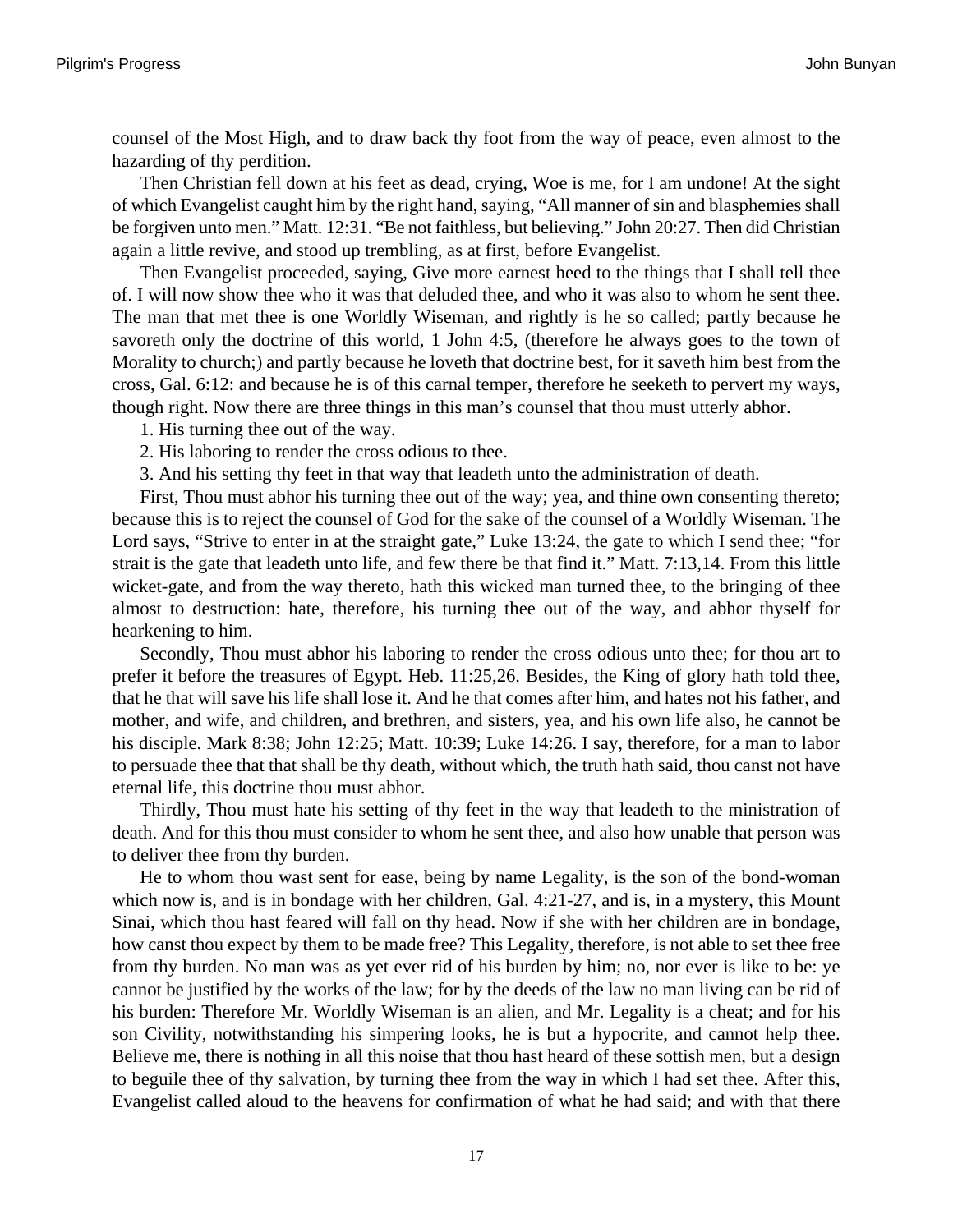came words and fire out of the mountain under which poor Christian stood, which made the hair of his flesh stand up. The words were pronounced: "As many as are of the works of the law, are under the curse; for it is written, Cursed is every one that continueth not in all things which are written in the book of the law to do them." [Gal. 3:10](http://www.ccel.org/b/bible/asv/xml/asv.Gal.3.xml#Gal.3.10).

Now Christian looked for nothing but death, and began to cry out lamentably; even cursing the time in which he met with Mr. Worldly Wiseman; still calling himself a thousand fools for hearkening to his counsel. He also was greatly ashamed to think that this gentleman's arguments, flowing only from the flesh, should have the prevalency with him so far as to cause him to forsake the right way. This done, he applied himself again to Evangelist in words and sense as follows.

CHRISTIAN: Sir, what think you? Is there any hope? May I now go back, and go up to the wicket-gate? Shall I not be abandoned for this, and sent back from thence ashamed? I am sorry I have hearkened to this man's counsel; but may my sin be forgiven?

<span id="page-21-0"></span>EVANGELIST: Then said Evangelist to him, Thy sin is very great, for by it thou hast committed two evils: thou hast forsaken the way that is good, to tread in forbidden paths. Yet will the man at the gate receive thee, for he has good-will for men; only, said he, take heed that thou turn not aside again, lest thou "perish from the way, when his wrath is kindled but a little." [Psalm 2:12.](http://www.ccel.org/b/bible/asv/xml/asv.Ps.2.xml#Ps.2.12)

#### **THE SECOND STAGE**

<span id="page-21-1"></span>Then did Christian address himself to go back; and Evangelist, after he had kissed him, gave him one smile, and bid him God speed; So he went on with haste, neither spake he to any man by the way; nor if any asked him, would he vouchsafe them an answer. He went like one that was all the while treading on forbidden ground, and could by no means think himself safe, till again he was got into the way which he had left to follow Mr. Worldly Wiseman's counsel. So, in process of time, Christian got up to the gate. Now, over the gate there was written, "Knock, and it shall be opened unto you." [Matt. 7:7](http://www.ccel.org/b/bible/asv/xml/asv.Matt.7.xml#Matt.7.7).

He knocked, therefore, more than once or twice, saying,

"May I now enter here? Will he within

Open to sorry me, though I have been

An undeserving rebel? Then shall I

Not fail to sing his lasting praise on high."

At last there came a grave person to the gate, named Goodwill, who asked who was there, and whence he came, and what he would have.

CHRISTIAN: Here is a poor burdened sinner. I come from the city of Destruction, but am going to Mount Zion, that I may be delivered from the wrath to come; I would therefore, sir, since I am informed that by this gate is the way thither, know if you are willing to let me in.

GOODWILL: I am willing with all my heart, said he; and with that he opened the gate.

So when Christian was stepping in, the other gave him a pull. Then said Christian, What means that? The other told him, A little distance from this gate there is erected a strong castle, of which Beelzebub is the captain: from thence both he and they that are with him, shoot arrows at those that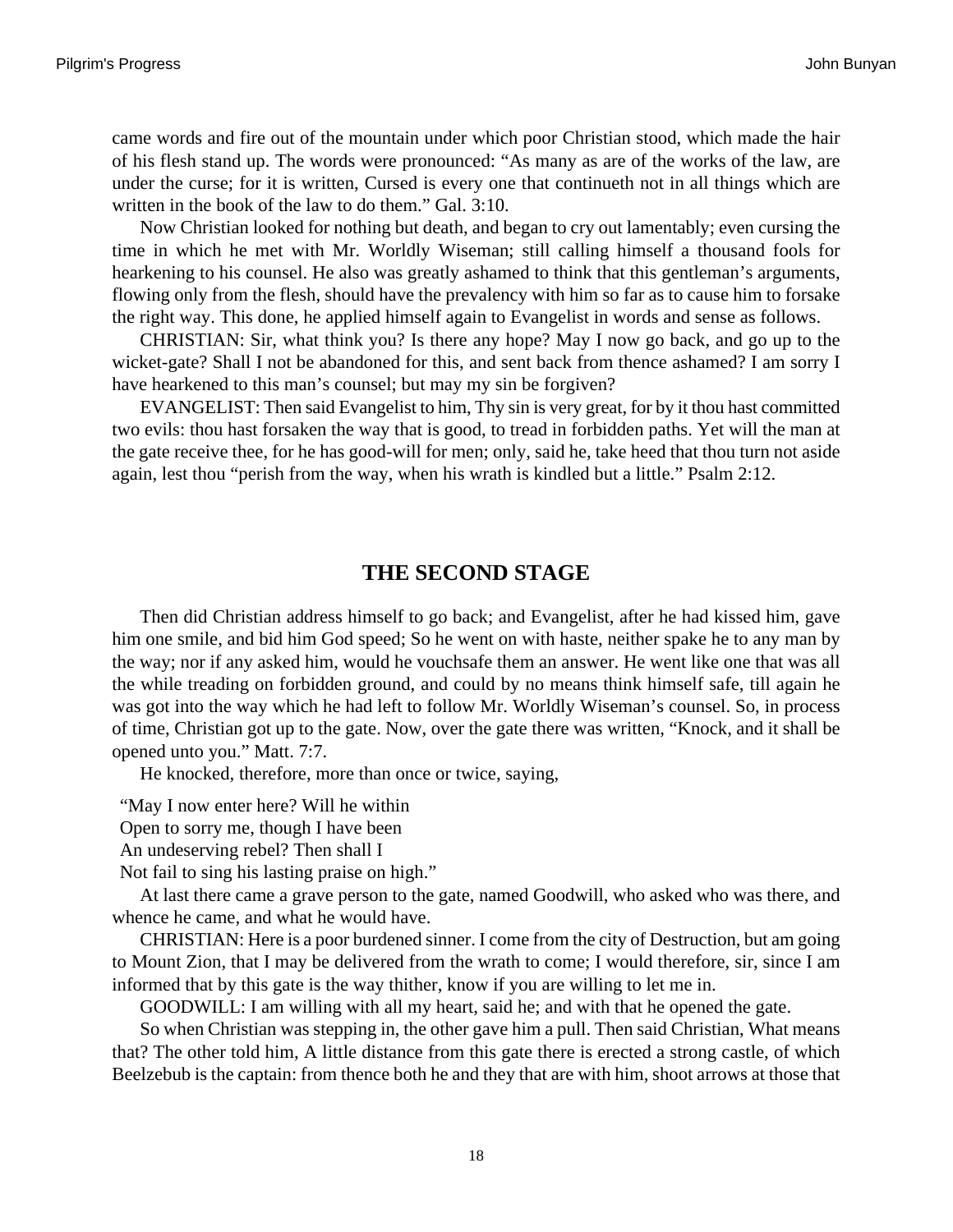come up to this gate, if haply they may die before they can enter in. Then said Christian, I rejoice and tremble. So when he was got in, the man of the Gate asked him who directed him thither.

CHRISTIAN: Evangelist bid me come hither and knock, as I did: and he said, that you, sir, would tell me what I must do.

GOODWILL: An open door is set before thee, and no man can shut it.

CHRISTIAN: Now I begin to reap the benefits of my hazards.

GOODWILL: But how is it that you came alone?

CHRISTIAN: Because none of my neighbors saw their danger as I saw mine.

GOODWILL: Did any of them know of your coming?

CHRISTIAN: Yes, my wife and children saw me at the first, and called after me to turn again: also, some of my neighbors stood crying and calling after me to return; but I put my fingers in my ears, and so came on my way.

GOODWILL: But did none of them follow you, to persuade you to go back?

CHRISTIAN: Yes, both Obstinate and Pliable; but when they saw that they could not prevail, Obstinate went railing back; but Pliable came with me a little way.

GOODWILL: But why did he not come through?

CHRISTIAN: We indeed came both together until we came to the Slough of Despond, into the which we also suddenly fell. And then was my neighbor Pliable discouraged, and would not venture farther. Wherefore, getting out again on the side next to his own house, he told me I should possess the brave country alone for him: so he went his way, and I came mine; he after Obstinate, and I to this gate.

GOODWILL: Then said Goodwill, Alas, poor man; is the celestial glory of so little esteem with him, that he counteth it not worth running the hazard of a few difficulties to obtain it?

CHRISTIAN: Truly, said Christian, I have said the truth of Pliable; and if I should also say all the truth of myself, it will appear there is no betterment betwixt him and myself. It is true, he went back to his own house, but I also turned aside to go in the way of death, being persuaded thereto by the carnal arguments of one Mr. Worldly Wiseman.

GOODWILL: Oh, did he light upon you? What, he would have had you have seek for ease at the hands of Mr. Legality! They are both of them a very cheat. But did you take his counsel?

CHRISTIAN: Yes, as far as I durst. I went to find out Mr. Legality, until I thought that the mountain that stands by his house would have fallen upon my head; wherefore there I was forced to stop.

GOODWILL: That mountain has been the death of many, and will be the death of many more: it is well you escaped being by it dashed in pieces.

CHRISTIAN: Why truly I do not know what had become of me there, had not Evangelist happily met me again as I was musing in the midst of my dumps; but it was God's mercy that he came to me again, for else I had never come hither. But now I am come, such a one as I am, more fit indeed for death by that mountain, than thus to stand talking with my Lord. But O, what a favor is this to me, that yet I am admitted entrance here!

GOODWILL: We make no objections against any, notwithstanding all that they have done before they come hither; they in no wise are cast out. [John 6:37.](http://www.ccel.org/b/bible/asv/xml/asv.John.6.xml#John.6.37) And therefore good Christian, come a little way with me, and I will teach thee about the way thou must go. Look before thee; dost thou see this narrow way? That is the way thou must go. It was cast up by the patriarchs, prophets, Christ, and his apostles, and it is as strait as a rule can make it; this is the way thou must go.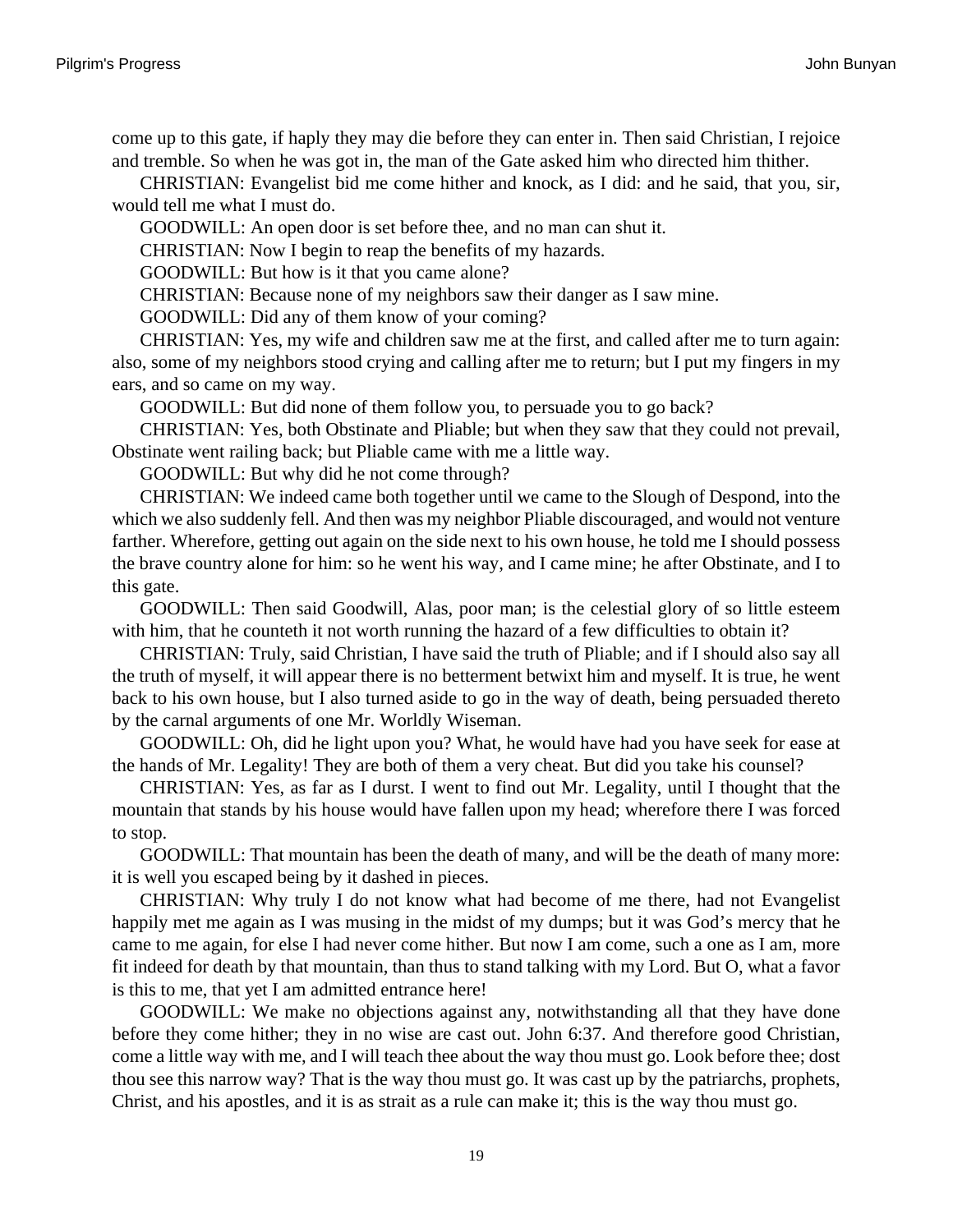CHRISTIAN: But, said Christian, are there no turnings nor windings, by which a stranger may lose his way?

GOODWILL: Yes, there are many ways butt down upon this, and they are crooked and wide: but thus thou mayest distinguish the right from the wrong, the right only being strait and narrow. [Matt. 7:14](http://www.ccel.org/b/bible/asv/xml/asv.Matt.7.xml#Matt.7.14).

Then I saw in my dream, that Christian asked him further, if he could not help him off with his burden that was upon his back. For as yet he had not got rid thereof; nor could he by any means get it off without help.

He told him, "As to thy burden, be content to bear it until thou comest to the place of deliverance; for there it will fall from thy back of itself."

Then Christian began to gird up his loins, and to address himself to his journey. So the other told him, that by that he was gone some distance from the gate, he would come to the house of the Interpreter, at whose door he should knock, and he would show him excellent things. Then Christian took his leave of his friend, and he again bid him God speed.

Then he went on till he came at the house of the Interpreter,<sup>6</sup> where he knocked over and over. At last one came to the door, and asked who was there.

CHRISTIAN: Sir, here is a traveller, who was bid by an acquaintance of the good man of this house to call here for my profit; I would therefore speak with the master of the house.

So he called for the master of the house, who, after a little time, came to Christian, and asked him what he would have.

CHRISTIAN: Sir, said Christian, I am a man that am come from the city of Destruction, and am going to the Mount Zion; and I was told by the man that stands at the gate at the head of this way, that if I called here you would show me excellent things, such as would be helpful to me on my journey.

INTERPRETER: Then said Interpreter, Come in; I will show thee that which will be profitable to thee. So he commanded his man to light the candle, and bid Christian follow him; so he had him into a private room, and bid his man open a door; the which when he had done, Christian saw the picture a very grave person hang up against the wall; and this was the fashion of it: It had eyes lifted up to heaven, the best of books in his hand, the law of truth was written upon its lips, the world was behind its back; it stood as if it pleaded with men, and a crown of gold did hang over its head.

CHRISTIAN: Then said Christian, What means this?

INTERPRETER: The man whose picture this is, is one of a thousand: he can beget children, [1](http://www.ccel.org/b/bible/asv/xml/asv.iCor.4.xml#iCor.4.15) [Cor. 4:15,](http://www.ccel.org/b/bible/asv/xml/asv.iCor.4.xml#iCor.4.15) travail in birth with children, [Gal. 4:19,](http://www.ccel.org/b/bible/asv/xml/asv.Gal.4.xml#Gal.4.19) and nurse them himself when they are born. And whereas thou seest him with his eyes lift up to heaven, the best of books in his hand, and the law of truth writ on his lips: it is to show thee, that his work is to know, and unfold dark things to sinners; even as also thou seest him stand as if he pleaded with men. And whereas thou seest the world as cast behind him, and that a crown hangs over his head; that is to show thee, that slighting and despising the things that are present, for the love that he hath to his Master's service, he is sure in the world that comes next, to have glory for his reward. Now, said the Interpreter, I have showed thee this picture first, because the man whose picture this is, is the only man whom the Lord of the place whither thou art going hath authorized to be thy guide in all difficult places thou mayest meet

<sup>&</sup>lt;sup>6</sup> The Holy Spirit.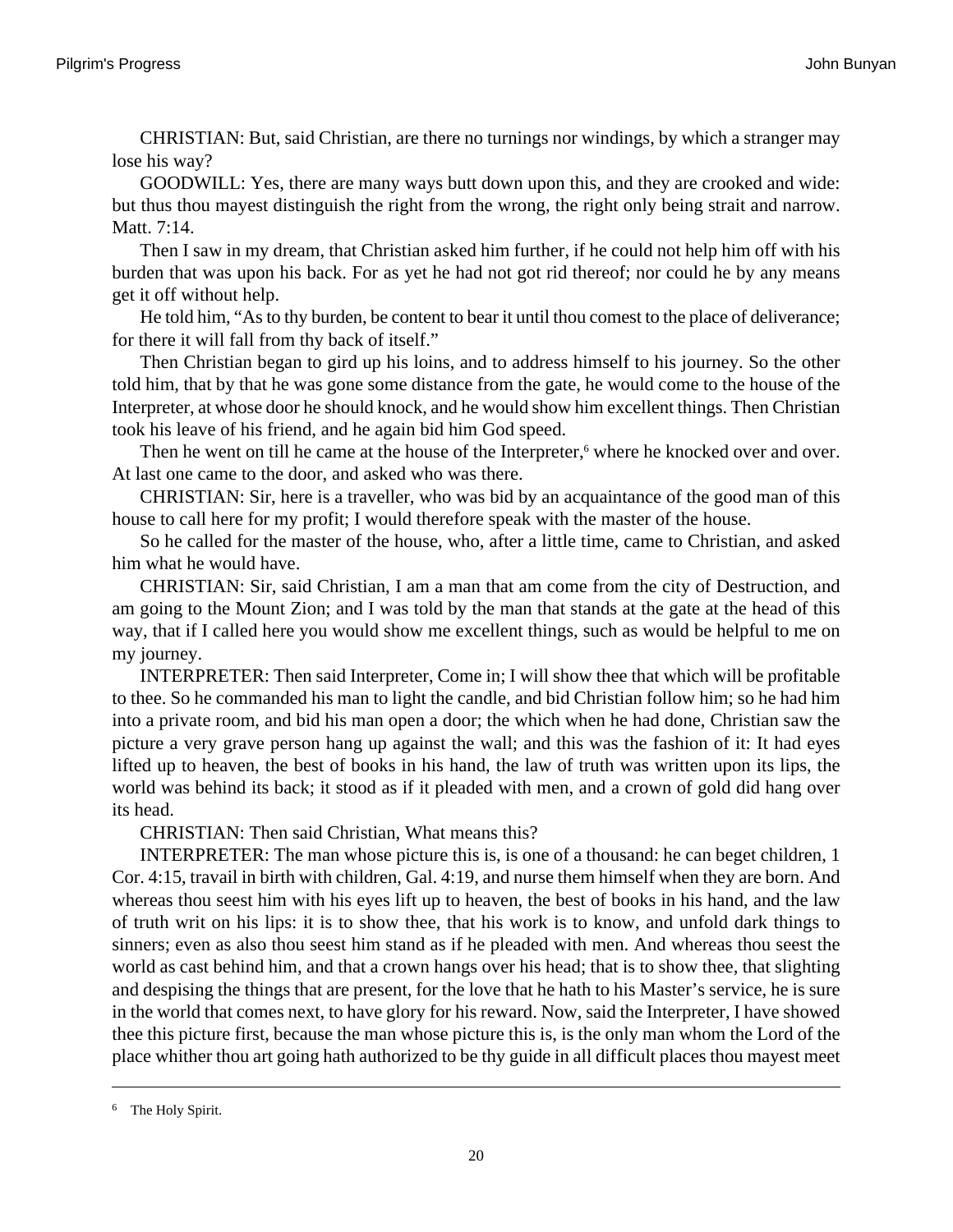with in the way: wherefore take good heed to what I have showed thee, and bear well in thy mind what thou hast seen, lest in thy journey thou meet with some that pretend to lead thee right, but their way goes down to death.

Then he took him by the hand, and led him into a very large parlor that was full of dust, because never swept; the which after he had reviewed it a little while, the Interpreter called for a man to sweep. Now, when he began to sweep, the dust began so abundantly to fly about, that Christian had almost therewith been choked. Then said the Interpreter to a damsel that stood by, "Bring hither water, and sprinkle the room;" the which when she had done, it was swept and cleansed with pleasure.

CHRISTIAN: Then said Christian, What means this?

INTERPRETER: The Interpreter answered, This parlor is the heart of a man that was never sanctified by the sweet grace of the Gospel. The dust is his original sin, and inward corruptions, that have defiled the whole man. He that began to sweep at first, is the law; but she that brought water, and did sprinkle it, is the Gospel. Now whereas thou sawest, that so soon as the first began to sweep, the dust did so fly about that the room by him could not be cleansed, but that thou wast almost choked therewith; this is to show thee, that the law, instead of cleansing the heart (by its working) from sin, doth revive, [Rom. 7:9](http://www.ccel.org/b/bible/asv/xml/asv.Rom.7.xml#Rom.7.9), put strength into, [1 Cor. 15:56,](http://www.ccel.org/b/bible/asv/xml/asv.iCor.15.xml#iCor.15.56) and increase it in the soul, [Rom. 5:20,](http://www.ccel.org/b/bible/asv/xml/asv.Rom.5.xml#Rom.5.20) even as it doth discover and forbid it; for it doth not give power to subdue. Again, as thou sawest the damsel sprinkle the room with water, upon which it was cleansed with pleasure, this is to show thee, that when the Gospel comes in the sweet and precious influences thereof to the heart, then, I say, even as thou sawest the damsel lay the dust by sprinkling the floor with water, so is sin vanquished and subdued, and the soul made clean, through the faith of it, and consequently fit for the King of glory to inhabit. [John 15:3](http://www.ccel.org/b/bible/asv/xml/asv.John.15.xml#John.15.3); [Eph. 5:26](http://www.ccel.org/b/bible/asv/xml/asv.Eph.5.xml#Eph.5.26); [Acts 15:9](http://www.ccel.org/b/bible/asv/xml/asv.Acts.15.xml#Acts.15.9); [Rom. 16:25,26](http://www.ccel.org/b/bible/asv/xml/asv.Rom.16.xml#Rom.16.25 Bible:Rom.16.26).

I saw moreover in my dream, that the Interpreter took him by the hand, and had him into a little room, where sat two little children, each one in his chair. The name of the eldest was Passion, and the name of the other Patience. Passion seemed to be much disconted, but Patience was very quiet. Then Christian asked, "What is the reason of the discontent of Passion?" The Interpreter answered, "The governor of them would have him stay for his best things till the beginning of the next year, but he will have all now; but Patience is willing to wait."

Then I saw that one came to Passion, and brought him a bag of treasure, and poured it down at his feet: the which he took up, and rejoiced therein, and withal laughed Patience to scorn. But I beheld but a while, and he had lavished all away, and had nothing left him but rags.

CHRISTIAN: Then said Christian to the Interpreter, Expound this matter more fully to me.

INTERPRETER: So he said, These two lads are figures; Passion of the men of this world, and Patience of the men of that which is to come; for, as here thou seest, passion will have all now, this year, that is to say, in this world; so are the men of this world: They must have all their good things now; they cannot stay till the next year, that is, until the next world, for their portion of good. That proverb, "A bird in the hand is worth two in the bush," is of more authority with them than are all the divine testimonies of the good of the world to come. But as thou sawest that he had quickly lavished all away, and had presently left him nothing but rags, so will it be with all such men at the end of this world.

CHRISTIAN: Then said Christian, Now I see that Patience has the best wisdom, and that upon many accounts. 1. Because he stays for the best things. 2. And also because he will have the glory of his, when the other has nothing but rags.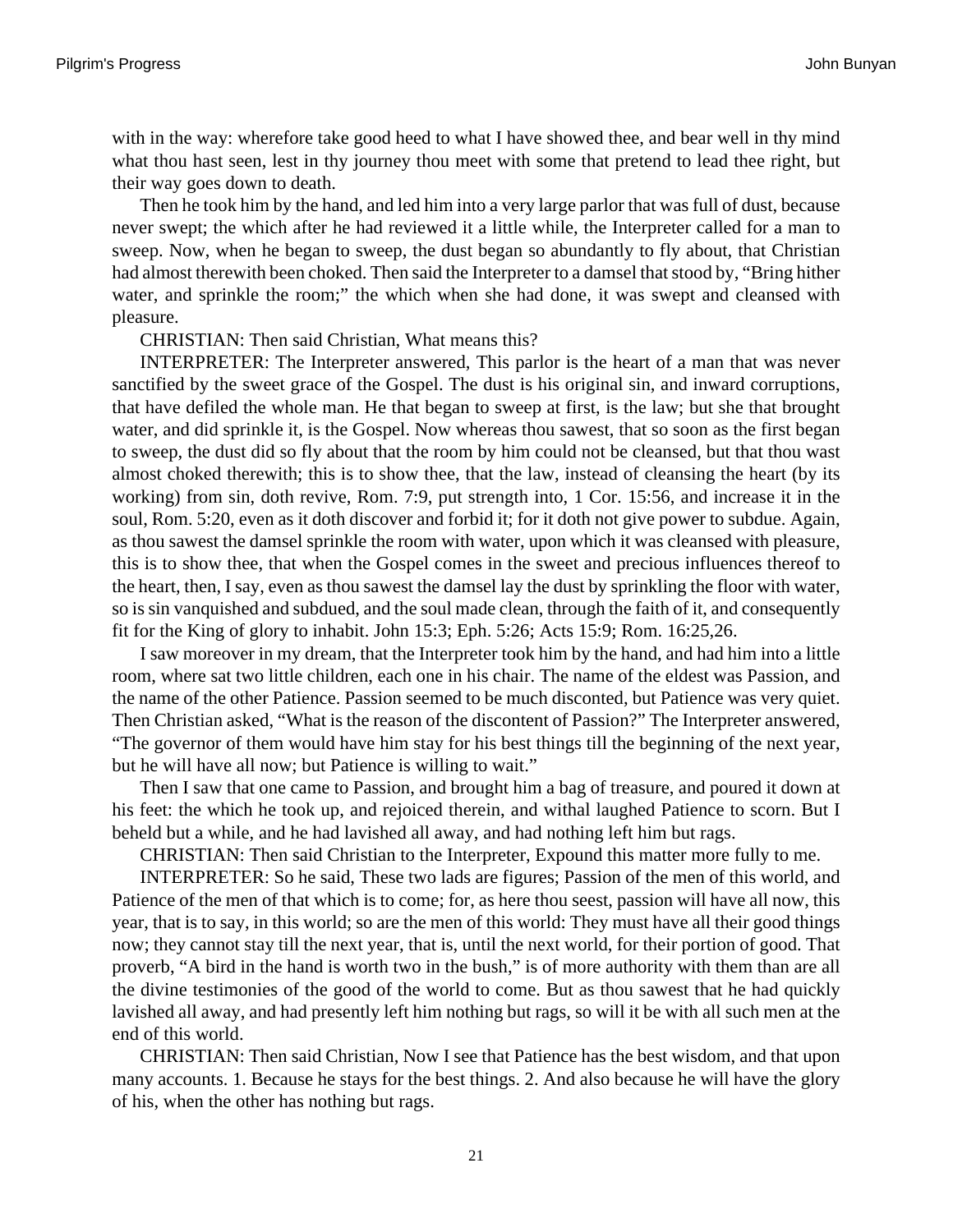INTERPRETER: Nay, you may add another, to wit, the glory of the next world will never wear out; but these are suddenly gone. Therefore Passion had not so much reason to laugh at Patience because he had his good things first, as Patience will have to laugh at Passion because he had his best things last; for first must give place to last, because last must have his time to come: but last gives place to nothing, for there is not another to succeed. He, therefore, that hath his portion first, must needs have a time to spend it; but he that hath his portion last, must have it lastingly: therefore it is said of Dives, "In thy lifetime thou receivedst thy good things, and likewise Lazarus evil things; but now he is comforted, and thou art tormented." [Luke 16:25.](http://www.ccel.org/b/bible/asv/xml/asv.Luke.16.xml#Luke.16.25)

CHRISTIAN: Then I perceive it is not best to cover things that are now, but to wait for things to come.

INTERPRETER: You say truth: for the things that are seen are temporal, but the things that are not seen are eternal. [2 Cor. 4:18](http://www.ccel.org/b/bible/asv/xml/asv.iiCor.4.xml#iiCor.4.18). But though this be so, yet since things present and our fleshly appetite are such near neighbors one to another; and again, because things to come and carnal sense are such strangers one to another; therefore it is, that the first of these so suddenly fall into amity, and that distance is so continued between the second.

Then I saw in my dream, that the Interpreter took Christian by the hand, and led him into a place where was a fire burning against a wall, and one standing by it, always casting much water upon it, to quench it; yet did the fire burn higher and hotter.

Then said Christian, What means this?

The Interpreter answered, This fire is the work of grace that is wrought in the heart; he that casts water upon it, to extinguish and put it out, is the devil: but in that thou seest the fire, notwithstanding, burn higher and hotter, thou shalt also see the reason of that. So he had him about to the back side of the wall, where he saw a man with a vessel of oil in his hand, of the which he did also continually cast (but secretly) into the fire.

Then said Christian, What means this?

The Interpreter answered, This is Christ, who continually, with the oil of his grace, maintains the work already begun in the heart; by the means of which, notwithstanding what the devil can do, the souls of his people prove gracious still. [2 Cor. 12:9.](http://www.ccel.org/b/bible/asv/xml/asv.iiCor.12.xml#iiCor.12.9) And in that thou sawest that the man stood behind the wall to maintain the fire; this is to teach thee, that it is hard for the tempted to see how this work of grace is maintained in the soul.

I saw also, that the Interpreter took him again by the hand, and led him into a pleasant place, where was built a stately palace, beautiful to behold; at the sight of which Christian was greatly delighted. He saw also upon the top thereof certain persons walking, who were clothed all in gold.

Then said Christian may we go in thither?

Then the Interpreter took him, and led him up towards the door of the palace; and behold, at the door stood a great company of men, as desirous to go in, but durst not. There also sat a man at a little distance from the door, at a table-side, with a book and his inkhorn before him, to take the names of them that should enter therein; he saw also that in the doorway stood many men in armor to keep it, being resolved to do to the men that would enter, what hurt and mischief they could. Now was Christian somewhat in amaze. At last, when every man started back for fear of the armed men, Christian saw a man of a very stout countenance come up to the man that sat there to write, saying, "Set down my name, sir;" the which when he had done, he saw the man draw his sword, and put a helmet on his head, and rush towards the door upon the armed men, who laid upon him with deadly force; but the man, not at all discouraged, fell to cutting and hacking most fiercely. So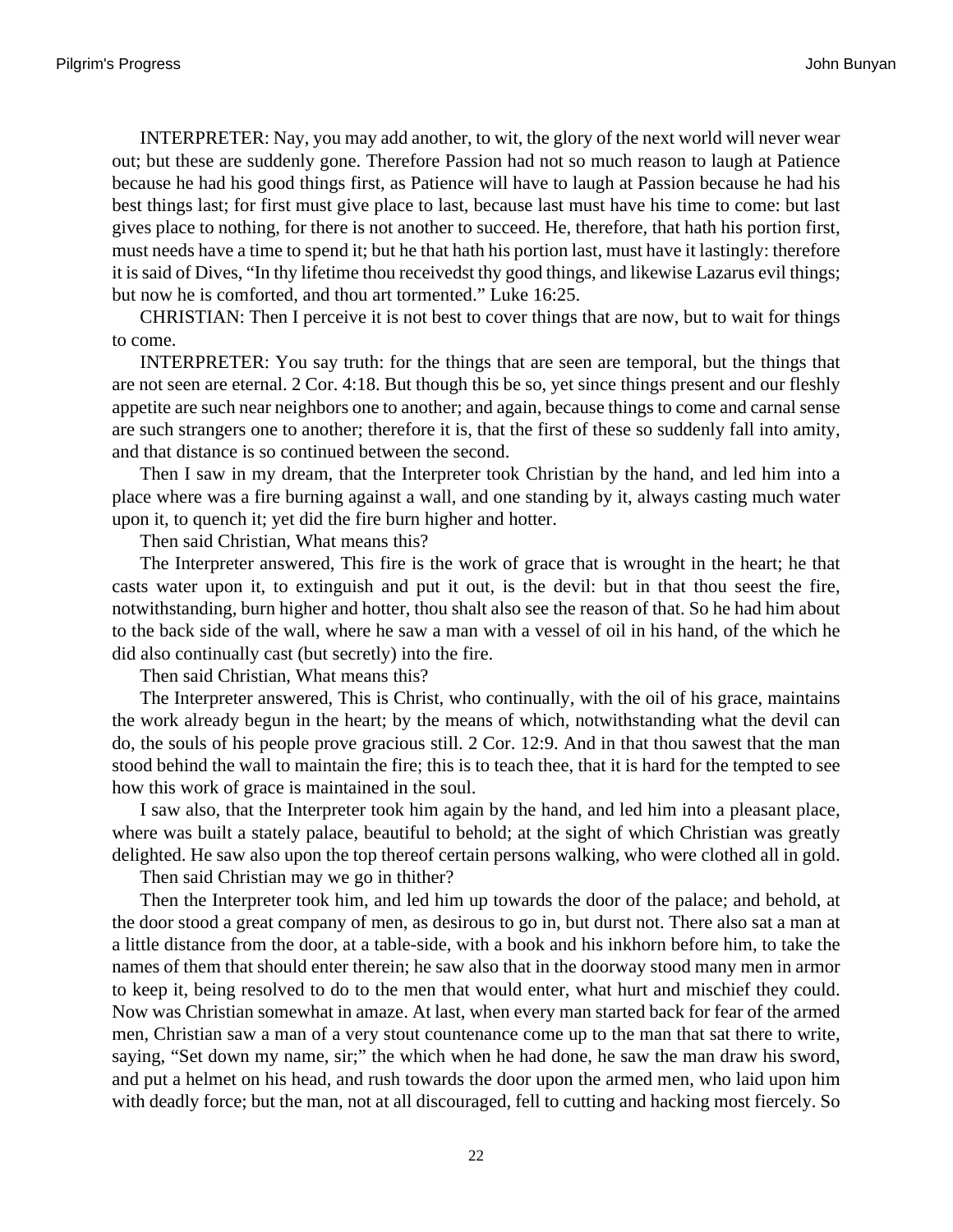after he had received and given many wounds to those that attempted to keep him out, [Matt. 11:12;](http://www.ccel.org/b/bible/asv/xml/asv.Matt.11.xml#Matt.11.12) [Acts 14:22;](http://www.ccel.org/b/bible/asv/xml/asv.Acts.14.xml#Acts.14.22) he cut his way through them all, and pressed forward into the palace; at which there was a pleasant voice heard from those that were within, even of those that walked upon the top of the palace, saying,

"Come in, come in,

Eternal glory thou shalt win."

So he went in, and was clothed with such garments as they. Then Christian smiled, and said, I think verily I know the meaning of this.

Now, said Christian, let me go hence. Nay, stay, said the Interpreter, till I have showed thee a little more, and after that thou shalt go on thy way. So he took him by the hand again, and led him into a very dark room, where there sat a man in an iron cage.

Now the man, to look on, seemed very sad; he sat with his eyes looking down to the ground, his hands folded together, and he sighed as if he would break his heart. Then said Christian, What means this? At which the Interpreter bid him talk with the man.

Then said Christian to the man, What art thou? The man answered, I am what I was not once. CHRISTIAN: What wast thou once?

THE MAN: The man said, I was once a fair and flourishing professor, [Luke 8:13](http://www.ccel.org/b/bible/asv/xml/asv.Luke.8.xml#Luke.8.13), both in mine own eyes, and also in the eyes of others: I once was, as I thought, fair for the celestial city, and had then even joy at the thoughts that I should get thither.

CHRISTIAN: Well, but what art thou now?

THE MAN: I am now a man of despair, and am shut up in it, as in this iron cage. I cannot get out; Oh now I cannot!

CHRISTIAN: But how camest thou into this condition?

THE MAN: I left off to watch and be sober: I laid the reins upon the neck of my lusts; I sinned against the light of the word, and the goodness of God; I have grieved the Spirit, and he is gone; I tempted the devil, and he is come to me; I have provoked God to anger, and he has left me: I have so hardened my heart, that I cannot repent.

Then said Christian to the Interpreter, But is there no hope for such a man as this? Ask him, said the Interpreter.

CHRISTIAN: Then said Christian, Is there no hope, but you must be kept in the iron cage of despair?

THE MAN: No, none at all.

CHRISTIAN: Why, the Son of the Blessed is very pitiful.

THE MAN: I have crucified him to myself afresh, [Heb. 6:6](http://www.ccel.org/b/bible/asv/xml/asv.Heb.6.xml#Heb.6.6); I have despised his person, [Luke](http://www.ccel.org/b/bible/asv/xml/asv.Luke.19.xml#Luke.19.14) [19:14](http://www.ccel.org/b/bible/asv/xml/asv.Luke.19.xml#Luke.19.14); I have despised his righteousness; I have counted his blood an unholy thing; I have done despite to the spirit of grace, [Heb. 10:29](http://www.ccel.org/b/bible/asv/xml/asv.Heb.10.xml#Heb.10.29): therefore I have shut myself out of all the promises and there now remains to me nothing but threatenings, dreadful threatenings, faithful threatenings of certain judgment and fiery indignation, which shall devour me as an adversary.

CHRISTIAN: For what did you bring yourself into this condition?

THE MAN: For the lusts, pleasures, and profits of this world; in the enjoyment of which I did then promise myself much delight: but now every one of those things also bite me, and gnaw me like a burning worm.

CHRISTIAN: But canst thou not now repent and turn?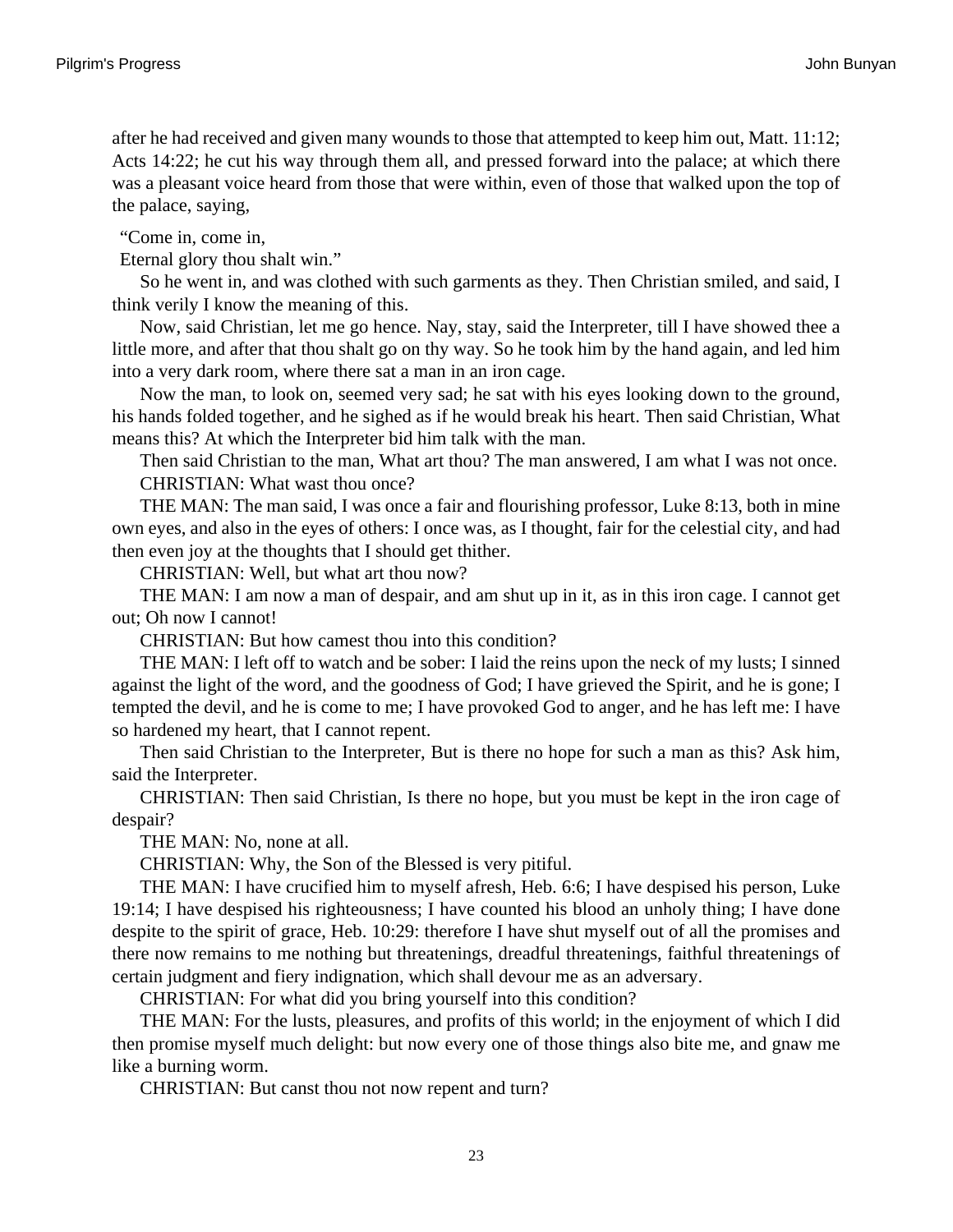THE MAN: God hath denied me repentance. His word gives me no encouragement to believe; yea, himself hath shut me up in this iron cage: nor can all the men in the world let me out. Oh eternity! eternity! how shall I grapple with the misery that I must meet with in eternity?

INTERPRETER: Then said the Interpreter to Christian, Let this man's misery be remembered by thee, and be an everlasting caution to thee.

CHRISTIAN: Well, said Christian, this is fearful! God help me to watch and to be sober, and to pray that I may shun the cause of this man's misery. Sir, is it not time for me to go on my way now?

INTERPRETER: Tarry till I shall show thee one thing more, and then thou shalt go on thy way.

So he took Christian by the hand again and led him into a chamber where there was one rising out of bed; and as he put on his raiment, he shook and trembled. Then said Christian, Why doth this man thus tremble? The Interpreter then bid him tell to Christian the reason of his so doing.

So he began, and said, "This night, as I was in my sleep, I dreamed, and behold the heavens grew exceeding black; also it thundered and lightened in most fearful wise, that it put me into an agony. So I looked up in my dream, and saw the clouds rack at an unusual rate; upon which I heard a great sound of a trumpet, and saw also a man sitting upon a cloud, attended with the thousands of heaven: they were all in flaming fire; also the heavens were in a burning flame. I heard then a voice, saying, 'Arise, ye dead, and come to judgment.' And with that the rocks rent, the graves opened, and the dead that were therein came forth: some of them were exceeding glad, and looked upward; and some sought to hide themselves under the mountains. Then I saw the man that sat upon the cloud open the book, and bid the world draw near. Yet there was, by reason of a fierce flame that issued out and came from before him, a convenient distance between him and them, as between the judge and the prisoners at the bar. [1 Cor. 15;](http://www.ccel.org/b/bible/asv/xml/asv.iCor.15.xml#iCor.15.1) [1 Thess. 4:16](http://www.ccel.org/b/bible/asv/xml/asv.iThess.4.xml#iThess.4.16); [Jude 15](http://www.ccel.org/b/bible/asv/xml/asv.Jude.1.xml#Jude.1.15); [John 5: 28,29;](http://www.ccel.org/b/bible/asv/xml/asv.John.5.xml#John.5.28 Bible:John.5.29) [2](http://www.ccel.org/b/bible/asv/xml/asv.iiThess.1.xml#iiThess.1.8) [Thess. 1:8-10;](http://www.ccel.org/b/bible/asv/xml/asv.iiThess.1.xml#iiThess.1.8) [Rev. 20:11-14](http://www.ccel.org/b/bible/asv/xml/asv.Rev.20.xml#Rev.20.11); [Isa. 26:21;](http://www.ccel.org/b/bible/asv/xml/asv.Isa.26.xml#Isa.26.21) [Micah 7:16,17](http://www.ccel.org/b/bible/asv/xml/asv.Mic.7.xml#Mic.7.16 Bible:Mic.7.17); [Psa. 5:4;](http://www.ccel.org/b/bible/asv/xml/asv.Ps.5.xml#Ps.5.4) [50:1-3](http://www.ccel.org/b/bible/asv/xml/asv.Ps.50.xml#Ps.50.1); [Mal. 3:2,3](http://www.ccel.org/b/bible/asv/xml/asv.Mal.3.xml#Mal.3.2 Bible:Mal.3.3); [Dan. 7:9,10](http://www.ccel.org/b/bible/asv/xml/asv.Dan.7.xml#Dan.7.9 Bible:Dan.7.10). I heard it also proclaimed to them that attended on the man that sat on the cloud, 'Gather together the tares, the chaff, and stubble, and cast them into the burning lake.' [Matt. 3:12;](http://www.ccel.org/b/bible/asv/xml/asv.Matt.3.xml#Matt.3.12) [18:30](http://www.ccel.org/b/bible/asv/xml/asv.Matt.18.xml#Matt.18.30); [24:30;](http://www.ccel.org/b/bible/asv/xml/asv.Matt.24.xml#Matt.24.30) [Mal. 4:1](http://www.ccel.org/b/bible/asv/xml/asv.Mal.4.xml#Mal.4.1). And with that the bottomless pit opened, just whereabout I stood; out of the mouth of which there came, in an abundant manner, smoke, and coals of fire, with hideous noises. It was also said to the same persons, 'Gather my wheat into the garner.' [Luke 3:17](http://www.ccel.org/b/bible/asv/xml/asv.Luke.3.xml#Luke.3.17). And with that I saw many catched up and carried away into the clouds, but I was left behind. [1 Thess. 4:16,17](http://www.ccel.org/b/bible/asv/xml/asv.iThess.4.xml#iThess.4.16 Bible:1Thess.4.17). I also sought to hide myself, but I could not, for the man that sat upon the cloud still kept his eye upon me; my sins also came into my mind, and my conscience did accuse me on every side. [Rom. 2:14,15](http://www.ccel.org/b/bible/asv/xml/asv.Rom.2.xml#Rom.2.14 Bible:Rom.2.15). Upon this I awakened from my sleep."

CHRISTIAN: But what was it that made you so afraid of this sight?

THE MAN: Why, I thought that the day of judgment was come, and that I was not ready for it: but this frightened me most, that the angels gathered up several, and left me behind; also the pit of hell opened her mouth just where I stood. My conscience too afflicted me; and, as I thought, the Judge had always his eye upon me, showing indignation in his countenance.

Then said the Interpreter to Christian, "Hast thou considered all these things?"

CHRISTIAN: Yes, and they put me in hope and fear.

INTERPRETER: Well, keep all things so in thy mind, that they may be as a goad in thy sides, to prick thee forward in the way thou must go. Then Christian began to gird up his loins, and to address himself to his journey. Then said the Interpreter, "The Comforter be always with thee, good Christian, to guide thee in the way that leads to the city." So Christian went on his way, saying,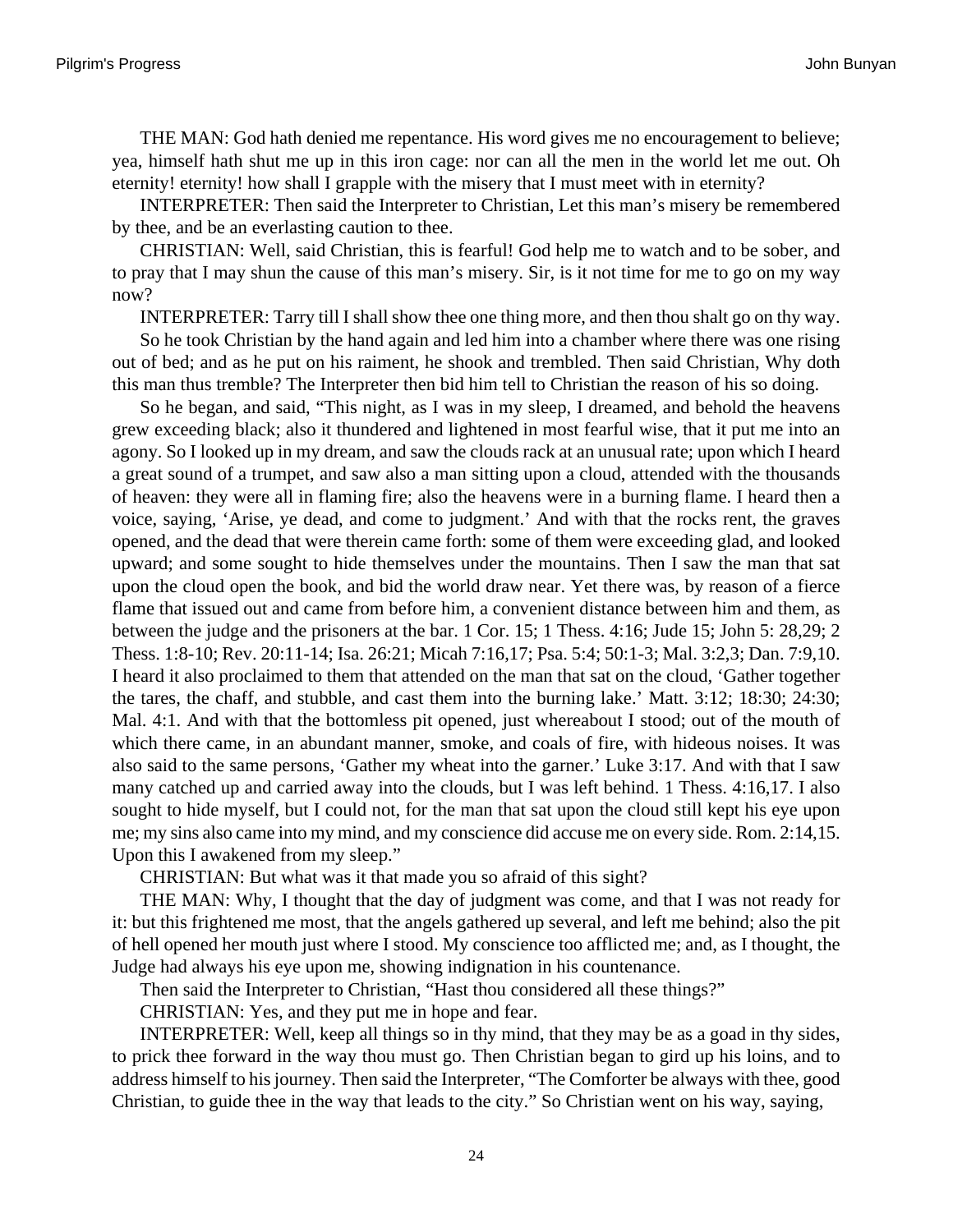"Here I have seen things rare and profitable, Things pleasant, dreadful, things to make me stable In what I have begun to take in hand: Then let me think on them, and understand Wherefore they showed me were, and let me be Thankful, O good Interpreter, to thee."

#### **THE THIRD STAGE**

<span id="page-28-1"></span><span id="page-28-0"></span>Now I saw in my dream, that the highway up which Christian was to go, was fenced on either side with a wall, and that wall was called Salvation. [Isaiah 26:1](http://www.ccel.org/b/bible/asv/xml/asv.Isa.26.xml#Isa.26.1). Up this way, therefore, did burdened Christian run, but not without great difficulty, because of the load on his back.

He ran thus till he came at a place somewhat ascending; and upon that place stood a cross, and a little below, in the bottom, a sepulchre. So I saw in my dream, that just as Christian came up with the cross, his burden loosed from off his shoulders, and fell from off his back, and began to tumble, and so continued to do till it came to the mouth of the sepulchre, where it fell in, and I saw it no more.

Then was Christian glad and lightsome, and said with a merry heart, "He hath given me rest by his sorrow, and life by his death." Then he stood still a while, to look and wonder; for it was very surprising to him that the sight of the cross should thus ease him of his burden. He looked, therefore, and looked again, even till the springs that were in his head sent the waters down his cheeks. [Zech. 12:10.](http://www.ccel.org/b/bible/asv/xml/asv.Zech.12.xml#Zech.12.10) Now as he stood looking and weeping, behold, three Shining Ones came to him, and saluted him with, "Peace be to thee." So the first said to him, "Thy sins be forgiven thee," [Mark 2:5](http://www.ccel.org/b/bible/asv/xml/asv.Mark.2.xml#Mark.2.5); the second stripped him of his rags, and clothed him with change of raiment, [Zech. 3:4;](http://www.ccel.org/b/bible/asv/xml/asv.Zech.3.xml#Zech.3.4) the third also set a mark on his forehead, [Eph. 1:13,](http://www.ccel.org/b/bible/asv/xml/asv.Eph.1.xml#Eph.1.13) and gave him a roll with a seal upon it, which he bid him look on as he ran, and that he should give it in at the celestial gate: so they went their way. Then Christian gave three leaps for joy, and went on singing,

"Thus far did I come laden with my sin, Nor could aught ease the grief that I was in, Till I came hither. What a place is this! Must here be the beginning of my bliss? Must here the burden fall from off my back? Must here the strings that bound it to me crack? Blest cross! blest sepulchre! blest rather be The Man that there was put to shame for me!"

I saw then in my dream, that he went on thus, even until he came at the bottom, where he saw, a little out of the way, three men fast asleep, with fetters upon their heels. The name of the one was Simple, of another Sloth, and of the third Presumption.

Christian then seeing them lie in this case, went to them, if peradventure he might awake them, and cried, you are like them that sleep on the top of a mast, [Prov. 23:34](http://www.ccel.org/b/bible/asv/xml/asv.Prov.23.xml#Prov.23.34), for the Dead Sea is under you, a gulf that hath no bottom: awake, therefore, and come away; be willing also, and I will help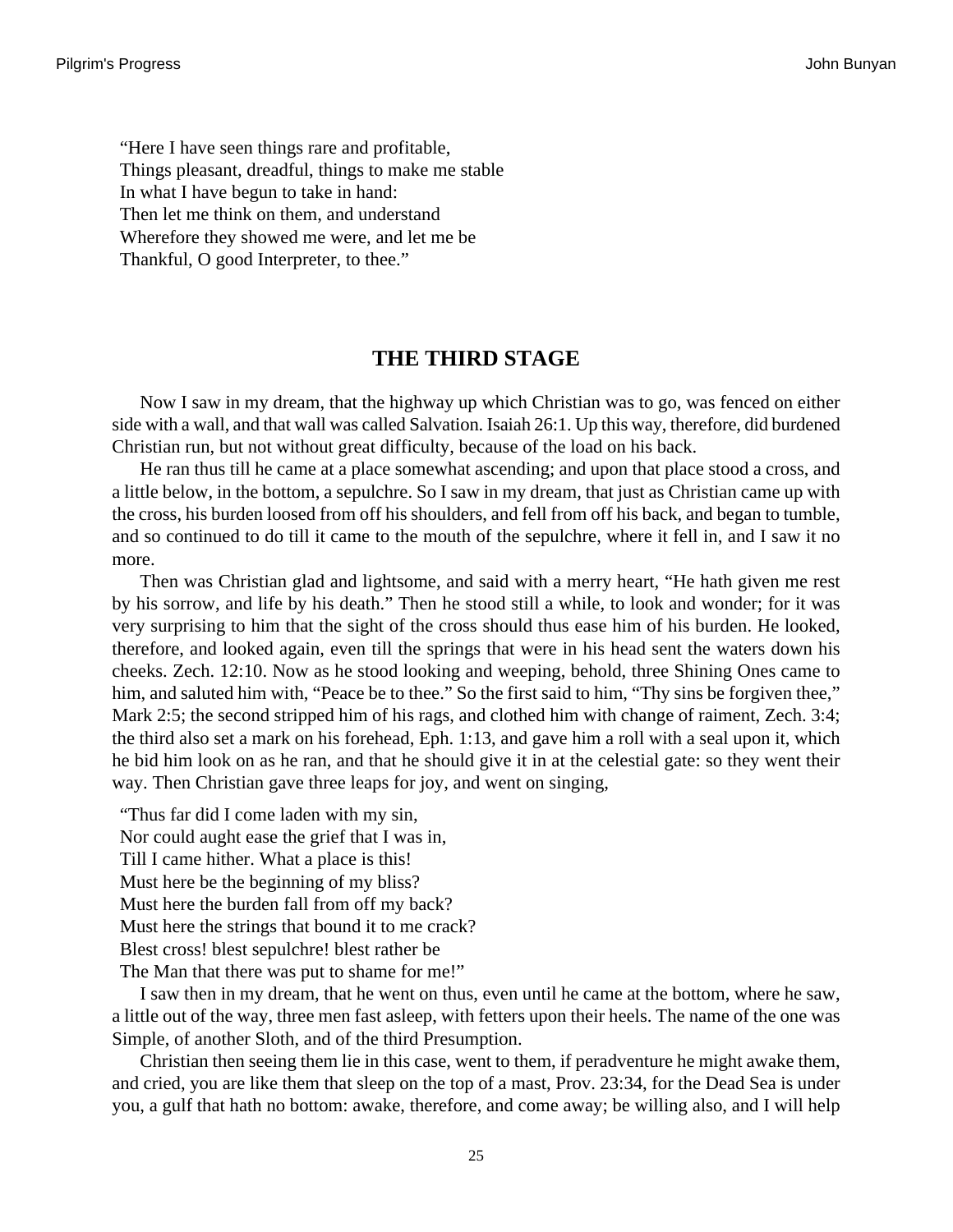you off with your irons. He also told them, If he that goeth about like a roaring lion, [1 Pet. 5:8,](http://www.ccel.org/b/bible/asv/xml/asv.iPet.5.xml#iPet.5.8) comes by, you will certainly become a prey to his teeth. With that they looked upon him, and began to reply in this sort: Simple said, I see no danger; Sloth said, Yet a little more sleep; and Presumption said, Every tub must stand upon its own bottom. And so they lay down to sleep again, and Christian went on his way.

Yet he was troubled to think that men in that danger should so little esteem the kindness of him that so freely offered to help them, both by awakening of them, counselling of them, and proffering to help them off with their irons. And as he was troubled thereabout, he espied two men come tumbling over the wall, on the left hand of the narrow way; and they made up apace to him. The name of the one was Formalist, and the name of the other Hypocrisy. So, as I said, they drew up unto him, who thus entered with them into discourse.

CHRISTIAN: Gentlemen, whence came you, and whither do you go?

FORMALIST AND HYPOCRISY: We were born in the land of Vain-glory, and are going, for praise, to Mount Zion.

CHRISTIAN: Why came you not in at the gate which standeth at the beginning of the way? Know ye not that it is written, that "he that cometh not in by the door, but climbeth up some other way, the same is a thief and a robber?" [John 10:1](http://www.ccel.org/b/bible/asv/xml/asv.John.10.xml#John.10.1).

FORMALIST AND HYPOCRISY: They said, that to go to the gate for entrance was by all their countrymen counted too far about; and that therefore their usual way was to make a short cut of it, and to climb over the wall, as they had done.

CHRISTIAN: But will it not be counted a trespass against the Lord of the city whither we are bound, thus to violate his revealed will?

FORMALIST AND HYPOCRISY: They told him, that as for that, he needed not to trouble his head thereabout: for what they did they had custom for, and could produce, if need were, testimony that would witness it for more than a thousand years.

CHRISTIAN: But, said Christian, will you stand a trial at law?

FORMALIST AND HYPOCRISY: They told him, that custom, it being of so long standing as above a thousand years, would doubtless now be admitted as a thing legal by an impartial judge: and besides, said they, if we get into the way, what matter is it which way we get in? If we are in, we are in: thou art but in the way, who, as we perceive, came in at the gate; and we also are in the way, that came tumbling over the wall: wherein now is thy condition better than ours?

CHRISTIAN: I walk by the rule of my Master: you walk by the rude working of your fancies. You are counted thieves already by the Lord of the way: therefore I doubt you will not be found true men at the end of the way. You come in by yourselves without his direction, and shall go out by yourselves without his mercy.

To this they made him but little answer; only they bid him look to himself. Then I saw that they went on, every man in his way, without much conference one with another, save that these two men told Christian, that as to laws and ordinances, they doubted not but that they should as conscientiously do them as he. Therefore, said they, we see not wherein thou differest from us, but by the coat that is on thy back, which was, as we trow, given thee by some of thy neighbors, to hide the shame of thy nakedness.

CHRISTIAN: By laws and ordinances you will not be saved, since you came not in by the door. [Gal. 2:16](http://www.ccel.org/b/bible/asv/xml/asv.Gal.2.xml#Gal.2.16). And as for this coat that is on my back, it was given me by the Lord of the place whither I go; and that, as you say, to cover my nakedness with. And I take it as a token of kindness to me;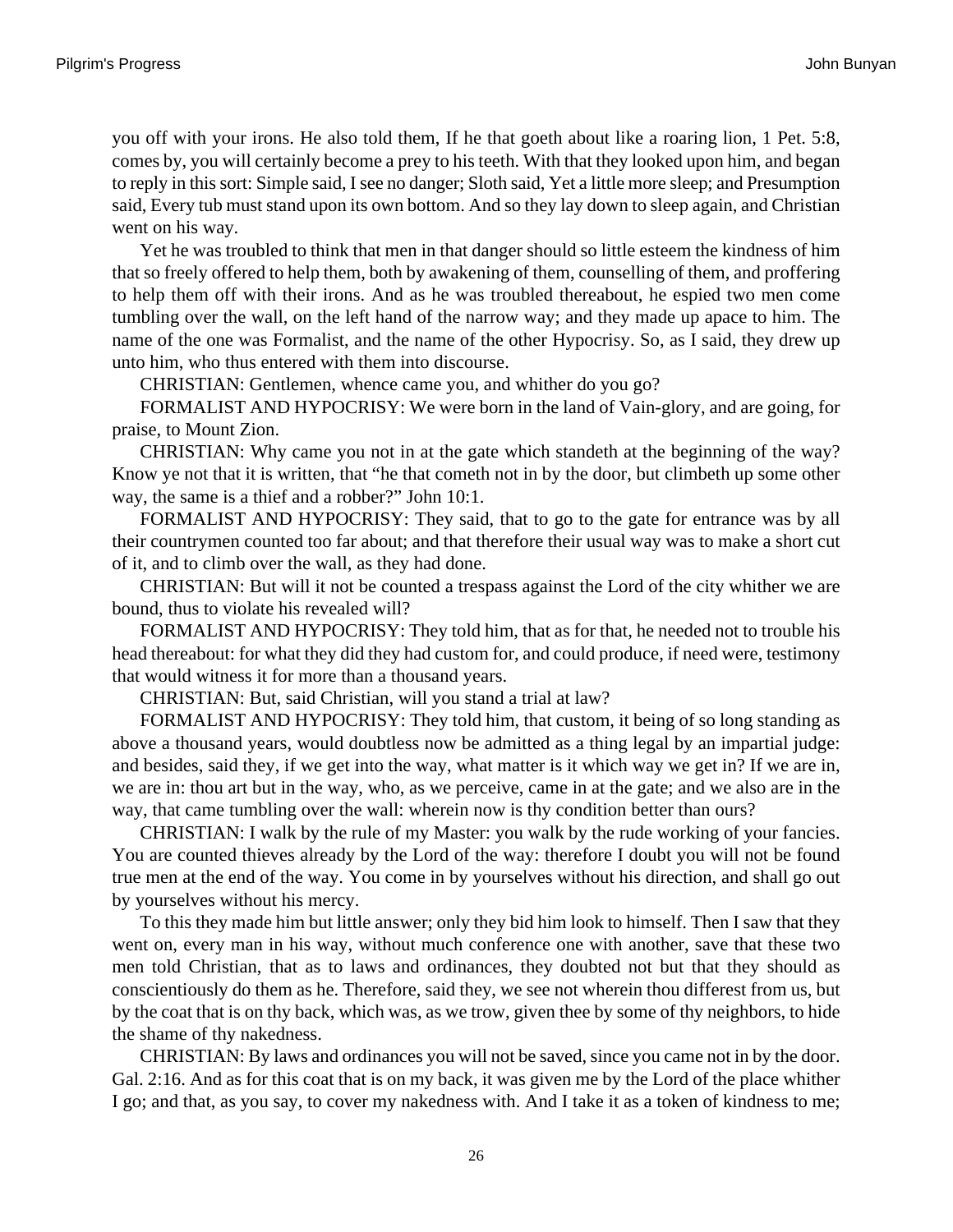for I had nothing but rags before. And besides, thus I comfort myself as I go. Surely, think I, when I come to the gate of the city, the Lord thereof will know me for good, since I have his coat on my back; a coat that he gave me freely in the day that he stripped me of my rags. I have, moreover, a mark in my forehead, of which perhaps you have taken no notice, which one of my Lord's most intimate associates fixed there in the day that my burden fell off my shoulders. I will tell you, moreover, that I had then given me a roll sealed, to comfort me by reading as I go on the way; I was also bid to give it in at the celestial gate, in token of my certain going in after it: all which things I doubt you want, and want them because you came not in at the gate.

To these things they gave him no answer; only they looked upon each other, and laughed. Then I saw that they went all on, save that Christian kept before, who had no more talk but with himself, and that sometimes sighingly, and sometimes comfortably: also he would be often reading in the roll that one of the Shining Ones gave him, by which he was refreshed.

I beheld then, that they all went on till they came to the foot of the hill Difficulty, at the bottom of which there was a spring. There were also in the same place two other ways besides that which came straight from the gate: one turned to the left hand, and the other to the right, at the bottom of the hill; but the narrow way lay right up the hill, and the name of the going up the side of the hill is called Difficulty. Christian now went to the spring, [Isa. 49:10](http://www.ccel.org/b/bible/asv/xml/asv.Isa.49.xml#Isa.49.10), and drank thereof to refresh himself, and then began to go up the hill, saying,

"The hill, though high, I covet to ascend;

The difficulty will not me offend;

For I perceive the way to life lies here:

Come, pluck up heart, let's neither faint nor fear.

Better, though *difficult*, the right way to go,

Than wrong, though *easy*, where the end is woe."

The other two also came to the foot of the hill. But when they saw that the hill was steep and high, and that there were two other ways to go; and supposing also that these two ways might meet again with that up which Christian went, on the other side of the hill; therefore they were resolved to go in those ways. Now the name of one of those ways was Danger, and the name of the other Destruction. So the one took the way which is called Danger, which led him into a great wood; and the other took directly up the way to Destruction, which led him into a wide field, full of dark mountains, where he stumbled and fell, and rose no more.

I looked then after Christian, to see him go up the hill, where I perceived he fell from running to going, and from going to clambering upon his hands and his knees, because of the steepness of the place. Now about the midway to the top of the hill was a pleasant Arbor, made by the Lord of the hill for the refreshment of weary travellers. Thither, therefore, Christian got, where also he sat down to rest him: then he pulled his roll out of his bosom, and read therein to his comfort; he also now began afresh to take a review of the coat or garment that was given to him as he stood by the cross. Thus pleasing himself awhile, he at last fell into a slumber, and thence into a fast sleep, which detained him in that place until it was almost night; and in his sleep his roll fell out of his hand. Now, as he was sleeping, there came one to him, and awaked him, saying, "Go to the ant, thou sluggard; consider her ways, and be wise." [Prov. 6:6](http://www.ccel.org/b/bible/asv/xml/asv.Prov.6.xml#Prov.6.6). And with that, Christian suddenly started up, and sped him on his way, and went apace till he came to the top of the hill.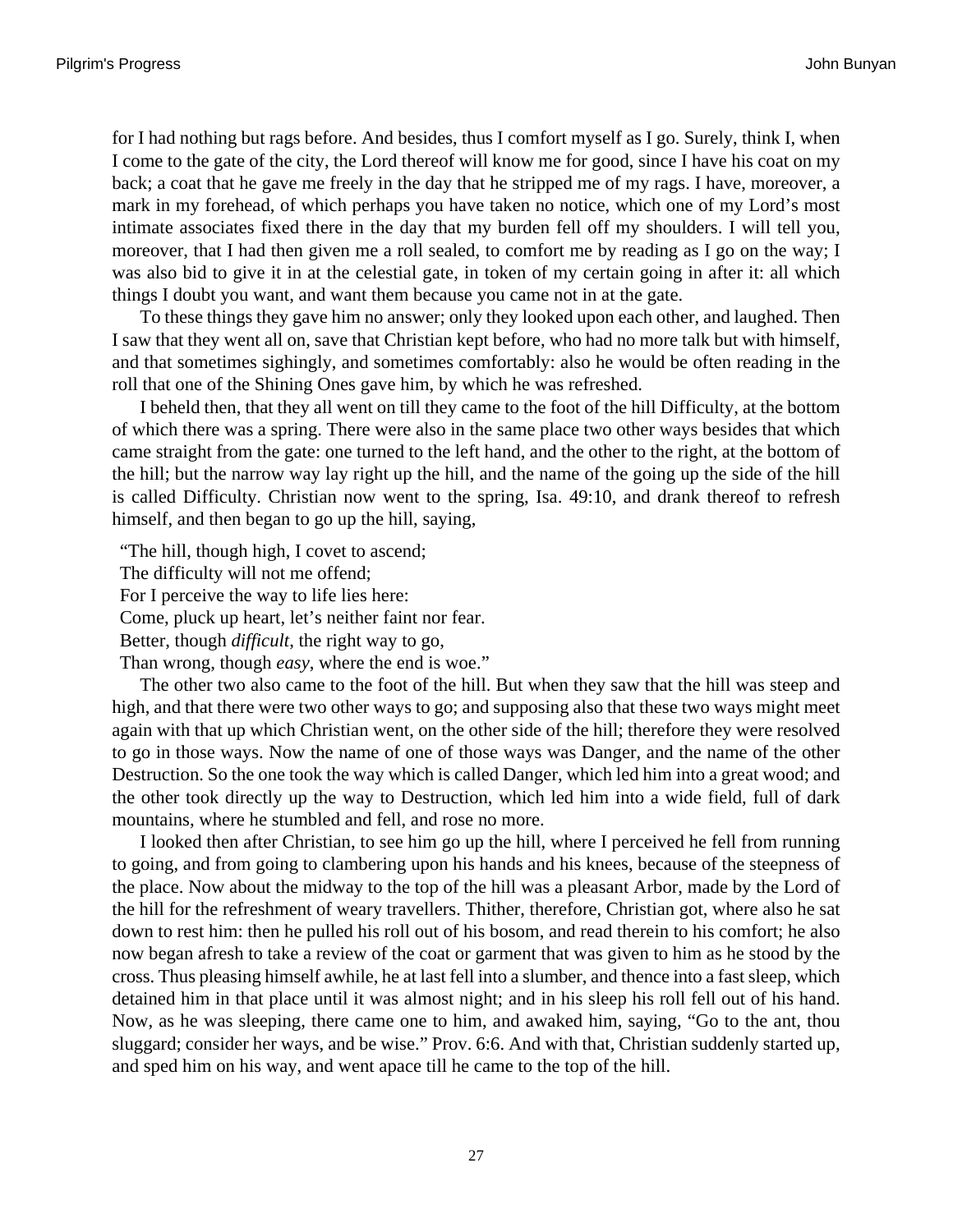Now when he was got up to the top of the hill, there came two men running amain; the name of the one was Timorous, and of the other Mistrust: to whom Christian said, Sirs, what's the matter? you run the wrong way. Timorous answered, that they were going to the city of Zion, and had got up that difficult place: but, said he, the farther we go, the more danger we meet with; wherefore we turned, and are going back again.

Yes, said Mistrust, for just before us lie a couple of lions in the way, whether sleeping or waking we know not; and we could not think, if we came within reach, but they would presently pull us in pieces.

CHRISTIAN: Then said Christian, You make me afraid; but whither shall I fly to be safe? If I go back to mine own country, that is prepared for fire and brimstone, and I shall certainly perish there; if I can get to the celestial city, I am sure to be in safety there: I must venture. To go back is nothing but death: to go forward is fear of death, and life everlasting beyond it: I will yet go forward. So Mistrust and Timorous ran down the hill, and Christian went on his way. But thinking again of what he had heard from the men, he felt in his bosom for his roll, that he might read therein and be comforted; but he felt, and found it not. Then was Christian in great distress, and knew not what to do; for he wanted that which used to relieve him, and that which should have been his pass into the celestial city. Here, therefore, he began to be much perplexed, and knew not what to do. At last he bethought himself that he had slept in the arbor that is on the side of the hill; and falling down upon his knees, he asked God forgiveness for that foolish act, and then went back to look for his roll. But all the way he went back, who can sufficiently set forth the sorrow of Christian's heart? Sometimes he sighed, sometimes he wept, and oftentimes he chid himself for being so foolish to fall asleep in that place, which was erected only for a little refreshment from his weariness. Thus, therefore, he went back, carefully looking on this side and on that, all the way as he went, if happily he might find his roll, that had been his comfort so many times in his journey. He went thus till he came again in sight of the arbor where he sat and slept; but that sight renewed his sorrow the more, by bringing again, even afresh, his evil of sleeping unto his mind. [Rev. 2:4;](http://www.ccel.org/b/bible/asv/xml/asv.Rev.2.xml#Rev.2.4) [1 Thess. 5:6-8.](http://www.ccel.org/b/bible/asv/xml/asv.iThess.5.xml#iThess.5.6) Thus, therefore, he now went on, bewailing his sinful sleep, saying, O wretched man that I am, that I should sleep in the daytime! that I should sleep in the midst of difficulty! that I should so indulge the flesh as to use that rest for ease to my flesh which the Lord of the hill hath erected only for the relief of the spirits of pilgrims! How many steps have I taken in vain! Thus it happened to Israel; for their sin they were sent back again by the way of the Red Sea; and I am made to tread those steps with sorrow, which I might have trod with delight, had it not been for this sinful sleep. How far might I have been on my way by this time! I am made to tread those steps thrice over, which I needed not to have trod but once: yea, now also I am like to be benighted, for the day is almost spent. O that I had not slept!

Now by this time he was come to the arbor again, where for a while he sat down and wept; but at last, (as Providence would have it,) looking sorrowfully down under the settle, there he espied his roll, the which he with trembling and haste catched up, and put it into his bosom. But who can tell how joyful this man was when he had gotten his roll again? For this roll was the assurance of his life, and acceptance at the desired haven. Therefore he laid it up in his bosom, gave thanks to God for directing his eye to the place where it lay, and with joy and tears betook himself again to his journey. But O how nimbly did he go up the rest of the hill! Yet before he got up, the sun went down upon Christian; and this made him again recall the vanity of his sleeping to his remembrance; and thus he again began to condole with himself: Oh thou sinful sleep! how for thy sake am I like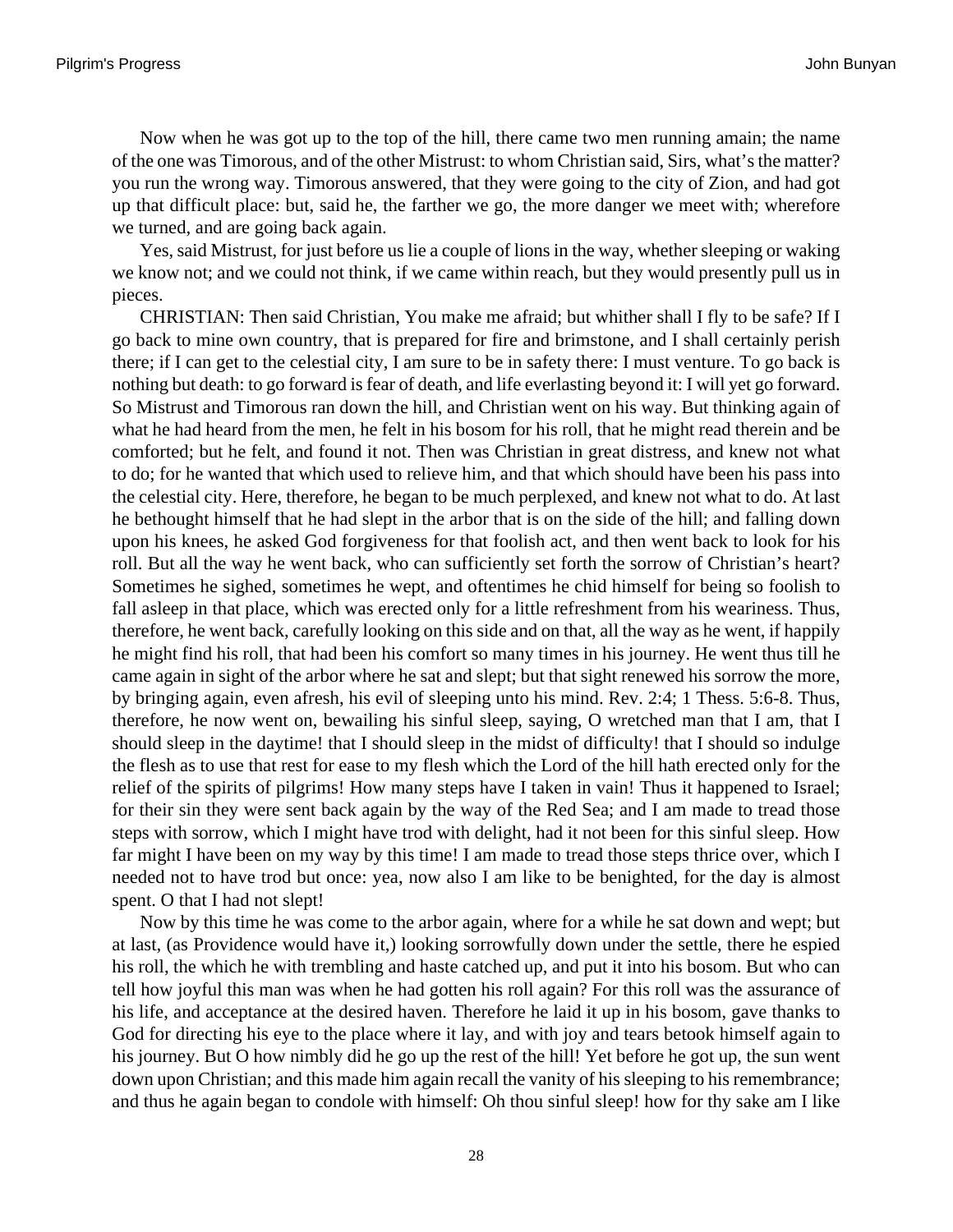to be benighted in my journey! I must walk without the sun, darkness must cover the path of my feet, and I must hear the noise of the doleful creatures, because of my sinful sleep! Now also he remembered the story that Mistrust and Timorous told him of, how they were frighted with the sight of the lions. Then said Christian to himself again, These beasts range in the night for their prey; and if they should meet with me in the dark, how should I shift them? how should I escape being by them torn in pieces? Thus he went on his way. But while he was bewailing his unhappy miscarriage, he lift up his eyes, and behold there was a very stately palace before him, the name of which was Beautiful, and it stood by the highway-side.

So I saw in my dream that he made haste, and went forward, that if possible he might get lodging there. Now before he had gone far, he entered into a very narrow passage, which was about a furlong off the Porter's lodge, and looking very narrowly before him as he went, he espied two lions in the way. Now, thought he, I see the dangers that Mistrust and Timorous were driven back by. (The lions were chained, but he saw not the chains.) Then he was afraid, and thought also himself to go back after them; for he thought nothing but death was before him. But the Porter at the lodge, whose name is Watchful, perceiving that Christian made a halt, as if he would go back, cried unto him, saying, Is thy strength so small? [Mark 4:40](http://www.ccel.org/b/bible/asv/xml/asv.Mark.4.xml#Mark.4.40). Fear not the lions, for they are chained, and are placed there for trial of faith where it is, and for discovery of those that have none: keep in the midst of the path, and no hurt shall come unto thee.

Then I saw that he went on, trembling for fear of the lions, but taking good heed to the directions of the Porter; he heard them roar, but they did him no harm. Then he clapped his hands, and went on till he came and stood before the gate where the Porter was. Then said Christian to the Porter, Sir, what house is this? and may I lodge here to-night? The Porter answered, This house was built by the Lord of the hill, and he built it for the relief and security of pilgrims. The Porter also asked whence he was, and whither he was going.

CHRISTIAN: I am come from the city of Destruction, and am going to Mount Zion: but because the sun is now set, I desire, if I may, to lodge here to-night.

THE PORTER: What is your name?

CHRISTIAN: My name is now Christian, but my name at the first was Graceless: I came of the race of Japheth, whom God will persuade to dwell in the tents of Shem. [Gen. 9:27.](http://www.ccel.org/b/bible/asv/xml/asv.Gen.9.xml#Gen.9.27)

THE PORTER: But how does it happen that you come so late? The sun is set.

CHRISTIAN: I had been here sooner, but that, wretched man that I am, I slept in the arbor that stands on the hill-side! Nay, I had, notwithstanding that, been here much sooner, but that in my sleep I lost my evidence, and came without it to the brow of the hill; and then feeling for it, and not finding it, I was forced with sorrow of heart to go back to the place where I slept my sleep, where I found it; and now I am come.

THE PORTER: Well, I will call out one of the virgins of this place, who will, if she likes your talk, bring you in to the rest of the family, according to the rules of the house. So Watchful the Porter rang a bell, at the sound of which came out of the door of the house a grave and beautiful damsel, named Discretion, and asked why she was called.

The Porter answered, This man is on a journey from the city of Destruction to Mount Zion; but being weary and benighted, he asked me if he might lodge here to-night: so I told him I would call for thee, who, after discourse had with him, mayest do as seemeth thee good, even according to the law of the house.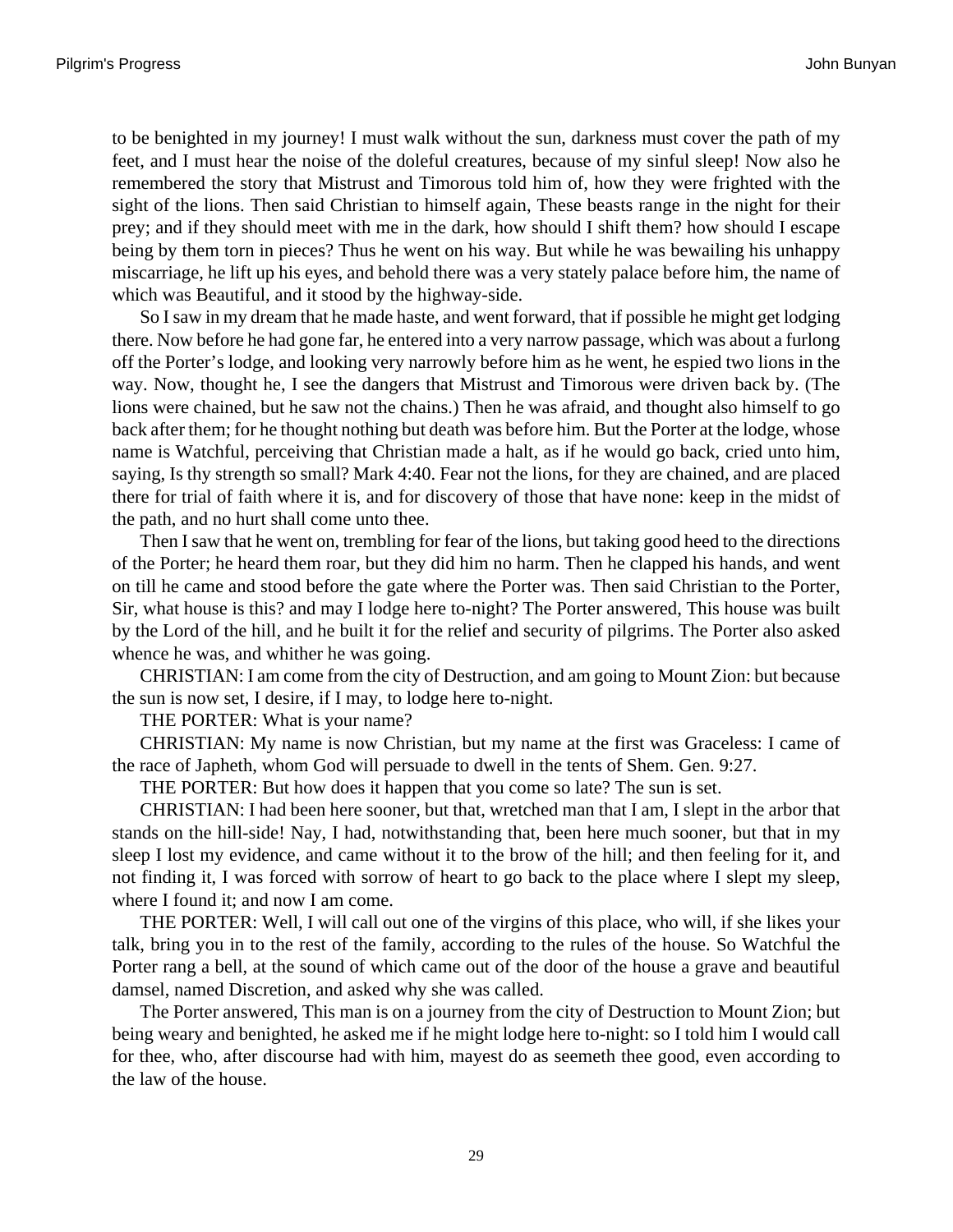Then she asked him whence he was, and whither he was going; and he told her. She asked him also how he got into the way; and he told her. Then she asked him what he had seen and met with in the way, and he told her. And at last she asked his name. So he said, It is Christian; and I have so much the more a desire to lodge here to-night, because, by what I perceive, this place was built by the Lord of the hill for the relief and security of pilgrims. So she smiled, but the water stood in her eyes; and after a little pause she said, I will call forth two or three more of the family. So she ran to the door, and called out Prudence, Piety, and Charity, who, after a little more discourse with him, had him into the family; and many of them meeting him at the threshold of the house, said, Come in, thou blessed of the Lord; this house was built by the Lord of the hill on purpose to entertain such pilgrims in. Then he bowed his head, and followed them into the house. So when he was come in and sat down, they gave him something to drink, and consented together that, until supper was ready, some of them should have some particular discourse with Christian, for the best improvement of time; and they appointed Piety, Prudence, and Charity to discourse with him: and thus they began.

PIETY: Come, good Christian, since we have been so loving to you as to receive you into our house this night, let us, if perhaps we may better ourselves thereby, talk with you of all things that have happened to you in your pilgrimage.

CHRISTIAN: With a very good will; and I am glad that you are so well disposed.

PIETY: What moved you at first to betake yourself to a pilgrim's life?

CHRISTIAN: I was driven out of my native country by a dreadful sound that was in mine ears; to wit, that unavoidable destruction did attend me, if I abode in that place where I was.

PIETY: But how did it happen that you came out of your country this way?

CHRISTIAN: It was as God would have it; for when I was under the fears of destruction, I did not know whither to go; but by chance there came a man, even to me, as I was trembling and weeping, whose name is Evangelist, and he directed me to the Wicket-gate, which else I should never have found, and so set me into the way that hath led me directly to this house.

PIETY: But did you not come by the house of the Interpreter?

CHRISTIAN: Yes, and did see such things there, the remembrance of which will stick by me as long as I live, especially three things: to wit, how Christ, in despite of Satan, maintains his work of grace in the heart; how the man had sinned himself quite out of hopes of God's mercy; and also the dream of him that thought in his sleep the day of judgment was come.

PIETY: Why, did you hear him tell his dream?

CHRISTIAN: Yes, and a dreadful one it was, I thought; it made my heart ache as he was telling of it, but yet I am glad I heard it.

PIETY: Was this all you saw at the house of the Interpreter?

CHRISTIAN: No; he took me, and had me where he showed me a stately palace, and how the people were clad in gold that were in it; and how there came a venturous man, and cut his way through the armed men that stood in the door to keep him out; and how he was bid to come in, and win eternal glory. Methought those things did ravish my heart. I would have stayed at that good man's house a twelvemonth, but that I knew I had farther to go.

PIETY: And what saw you else in the way?

CHRISTIAN: Saw? Why, I went but a little farther, and I saw One, as I thought in my mind, hang bleeding upon a tree; and the very sight of him made my burden fall off my back; for I groaned under a very heavy burden, but then it fell down from off me. It was a strange thing to me, for I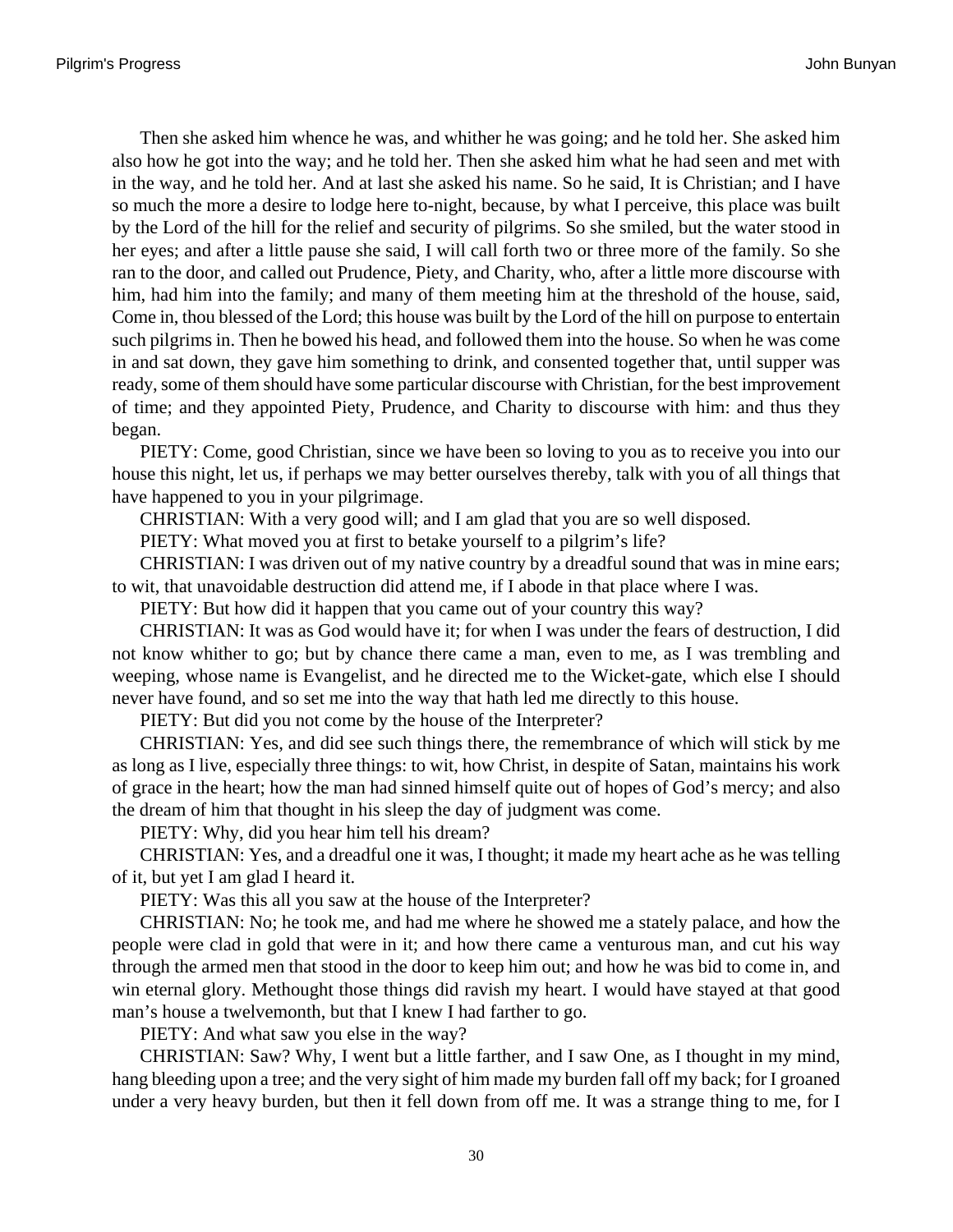never saw such a thing before: yea, and while I stood looking up, (for then I could not forbear looking,) three Shining Ones came to me. One of them testified that my sins were forgiven me; another stripped me of my rags, and gave me this broidered coat which you see; and the third set the mark which you see in my forehead, and gave me this sealed roll, (and with that he plucked it out of his bosom.)

PIETY: But you saw more than this, did you not?

CHRISTIAN: The things that I have told you were the best: yet some other I saw, as, namely, I saw three men, Simple, Sloth, and Presumption, lie asleep, a little out of the way, as I came, with irons upon their heels; but do you think I could awake them? I also saw Formality and Hypocrisy come tumbling over the wall, to go, as they pretended, to Zion; but they were quickly lost, even as I myself did tell them, but they would not believe. But, above all, I found it hard work to get up this hill, and as hard to come by the lions' mouths; and, truly, if it had not been for the good man, the porter that stands at the gate, I do not know but that, after all, I might have gone back again; but I thank God I am here, and thank you for receiving me.

Then Prudence thought good to ask him a few questions, and desired his answer to them.

PRUDENCE: Do you not think sometimes of the country from whence you came?

CHRISTIAN: Yea, but with much shame and detestation. Truly, if I had been mindful of that country from whence I came out, I might have had opportunity to have returned; but now I desire a better country, that is, a heavenly one. [Heb. 11:15,16.](http://www.ccel.org/b/bible/asv/xml/asv.Heb.11.xml#Heb.11.15 Bible:Heb.11.16)

PRUDENCE: Do you not yet bear away with you some of the things that then you were conversant withal?

CHRISTIAN: Yes, but greatly against my will; especially my inward and carnal cogitations, with which all my countrymen, as well as myself, were delighted. But now all those things are my grief; and might I but choose mine own things, I would choose never to think of those things more: but when I would be a doing that which is best, that which is worst is with me. [Rom. 7:15,](http://www.ccel.org/b/bible/asv/xml/asv.Rom.7.xml#Rom.7.15) [21.](http://www.ccel.org/b/bible/asv/xml/asv.Rom.7.xml#Rom.7.21)

PRUDENCE: Do you not find sometimes as if those things were vanquished, which at other times are your perplexity?

CHRISTIAN: Yes, but that is but seldom; but they are to me golden hours in which such things happen to me.

PRUDENCE: Can you remember by what means you find your annoyances at times as if they were vanquished?

CHRISTIAN: Yes: when I think what I saw at the cross, that will do it; and when I look upon my broidered coat, that will do it; and when I look into the roll that I carry in my bosom, that will do it; and when my thoughts wax warm about whither I am going, that will do it.

PRUDENCE: And what is it that makes you so desirous to go to Mount Zion?

CHRISTIAN: Why, there I hope to see Him alive that did hang dead on the cross; and there I hope to be rid of all those things that to this day are in me an annoyance to me: there they say there is no death, [Isa. 25:8](http://www.ccel.org/b/bible/asv/xml/asv.Isa.25.xml#Isa.25.8); [Rev. 21:4;](http://www.ccel.org/b/bible/asv/xml/asv.Rev.21.xml#Rev.21.4) and there I shall dwell with such company as I like best. For, to tell you the truth, I love Him because I was by Him eased of my burden; and I am weary of my inward sickness. I would fain be where I shall die no more, and with the company that shall continually cry, *Holy, holy, holy.*

Then said Charity to Christian, Have you a family; Are you a married man?

CHRISTIAN: I have a wife and four small children.

CHARITY: And why did you not bring them along with you?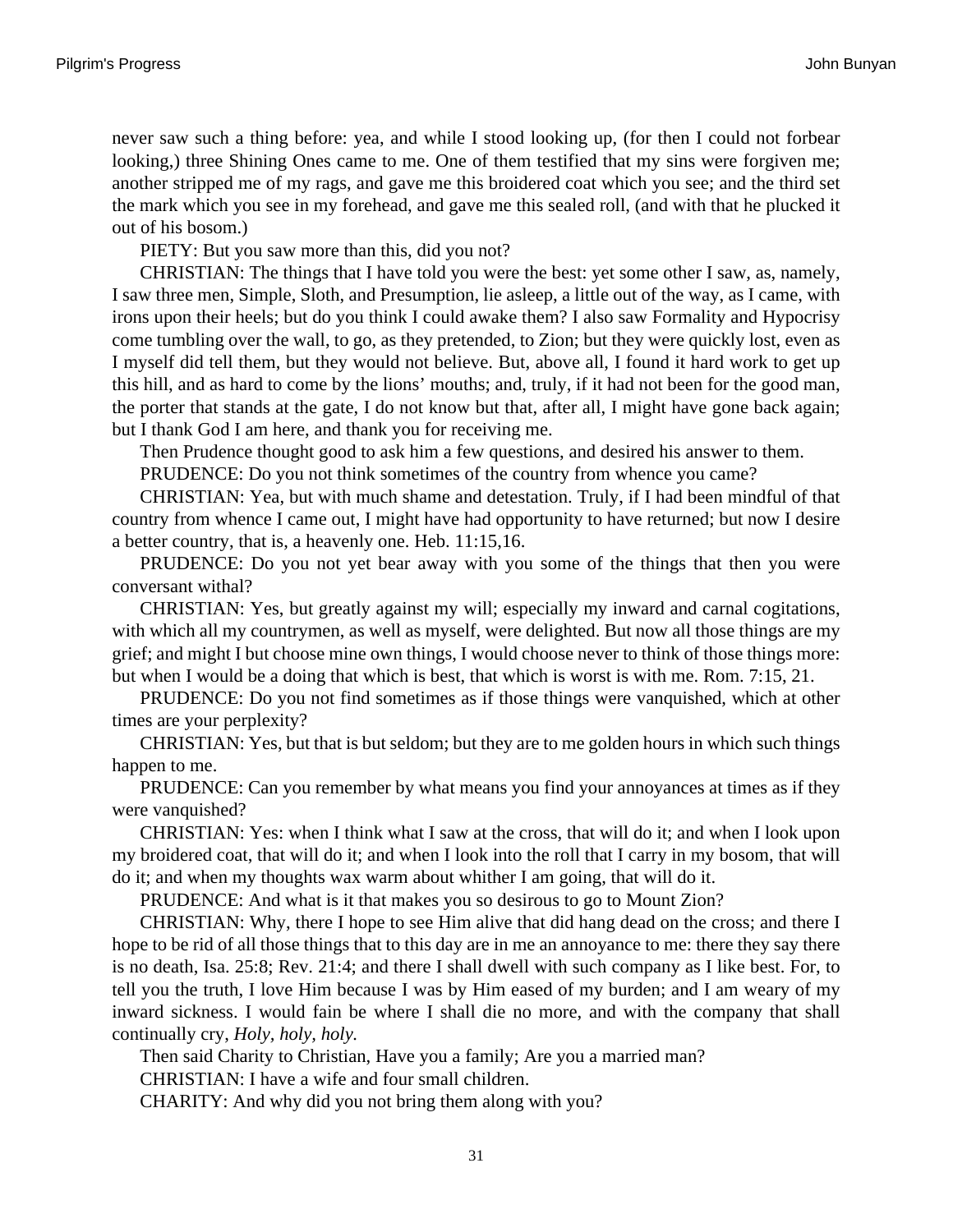CHRISTIAN: Then Christian wept, and said, Oh, how willingly would I have done it! but they were all of them utterly averse to my going on pilgrimage.

CHARITY: But you should have talked to them, and have endeavored to show them the danger of staying behind.

CHRISTIAN: So I did; and told them also what God had shown to me of the destruction of our city; but I seemed to them as one that mocked, and they believed me not. [Gen. 19:14](http://www.ccel.org/b/bible/asv/xml/asv.Gen.19.xml#Gen.19.14).

CHARITY: And did you pray to God that he would bless your counsel to them?

CHRISTIAN: Yes, and that with much affection; for you must think that my wife and poor children were very dear to me.

CHARITY: But did you tell them of your own sorrow, and fear of destruction? for I suppose that destruction was visible enough to you.

CHRISTIAN: Yes, over, and over, and over. They might also see my fears in my countenance, in my tears, and also in my trembling under the apprehension of the judgment that did hang over our heads; but all was not sufficient to prevail with them to come with me.

CHARITY: But what could they say for themselves, why they came not?

CHRISTIAN: Why, my wife was afraid of losing this world, and my children were given to the foolish delights of youth; so, what by one thing, and what by another, they left me to wander in this manner alone.

CHARITY: But did you not, with your vain life, damp all that you, by words, used by way of persuasion to bring them away with you?

CHRISTIAN: Indeed, I cannot commend my life, for I am conscious to myself of many failings therein. I know also, that a man, by his conversation, may soon overthrow what, by argument or persuasion, he doth labor to fasten upon others for their good. Yet this I can say, I was very wary of giving them occasion, by any unseemly action, to make them averse to going on pilgrimage. Yea, for this very thing, they would tell me I was too precise, and that I denied myself of things (for their sakes) in which they saw no evil. Nay, I think I may say, that if what they saw in me did hinder them, it was my great tenderness in sinning against God, or of doing any wrong to my neighbor.

CHARITY: Indeed, Cain hated his brother, because his own works were evil, and his brother's righteous, [1 John, 3:12;](http://www.ccel.org/b/bible/asv/xml/asv.John.3.xml#John.3.12) and if thy wife and children have been offended with thee for this, they thereby show themselves to be implacable to good; thou hast delivered thy soul from their blood. [Ezek. 3:19](http://www.ccel.org/b/bible/asv/xml/asv.Ezek.3.xml#Ezek.3.19).

Now I saw in my dream, that thus they sat talking together until supper was ready. So when they had made ready, they sat down to meat. Now the table was furnished with fat things, and with wine that was well refined; and all their talk at the table was about the Lord of the hill; as, namely, about what he had done, and wherefore he did what he did, and why he had builded that house; and by what they said, I perceived that he had been a great warrior, and had fought with and slain him that had the power of death, [Heb. 2:14,15;](http://www.ccel.org/b/bible/asv/xml/asv.Heb.2.xml#Heb.2.14 Bible:Heb.2.15) but not without great danger to himself, which made me love him the more.

For, as they said, and as I believe, said Christian, he did it with the loss of much blood. But that which put the glory of grace into all he did, was, that he did it out of pure love to his country. And besides, there were some of them of the household that said they had been and spoke with him since he did die on the cross; and they have attested that they had it from his own lips, that he is such a lover of poor pilgrims, that the like is not to be found from the east to the west. They,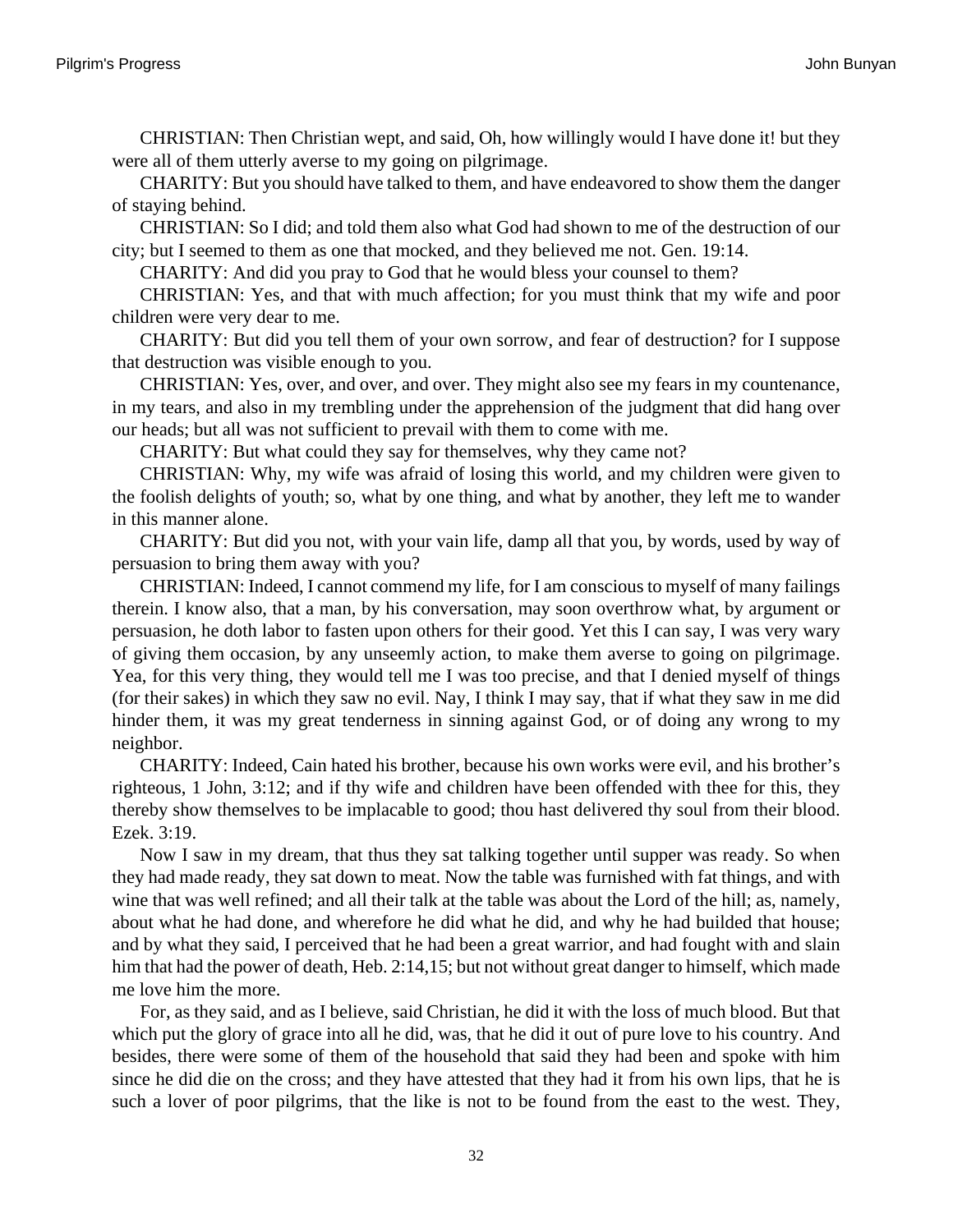moreover, gave an instance of what they affirmed; and that was, he had stripped himself of his glory that he might do this for the poor; and that they heard him say and affirm, that he would not dwell in the mountain of Zion alone. They said, moreover, that he had made many pilgrims princes, though by nature they were beggars born, and their original had been the dunghill. [1 Sam. 2:8](http://www.ccel.org/b/bible/asv/xml/asv.iSam.2.xml#iSam.2.8); [Psa.](http://www.ccel.org/b/bible/asv/xml/asv.Ps.113.xml#Ps.113.7) [113:7](http://www.ccel.org/b/bible/asv/xml/asv.Ps.113.xml#Ps.113.7).

Thus they discoursed together till late at night; and after they had committed themselves to their Lord for protection, they betook themselves to rest. The pilgrim they laid in a large upper chamber, whose window opened towards the sun-rising. The name of the chamber was Peace, where he slept till break of day, and then he awoke and sang,

"Where am I now? Is this the love and care

Of Jesus, for the men that pilgrims are,

Thus to provide that I should be forgiven,

And dwell already the next door to heaven!"

So in the morning they all got up; and, after some more discourse, they told him that he should not depart till they had shown him the rarities of that place. And first they had him into the study, where they showed him records of the greatest antiquity; in which, as I remember my dream, they showed him the pedigree of the Lord of the hill, that he was the Son of the Ancient of days, and came by eternal generation. Here also was more fully recorded the acts that he had done, and the names of many hundreds that he had taken into his service; and how he had placed them in such habitations that could neither by length of days, nor decays of nature, be dissolved.

Then they read to him some of the worthy acts that some of his servants had done; as how they had subdued kingdoms, wrought righteousness, obtained promises, stopped the mouths of lions, quenched the violence of fire, escaped the edge of the sword, out of weakness were made strong, waxed valiant in fight, and turned to flight the armies of the aliens. [Heb. 11:33,34.](http://www.ccel.org/b/bible/asv/xml/asv.Heb.11.xml#Heb.11.33 Bible:Heb.11.34)

Then they read again another part of the records of the house, where it was shown how willing their Lord was to receive into his favor any, even any, though they in time past had offered great affronts to his person and proceedings. Here also were several other histories of many other famous things, of all which Christian had a view; as of things both ancient and modern, together with prophecies and predictions of things that have their certain accomplishment, both to the dread and amazement of enemies, and the comfort and solace of pilgrims.

The next day they took him, and had him into the armory, where they showed him all manner of furniture which their Lord had provided for pilgrims, as sword, shield, helmet, breastplate, all-prayer, and shoes that would not wear out. And there was here enough of this to harness out as many men for the service of their Lord as there be stars in the heaven for multitude.

They also showed him some of the engines with which some of his servants had done wonderful things. They showed him Moses' rod; the hammer and nail with which Jael slew Sisera; the pitchers, trumpets, and lamps too, with which Gideon put to flight the armies of Midian. Then they showed him the ox-goad wherewith Shamgar slew six hundred men. They showed him also the jawbone with which Samson did such mighty feats. They showed him moreover the sling and stone with which David slew Goliath of Gath; and the sword also with which their Lord will kill the man of sin, in the day that he shall rise up to the prey. They showed him besides many excellent things, with which Christian was much delighted. This done, they went to their rest again.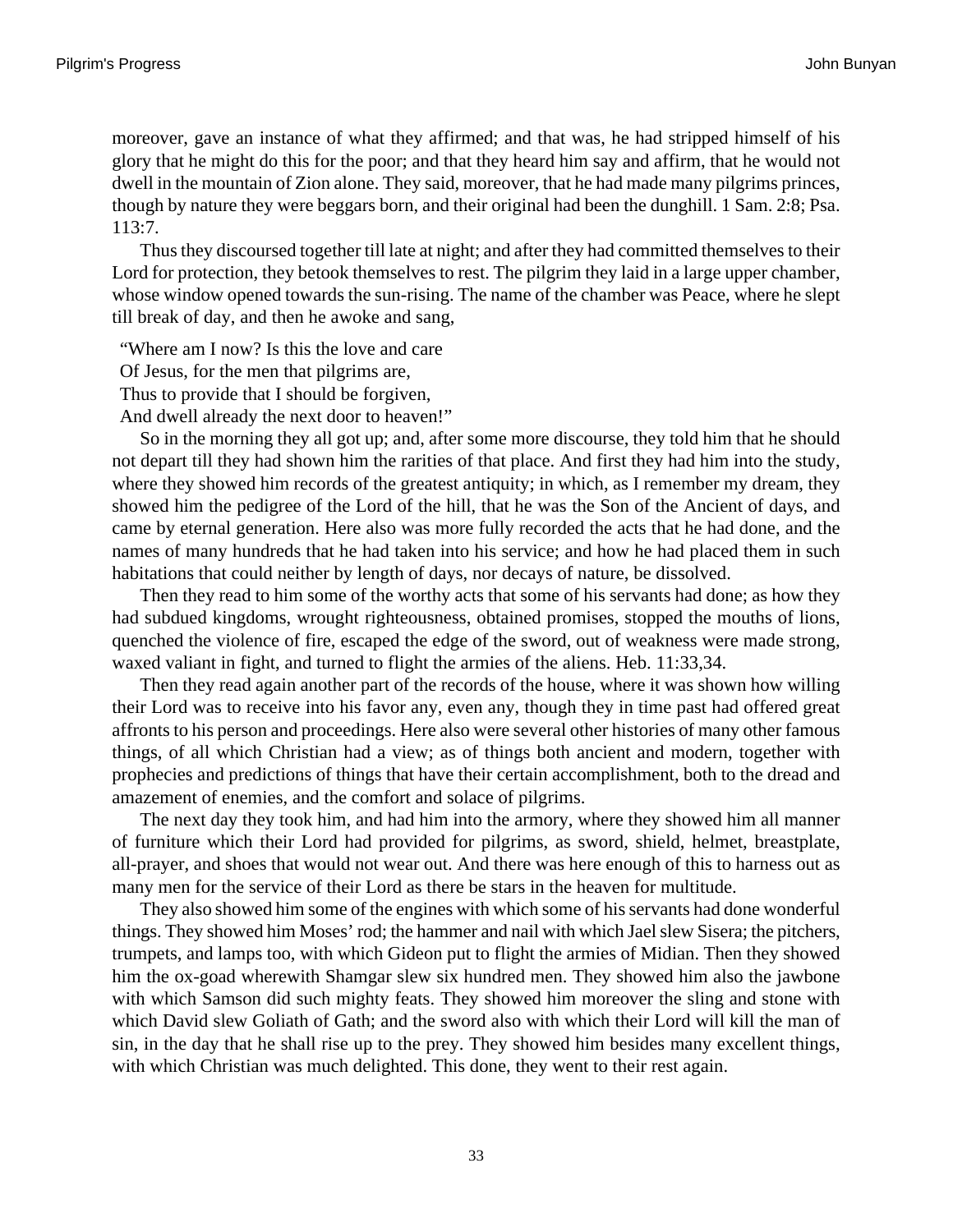Then I saw in my dream, that on the morrow he got up to go forward, but they desired him to stay till the next day also; and then, said they, we will, if the day be clear, show you the Delectable Mountains; which, they said, would yet farther add to his comfort, because they were nearer the desired haven than the place where at present he was; so he consented and stayed. When the morning was up, they had him to the top of the house, and bid him look south. So he did, and behold, at a great distance, he saw a most pleasant mountainous country, beautified with woods, vineyards, fruits of all sorts, flowers also, with springs and fountains, very delectable to behold. [Isa. 33:16,17](http://www.ccel.org/b/bible/asv/xml/asv.Isa.33.xml#Isa.33.16 Bible:Isa.33.17). Then he asked the name of the country. They said it was Immanuel's land; and it is as common, said they, as this hill is, to and for all the pilgrims. And when thou comest there, from thence thou mayest see to the gate of the celestial city, as the shepherds that live there will make appear.

Now he bethought himself of setting forward, and they were willing he should. But first, said they, let us go again into the armory. So they did; and when he came there, they harnessed him from head to foot with what was of proof, lest perhaps he should meet with assaults in the way. He being therefore thus accoutred, walked out with his friends to the gate; and there he asked the Porter if he saw any pilgrim pass by. Then the Porter answered, Yes.

CHRISTIAN: Pray, did you know him? said he.

THE PORTER: I asked his name, and he told me it was Faithful.

CHRISTIAN: O, said Christian, I know him; he is my townsman, my near neighbor; he comes from the place where I was born. How far do you think he may be before?

THE PORTER: He is got by this time below the hill.

CHRISTIAN: Well, said Christian, good Porter, the Lord be with thee, and add to all thy plain blessings much increase for the kindness that thou hast showed me.

### **THE FOURTH STAGE**

Then he began to go forward; but Discretion, Piety, Charity, and Prudence would accompany him down to the foot of the hill. So they went on together, reiterating their former discourses, till they came to go down the hill. Then said Christian, As it was difficult coming up, so, so far as I can see, it is dangerous going down. Yes, said Prudence, so it is; for it is a hard matter for a man to go down into the valley of Humiliation, as thou art now, and to catch no slip by the way; therefore, said they, we are come out to accompany thee down the hill. So he began to go down, but very warily; yet he caught a slip or two.

Then I saw in my dream, that these good companions, when Christian was got down to the bottom of the hill, gave him a loaf of bread, a bottle of wine, and a cluster of raisins; and then he went on his way,

"Whilst Christian is among his godly friends,

Their golden mouths make him sufficient mends

For all his griefs; and when they let him go,

He's clad with northern steel from top to toe."

But now, in this valley of Humiliation, poor Christian was hard put to it; for he had gone but a little way before he espied a foul fiend coming over the field to meet him: his name is Apollyon.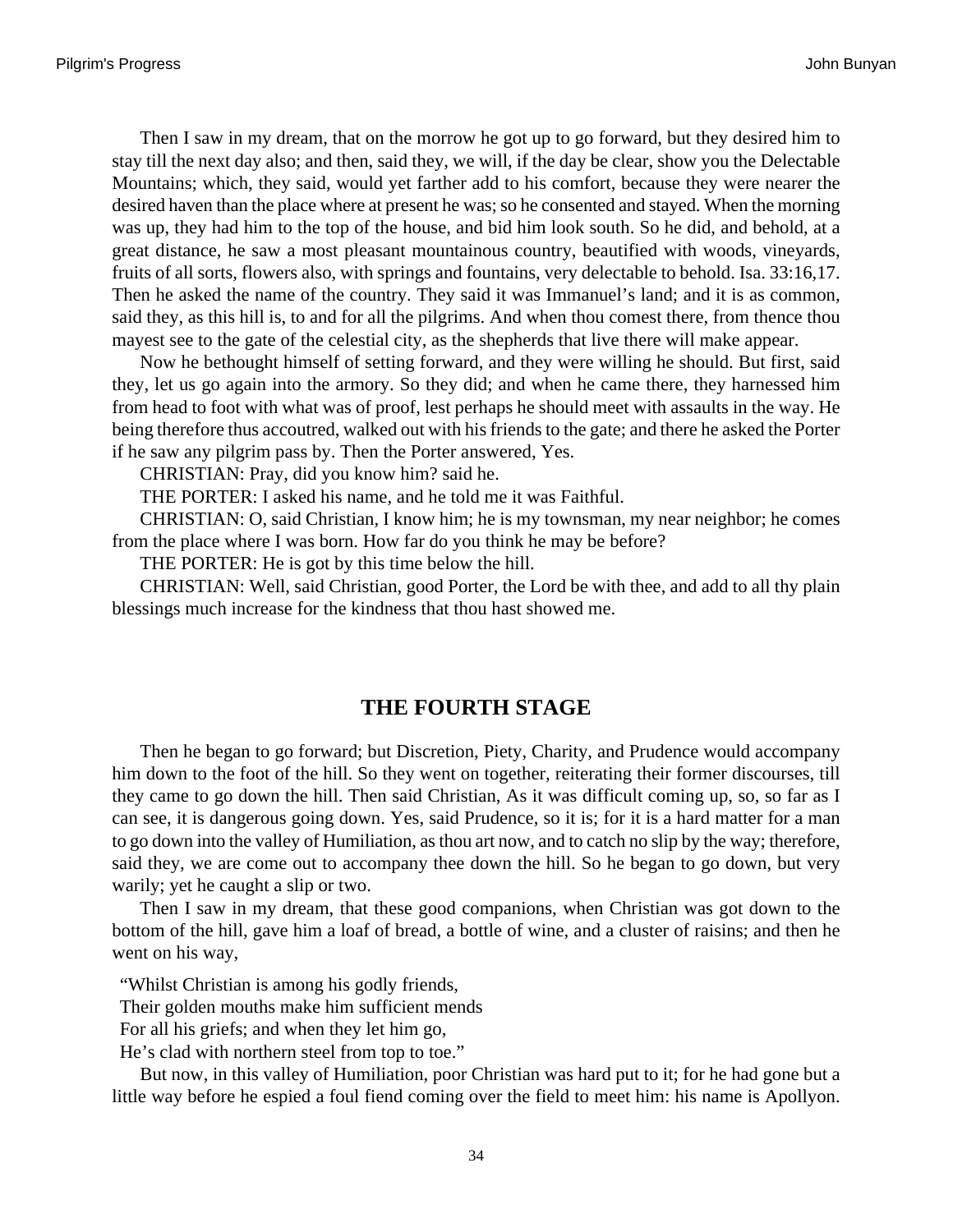Then did Christian begin to be afraid, and to cast in his mind whether to go back, or to stand his ground. But he considered again, that he had no armor for his back, and therefore thought that to turn the back to him might give him greater advantage with ease to pierce him with his darts; therefore he resolved to venture and stand his ground: for, thought he, had I no more in mine eye than the saving of my life, it would be the best way to stand.

So he went on, and Apollyon met him. Now the monster was hideous to behold: he was clothed with scales like a fish, and they are his pride; he had wings like a dragon, and feet like a bear, and out of his belly came fire and smoke; and his mouth was as the mouth of a lion. When he was come up to Christian, he beheld him with a disdainful countenance, and thus began to question him.

APOLLYON: Whence came you, and whither are you bound?

CHRISTIAN: I am come from the city of Destruction, which is the place of all evil, and I am going to the city of Zion.

APOLLYON: By this I perceive thou art one of my subjects; for all that country is mine, and I am the prince and god of it. How is it, then, that thou hast run away from thy king? Were it not that I hope thou mayest do me more service, I would strike thee now at one blow to the ground.

CHRISTIAN: I was, indeed, born in your dominions, but your service was hard, and your wages such as a man could not live on; for the wages of sin is death, [Rom. 6:23;](http://www.ccel.org/b/bible/asv/xml/asv.Rom.6.xml#Rom.6.23) therefore, when I was come to years, I did, as other considerate persons do, look out if perhaps I might mend myself.

APOLLYON: There is no prince that will thus lightly lose his subjects, neither will I as yet lose thee; but since thou complainest of thy service and wages, be content to go back, and what our country will afford I do here promise to give thee.

CHRISTIAN: But I have let myself to another, even to the King of princes; and how can I with fairness go back with thee?

APOLLYON: Thou hast done in this according to the proverb, "changed a bad for a worse;" but it is ordinary for those that have professed themselves his servants, after a while to give him the slip, and return again to me. Do thou so to, and all shall be well.

CHRISTIAN: I have given him my faith, and sworn my allegiance to him; how then can I go back from this, and not be hanged as a traitor.

APOLLYON: Thou didst the same by me, and yet I am willing to pass by all, if now thou wilt yet turn again and go back.

CHRISTIAN: What I promised thee was in my non-age: and besides, I count that the Prince, under whose banner I now stand, is able to absolve me, yea, and to pardon also what I did as to my compliance with thee. And besides, O thou destroying Apollyon, to speak truth, I like his service, his wages, his servants, his government, his company, and country, better than thine; therefore leave off to persuade me farther: I am his servant, and I will follow him.

APOLLYON: Consider again, when thou art in cool blood, what thou art like to meet with in the way that thou goest. Thou knowest that for the most part his servants come to an ill end, because they are transgressors against me and my ways. How many of them have been put to shameful deaths! And besides, thou countest his service better than mine; whereas he never yet came from the place where he is, to deliver any that served him out of their enemies' hands: but as for me, how many times, as all the world very well knows, have I delivered, either by power or fraud, those that have faithfully served me, from him and his, though taken by them! And so will I deliver thee.

CHRISTIAN: His forbearing at present to deliver them, is on purpose to try their love, whether they will cleave to him to the end: and as for the ill end thou sayest they come to, that is most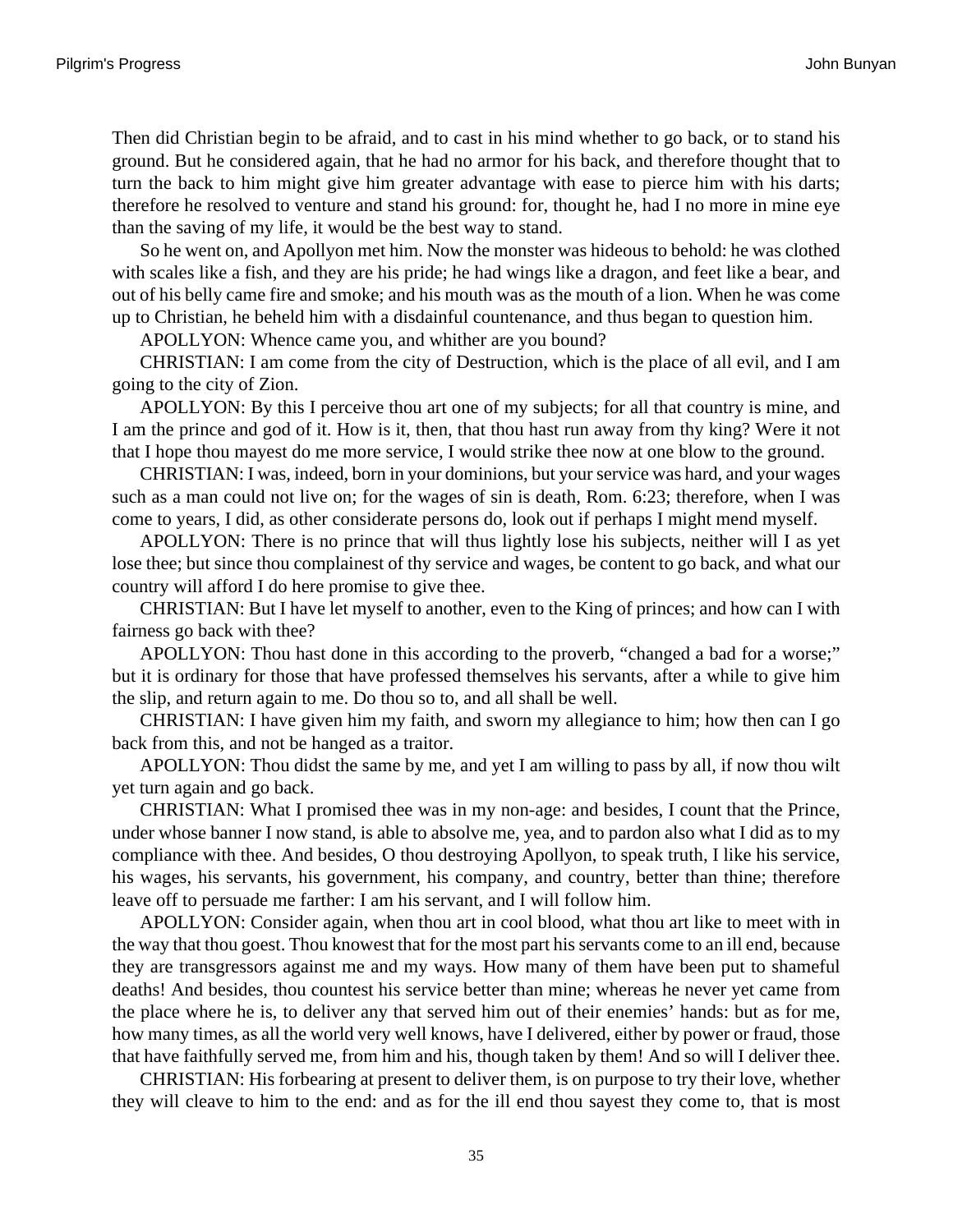glorious in their account. For, for present deliverance, they do not much expect it; for they stay for their glory; and then they shall have it, when their Prince comes in his and the glory of the angels.

APOLLYON: Thou hast already been unfaithful in thy service to him; and how dost thou think to receive wages of him?

CHRISTIAN: Wherein, O Apollyon, have I been unfaithful to him?

APOLLYON: Thou didst faint at first setting out, when thou wast almost choked in the gulf of Despond. Thou didst attempt wrong ways to be rid of thy burden, whereas thou shouldst have stayed till thy Prince had taken it off. Thou didst sinfully sleep, and lose thy choice things. Thou wast almost persuaded also to go back at the sight of the lions. And when thou talkest of thy journey, and of what thou hast seen and heard, thou art inwardly desirous of vainglory in all that thou sayest or doest.

CHRISTIAN: All this is true, and much more which thou hast left out; but the Prince whom I serve and honor is merciful, and ready to forgive. But besides, these infirmities possessed me in thy country, for there I sucked them in, and I have groaned under them, been sorry for them, and have obtained pardon of my Prince.

APOLLYON: Then Apollyon broke out into a grievous rage, saying, I am an enemy to this Prince; I hate his person, his laws, and people: I am come out on purpose to withstand thee.

CHRISTIAN: Apollyon, beware what you do, for I am in the King's highway, the way of holiness; therefore take heed to yourself.

APOLLYON: Then Apollyon straddled quite over the whole breadth of the way, and said, I am void of fear in this matter. Prepare thyself to die; for I swear by my infernal den, that thou shalt go no farther: here will I spill thy soul. And with that he threw a flaming dart at his breast; but Christian had a shield in his hand, with which he caught it, and so prevented the danger of that.

Then did Christian draw, for he saw it was time to bestir him; and Apollyon as fast made at him, throwing darts as thick as hail; by the which, notwithstanding all that Christian could do to avoid it, Apollyon wounded him in his head, his hand, and foot. This made Christian give a little back: Apollyon, therefore, followed his work amain, and Christian again took courage, and resisted as manfully as he could. This sore combat lasted for above half a day, even till Christian was almost quite spent: for you must know, that Christian, by reason of his wounds, must needs grow weaker and weaker.

Then Apollyon, espying his opportunity, began to gather up close to Christian, and wrestling with him, gave him a dreadful fall; and with that Christian's sword flew out of his hand. Then said Apollyon, I am sure of thee now: and with that he had almost pressed him to death, so that Christian began to despair of life. But, as God would have it, while Apollyon was fetching his last blow, thereby to make a full end of this good man, Christian nimbly reached out his hand for his sword, and caught it, saying, Rejoice not against me, O mine enemy: when I fall, I shall arise, [Mic. 7:8;](http://www.ccel.org/b/bible/asv/xml/asv.Mic.7.xml#Mic.7.8) and with that gave him a deadly thrust, which made him give back, as one that had received his mortal wound. Christian perceiving that, made at him again, saying, Nay, in all these things we are more than conquerors, through Him that loved us. [Rom. 8:37.](http://www.ccel.org/b/bible/asv/xml/asv.Rom.8.xml#Rom.8.37) And with that Apollyon spread forth his dragon wings, and sped him away, that Christian saw him no more. [James 4:7.](http://www.ccel.org/b/bible/asv/xml/asv.Jas.4.xml#Jas.4.7)

In this combat no man can imagine, unless he had seen and heard, as I did, what yelling and hideous roaring Apollyon made all the time of the fight; he spake like a dragon: and on the other side, what sighs and groans burst from Christian's heart. I never saw him all the while give so much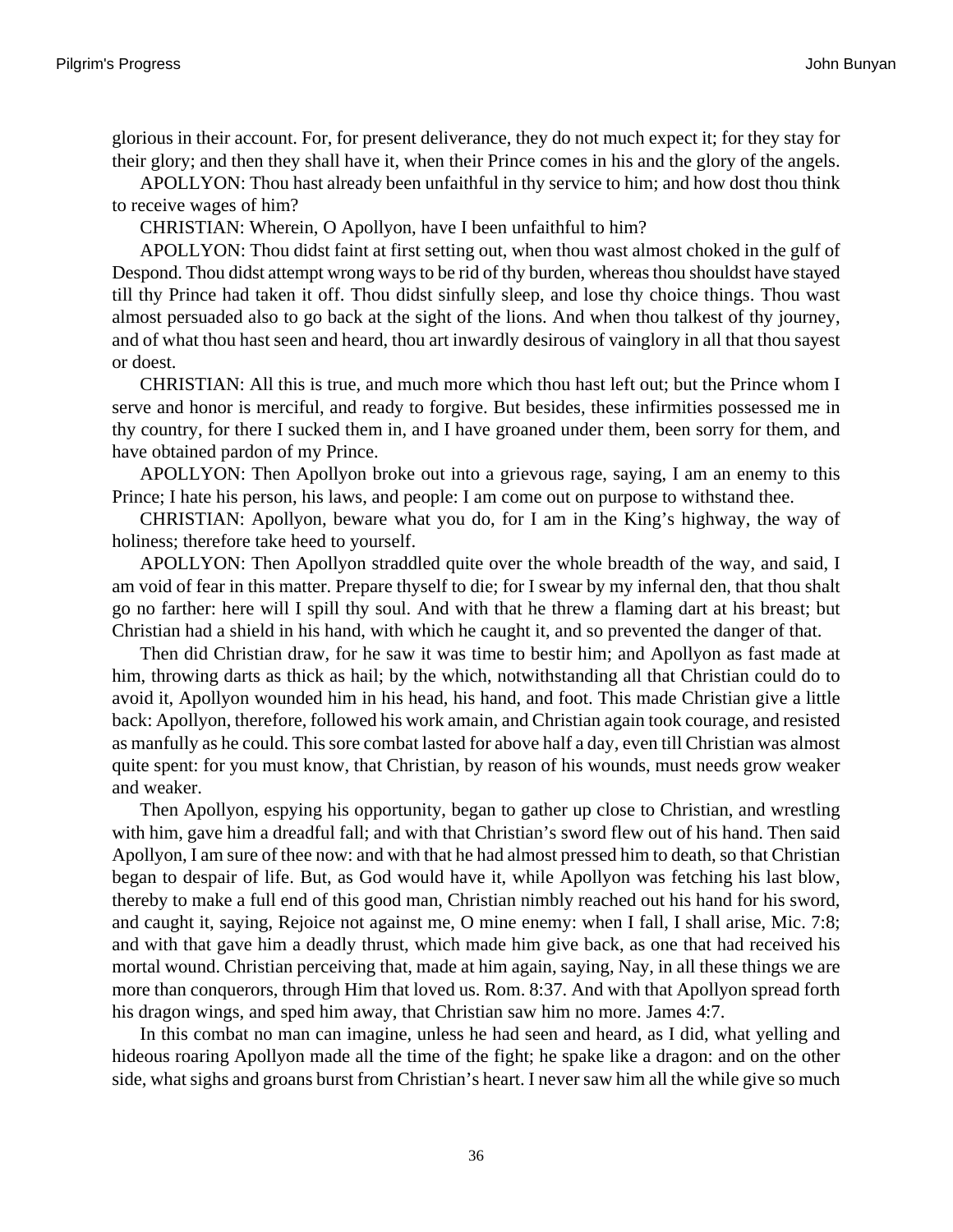as one pleasant look, till he perceived he had wounded Apollyon with his two-edged sword; then, indeed, he did smile, and look upward! But it was the dreadfullest sight that ever I saw.

So when the battle was over, Christian said, I will here give thanks to him that hath delivered me out of the mouth of the lion, to him that did help me against Apollyon. And so he did, saying,

"Great Beelzebub, the captain of this fiend, Designed my ruin; therefore to this end He sent him harness'd out; and he, with rage That hellish was, did fiercely me engage: But blessed Michael helped me, and I, By dint of sword, did quickly make him fly: Therefore to Him let me give lasting praise, And thank and bless his holy name always."

Then there came to him a hand with some of the leaves of the tree of life, the which Christian took and applied to the wounds that he had received in the battle, and was healed immediately. He also sat down in that place to eat bread, and to drink of the bottle that was given him a little before: so, being refreshed, he addressed himself to his journey with his sword drawn in his hand; for he said, I know not but some other enemy may be at hand. But he met with no other affront from Apollyon quite through this valley.

Now at the end of this valley was another, called the Valley of the Shadow of Death; and Christian must needs go through it, because the way to the Celestial City lay through the midst of it. Now, this valley is a very solitary place. The prophet Jeremiah thus describes it: "A wilderness, a land of deserts and pits, a land of drought, and of the Shadow of Death, a land that no man" (but a Christian) "passeth through, and where no man dwelt." [Jer. 2:6.](http://www.ccel.org/b/bible/asv/xml/asv.Jer.2.xml#Jer.2.6)

Now here Christian was worse put to it than in his fight with Apollyon, as by the sequel you shall see.

I saw then in my dream, that when Christian was got to the borders of the Shadow of Death, there met him two men, children of them that brought up an evil report of the good land [Num.13:32](http://www.ccel.org/b/bible/asv/xml/asv.Num.13.xml#Num.13.32), making haste to go back; to whom Christian spake as follows.

CHRISTIAN: Whither are you going?

THE TWO MEN: They said, Back, back; and we would have you do so too, if either life or peace is prized by you.

CHRISTIAN: Why, what's the matter? said Christian.

THE TWO MEN: Matter! said they; we were going that way as you are going, and went as far as we durst: and indeed we were almost past coming back; for had we gone a little further, we had not been here to bring the news to thee.

CHRISTIAN: But what have you met with? said Christian.

THE TWO MEN: Why, we were almost in the Valley of the Shadow of Death, but that by good hap we looked before us, and saw the danger before we came to it. [Psa. 44:19;](http://www.ccel.org/b/bible/asv/xml/asv.Ps.44.xml#Ps.44.19) [107:19](http://www.ccel.org/b/bible/asv/xml/asv.Ps.107.xml#Ps.107.19).

CHRISTIAN: But what have you seen? said Christian.

THE TWO MEN: Seen! why the valley itself, which is as dark as pitch: we also saw there the hobgoblins, satyrs, and dragons of the pit: we heard also in that valley a continual howling and yelling, as of a people under unutterable misery, who there sat bound in affliction and irons: and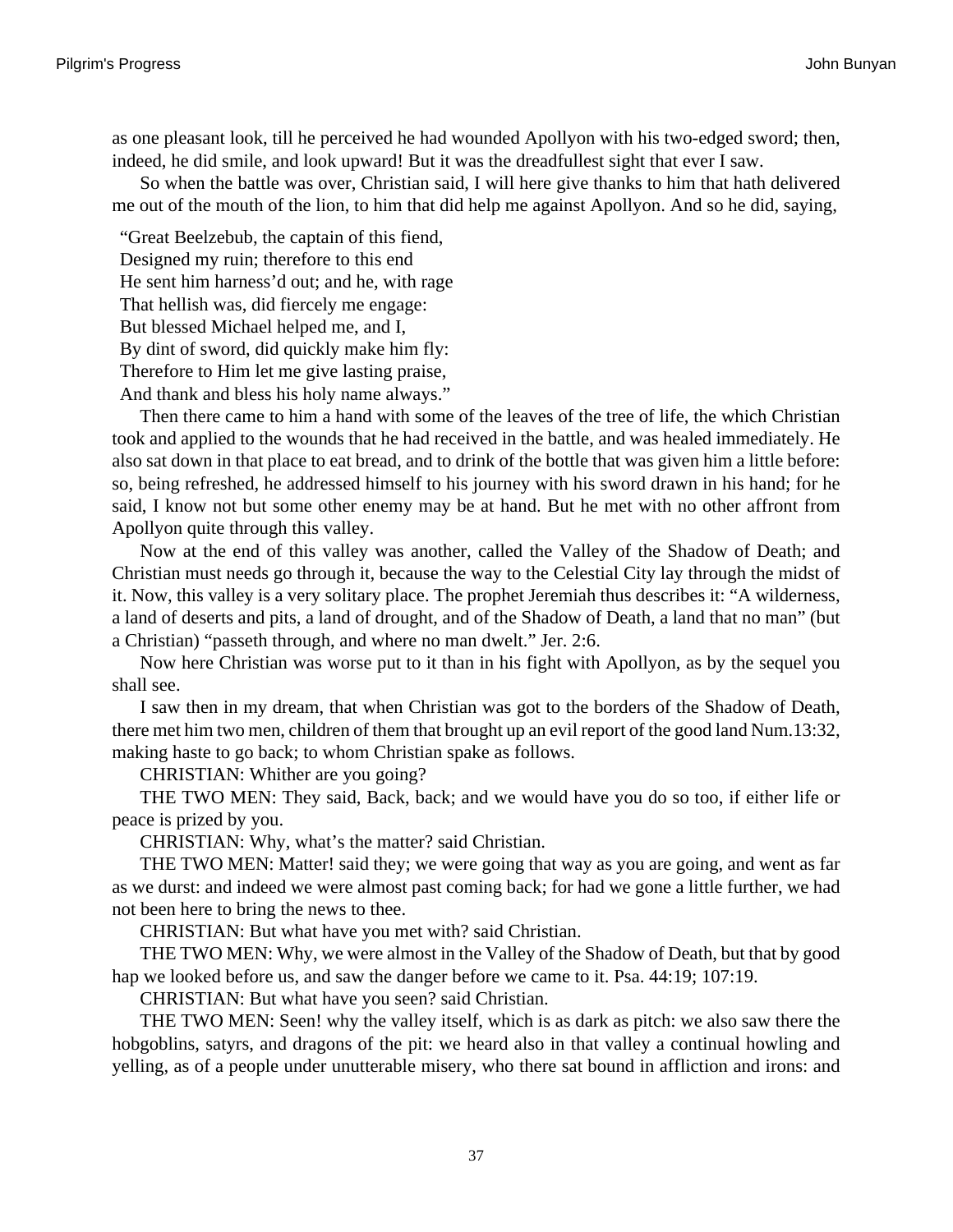over that valley hang the discouraging clouds of confusion: Death also doth always spread his wings over it. In a word, it is every whit dreadful, being utterly without order. [Job 3:5;](http://www.ccel.org/b/bible/asv/xml/asv.Job.3.xml#Job.3.5) [10:22](http://www.ccel.org/b/bible/asv/xml/asv.Job.10.xml#Job.10.22).

CHRISTIAN: Then, said Christian, I perceive not yet, by what you have said, but that this is my way to the desired haven. [Psalm 44:18,19](http://www.ccel.org/b/bible/asv/xml/asv.Ps.44.xml#Ps.44.18 Bible:Ps.44.19); [Jer. 2:6.](http://www.ccel.org/b/bible/asv/xml/asv.Jer.2.xml#Jer.2.6)

THE TWO MEN: Be it thy way; we will not choose it for ours.

So they parted, and Christian went on his way, but still with his sword drawn in his hand, for fear lest he should be assaulted.

I saw then in my dream, so far as this valley reached, there was on the right hand a very deep ditch; that ditch is it into which the blind have led the blind in all ages, and have both there miserably perished. Again, behold, on the left hand there was a very dangerous quag, into which, if even a good man falls, he finds no bottom for his foot to stand on: into that quag king David once did fall, and had no doubt therein been smothered, had not He that is able plucked him out. [Psa. 69:14.](http://www.ccel.org/b/bible/asv/xml/asv.Ps.69.xml#Ps.69.14)

The pathway was here also exceeding narrow, and therefore good Christian was the more put to it; for when he sought, in the dark, to shun the ditch on the one hand, he was ready to tip over into the mire on the other; also, when he sought to escape the mire, without great carefulness he would be ready to fall into the ditch. Thus he went on, and I heard him here sigh bitterly; for besides the danger mentioned above, the pathway was here so dark, that ofttimes when he lifted up his foot to go forward, he knew not where, or upon what he should set it next.

About the midst of this valley I perceived the mouth of hell to be, and it stood also hard by the wayside. Now, thought Christian, what shall I do? And ever and anon the flame and smoke would come out in such abundance, with sparks and hideous noises, (things that cared not for Christian's sword, as did Apollyon before,) that he was forced to put up his sword, and betake himself to another weapon, called All-prayer, [Eph. 6:18](http://www.ccel.org/b/bible/asv/xml/asv.Eph.6.xml#Eph.6.18); so he cried, in my hearing, O Lord, I beseech thee, deliver my soul. [Psa. 116:4.](http://www.ccel.org/b/bible/asv/xml/asv.Ps.116.xml#Ps.116.4) Thus he went on a great while, yet still the flames would be reaching towards him; also he heard doleful voices, and rushings to and fro, so that sometimes he thought he should be torn in pieces, or trodden down like mire in the streets. This frightful sight was seen, and these dreadful noises were heard by him for several miles together; and coming to a place where he thought he heard a company of fiends coming forward to meet him, he stopped, and began to muse what he had best to do. Sometimes he had half a thought to go back; then again he thought he might be half-way through the valley. He remembered also, how he had already vanquished many a danger; and that the danger of going back might be much more than for to go forward. So he resolved to go on; yet the fiends seemed to come nearer and nearer. But when they were come even almost at him, he cried out with a most vehement voice, I will walk in the strength of the Lord God. So they gave back, and came no farther.

One thing I would not let slip. I took notice that now poor Christian was so confounded that he did not know his own voice; and thus I perceived it. Just when he was come over against the mouth of the burning pit, one of the wicked ones got behind him, and stepped up softly to him, and whisperingly suggested many grievous blasphemies to him, which he verily thought had proceeded from his own mind. This put Christian more to it than any thing that he met with before, even to think that he should now blaspheme Him that he loved so much before. Yet if he could have helped it, he would not have done it; but he had not the discretion either to stop his ears, or to know from whence these blasphemies came.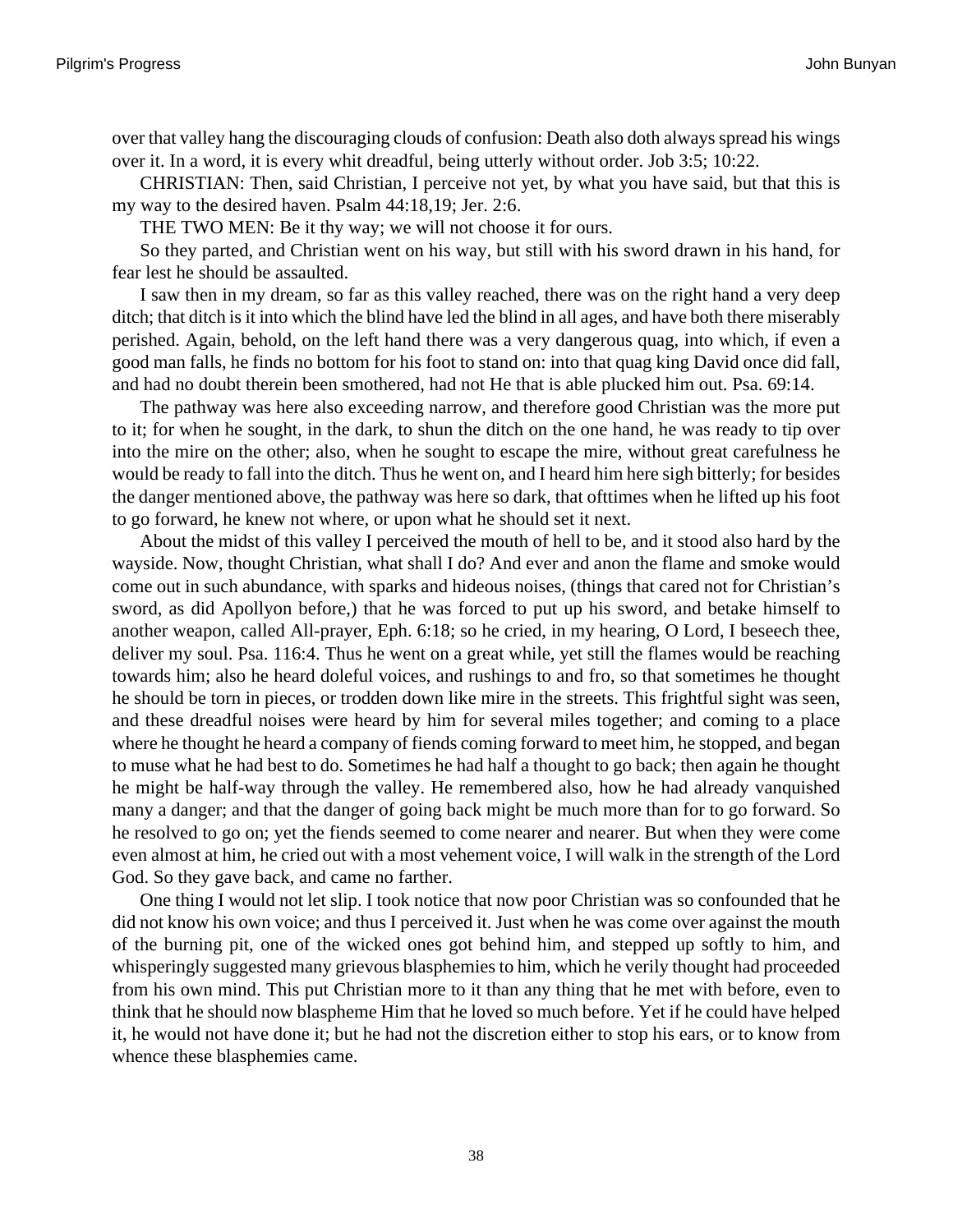When Christian had travelled in this disconsolate condition some considerable time, he thought he heard the voice of a man, as going before him, saying, Though I walk through the Valley of the Shadow of Death, I will fear no evil, for thou art with me. [Psa. 23:4.](http://www.ccel.org/b/bible/asv/xml/asv.Ps.23.xml#Ps.23.4)

Then was he glad, and that for these reasons:

First, Because he gathered from thence, that some who feared God were in this valley as well as himself.

Secondly, For that he perceived God was with them, though in that dark and dismal state. And why not, thought he, with me? though by reason of the impediment that attends this place, I cannot perceive it. [Job 9:11](http://www.ccel.org/b/bible/asv/xml/asv.Job.9.xml#Job.9.11).

Thirdly, For that he hoped (could he overtake them) to have company by and by.

So he went on, and called to him that was before; but he knew not what to answer, for that he also thought himself to be alone. And by and by the day broke: then said Christian, "He hath turned the shadow of death into the morning." [Amos 5:8.](http://www.ccel.org/b/bible/asv/xml/asv.Amos.5.xml#Amos.5.8)

Now morning being come, he looked back, not out of desire to return, but to see, by the light of the day, what hazards he had gone through in the dark. So he saw more perfectly the ditch that was on the one hand, and the quag that was on the other; also how narrow the way was which led betwixt them both. Also now he saw the hobgoblins, and satyrs, and dragons of the pit, but all afar off; for after break of day they came not nigh; yet they were discovered to him, according to that which is written, "He discovereth deep things out of darkness, and bringeth out to light the shadow of death." [Job 12:22](http://www.ccel.org/b/bible/asv/xml/asv.Job.12.xml#Job.12.22).

Now was Christian much affected with this deliverance from all the dangers of his solitary way; which dangers, though he feared them much before, yet he saw them more clearly now, because the light of the day made them conspicuous to him. And about this time the sun was rising, and this was another mercy to Christian; for you must note, that though the first part of the Valley of the Shadow of Death was dangerous, yet this second part, which he was yet to go, was, if possible, far more dangerous; for, from the place where he now stood, even to the end of the valley, the way was all along set so full of snares, traps, gins, and nets here, and so full of pits, pitfalls, deep holes, and shelvings-down there, that had it now been dark, as it was when he came the first part of the way, had he had a thousand souls, they had in reason been cast away; but, as I said, just now the sun was rising. Then said he, "His Candle shineth on my head, and by his light I go through darkness." [Job 29:3](http://www.ccel.org/b/bible/asv/xml/asv.Job.29.xml#Job.29.3).

In this light, therefore, he came to the end of the valley. Now I saw in my dream, that at the end of the valley lay blood, bones, ashes, and mangled bodies of men, even of pilgrims that had gone this way formerly; and while I was musing what should be the reason, I espied a little before me a cave, where two giants, Pope and Pagan, dwelt in old times; by whose power and tyranny the men whose bones, blood, ashes, etc., lay there, were cruelly put to death. But by this place Christian went without much danger, whereat I somewhat wondered; but I have learnt since, that Pagan has been dead many a day; and as for the other, though he be yet alive, he is, by reason of age, and also of the many shrewd brushes that he met with in his younger days, grown so crazy and stiff in his joints that he can now do little more than sit in his cave's mouth, grinning at pilgrims as they go by, and biting his nails because he cannot come at them.

So I saw that Christian went on his way; yet, at the sight of the old man that sat at the mouth of the cave, he could not tell what to think, especially because he spoke to him, though he could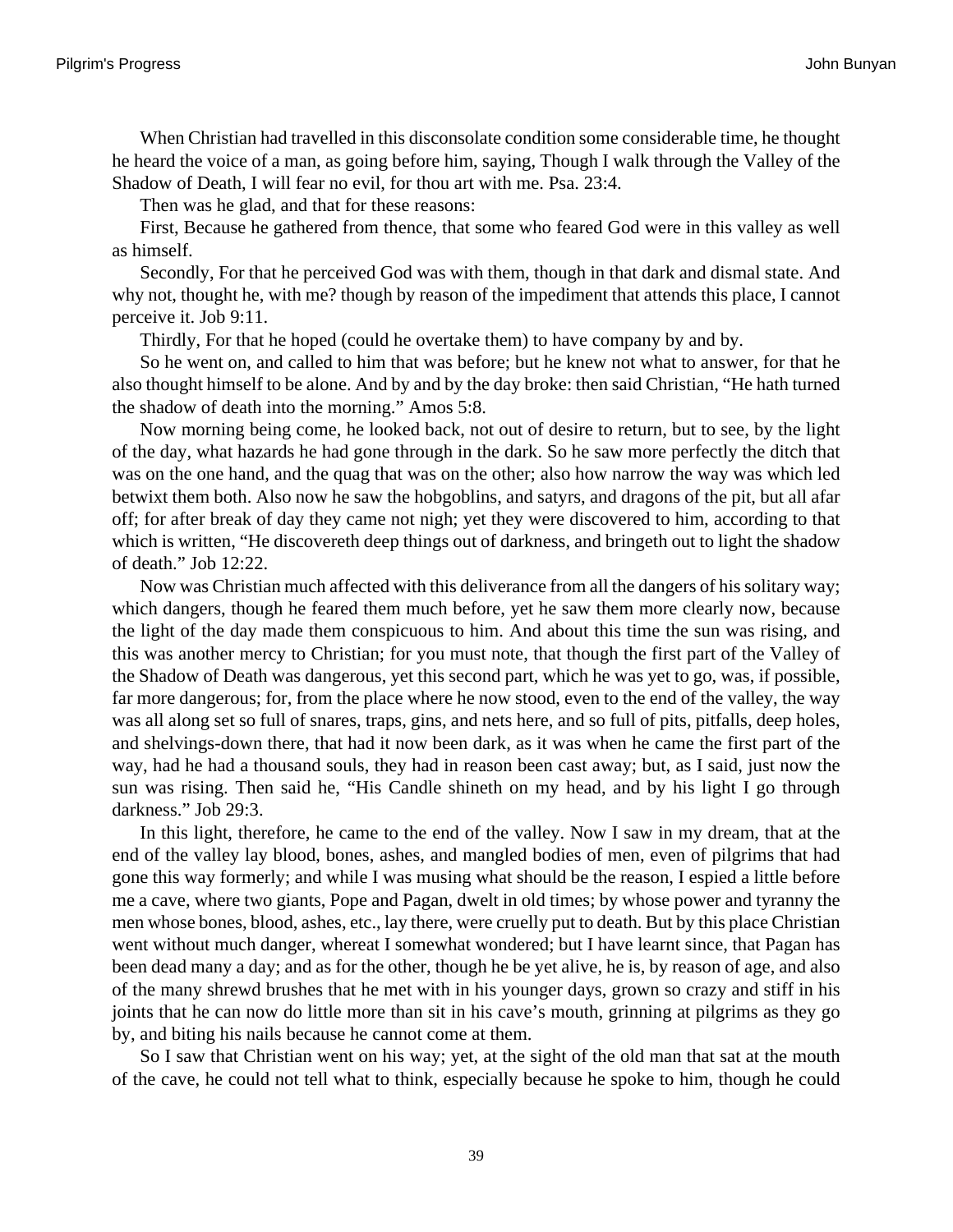not go after him, saying, You will never mend, till more of you be burned. But he held his peace, and set a good face on it; and so went by, and catched no hurt. Then sang Christian,

"O world of wonders, (I can say no less,) That I should be preserved in that distress That I have met with here! O blessed be That hand that from it hath delivered me! Dangers in darkness, devils, hell, and sin, Did compass me, while I this vale was in; Yea, snares, and pits, and traps, and nets did lie My path about, that worthless, silly I Might have been catch'd, entangled, and cast down; But since I live, let Jesus wear the crown."

## **THE FIFTH STAGE**

Now, as Christian went on his way, he came to a little ascent, which was cast up on purpose that pilgrims might see before them: up there, therefore, Christian went; and looking forward, he saw Faithful before him upon his journey: Then said Christian aloud, Ho, ho; so-ho; stay, and I will be your companion. At that Faithful looked behind him; to whom Christian cried again, Stay, stay, till I come up to you. But Faithful answered, No, I am upon my life, and the avenger of blood is behind me.

At this Christian was somewhat moved, and putting to all his strength, he quickly got up with Faithful, and did also overrun him; so the last was first. Then did Christian vaingloriously smile, because he had gotten the start of his brother; but not taking good heed to his feet, he suddenly stumbled and fell, and could not rise again until Faithful came up to help him.

Then I saw in my dream, they went very lovingly on together, and had sweet discourse of all things that had happened to them in their pilgrimage; and thus Christian began.

CHRISTIAN: My honored and well-beloved brother Faithful, I am glad that I have overtaken you, and that God has so tempered our spirits that we can walk as companions in this so pleasant a path.

FAITHFUL: I had thought, my dear friend, to have had your company quite from our town, but you did get the start of me; wherefore I was forced to come thus much of the way alone.

CHRISTIAN: How long did you stay in the city of Destruction before you set out after me on your pilgrimage?

FAITHFUL: Till I could stay no longer; for there was a great talk presently after you were gone out, that our city would, in a short time, with fire from heaven, be burnt down to the ground.

CHRISTIAN: What, did your neighbors talk so?

FAITHFUL: Yes, it was for a while in every body's mouth.

CHRISTIAN: What, and did no more of them but you come out to escape the danger?

FAITHFUL: Though there was, as I said, a great talk thereabout, yet I do not think they did firmly believe it; for, in the heat of the discourse, I heard some of them deridingly speak of you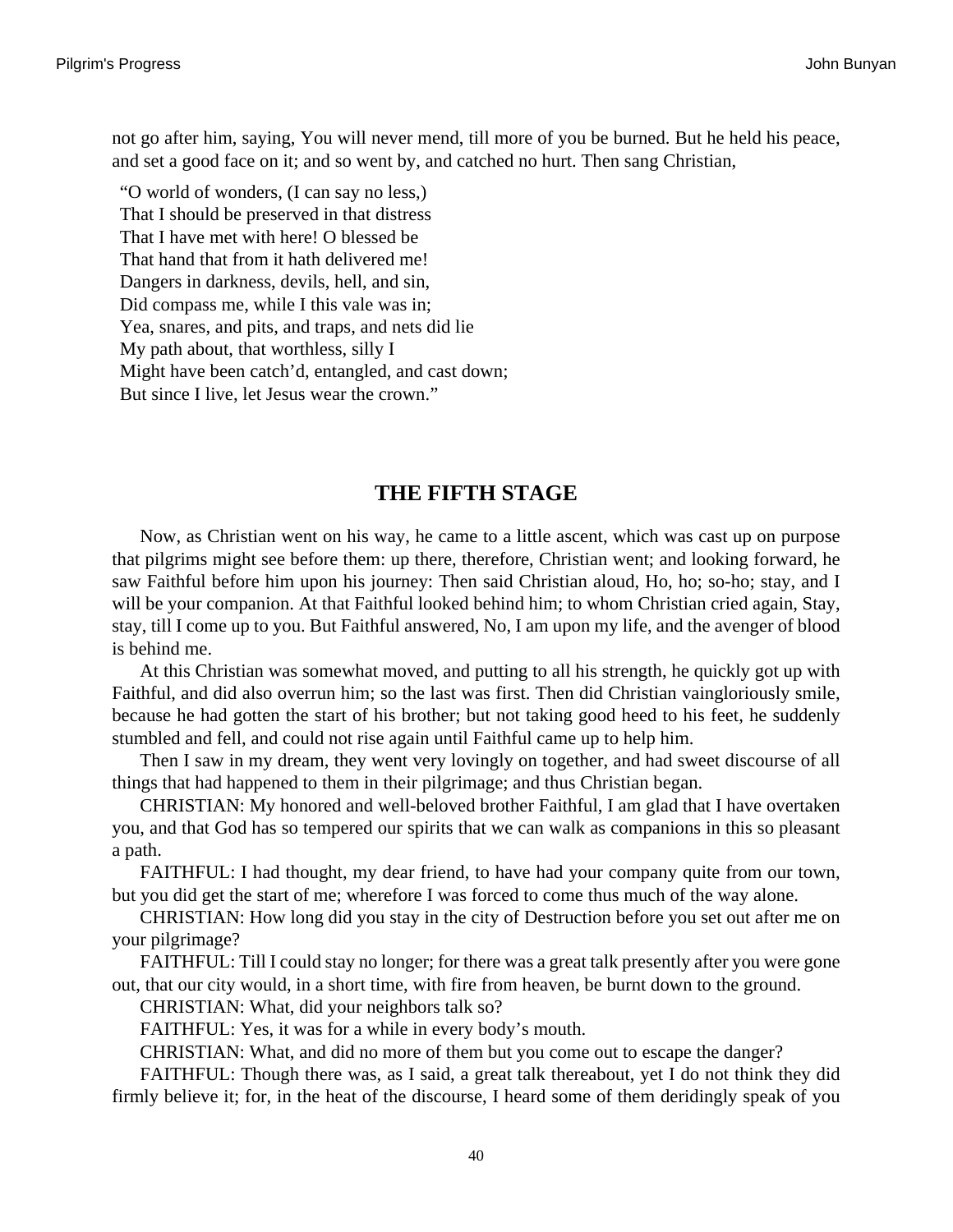and of your desperate journey, for so they called this your pilgrimage. But I did believe, and do still, that the end of our city will be with fire and brimstone from above; and therefore I have made my escape.

CHRISTIAN: Did you hear no talk of neighbor Pliable?

FAITHFUL: Yes, Christian, I heard that he followed you till he came to the Slough of Despond, where, as some said, he fell in; but he would not be known to have so done: but I am sure he was soundly bedabbled with that kind of dirt.

CHRISTIAN: And what said the neighbors to him?

FAITHFUL: He hath, since his going back, been had greatly in derision, and that among all sorts of people: some do mock and despise him, and scarce will any set him on work. He is now seven times worse than if he had never gone out of the city.

CHRISTIAN: But why should they be so set against him, since they also despise the way that he forsook?

FAITHFUL: O, they say, Hang him; he is a turncoat; he was not true to his profession! I think God has stirred up even His enemies to hiss at him, and make him a proverb, because he hath forsaken the way. [Jer. 29:18,19](http://www.ccel.org/b/bible/asv/xml/asv.Jer.29.xml#Jer.29.18 Bible:Jer.29.19).

CHRISTIAN: Had you no talk with him before you came out?

FAITHFUL: I met him once in the streets, but he leered away on the other side, as one ashamed of what he had done; So I spake not to him.

CHRISTIAN: Well, at my first setting out I had hopes of that man; but now I fear he will perish in the overthrow of the city. For it has happened to him according to the true proverb, The dog is turned to his vomit again, and the sow that was washed to her wallowing in the mire. [2 Pet. 2:22.](http://www.ccel.org/b/bible/asv/xml/asv.iiPet.2.xml#iiPet.2.22)

FAITHFUL: These are my fears of him too; but who can hinder that which will be?

CHRISTIAN: Well, neighbor Faithful, said Christian, let us leave him, and talk of things that more immediately concern ourselves. Tell me now what you have met with in the way as you came; for I know you have met with some things, or else it may be writ for a wonder.

FAITHFUL: I escaped the slough that I perceive you fell into, and got up to the gate without that danger; only I met with one whose name was Wanton, that had like to have done me mischief.

CHRISTIAN: It was well you escaped her net: Joseph was hard put to it by her, and he escaped her as you did; but it had like to have cost him his life. [Gen. 39:11-13](http://www.ccel.org/b/bible/asv/xml/asv.Gen.39.xml#Gen.39.11). But what did she do to you?

FAITHFUL: You cannot think (but that you know something) what a flattering tongue she had; she lay at me hard to turn aside with her, promising me all manner of content.

CHRISTIAN: Nay, she did not promise you the content of a good conscience.

FAITHFUL: You know what I mean; all carnal and fleshly content.

CHRISTIAN: Thank God that you escaped her: the abhorred of the Lord shall fall into her pit. [Prov. 22:14](http://www.ccel.org/b/bible/asv/xml/asv.Prov.22.xml#Prov.22.14).

FAITHFUL: Nay, I know not whether I did wholly escape her or no.

CHRISTIAN: Why, I trow you did not consent to her desires?

FAITHFUL: No, not to defile myself; for I remembered an old writing that I had seen, which said, "Her steps take hold on Hell." [Prov. 5:5](http://www.ccel.org/b/bible/asv/xml/asv.Prov.5.xml#Prov.5.5). So I shut mine eyes, because I would not be bewitched with her looks. [Job 31:1.](http://www.ccel.org/b/bible/asv/xml/asv.Job.31.xml#Job.31.1) Then she railed on me, and I went my way.

CHRISTIAN: Did you meet with no other assault as you came?

FAITHFUL: When I came to the foot of the hill called Difficulty, I met with a very aged man, who asked me what I was, and whither bound. I told him that I was a pilgrim, going to the Celestial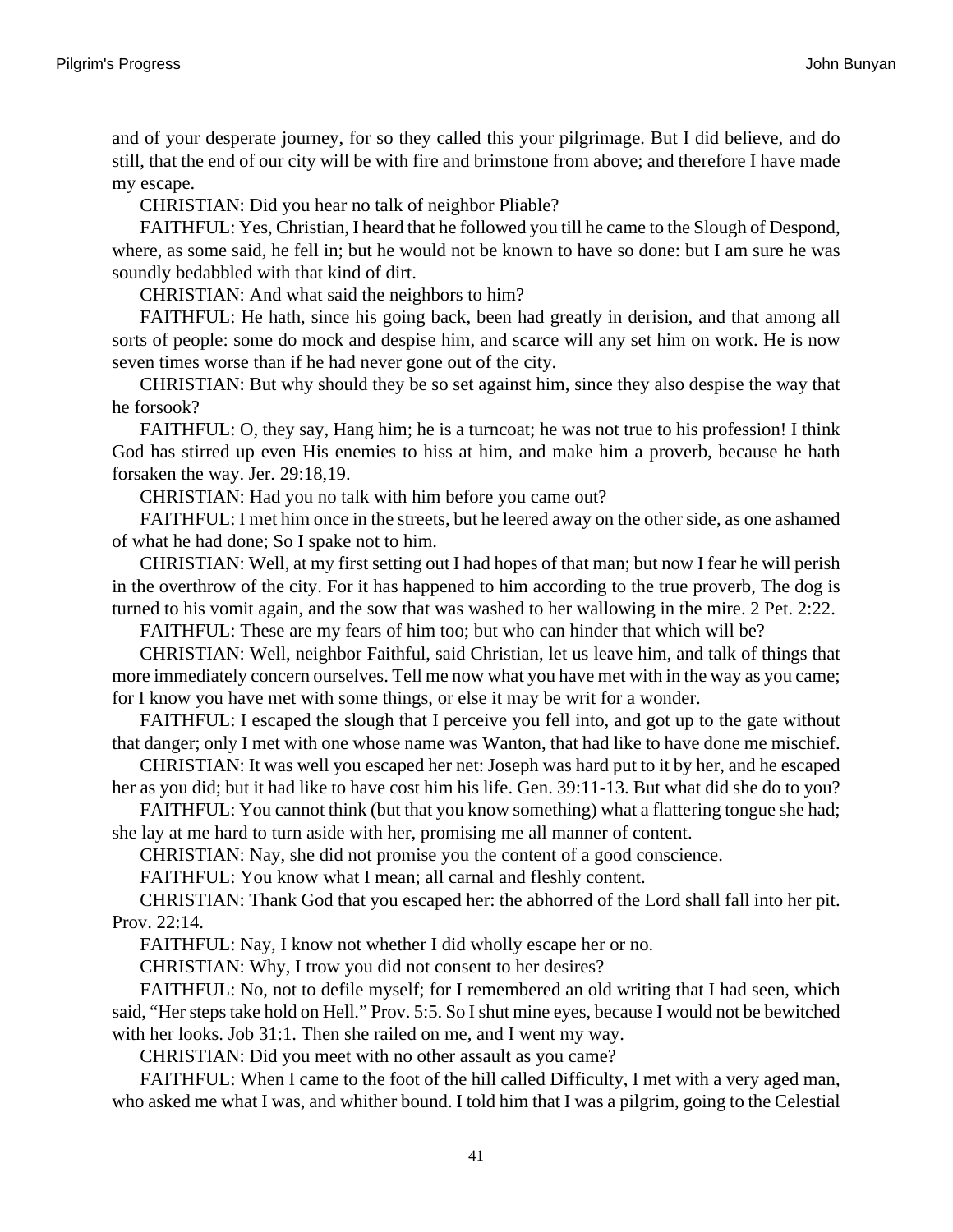City. Then said the old man, Thou lookest like an honest fellow; wilt thou be content to dwell with me for the wages that I shall give thee? Then I asked his name, and where he dwelt? He said his name was Adam the First, and that he dwelt in the town of Deceit. [Eph. 4:22](http://www.ccel.org/b/bible/asv/xml/asv.Eph.4.xml#Eph.4.22). I asked him then what was his work, and what the wages that he would give. He told me that his work was *many delights;* and his wages, that I should be his heir at last. I further asked him, what house he kept, and what other servants he had. So he told me that his house was maintained with all the dainties of the world, and that his servants were those of his own begetting. Then I asked how many children he had. He said that he had but three daughters, the Lust of the Flesh, the Lust of the Eyes, and the Pride of Life, [1 John, 2:16;](http://www.ccel.org/b/bible/asv/xml/asv.iJohn.2.xml#iJohn.2.16) and that I should marry them if I would. Then I asked, how long time he would have me live with him; And he told me, as long as he lived himself.

CHRISTIAN: Well, and what conclusion came the old man and you to at last?

FAITHFUL: Why, at first I found myself somewhat inclinable to go with the man, for I thought he spake very fair; but looking in his forehead, as I talked with him, I saw there written, "Put off the old man with his deeds."

CHRISTIAN: And how then?

FAITHFUL: Then it came burning hot into my mind, that, whatever he said, and however he flattered, when he got me home to his house he would sell me for a slave. So I bid him forbear to talk, for I would not come near the door of his house. Then he reviled me, and told me that he would send such a one after me that should make my way bitter to my soul. So I turned to go away from him; but just as I turned myself to go thence, I felt him take hold of my flesh, and give me such a deadly twitch back, that I thought he had pulled part of me after himself: this made me cry, "O wretched man." [Rom. 7:24.](http://www.ccel.org/b/bible/asv/xml/asv.Rom.7.xml#Rom.7.24) So I went on my way up the hill.

Now, when I had got above half-way up, I looked behind me, and saw one coming after me, swift as the wind; so he overtook me just about the place where the settle stands.

CHRISTIAN: Just there, said Christian, did I sit down to rest me; but being overcome with sleep, I there lost this roll out of my bosom.

FAITHFUL: But, good brother, hear me out. So soon as the man overtook me, it was but a word and a blow; for down he knocked me, and laid me for dead. But when I was a little come to myself again I asked him wherefore he served me so. He said because of my secret inclining to Adam the First. And with that he struck me another deadly blow on the breast, and beat me down backward; so I lay at his foot as dead as before. So when I came to myself again I cried him mercy: but he said, I know not how to show mercy; and with that he knocked me down again. He had doubtless made an end of me, but that one came by and bid him forbear.

CHRISTIAN: Who was that that bid him forbear?

FAITHFUL: I did not know him at first: but as he went by, I perceived the holes in his hands and in his side: Then I concluded that he was our Lord. So I went up the hill.

CHRISTIAN: That man that overtook you was Moses. He spareth none; neither knoweth he how to shew mercy to those that transgress the law.

FAITHFUL: I know it very well; it was not the first time that he has met with me. 'Twas he that came to me when I dwelt securely at home, and that told me he would burn my house over my head if I stayed there.

CHRISTIAN: But did you not see the house that stood there on the top of the hill, on the side of which Moses met you?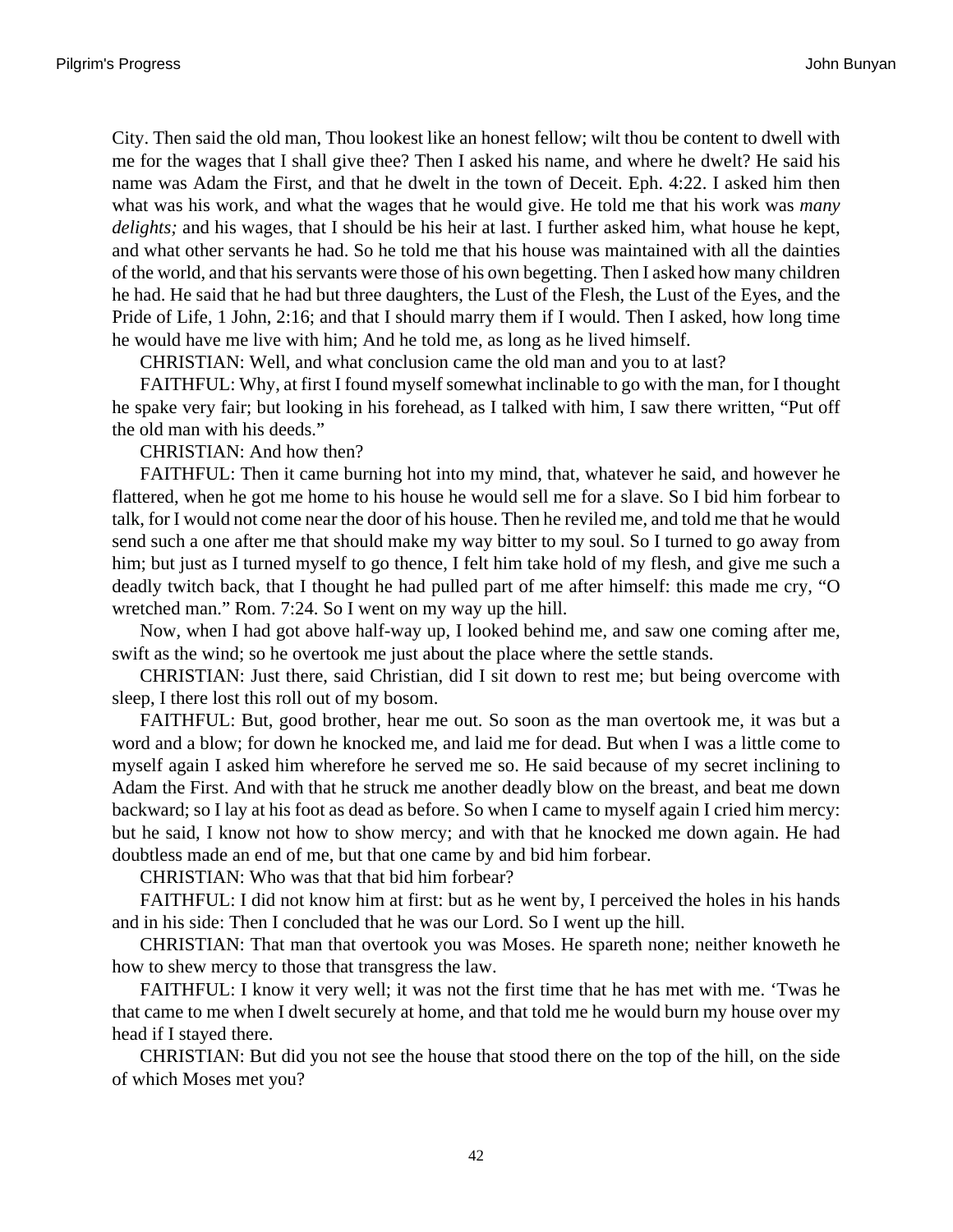FAITHFUL: Yes, and the lions too, before I came at it. But, for the lions, I think they were asleep, for it was about noon; and because I had so much of the day before me, I passed by the Porter, and came down the hill.

CHRISTIAN: He told me, indeed, that he saw you go by; but I wish you had called at the house, for they would have showed you so many rarities that you would scarce have forgot them to the day of your death. But pray tell me, Did you meet nobody in the Valley of Humility?

FAITHFUL: Yes, I met with one Discontent, who would willingly have persuaded me to go back again with him: his reason was, for that the valley was altogether without honor. He told me, moreover, that to go there was the way to disoblige all my friends, as Pride, Arrogancy, Self-Conceit, Worldly Glory, with others, who he knew, as he said, would be very much offended if I made such a fool of myself as to wade through this valley.

CHRISTIAN: Well, and how did you answer him?

FAITHFUL: I told him, that although all these that he named, might claim a kindred of me, and that rightly, (for indeed they were my relations according to the flesh,) yet since I became a pilgrim they have disowned me, and I also have rejected them; and therefore they were to me now no more than if they had never been of my lineage. I told him, moreover, that as to this valley, he had quite misrepresented the thing; for before honor is humility, and a haughty spirit before a fall. Therefore, said I, I had rather go through this valley to the honor that was so accounted by the wisest, than choose that which he esteemed most worthy of our affections.

CHRISTIAN: Met you with nothing else in that valley?

FAITHFUL: Yes, I met with Shame; but of all the men that I met with on my pilgrimage, he, I think, bears the wrong name. The other would be said nay, after a little argumentation, and somewhat else; but this bold-faced Shame would never have done.

CHRISTIAN: Why, what did he say to you?

FAITHFUL: What? why, he objected against religion itself. He said it was a pitiful, low, sneaking business for a man to mind religion. He said, that a tender conscience was an unmanly thing; and that for a man to watch over his words and ways, so as to tie up himself from that hectoring liberty that the brave spirits of the times accustomed themselves unto, would make him the ridicule of the times. He objected also, that but few of the mighty, rich, or wise, were ever of my opinion; nor any of them neither, before they were persuaded to be fools, and to be of a voluntary fondness to venture the loss of all for nobody knows what. [1 Cor. 1:26](http://www.ccel.org/b/bible/asv/xml/asv.iCor.1.xml#iCor.1.26); [3:18;](http://www.ccel.org/b/bible/asv/xml/asv.iCor.3.xml#iCor.3.18) [Phil. 3:7-9](http://www.ccel.org/b/bible/asv/xml/asv.Phil.3.xml#Phil.3.7); [John 7:48](http://www.ccel.org/b/bible/asv/xml/asv.John.7.xml#John.7.48). He, moreover, objected the base and low estate and condition of those that were chiefly the pilgrims of the times in which they lived; also their ignorance and want of understanding in all natural science. Yea, he did hold me to it at that rate also, about a great many more things than here I relate; as, that it was a shame to sit whining and mourning under a sermon, and a shame to come sighing and groaning home; that it was a shame to ask my neighbor forgiveness for petty faults, or to make restitution where I have taken from any. He said also, that religion made a man grow strange to the great, because of a few vices, which he called by finer names, and made him own and respect the base, because of the same religious fraternity: And is not this, said he, a shame?

CHRISTIAN: And what did you say to him?

FAITHFUL: Say? I could not tell what to say at first. Yea, he put me so to it, that my blood came up in my face; even this Shame fetched it up, and had almost beat me quite off. But at last I began to consider, that that which is highly esteemed among men, is had in abomination with God. [Luke 16:15](http://www.ccel.org/b/bible/asv/xml/asv.Luke.16.xml#Luke.16.15). And I thought again, this Shame tells me what men are; but he tells me nothing what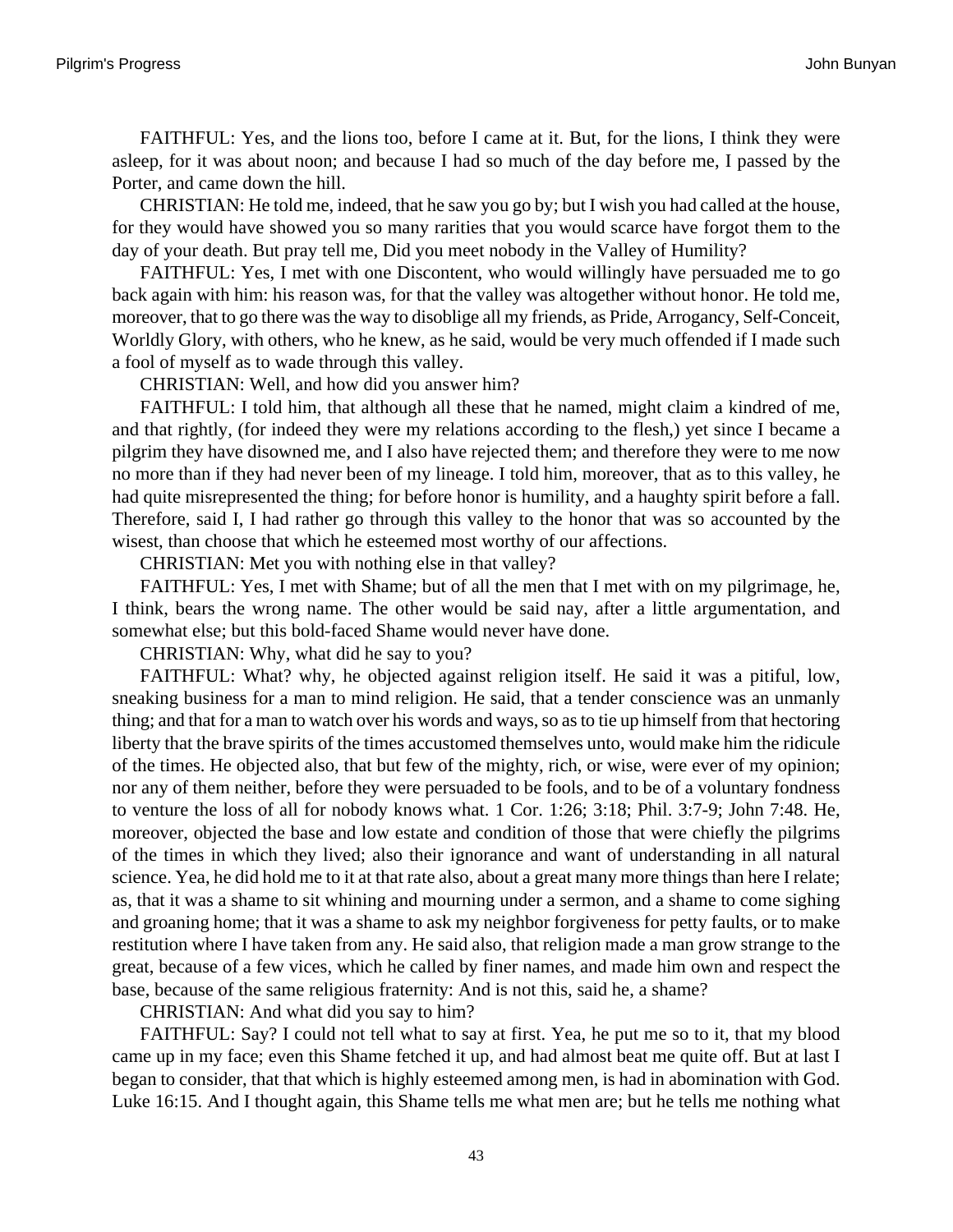God, or the word of God is. And I thought, moreover, that at the day of doom we shall not be doomed to death or life according to the hectoring spirits of the world, but according to the wisdom and law of the Highest. Therefore, thought I, what God says is best, is indeed best, though all the men in the world are against it. Seeing, then, that God prefers his religion; seeing God prefers a tender Conscience; seeing they that make themselves fools for the kingdom of heaven are wisest, and that the poor man that loveth Christ is richer than the greatest man in the world that hates him; Shame, depart, thou art an enemy to my salvation. Shall I entertain thee against my sovereign Lord? How then shall I look him in the face at his coming? [Mark 8:38.](http://www.ccel.org/b/bible/asv/xml/asv.Mark.8.xml#Mark.8.38) Should I now be ashamed of his ways and servants, how can I expect the blessing? But indeed this Shame was a bold villain; I could scarcely shake him out of my company; yea, he would be haunting of me, and continually whispering me in the ear, with some one or other of the infirmities that attend religion. But at last I told him, that it was but in vain to attempt farther in this business; for those things that he disdained, in those did I see most glory: and so at last I got past this importunate one. And when I had shaken him off, then I began to sing,

"The trials that those men do meet withal,

That are obedient to the heavenly call,

Are manifold, and suited to the flesh,

And come, and come, and come again afresh;

That now, or some time else, we by them may

Be taken, overcome, and cast away.

O let the pilgrims, let the pilgrims then,

Be vigilant, and quit themselves like men."

CHRISTIAN: I am glad, my brother, that thou didst withstand this villain so bravely; for of all, as thou sayest, I think he has the wrong name; for he is so bold as to follow us in the streets, and to attempt to put us to shame before all men; that is, to make us ashamed of that which is good. But if he was not himself audacious, he would never attempt to do as he does. But let us still resist him; for, notwithstanding all his bravadoes, he promoteth the fool, and none else. "The wise shall inherit glory," said Solomon; "but shame shall be the promotion of fools." [Prov. 3:35](http://www.ccel.org/b/bible/asv/xml/asv.Prov.3.xml#Prov.3.35).

FAITHFUL: I think we must cry to Him for help against Shame, that would have us to be valiant for truth upon the earth.

CHRISTIAN: You say true; but did you meet nobody else in that valley?

FAITHFUL: No, not I; for I had sunshine all the rest of the way through that, and also through the Valley of the Shadow of Death.

CHRISTIAN: 'Twas well for you; I am sure it fared far otherwise with me. I had for a long season, as soon almost as I entered into that valley, a dreadful combat with that foul fiend Apollyon; yea, I thought verily he would have killed me, especially when he got me down, and crushed me under him, as if he would have crushed me to pieces; for as he threw me, my sword flew out of my hand: nay, he told me he was sure of me; but I cried to God, and he heard me, and delivered me out of all my troubles. Then I entered into the Valley of the Shadow of Death, and had no light for almost half the way through it. I thought I should have been killed there over and over; but at last day brake, and the sun rose, and I went through that which was behind with far more ease and quiet.

Moreover, I saw in my dream, that as they went on, Faithful, as he chanced to look on one side, saw a man whose name was Talkative, walking at a distance beside them; for in this place there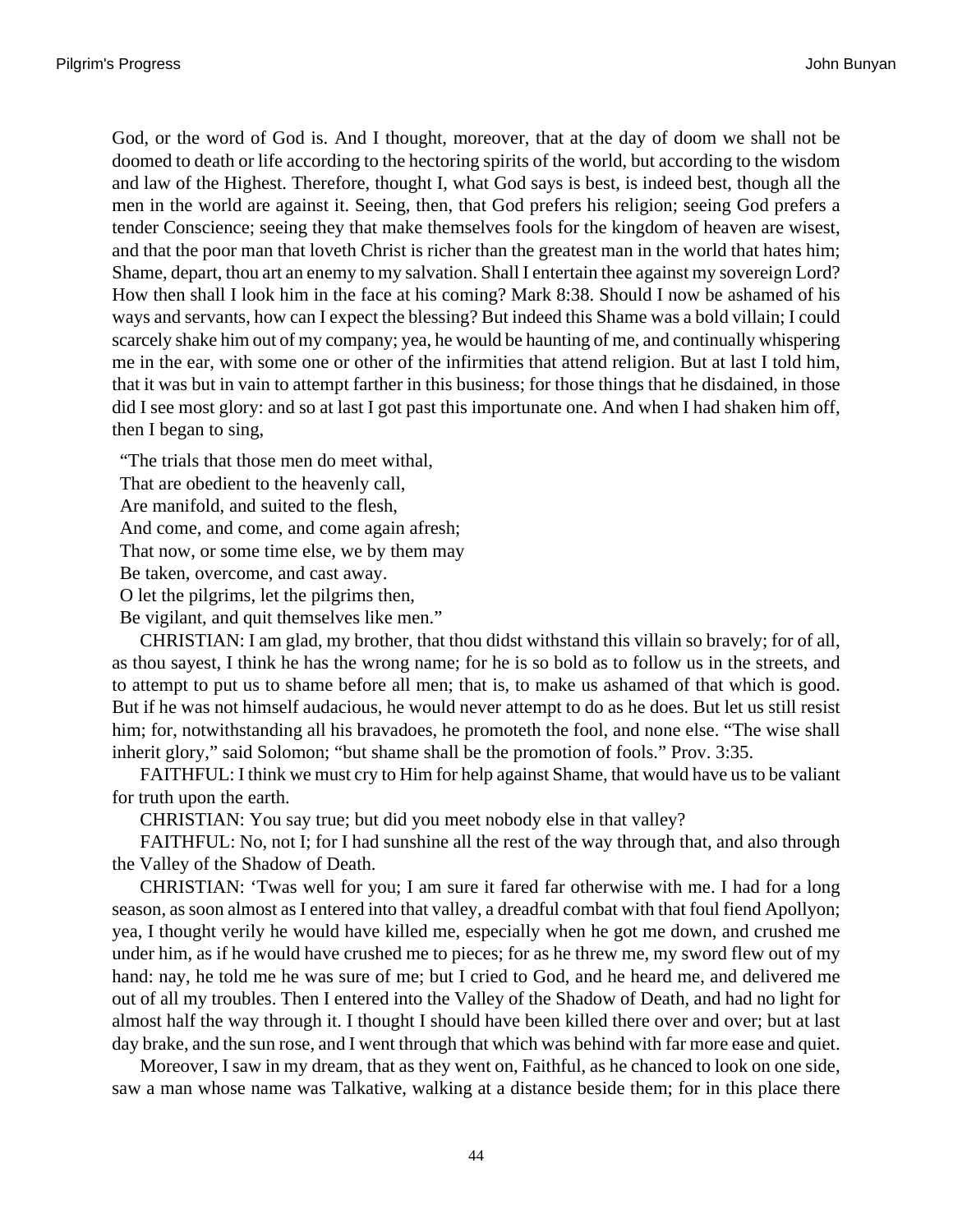was room enough for them all to walk. He was a tall man, and something more comely at a distance than at hand. To this man Faithful addressed himself in this manner.

FAITHFUL: Friend, whither away? Are you going to the heavenly country?

TALKATIVE: I am going to the same place.

FAITHFUL: That is well; then I hope we shall have your good company?

TALKATIVE: With a very good will, will I be your companion.

FAITHFUL: Come on, then, and let us go together, and let us spend our time in discoursing of things that are profitable.

TALKATIVE: To talk of things that are good, to me is very acceptable, with you or with any other; and I am glad that I have met with those that incline to so good a work; for, to speak the truth, there are but few who care thus to spend their time as they are in their travels, but choose much rather to be speaking of things to no profit; and this hath been a trouble to me.

FAITHFUL: That is, indeed, a thing to be lamented; for what thing so worthy of the use of the tongue and mouth of men on earth, as are the things of the God of heaven?

TALKATIVE: I like you wonderful well, for your saying is full of conviction; and I will add, What thing is so pleasant, and what so profitable, as to talk of the things of God? What things so pleasant? that is, if a man hath any delight in things that are wonderful. For instance, if a man doth delight to talk of the history, or the mystery of things; or if a man doth love to talk of miracles, wonders, or signs, where shall he find things recorded so delightful, and so sweetly penned, as in the holy Scripture?

FAITHFUL: That is true; but to be profited by such things in our talk, should be our chief design.

TALKATIVE: That's it that I said; for to talk of such things is most profitable; for by so doing a man may get knowledge of many things; as of the vanity of earthly things, and the benefit of things above. Thus in general; but more particularly, by this a man may learn the necessity of the new birth, the insufficiency of our works, the need of Christ's righteousness, etc. Besides, by this a man may learn what it is to repent, to believe, to pray, to suffer, or the like: by this, also, a man may learn what are the great promises and consolations of the Gospel, to his own comfort. Farther, by this a man may learn to refute false opinions, to vindicate the truth, and also to instruct the ignorant.

FAITHFUL: All this is true; and glad am I to hear these things from you.

TALKATIVE: Alas! the want of this is the cause that so few understand the need of faith, and the necessity of a work of grace in their soul, in order to eternal life; but ignorantly live in the works of the law, by which a man can by no means obtain the kingdom of heaven.

FAITHFUL: But, by your leave, heavenly knowledge of these is the gift of God; no man attaineth to them by human industry, or only by the talk of them.

TALKATIVE: All this I know very well; for a man can receive nothing, except it be given him from heaven: all is of grace, not of works. I could give you a hundred scriptures for the confirmation of this.

FAITHFUL: Well, then, said Faithful, what is that one thing that we shall at this time found our discourse upon?

TALKATIVE: What you will. I will talk of things heavenly, or things earthly; things moral, or things evangelical; things sacred, or things profane; things past, or things to come; things foreign,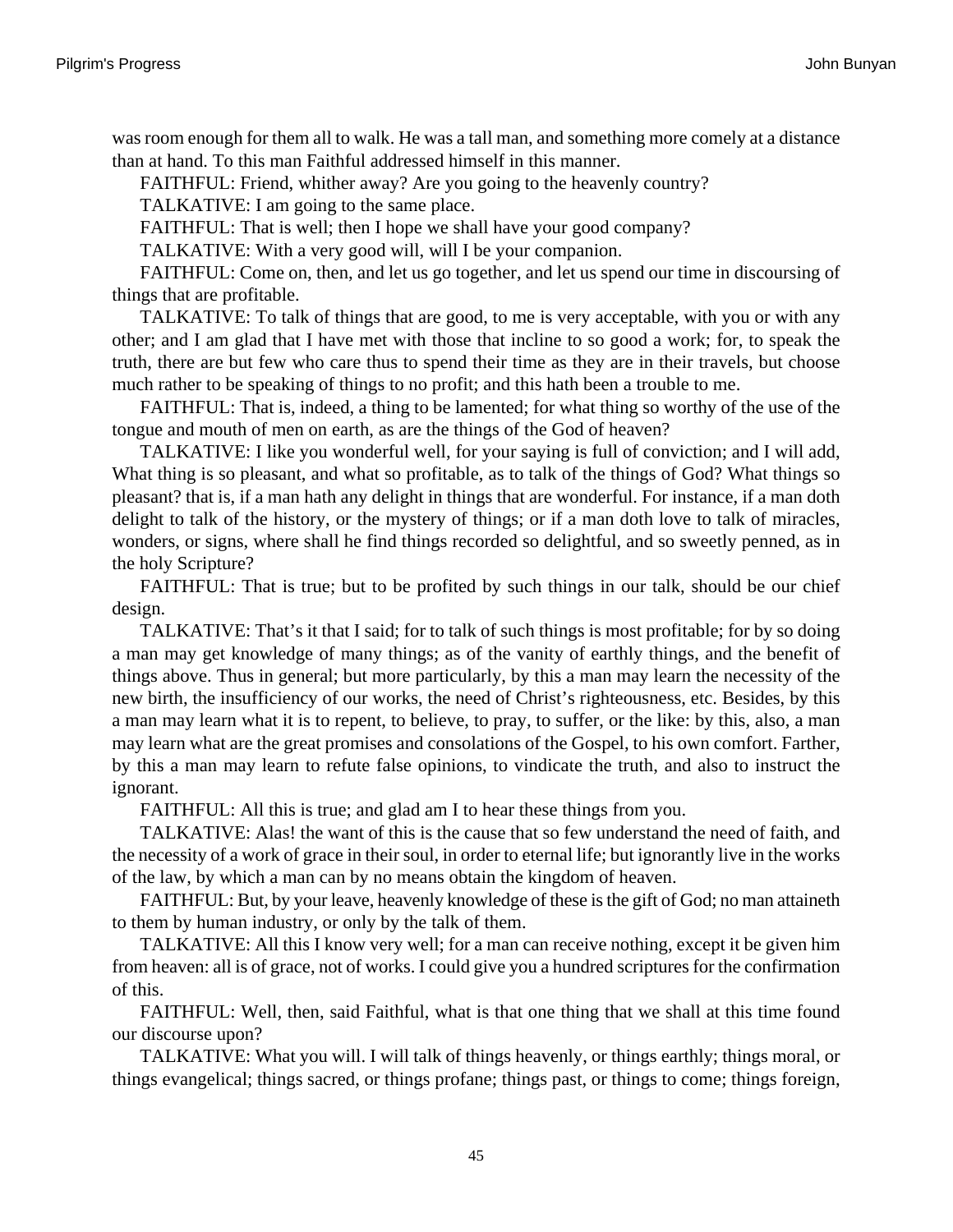or things at home; things more essential, or things circumstantial: provided that all be done to our profit.

FAITHFUL: Now did Faithful begin to wonder; and stepping to Christian, (for he walked all this while by himself,) he said to him, but softly, What a brave companion have we got! Surely, this man will make a very excellent pilgrim.

CHRISTIAN: At this Christian modestly smiled, and said, This man, with whom you are so taken, will beguile with this tongue of his, twenty of them that know him not.

FAITHFUL: Do you know him, then?

CHRISTIAN: Know him? Yes, better than he knows himself.

FAITHFUL: Pray what is he?

CHRISTIAN: His name is Talkative: he dwelleth in our town. I wonder that you should be a stranger to him, only I consider that our town is large.

FAITHFUL: Whose son is he? And whereabout doth he dwell?

CHRISTIAN: He is the son of one Say-well. He dwelt in Prating-Row; and he is known to all that are acquainted with him by the name of Talkative of Prating-Row; and, notwithstanding his fine tongue, he is but a sorry fellow.

FAITHFUL: Well, he seems to be a very pretty man.

CHRISTIAN: That is, to them that have not a thorough acquaintance with him, for he is best abroad; near home he is ugly enough. Your saying that he is a pretty man, brings to my mind what I have observed in the work of a painter, whose pictures show best at a distance; but very near, more unpleasing.

FAITHFUL: But I am ready to think you do but jest, because you smiled.

CHRISTIAN: God forbid that I should jest (though I smiled) in this matter, or that I should accuse any falsely. I will give you a further discovery of him. This man is for any company, and for any talk; as he talketh now with you, so will he talk when he is on the ale-bench; and the more drink he hath in his crown, the more of these things he hath in his mouth. Religion hath no place in his heart, or house, or conversation; all he hath lieth in his tongue, and his religion is to make a noise therewith.

FAITHFUL: Say you so? Then am I in this man greatly deceived.

CHRISTIAN: Deceived! you may be sure of it. Remember the proverb, "They say, and do not;" but the kingdom of God is not in word, but in power. [Matt. 23:3;](http://www.ccel.org/b/bible/asv/xml/asv.Matt.23.xml#Matt.23.3) [1 Cor. 4:20.](http://www.ccel.org/b/bible/asv/xml/asv.iCor.4.xml#iCor.4.20) He talketh of prayer, of repentance, of faith, and of the new birth; but he knows but only to talk of them. I have been in his family, and have observed him both at home and abroad; and I know what I say of him is the truth. His house is as empty of religion as the white of an egg is of savor. There is there neither prayer, nor sign of repentance for sin; yea, the brute, in his kind, serves God far better than he. He is the very stain, reproach, and shame of religion to all that know him, [Rom. 2:24,25](http://www.ccel.org/b/bible/asv/xml/asv.Rom.2.xml#Rom.2.24 Bible:Rom.2.25); it can hardly have a good word in all that end of the town where he dwells, through him. Thus say the common people that know him, "A saint abroad, and a devil at home." His poor family finds it so; he is such a churl, such a railer at, and so unreasonable with his servants, that they neither know how to do for or speak to him. Men that have any dealings with him say, It is better to deal with a Turk than with him, for fairer dealings they shall have at their hands. This Talkative (if it be possible) will go beyond them, defraud, beguile, and overreach them. Besides, he brings up his sons to follow his steps; and if he finds in any of them a foolish timorousness, (for so he calls the first appearance of a tender conscience,) he calls them fools and blockheads, and by no means will employ them in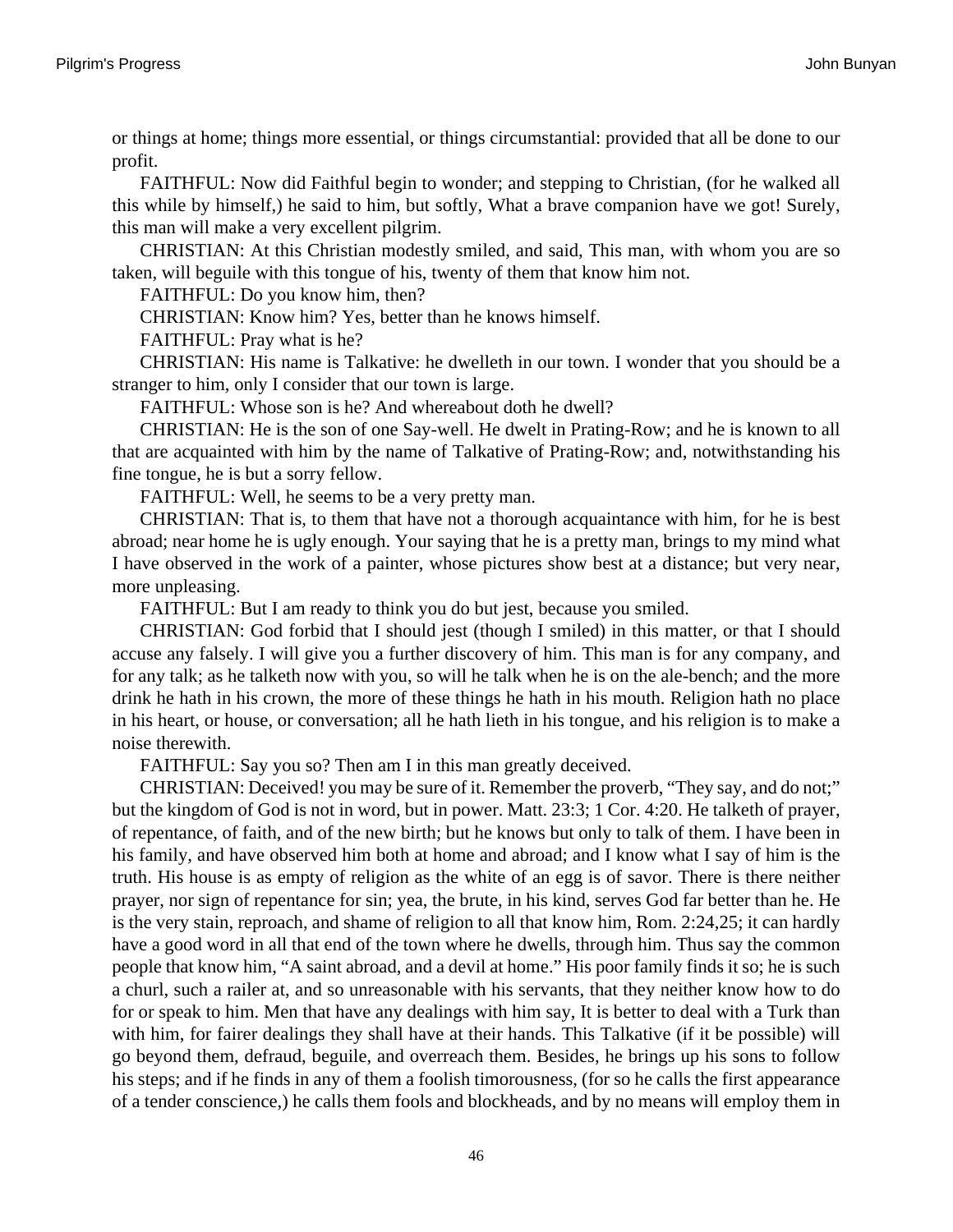much, or speak to their commendation before others. For my part, I am of opinion that he has, by his wicked life, caused many to stumble and fall; and will be, if God prevents not, the ruin of many more.

FAITHFUL: Well, my brother, I am bound to believe you, not only because you say you know him, but also because, like a Christian, you make your reports of men. For I cannot think that you speak these things of ill-will, but because it is even so as you say.

CHRISTIAN: Had I known him no more than you, I might, perhaps, have thought of him as at the first you did; yea, had I received this report at their hands only that are enemies to religion, I should have thought it had been a slander-a lot that often falls from bad men's mouths upon good men's names and professions. But all these things, yea, and a great many more as bad, of my own knowledge, I can prove him guilty of. Besides, good men are ashamed of him; they can neither call him brother nor friend; the very naming of him among them makes them blush, if they know him.

FAITHFUL: Well, I see that saying and doing are two things, and hereafter I shall better observe this distinction.

CHRISTIAN: They are two things indeed, and are as diverse as are the soul and the body; for, as the body without the soul is but a dead carcass, so *saying*, if it be alone, is but a dead carcass also. The soul of religion is the practical part. "Pure religion and undefiled before God and the Father is this, to visit the fatherless and widows in their affliction, and to keep himself unspotted from the world." [James 1:27;](http://www.ccel.org/b/bible/asv/xml/asv.Jas.1.xml#Jas.1.27) see also [verses 22-26.](http://www.ccel.org/b/bible/asv/xml/asv.Jas.1.xml#Jas.1.22) This, Talkative is not aware of; he thinks that hearing and saying will make a good Christian; and thus he deceiveth his own soul. Hearing is but as the sowing of the seed; talking is not sufficient to prove that fruit is indeed in the heart and life. And let us assure ourselves, that at the day of doom men shall be judged according to their fruits. [Matt. 13:23](http://www.ccel.org/b/bible/asv/xml/asv.Matt.13.xml#Matt.13.23). It will not be said then, Did you believe? but, Were you doers, or talkers only? and accordingly shall they be judged. The end of the world is compared to our harvest, [Matt. 13:30,](http://www.ccel.org/b/bible/asv/xml/asv.Matt.13.xml#Matt.13.30) and you know men at harvest regard nothing but fruit. Not that any thing can be accepted that is not of faith; but I speak this to show you how insignificant the profession of Talkative will be at that day.

FAITHFUL: This brings to my mind that of Moses, by which he describeth the beast that is clean. [Lev. 11;](http://www.ccel.org/b/bible/asv/xml/asv.Lev.11.xml#Lev.11.1) [Deut. 14.](http://www.ccel.org/b/bible/asv/xml/asv.Deut.14.xml#Deut.14.1) He is such an one that parteth the hoof, and cheweth the cud; not that parteth the hoof only, or that cheweth the cud only. The hare cheweth the cud, but yet is unclean, because he parteth not the hoof. And this truly resembleth Talkative: he cheweth the cud, he seeketh knowledge; he cheweth upon the word, but he divideth not the hoof. He parteth not with the way of sinners; but, as the hare, he retaineth the foot of the dog or bear, and therefore he is unclean.

CHRISTIAN: You have spoken, for aught I know, the true gospel sense of these texts. And I will add another thing: Paul calleth some men, yea, and those great talkers too, sounding brass, and tinkling cymbals, [1 Cor. 13:1,](http://www.ccel.org/b/bible/asv/xml/asv.iCor.13.xml#iCor.13.1) [3;](http://www.ccel.org/b/bible/asv/xml/asv.iCor.13.xml#iCor.13.3) that is, as he expounds them in another place, things without life giving sound. [1 Cor. 14:7.](http://www.ccel.org/b/bible/asv/xml/asv.iCor.14.xml#iCor.14.7) Things without life; that is, without the true faith and grace of the gospel; and consequently, things that shall never be placed in the kingdom of heaven among those that are the children of life; though their sound, by their talk, be as if it were the tongue or voice of an angel.

FAITHFUL: Well, I was not so fond of his company at first, but I am as sick of it now. What shall we do to be rid of him?

CHRISTIAN: Take my advice, and do as I bid you, and you shall find that he will soon be sick of your company too, except God shall touch his heart, and turn it.

FAITHFUL: What would you have me to do?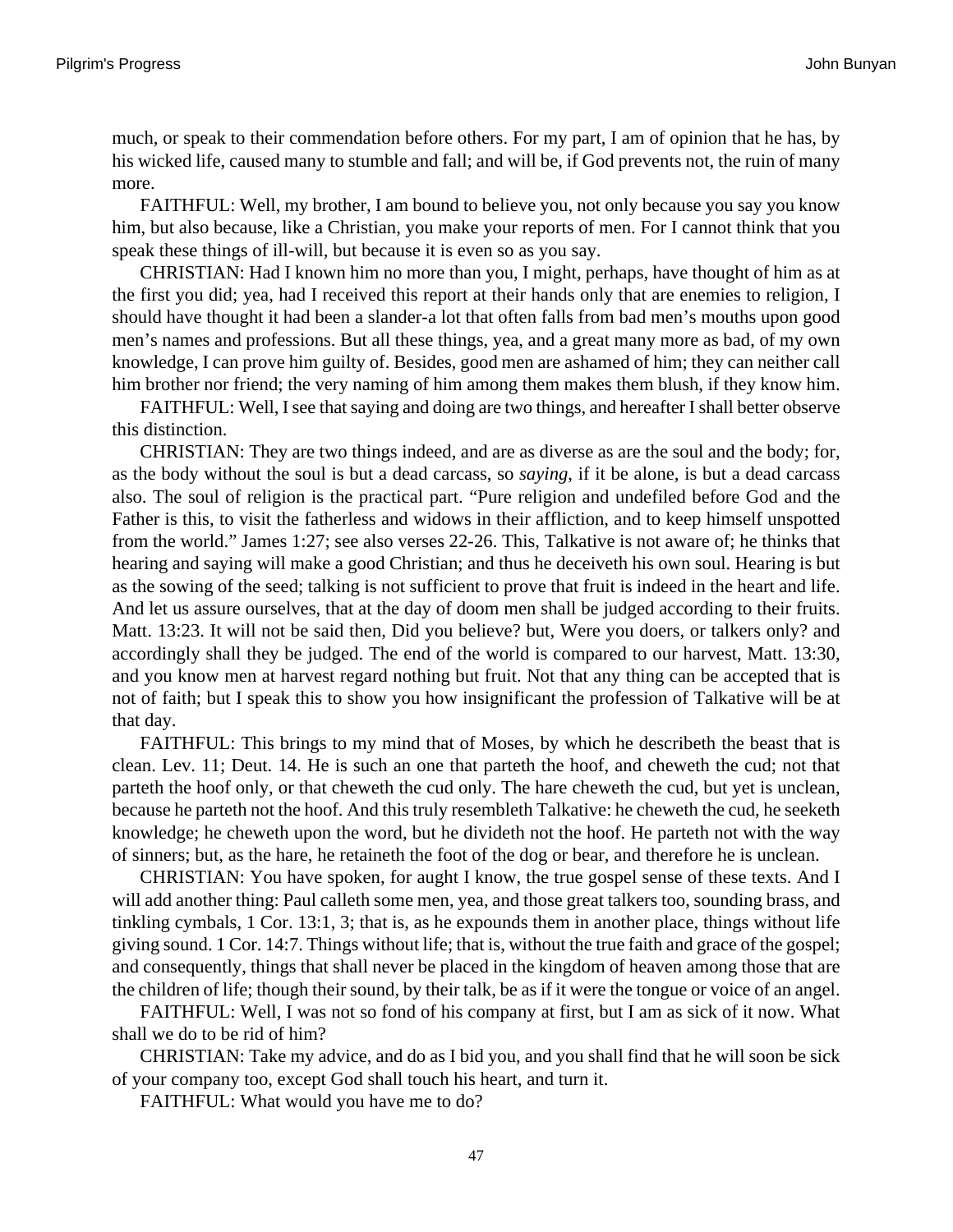CHRISTIAN: Why, go to him, and enter into some serious discourse about the power of religion; and ask him plainly, (when he has approved of it, for that he will,) whether this thing be set up in his heart, house, or conversation.

FAITHFUL: Then Faithful stepped forward again, and said to Talkative, Come, what cheer? How is it now?

TALKATIVE: Thank you, well: I thought we should have had a great deal of talk by this time.

FAITHFUL: Well, if you will, we will fall to it now; and since you left it with me to state the question, let it be this: How doth the saving grace of God discover itself when it is in the heart of man?

TALKATIVE: I perceive, then, that our talk must be about the power of things. Well, it is a very good question, and I shall be willing to answer you. And take my answer in brief, thus: First, where the grace of God is in the heart, it causeth there a great outcry against sin. Secondly-

FAITHFUL: Nay, hold; let us consider of one at once. I think you should rather say, it shows itself by inclining the soul to abhor its sin.

TALKATIVE: Why, what difference is there between crying out against, and abhorring of sin?

FAITHFUL: Oh! a great deal. A man may cry out against sin, of policy; but he cannot abhor it but by virtue of a godly antipathy against it. I have heard many cry out against sin in the pulpit, who yet can abide it well enough in the heart, house, and conversation. [Gen. 39:15](http://www.ccel.org/b/bible/asv/xml/asv.Gen.39.xml#Gen.39.15). Joseph's mistress cried out with a loud voice, as if she had been very holy; but she would willingly, notwithstanding that, have committed uncleanness with him. Some cry out against sin, even as the mother cries out against her child in her lap, when she calleth it slut and naughty girl, and then falls to hugging and kissing it.

TALKATIVE: You lie at the catch, I perceive.

FAITHFUL: No, not I; I am only for setting things right. But what is the second thing whereby you would prove a discovery of a work of grace in the heart?

TALKATIVE: Great knowledge of gospel mysteries.

FAITHFUL: This sign should have been first: but, first or last, it is also false; for knowledge, great knowledge, may be obtained in the mysteries of the Gospel, and yet no work of grace in the soul. Yea, if a man have all knowledge, he may yet be nothing, and so, consequently, be no child of God. [1 Cor. 13:2](http://www.ccel.org/b/bible/asv/xml/asv.iCor.13.xml#iCor.13.2). When Christ said, "Do you know all these things?" and the disciples answered, Yes, he added, "Blessed are ye if ye do them." He doth not lay the blessing in the knowing of them, but in the doing of them. For there is a knowledge that is not attended with doing: "He that knoweth his Master's will, and doeth it not." A man may know like an angel, and yet be no Christian: therefore your sign of it is not true. Indeed, to *know* is a thing that pleaseth talkers and boasters; but to *do* is that which pleaseth God. Not that the heart can be good without knowledge, for without that the heart is naught. There are, therefore, two sorts of knowledge, knowledge that resteth in the bare speculation of things, and knowledge that is accompanied with the grace of faith and love, which puts a man upon doing even the will of God from the heart: the first of these will serve the talker; but without the other, the true Christian is not content. "Give me understanding, and I shall keep thy law; yea, I shall observe it with my whole heart." [Psa. 119:34](http://www.ccel.org/b/bible/asv/xml/asv.Ps.119.xml#Ps.119.34).

TALKATIVE: You lie at the catch again: this is not for edification.

FAITHFUL: Well, if you please, propound another sign how this work of grace discovereth itself where it is.

TALKATIVE: Not I, for I see we shall not agree.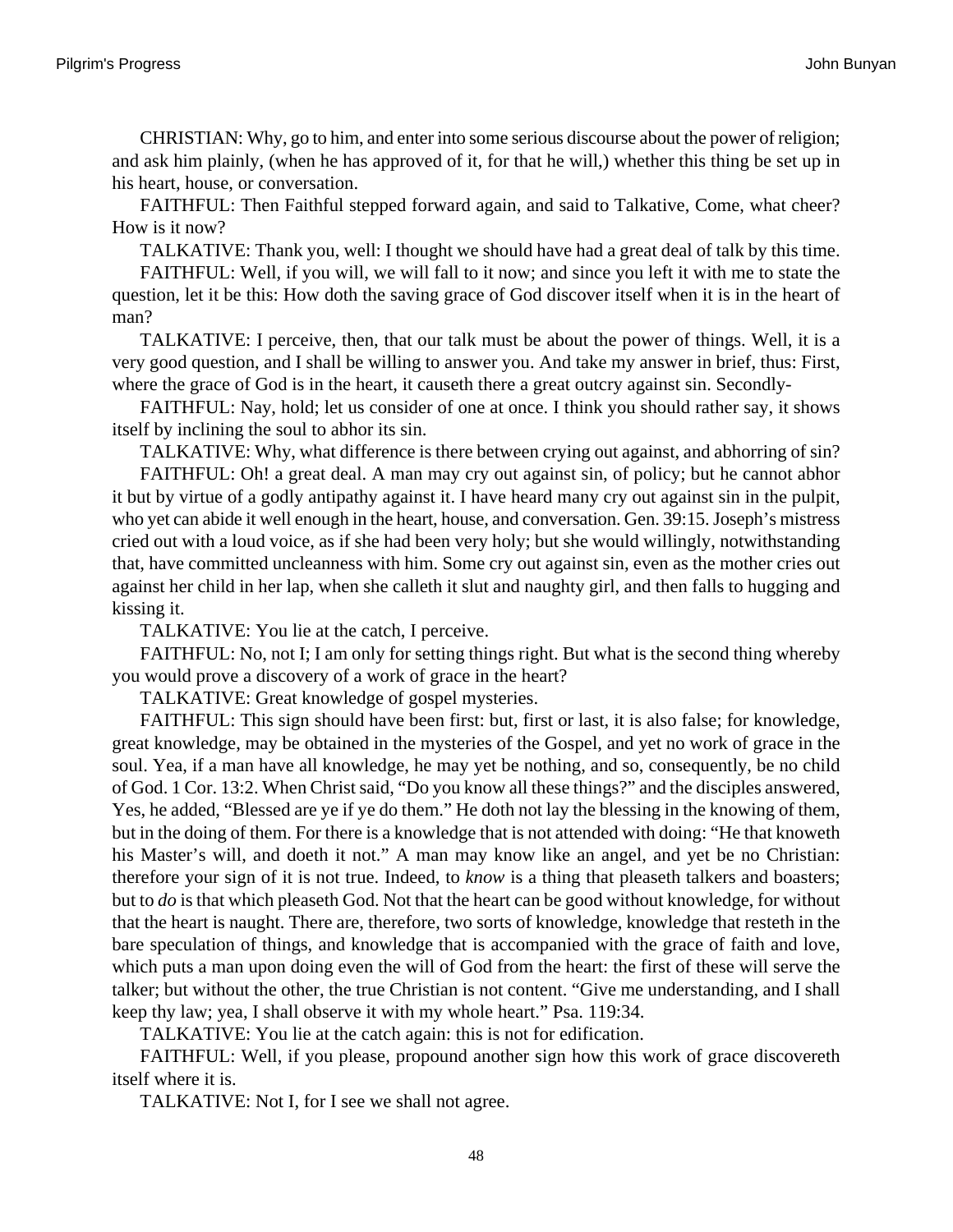FAITHFUL: Well, if you will not, will you give me leave to do it?

TALKATIVE: You may use your liberty.

FAITHFUL: A work of grace in the soul discovereth itself, either to him that hath it, or to standers-by.

To him that hath it, thus: It gives him conviction of sin, especially the defilement of his nature, and the sin of unbelief, for the sake of which he is sure to be damned, if he findeth not mercy at God's hand, by faith in Jesus Christ. This sight and sense of things worketh in him sorrow and shame for sin. [Psa. 38:18](http://www.ccel.org/b/bible/asv/xml/asv.Ps.38.xml#Ps.38.18); [Jer. 31:19](http://www.ccel.org/b/bible/asv/xml/asv.Jer.31.xml#Jer.31.19); [John 16:8;](http://www.ccel.org/b/bible/asv/xml/asv.John.16.xml#John.16.8) [Rom. 7:24](http://www.ccel.org/b/bible/asv/xml/asv.Rom.7.xml#Rom.7.24); [Mark 16:16](http://www.ccel.org/b/bible/asv/xml/asv.Mark.16.xml#Mark.16.16); [Gal. 2:16](http://www.ccel.org/b/bible/asv/xml/asv.Gal.2.xml#Gal.2.16); [Rev. 1:6.](http://www.ccel.org/b/bible/asv/xml/asv.Rev.1.xml#Rev.1.6) He findeth, moreover, revealed in him the Saviour of the world, and the absolute necessity of closing with him for life; at the which he findeth hungerings and thirstings after him; to which hungerings, etc., the promise is made. Now, according to the strength or weakness of his faith in his Saviour, so is his joy and peace, so is his love to holiness, so are his desires to know him more, and also to serve him in this world. But though, I say, it discovereth itself thus unto him, yet it is but seldom that he is able to conclude that this is a work of grace; because his corruptions now, and his abused reason, make his mind to misjudge in this matter: therefore in him that hath this work there is required a very sound judgment, before he can with steadiness conclude that this is a work of grace. [John 16:9](http://www.ccel.org/b/bible/asv/xml/asv.John.16.xml#John.16.9); [Gal. 2:15,16](http://www.ccel.org/b/bible/asv/xml/asv.Gal.2.xml#Gal.2.15 Bible:Gal.2.16); [Acts 4:12;](http://www.ccel.org/b/bible/asv/xml/asv.Acts.4.xml#Acts.4.12) [Matt. 5:6](http://www.ccel.org/b/bible/asv/xml/asv.Matt.5.xml#Matt.5.6); [Rev. 21:6](http://www.ccel.org/b/bible/asv/xml/asv.Rev.21.xml#Rev.21.6).

To others it is thus discovered:

1. By an experimental confession of his faith in Christ. 2. By a life answerable to that confession; to wit, a life of holiness-heart-holiness, family-holiness, (if he hath a family,) and by conversation-holiness in the world; which in the general teacheth him inwardly to abhor his sin, and himself for that, in secret; to suppress it in his family, and to promote holiness in the world: not by talk only, as a hypocrite or talkative person may do, but by a practical subjection in faith and love to the power of the word. [Job 42:5,6;](http://www.ccel.org/b/bible/asv/xml/asv.Job.42.xml#Job.42.5 Bible:Job.42.6) [Psa. 50:23;](http://www.ccel.org/b/bible/asv/xml/asv.Ps.50.xml#Ps.50.23) [Ezek. 20:43](http://www.ccel.org/b/bible/asv/xml/asv.Ezek.20.xml#Ezek.20.43); [Matt. 5:8](http://www.ccel.org/b/bible/asv/xml/asv.Matt.5.xml#Matt.5.8); [John 14:15](http://www.ccel.org/b/bible/asv/xml/asv.John.14.xml#John.14.15); [Rom.](http://www.ccel.org/b/bible/asv/xml/asv.Rom.10.xml#Rom.10.10) [10:10](http://www.ccel.org/b/bible/asv/xml/asv.Rom.10.xml#Rom.10.10); [Ezek. 36:25](http://www.ccel.org/b/bible/asv/xml/asv.Ezek.36.xml#Ezek.36.25); [Phil. 1:27](http://www.ccel.org/b/bible/asv/xml/asv.Phil.1.xml#Phil.1.27); [3:17-20.](http://www.ccel.org/b/bible/asv/xml/asv.Phil.3.xml#Phil.3.17) And now, sir, as to this brief description of the work of grace, and also the discovery of it, if you have aught to object, object; if not, then give me leave to propound to you a second question.

TALKATIVE: Nay, my part is not now to object, but to hear; let me, therefore, have your second question.

FAITHFUL: It is this: Do you experience this first part of the description of it; and doth your life and conversation testify the same? Or standeth your religion in word or tongue, and not in deed and truth? Pray, if you incline to answer me in this, say no more than you know the God above will say Amen to, and also nothing but what your conscience can justify you in; for not he that commendeth himself is approved, but whom the Lord commendeth. Besides, to say I am thus and thus, when my conversation, and all my neighbors, tell me I lie, is great wickedness.

Then Talkative at first began to blush; but, recovering himself, thus he replied: You come now to experience, to conscience, and to God; and to appeal to him for justification of what is spoken. This kind of discourse I did not expect; nor am I disposed to give an answer to such questions, because I count not myself bound thereto, unless you take upon you to be a catechiser; and though you should so do, yet I may refuse to make you my judge. But I pray, will you tell me why you ask me such questions?

FAITHFUL: Because I saw you forward to talk, and because I knew not that you had aught else but notion. Besides, to tell you all the truth, I have heard of you that you are a man whose religion lies in talk, and that your conversation gives this your mouth-profession the lie. They say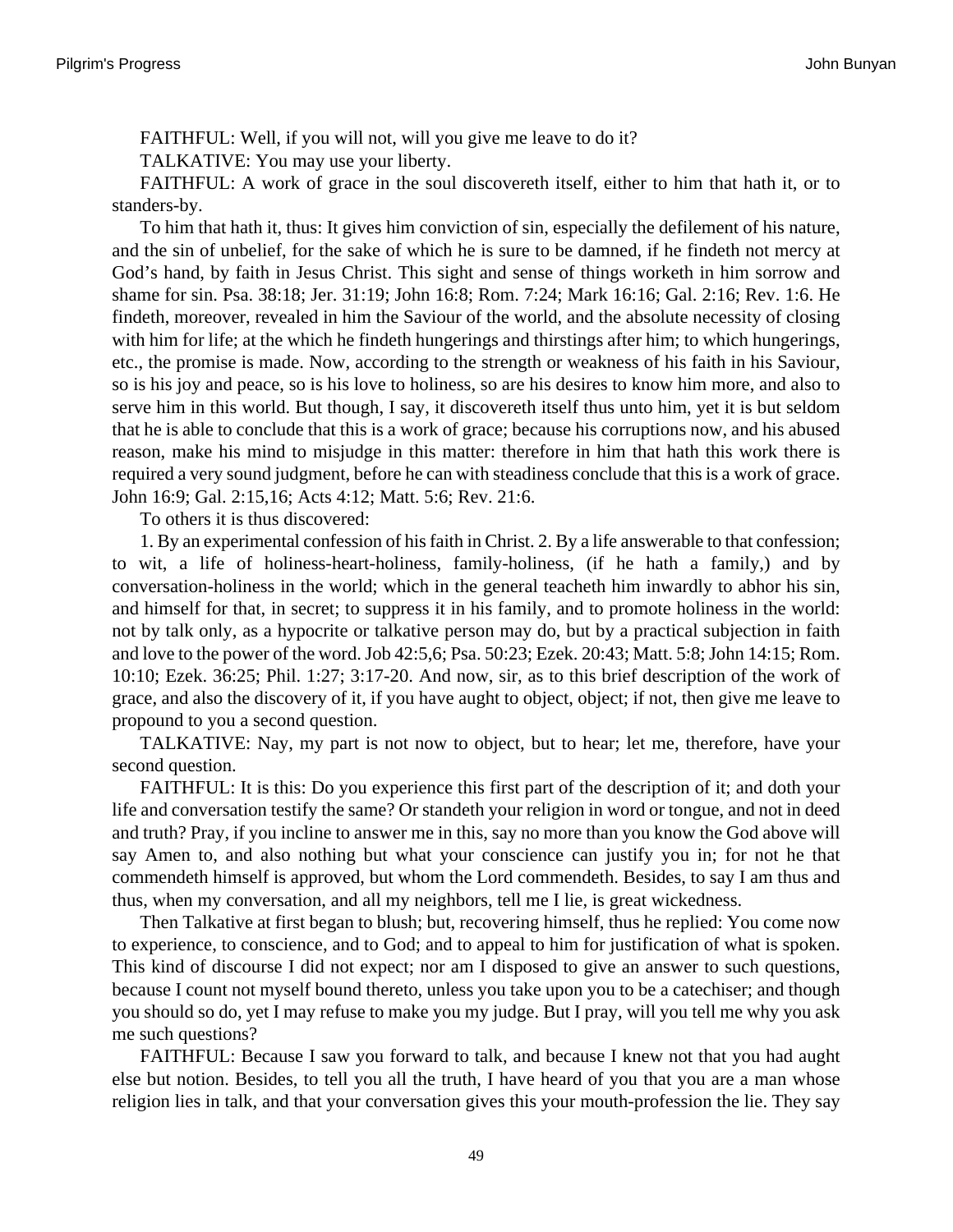you are a spot among Christians, and that religion fareth the worse for your ungodly conversation; that some have already stumbled at your wicked ways, and that more are in danger of being destroyed thereby: your religion, and an ale-house, and covetousness, and uncleanness, and swearing, and lying, and vain company-keeping, etc., will stand together. The proverb is true of you which is said of a harlot, to wit, "That she is a shame to all women:" so are you a shame to all professors.

TALKATIVE: Since you are so ready to take up reports, and to judge so rashly as you do, I cannot but conclude you are some peevish or melancholy man, not fit to be discoursed with; and so adieu.

Then up came Christian, and said to his brother, I told you how it would happen; your words and his lusts could not agree. He had rather leave your company than reform his life. But he is gone, as I said: let him go; the loss is no man's but his own. He has saved us the trouble of going from him; for he continuing (as I suppose he will do) as he is, would have been but a blot in our company: besides, the apostle says, "From such withdraw thyself."

FAITHFUL: But I am glad we had this little discourse with him; it may happen that he will think of it again: however, I have dealt plainly with him, and so am clear of his blood if he perisheth.

CHRISTIAN: You did well to talk so plainly to him as you did. There is but little of this faithful dealing with men now-a-days, and that makes religion to stink so in the nostrils of many as it doth; for they are these talkative fools, whose religion is only in word, and who are debauched and vain in their conversation, that (being so much admitted into the fellowship of the godly) do puzzle the world, blemish Christianity, and grieve the sincere. I wish that all men would deal with such as you have done; then should they either be made more conformable to religion, or the company of saints would be too hot for them. Then did Faithful say,

"How Talkative at first lifts up his plumes! How bravely doth he speak! How he presumes To drive down all before him! But so soon As Faithful talks of heart-work, like the moon That's past the full, into the wane he goes; And so will all but he that heart-work know."

Thus they went on, talking of what they had seen by the way, and so made that way easy, which would otherwise no doubt have been tedious to them, for now they went through a wilderness.

### **THE SIXTH STAGE**

Now when they were got almost quite out of this wilderness, Faithful chanced to cast his eye back, and espied one coming after them, and he knew him. Oh! said Faithful to his brother, who comes yonder? Then Christian looked, and said, It is my good friend Evangelist. Aye, and my good friend too, said Faithful, for 'twas he that set me on the way to the gate. Now was Evangelist come up unto them, and thus saluted them.

EVANGELIST: Peace be with you, dearly beloved, and peace be to your helpers.

CHRISTIAN: Welcome, welcome, my good Evangelist: the sight of thy countenance brings to my remembrance thy ancient kindness and unwearied labors for my eternal good.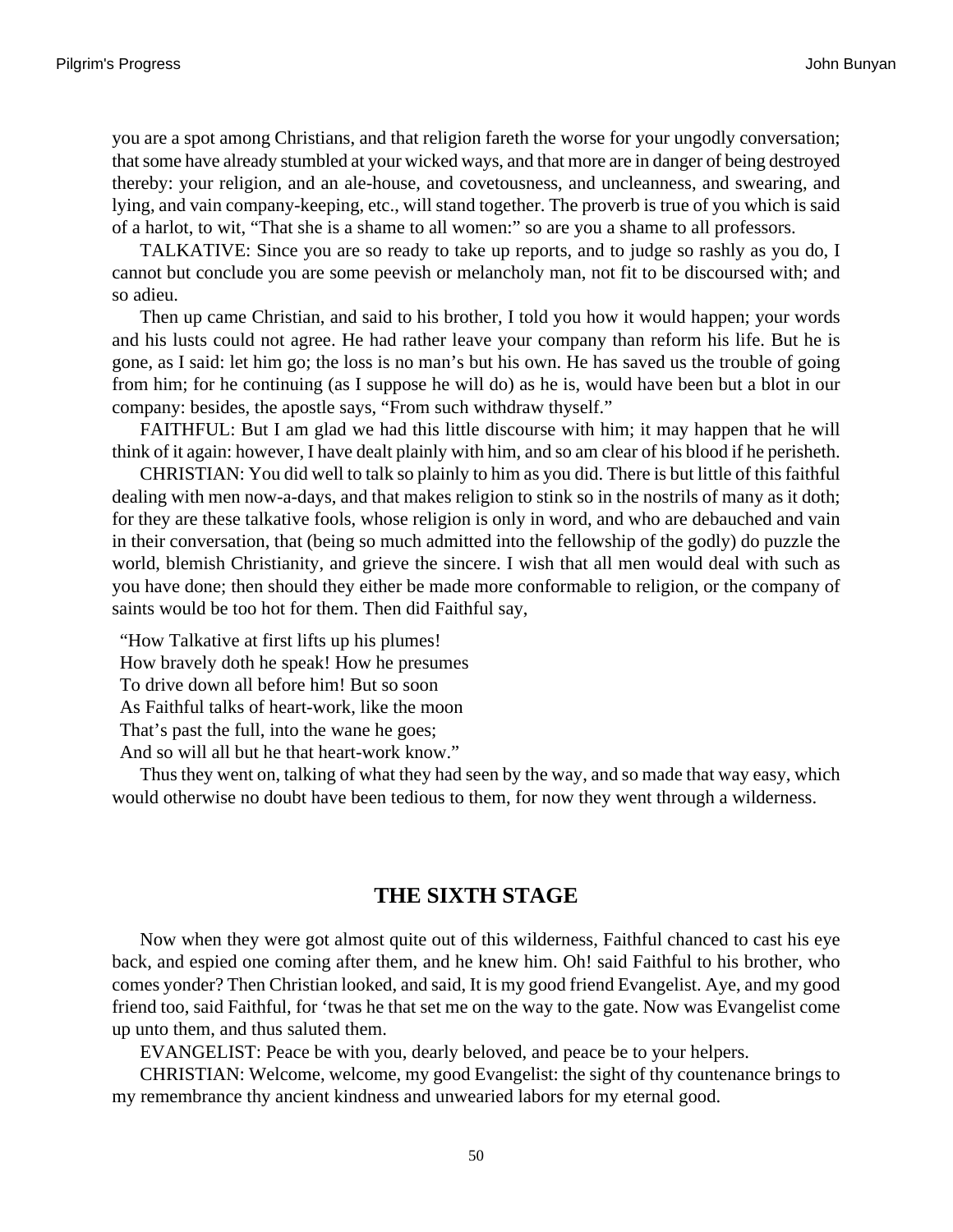FAITHFUL: And a thousand times welcome, said good Faithful, thy company, O sweet Evangelist; how desirable is it to us poor pilgrims!

EVANGELIST: Then said Evangelist, How hath it fared with you, my friends, since the time of our last parting? What have you met with, and how have you behaved yourselves?

Then Christian and Faithful told him of all things that had happened to them in the way; and how, and with what difficulty, they had arrived to that place.

Right glad am I, said Evangelist, not that you have met with trials, but that you have been victors, and for that you have, notwithstanding many weaknesses, continued in the way to this very day.

I say, right glad am I of this thing, and that for mine own sake and yours: I have sowed, and you have reaped; and the day is coming, when "both he that soweth, and they that reap, shall rejoice together," [John 4:36;](http://www.ccel.org/b/bible/asv/xml/asv.John.4.xml#John.4.36) that is, if you hold out: "for in due season ye shall reap, if ye faint not." [Gal.](http://www.ccel.org/b/bible/asv/xml/asv.Gal.6.xml#Gal.6.9) [6:9](http://www.ccel.org/b/bible/asv/xml/asv.Gal.6.xml#Gal.6.9). The crown is before you, and it is an incorruptible one; "so run that ye may obtain it." [1 Cor.](http://www.ccel.org/b/bible/asv/xml/asv.iCor.9.xml#iCor.9.24) [9:24-27](http://www.ccel.org/b/bible/asv/xml/asv.iCor.9.xml#iCor.9.24). Some there be that set out for this crown, and after they have gone far for it, another comes in and takes it from them: "hold fast, therefore, that you have; let no man take your crown." [Rev.](http://www.ccel.org/b/bible/asv/xml/asv.Rev.3.xml#Rev.3.11) [3:11](http://www.ccel.org/b/bible/asv/xml/asv.Rev.3.xml#Rev.3.11). You are not yet out of the gunshot of the devil; "you have not resisted unto blood, striving against sin." Let the kingdom be always before you, and believe steadfastly concerning the things that are invisible. Let nothing that is on this side the other world get within you. And, above all, look well to your own hearts and to the lusts thereof; for they are "deceitful above all things, and desperately wicked." Set your faces like a flint; you have all power in heaven and earth on your side.

CHRISTIAN: Then Christian thanked him for his exhortations; but told him withal, that they would have him speak farther to them for their help the rest of the way; and the rather, for that they well knew that he was a prophet, and could tell them of things that might happen unto them, and also how they might resist and overcome them. To which request Faithful also consented. So Evangelist began as followeth.

EVANGELIST: My sons, you have heard in the word of the truth of the Gospel, that you must "through many tribulations enter into the kingdom of heaven;" and again, that "in every city, bonds and afflictions abide you;" and therefore you cannot expect that you should go long on your pilgrimage without them, in some sort or other. You have found something of the truth of these testimonies upon you already, and more will immediately follow: for now, as you see, you are almost out of this wilderness, and therefore you will soon come into a town that you will by and by see before you; and in that town you will be hardly beset with enemies, who will strain hard but they will kill you; and be you sure that one or both of you must seal the testimony which you hold, with blood; but "be you faithful unto death, and the King will give you a crown of life." He that shall die there, although his death will be unnatural, and his pain, perhaps, great, he will yet have the better of his fellow; not only because he will be arrived at the Celestial City soonest, but because he will escape many miseries that the other will meet with in the rest of his journey. But when you are come to the town, and shall find fulfilled what I have here related, then remember your friend, and quit yourselves like men, and "commit the keeping of your souls to God in well doing, as unto a faithful Creator."

Then I saw in my dream, that when they were got out of the wilderness, they presently saw a town before them, and the name of that town is Vanity; and at the town there is a fair kept, called Vanity Fair. It is kept all the year long. It beareth the name of Vanity Fair, because the town where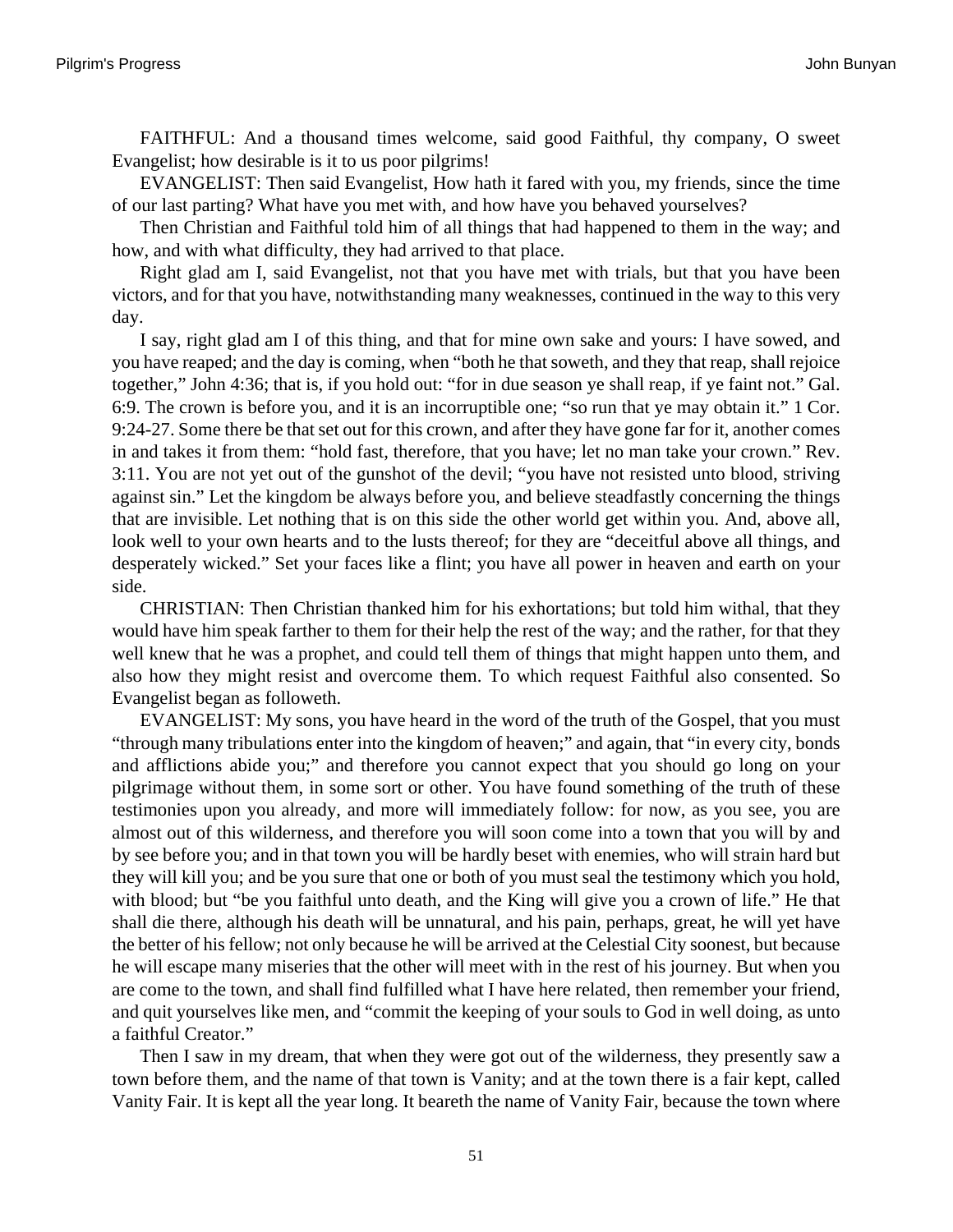it is kept is lighter than vanity, [Psa. 62:9;](http://www.ccel.org/b/bible/asv/xml/asv.Ps.62.xml#Ps.62.9) and also because all that is there sold, or that cometh thither, is vanity; as is the saying of the wise, "All that cometh is vanity." [Eccl. 11:8](http://www.ccel.org/b/bible/asv/xml/asv.Eccl.11.xml#Eccl.11.8); see also [1:2-14;](http://www.ccel.org/b/bible/asv/xml/asv.Eccl.1.xml#Eccl.1.2) [2:11-17](http://www.ccel.org/b/bible/asv/xml/asv.Eccl.2.xml#Eccl.2.11); [Isa. 40:17.](http://www.ccel.org/b/bible/asv/xml/asv.Isa.40.xml#Isa.40.17)

This fair is no new-erected business but a thing of ancient standing. I will show you the original of it.

Almost five thousand years ago there were pilgrims walking to the Celestial City, as these two honest persons are: and Beelzebub, Apollyon, and Legion, with their companions, perceiving by the path that the pilgrims made, that their way to the city lay through this town of Vanity, they contrived here to set up a fair; a fair wherein should be sold all sorts of vanity, and that it should last all the year long. Therefore, at this fair are all such merchandise sold as houses, lands, trades, places, honors, preferments, titles, countries, kingdoms, lusts, pleasures; and delights of all sorts, as harlots, wives, husbands, children, masters, servants, lives, blood, bodies, souls, silver, gold, pearls, precious stones, and what not.

And moreover, at this fair there is at all times to be seen jugglings, cheats, games, plays, fools, apes, knaves, and rogues, and that of every kind.

Here are to be seen, too, and that for nothing, thefts, murders, adulteries, false-swearers, and that of a blood-red color.

And, as in other fairs of less moment, there are the several rows and streets under their proper names, where such and such wares are vended; so here, likewise, you have the proper places, rows, streets, (namely, countries and kingdoms,) where the wares of this fair are soonest to be found. Here is the Britain Row, the French Row, the Italian Row, the Spanish Row, the German Row, where several sorts of vanities are to be sold. But, as in other fairs, some one commodity is as the chief of all the fair; so the ware of Rome and her merchandise is greatly promoted in this fair; only our English nation, with some others, have taken a dislike thereat.

Now, as I said, the way to the Celestial City lies just through this town, where this lusty fair is kept; and he that will go to the city, and yet not go through this town, "must needs go out of the world." [1 Cor. 4:10.](http://www.ccel.org/b/bible/asv/xml/asv.iCor.4.xml#iCor.4.10) The Prince of princes himself, when here, went through this town to his own country, and that upon a fair-day too; yea, and, as I think, it was Beelzebub, the chief lord of this fair, that invited him to buy of his vanities, yea, would have made him lord of the fair, would he but have done him reverence as he went through the town. Yea, because he was such a person of honor, Beelzebub had him from street to street, and showed him all the kingdoms of the world in a little time, that he might, if possible, allure that blessed One to cheapen and buy some of his vanities; but he had no mind to the merchandise, and therefore left the town, without laying out so much as one farthing upon these vanities. [Matt. 4:8,9;](http://www.ccel.org/b/bible/asv/xml/asv.Matt.4.xml#Matt.4.8 Bible:Matt.4.9) [Luke 4:5-7.](http://www.ccel.org/b/bible/asv/xml/asv.Luke.4.xml#Luke.4.5) This fair, therefore, is an ancient thing, of long standing, and a very great fair.

Now, these pilgrims, as I said, must needs go through this fair. Well, so they did; but behold, even as they entered into the fair, all the people in the fair were moved; and the town itself, as it were, in a hubbub about them, and that for several reasons: for,

First, The Pilgrims were clothed with such kind of raiment as was diverse from the raiment of any that traded in that fair. The people, therefore, of the fair made a great gazing upon them: some said they were fools; [1 Cor. 4:9,10](http://www.ccel.org/b/bible/asv/xml/asv.iCor.4.xml#iCor.4.9 Bible:1Cor.4.10); some, they were bedlams; and some, they were outlandish men.

Secondly, And as they wondered at their apparel, so they did likewise at their speech; for few could understand what they said. They naturally spoke the language of Canaan; but they that kept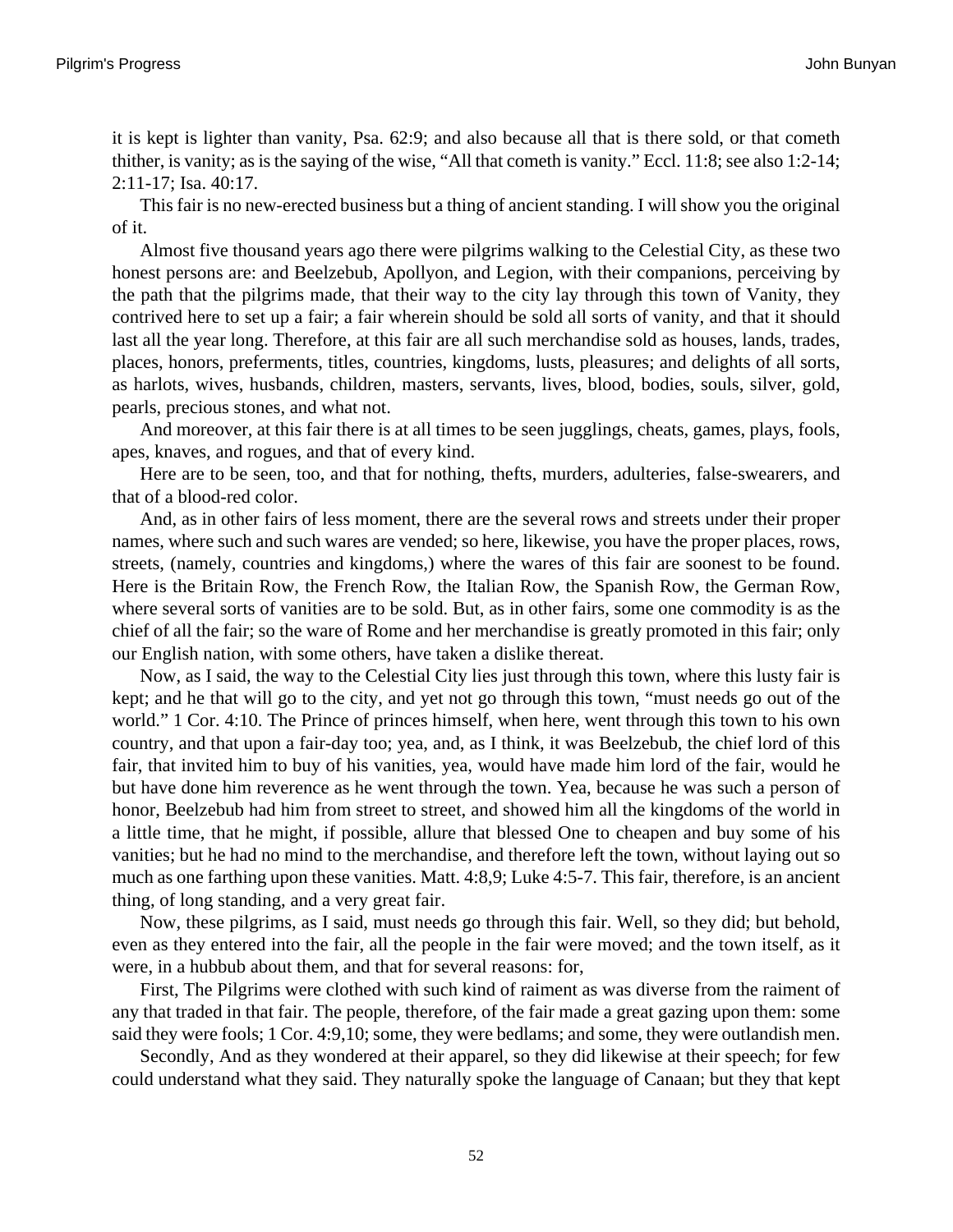the fair were the men of this world: so that from one end of the fair to the other, they seemed barbarians each to the other. [1 Cor. 2:7,8.](http://www.ccel.org/b/bible/asv/xml/asv.iCor.2.xml#iCor.2.7 Bible:1Cor.2.8)

Thirdly, But that which did not a little amuse the merchandisers was, that these pilgrims set very light by all their wares. They cared not so much as to look upon them; and if they called upon them to buy, they would put their fingers in their ears, and cry, "Turn away mine eyes from beholding vanity," [Psa. 119:37,](http://www.ccel.org/b/bible/asv/xml/asv.Ps.119.xml#Ps.119.37) and look upward, signifying that their trade and traffic was in heaven. [Phil.](http://www.ccel.org/b/bible/asv/xml/asv.Phil.3.xml#Phil.3.20 Bible:Phil.3.21) [3: 20,21](http://www.ccel.org/b/bible/asv/xml/asv.Phil.3.xml#Phil.3.20 Bible:Phil.3.21).

One chanced, mockingly, beholding the carriage of the men, to say unto them, "What will ye buy?" But they, looking gravely upon him, said, "We buy the truth." [Prov. 23:23](http://www.ccel.org/b/bible/asv/xml/asv.Prov.23.xml#Prov.23.23). At that there was an occasion taken to despise the men the more; some mocking, some taunting, some speaking reproachfully, and some calling upon others to smite them. At last, things came to an hubbub and great stir in the fair, insomuch that all order was confounded. Now was word presently brought to the great one of the fair, who quickly came down, and deputed some of his most trusty friends to take those men into examination about whom the fair was almost overturned. So the men were brought to examination; and they that sat upon them asked them whence they came, whither they went, and what they did there in such an unusual garb. The men told them they were pilgrims and strangers in the world, and that they were going to their own country, which was the heavenly Jerusalem, [Heb. 11:13-16;](http://www.ccel.org/b/bible/asv/xml/asv.Heb.11.xml#Heb.11.13) and that they had given no occasion to the men of the town, nor yet to the merchandisrs, thus to abuse them, and to let them in their journey, except it was for that, when one asked them what they would buy, they said they would buy the truth. But they that were appointed to examine them did not believe them to be any other than bedlams and mad, or else such as came to put all things into a confusion in the fair. Therefore they took them and beat them, and besmeared them with dirt, and then put them into the cage, that they might be made a spectacle to all the men of the fair. There, therefore, they lay for some time, and were made the objects of any man's sport, or malice, or revenge; the great one of the fair laughing still at all that befell them. But the men being patient, and "not rendering railing for railing, but contrariwise blessing," and giving good words for bad, and kindness for injuries done, some men in the fair, that were more observing and less prejudiced than the rest, began to check and blame the baser sort for their continual abuses done by them to the men. They, therefore, in an angry manner let fly at them again, counting them as bad as the men in the cage, and telling them that they seemed confederates, and should be made partakers of their misfortunes. The others replied that, for aught they could see, the men were quiet and sober, and intended nobody any harm; and that there were many that traded in their fair that were more worthy to be put into the cage, yea, and pillory too, than were the men that they had abused. Thus, after divers words had passed on both sides, (the men behaving themselves all the while very wisely and soberly before them,) they fell to some blows among themselves, and did harm one to another. Then were these two poor men brought before their examiners again, and were charged as being guilty of the late hubbub that had been in the fair. So they beat them pitifully, and hanged irons upon them, and led them in chains up and down the fair, for an example and terror to others, lest any should speak in their behalf, or join themselves unto them. But Christian and Faithful behaved themselves yet more wisely, and received the ignominy and shame that was cast upon them with so much meekness and patience, that it won to their side (though but few in comparison of the rest) several of the men in the fair. This put the other party yet into a greater rage, insomuch that they concluded the death of these two men. Wherefore they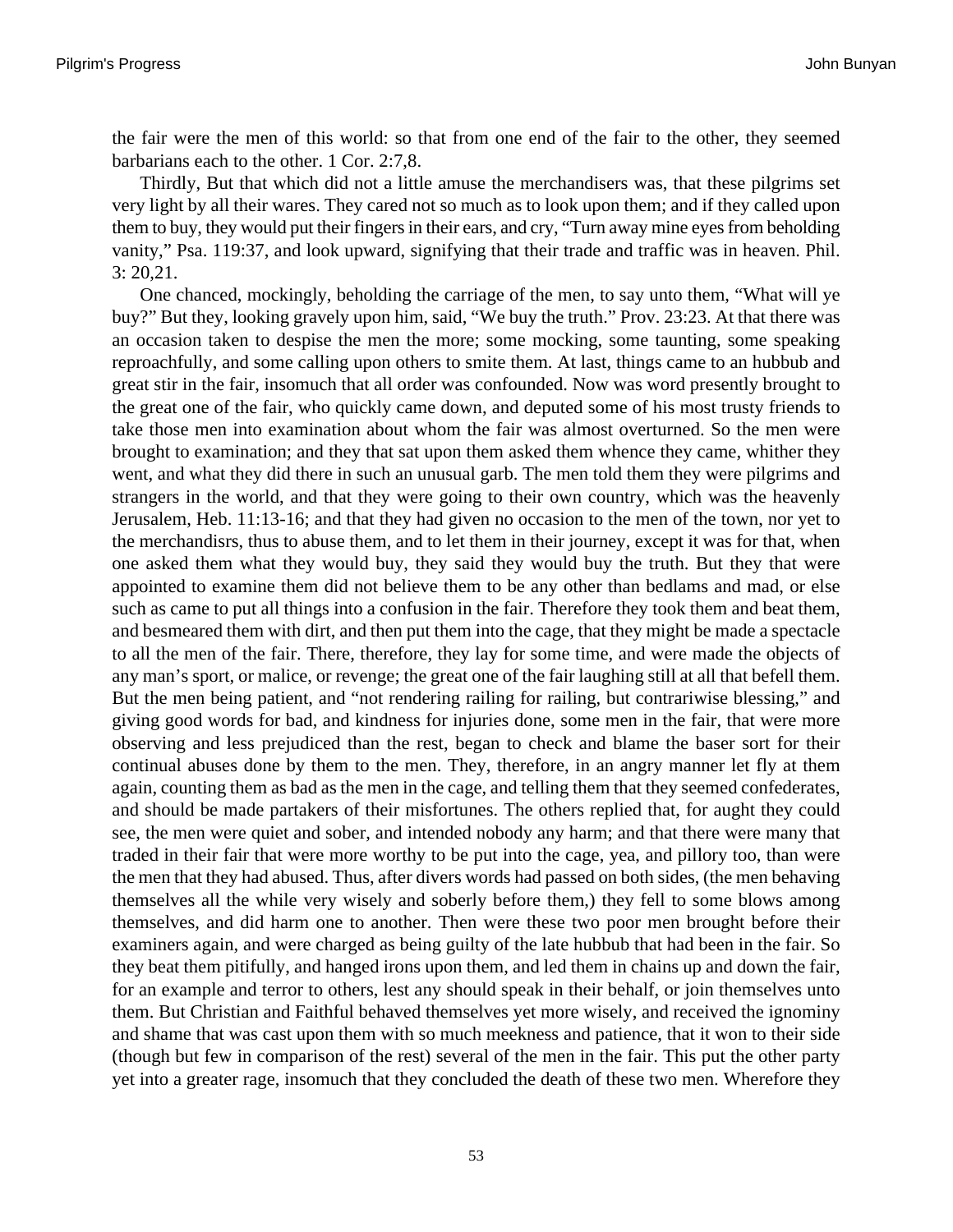threatened that neither cage nor irons should serve their turn, but that they should die for the abuse they had done, and for deluding the men of the fair.

Then were they remanded to the cage again, until further order should be taken with them. So they put them in, and made their feet fast in the stocks.

Here, also, they called again to mind what they had heard from their faithful friend Evangelist, and were the more confirmed in their way and sufferings by what he told them would happen to them. They also now comforted each other, that whose lot it was to suffer, even he should have the best of it: therefore each man secretly wished that he might have that preferment. But committing themselves to the all-wise disposal of Him that ruleth all things, with much content they abode in the condition in which they were, until they should be otherwise disposed of.

Then a convenient time being appointed, they brought them forth to their trial, in order to their condemnation. When the time was come, they were brought before their enemies and arraigned. The judge's name was Lord Hate-good; their indictment was one and the same in substance, though somewhat varying in form; the contents whereof was this: "That they were enemies to, and disturbers of, the trade; that they had made commotions and divisions in the town, and had won a party to their own most dangerous opinions, in contempt of the law of their prince."

Then Faithful began to answer, that he had only set himself against that which had set itself against Him that is higher than the highest. And, said he, as for disturbance, I make none, being myself a man of peace: the parties that were won to us, were won by beholding our truth and innocence, and they are only turned from the worse to the better. And as to the king you talk of, since he is Beelzebub, the enemy of our Lord, I defy him and all his angels.

Then proclamation was made, that they that had ought to say for their lord the king against the prisoner at the bar, should forthwith appear, and give in their evidence. So there came in three witnesses, to wit, Envy, Superstition, and Pickthank. They were then asked if they knew the prisoner at the bar; and what they had to say for their lord the king against him.

Then stood forth Envy, and said to this effect: My lord, I have known this man a long time, and will attest upon my oath before this honorable bench, that he is-

JUDGE: Hold; give him his oath.

So they sware him. Then he said, My lord, this man, notwithstanding his plausible name, is one of the vilest men in our country; he neither regardeth prince nor people, law nor custom, but doeth all that he can to possess all men with certain of his disloyal notions, which he in the general calls principles of faith and holiness. And in particular, I heard him once myself affirm, that Christianity and the customs of our town of Vanity were diametrically opposite, and could not be reconciled. By which saying, my lord, he doth at once not only condemn all our laudable doings, but us in the doing of them.

Then did the judge say to him, Hast thou any more to say?

ENVY: My lord, I could say much more, only I would not be tedious to the court. Yet if need be, when the other gentlemen have given in their evidence, rather than any thing shall be wanting that will dispatch him, I will enlarge my testimony against him. So he was bid to stand by.

Then they called Superstition, and bid him look upon the prisoner. They also asked, what he could say for their lord the king against him. Then they sware him; so he began.

SUPERSTITION: My lord, I have no great acquaintance with this man, nor do I desire to have further knowledge of him. However, this I know, that he is a very pestilent fellow, from some discourse that I had with him the other day, in this town; for then, talking with him, I heard him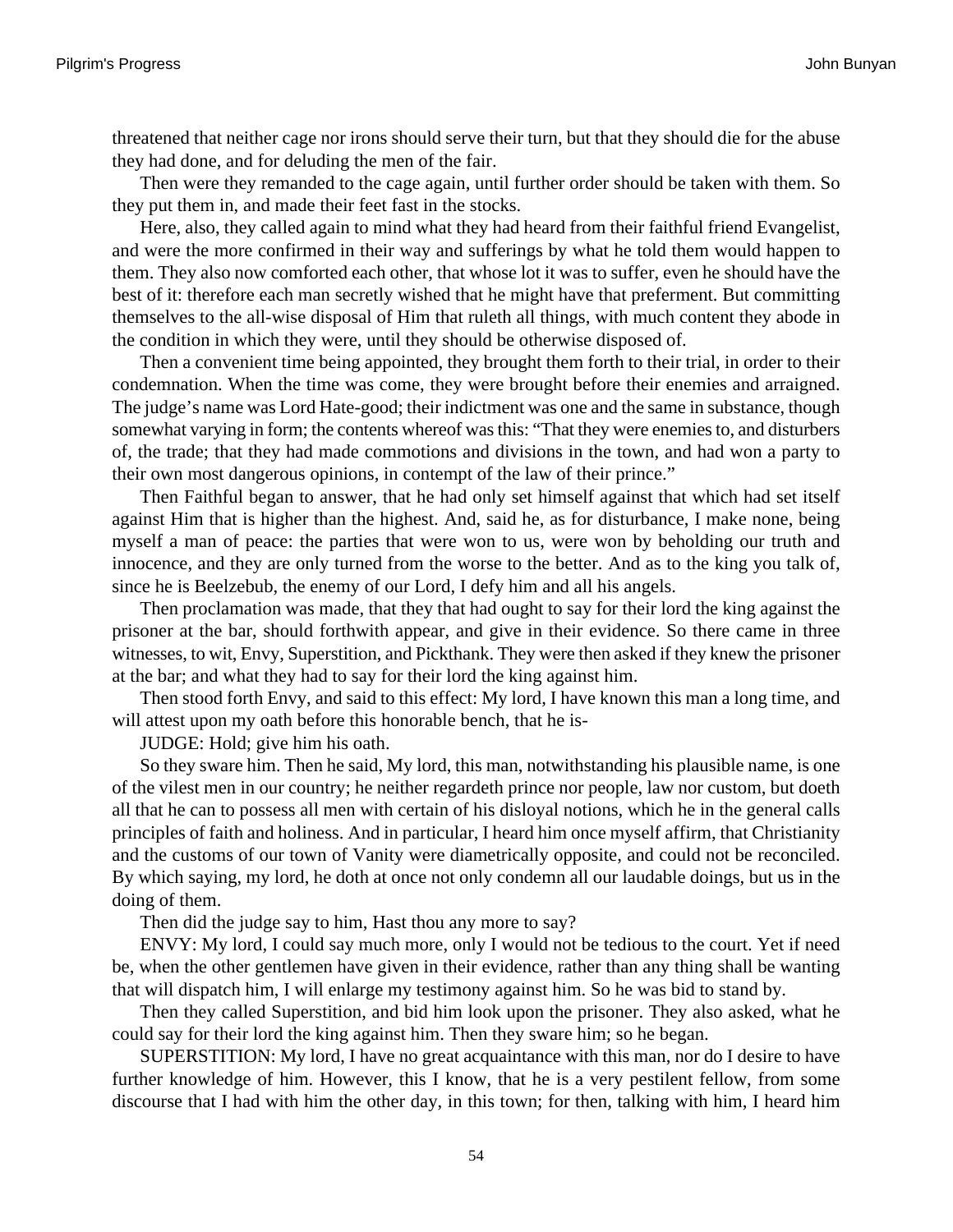say, that our religion was naught, and such by which a man could by no means please God. Which saying of his, my lord, your lordship very well knows what necessarily thence will follow, to wit, that we still do worship in vain, are yet in our sins, and finally shall be damned: and this is that which I have to say.

Then was Pickthank sworn, and bid say what he knew in the behalf of their lord the king against the prisoner at the bar.

PICKTHANK: My lord, and you gentlemen all, this fellow I have known of a long time, and have heard him speak things that ought not to be spoken; for he hath railed on our noble prince Beelzebub, and hath spoken contemptibly of his honorable friends, whose names are, the Lord Old Man, the Lord Carnal Delight, the Lord Luxurious, the Lord Desire of Vain Glory, my old Lord Lechery, Sir Having Greedy, with all the rest of our nobility: and he hath said, moreover, that if all men were of his mind, if possible, there is not one of these noblemen should have any longer a being in this town. Besides, he hath not been afraid to rail on you, my lord, who are now appointed to be his judge, calling you an ungodly villain, with many other such like vilifying terms, with which he hath bespattered most of the gentry of our town.

When this Pickthank had told his tale, the judge directed his speech to the prisoner at the bar, saying, Thou runagate, heretic, and traitor, hast thou heard what these honest gentlemen have witnessed against thee?

FAITHFUL: May I speak a few words in my own defence?

JUDGE: Sirrah, sirrah, thou deservest to live no longer, but to be slain immediately upon the place; yet, that all men may see our gentleness towards thee, let us hear what thou, vile runagate, hast to say.

FAITHFUL: 1. I say, then, in answer to what Mr. Envy hath spoken, I never said aught but this, that what rule, or laws, or custom, or people, were flat against the word of God, are diametrically opposite to Christianity. If I have said amiss in this, convince me of my error, and I am ready here before you to make my recantation.

2. As to the second, to wit, Mr. Superstition, and his charge against me, I said only this, that in the worship of God there is required a divine faith; but there can be no divine faith without a divine revelation of the will of God. Therefore, whatever is thrust into the worship of God that is not agreeable to divine revelation, cannot be done but by a human faith; which faith will not be profitable to eternal life.

3. As to what Mr. Pickthank hath said, I say, (avoiding terms, as that I am said to rail, and the like,) that the prince of this town, with all the rabblement, his attendants, by this gentleman named, are more fit for a being in hell than in this town and country. And so the Lord have mercy upon me.

Then the judge called to the jury, (who all this while stood by to hear and observe,) Gentlemen of the jury, you see this man about whom so great an uproar hath been made in this town; you have also heard what these worthy gentlemen have witnessed against him; also, you have heard his reply and confession: it lieth now in your breasts to hang him, or save his life; but yet I think meet to instruct you in our law.

There was an act made in the days of Pharaoh the Great, servant to our prince, that, lest those of a contrary religion should multiply and grow too strong for him, their males should be thrown into the river. [Exod. 1:22](http://www.ccel.org/b/bible/asv/xml/asv.Exod.1.xml#Exod.1.22). There was also an act made in the days of Nebuchadnezzar the Great, another of his servants, that whoever would not fall down and worship his golden image, should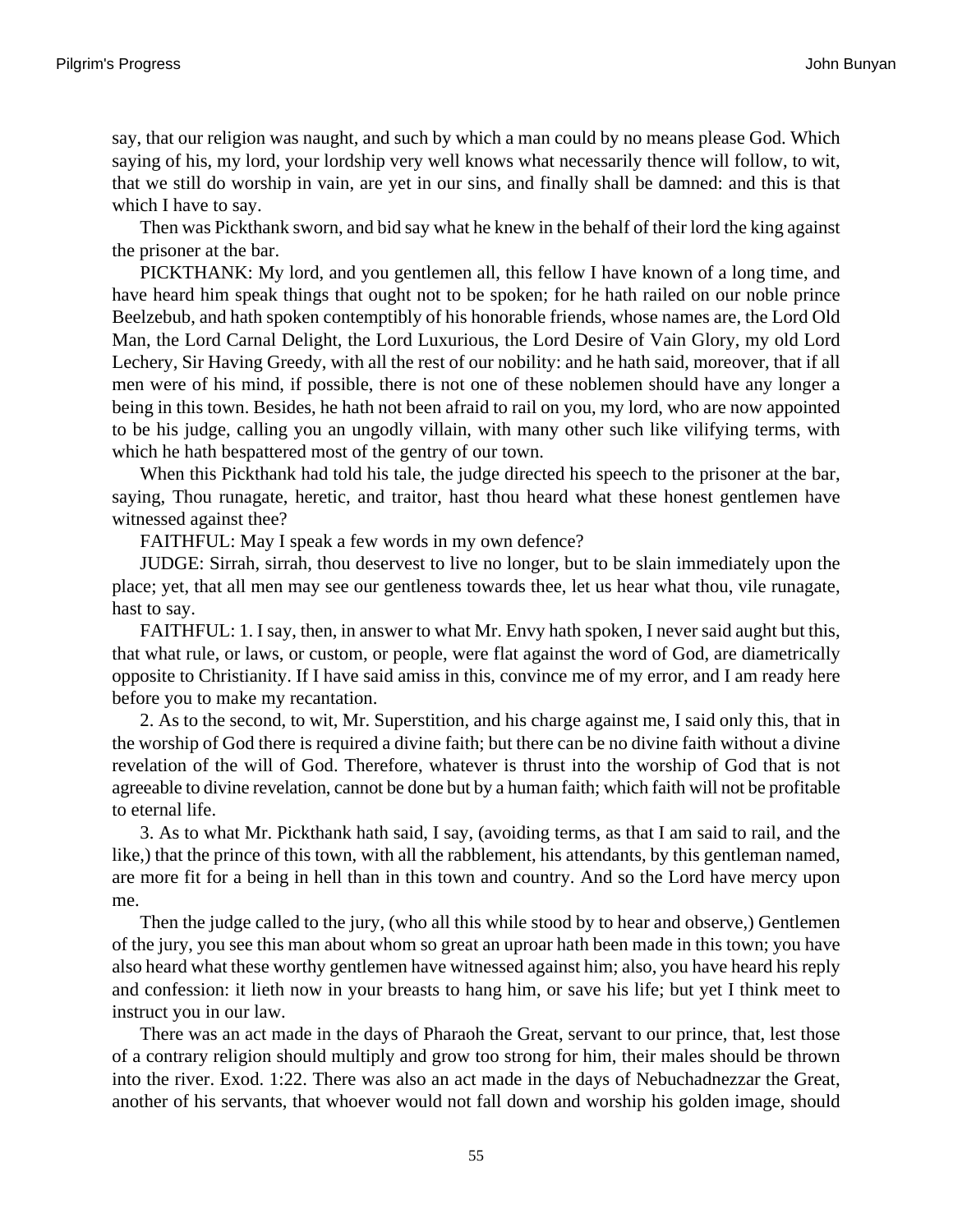be thrown into a fiery furnace. [Dan. 3:6.](http://www.ccel.org/b/bible/asv/xml/asv.Dan.3.xml#Dan.3.6) There was also an act made in the days of Darius, that whoso for some time called upon any god but him, should be cast into the lion's den. [Dan. 6:7.](http://www.ccel.org/b/bible/asv/xml/asv.Dan.6.xml#Dan.6.7) Now, the substance of these laws this rebel has broken, not only in thought, (which is not to be borne,) but also in word and deed; which must, therefore, needs be intolerable.

For that of Pharaoh, his law was made upon a supposition to prevent mischief, no crime being yet apparent; but here is a crime apparent. For the second and third, you see he disputeth against our religion; and for the treason that he hath already confessed, he deserveth to die the death.

Then went the jury out, whose names were Mr. Blindman, Mr. No-good, Mr. Malice, Mr. Love-lust, Mr. Live-loose, Mr. Heady, Mr. High-mind, Mr. Enmity, Mr. Liar, Mr. Cruelty, Mr. Hate-light, and Mr. Implacable; who every one gave in his private verdict against him among themselves, and afterwards unanimously concluded to bring him in guilty before the judge. And first among themselves, Mr. Blindman, the foreman, said, I see clearly that this man is a heretic. Then said Mr. No-good, Away with such a fellow from the earth. Aye, said Mr. Malice, for I hate the very looks of him. Then said Mr. Love-lust, I could never endure him. Nor I, said Mr. Live-loose, for he would always be condemning my way. Hang him, hang him, said Mr. Heady. A sorry scrub, said Mr. High-mind. My heart riseth against him, said Mr. Enmity. He is a rogue, said Mr. Liar. Hanging is too good for him, said Mr. Cruelty. Let us dispatch him out of the way, said Mr. Hate-light. Then said Mr. Implacable, Might I have all the world given me, I could not be reconciled to him; therefore let us forthwith bring him in guilty of death.

And so they did; therefore he was presently condemned to be had from the place where he was, to the place from whence he came, and there to be put to the most cruel death that could be invented.

They therefore brought him out, to do with him according to their law; and first they scourged him, then they buffeted him, then they lanced his flesh with knives; after that, they stoned him with stones, then pricked him with their swords; and last of all, they burned him to ashes at the stake. Thus came Faithful to his end.

Now I saw, that there stood behind the multitude a chariot and a couple of horses waiting for Faithful, who (so soon as his adversaries had dispatched him) was taken up into it, and straightway was carried up through the clouds with sound of trumpet, the nearest way to the celestial gate. But as for Christian, he had some respite, and was remanded back to prison: so he there remained for a space. But he who overrules all things, having the power of their rage in his own hand, so wrought it about, that Christian for that time escaped them, and went his way.

And as he went, he sang, saying,

"Well, Faithful, thou hast faithfully profest Unto thy Lord, with whom thou shalt be blest, When faithless ones, with all their vain delights, Are crying out under their hellish plights: Sing, Faithful, sing, and let thy name survive; For though they killed thee, thou art yet alive."

### **THE SEVENTH STAGE**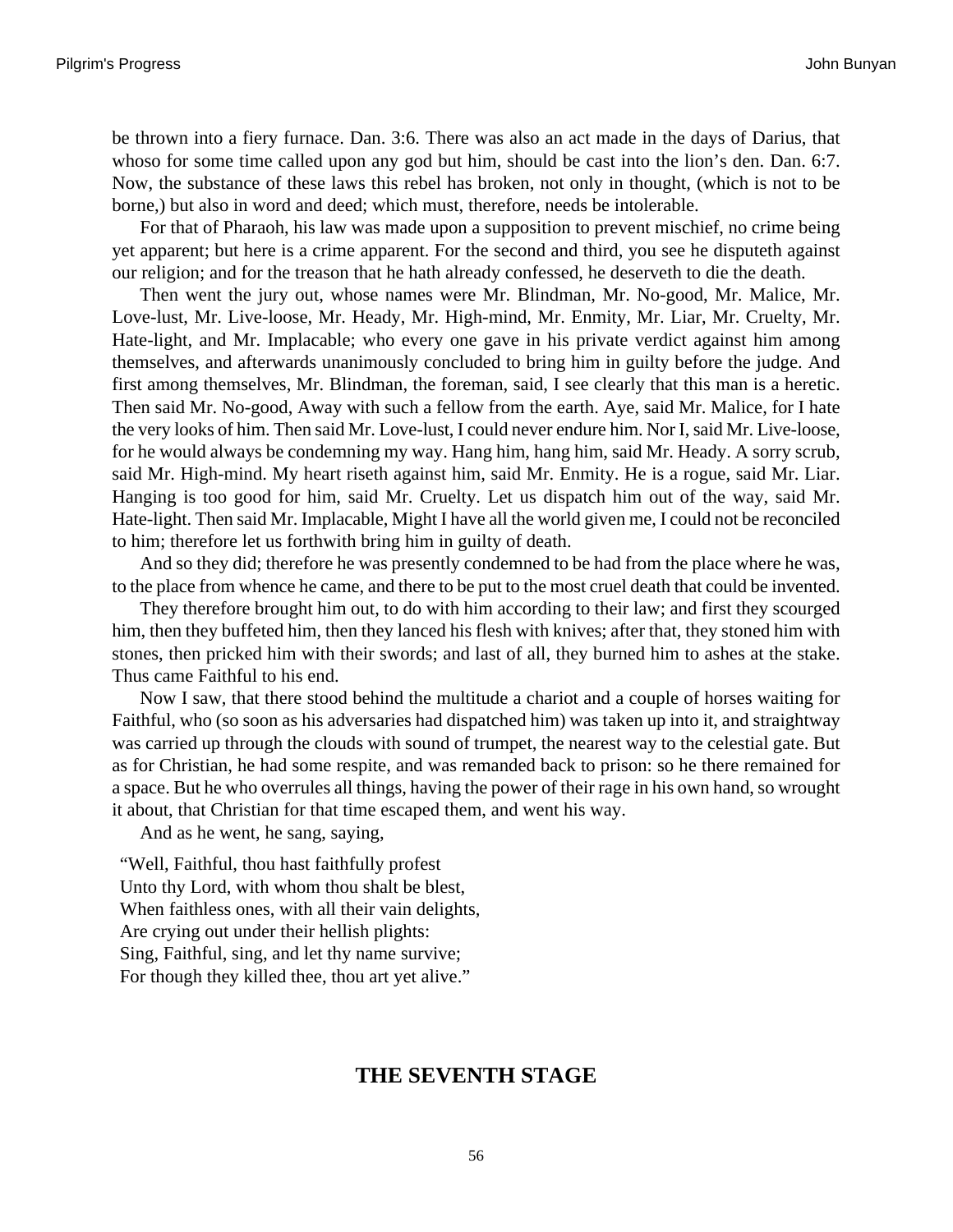Now I saw in my dream, that Christian went not forth alone; for there was one whose name was Hopeful, (being so made by the beholding of Christian and Faithful in their words and behavior, in their sufferings at the fair,) who joined himself unto him, and entering into a brotherly covenant, told him that he would be his companion. Thus one died to bear testimony to the truth, and another rises out of his ashes to be a companion with Christian in his pilgrimage. This Hopeful also told Christian, that there were many more of the men in the fair that would take their time, and follow after.

So I saw, that quickly after they were got out of the fair, they overtook one that was going before them, whose name was By-ends; so they said to him, What countryman, sir? and how far go you this way? He told them, that he came from the town of Fair-speech, and he was going to the Celestial City; but told them not his name.

From Fair-speech? said Christian; is there any good that lives there? [Prov. 26:25](http://www.ccel.org/b/bible/asv/xml/asv.Prov.26.xml#Prov.26.25).

BY-ENDS: Yes, said By-ends, I hope so.

CHRISTIAN: Pray, sir, what may I call you? said Christian.

BY-ENDS: I am a stranger to you, and you to me: if you be going this way, I shall be glad of your company; if not, I must be content.

CHRISTIAN: This town of Fair-speech, said Christian, I have heard of; and, as I remember, they say it's a wealthy place.

BY-ENDS: Yes, I will assure you that it is; and I have very many rich kindred there.

CHRISTIAN: Pray, who are your kindred there, if a man may be so bold?

BY-ENDS: Almost the whole town; and in particular my Lord Turn-about, my Lord Time-server, my Lord Fair-speech, from whose ancestors that town first took its name; also, Mr. Smooth-man, Mr. Facing-both-ways, Mr. Any-thing; and the parson of our parish, Mr. Two-tongues, was my mother's own brother, by father's side; and, to tell you the truth, I am become a gentleman of good quality; yet my great-grandfather was but a waterman, looking one way and rowing another, and I got most of my estate by the same occupation.

CHRISTIAN: Are you a married man.

BY-ENDS: Yes, and my wife is a very virtuous woman, the daughter of a virtuous woman; she was my Lady Feigning's daughter; therefore she came of a very honorable family, and is arrived to such a pitch of breeding, that she knows how to carry it to all, even to prince and peasant. 'Tis true, we somewhat differ in religion from those of the stricter sort, yet but in two small points: First, we never strive against wind and tide. Secondly, we are always most zealous when religion goes in his silver slippers; we love much to walk with him in the street, if the sun shines and the people applaud him.

Then Christian stepped a little aside to his fellow Hopeful, saying, it runs in my mind that this is one By-ends, of Fair-speech; and if it be he, we have as very a knave in our company as dwelleth in all these parts. Then said Hopeful, Ask him; methinks he should not be ashamed of his name. So Christian came up with him again, and said, Sir, you talk as if you knew something more than all the world doth; and, if I take not my mark amiss, I deem I have half a guess of you. Is not your name Mr. By-ends of Fair-speech?

BY-ENDS: This is not my name, but indeed it is a nickname that is given me by some that cannot abide me, and I must be content to bear it as a reproach, as other good men have borne theirs before me.

CHRISTIAN: But did you never give an occasion to men to call you by this name?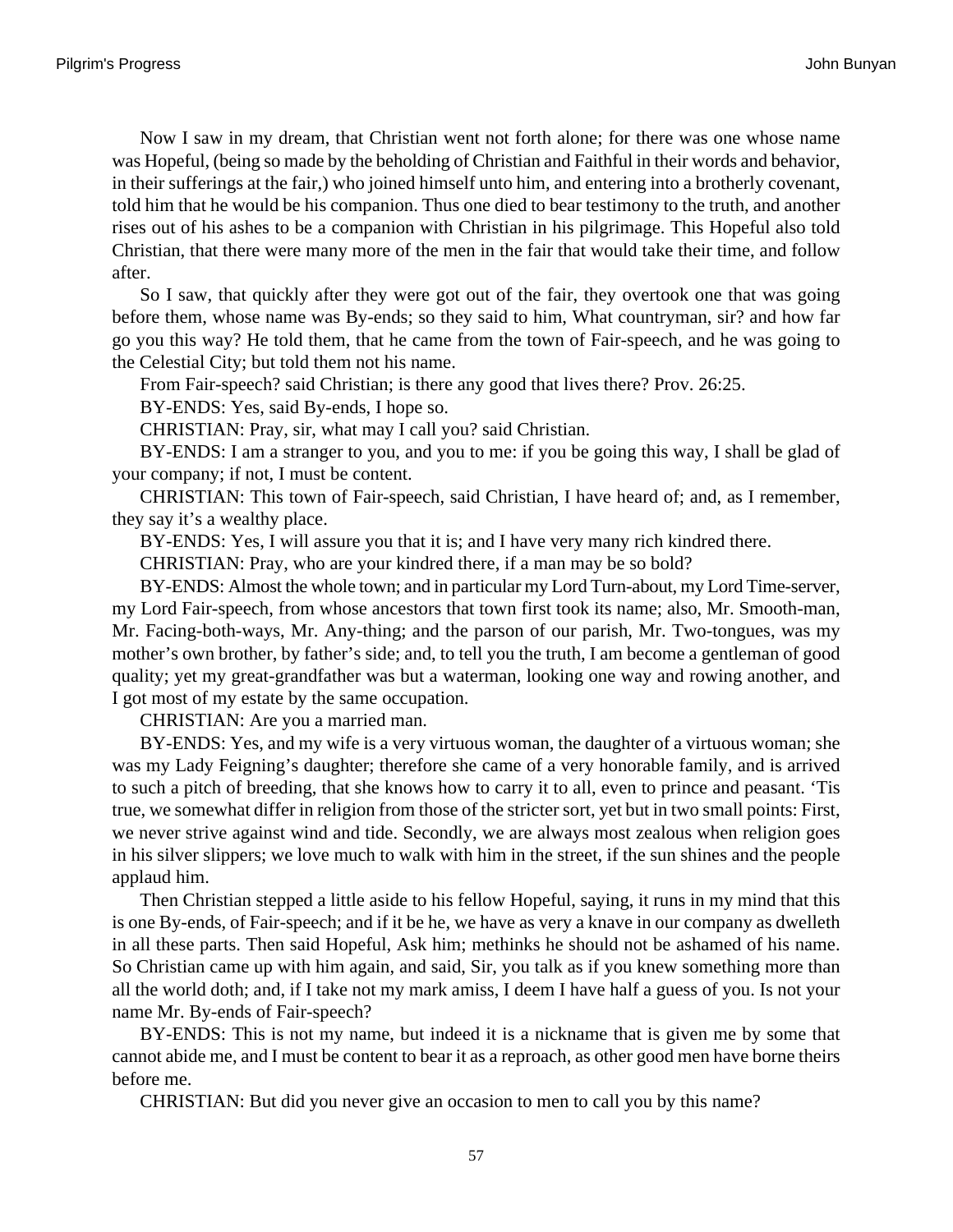BY-ENDS: Never, never! The worst that ever I did to give them an occasion to give me this name was, that I had always the luck to jump in my judgment with the present way of the times, whatever it was, and my chance was to get thereby: but if things are thus cast upon me, let me count them a blessing; but let not the malicious load me therefore with reproach.

CHRISTIAN: I thought, indeed, that you were the man that I heard of; and to tell you what I think, I fear this name belongs to you more properly than you are willing we should think it doth.

BY-ENDS: Well if you will thus imagine, I cannot help it; you shall find me a fair company-keeper, if you will still admit me your associate.

CHRISTIAN: If you will go with us, you must go against wind and tide; the which, I perceive, is against your opinion: you must also own Religion in his rags, as well as when in his silver slippers; and stand by him, too, when bound in irons, as well as when he walketh the streets with applause.

BY-ENDS: You must not impose, nor lord it over my faith; leave me to my liberty, and let me go with you.

CHRISTIAN: Not a step farther, unless you will do, in what I propound, as we.

Then said By-ends, I shall never desert my old principles, since they are harmless and profitable. If I may not go with you, I must do as I did before you overtook me, even go by myself, until some overtake me that will be glad of my company.

Now I saw in my dream, that Christian and Hopeful forsook him, and kept their distance before him; but one of them, looking back, saw three men following Mr. By-ends; and, behold, as they came up with him, he made them a very low congee; and they also gave him a compliment. The men's names were, Mr. Hold-the-world, Mr. Money-love, and Mr. Save-all, men that Mr. By-ends had formerly been acquainted with; for in their minority they were schoolfellows, and taught by one Mr. Gripeman, a schoolmaster in Lovegain, which is a market-town in the county of Coveting, in the North. This Schoolmaster taught them the art of getting, either by violence, cozenage, flattering, lying, or by putting on a guise of religion; and these four gentlemen had attained much of the art of their master, so that they could each of them have kept such a school themselves.

Well, when they had, as I said, thus saluted each other, Mr. Money-love said to Mr. By-ends, Who are they upon the road before us? For Christian and Hopeful were yet within view.

BY-ENDS: They are a couple of far country-men, that, after their mode, are going on pilgrimage.

MR. MONEY-LOVE: Alas! why did they not stay, that we might have had their good company? for they, and we, and you, sir, I hope, are all going on pilgrimage.

BY-ENDS: We are so, indeed; but the men before us are so rigid, and love so much their own notions, and do also so lightly esteem the opinions of others, that let a man be ever so godly, yet if he jumps not with them in all things, they thrust him quite out of their company.

MR. SAVE-ALL: That is bad; but we read of some that are righteous overmuch, and such men's rigidness prevails with them to judge and condemn all but themselves. But I pray, what, and how many, were the things wherein you differed?

BY-ENDS: Why, they, after their headstrong manner, conclude that it is their duty to rush on their journey all weathers, and I am for waiting for wind and tide. They are for hazarding all for God at a clap; and I am for taking all advantages to secure my life and estate. They are for holding their notions, though all other men be against them; but I am for religion in what, and so far as the times and my safety will bear it. They are for religion when in rags and contempt; but I am for him when he walks in his silver slippers, in the sunshine, and with applause.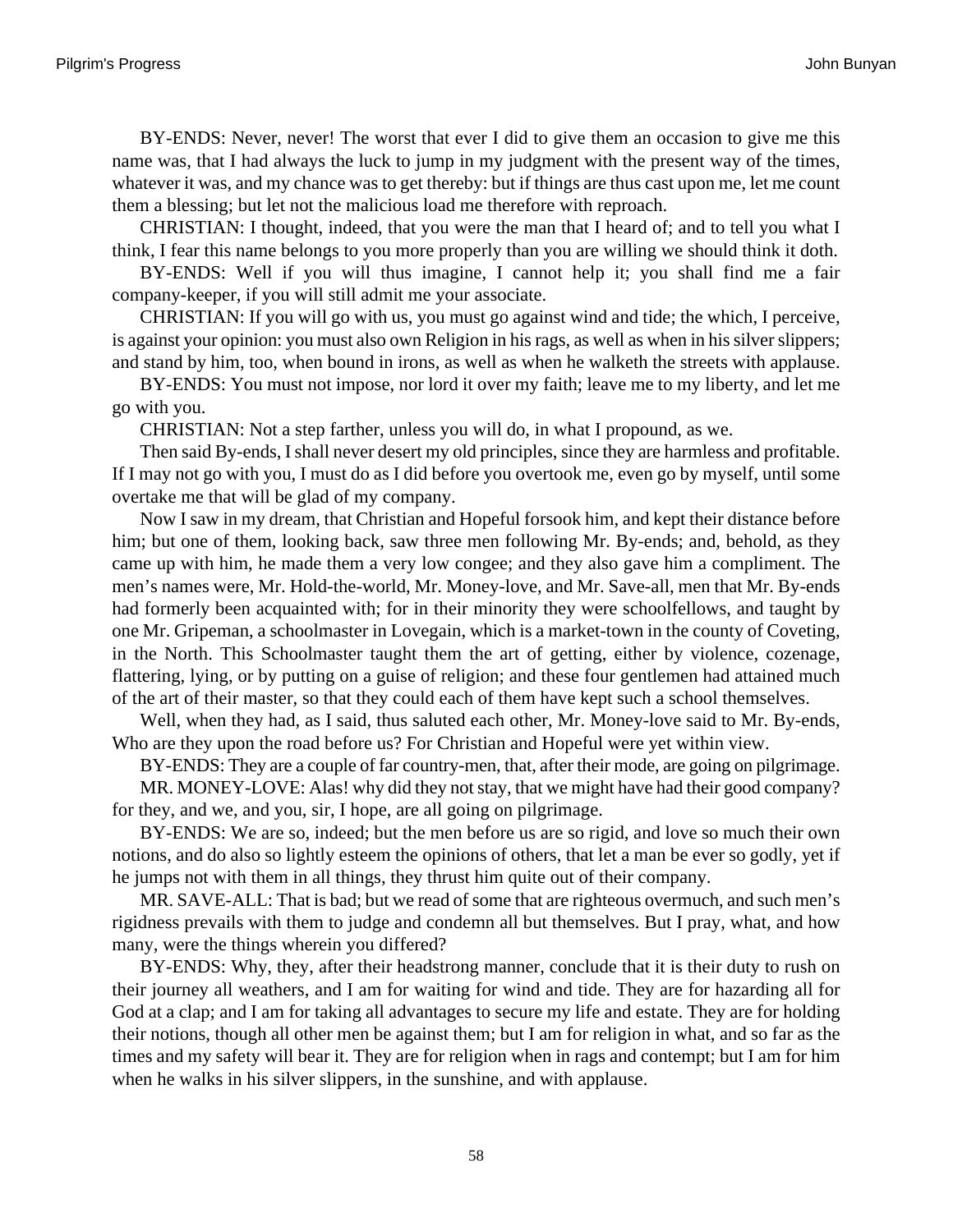MR. HOLD-THE-WORLD: Aye, and hold you there still, good Mr. By-ends; for, for my part, I can count him but a fool, that having the liberty to keep what he has, shall be so unwise as to lose it. Let us be wise as serpents. It is best to make hay while the sun shines. You see how the bee lieth still in winter, and bestirs her only when she can have profit with pleasure. God sends sometimes rain, and sometimes sunshine: if they be such fools to go through the first, yet let us be content to take fair weather along with us. For my part, I like that religion best that will stand with the security of God's good blessings unto us; for who can imagine, that is ruled by his reason, since God has bestowed upon us the good things of this life, but that he would have us keep them for his sake? Abraham and Solomon grew rich in religion; and Job says, that a good man shall lay up gold as dust; but he must not be such as the men before us, if they be as you have described them.

MR. SAVE-ALL: I think that we are all agreed in this matter; and therefore there needs no more words about it.

MR. MONEY-LOVE: No, there needs no more words about this matter, indeed; for he that believes neither Scripture nor reason, (and you see we have both on our side,) neither knows his own liberty nor seeks his own safety.

BY-ENDS: My brethren, we are, as you see, going all on pilgrimage; and for our better diversion from things that are bad, give me leave to propound unto you this question.

Suppose a man, a minister, or a tradesman, etc., should have an advantage lie before him to get the good blessings of this life, yet so as that he can by no means come by them, except, in appearance at least, he becomes extraordinary zealous in some points of religion that he meddled not with before; may he not use this means to attain his end, and yet be a right honest man?

MR. MONEY-LOVE: I see the bottom of your question; and with these gentlemen's good leave, I will endeavor to shape you an answer. And first, to speak to your question as it concerneth a minister himself: suppose a minister, a worthy man, possessed but of a very small benefice, and has in his eye a greater, more fat and plump by far; he has also now an opportunity of getting it, yet so as by being more studious, by preaching more frequently and zealously, and, because the temper of the people requires it, by altering of some of his principles; for my part, I see no reason why a man may not do this, provided he has a call, aye, and more a great deal besides, and yet be an honest man. For why?

1. His desire of a greater benefice is lawful, (this cannot be contradicted,) since it is set before him by Providence; so then he may get it if he can, making no question for conscience' sake.

2. Besides, his desire after that benefice makes him more studious, a more zealous preacher, etc., and so makes him a better man, yea, makes him better improve his parts, which is according to the mind of God.

3. Now, as for his complying with the temper of his people, by deserting, to serve them, some of his principles, this argueth, 1. That he is of a self-denying temper. 2. Of a sweet and winning deportment. And, 3. So more fit for the ministerial function.

4. I conclude, then, that a minister that changes a small for a great, should not, for so doing, be judged as covetous; but rather, since he is improved in his parts and industry thereby, be counted as one that pursues his call, and the opportunity put into his hand to do good.

And now to the second part of the question, which concerns the tradesman you mentioned. Suppose such an one to have but a poor employ in the world, but by becoming religious he may mend his market, perhaps get a rich wife, or more and far better customers to his shop; for my part, I see no reason but this may be lawfully done. For why?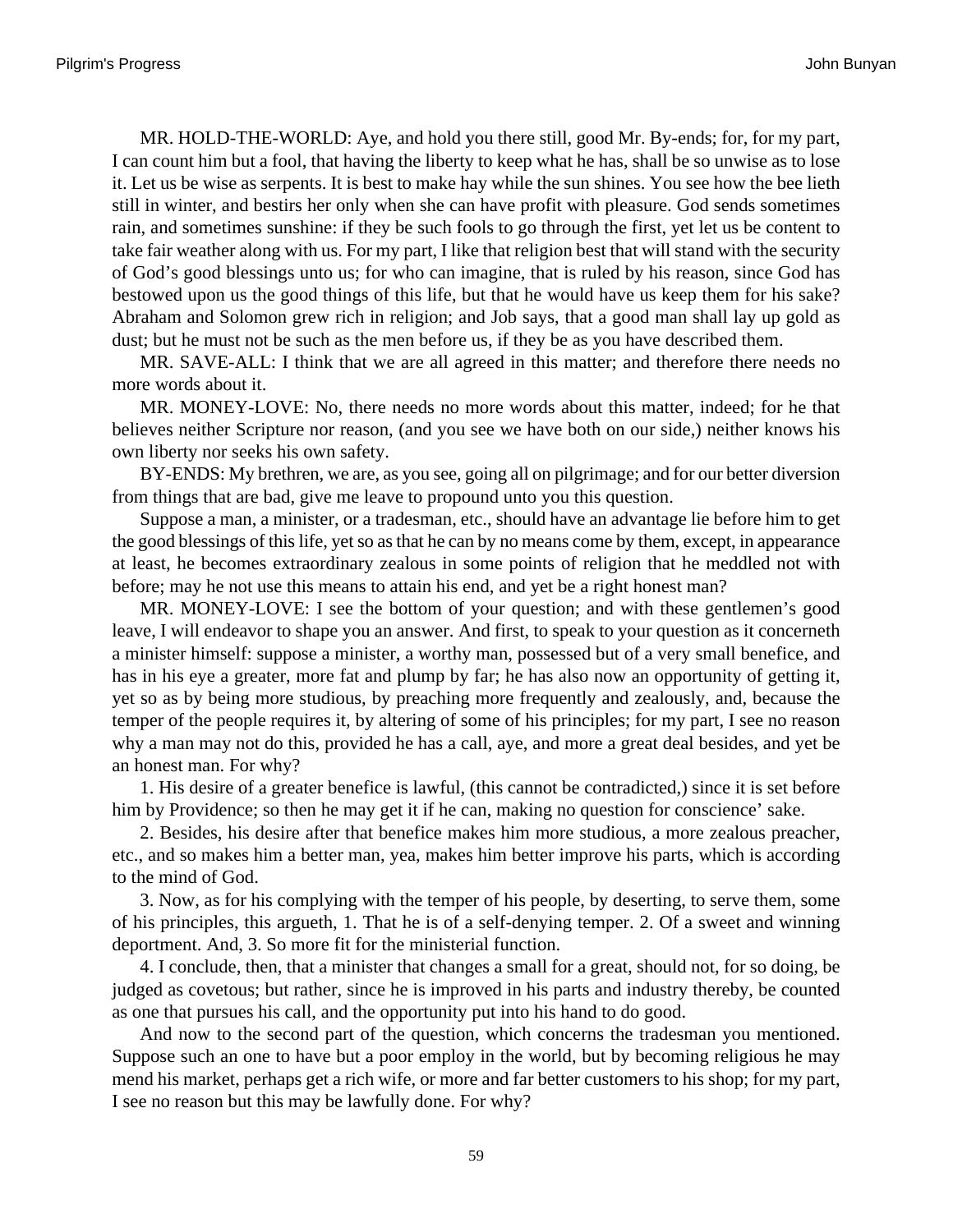1. To become religious is a virtue, by what means soever a man becomes so.

2. Nor is it unlawful to get a rich wife, or more custom to my shop.

3. Besides, the man that gets these by becoming religious, gets that which is good of them that are good, by becoming good himself; so then here is a good wife, and good customers, and good gain, and all these by becoming religious, which is good: therefore, to become religious to get all these is a good and profitable design.

This answer, thus made by Mr. Money-love to Mr. By-ends' question, was highly applauded by them all; wherefore they concluded, upon the whole, that it was most wholesome and advantageous. And because, as they thought, no man was able to contradict it; and because Christian and Hopeful were yet within call, they jointly agreed to assault them with the question as soon as they overtook them; and the rather, because they had opposed Mr. By-ends before. So they called after them, and they stopped and stood still till they came up to them; but they concluded, as they went, that not Mr. By-ends, but old Mr. Hold-the-world should propound the question to them, because, as they supposed, their answer to him would be without the remainder of that heat that was kindled betwixt Mr. By-ends and them at their parting a little before.

So they came up to each other, and after a short salutation, Mr. Hold-the-world propounded the question to Christian and his fellow, and then bid them to answer if they could.

Then said Christian, Even a babe in religion may answer ten thousand such questions. For if it be unlawful to follow Christ for loaves, as it is, [John 6:26;](http://www.ccel.org/b/bible/asv/xml/asv.John.6.xml#John.6.26) how much more abominable is it to make of him and religion a stalking-horse to get and enjoy the world! Nor do we find any other than heathens, hypocrites, devils, and wizards, that are of this opinion.

1. Heathens: for when Hamor and Shechem had a mind to the daughter and cattle of Jacob, and saw that there was no way for them to come at them but by being circumcised, they said to their companions, If every male of us be circumcised, as they are circumcised, shall not their cattle, and their substance, and every beast of theirs be ours? Their daughters and their cattle were that which they sought to obtain, and their religion the stalking-horse they made use of to come at them. Read the whole story, [Gen. 34:20-24](http://www.ccel.org/b/bible/asv/xml/asv.Gen.34.xml#Gen.34.20).

2. The hypocritical Pharisees were also of this religion: long prayers were their pretence, but to get widows' houses was their intent; and greater damnation was from God their judgment. [Luke](http://www.ccel.org/b/bible/asv/xml/asv.Luke.20.xml#Luke.20.46 Bible:Luke.20.47) [20:46,47](http://www.ccel.org/b/bible/asv/xml/asv.Luke.20.xml#Luke.20.46 Bible:Luke.20.47).

3. Judas the devil was also of this religion: he was religious for the bag, that he might be possessed of what was put therein; but he was lost, cast away, and the very son of perdition.

4. Simon the wizard was of this religion too; for he would have had the Holy Ghost, that he might have got money therewith: and his sentence from Peter's mouth was according. [Acts 8:19-22](http://www.ccel.org/b/bible/asv/xml/asv.Acts.8.xml#Acts.8.19).

5. Neither will it go out of my mind, but that that man who takes up religion for the world, will throw away religion for the world; for so surely as Judas designed the world in becoming religious, so surely did he also sell religion and his Master for the same. To answer the question, therefore, affirmatively, as I perceive you have done, and to accept of, as authentic, such answer, is heathenish, hypocritical, and devilish; and your reward will be according to your works.

Then they stood staring one upon another, but had not wherewith to answer Christian. Hopeful also approved of the soundness of Christian's answer; so there was a great silence among them. Mr. By-ends and his company also staggered and kept behind, that Christian and Hopeful might outgo them. Then said Christian to his fellow, If these men cannot stand before the sentence of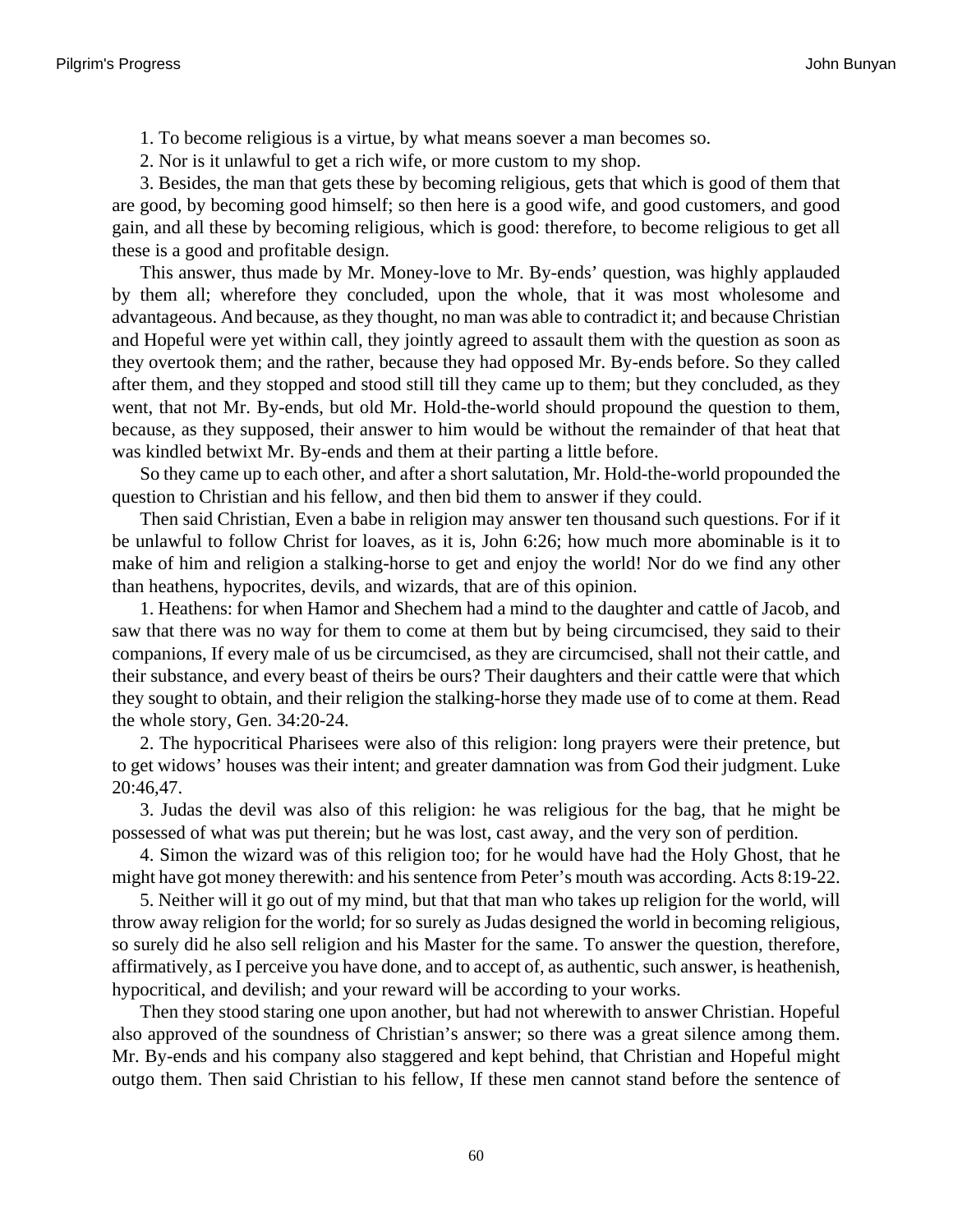men, what will they do with the sentence of God? And if they are mute when dealt with by vessels of clay, what will they do when they shall be rebuked by the flames of a devouring fire?

Then Christian and Hopeful outwent them again, and went till they came at a delicate plain, called Ease, where they went with much content; but that plain was but narrow, so they were quickly got over it. Now at the farther side of that plain was a little hill, called Lucre, and in that hill a silver-mine, which some of them that had formerly gone that way, because of the rarity of it, had turned aside to see; but going too near the brim of the pit, the ground, being deceitful under them, broke, and they were slain: some also had been maimed there, and could not, to their dying day, be their own men again.

Then I saw in my dream, that a little off the road, over against the silver-mine, stood Demas (gentleman-like) to call passengers to come and see; who said to Christian and his fellow, Ho! turn aside hither, and I will show you a thing.

CHRISTIAN: What thing so deserving as to turn us out of the way to see it?

DEMAS: Here is a silver-mine, and some digging in it for treasure; if you will come, with a little pains you may richly provide for yourselves.

HOPEFUL: Then said Hopeful, let us go see.

CHRISTIAN: Not I, said Christian: I have heard of this place before now, and how many there have been slain; and besides, that treasure is a snare to those that seek it, for it hindereth them in their pilgrimage.

Then Christian called to Demas, saying, Is not the place dangerous? Hath it not hindered many in their pilgrimage? [Hosea 9:6.](http://www.ccel.org/b/bible/asv/xml/asv.Hos.9.xml#Hos.9.6)

DEMAS: Not very dangerous, except to those that are careless; but withal he blushed as he spake.

CHRISTIAN: Then said Christian to Hopeful, Let us not stir a step, but still keep on our way.

HOPEFUL: I will warrant you, when By-ends comes up, if he hath the same invitation as we, he will turn in thither to see.

CHRISTIAN: No doubt thereof, for his principles lead him that way, and a hundred to one but he dies there.

DEMAS: Then Demas called again, saying, But will you not come over and see?

CHRISTIAN: Then Christian roundly answered, saying, Demas, thou art an enemy to the right ways of the Lord of this way, and hast been already condemned for thine own turning aside, by one of his Majesty's judges, [2 Tim. 4:10;](http://www.ccel.org/b/bible/asv/xml/asv.iiTim.4.xml#iiTim.4.10) and why seekest thou to bring us into the like condemnation? Besides, if we at all turn aside, our Lord the King will certainly hear thereof, and will there put us to shame, where we would stand with boldness before him.

Demas cried again, that he also was one of their fraternity; and that if they would tarry a little, he also himself would walk with them.

CHRISTIAN: Then said Christian, What is thy name? Is it not the same by which I have called thee?

DEMAS: Yes, my name is Demas; I am the son of Abraham.

CHRISTIAN: I know you; Gehazi was your great-grandfather, and Judas your father, and you have trod in their steps; it is but a devilish prank that thou usest: thy father was hanged for a traitor, and thou deservest no better reward. [2 Kings 5:20-27](http://www.ccel.org/b/bible/asv/xml/asv.iiKgs.5.xml#iiKgs.5.20); [Matt.26:14,15;](http://www.ccel.org/b/bible/asv/xml/asv.Matt.26.xml#Matt.26.14 Bible:Matt.26.15) [27:3-5](http://www.ccel.org/b/bible/asv/xml/asv.Matt.27.xml#Matt.27.3). Assure thyself, that when we come to the King, we will tell him of this thy behavior. Thus they went their way.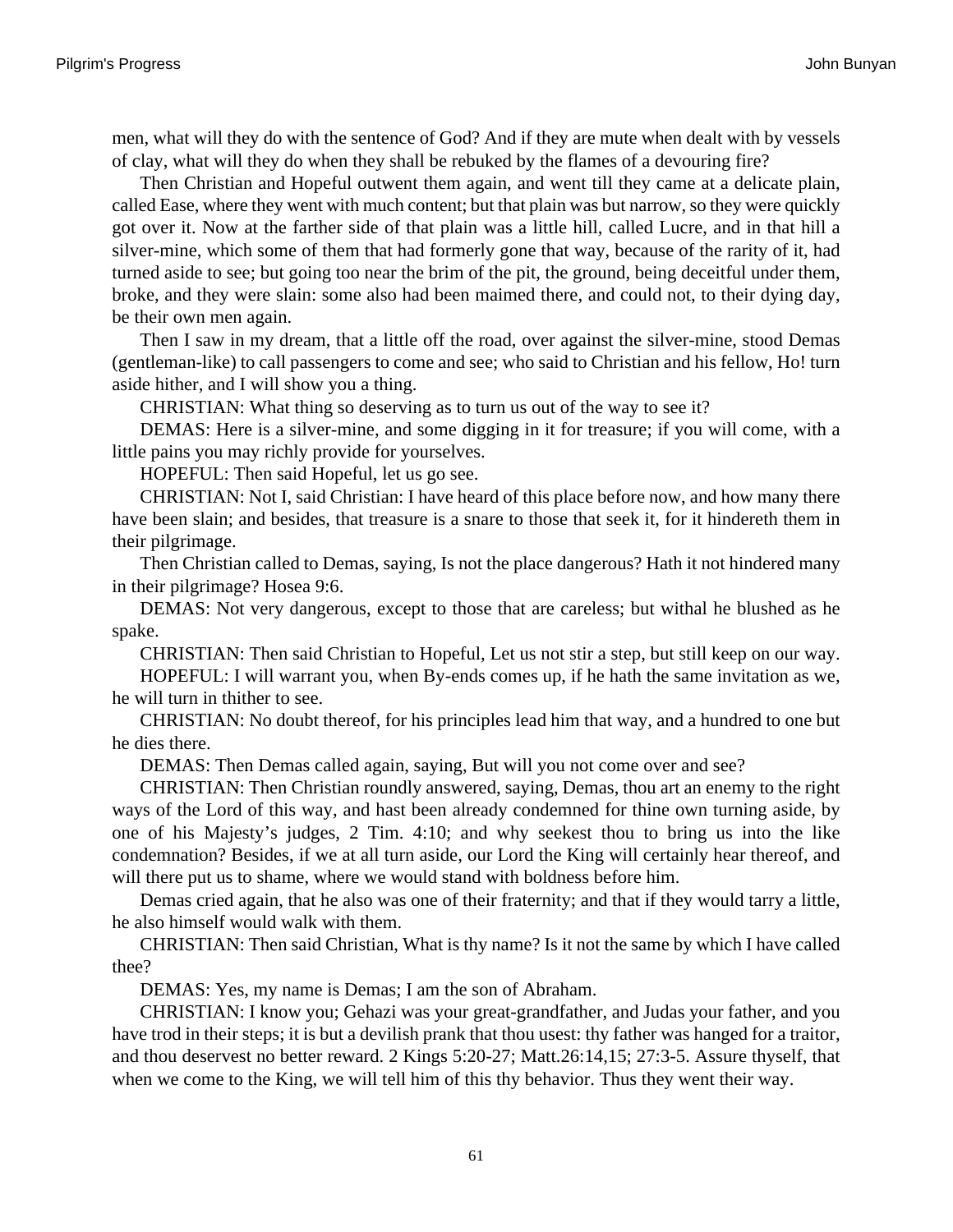By this time By-ends and his companions were come again within sight, and they at the first beck went over to Demas. Now, whether they fell into the pit by looking over the brink thereof, or whether they went down to dig, or whether they were smothered in the bottom by the damps that commonly arise, of these things I am not certain; but this I observed, that they were never seen again in the way. Then sang Christian,

"By-ends and silver Demas both agree; One calls, the other runs, that he may be A sharer in his lucre: so these two Take up in this world, and no farther go."

Now I saw that, just on the other side of this plain, the pilgrims came to a place where stood an old monument, hard by the highway-side, at the sight of which they were both concerned, because of the strangeness of the form thereof; for it seemed to them as if it had been a woman transformed into the shape of a pillar. Here, therefore, they stood looking and looking upon it, but could not for a time tell what they should make thereof. At last Hopeful espied, written above upon the head thereof, a writing in an unusual hand; but he being no scholar, called to Christian (for he was learned) to see if he could pick out the meaning: so he came, and after a little laying of letters together, he found the same to be this, "Remember Lot's wife." So he read it to his fellow; after which they both concluded that that was the pillar of salt into which Lot's wife was turned, for her looking back with a covetous heart when she was going from Sodom for safety. [Gen. 19:26.](http://www.ccel.org/b/bible/asv/xml/asv.Gen.19.xml#Gen.19.26) Which sudden and amazing sight gave them occasion for this discourse.

CHRISTIAN: Ah, my brother, this is a seasonable sight: it came opportunely to us after the invitation which Demas gave us to come over to view the hill Lucre; and had we gone over, as he desired us, and as thou wast inclined to do, my brother, we had, for aught I know, been made, like this woman, a spectacle for those that shall come after to behold.

HOPEFUL: I am sorry that I was so foolish, and am made to wonder that I am not now as Lot's wife; for wherein was the difference betwixt her sin and mine? She only looked back, and I had a desire to go see. Let grace be adored; and let me be ashamed that ever such a thing should be in mine heart.

CHRISTIAN: Let us take notice of what we see here, for our help from time to come. This woman escaped one judgment, for she fell not by the destruction of Sodom; yet she was destroyed by another, as we see: she is turned into a pillar of salt.

HOPEFUL: True, and she may be to us both caution and example; caution, that we should shun her sin; or a sign of what judgment will overtake such as shall not be prevented by this caution: so Korah, Dathan, and Abiram, with the two hundred and fifty

men that perished in their sin, did also become a sign or example to others to beware. [Numb.](http://www.ccel.org/b/bible/asv/xml/asv.Num.16.xml#Num.16.31 Bible:Num.16.32) [16:31,32](http://www.ccel.org/b/bible/asv/xml/asv.Num.16.xml#Num.16.31 Bible:Num.16.32); [26:9,10.](http://www.ccel.org/b/bible/asv/xml/asv.Num.26.xml#Num.26.9 Bible:Num.26.10) But above all, I muse at one thing, to wit, how Demas and his fellows can stand so confidently yonder to look for that treasure, which this woman but for looking behind her after, (for we read not that she stepped one foot out of the way,) was turned into a pillar of salt; especially since the judgment which overtook her did make her an example within sight of where they are; for they cannot choose but see her, did they but lift up their eyes.

CHRISTIAN: It is a thing to be wondered at, and it argueth that their hearts are grown desperate in the case; and I cannot tell who to compare them to so fitly, as to them that pick pockets in the presence of the judge, or that will cut purses under the gallows. It is said of the men of Sodom, that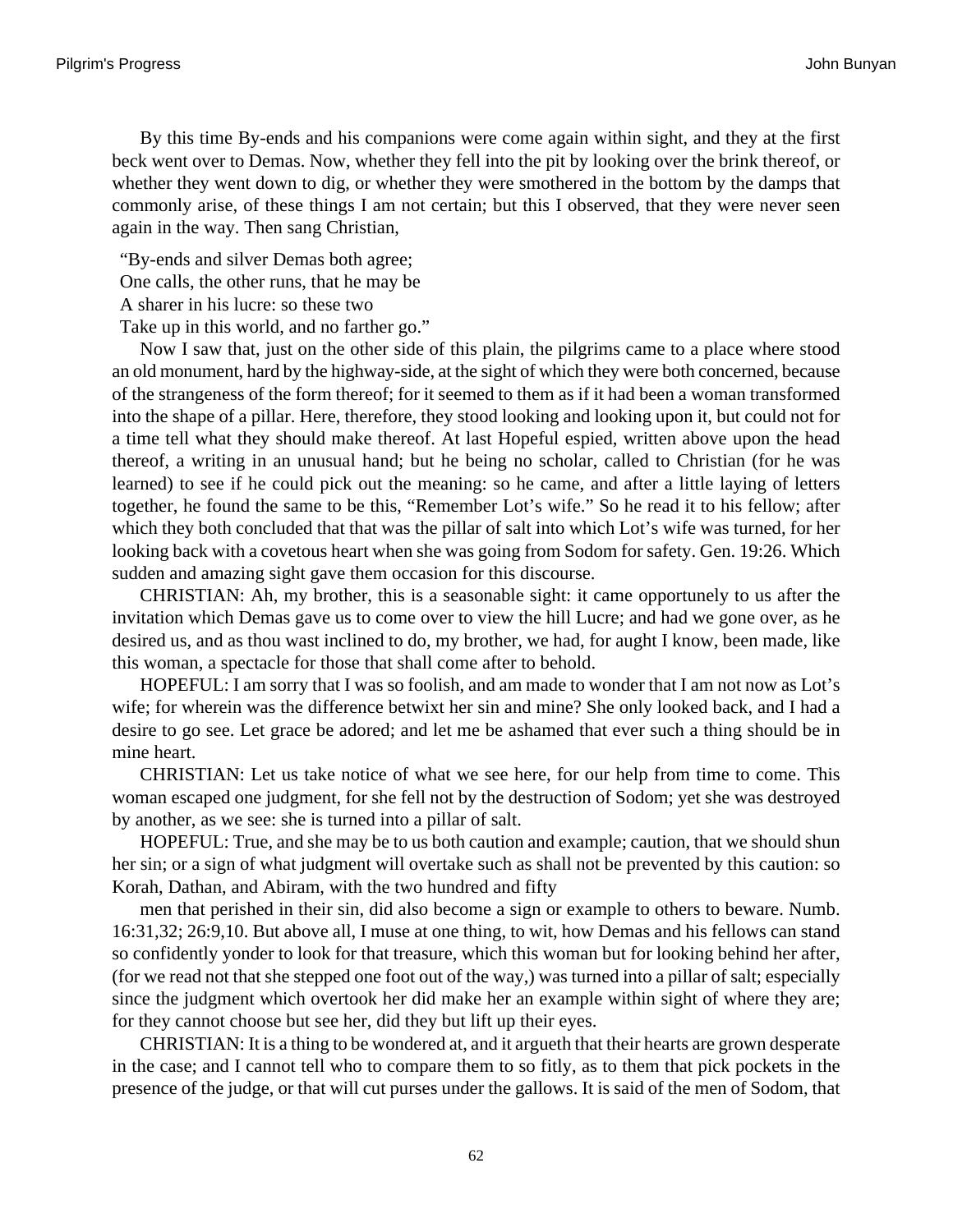they were "sinners exceedingly," because they were sinners "before the Lord," that is, in his eyesight, and notwithstanding the kindnesses that he had shown them; for the land of Sodom was now like the garden of Eden as heretofore. [Gen. 13:10-13.](http://www.ccel.org/b/bible/asv/xml/asv.Gen.13.xml#Gen.13.10) This, therefore, provoked him the more to jealousy, and made their plague as hot as the fire of the Lord out of heaven could make it. And it is most rationally to be concluded, that such, even such as these are, that shall sin in the sight, yea, and that too in despite of such examples that are set continually before them, to caution them to the contrary, must be partakers of severest judgments.

HOPEFUL: Doubtless thou hast said the truth; but what a mercy is it, that neither thou, but especially I, am not made myself this example! This ministereth occasion to us to thank God, to fear before him, and always to remember Lot's wife.

I saw then that they went on their way to a pleasant river, which David the king called "the river of God;" but John, "the river of the water of life." [Psa. 65:9](http://www.ccel.org/b/bible/asv/xml/asv.Ps.65.xml#Ps.65.9); [Rev. 22:1;](http://www.ccel.org/b/bible/asv/xml/asv.Rev.22.xml#Rev.22.1) [Ezek. 47:1-9](http://www.ccel.org/b/bible/asv/xml/asv.Ezek.47.xml#Ezek.47.1). Now their way lay just upon the bank of this river: here, therefore, Christian and his companion walked with great delight; they drank also of the water of the river, which was pleasant and enlivening to their weary spirits. Besides, on the banks of this river, on either side, were green trees with all manner of fruit; and the leaves they ate to prevent surfeits, and other diseases that are incident to those that heat their blood by travel. On either side of the river was also a meadow, curiously beautified with lilies; and it was green all the year long. In this meadow they lay down and slept, for here they might lie down safely. [Psa. 23:2;](http://www.ccel.org/b/bible/asv/xml/asv.Ps.23.xml#Ps.23.2) [Isa. 14:30](http://www.ccel.org/b/bible/asv/xml/asv.Isa.14.xml#Isa.14.30). When they awoke they gathered again of the fruit of the trees, and drank again of the water of the river, and then lay down again to sleep. Thus they did several days and nights. Then they sang;

"Behold ye, how these Crystal Streams do glide,

To comfort pilgrims by the highway-side.

The meadows green, besides their fragrant smell,

Yield dainties for them; And he that can tell

What pleasant fruit, yea, leaves these trees do yield,

Will soon sell all, that he may buy this field."

So when they were disposed to go on, (for they were not as yet at their journey's end,) they ate, and drank, and departed.

Now I beheld in my dream, that they had not journeyed far, but the river and the way for a time parted, at which they were not a little sorry; yet they durst not go out of the way. Now the way from the river was rough, and their feet tender by reason of their travels; so the souls of the pilgrims were much discouraged because of the way. [Numb. 21:4](http://www.ccel.org/b/bible/asv/xml/asv.Num.21.xml#Num.21.4). Wherefore, still as they went on, they wished for a better way. Now, a little before them, there was on the left hand of the road a meadow, and a stile to go over into it, and that meadow is called By-path meadow. Then said Christian to his fellow, If this meadow lieth along by our wayside, let's go over into it. Then he went to the stile to see, and behold a path lay along by the way on the other side of the fence. It is according to my wish, said Christian; here is the easiest going; come, good Hopeful, and let us go over.

HOPEFUL: But how if this path should lead us out of the way?

CHRISTIAN: That is not likely, said the other. Look, doth it not go along by the wayside? So Hopeful, being persuaded by his fellow, went after him over the stile. When they were gone over, and were got into the path, they found it very easy for their feet; and withal, they, looking before them, espied a man walking as they did, and his name was Vain-Confidence: so they called after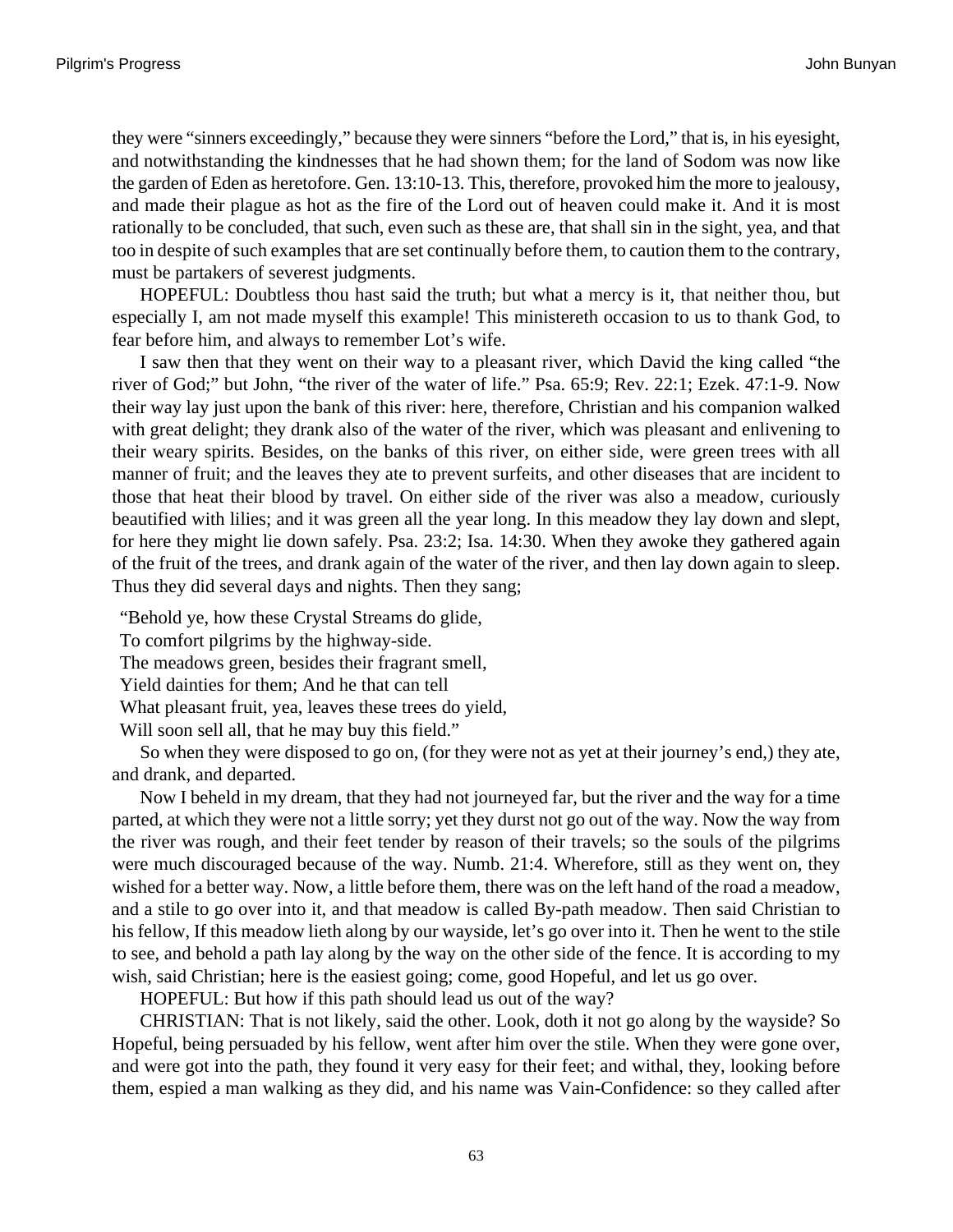him, and asked him whither that way led. He said, To the Celestial Gate. Look, said Christian, did not I tell you so? by this you may see we are right. So they followed, and he went before them. But behold the night came on, and it grew very dark; so that they that went behind lost the sight of him that went before.

He therefore that went before, (Vain-Confidence by name,) not seeing the way before him, fell into a deep pit, which was on purpose there made, by the prince of those grounds, to catch vain-glorious fools withal, and was dashed in pieces with his fall. [Isa. 9:16](http://www.ccel.org/b/bible/asv/xml/asv.Isa.9.xml#Isa.9.16).

Now, Christian and his fellow heard him fall. So they called to know the matter, but there was none to answer, only they heard a groaning. Then said Hopeful, Where are we now? Then was his fellow silent, as mistrusting that he had led him out of the way; and now it began to rain, and thunder, and lighten in a most dreadful manner, and the water rose amain.

Then Hopeful groaned in himself, saying, Oh that I had kept on my way!

CHRISTIAN: Who could have thought that this path should have led us out of the way?

HOPEFUL: I was afraid on't at the very first, and therefore gave you that gentle caution. I would have spoke plainer, but that you are older than I.

CHRISTIAN: Good brother, be not offended; I am sorry I have brought thee out of the way, and that I have put thee into such imminent danger. Pray, my brother, forgive me; I did not do it of an evil intent.

HOPEFUL: Be comforted, my brother, for I forgive thee; and believe, too, that this shall be for our good.

CHRISTIAN: I am glad I have with me a merciful brother: but we must not stand here; let us try to go back again.

HOPEFUL: But, good brother, let me go before.

CHRISTIAN: No, if you please, let me go first, that if there be any danger, I may be first therein, because by my means we are both gone out of the way.

HOPEFUL: No, said Hopeful, you shall not go first, for your mind being troubled may lead you out of the way again. Then for their encouragement they heard the voice of one saying, "Let thine heart be toward the highway, even the way that thou wentest: turn again." [Jer. 31:21.](http://www.ccel.org/b/bible/asv/xml/asv.Jer.31.xml#Jer.31.21) But by this time the waters were greatly risen, by reason of which the way of going back was very dangerous. (Then I thought that it is easier going out of the way when we are in, than going in when we are out.) Yet they adventured to go back; but it was so dark, and the flood was so high, that in their going back they had like to have been drowned nine or ten times.

Neither could they, with all the skill they had, get again to the stile that night. Wherefore at last, lighting under a little shelter, they sat down there till the day brake; but being weary, they fell asleep. Now there was, not far from the place where they lay, a castle, called Doubting Castle, the owner whereof was Giant Despair, and it was in his grounds they now were sleeping: wherefore he, getting up in the morning early, and walking up and down in his fields, caught Christian and Hopeful asleep in his grounds. Then with a grim and surly voice, he bid them awake, and asked them whence they were, and what they did in his grounds. They told him they were pilgrims, and that they had lost their way. Then said the giant, You have this night trespassed on me by trampling in and lying on my grounds, and therefore you must go along with me. So they were forced to go, because he was stronger than they. They also had but little to say, for they knew themselves in a fault. The giant, therefore, drove them before him, and put them into his castle, into a very dark dungeon, nasty and stinking to the spirits of these two men. Here, then, they lay from Wednesday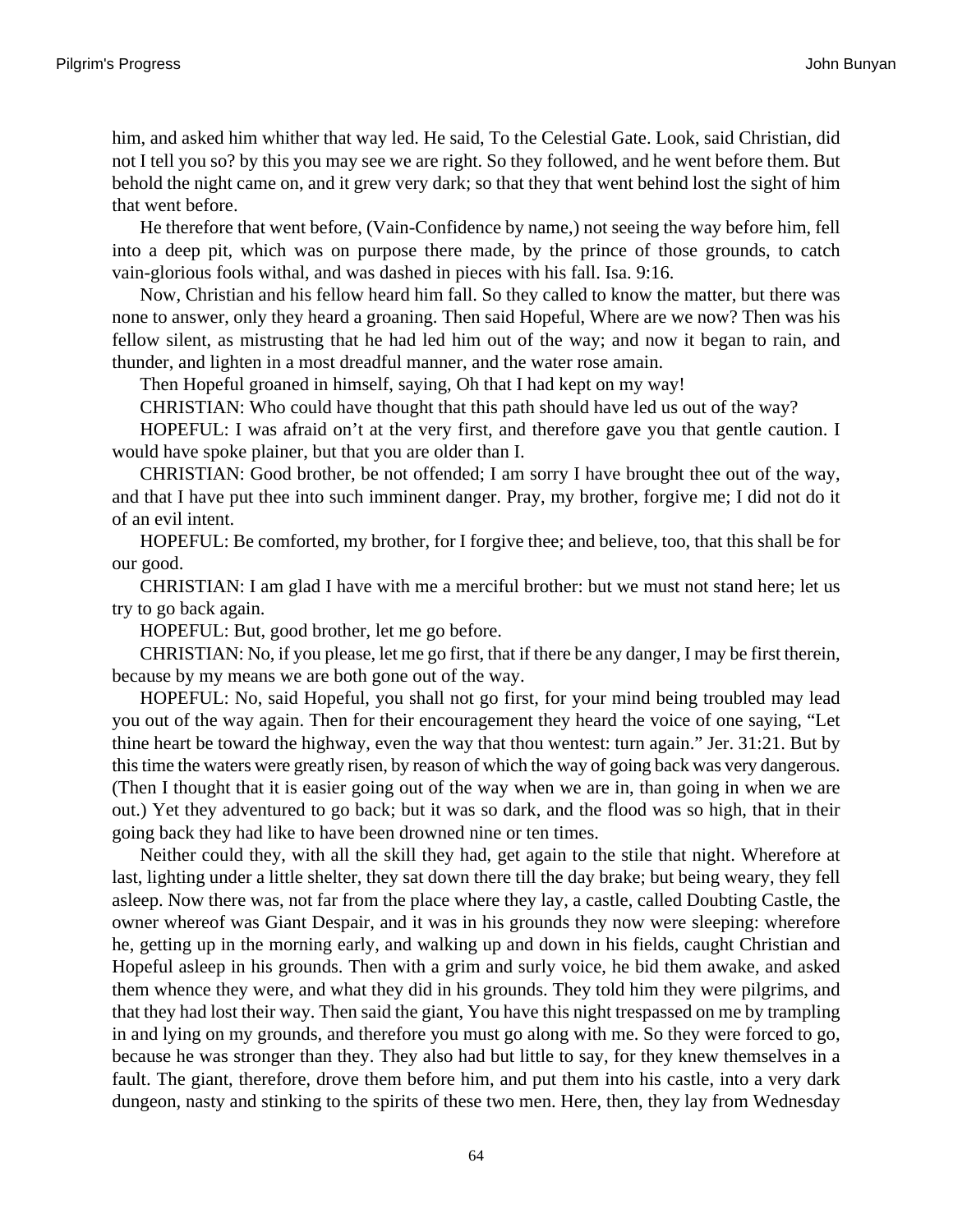morning till Saturday night, without one bit of bread, or drop of drink, or light, or any to ask how they did; they were, therefore, here in evil case, and were far from friends and acquaintance. [Psa.](http://www.ccel.org/b/bible/asv/xml/asv.Ps.88.xml#Ps.88.18) [88:18](http://www.ccel.org/b/bible/asv/xml/asv.Ps.88.xml#Ps.88.18). Now in this place Christian had double sorrow, because it was through his unadvised counsel that they were brought into this distress.

Now Giant Despair had a wife, and her name was Diffidence: so when he was gone to bed he told his wife what he had done, to wit, that he had taken a couple of prisoners, and cast them into his dungeon for trespassing on his grounds. Then he asked her also what he had best do further to them. So she asked him what they were, whence they came, and whither they were bound, and he told her. Then she counseled him, that when he arose in the morning he should beat them without mercy. So when he arose, he getteth him a grievous crab-tree cudgel, and goes down into the dungeon to them, and there first falls to rating of them as if they were dogs, although they gave him never a word of distaste. Then he falls upon them, and beats them fearfully, in such sort that they were not able to help themselves, or to turn them upon the floor. This done, he withdraws and leaves them there to condole their misery, and to mourn under their distress: so all that day they spent the time in nothing but sighs and bitter lamentations. The next night, she, talking with her husband further about them, and understanding that they were yet alive, did advise him to counsel them to make away with themselves. So when morning was come, he goes to them in a surly manner, as before, and perceiving them to be very sore with the stripes that he had given them the day before, he told them, that since they were never like to come out of that place, their only way would be forthwith to make an end of themselves, either with knife, halter, or poison; for why, said he, should you choose to live, seeing it is attended with so much bitterness? But they desired him to let them go. With that he looked ugly upon them, and rushing to them, had doubtless made an end of them himself, but that he fell into one of his fits, (for he sometimes in sunshiny weather fell into fits,) and lost for a time the use of his hands; wherefore he withdrew, and left them as before to consider what to do. Then did the prisoners consult between themselves whether it was best to take his counsel or no; and thus they began to discourse:

CHRISTIAN: Brother, said Christian, what shall we do? The life that we now live is miserable. For my part, I know not whether it is best to live thus, or to die out of hand. My soul chooseth strangling rather than life, and the grave is more easy for me than this dungeon. [Job. 7:15.](http://www.ccel.org/b/bible/asv/xml/asv.Job.7.xml#Job.7.15) Shall we be ruled by the giant?

HOPEFUL: Indeed our present condition is dreadful, and death would be far more welcome to me than thus for ever to abide; but yet, let us consider, the Lord of the country to which we are going hath said, "Thou shalt do no murder," no, not to another man's person; much more, then, are we forbidden to take his counsel to kill ourselves. Besides, he that kills another, can but commit murder upon his body; but for one to kill himself, is to kill body and soul at once. And moreover, my brother, thou talkest of ease in the grave; but hast thou forgotten the hell whither for certain the murderers go? for "no murderer hath eternal life," etc. And let us consider again, that all the law is not in the hand of Giant Despair: others, so far as I can understand, have been taken by him as well as we, and yet have escaped out of his hands. Who knows but that God, who made the world, may cause that Giant Despair may die; or that, at some time or other, he may forget to lock us in; or that he may, in a short time, have another of his fits before us, and may lose the use of his limbs? And if ever that should come to pass again, for my part, I am resolved to pluck up the heart of a man, and to try my utmost to get from under his hand. I was a fool that I did not try to do it before. But, however, my brother, let us be patient, and endure a while: the time may come that may give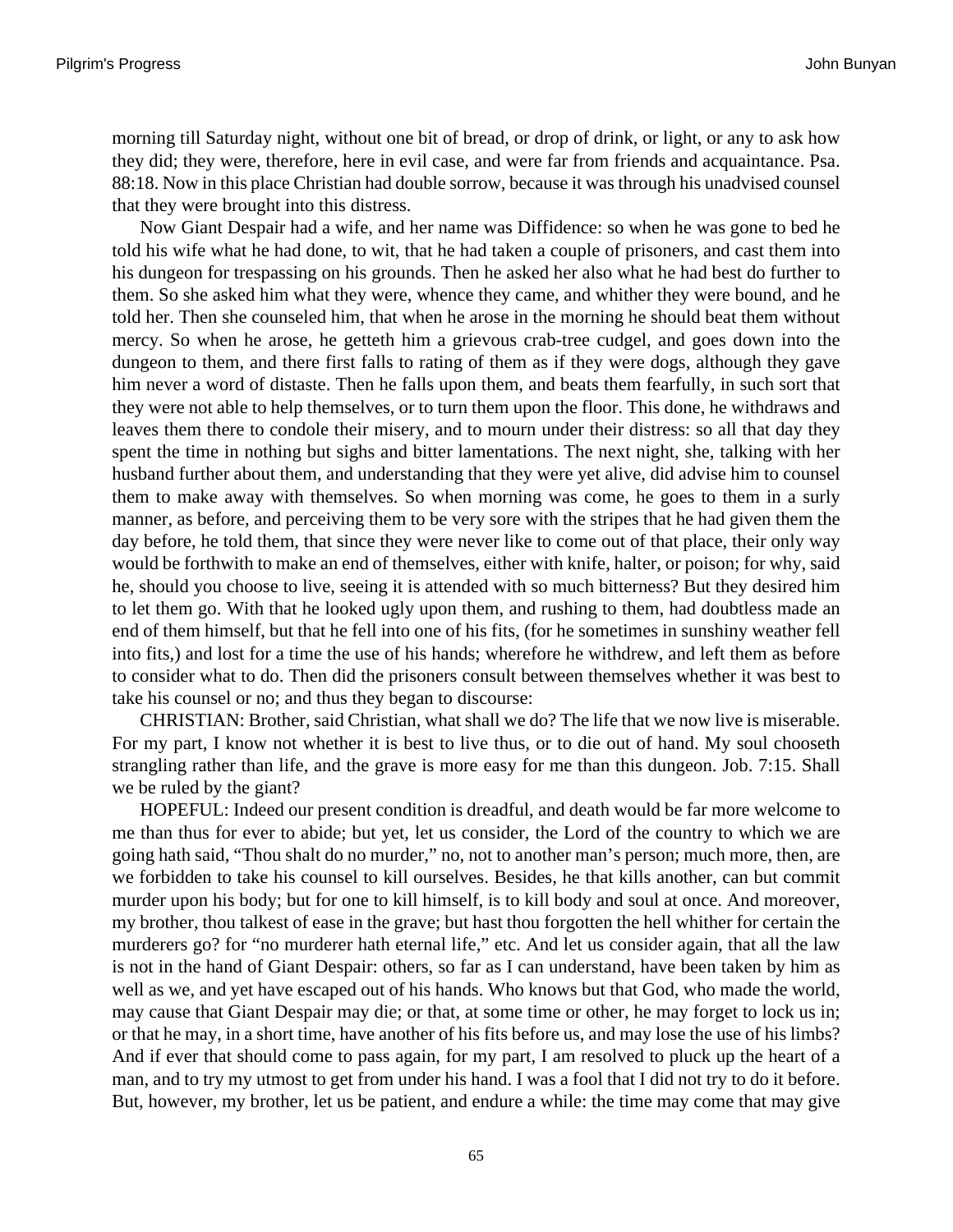us a happy release; but let us not be our own murderers. With these words Hopeful at present did moderate the mind of his brother; so they continued together in the dark that day, in their sad and doleful condition.

Well, towards evening the giant goes down into the dungeon again, to see if his prisoners had taken his counsel. But when he came there he found them alive; and truly, alive was all; for now, what for want of bread and water, and by reason of the wounds they received when he beat them, they could do little but breathe. But I say, he found them alive; at which he fell into a grievous rage, and told them, that seeing they had disobeyed his counsel, it should be worse with them than if they had never been born.

At this they trembled greatly, and I think that Christian fell into a swoon; but coming a little to himself again, they renewed their discourse about the giant's counsel, and whether yet they had best take it or no. Now Christian again seemed for doing it; but Hopeful made his second reply as followeth:

HOPEFUL: My brother, said he, rememberest thou not how valiant thou hast been heretofore? Apollyon could not crush thee, nor could all that thou didst hear, or see, or feel, in the Valley of the Shadow of Death. What hardship, terror, and amazement hast thou already gone through; and art thou now nothing but fears! Thou seest that I am in the dungeon with thee, a far weaker man by nature than thou art. Also this giant hath wounded me as well as thee, and hath also cut off the bread and water from my mouth, and with thee I mourn without the light. But let us exercise a little more patience. Remember how thou playedst the man at Vanity Fair, and wast neither afraid of the chain nor cage, nor yet of bloody death: wherefore let us (at least to avoid the shame that it becomes not a Christian to be found in) bear up with patience as well as we can.

Now night being come again, and the giant and his wife being in bed, she asked him concerning the prisoners, and if they had taken his counsel: to which he replied, They are sturdy rogues; they choose rather to bear all hardships than to make away with themselves. Then said she, Take them into the castle-yard to-morrow, and show them the bones and skulls of those that thou hast already dispatched, and make them believe, ere a week comes to an end, thou wilt tear them in pieces, as thou hast done their fellows before them.

So when the morning was come, the giant goes to them again, and takes them into the castle-yard, and shows them as his wife had bidden him. These, said he, were pilgrims, as you are, once, and they trespassed on my grounds, as you have done; and when I thought fit I tore them in pieces; and so within ten days I will do you: get you down to your den again. And with that he beat them all the way thither. They lay, therefore, all day on Saturday in a lamentable case, as before. Now, when night was come, and when Mrs. Diffidence and her husband the giant was got to bed, they began to renew their discourse of their prisoners; and withal, the old giant wondered that he could neither by his blows nor counsel bring them to an end. And with that his wife replied, I fear, said she, that they live in hopes that some will come to relieve them; or that they have picklocks about them, by the means of which they hope to escape. And sayest thou so, my dear? said the giant; I will therefore search them in the morning.

Well, on Saturday, about midnight they began to pray, and continued in prayer till almost break of day.

Now, a little before it was day, good Christian, as one half amazed, brake out into this passionate speech: What a fool, quoth he, am I, thus to lie in a stinking dungeon, when I may as well walk at liberty! I have a key in my bosom, called Promise, that will, I am persuaded, open any lock in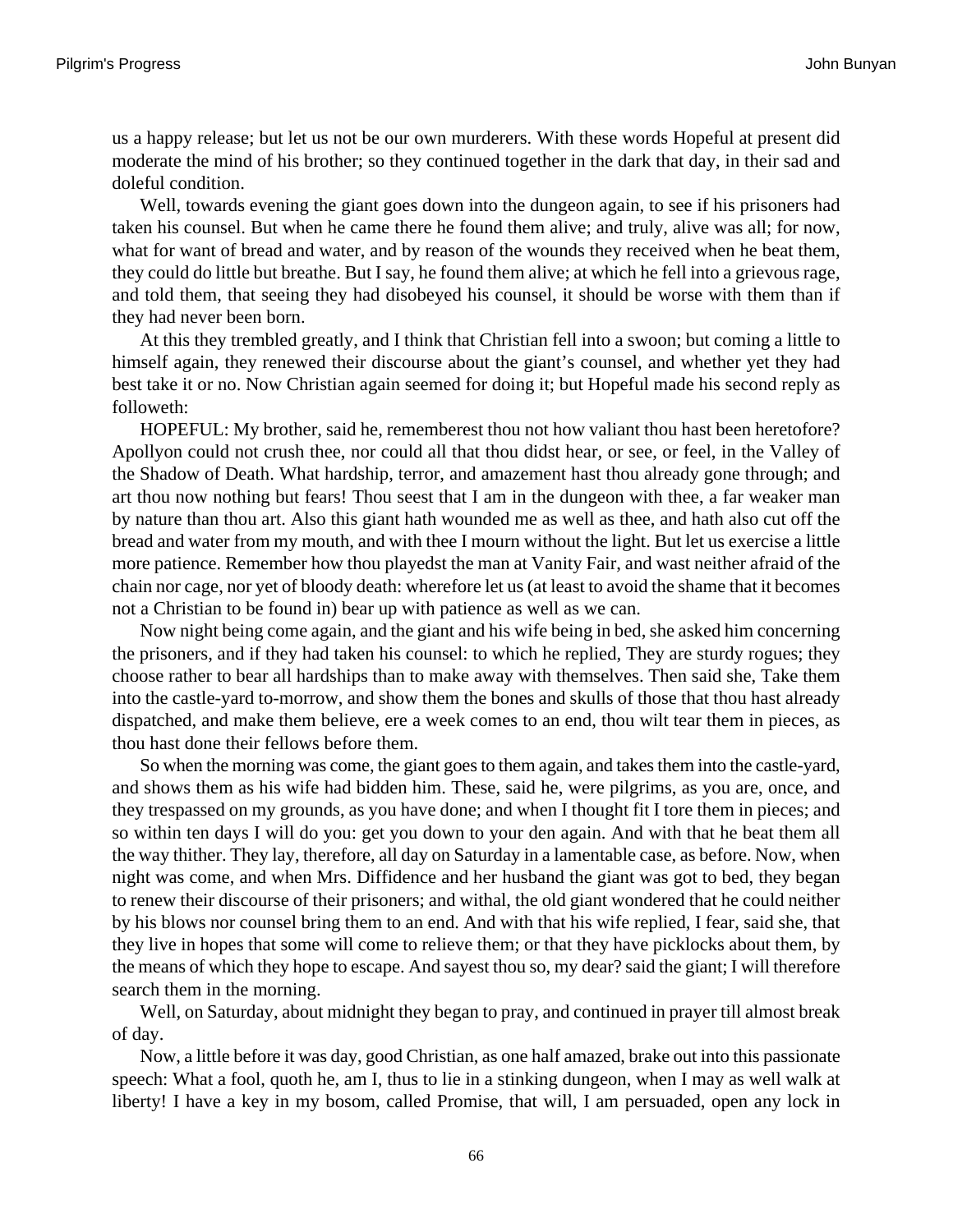Doubting Castle. Then said Hopeful, That is good news; good brother, pluck it out of thy bosom, and try.

Then Christian pulled it out of his bosom, and began to try at the dungeon-door, whose bolt, as he turned the key, gave back, and the door flew open with ease, and Christian and Hopeful both came out. Then he went to the outward door that leads into the castle-yard, and with his key opened that door also. After he went to the iron gate, for that must be opened too; but that lock went desperately hard, yet the key did open it. They then thrust open the gate to make their escape with speed; but that gate, as it opened, made such a creaking, that it waked Giant Despair, who hastily rising to pursue his prisoners, felt his limbs to fail, for his fits took him again, so that he could by no means go after them. Then they went on, and came to the King's highway, and so were safe, because they were out of his jurisdiction.

Now, when they were gone over the stile, they began to contrive with themselves what they should do at that stile, to prevent those that shall come after from falling into the hands of Giant Despair. So they consented to erect there a pillar, and to engrave upon the side thereof this sentence: "Over this stile is the way to Doubting Castle, which is kept by Giant Despair, who despiseth the King of' the Celestial country, and seeks to destroy his holy pilgrims." Many, therefore, that followed after, read what was written, and escaped the danger. This done, they sang as follows:

"Out of the way we went, and then we found What 'twas to tread upon forbidden ground: And let them that come after have a care, Lest heedlessness makes them as we to fare; Lest they, for trespassing, his prisoners are, Whose castle's Doubting, and whose name's Despair."

# **THE EIGHTH STAGE**

They went then till they came to the Delectable Mountains, which mountains belong to the Lord of that hill of which we have spoken before. So they went up to the mountains, to behold the gardens and orchards, the vineyards and fountains of water; where also they drank and washed themselves, and did freely eat of the vineyards. Now, there were on the tops of these mountains shepherds feeding their flocks, and they stood by the highway-side. The pilgrims, therefore, went to them, and leaning upon their staffs, (as is common with weary pilgrims when they stand to talk with any by the way,) they asked, Whose Delectable Mountains are these; and whose be the sheep that feed upon them?

THE SHEPHERDS: These mountains are Emmanuel's land, and they are within sight of his city; and the sheep also are his, and he laid down his life for them. [John 10:11,15.](http://www.ccel.org/b/bible/asv/xml/asv.John.10.xml#John.10.11 Bible:John.10.15)

CHRISTIAN: Is this the way to the Celestial City?

THE SHEPHERDS: You are just in your way.

CHRISTIAN: How far is it thither?

THE SHEPHERDS: Too far for any but those who shall get thither indeed.

CHRISTIAN: Is the way safe or dangerous?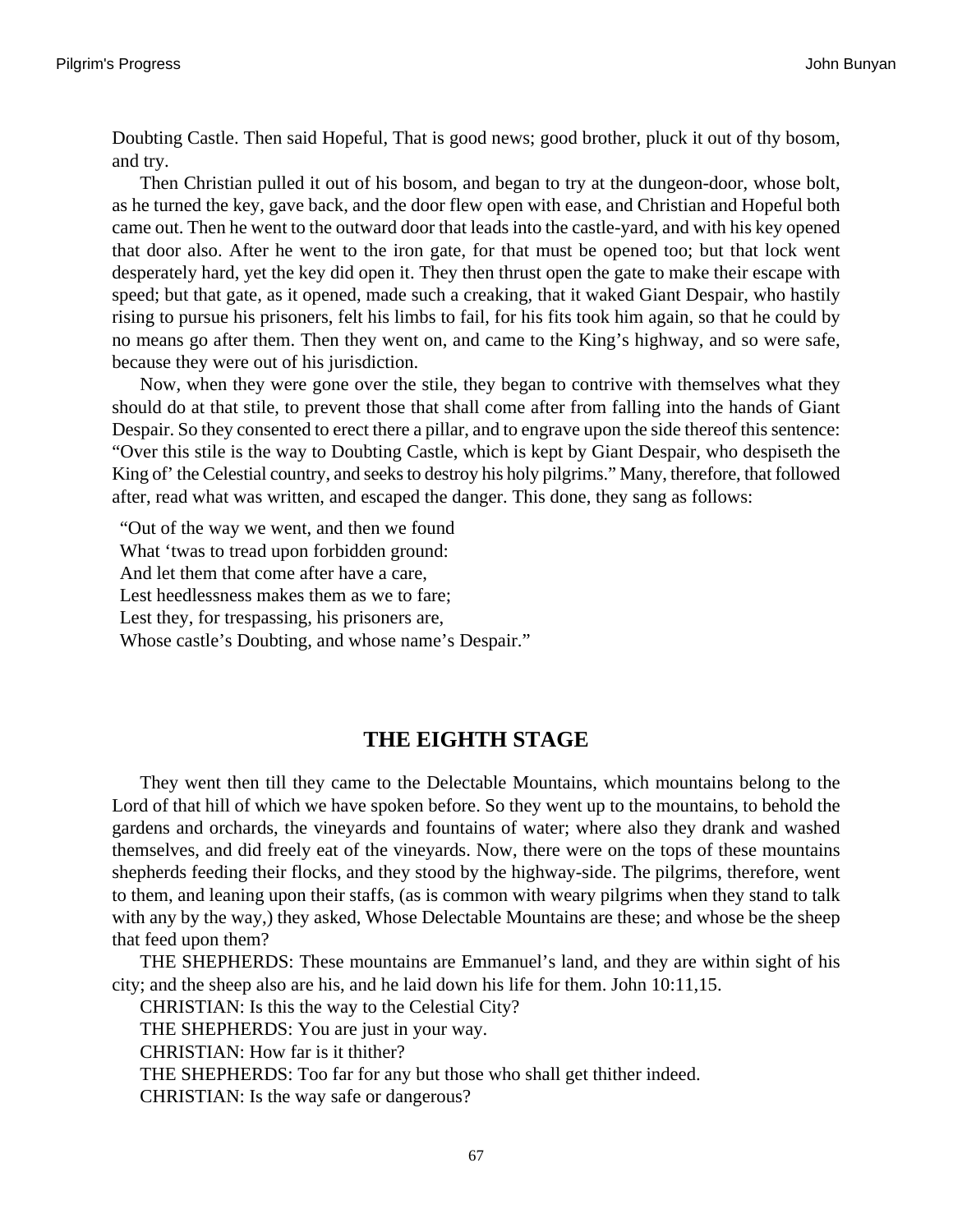THE SHEPHERDS: Safe for those for whom it is to be safe; but transgressors shall fall therein. [Hos. 14:9.](http://www.ccel.org/b/bible/asv/xml/asv.Hos.14.xml#Hos.14.9)

CHRISTIAN: Is there in this place any relief for pilgrims that are weary and faint in the way? THE SHEPHERDS: The Lord of these mountains hath given us a charge not to be forgetful to entertain strangers, [Heb. 13:2;](http://www.ccel.org/b/bible/asv/xml/asv.Heb.13.xml#Heb.13.2) therefore the good of the place is before you .

I saw also in my dream, that when the shepherds perceived that they were wayfaring men, they also put questions to them, (to which they made answer as in other places,) as, Whence came you? and, How got you into the way? and, By what means have you so persevered therein? for but few of them that begin to come hither, do show their face on these mountains. But when the shepherds heard their answers, being pleased therewith, they looked very lovingly upon them, and said, Welcome to the Delectable Mountains.

The shepherds, I say, whose names were Knowledge, Experience, Watchful, and Sincere, took them by the hand, and had them to their tents, and made them partake of that which was ready at present. They said moreover, We would that you should stay here a while, to be acquainted with us, and yet more to solace yourselves with the good of these Delectable Mountains. Then they told them that they were content to stay. So they went to their rest that night, because it was very late.

Then I saw in my dream, that in the morning the shepherds called up Christian and Hopeful to walk with them upon the mountains. So they went forth with them, and walked a while, having a pleasant prospect on every side. Then said the shepherds one to another, Shall we show these pilgrims some wonders? So when they had concluded to do it, they had them first to the top of a hill called Error, which was very steep on the farthest side, and bid them look down to the bottom. So Christian and Hopeful looked down, and saw at the bottom several men dashed all to pieces by a fall that they had had from the top. Then said Christian, What meaneth this? The shepherds answered, Have you not heard of them that were made to err, by hearkening to Hymenius and Philetus, as concerning the faith of the resurrection of the body? [2 Tim. 2:17,18.](http://www.ccel.org/b/bible/asv/xml/asv.iiTim.2.xml#iiTim.2.17 Bible:2Tim.2.18) They answered, Yes. Then said the shepherds, Those that you see lie dashed in pieces at the bottom of this mountain are they; and they have continued to this day unburied, as you see, for an example to others to take heed how they clamber too high, or how they come too near the brink of this mountain.

Then I saw that they had them to the top of another mountain, and the name of that is Caution, and bid them look afar off; which, when they did, they perceived, as they thought, several men walking up and down among the tombs that were there; and they perceived that the men were blind, because they stumbled sometimes upon the tombs, and because they could not get out from among them. Then said Christian, What means this?

The shepherds then answered, Did you not see, a little below these mountains, a stile that led into a meadow, on the left hand of this way? They answered, Yes. Then said the shepherds, From that stile there goes a path that leads directly to Doubting Castle, which is kept by Giant Despair; and these men (pointing to them among the tombs) came once on pilgrimage, as you do now, even until they came to that same stile. And because the right way was rough in that place, they chose to go out of it into that meadow, and there were taken by Giant Despair, and cast into Doubting Castle; where after they had a while been kept in the dungeon, he at last did put out their eyes, and led them among those tombs, where he has left them to wander to this very day, that the saying of the wise man might be fulfilled, "He that wandereth out of the way of understanding shall remain in the congregation of the dead." [Prov. 21:16](http://www.ccel.org/b/bible/asv/xml/asv.Prov.21.xml#Prov.21.16). Then Christian and Hopeful looked upon one another, with tears gushing out, but yet said nothing to the shepherds.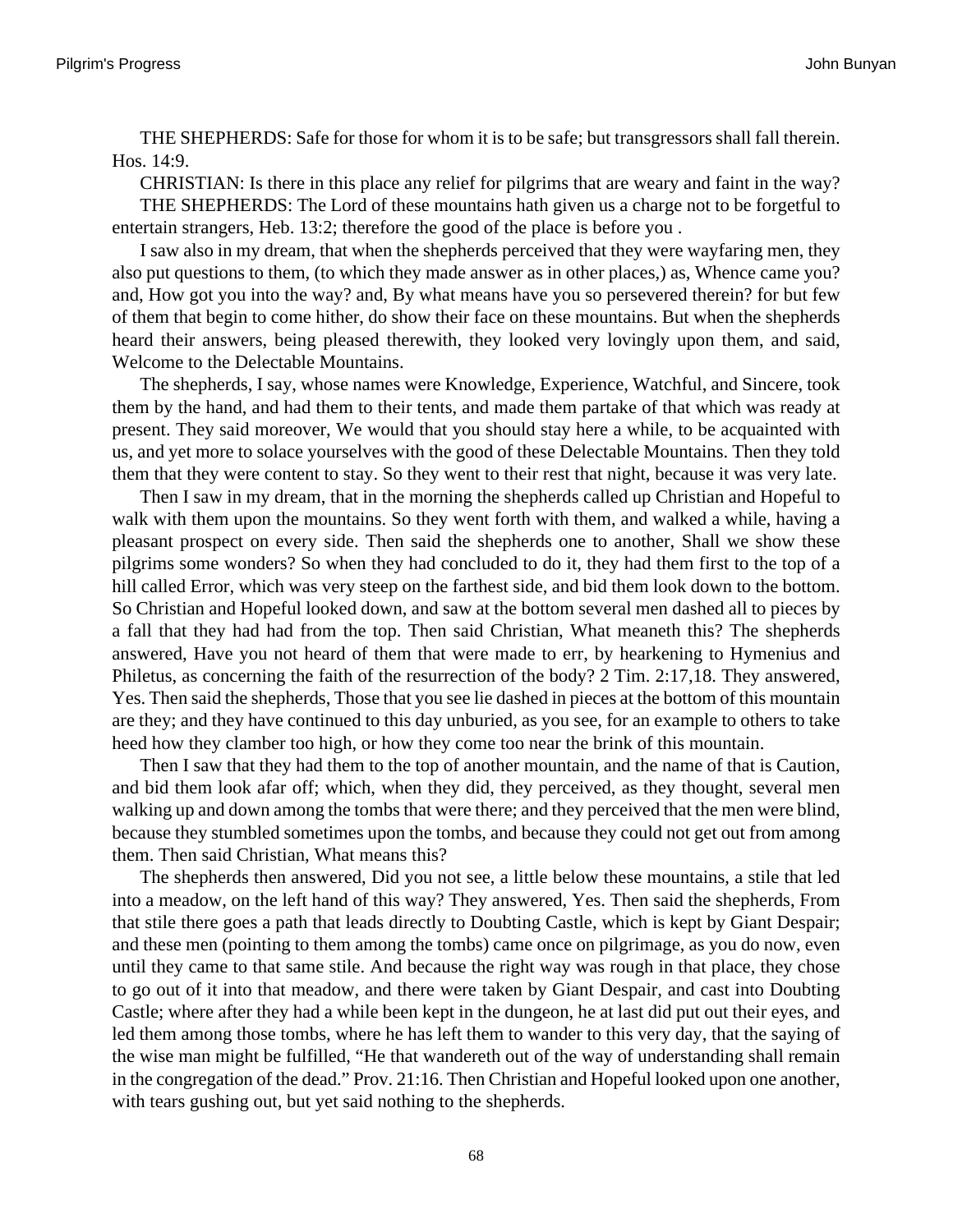Then I saw in my dream, that the shepherds had them to another place in a bottom, where was a door on the side of a hill; and they opened the door, and bid them look in. They looked in, therefore, and saw that within it was very dark and smoky; they also thought that they heard there a rumbling noise, as of fire, and a cry of some tormented, and that they smelt the scent of brimstone. Then said Christian, What means this? The shepherds told them, This is a by-way to hell, a way that hypocrites go in at; namely, such as sell their birthright, with Esau; such as sell their Master, with Judas; such as blaspheme the Gospel, with Alexander; and that lie and dissemble, with Ananias and Sapphira his wife.

Then said Hopeful to the shepherds, I perceive that these had on them, even every one, a show of pilgrimage, as we have now; had they not?

THE SHEPHERDS: Yes, and held it a long time, too.

HOPEFUL: How far might they go on in pilgrimage in their day, since they, notwithstanding, were miserably cast away?

THE SHEPHERDS: Some farther, and some not so far as these mountains.

Then said the pilgrims one to the other, We had need to cry to the Strong for strength.

THE SHEPHERDS: Aye, and you will have need to use it, when you have it, too.

By this time the pilgrims had a desire to go forward, and the shepherds a desire they should; so they walked together towards the end of the mountains. Then said the shepherds one to another, Let us here show the pilgrims the gates of the Celestial City, if they have skill to look through our perspective glass. The pilgrims lovingly accepted the motion: so they had them to the top of a high hill, called Clear, and gave them the glass to look.

Then they tried to look; but the remembrance of that last thing that the shepherds had shown them made their hands shake, by means of which impediment they could not look steadily through the glass; yet they thought they saw something like the gate, and also some of the glory of the place. Then they went away, and sang,

"Thus by the shepherds secrets are reveal'd,

Which from all other men are kept concealed:

Come to the shepherds then, if you would see

Things deep, things hid, and that mysterious be."

When they were about to depart, one of the shepherds gave them a note of the way. Another of them bid them beware of the Flatterer. The third bid them take heed that they slept not upon Enchanted Ground. And the fourth bid them God speed. So I awoke from my dream.

### **THE NINTH STAGE**

And I slept, and dreamed again, and saw the same two pilgrims going down the mountains along the highway towards the city. Now, a little below these mountains, on the left hand, lieth the country of Conceit, from which country there comes into the way in which the pilgrims walked, a little crooked lane. Here, therefore, they met with a very brisk lad that came out of that country, and his name was Ignorance. So Christian asked him from what parts he came, and whither he was going.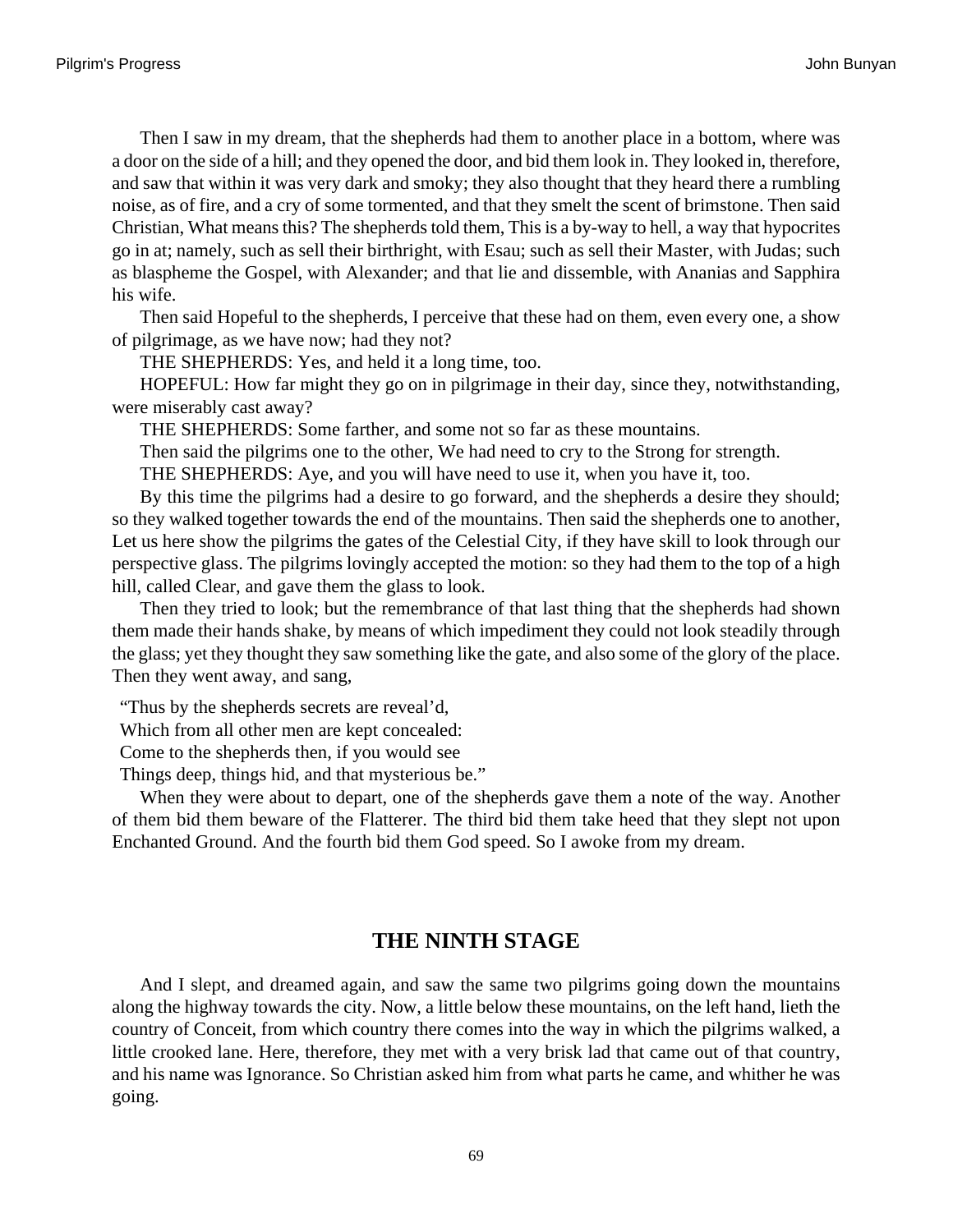IGNORANCE: Sir, I was born in the country that lieth off there, a little on the left hand, and I am going to the Celestial City.

CHRISTIAN: But how do you think to get in at the gate, for you may find some difficulty there?

IGNORANCE: As other good people do, said he.

CHRISTIAN: But what have you to show at that gate, that the gate should be opened to you? IGNORANCE: I know my Lord's will, and have been a good liver; I pay every man his own; I pray, fast, pay tithes, and give alms, and have left my country for whither I am going.

CHRISTIAN: But thou camest not in at the wicket-gate, that is at the head of this way; thou camest in hither through that same crooked lane, and therefore I fear, however thou mayest think of thyself, when the reckoning-day shall come, thou wilt have laid to thy charge, that thou art a thief and a robber, instead of getting admittance into the city.

IGNORANCE: Gentlemen, ye be utter strangers to me; I know you not: be content to follow the religion of your country, and I will follow the religion of mine. I hope all will be well. And as for the gate that you talk of, all the world knows that is a great way off of our country. I cannot think that any man in all our parts doth so much as know the way to it; nor need they matter whether they do or no, since we have, as you see, a fine, pleasant, green lane, that comes down from our country, the next way into the way.

When Christian saw that the man was wise in his own conceit, he said to Hopeful whisperingly, "There is more hope of a fool than of him." [Prov. 26:12](http://www.ccel.org/b/bible/asv/xml/asv.Prov.26.xml#Prov.26.12). And said, moreover, "When he that is a fool walketh by the way, his wisdom faileth him, and he saith to every one that he is a fool. [Eccles.](http://www.ccel.org/b/bible/asv/xml/asv.Eccl.10.xml#Eccl.10.3) [10:3](http://www.ccel.org/b/bible/asv/xml/asv.Eccl.10.xml#Eccl.10.3). What, shall we talk farther with him, or outgo him at present, and so leave him to think of what he hath heard already, and then stop again for him afterwards, and see if by degrees we can do any good to him? Then said Hopeful,

"Let Ignorance a little while now muse On what is said, and let him not refuse Good counsel to embrace, lest he remain Still ignorant of what's the chiefest gain. God saith, those that no understanding have,

(Although he made them,) them he will not save."

HOPEFUL: He further added, It is not good, I think, to say so to him all at once; let us pass him by, if you will, and talk to him anon, even as he is able to bear it.

So they both went on, and Ignorance he came after. Now, when they had passed him a little way, they entered into a very dark lane, where they met a man whom seven devils had bound with seven strong cords, and were carrying him back to the door that they saw on the side of the hill. [Matt. 12:45](http://www.ccel.org/b/bible/asv/xml/asv.Matt.12.xml#Matt.12.45); [Prov. 5:22.](http://www.ccel.org/b/bible/asv/xml/asv.Prov.5.xml#Prov.5.22) Now good Christian began to tremble, and so did Hopeful, his companion; yet, as the devils led away the man, Christian looked to see if he knew him; and he thought it might be one Turn-away, that dwelt in the town of Apostacy. But he did not perfectly see his face, for he did hang his head like a thief that is found; but being gone past, Hopeful looked after him, and espied on his back a paper with this inscription, "Wanton professor, and damnable apostate."

Then said Christian to his fellow, Now I call to remembrance that which was told me of a thing that happened to a good man hereabout. The name of the man was Little-Faith; but a good man, and he dwelt in the town of Sincere. The thing was this. At the entering in at this passage, there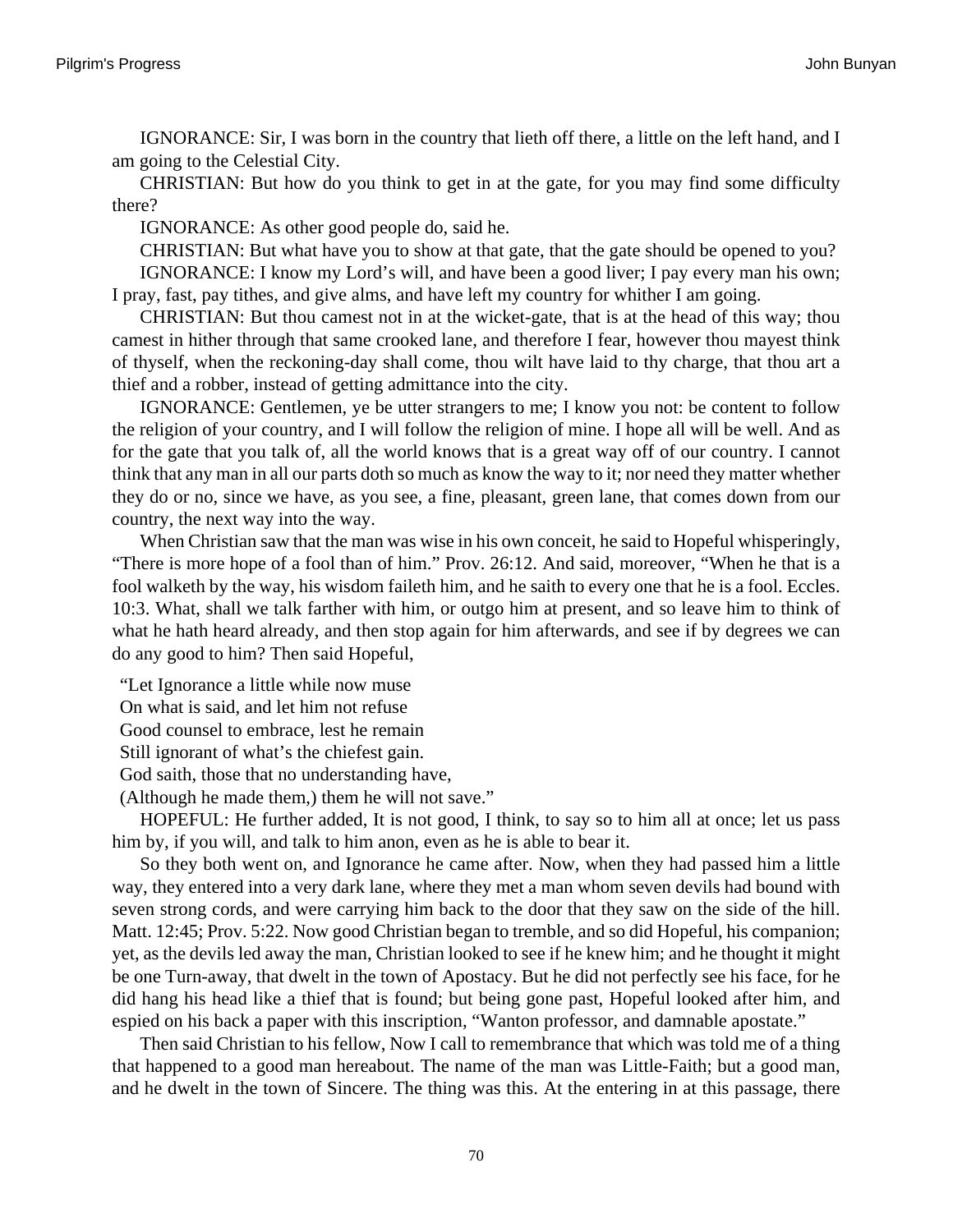comes down from Broadway-gate, a lane, called Dead-Man's lane; so called because of the murders that are commonly done there; and this Little-Faith going on pilgrimage, as we do now, chanced to sit down there and sleep. Now there happened at that time to come down the lane from Broadway-gate, three sturdy rogues, and their names were Faint-Heart, Mistrust, and Guilt, three brothers; and they, espying Little-Faith where he was, came galloping up with speed. Now the good man was just awaked from his sleep, and was getting up to go on his journey. So they came up all to him, and with threatening language bid him stand. At this, Little-Faith looked as white as a sheet, and had neither power to fight nor fly. Then said Faint-Heart, Deliver thy purse; but he making no haste to do it, (for he was loth to lose his money,) Mistrust ran up to him, and thrusting his hand into his pocket, pulled out thence a bag of silver. Then he cried out, Thieves, thieves! With that, Guilt, with a great club that was in his hand, struck Little-Faith on the head, and with that blow felled him flat to the ground, where he lay bleeding as one that would bleed to death. All this while the thieves stood by. But at last, they hearing that some were upon the road, and fearing lest it should be one Great-Grace, that dwells in the town of Good-Confidence, they betook themselves to their heels, and left this good man to shift for himself. Now, after a while, Little-Faith came to himself, and getting up, made shift to scramble on his way. This was the story.

HOPEFUL: But did they take from him all that ever he had?

CHRISTIAN: No; the place where his jewels were they never ransacked; so those he kept still. But, as I was told, the good man was much afflicted for his loss; for the thieves got most of his spending-money. That which they got not, as I said, were jewels; also, he had a little odd money left, but scarce enough to bring him to his journey's end. Nay, (if I was not misinformed,) he was forced to beg as he went, to keep himself alive, for his jewels he might not sell; but beg and do what he could, he went, as we say, with many a hungry belly the most part of the rest of the way. [1 Pet. 4:18.](http://www.ccel.org/b/bible/asv/xml/asv.iPet.4.xml#iPet.4.18)

HOPEFUL: But is it not a wonder they got not from him his certificate, by which he was to receive his admittance at the Celestial Gate?

CHRISTIAN: It is a wonder; but they got not that, though they missed it not through any good cunning of his; for he, being dismayed by their coming upon him, had neither power nor skill to hide any thing; so it was more by good providence than by his endeavor that they missed of that good thing. [2 Tim. 1:12-14](http://www.ccel.org/b/bible/asv/xml/asv.iiTim.1.xml#iiTim.1.12); [2 Pet. 2:9](http://www.ccel.org/b/bible/asv/xml/asv.iiPet.2.xml#iiPet.2.9).

HOPEFUL: But it must needs be a comfort to him they got not this jewel from him.

CHRISTIAN: It might have been great comfort to him, had he used it as he should; but they that told me the story said that he made but little use of it all the rest of the way, and that because of the dismay that he had in their taking away his money. Indeed, he forgot it a great part of the rest of his journey; and besides, when at any time it came into his mind, and he began to be comforted therewith, then would fresh thoughts of his loss come again upon him, and these thoughts would swallow up all.

HOPEFUL: Alas, poor man, this could not but be a great grief to him.

CHRISTIAN: Grief? Aye, a grief indeed! Would it not have been so to any of us, had we been used as he, to be robbed and wounded too, and that in a strange place, as he was? It is a wonder he did not die with grief, poor heart. I was told that he scattered almost all the rest of the way with nothing but doleful and bitter complaints; telling, also, to all that overtook him, or that he overtook in the way as he went, where he was robbed, and how; who they were that did it, and what he had lost; how he was wounded, and that he hardly escaped with life.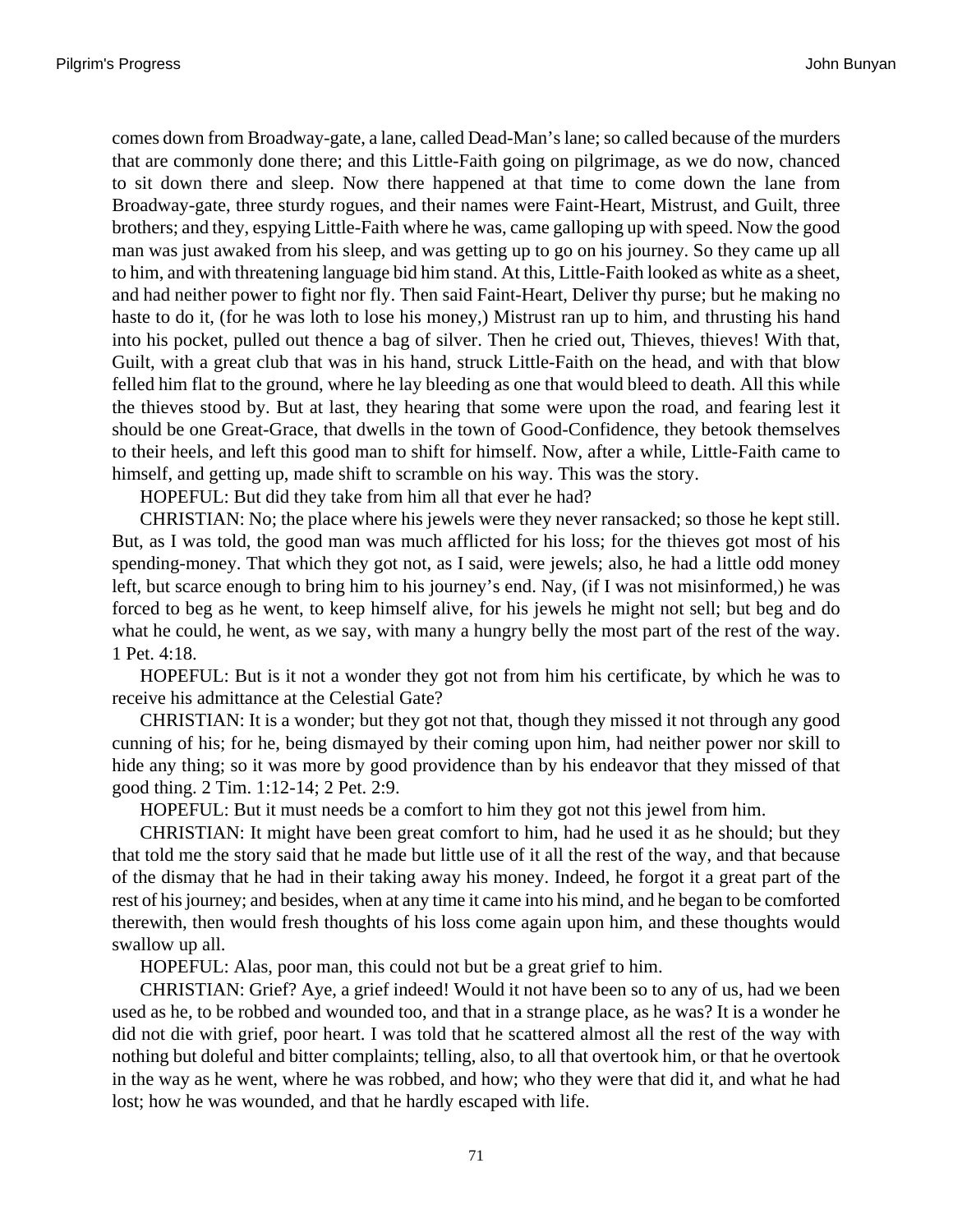HOPEFUL: But it is a wonder that his necessity did not put him upon selling or pawning some of his jewels, that he might have wherewith to relieve himself in his journey.

CHRISTIAN: Thou talkest like one upon whose head is the shell to this very day. For what should he pawn them? or to whom should he sell them? In all that country where he was robbed, his jewels were not accounted of; nor did he want that relief which could from thence be administered to him. Besides, had his jewels been missing at the gate of the Celestial City, he had (and that he knew well enough) been excluded from an inheritance there, and that would have been worse to him than the appearance and villany of ten thousand thieves.

HOPEFUL: Why art thou so tart, my brother? Esau sold his birthright, and that for a mess of pottage, [Heb. 12:16;](http://www.ccel.org/b/bible/asv/xml/asv.Heb.12.xml#Heb.12.16) and that birthright was his greatest jewel: and if he, why might not Little-Faith do so too?

CHRISTIAN: Esau did sell his birthright indeed, and so do many besides, and by so doing exclude themselves from the chief blessing, as also that caitiff did; but you must put a difference betwixt Esau and Little-Faith, and also betwixt their estates. Esau's birthright was typical; but Little-Faith's jewels were not so. Esau's belly was his god; but Little-Faith's belly was not so. Esau's want lay in his fleshy appetite; Little-Faith's did not so. Besides, Esau could see no further than to the fulfilling of his lusts: For I am at the point to die, said he: and what good will this birthright do me? [Gen. 25:32.](http://www.ccel.org/b/bible/asv/xml/asv.Gen.25.xml#Gen.25.32) But Little-Faith, though it was his lot to have but a little faith, was by his little faith kept from such extravagances, and made to see and prize his jewels more than to sell them, as Esau did his birthright. You read not any where that Esau had faith, no, not so much as a little; therefore no marvel, where the flesh only bears sway, (as it will in that man where no faith is to resist,) if he sells his birthright and his soul and all, and that to the devil of hell; for it is with such as it is with the ass, who in her occasion cannot be turned away, [Jer. 2:24:](http://www.ccel.org/b/bible/asv/xml/asv.Jer.2.xml#Jer.2.24) when their minds are set upon their lusts, they will have them, whatever they cost. But Little-Faith was of another temper; his mind was on things divine; his livelihood was upon things that were spiritual, and from above: therefore, to what end should he that is of such a temper sell his jewels (had there been any that would have bought them) to fill his mind with empty things? Will a man give a penny to fill his belly with hay? or can you persuade the turtle-dove to live upon carrion, like the crow? Though faithless ones can, for carnal lusts, pawn, or mortgage, or sell what they have, and themselves outright to boot; yet they that have faith, saving faith, though but a little of it, cannot do so. Here, therefore, my brother, is thy mistake.

HOPEFUL: I acknowledge it; but yet your severe reflection had almost made me angry.

CHRISTIAN: Why, I did but compare thee to some of the birds that are of the brisker sort, who will run to and fro in untrodden paths with the shell upon their heads: but pass by that, and consider the matter under debate, and all shall be well betwixt thee and me.

HOPEFUL: But, Christian, these three fellows, I am persuaded in my heart, are but a company of cowards: would they have run else, think you, as they did, at the noise of one that was coming on the road? Why did not Little-Faith pluck up a greater heart? He might, methinks, have stood one brush with them, and have yielded when there had been no remedy.

CHRISTIAN: That they are cowards, many have said, but few have found it so in the time of trial. As for a great heart, Little-Faith had none; and I perceive by thee, my brother, hadst thou been the man concerned, thou art but for a brush, and then to yield. And verily, since this is the height of thy stomach now they are at a distance from us, should they appear to thee as they did to him, they might put thee to second thoughts.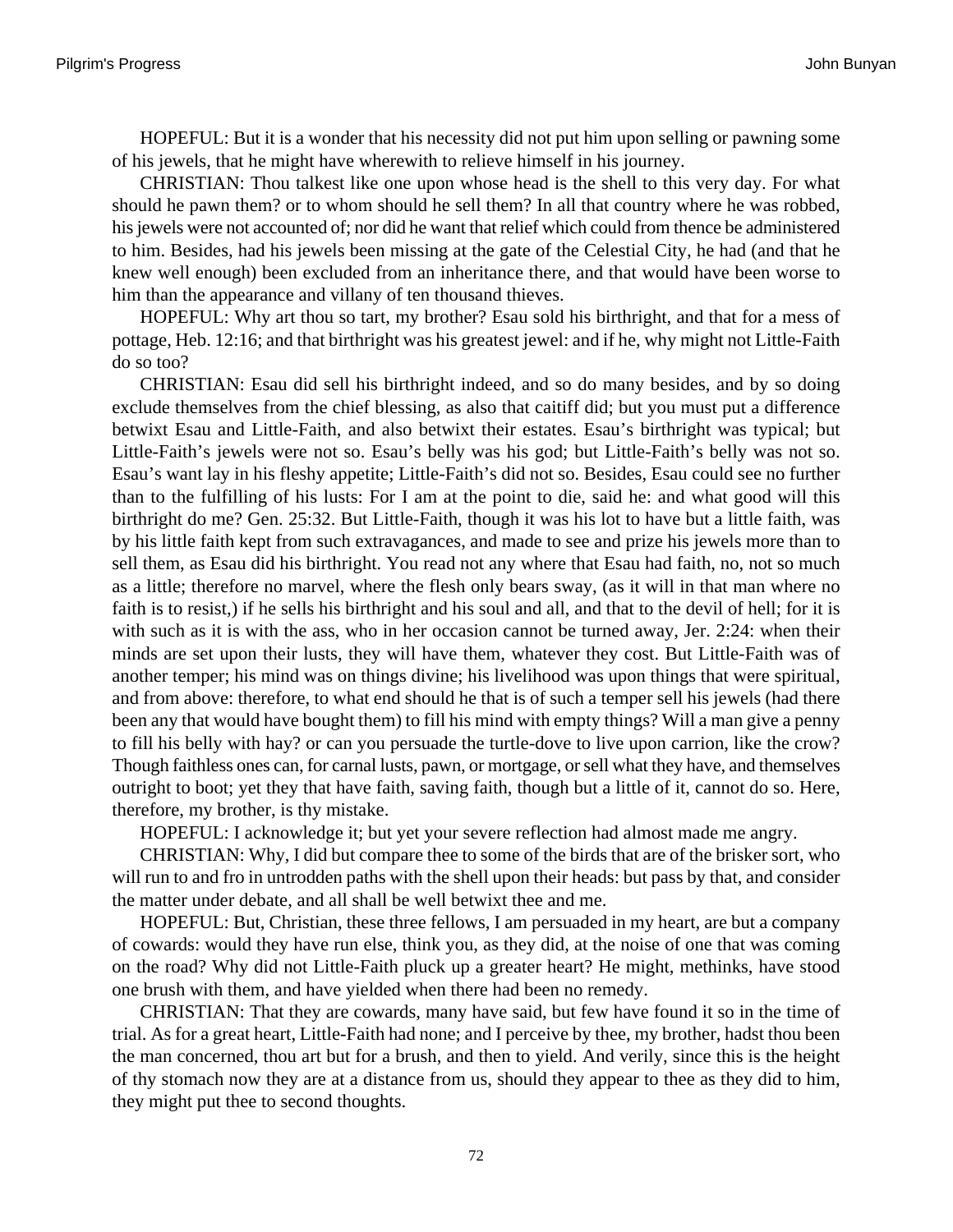But consider again, that they are but journeymen thieves; They serve under the king of the bottomless pit, who, if need be, will come to their aid himself, and his voice is as the roaring of a lion. [1 Pet. 5:8.](http://www.ccel.org/b/bible/asv/xml/asv.iPet.5.xml#iPet.5.8) I myself have been engaged as this Little-Faith was, and I found it a terrible thing. These three villains set upon me, and I beginning like a Christian to resist, they gave but a call, and in came their master. I would, as the saying is, have given my life for a penny, but that, as God would have it, I was clothed with armor of proof. Aye, and yet, though I was so harnessed, I found it hard work to quit myself like a man: no man can tell what in that combat attends us, but he that hath been in the battle himself.

HOPEFUL: Well, but they ran, you see, when they did but suppose that one Great-Grace was in the way.

CHRISTIAN: True, they have often fled, both they and their master, when Great-Grace hath but appeared; and no marvel, for he is the King's champion. But I trow you will put some difference between Little-Faith and the King's champion. All the King's subjects are not his champions; nor can they, when tried, do such feats of war as he. Is it meet to think that a little child should handle Goliath as David did? or that there should be the strength of an ox in a wren? Some are strong, some are weak; some have great faith, some have little: this man was one of the weak, and therefore he went to the wall.

HOPEFUL: I would it had been Great-Grace, for their sakes.

CHRISTIAN: If it had been he, he might have had his hands full: for I must tell you, that though Great-Grace is excellent good at his weapons, and has, and can, so long as he keeps them at sword's point, do well enough with them; yet if they get within him, even Faint-Heart, Mistrust, or the other, it shall go hard but they will throw up his heels. And when a man is down, you know, what can he do?

Whoso looks well upon Great-Grace's face, will see those scars and cuts there that shall easily give demonstration of what I say. Yea, once I heard that he should say, (and that when he was in the combat,) We despaired even of life. How did these sturdy rogues and their fellows make David groan, mourn, and roar! Yea, Heman, [Psa. 88](http://www.ccel.org/b/bible/asv/xml/asv.Ps.88.xml#Ps.88.1), and Hezekiah too, though champions in their days, were forced to bestir them when by these assaulted; and yet, notwithstanding, they had their coats soundly brushed by them. Peter, upon a time, would go try what he could do; but though some do say of him that he is the prince of the apostles, they handled him so that they made him at last afraid of a sorry girl.

Besides, their king is at their whistle; he is never out of hearing; and if at any time they be put to the worst, he, if possible, comes in to help them; and of him it is said, "The sword of him that layeth at him cannot hold; the spear, the dart, nor the habergeon. He esteemeth iron as straw, and brass as rotten wood. The arrow cannot make him fly; sling-stones are turned with him into stubble. Darts are counted as stubble; he laugheth at the shaking of a spear." [Job 41:26-29.](http://www.ccel.org/b/bible/asv/xml/asv.Job.41.xml#Job.41.26) What can a man do in this case? It is true, if a man could at every turn have Job's horse, and had skill and courage to ride him, he might do notable things. "For his neck is clothed with thunder. He will not be afraid as a grasshopper: the glory of his nostrils is terrible. He paweth in the valley, and rejoiceth in his strength; he goeth on to meet the armed men. He mocketh at fear, and is not affrighted; neither turneth he back from the sword. The quiver rattleth against him, the glittering spear and the shield. He swalloweth the ground with fierceness and rage; neither believeth he that it is the sound of the trumpet. He saith among the trumpets, Ha, ha! and he smelleth the battle afar off, the thunder of the captains, and the shoutings." [Job 39:19-25](http://www.ccel.org/b/bible/asv/xml/asv.Job.39.xml#Job.39.19).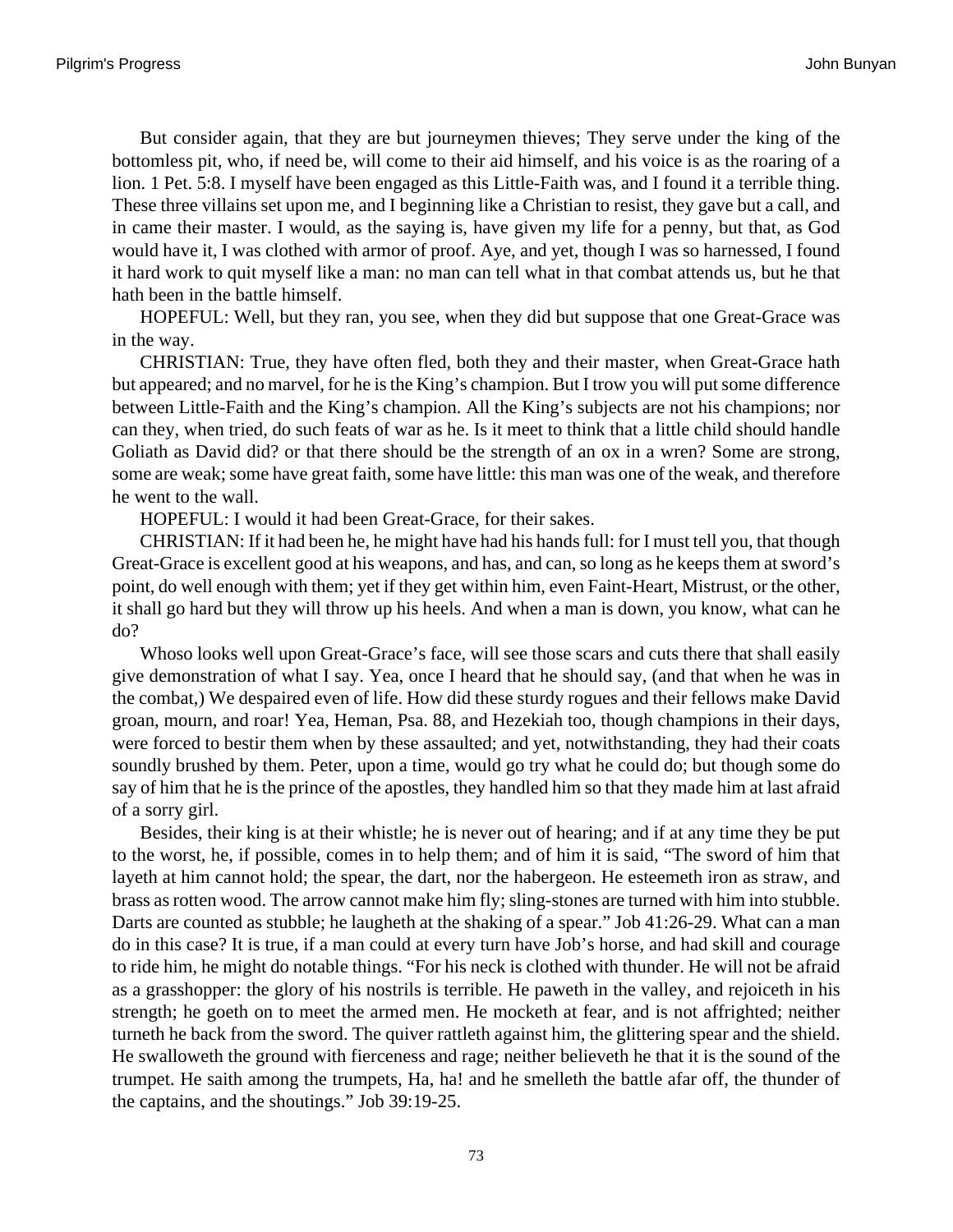But for such footmen as thee and I are, let us never desire to meet with an enemy, nor vaunt as if we could do better, when we hear of others that have been foiled, nor be tickled at the thoughts of our own manhood; for such commonly come by the worst when tried. Witness Peter, of whom I made mention before: he would swagger, aye, he would; he would, as his vain mind prompted him to say, do better and stand more for his Master than all men: but who so foiled and run down by those villains as he?

When, therefore, we hear that such robberies are done on the King's highway, two things become us to do.

1. To go out harnessed, and be sure to take a shield with us: for it was for want of that, that he who laid so lustily at Leviathan could not make him yield; for, indeed, if that be wanting, he fears us not at all. Therefore, he that had skill hath said, "Above all, take the shield of faith, wherewith ye shall be able to quench all the fiery darts of the wicked." [Eph. 6:16](http://www.ccel.org/b/bible/asv/xml/asv.Eph.6.xml#Eph.6.16).

2. It is good, also, that we desire of the King a convoy, yea, that he will go with us himself. This made David rejoice when in the Valley of the Shadow of Death; and Moses was rather for dying where he stood, than to go one step without his God. [Exod. 33:15.](http://www.ccel.org/b/bible/asv/xml/asv.Exod.33.xml#Exod.33.15)

O, my brother, if he will but go along with us, what need we be afraid of ten thousands that shall set themselves against us? [Psa. 3:5-8](http://www.ccel.org/b/bible/asv/xml/asv.Ps.3.xml#Ps.3.5); [27:1-3](http://www.ccel.org/b/bible/asv/xml/asv.Ps.27.xml#Ps.27.1). But without him, the proud helpers fall under the slain. [Isa. 10:4.](http://www.ccel.org/b/bible/asv/xml/asv.Isa.10.xml#Isa.10.4)

I, for my part, have been in the fray before now; and though (through the goodness of Him that is best) I am, as you see, alive, yet I cannot boast of any manhood. Glad shall I be if I meet with no more such brunts; though I fear we are not got beyond all danger. However, since the lion and the bear have not as yet devoured me, I hope God will also deliver us from the next uncircumcised Philistine. Then sang Christian,

"Poor Little-Faith! hast been among the thieves? Wast robb'd? Remember this, whoso believes, And get more faith; then shall you victors be Over ten thousand-else scarce over three."

So they went on, and Ignorance followed. They went then till they came at a place where they saw a way put itself into their way, and seemed withal to lie as strait as the way which they should go; and here they knew not which of the two to take, for both seemed strait before them: therefore here they stood still to consider. And as they were thinking about the way, behold a man black of flesh, but covered with a very light robe, come to them, and asked them why they stood there. They answered, they were going to the Celestial City, but knew not which of these ways to take. "Follow me," said the man, "it is thither that I am going." So they followed him in the way that but now came into the road, which by degrees turned, and turned them so far from the city that they desired to go to, that in a little time their faces were turned away from it; yet they follow him. But by and by, before they were aware, he led them both within the compass of a net, in which they were both so entangled that they knew not what to do; and with that the white robe fell off the black man's back. Then they saw where they were. Wherefore there they lay crying some time, for they could not get themselves out.

CHRISTIAN: Then said Christian to his fellow, Now do I see myself in an error. Did not the shepherds bid us beware of the Flatterer? As is the saying of the wise man, so we have found it this day: "A man that flattereth his neighbor, spreadeth a net for his feet." [Prov. 29:5.](http://www.ccel.org/b/bible/asv/xml/asv.Prov.29.xml#Prov.29.5)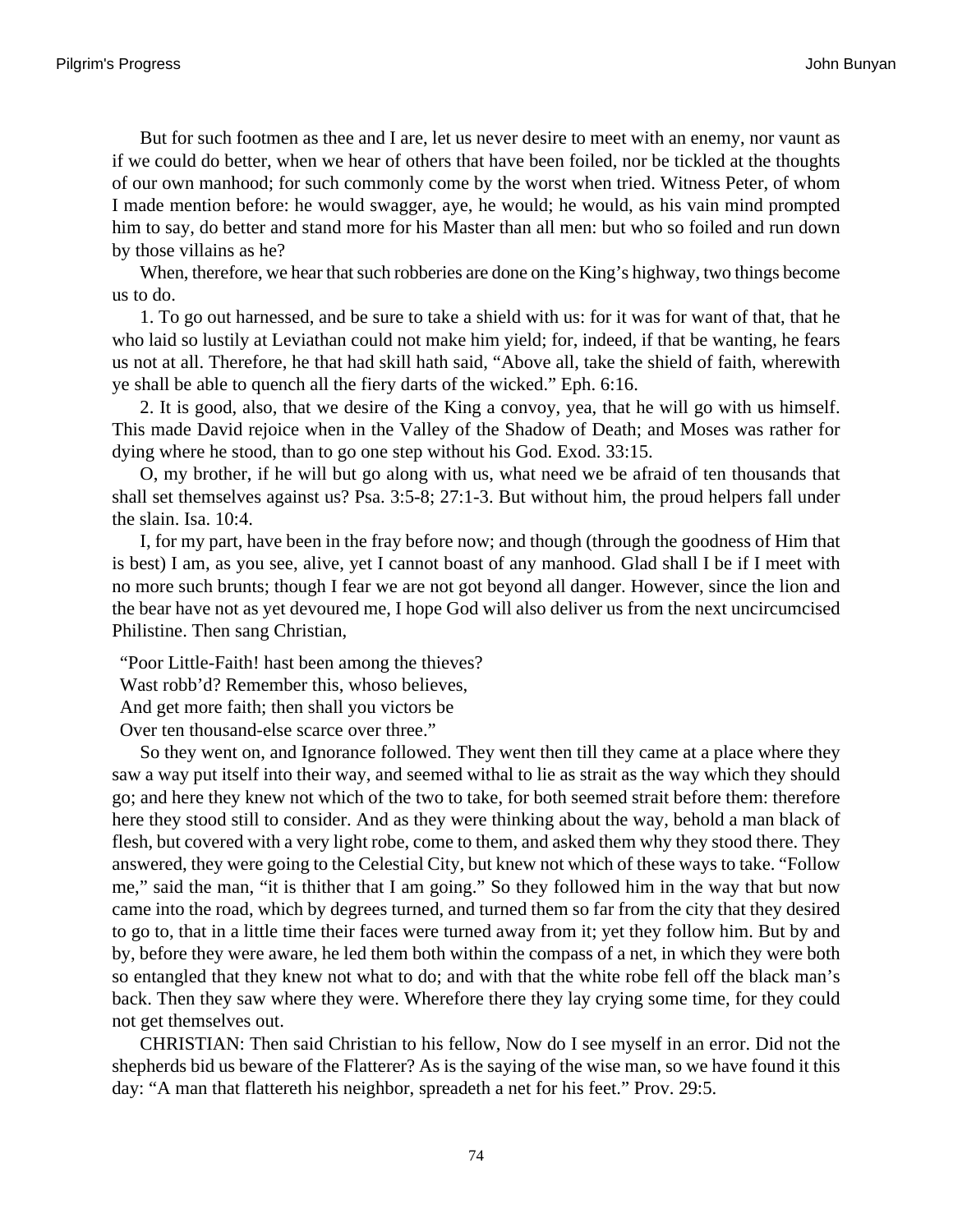HOPEFUL: They also gave us a note of directions about the way, for our more sure finding thereof; but therein we have also forgotten to read, and have not kept ourselves from the paths of the destroyer. Here David was wiser than we; for saith he, "Concerning the works of men, by the word of thy lips I have kept me from the paths of the Destroyer." [Psa. 17:4.](http://www.ccel.org/b/bible/asv/xml/asv.Ps.17.xml#Ps.17.4) Thus they lay bewailing themselves in the net. At last they espied a Shining One coming towards them with a whip of small cords in his hand. When he was come to the place where they were, he asked them whence they came, and what they did there. They told him that they were poor pilgrims going to Zion, but were led out of their way by a black man clothed in white, who bid us, said they, follow him, for he was going thither too. Then said he with the whip, It is Flatterer, a false apostle, that hath transformed himself into an angel of light. [Dan. 11:32](http://www.ccel.org/b/bible/asv/xml/asv.Dan.11.xml#Dan.11.32); [2 Cor. 11:13,14](http://www.ccel.org/b/bible/asv/xml/asv.iiCor.11.xml#iiCor.11.13 Bible:2Cor.11.14). So he rent the net, and let the men out. Then said he to them, Follow me, that I may set you in your way again. So he led them back to the way which they had left to follow the Flatterer. Then he asked them, saying, Where did you lie the last night? They said, With the shepherds upon the Delectable Mountains. He asked them then if they had not of the shepherds a note of direction for the way. They answered, Yes. But did you not, said he, when you were at a stand, pluck out and read your note? They answered, No. He asked them, Why? They said they forgot. He asked, moreover, if the shepherds did not bid them beware of the Flatterer. They answered, Yes; but we did not imagine, said they, that this fine-spoken man had been he. [Rom. 16:17,18.](http://www.ccel.org/b/bible/asv/xml/asv.Rom.16.xml#Rom.16.17 Bible:Rom.16.18)

Then I saw in my dream, that he commanded them to lie down; which when they did, he chastised them sore, to teach them the good way wherein they should walk, [Deut. 25:2;](http://www.ccel.org/b/bible/asv/xml/asv.Deut.25.xml#Deut.25.2) [2 Chron. 6:27](http://www.ccel.org/b/bible/asv/xml/asv.iiChr.6.xml#iiChr.6.27); and as he chastised them, he said, "As many as I love, I rebuke and chasten; be zealous, therefore, and repent." [Rev. 3:19](http://www.ccel.org/b/bible/asv/xml/asv.Rev.3.xml#Rev.3.19). This done, he bids them to go on their way, and take good heed to the other directions of the shepherds. So they thanked him for all his kindness, and went softly along the right way, singing,

"Come hither, you that walk along the way,

See how the pilgrims fare that go astray:

They catched are in an entangling net,

Cause they good counsel lightly did forget:

'Tis true, they rescued were; but yet, you see,

They're scouged to boot; let this your caution be."

Now, after awhile, they perceived afar off, one coming softly, and alone, all along the highway, to meet them. Then said Christian to his fellow, Yonder is a man with his back towards Zion, and he is coming to meet us.

HOPEFUL: I see him; let us take heed to ourselves now, lest he should prove a Flatterer also. So he drew nearer and nearer, and at last came up to them. His name was Atheist, and he asked them whither they were going.

CHRISTIAN: We are going to Mount Zion.

Then Atheist fell into a very great laughter.

CHRISTIAN: What's the meaning of your laughter?

ATHEIST: I laugh to see what ignorant persons you are, to take upon you so tedious a journey, and yet are like to have nothing but your travel for your pains.

CHRISTIAN: Why, man, do you think we shall not be received?

ATHEIST: Received! There is not such a place as you dream of in all this world.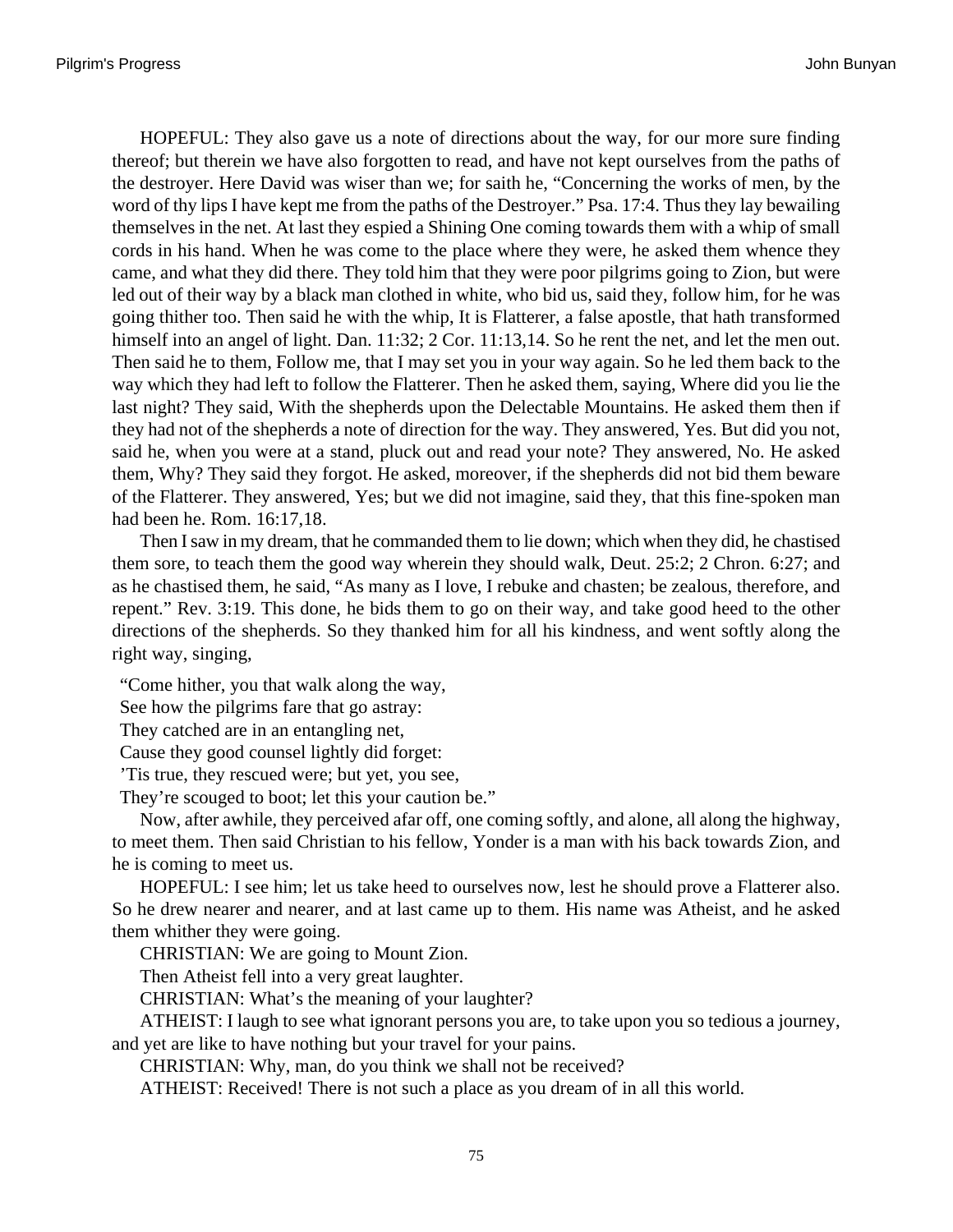CHRISTIAN: But there is in the world to come.

ATHEIST: When I was at home in mine own country I heard as you now affirm, and from that hearing went out to see, and have been seeking this city these twenty years, but find no more of it than I did the first day I set out. [Eccles. 10:15;](http://www.ccel.org/b/bible/asv/xml/asv.Eccl.10.xml#Eccl.10.15) [Jer. 17:15](http://www.ccel.org/b/bible/asv/xml/asv.Jer.17.xml#Jer.17.15).

CHRISTIAN: We have both heard, and believe, that there is such a place to be found.

ATHEIST: Had not I, when at home, believed, I had not come thus far to seek; but finding none, (and yet I should, had there been such a place to be found, for I have gone to seek it farther than you,) I am going back again, and will seek to refresh myself with the things that I then cast away for hopes of that which I now see is not.

CHRISTIAN: Then said Christian to Hopeful his companion, Is it true which this man hath said?

HOPEFUL: Take heed, he is one of the Flatterers. Remember what it cost us once already for our hearkening to such kind of fellows. What! no Mount Zion? Did we not see from the Delectable Mountains the gate of the city? Also, are we not now to walk by faith? [2 Cor. 5:7.](http://www.ccel.org/b/bible/asv/xml/asv.iiCor.5.xml#iiCor.5.7)

Let us go on, lest the man with the whip overtake us again. You should have taught me that lesson, which I will sound you in the ears withal: "Cease, my son, to hear the instruction that causeth to err from the words of knowledge." [Prov. 19:27](http://www.ccel.org/b/bible/asv/xml/asv.Prov.19.xml#Prov.19.27). I say, my brother, cease to hear him, and let us believe to the saving of the soul.

CHRISTIAN: My brother, I did not put the question to thee, for that I doubted of the truth of our belief myself, but to prove thee, and to fetch from thee a fruit of the honesty of thy heart. As for this man, I know that he is blinded by the God of this world. Let thee and me go on, knowing that we have belief of the truth; and no lie is of the truth. [1 John, 5:21](http://www.ccel.org/b/bible/asv/xml/asv.iJohn.5.xml#iJohn.5.21).

HOPEFUL: Now do I rejoice in hope of the glory of God. So they turned away from the man; and he, laughing at them, went his way.

I then saw in my dream, that they went on until they came into a certain country whose air naturally tended to make one drowsy, if he came a stranger into it. And here Hopeful began to be very dull, and heavy to sleep: wherefore he said unto Christian, I do now begin to grow so drowsy that I can scarcely hold open mine eyes; let us lie down here, and take one nap.

CHRISTIAN: By no means, said the other; lest, sleeping, we never awake more.

HOPEFUL: Why, my brother? sleep is sweet to the laboring man; we may be refreshed, if we take a nap.

CHRISTIAN: Do you not remember that one of the shepherds bid us beware of the Enchanted Ground? He meant by that, that we should beware of sleeping; wherefore "let us not sleep, as do others; but let us watch and be sober." [1 Thess. 5:6.](http://www.ccel.org/b/bible/asv/xml/asv.iThess.5.xml#iThess.5.6)

HOPEFUL: I acknowledge myself in a fault; and had I been here alone, I had by sleeping run the danger of death. I see it is true that the wise man saith, "Two are better than one." [Eccl. 4:9.](http://www.ccel.org/b/bible/asv/xml/asv.Eccl.4.xml#Eccl.4.9) Hitherto hath thy company been my mercy; and thou shalt have a good reward for thy labor.

CHRISTIAN: Now, then, said Christian, to prevent drowsiness in this place, let us fall into good discourse.

HOPEFUL: With all my heart, said the other.

CHRISTIAN: Where shall we begin?

HOPEFUL: Where God began with us. But do you begin, if you please.

CHRISTIAN: I will sing you first this song: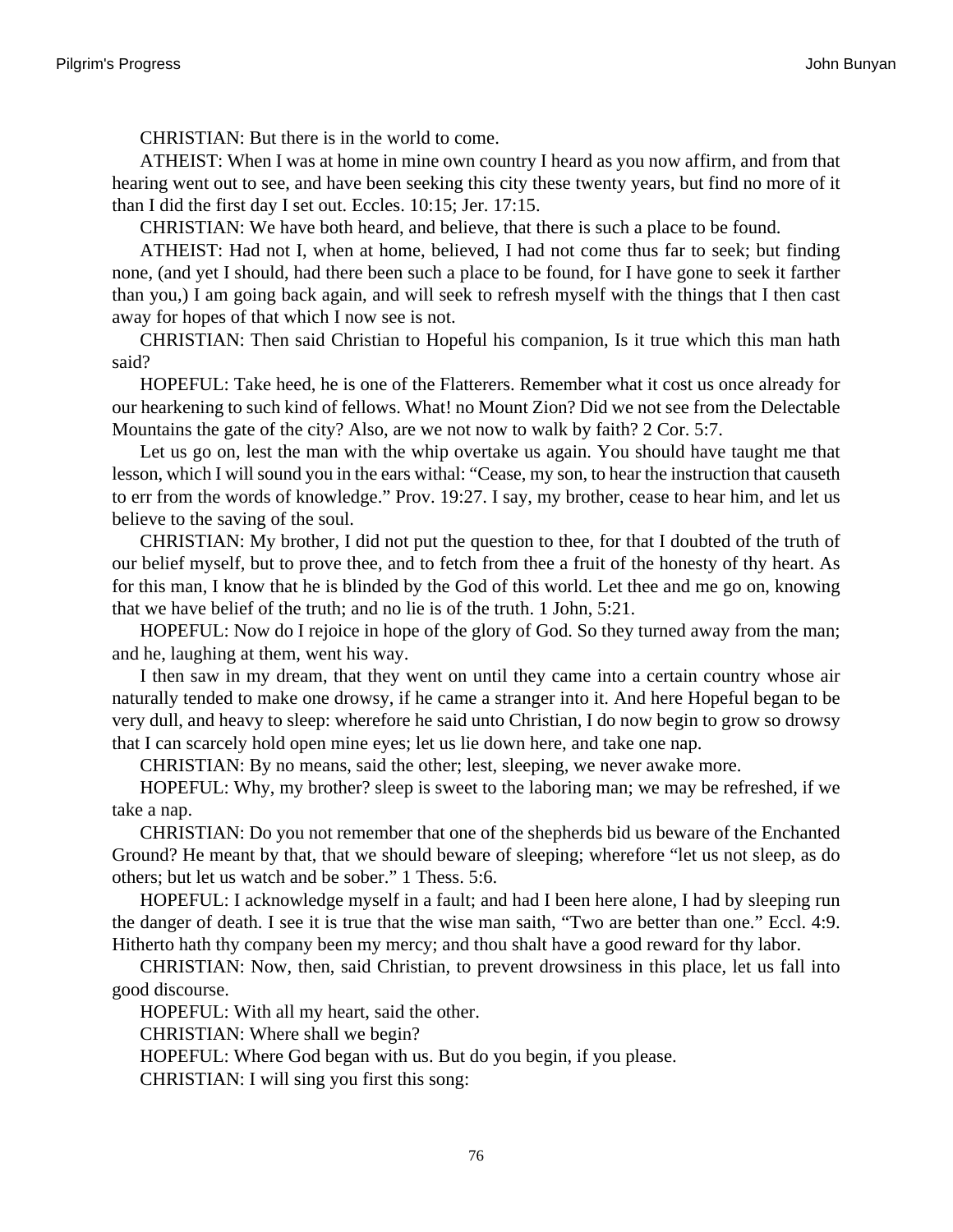"When saints do sleepy grow, let them come hither,

And hear how these two pilgrims talk together;

Yea, let them learn of them in any wise,

Thus to keep ope their drowsy, slumb'ring eyes.

Saints' fellowship, if it be managed well,

Keeps them awake, and that in spite of hell."

Then Christian began, and said, I will ask you a question. How came you to think at first of doing what you do now?

HOPEFUL: Do you mean, how came I at first to look after the good of my soul?

CHRISTIAN: Yes, that is my meaning.

HOPEFUL: I continued a great while in the delight of those things which were seen and sold at our fair; things which I believe now would have, had I continued in them still, drowned me in perdition and destruction.

CHRISTIAN: What things were they?

HOPEFUL: All the treasures and riches of the world. Also I delighted much in rioting, reveling, drinking, swearing, lying, uncleanness, Sabbath-breaking, and what not, that tended to destroy the soul. But I found at last, by hearing and considering of things that are divine, which, indeed, I heard of you, as also of beloved Faithful, that was put to death for his faith and good living in Vanity Fair, that the end of these things is death, [Rom. 6:21-23;](http://www.ccel.org/b/bible/asv/xml/asv.Rom.6.xml#Rom.6.21) and that for these things' sake, the wrath of God cometh upon the children of disobedience. [Eph. 5:6](http://www.ccel.org/b/bible/asv/xml/asv.Eph.5.xml#Eph.5.6).

CHRISTIAN: And did you presently fall under the power of this conviction?

HOPEFUL: No, I was not willing presently to know the evil of sin, nor the damnation that follows upon the commission of it; but endeavored, when my mind at first began to be shaken with the word, to shut mine eyes against the light thereof.

CHRISTIAN: But what was the cause of your carrying of it thus to the first workings of God's blessed Spirit upon you?

HOPEFUL: The causes were, 1. I was ignorant that this was the work of God upon me. I never thought that by awakenings for sin, God at first begins the conversion of a sinner. 2. Sin was yet very sweet to my flesh, and I was loth to leave it. 3. I could not tell how to part with mine old companions, their presence and actions were so desirable unto me. 4. The hours in which convictions were upon me, were such troublesome and such heart-affrighting hours, that I could not bear, no not so much as the remembrance of them upon my heart.

CHRISTIAN: Then, as it seems, sometimes you got rid of your trouble?

HOPEFUL: Yes, verily, but it would come into my mind again; and then I should be as bad, nay, worse than I was before.

CHRISTIAN: Why, what was it that brought your sins to mind again? HOPEFUL: Many things; as,

1. If I did but meet a good man in the streets; or,

2. If I have heard any read in the Bible; or,

3. If mine head did begin to ache; or,

4. If I were told that some of my neighbors were sick; or,

5. If I heard the bell toll for some that were dead; or,

6. If I thought of dying myself; or,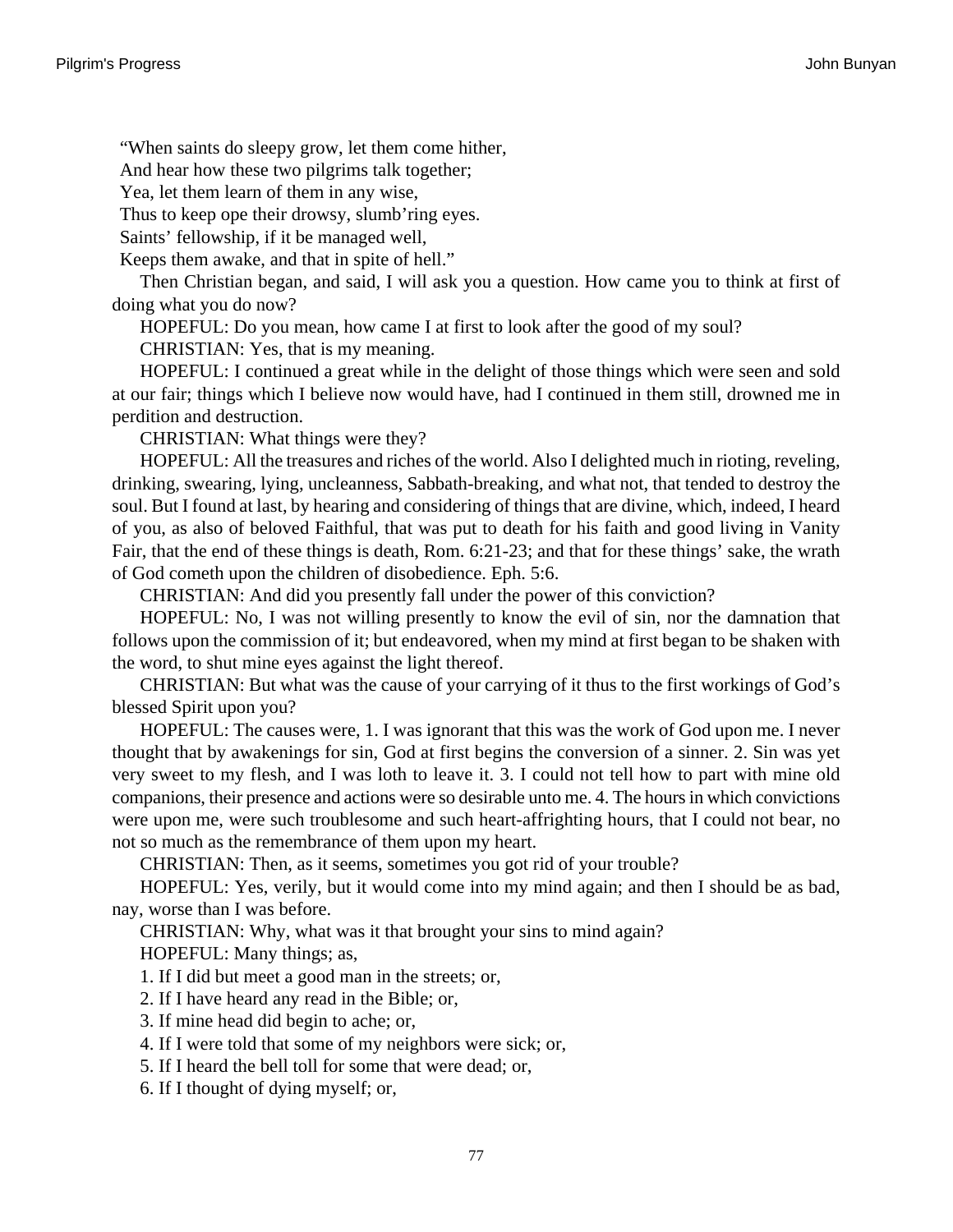7. If I heard that sudden death happened to others.

8. But especially when I thought of myself, that I must quickly come to judgment.

CHRISTIAN: And could you at any time, with ease, get off the guilt of sin, when by any of these ways it came upon you?

HOPEFUL: No, not I; for then they got faster hold of my conscience; and then, if I did but think of going back to sin, (though my mind was turned against it,) it would be double torment to me.

CHRISTIAN: And how did you do then?

HOPEFUL: I thought I must endeavor to mend my life; for else, thought I, I am sure to be damned.

CHRISTIAN: And did you endeavor to mend?

HOPEFUL: Yes, and fled from, not only my sins, but sinful company too, and betook me to religious duties, as praying, reading, weeping for sin, speaking truth to my neighbors, etc. These things did I, with many others, too much here to relate.

CHRISTIAN: And did you think yourself well then?

HOPEFUL: Yes, for a while; but at the last my trouble came tumbling upon me again, and that over the neck of all my reformations.

CHRISTIAN: How came that about, since you were now reformed?

HOPEFUL: There were several things brought it upon me, especially such sayings as these: "All our righteousnesses are as filthy rags." [Isa. 64:6](http://www.ccel.org/b/bible/asv/xml/asv.Isa.64.xml#Isa.64.6). "By the works of the law shall no flesh be justified." [Gal. 2:16](http://www.ccel.org/b/bible/asv/xml/asv.Gal.2.xml#Gal.2.16). "When ye have done all these things, say, We are unprofitable," [Luke 17:10;](http://www.ccel.org/b/bible/asv/xml/asv.Luke.17.xml#Luke.17.10) with many more such like. From whence I began to reason with myself thus: If all my righteousnesses are as filthy rags; if by the deeds of the law no man can be justified; and if, when we have done all, we are yet unprofitable, then is it but a folly to think of heaven by the law. I farther thought thus: If a man runs a hundred pounds into the shopkeeper's debt, and after that shall pay for all that he shall fetch; yet if his old debt stands still in the book uncrossed, the shopkeeper may sue him for it, and cast him into prison, till he shall pay the debt.

CHRISTIAN: Well, and how did you apply this to yourself?

HOPEFUL: Why, I thought thus with myself: I have by my sins run a great way into God's book, and my now reforming will not pay off that score; therefore I should think still, under all my present amendments, But how shall I be freed from that damnation that I brought myself in danger of by my former transgressions?

CHRISTIAN: A very good application: but pray go on.

HOPEFUL: Another thing that hath troubled me ever since my late amendments, is, that if I look narrowly into the best of what I do now, I still see sin, new sin, mixing itself with the best of that I do; so that now I am forced to conclude, that notwithstanding my former fond conceits of myself and duties, I have committed sin enough in one day to send me to hell, though my former life had been faultless.

CHRISTIAN: And what did you do then?

HOPEFUL: Do! I could not tell what to do, until I broke my mind to Faithful; for he and I were well acquainted. And he told me, that unless I could obtain the righteousness of a man that never had sinned, neither mine own, nor all the righteousness of the world, could save me.

CHRISTIAN: And did you think he spake true?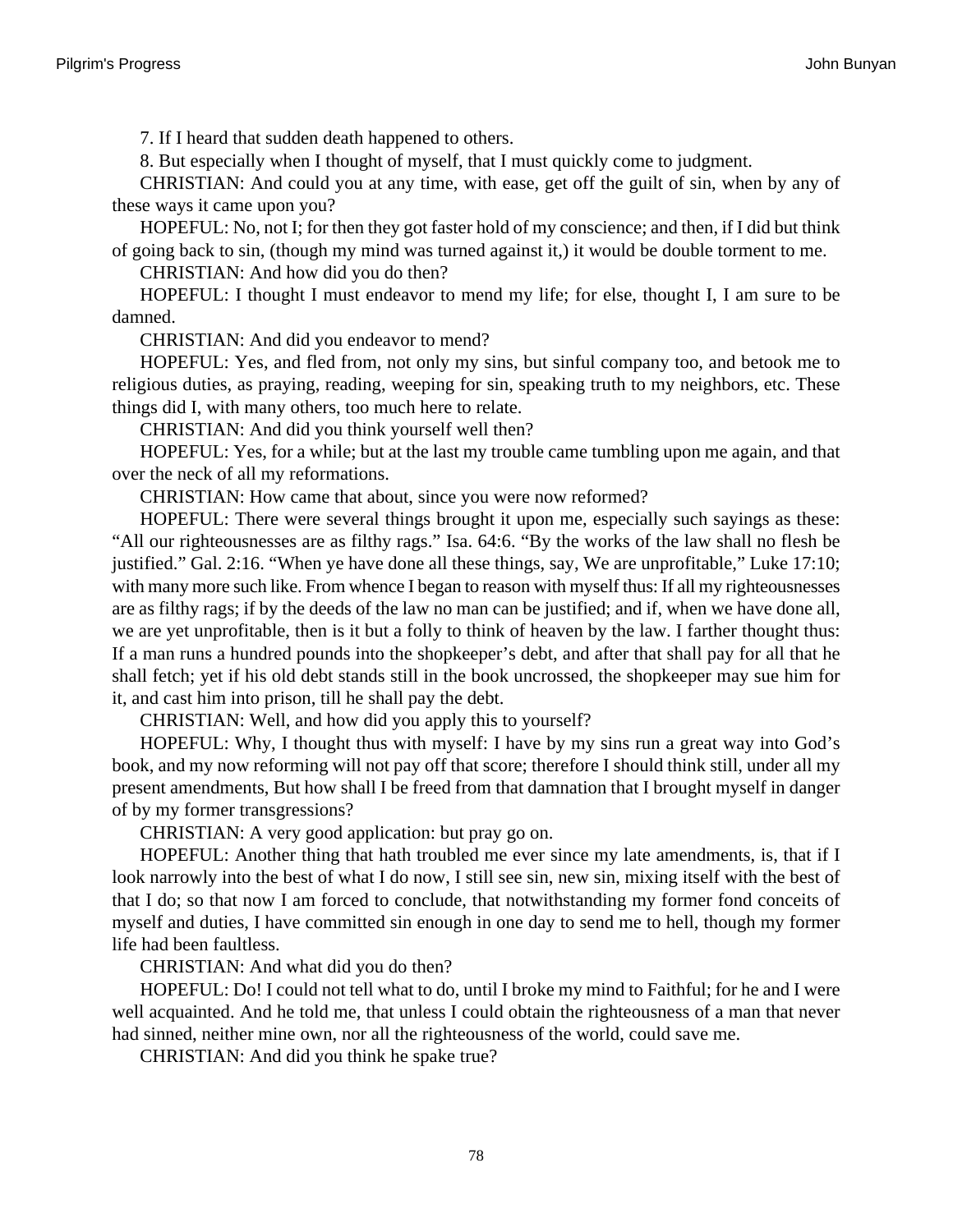HOPEFUL: Had he told me so when I was pleased and satisfied with my own amendments, I had called him fool for his pains; but now, since I see my own infirmity, and the sin which cleaves to my best performance, I have been forced to be of his opinion.

CHRISTIAN: But did you think, when at first he suggested it to you, that there was such a man to be found, of whom it might justly be said, that he never committed sin?

HOPEFUL: I must confess the words at first sounded strangely; but after a little more talk and company with him, I had full conviction about it.

CHRISTIAN: And did you ask him what man this was, and how you must be justified by him?

HOPEFUL: Yes, and he told me it was the Lord Jesus, that dwelleth on the right hand of the Most High. [Heb. 10:12-21](http://www.ccel.org/b/bible/asv/xml/asv.Heb.10.xml#Heb.10.12). And thus, said he, you must be justified by him, even by trusting to what he hath done by himself in the days of his flesh, and suffered when he did hang on the tree. [Rom. 4:5](http://www.ccel.org/b/bible/asv/xml/asv.Rom.4.xml#Rom.4.5); [Col. 1:14;](http://www.ccel.org/b/bible/asv/xml/asv.Col.1.xml#Col.1.14) [1 Pet. 1:19.](http://www.ccel.org/b/bible/asv/xml/asv.iPet.1.xml#iPet.1.19) I asked him further, how that man's righteousness could be of that efficacy, to justify another before God. And he told me he was the mighty God, and did what he did, and died the death also, not for himself, but for me; to whom his doings, and the worthiness of them, should be imputed, if I believed on him.

CHRISTIAN: And what did you do then?

HOPEFUL: I made my objections against my believing, for that I thought he was not willing to save me.

CHRISTIAN: And what said Faithful to you then?

HOPEFUL: He bid me go to him and see. Then I said it was presumption. He said, No; for I was invited to come. [Matt. 11:28.](http://www.ccel.org/b/bible/asv/xml/asv.Matt.11.xml#Matt.11.28) Then he gave me a book of Jesus' inditing, to encourage me the more freely to come; and he said concerning that book, that every jot and tittle thereof stood firmer than heaven and earth. [Matt. 24:35.](http://www.ccel.org/b/bible/asv/xml/asv.Matt.24.xml#Matt.24.35) Then I asked him what I must do when I came; and he told me I must entreat upon my knees, [Psa. 95:6;](http://www.ccel.org/b/bible/asv/xml/asv.Ps.95.xml#Ps.95.6) [Dan. 6:10,](http://www.ccel.org/b/bible/asv/xml/asv.Dan.6.xml#Dan.6.10) with all my heart and soul, [Jer. 29:12,13](http://www.ccel.org/b/bible/asv/xml/asv.Jer.29.xml#Jer.29.12 Bible:Jer.29.13), the Father to reveal him to me. Then I asked him further, how I must make my supplications to him; and he said, Go, and thou shalt find him upon a mercy-seat, where he sits all the year long to give pardon and forgiveness to them that come. [Exod. 25:22](http://www.ccel.org/b/bible/asv/xml/asv.Exod.25.xml#Exod.25.22); [Lev. 16:2](http://www.ccel.org/b/bible/asv/xml/asv.Lev.16.xml#Lev.16.2); [Num. 7:89;](http://www.ccel.org/b/bible/asv/xml/asv.Num.7.xml#Num.7.89) [Heb. 4:16.](http://www.ccel.org/b/bible/asv/xml/asv.Heb.4.xml#Heb.4.16) I told him, that I knew not what to say when I came; and he bid say to this effect: God be merciful to me a sinner, and make me to know and believe in Jesus Christ; for I see, that if his righteousness had not been, or I have not faith in that righteousness, I am utterly cast away. Lord, I have heard that thou art a merciful God, and hast ordained that thy Son Jesus Christ should be the Saviour of the world; and moreover, that thou art willing to bestow him upon such a poor sinner as I am-and I am a sinner indeed. Lord, take therefore this opportunity, and magnify thy grace in the salvation of my soul, through thy Son Jesus Christ. Amen.

CHRISTIAN: And did you do as you were bidden?

HOPEFUL: Yes, over, and over, and over.

CHRISTIAN: And did the Father reveal the Son to you?

HOPEFUL: Not at the first, nor second, nor third, nor fourth, nor fifth, no, nor at the sixth time neither.

CHRISTIAN: What did you do then? HOPEFUL: What? why I could not tell what to do. CHRISTIAN: Had you not thoughts of leaving off praying? HOPEFUL: Yes; an hundred times twice told.

CHRISTIAN: And what was the reason you did not?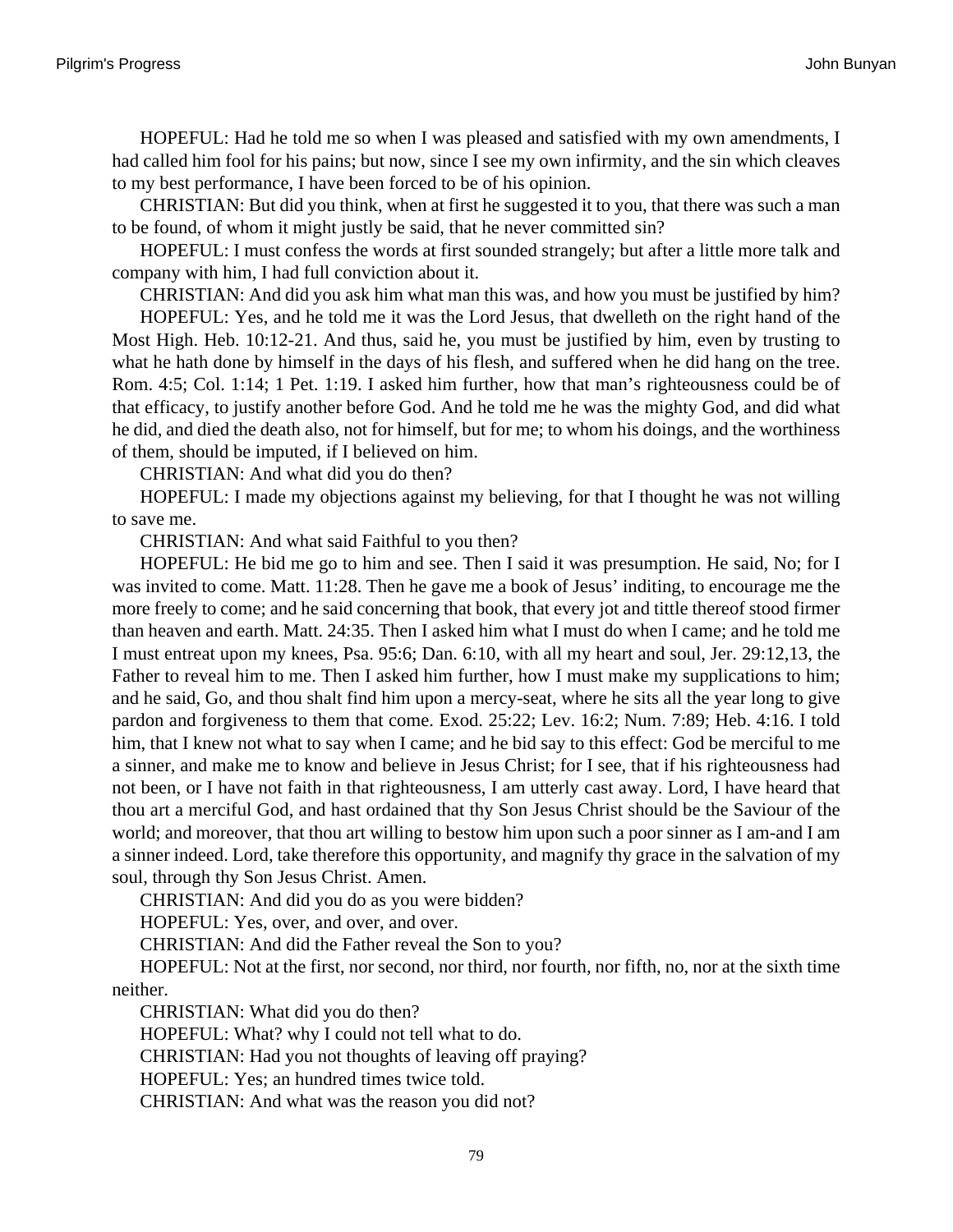HOPEFUL: I believed that it was true which hath been told me, to wit, that without the righteousness of this Christ, all the world could not save me; and therefore, thought I with myself, if I leave off, I die, and I can but die at the throne of grace. And withal this came into my mind, "If it tarry, wait for it; because it will surely come, and will not tarry." [Hab. 2:3.](http://www.ccel.org/b/bible/asv/xml/asv.Hab.2.xml#Hab.2.3) So I continued praying until the Father showed me his Son.

CHRISTIAN: And how was he revealed unto you?

HOPEFUL: I did not see him with my bodily eyes, but with the eyes of my understanding, [Eph.](http://www.ccel.org/b/bible/asv/xml/asv.Eph.1.xml#Eph.1.18 Bible:Eph.1.19) [1:18,19](http://www.ccel.org/b/bible/asv/xml/asv.Eph.1.xml#Eph.1.18 Bible:Eph.1.19); and thus it was. One day I was very sad, I think sadder than at any one time in my life; and this sadness was through a fresh sight of the greatness and vileness of my sins. And as I was then looking for nothing but hell, and the everlasting damnation of my soul, suddenly, as I thought, I saw the Lord Jesus looking down from heaven upon me, and saying, "Believe on the Lord Jesus Christ, and thou shalt be saved." [Acts 16:31.](http://www.ccel.org/b/bible/asv/xml/asv.Acts.16.xml#Acts.16.31)

But I replied, Lord, I am a great, a very great sinner: and he answered, "My grace is sufficient for thee." [2 Cor. 12:9](http://www.ccel.org/b/bible/asv/xml/asv.iiCor.12.xml#iiCor.12.9). Then I said, But, Lord, what is believing? And then I saw from that saying, "He that cometh to me shall never hunger, and he that believeth on me shall never thirst," [John](http://www.ccel.org/b/bible/asv/xml/asv.John.6.xml#John.6.35) [6:35](http://www.ccel.org/b/bible/asv/xml/asv.John.6.xml#John.6.35), that believing and coming was all one; and that he that came, that is, that ran out in his heart and affections after salvation by Christ, he indeed believed in Christ. Then the water stood in mine eyes, and I asked further, But, Lord, may such a great sinner as I am be indeed accepted of thee, and be saved by thee? And I heard him say, "And him that cometh to me, I will in no wise cast out." [John 6:37](http://www.ccel.org/b/bible/asv/xml/asv.John.6.xml#John.6.37). Then I said, But how, Lord, must I consider of thee in my coming to thee, that my faith may be placed aright upon thee? Then he said, "Christ Jesus came into the world to save sinners." [1 Tim. 1:15.](http://www.ccel.org/b/bible/asv/xml/asv.iTim.1.xml#iTim.1.15) He is the end of the law for righteousness to every one that believes. [Rom.10:4](http://www.ccel.org/b/bible/asv/xml/asv.Rom.10.xml#Rom.10.4), and chap. [4.](http://www.ccel.org/b/bible/asv/xml/asv.Rom.4.xml#Rom.4.1) He died for our sins, and rose again for our justification. [Rom. 4:25](http://www.ccel.org/b/bible/asv/xml/asv.Rom.4.xml#Rom.4.25). He loved us, and washed us from our sins in his own blood. [Rev. 1:5.](http://www.ccel.org/b/bible/asv/xml/asv.Rev.1.xml#Rev.1.5) He is the Mediator between God and us. [1](http://www.ccel.org/b/bible/asv/xml/asv.iTim.2.xml#iTim.2.5) [Tim. 2:5.](http://www.ccel.org/b/bible/asv/xml/asv.iTim.2.xml#iTim.2.5) He ever liveth to make intercession for us. [Heb. 7:25](http://www.ccel.org/b/bible/asv/xml/asv.Heb.7.xml#Heb.7.25). From all which I gathered, that I must look for righteousness in his person, and for satisfaction for my sins by his blood: that what he did in obedience to his Father's law, and in submitting to the penalty thereof, was not for himself, but for him that will accept it for his salvation, and be thankful. And now was my heart full of joy, mine eyes full of tears, and mine affections running over with love to the name, people, and ways of Jesus Christ.

CHRISTIAN: This was a revelation of Christ to your soul indeed. But tell me particularly what effect this had upon your spirit.

HOPEFUL: It made me see that all the world, notwithstanding all the righteousness thereof, is in a state of condemnation. It made me see that God the Father, though he be just, can justly justify the coming sinner. It made me greatly ashamed of the vileness of my former life, and confounded me with the sense of mine own ignorance; for there never came a thought into my heart before now that showed me so the beauty of Jesus Christ. It made me love a holy life, and long to do something for the honor and glory of the name of the Lord Jesus. Yea, I thought that had I now a thousand gallons of blood in my body, I could spill it all for the sake of the Lord Jesus.

I saw then in my dream, that Hopeful looked back, and saw Ignorance, whom they had left behind, coming after. Look, said he to Christian, how far yonder youngster loitereth behind.

CHRISTIAN: Aye, aye, I see him: he careth not for our company.

HOPEFUL: But I trow it would not have hurt him, had he kept pace with us hitherto.

CHRISTIAN: That is true; but I warrant you he thinketh otherwise.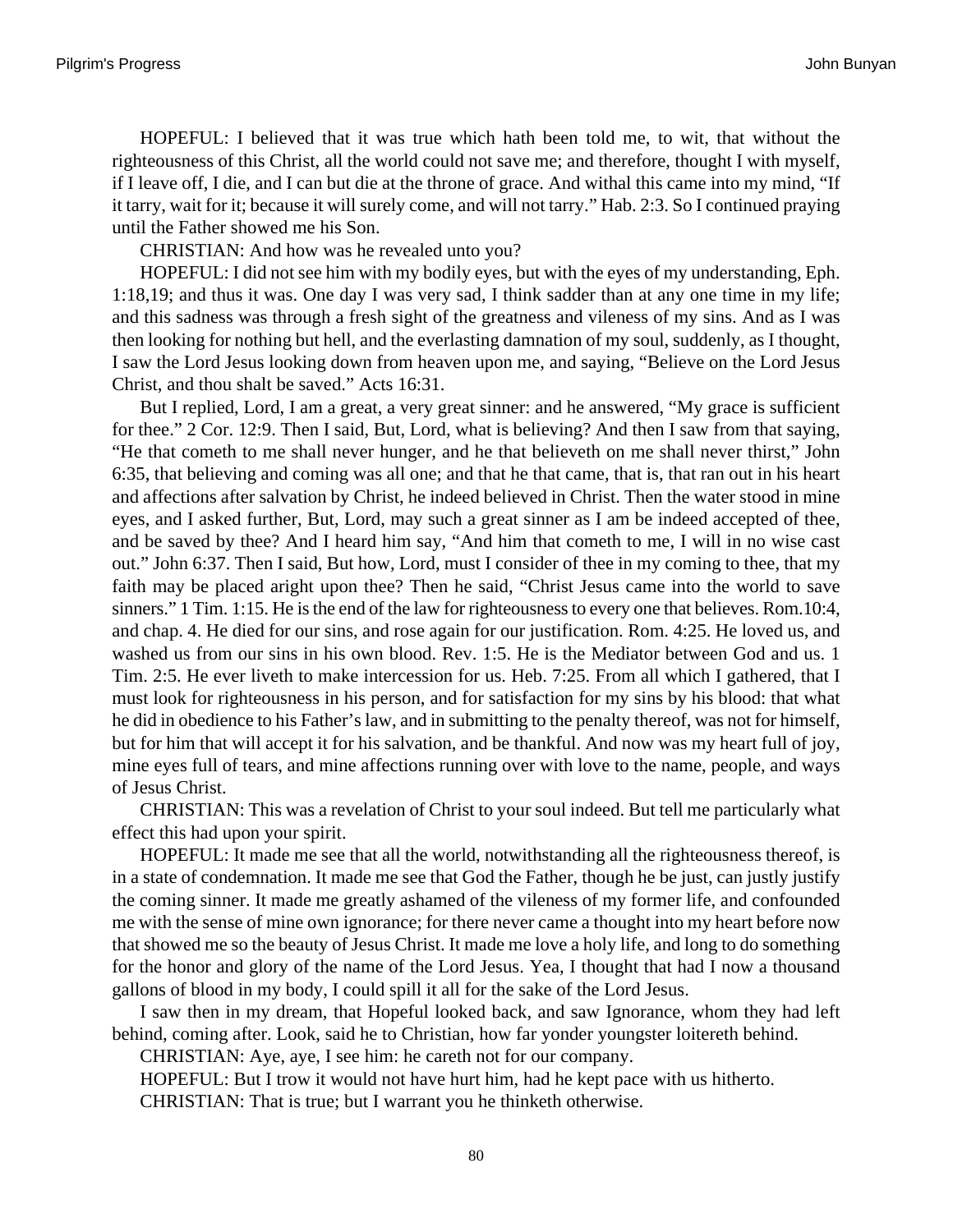HOPEFUL: That I think he doth; but, however, let us tarry for him. (So they did.) Then Christian said to him, Come away, man; why do you stay so behind?

IGNORANCE: I take my pleasure in walking alone, even more a great deal than in company, unless I like it the better.

Then said Christian to Hopeful, (but softly,) Did I not tell you he cared not for our company? But, however, said he, come up, and let us talk away the time in this solitary place. Then, directing his speech to Ignorance, he said, Come, how do you do? How stands it between God and your soul now?

IGNORANCE: I hope, well; for I am always full of good motions, that come into my mind to comfort me as I walk.

CHRISTIAN: What good motions? Pray tell us.

IGNORANCE: Why, I think of God and heaven.

CHRISTIAN: So do the devils and damned souls.

IGNORANCE: But I think of them, and desire them.

CHRISTIAN: So do many that are never like to come there. "The soul of the sluggard desireth, and hath nothing." [Prov. 13:4.](http://www.ccel.org/b/bible/asv/xml/asv.Prov.13.xml#Prov.13.4)

IGNORANCE: But I think of them, and leave all for them.

CHRISTIAN: That I doubt: for to leave all is a very hard matter; yea, a harder matter than many are aware of. But why, or by what, art thou persuaded that thou hast left all for God and heaven?

IGNORANCE: My heart tells me so.

CHRISTIAN: The wise man says, "He that trusteth in his own heart is a fool." [Prov. 28:26.](http://www.ccel.org/b/bible/asv/xml/asv.Prov.28.xml#Prov.28.26) IGNORANCE: That is spoken of an evil heart; but mine is a good one.

CHRISTIAN: But how dost thou prove that?

IGNORANCE: It comforts me in hopes of heaven.

CHRISTIAN: That may be through its deceitfulness; for a man's heart may minister comfort to him in the hopes of that thing for which he has yet no ground to hope.

IGNORANCE: But my heart and life agree together; and therefore my hope is well-grounded. CHRISTIAN: Who told thee that thy heart and life agree together?

IGNORANCE: My heart tells me so.

CHRISTIAN: "Ask my fellow if I be a thief." Thy heart tells thee so! Except the word of God beareth witness in this matter, other testimony is of no value.

IGNORANCE: But is it not a good heart that hath good thoughts? and is not that a good life that is according to God's commandments?

CHRISTIAN: Yes, that is a good heart that hath good thoughts, and that is a good life that is according to God's commandments; but it is one thing indeed to have these, and another thing only to think so.

IGNORANCE: Pray, what count you good thoughts, and a life according to God's commandments?

CHRISTIAN: There are good thoughts of divers kinds; some respecting ourselves, some God, some Christ, and some other things.

IGNORANCE: What be good thoughts respecting ourselves?

CHRISTIAN: Such as agree with the word of God.

IGNORANCE: When do our thoughts of ourselves agree with the word of God?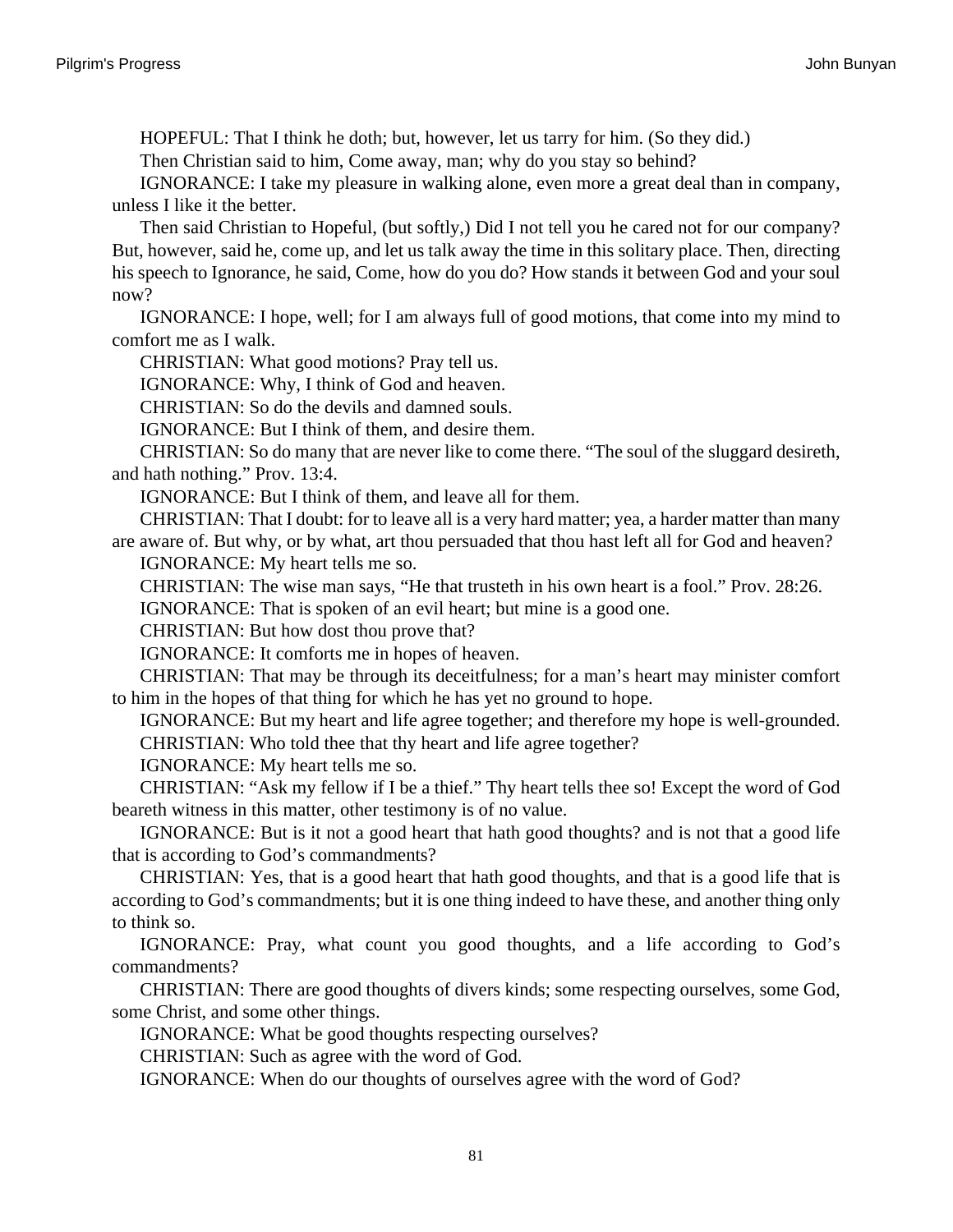CHRISTIAN: When we pass the same judgment upon ourselves which the word passes. To explain myself: the word of God saith of persons in a natural condition, "There is none righteous, there is none that doeth good." It saith also, that, "every imagination of the heart of man is only evil, and that continually." [Gen. 6:5](http://www.ccel.org/b/bible/asv/xml/asv.Gen.6.xml#Gen.6.5); [Rom. 3](http://www.ccel.org/b/bible/asv/xml/asv.Rom.3.xml#Rom.3.1). And again, "The imagination of man's heart is evil from his youth." [Gen. 8:21.](http://www.ccel.org/b/bible/asv/xml/asv.Gen.8.xml#Gen.8.21) Now, then, when we think thus of ourselves, having sense thereof, then are our thoughts good ones, because according to the word of God.

IGNORANCE: I will never believe that my heart is thus bad.

CHRISTIAN: Therefore thou never hadst one good thought concerning thyself in thy life. But let me go on. As the word passeth a judgment upon our hearts, so it passeth a judgment upon our ways; and when the thoughts of our hearts and ways agree with the judgment which the word giveth of both, then are both good, because agreeing thereto.

IGNORANCE: Make out your meaning.

CHRISTIAN: Why, the word of God saith, that man's ways are crooked ways, not good but perverse; it saith, they are naturally out of the good way, that they have not known it. [Psa. 125:5;](http://www.ccel.org/b/bible/asv/xml/asv.Ps.125.xml#Ps.125.5) [Prov. 2:15;](http://www.ccel.org/b/bible/asv/xml/asv.Prov.2.xml#Prov.2.15) [Rom. 3:12.](http://www.ccel.org/b/bible/asv/xml/asv.Rom.3.xml#Rom.3.12) Now, when a man thus thinketh of his ways, I say, when he doth sensibly, and with heart-humiliation, thus think, then hath he good thoughts of his own ways, because his thoughts now agree with the judgment of the word of God.

IGNORANCE: What are good thoughts concerning God?

CHRISTIAN: Even, as I have said concerning ourselves, when our thoughts of God do agree with what the word saith of him; and that is, when we think of his being and attributes as the word hath taught, of which I cannot now discourse at large. But to speak of him with reference to us: then have we right thoughts of God when we think that he knows us better than we know ourselves, and can see sin in us when and where we can see none in ourselves; when we think he knows our inmost thoughts, and that our heart, with all its depths, is always open unto his eyes; also when we think that all our righteousness stinks in his nostrils, and that therefore he cannot abide to see us stand before him in any confidence, even in all our best performances.

IGNORANCE: Do you think that I am such a fool as to think that God can see no further than I; or that I would come to God in the best of my performances?

CHRISTIAN: Why, how dost thou think in this matter?

IGNORANCE: Why, to be short, I think I must believe in Christ for justification.

CHRISTIAN: How! think thou must believe in Christ, when thou seest not thy need of him! Thou neither seest thy original nor actual infirmities; but hast such an opinion of thyself, and of what thou doest, as plainly renders thee to be one that did never see the necessity of Christ's personal righteousness to justify thee before God. How, then, dost thou say, I believe in Christ?

IGNORANCE: I believe well enough, for all that.

CHRISTIAN: How dost thou believe?

IGNORANCE: I believe that Christ died for sinners; and that I shall be justified before God from the curse, through his gracious acceptance of my obedience to his laws. Or thus, Christ makes my duties, that are religious, acceptable to his Father by virtue of his merits, and so shall I be justified.

CHRISTIAN: Let me give an answer to this confession of thy faith.

1. Thou believest with a fantastical faith; for this faith is nowhere described in the word.

2. Thou believest with a false faith; because it taketh justification from the personal righteousness of Christ, and applies it to thy own.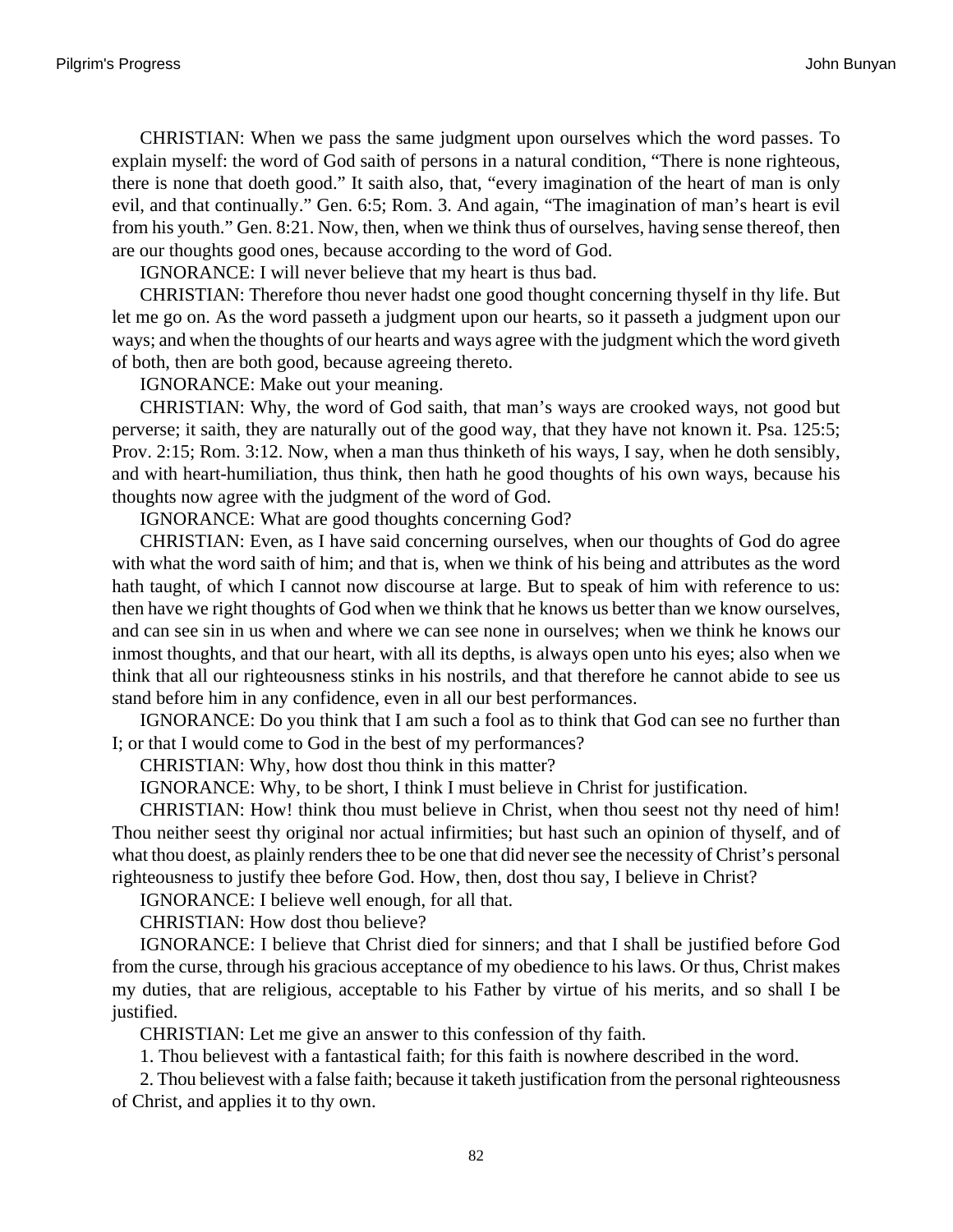3. This faith maketh not Christ a justifier of thy person, but of thy actions; and of thy person for thy action's sake, which is false.

4. Therefore this faith is deceitful, even such as will leave thee under wrath in the day of God Almighty: for true justifying faith puts the soul, as sensible of its lost condition by the law, upon flying for refuge unto Christ's righteousness; (which righteousness of his is not an act of grace by which he maketh, for justification, thy obedience accepted with God, but his personal obedience to the law, in doing and suffering for us what that required at our hands;) this righteousness, I say, true faith accepteth; under the skirt of which the soul being shrouded, and by it presented as spotless before God, it is accepted, and acquitted from condemnation.

IGNORANCE: What! would you have us trust to what Christ in his own person has done without us? This conceit would loosen the reins of our lust, and tolerate us to live as we list: for what matter how we live, if we may be justified by Christ's personal righteousness from all, when we believe it?

CHRISTIAN: Ignorance is thy name, and as thy name is, so art thou: even this thy answer demonstrateth what I say. Ignorant thou art of what justifying righteousness is, and as ignorant how to secure thy soul, through the faith of it, from the heavy wrath of God. Yea, thou also art ignorant of the true effects of saving faith in this righteousness of Christ, which is to bow and win over the heart to God in Christ, to love his name, his word, ways, and people, and not as thou ignorantly imaginest.

HOPEFUL: Ask him if ever he had Christ revealed to him from heaven.

IGNORANCE: What! you are a man for revelations! I do believe, that what both you and all the rest of you say about that matter, is but the fruit of distracted brains.

HOPEFUL: Why, man, Christ is so hid in God from the natural apprehensions of the flesh, that he cannot by any man be savingly known, unless God the Father reveals him to him.

IGNORANCE: That is your faith, but not mine, yet mine, I doubt not, is as good as yours, though I have not in my head so many whimsies as you.

CHRISTIAN: Give me leave to put in a word. You ought not so slightly to speak of this matter: for this I will boldly affirm, even as my good companion hath done, that no man can know Jesus Christ but by the revelation of the Father: yea, and faith too, by which the soul layeth hold upon Christ, (if it be right,) must be wrought by the exceeding greatness of his mighty power, [Matt.](http://www.ccel.org/b/bible/asv/xml/asv.Matt.11.xml#Matt.11.27) [11:27](http://www.ccel.org/b/bible/asv/xml/asv.Matt.11.xml#Matt.11.27); [1 Cor. 12:3](http://www.ccel.org/b/bible/asv/xml/asv.iCor.12.xml#iCor.12.3); [Eph. 1:17-19](http://www.ccel.org/b/bible/asv/xml/asv.Eph.1.xml#Eph.1.17); the working of which faith, I perceive, poor Ignorance, thou art ignorant of. Be awakened, then, see thine own wretchedness, and fly to the Lord Jesus; and by his righteousness, which is the righteousness of God, (for he himself is God,) thou shalt be delivered from condemnation.

IGNORANCE: You go so fast I cannot keep pace with you; do you go on before: I must stay a while behind.

Then they said,

"Well, Ignorance, wilt thou yet foolish be, To slight good counsel, ten times given thee? And if thou yet refuse it, thou shalt know, Ere long, the evil of thy doing so. Remember, man, in time: stoop, do not fear: Good counsel, taken well, saves; therefore hear.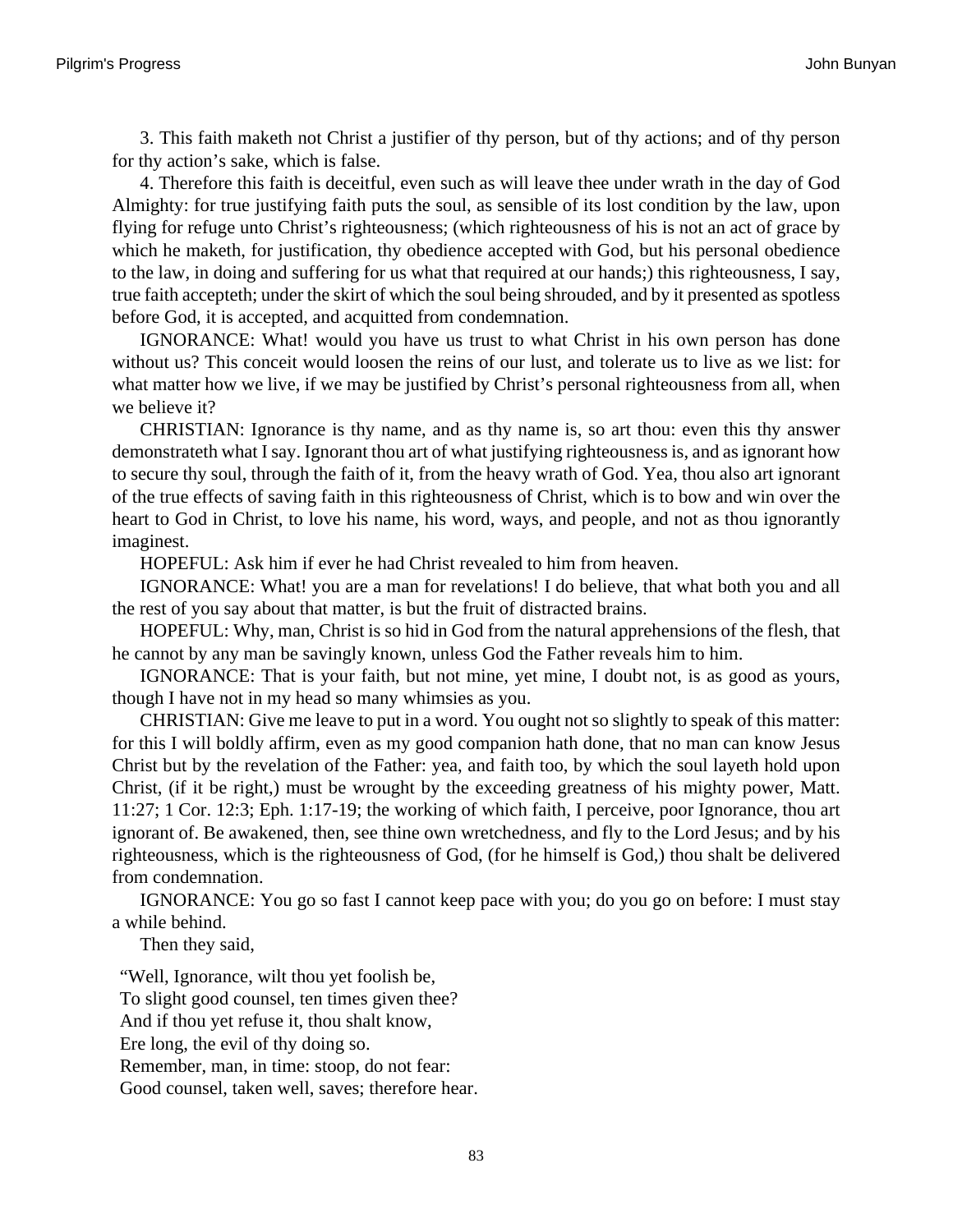But if thou yet shalt slight it, thou wilt be The loser, Ignorance, I'll warrant thee."

# **THE TENTH STAGE**

Then Christian addressed himself thus to his fellow:

CHRISTIAN: Well, come, my good Hopeful, I perceive that thou and I must walk by ourselves again.

So I saw in my dream, that they went on apace before, and Ignorance he came hobbling after. Then said Christian to his companion, I much pity this poor man: it will certainly go ill with him at last.

HOPEFUL: Alas! there are abundance in our town in his condition, whole families, yea, whole streets, and that of pilgrims too; and if there be so many in our parts, how many, think you, must there be in the place where he was born?

CHRISTIAN: Indeed, the word saith, "He hath blinded their eyes, lest they should see," etc.

But, now we are by ourselves, what do you think of such men? Have they at no time, think you, convictions of sin, and so, consequently, fears that their state is dangerous?

HOPEFUL: Nay, do you answer that question yourself, for you are the elder man.

CHRISTIAN: Then I say, sometimes (as I think) they may; but they being naturally ignorant, understand not that such convictions tend to their good; and therefore they do desperately seek to stifle them, and presumptuously continue to flatter themselves in the way of their own hearts.

HOPEFUL: I do believe, as you say, that fear tends much to men's good, and to make them right at their beginning to go on pilgrimage.

CHRISTIAN: Without all doubt it doth, if it be right; for so says the word, "The fear of the Lord is the beginning of wisdom." [Job 28:28](http://www.ccel.org/b/bible/asv/xml/asv.Job.28.xml#Job.28.28); [Psalm 111:10](http://www.ccel.org/b/bible/asv/xml/asv.Ps.111.xml#Ps.111.10); [Prov. 1:7;](http://www.ccel.org/b/bible/asv/xml/asv.Prov.1.xml#Prov.1.7) [9:10](http://www.ccel.org/b/bible/asv/xml/asv.Prov.9.xml#Prov.9.10).

HOPEFUL: How will you describe right fear?

CHRISTIAN: True or right fear is discovered by three things:

1. By its rise; it is caused by saving convictions for sin.

2. It driveth the soul to lay fast hold of Christ for salvation.

3. It begetteth and continueth in the soul a great reverence of God, his word, and ways; keeping it tender, and making it afraid to turn from them, to the right hand or to the left, to any thing that may dishonor God, break its peace, grieve the Spirit, or cause the enemy to speak reproachfully.

HOPEFUL: Well said; I believe you have said the truth. Are we now almost got past the Enchanted Ground?

CHRISTIAN: Why? are you weary of this discourse?

HOPEFUL: No, verily, but that I would know where we are.

CHRISTIAN: We have not now above two miles further to go thereon. But let us return to our matter.

Now, the ignorant know not that such conviction as tend to put them in fear, are for their good, and therefore they seek to stifle them.

HOPEFUL: How do they seek to stifle them?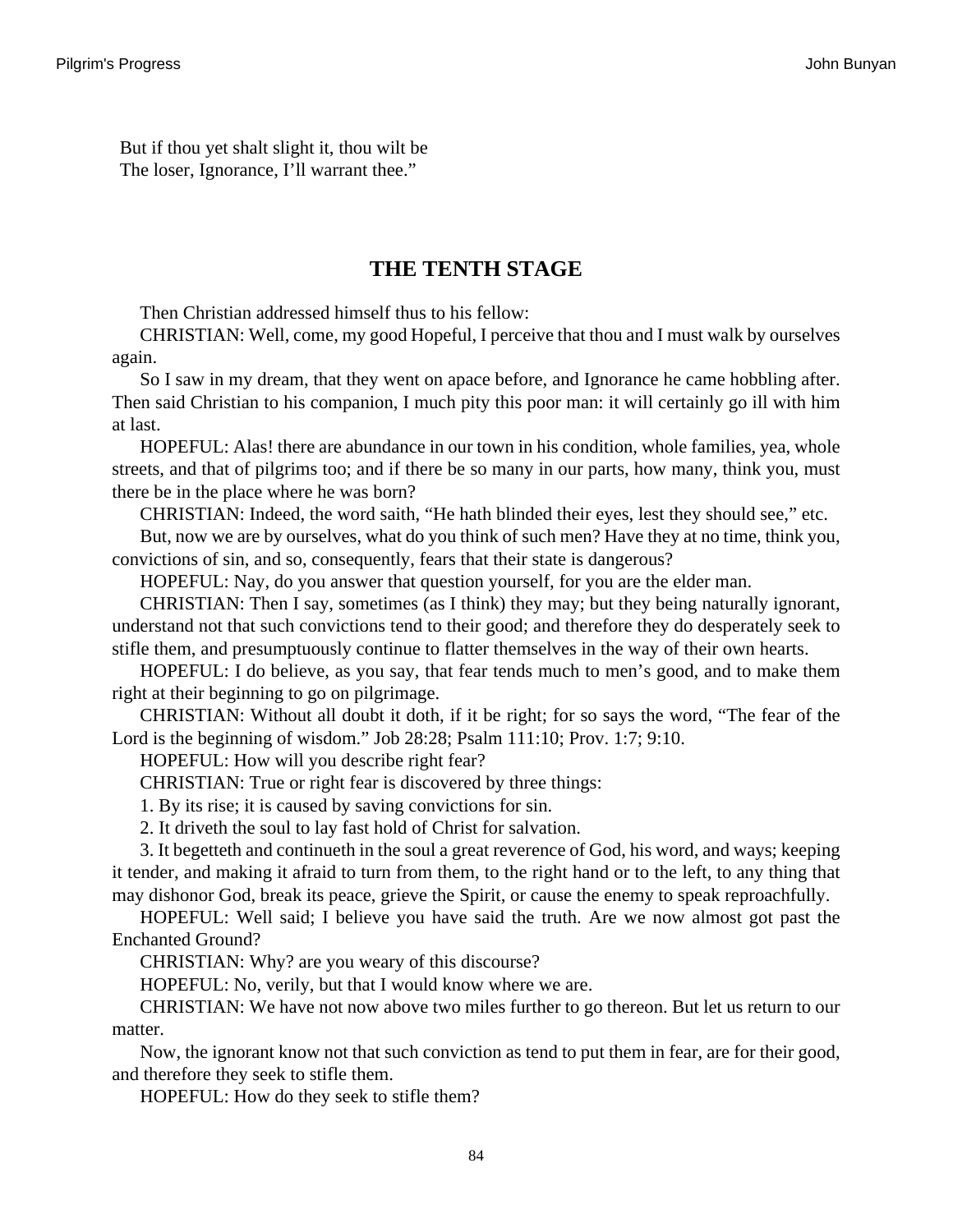CHRISTIAN: 1. They think that those fears are wrought by the devil, (though indeed they are wrought of God,) and thinking so, they resist them, as things that directly tend to their overthrow. 2. They also think that these fears tend to the spoiling of their faith; when, alas for them, poor men that they are, they have none at all; and therefore they harden their hearts against them. 3. They presume they ought not to fear, and therefore, in despite of them, wax presumptuously confident. 4. They see that those fears tend to take away from them their pitiful old self-holiness, and therefore they resist them with all their might.

HOPEFUL: I know something of this myself; for before I knew myself it was so with me.

CHRISTIAN: Well, we will leave, at this time, our neighbor Ignorance by himself, and fall upon another profitable question.

HOPEFUL: With all my heart; but you shall still begin.

CHRISTIAN: Well then, did you not know, about ten years ago, one Temporary in your parts, who was a forward man in religion then?

HOPEFUL: Know him! yes; he dwelt in Graceless, a town about two miles off of Honesty, and he dwelt next door to one Turnback.

CHRISTIAN: Right; he dwelt under the same roof with him. Well, that man was much awakened once: I believe that then he had some sight of his sins, and of the wages that were due thereto.

HOPEFUL: I am of your mind, for (my house not being above three miles from him) he would oft-times come to me, and that with many tears. Truly I pitied the man, and was not altogether without hope of him; but one may see, it is not every one that cries, "Lord, Lord!"

CHRISTIAN: He told me once that he was resolved to go on pilgrimage, as we go now; but all of a sudden he grew acquainted with one Save-self, and then he became a stranger to me.

HOPEFUL: Now, since we are talking about him, let us a little inquire into the reason of the sudden backsliding of him and such others.

CHRISTIAN: It may be very profitable; but do you begin.

HOPEFUL: Well, then, there are, in my judgment, four reasons for it:

1. Though the consciences of such men are awakened, yet their minds are not changed: therefore, when the power of guilt weareth away, that which provoked them to be religious ceaseth; wherefore they naturally turn to their own course again; even as we see the dog that is sick of what he hath eaten, so long as his sickness prevails, he vomits and casts up all; not that he doth this of a free mind, (if we may say a dog has a mind,) but because it troubleth his stomach: but now, when his sickness is over, and so his stomach eased, his desires being not at all alienated from his vomit, he turns him about, and licks up all; and so it is true which is written, "The dog is turned to his own vomit again." [2 Pet. 2:22](http://www.ccel.org/b/bible/asv/xml/asv.iiPet.2.xml#iiPet.2.22). Thus, I say, being hot for heaven, by virtue only of the sense and fear of the torments of hell, as their sense and fear of damnation chills and cools, so their desires for heaven and salvation cool also. So then it comes to pass, that when their guilt and fear is gone, their desires for heaven and happiness die, and they return to their course again.

2. Another reason is, they have slavish fears that do overmaster them: I speak now of the fears that they have of men; "For the fear of man bringeth a snare." [Prov. 29:25](http://www.ccel.org/b/bible/asv/xml/asv.Prov.29.xml#Prov.29.25). So then, though they seem to be hot for heaven so long as the flames of hell are about their ears, yet, when that terror is a little over, they betake themselves to second thoughts, namely, that it is good to be wise and not to run (for they know not what) the hazard of losing all, or at least of bringing themselves into unavoidable and unnecessary troubles; and so they fall in with the world again.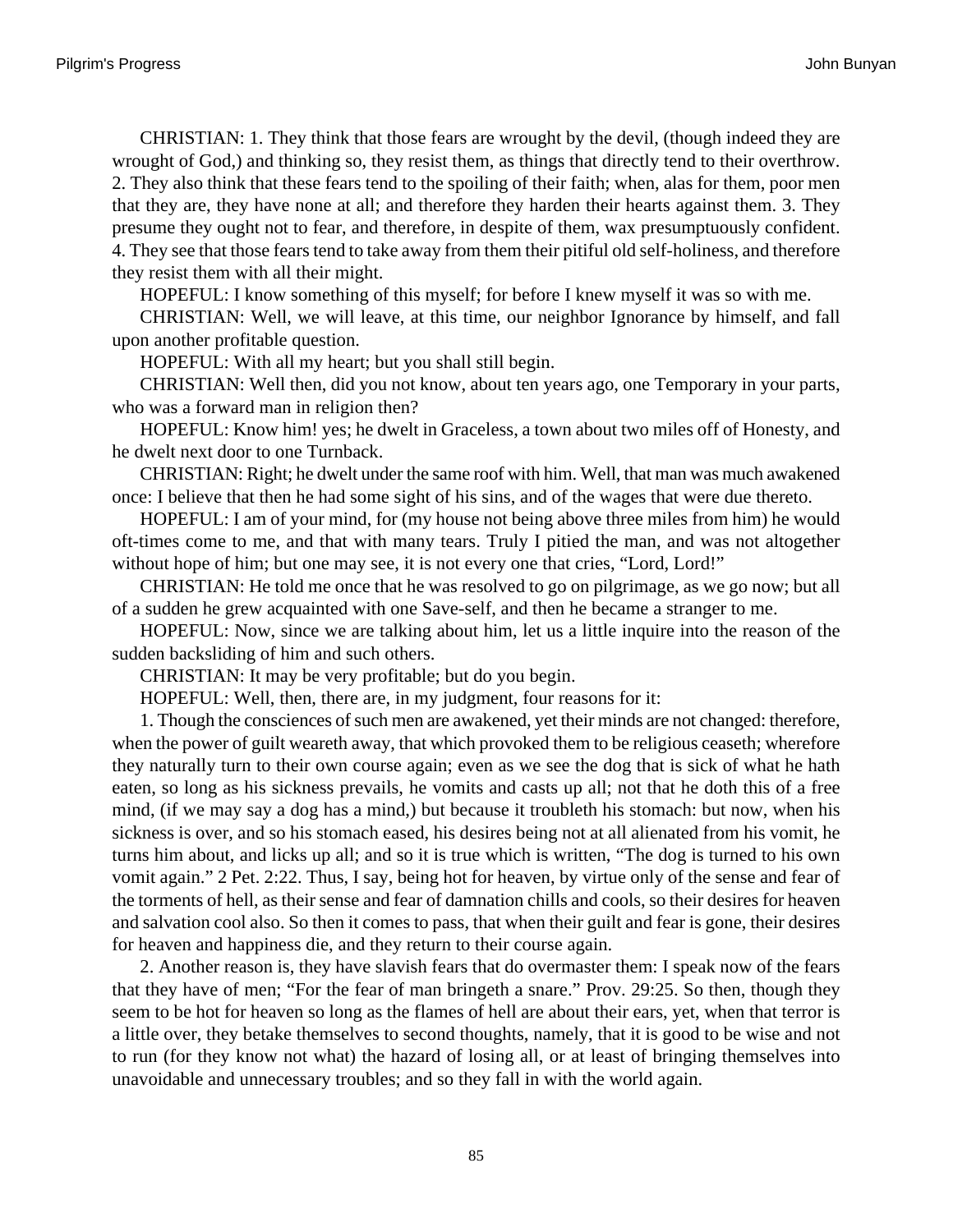3. The shame that attends religion lies also as a block in their way: they are proud and haughty, and religion in their eye is low and contemptible: therefore when they have lost their sense of hell and the wrath to come, they return again to their former course.

4. Guilt, and to meditate terror, are grievous to them; they like not to see their misery before they come into it; though perhaps the sight of at it first, if they loved that sight, might make them fly whither the righteous fly and are safe; but because they do, as I hinted before, even shun the thoughts of guilt and terror, therefore, when once they are rid of their awakenings about the terrors and wrath of God, they harden their hearts gladly, and choose such ways as will harden them more and more.

CHRISTIAN: You are pretty near the business, for the bottom of all is for want of a change in their mind and will. And therefore they are but like the felon that standeth before the judge: he quakes and trembles, and seems to repent most heartily, but the bottom of all is the fear of the halter: not that he hath any detestation of the offence, as it is evident; because, let but this man have his liberty, and he will be a thief, and so a rogue still; whereas, if his mind was changed, he would be otherwise.

HOPEFUL: Now I have showed you the reason of their going back, do you show me the manner thereof.

CHRISTIAN: So I will willingly.

1. They draw off their thoughts, all that they may, from the remembrance of God, death, and judgment to come.

2. Then they cast off by degrees private duties, as closet prayer, curbing their lusts, watching, sorrow for sin, and the like.

3. Then they shun the company of lively and warm Christians.

4. After that, they grow cold to public duty, as hearing, reading, godly conference, and the like.

5. They then begin to pick holes, as we say, in the coats of some of the godly, and that devilishly, that they may have a seeming color to throw religion (for the sake of some infirmities they have espied in them) behind their backs.

6. Then they begin to adhere to, and associate themselves with, carnal, loose, and wanton men.

7. Then they give way to carnal and wanton discourses in secret; and glad are they if they can see such things in any that are counted honest, that they may the more boldly do it through their example.

8. After this they begin to play with little sins openly.

9. And then, being hardened, they show themselves as they are. Thus, being launched again into the gulf of misery, unless a miracle of grace prevent it, they everlastingly perish in their own deceivings.

Now I saw in my dream, that by this time the pilgrims were got over the Enchanted Ground, and entering into the country of Beulah, whose air was very sweet and pleasant, [Isaiah 62:4-12;](http://www.ccel.org/b/bible/asv/xml/asv.Isa.62.xml#Isa.62.4) [Song 2:10-12](http://www.ccel.org/b/bible/asv/xml/asv.Song.2.xml#Song.2.10); the way lying directly through it, they solaced themselves there for a season. Yea, here they heard continually the singing of birds, and saw every day the flowers appear in the earth, and heard the voice of the turtle in the land. In this country the sun shineth night and day: wherefore this was beyond the Valley of the Shadow of Death, and also out of the reach of Giant Despair; neither could they from this place so much as see Doubting Castle. Here they were within sight of the city they were going to; also here met them some of the inhabitants thereof; for in this land the shining ones commonly walked, because it was upon the borders of heaven. In this land also the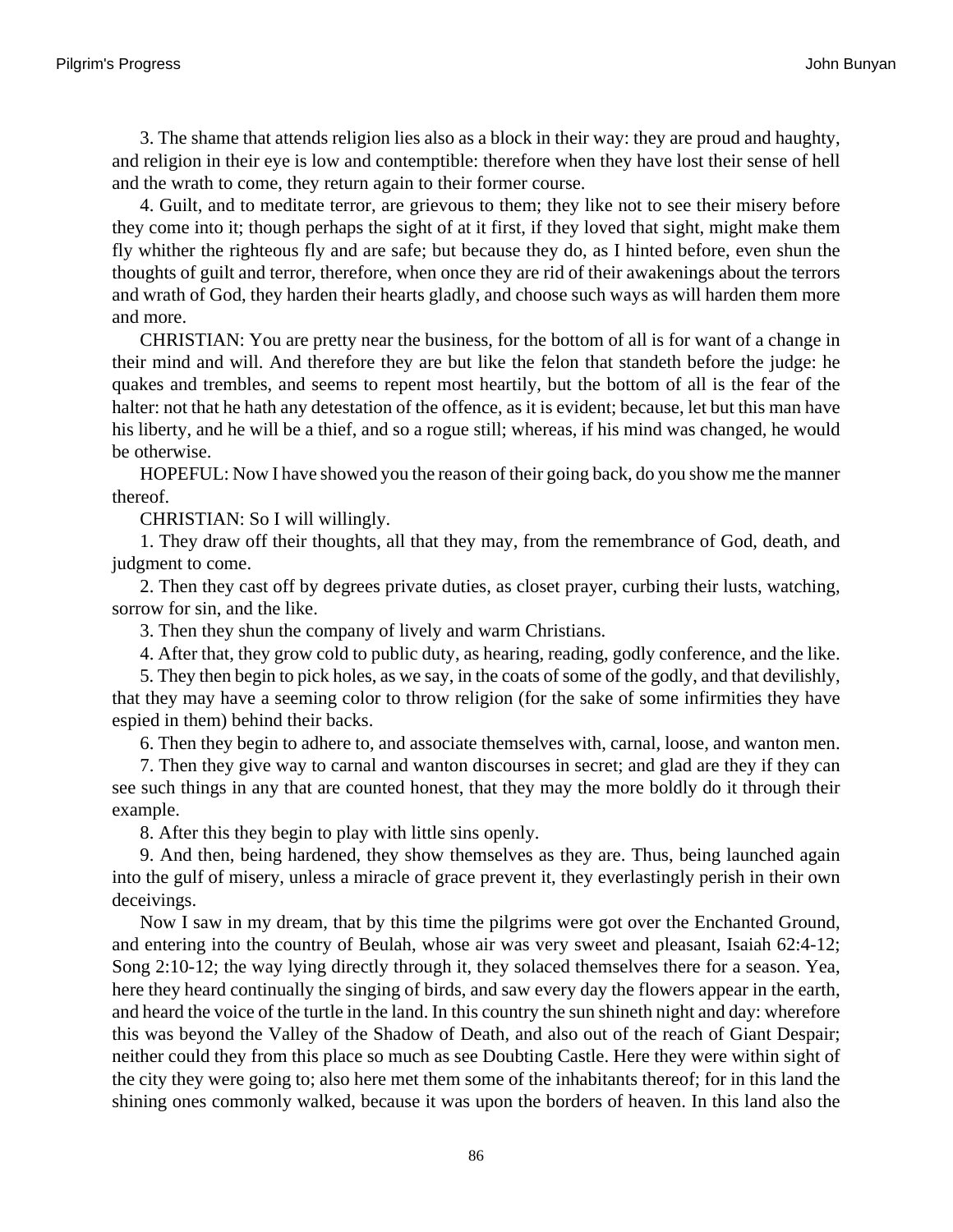contract between the Bride and the Bridegroom was renewed; yea, here, "as the bridegroom rejoiceth over the bride, so doth God rejoice over them." Here they had no want of corn and wine; for in this place they met with abundance of what they had sought for in all their pilgrimage. Here they heard voices from out of the city, loud voices, saying, "Say ye to the daughter of Zion, Behold, thy salvation cometh! Behold, his reward is with him!" Here all the inhabitants of the country called them "the holy People, the redeemed of the Lord, sought out," etc.

Now, as they walked in this land, they had more rejoicing than in parts more remote from the kingdom to which they were bound; and drawing near to the city, they had yet a more perfect view thereof: It was builded of pearls and precious stones, also the streets thereof were paved with gold; so that, by reason of the natural glory of the city, and the reflection of the sunbeams upon it, Christian with desire fell sick; Hopeful also had a fit or two of the same disease: wherefore here they lay by it a while, crying out because of their pangs, "If you see my Beloved, tell him that I am sick of love."

But, being a little strengthened, and better able to bear their sickness, they walked on their way, and came yet nearer and nearer, where were orchards, vineyards, and gardens, and their gates opened into the highway. Now, as they came up to these places, behold the gardener stood in the way; to whom the pilgrims said, Whose goodly vineyards and gardens are these? He answered, they are the King's, and are planted here for his own delight, and also for the solace of pilgrims. So the gardener had them into the vineyards, and bid them refresh themselves with the dainties, [Deut. 23:24](http://www.ccel.org/b/bible/asv/xml/asv.Deut.23.xml#Deut.23.24); he also showed them there the King's walks and arbors where he delighted to be: And here they tarried and slept.

Now I beheld in my dream, that they talked more in their sleep at this time than ever they did in all their journey; and, being in a muse thereabout, the gardener said even to me, Wherefore musest thou at the matter? It is the nature of the fruit of the grapes of these vineyards, "to go down so sweetly as to cause the lips of them that are asleep to speak." [Song 7:9.](http://www.ccel.org/b/bible/asv/xml/asv.Song.7.xml#Song.7.9)

So I saw that when they awoke, they addressed themselves to go up to the city. But, as I said, the reflection of the sun upon the city (for the city was pure gold, [Rev. 21:18,](http://www.ccel.org/b/bible/asv/xml/asv.Rev.21.xml#Rev.21.18)) was so extremely glorious, that they could not as yet with open face behold it, but through an instrument made for that purpose. [2 Cor. 3:18](http://www.ccel.org/b/bible/asv/xml/asv.iiCor.3.xml#iiCor.3.18). So I saw, that as they went on, there met them two men in raiment that shone like gold, also their faces shone as the light.

These men asked the pilgrims whence they came; and they told them. They also asked them where they had lodged, what difficulties and dangers, what comforts and pleasures, they had met with in the way; and they told them. Then said the men that met them, You have but two difficulties more to meet with, and then you are in the City.

Christian then and his companion asked the men to go along with them: so they told them that they would; But, said they, you must obtain it by your own faith. So I saw in my dream, that they went on together till they came in sight of the gate.

Now I further saw, that betwixt them and the gate was a river; but there was no bridge to go over, and the river was very deep. At the sight, therefore, of this river the pilgrims were much stunned; but the men that went with them said, You must go through, or you cannot come at the gate.

The pilgrims then began to inquire if there was no other way to the gate. To which they answered, Yes; but there hath not any, save two, to wit, Enoch and Elijah, been permitted to tread that path since the foundation of the world, nor shall until the last trumpet shall sound. The pilgrims then,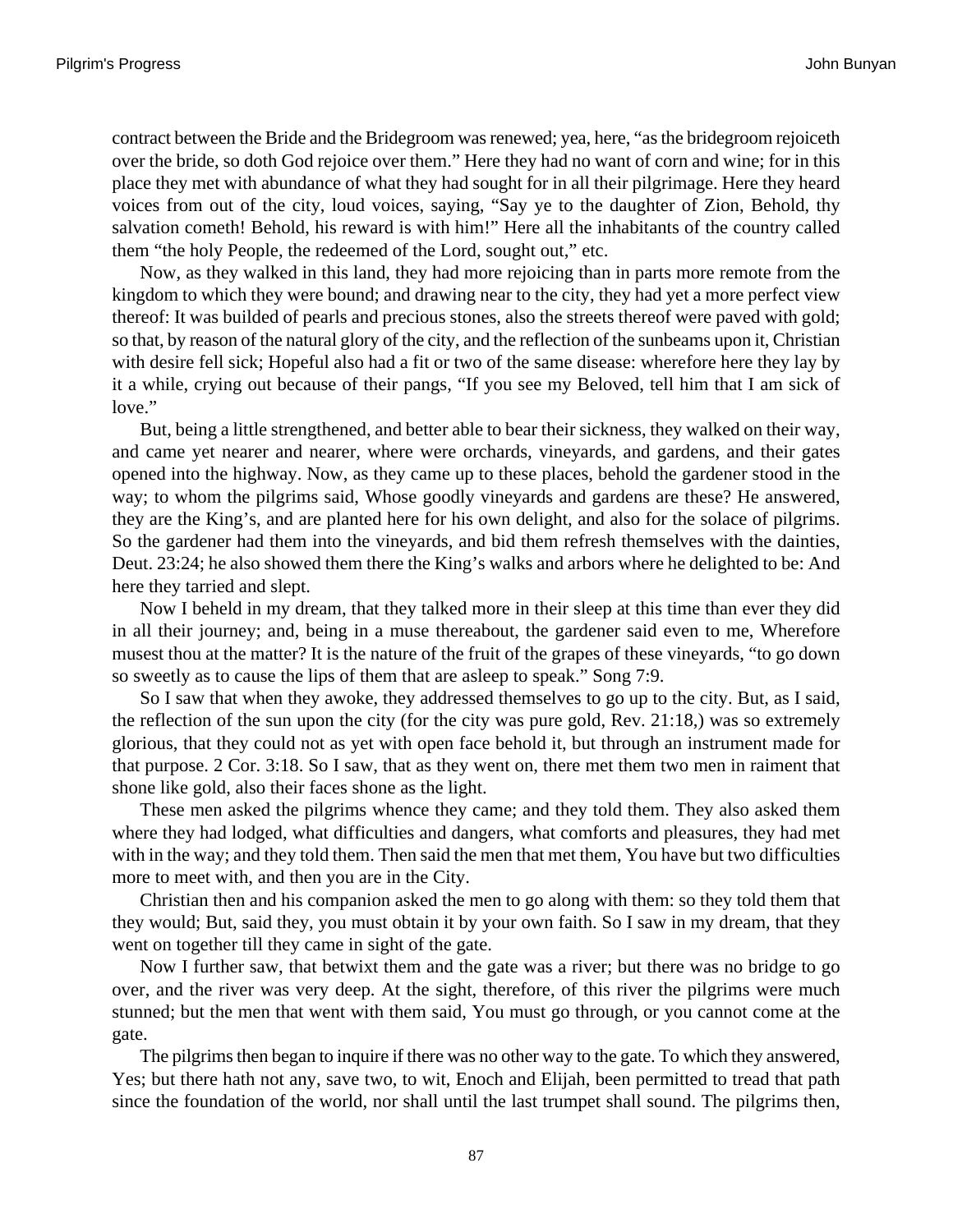especially Christian, began to despond in their mind, and looked this way and that, but no way could be found by them by which they might escape the river. Then they asked the men if the waters were all of a depth. They said, No; yet they could not help them in that case; for, said they, you shall find it deeper or shallower as you believe in the King of the place.

Then they addressed themselves to the water, and entering, Christian began to sink, and crying out to his good friend Hopeful, he said, I sink in deep waters; the billows go over my head; all his waves go over me. Selah.

Then said the other, Be of good cheer, my brother: I feel the bottom, and it is good. Then said Christian, Ah! my friend, the sorrows of death have compassed me about, I shall not see the land that flows with milk and honey. And with that a great darkness and horror fell upon Christian, so that he could not see before him. Also here he in a great measure lost his senses, so that he could neither remember nor orderly talk of any of those sweet refreshments that he had met with in the way of his pilgrimage. But all the words that he spoke still tended to discover that he had horror of mind, and heart-fears that he should die in that river, and never obtain entrance in at the gate. Here also, as they that stood by perceived, he was much in the troublesome thoughts of the sins that he had committed, both since and before he began to be a pilgrim. It was also observed that he was troubled with apparitions of hobgoblins and evil spirits; for ever and anon he would intimate so much by words.

Hopeful therefore here had much ado to keep his brother's head above water; yea, sometimes he would be quite gone down, and then, ere a while, he would rise up again half dead. Hopeful did also endeavor to comfort him, saying, Brother, I see the gate, and men standing by to receive us; but Christian would answer, It is you, it is you they wait for; for you have been hopeful ever since I knew you. And so have you, said he to Christian. Ah, brother, (said he,) surely if I was right he would now arise to help me; but for my sins he hath brought me into the snare, and hath left me. Then said Hopeful, My brother, you have quite forgot the text where it is said of the wicked, "There are no bands in their death, but their strength is firm; they are not troubled as other men, neither are they plagued like other men." [Psa. 73:4,5](http://www.ccel.org/b/bible/asv/xml/asv.Ps.73.xml#Ps.73.4 Bible:Ps.73.5). These troubles and distresses that you go through in these waters, are no sign that God hath forsaken you; but are sent to try you, whether you will call to mind that which heretofore you have received of his goodness, and live upon him in your distresses.

Then I saw in my dream, that Christian was in a muse a while. To whom also Hopeful added these words, Be of good cheer, Jesus Christ maketh thee whole. And with that Christian brake out with a loud voice, Oh, I see him again; and he tells me, "When thou passest through the waters, I will be with thee; and through the rivers, they shall not overflow thee." [Isa. 43:2.](http://www.ccel.org/b/bible/asv/xml/asv.Isa.43.xml#Isa.43.2) Then they both took courage, and the enemy was after that as still as a stone, until they were gone over. Christian, therefore, presently found ground to stand upon, and so it followed that the rest of the river was but shallow. Thus they got over.

Now, upon the bank of the river, on the other side, they saw the two shining men again, who there waited for them. Wherefore, being come out of the river, they saluted them, saying, We are ministering spirits, sent forth to minister for those that shall be the heirs of salvation. Thus they went along towards the gate.

Now you must note, that the city stood upon a mighty hill; but the pilgrims went up that hill with ease, because they had these two men to lead them up by the arms: they had likewise left their mortal garments behind them in the river; for though they went in with them, they came out without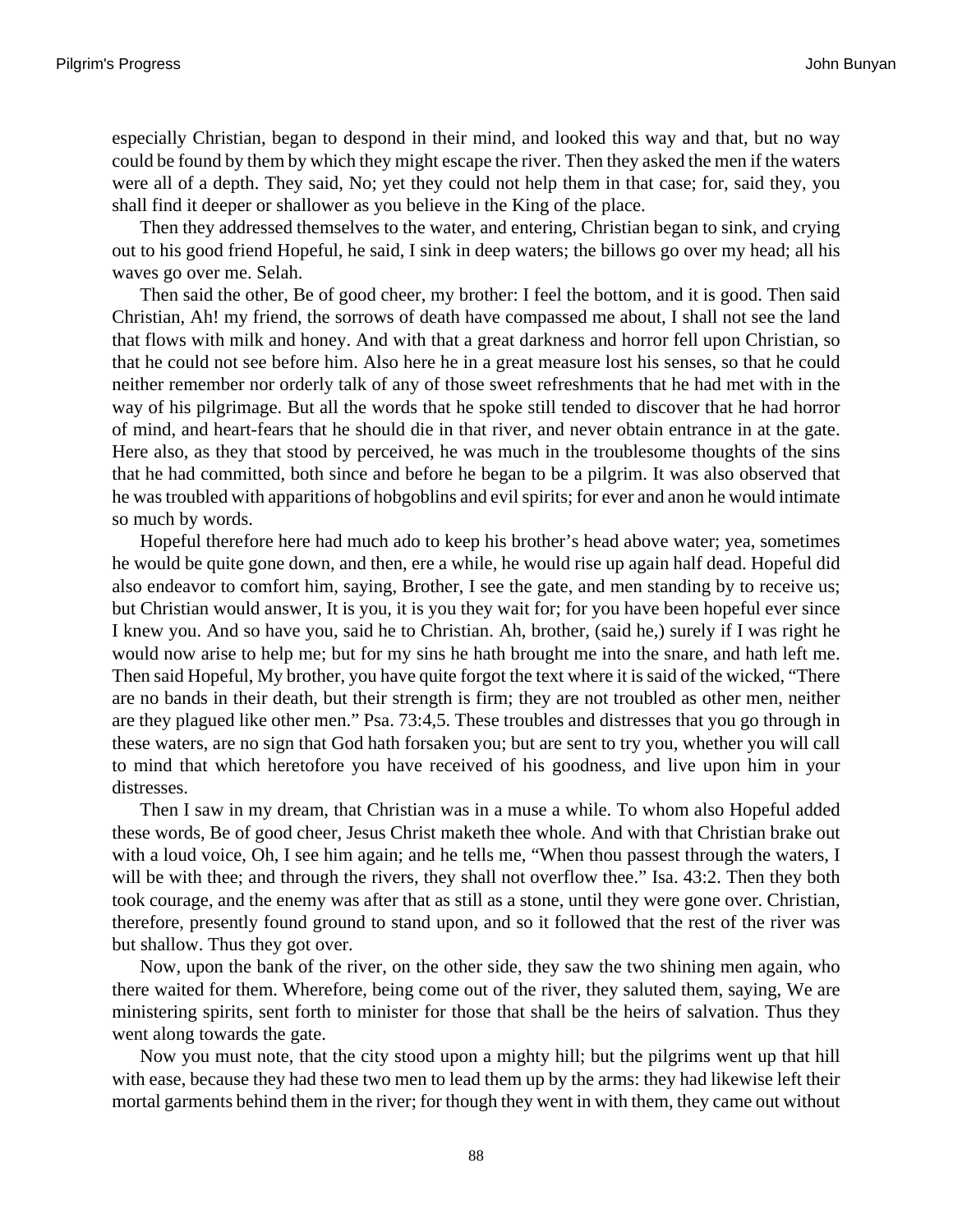them. They therefore went up here with much agility and speed, though the foundation upon which the city was framed was higher than the clouds; they therefore went up through the region of the air, sweetly talking as they went, being comforted because they safely got over the river, and had such glorious companions to attend them.

The talk that they had with the shining ones was about the glory of the place; who told them that the beauty and glory of it was inexpressible. There, said they, is "Mount Sion, the heavenly Jerusalem, the innumerable company of angels, and the spirits of just men made perfect." [Heb.](http://www.ccel.org/b/bible/asv/xml/asv.Heb.12.xml#Heb.12.22) [12:22-24](http://www.ccel.org/b/bible/asv/xml/asv.Heb.12.xml#Heb.12.22). You are going now, said they, to the paradise of God, wherein you shall see the tree of life, and eat of the never-fading fruits thereof: and when you come there you shall have white robes given you, and your walk and talk shall be every day with the King, even all the days of eternity. [Rev. 2:7;](http://www.ccel.org/b/bible/asv/xml/asv.Rev.2.xml#Rev.2.7) [3:4,5;](http://www.ccel.org/b/bible/asv/xml/asv.Rev.3.xml#Rev.3.4 Bible:Rev.3.5) [22:5.](http://www.ccel.org/b/bible/asv/xml/asv.Rev.22.xml#Rev.22.5) There you shall not see again such things as you saw when you were in the lower region upon earth; to wit, sorrow, sickness, affliction, and death; "For the former things are passed away." [Rev. 21:4](http://www.ccel.org/b/bible/asv/xml/asv.Rev.21.xml#Rev.21.4). You are going now to Abraham, to Isaac, and Jacob, and to the prophets, men that God hath taken away from the evil to come, and that are now "resting upon their beds, each one walking in his righteousness." The men then asked, What must we do in the holy place? To whom it was answered, You must there receive the comfort of all your toil, and have joy for all your sorrow; you must reap what you have sown, even the fruit of all your prayers, and tears, and sufferings for the King by the way. [Gal. 6:7,8](http://www.ccel.org/b/bible/asv/xml/asv.Gal.6.xml#Gal.6.7 Bible:Gal.6.8). In that place you must wear crowns of gold, and enjoy the perpetual sight and vision of the Holy One; for "there you shall see him as he is." [1 John,](http://www.ccel.org/b/bible/asv/xml/asv.iJohn.3.xml#iJohn.3.2) [3:2](http://www.ccel.org/b/bible/asv/xml/asv.iJohn.3.xml#iJohn.3.2). There also you shall serve him continually with praise, with shouting and thanksgiving, whom you desired to serve in the world, though with much difficulty, because of the infirmity of your flesh. There your eyes shall be delighted with seeing, and your ears with hearing the pleasant voice of the Mighty One. There you shall enjoy your friends again that are gone thither before you; and there you shall with joy receive even every one that follows into the holy place after you. There also you shall be clothed with glory and majesty, and put into an equipage fit to ride out with the King of Glory. When he shall come with sound of trumpet in the clouds, as upon the wings of the wind, you shall come with him; and when he shall sit upon the throne of judgment, you shall sit by him; yea, and when he shall pass sentence upon all the workers of iniquity, let them be angels or men, you also shall have a voice in that judgment, because they were his and your enemies. Also, when he shall again return to the city, you shall go too with sound of trumpet, and be ever with him. [1 Thess. 4:14-17](http://www.ccel.org/b/bible/asv/xml/asv.iThess.4.xml#iThess.4.14); [Jude 14,15](http://www.ccel.org/b/bible/asv/xml/asv.Jude.1.xml#Jude.1.14 Bible:Jude.1.15); [Dan. 7:9,10;](http://www.ccel.org/b/bible/asv/xml/asv.Dan.7.xml#Dan.7.9 Bible:Dan.7.10) [1 Cor. 6:2,3.](http://www.ccel.org/b/bible/asv/xml/asv.iCor.6.xml#iCor.6.2 Bible:1Cor.6.3)

Now, while they were thus drawing towards the gate, behold a company of the heavenly host came out to meet them: to whom it was said by the other two shining ones, These are the men that have loved our Lord when they were in the world, and that have left all for his holy name; and he hath sent us to fetch them, and we have brought them thus far on their desired journey, that they may go in and look their Redeemer in the face with joy. Then the heavenly host gave a great shout, saying, "Blessed are they that are called to the marriage-supper of the Lamb." [Rev. 19:9](http://www.ccel.org/b/bible/asv/xml/asv.Rev.19.xml#Rev.19.9). There came out also at this time to meet them several of the King's trumpeters, clothed in white and shining raiment, who, with melodious noises and loud, made even the heavens to echo with their sound. These trumpeters saluted Christian and his fellow with ten thousand welcomes from the world; and this they did with shouting and sound of trumpet.

This done, they compassed them round on every side; some went before, some behind, and some on the right hand, and some on the left, (as it were to guard them through the upper regions,) continually sounding as they went, with melodious noise, in notes on high; so that the very sight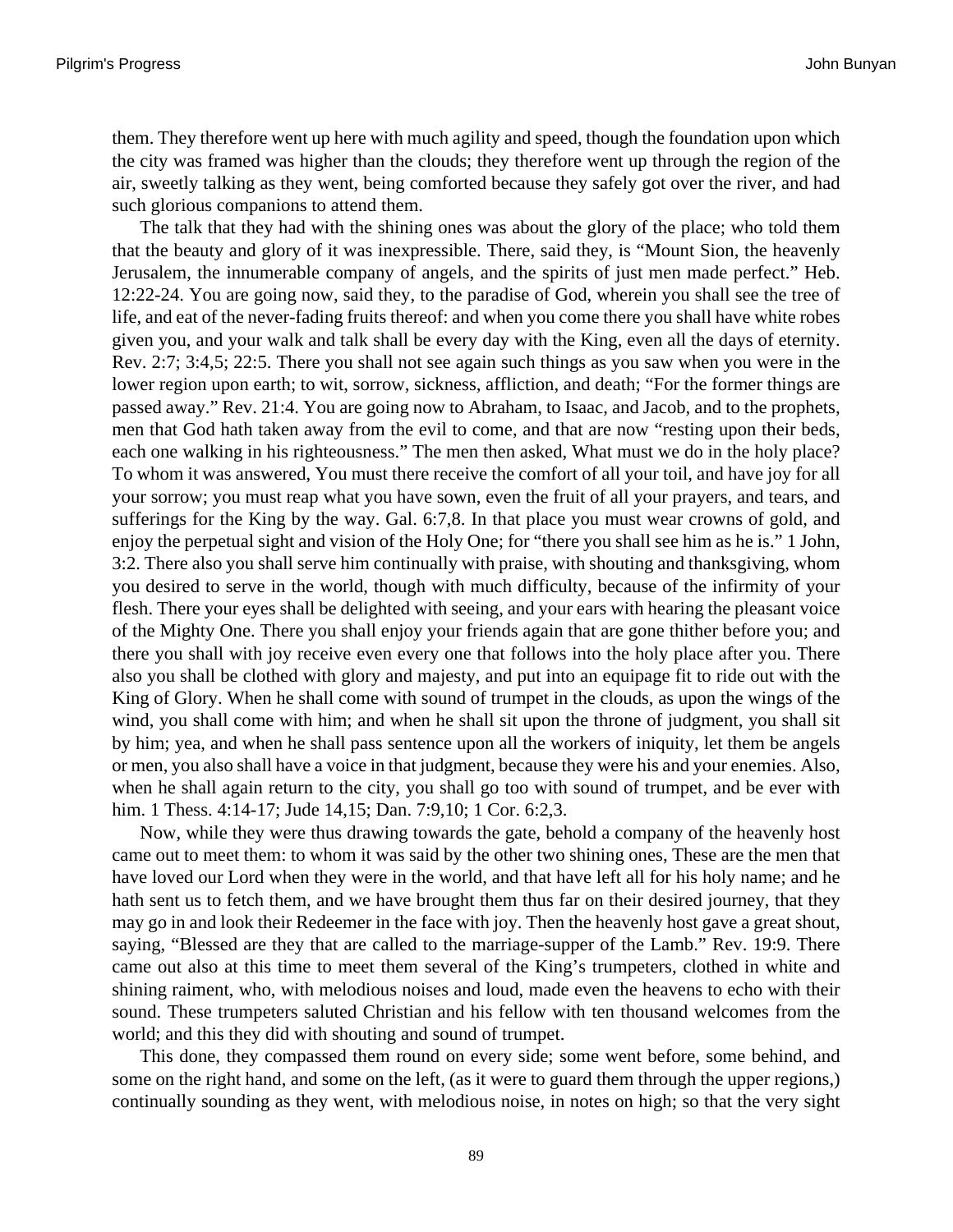was to them that could behold it as if heaven itself was come down to meet them. Thus, therefore, they walked on together; and, as they walked, ever and anon these trumpeters, even with joyful sound, would, by mixing their music with looks and gestures, still signify to Christian and his brother how welcome they were into their company, and with what gladness they came to meet them. And now were these two men, as it were, in heaven, before they came to it, being swallowed up with the sight of angels, and with hearing of their melodious notes. Here also they had the city itself in view; and they thought they heard all the bells therein to ring, to welcome them thereto. But, above all, the warm and joyful thoughts that they had about their own dwelling there with such company, and that for ever and ever; oh, by what tongue or pen can their glorious joy be expressed! Thus they came up to the gate.

Now when they were come up to the gate, there was written over it, in letters of gold,

"blessed are they that do his commandments, that they may have right to the tree of life, and may enter in through the gates into the city."

Then I saw in my dream, that the shining men bid them call at the gate: the which when they did, some from above looked over the gate, to wit, Enoch, Moses, and Elijah, etc., to whom it was said, These pilgrims are come from the City of Destruction, for the love that they bear to the King of this place; and then the pilgrims gave in unto them each man his certificate, which they had received in the beginning: those therefore were carried in unto the King, who, when he had read them, said, Where are the men? To whom it was answered, They are standing without the gate. The King then commanded to open the gate, "That the righteous nation (said he) that keepeth the truth may enter in."

[Isa. 26:2](http://www.ccel.org/b/bible/asv/xml/asv.Isa.26.xml#Isa.26.2).

Now I saw in my dream, that these two men went in at the gate; and lo, as they entered, they were transfigured; and they had raiment put on that shone like gold. There were also that met them with harps and crowns, and gave them to them; the harps to praise withal, and the crowns in token of honor. Then I heard in my dream, that all the bells in the city rang again for joy, and that it was said unto them,

"enter ye into the joy of your lord."

I also heard the men themselves, that they sang with a loud voice, saying,

"blessing, and honor, and glory, and power, be unto him that sitteth upon the throne, and unto the lamb, for ever and ever."

Now, just as the gates were opened to let in the men, I looked in after them, and behold the city shone like the sun; the streets also were paved with gold; and in them walked many men, with crowns on their heads, palms in their hands, and golden harps, to sing praises withal.

There were also of them that had wings, and they answered one another without intermission, saying, Holy, holy, holy is the Lord. And after that they shut up the gates; which, when I had seen, I wished myself among them.

Now, while I was gazing upon all these things, I turned my head to look back, and saw Ignorance come up to the river side; but he soon got over, and that without half the difficulty which the other two men met with. For it happened that there was then in that place one Vain-Hope, a ferryman, that with his boat helped him over; so he, as the other I saw, did ascend the hill, to come up to the gate; only he came alone, neither did any man meet him with the least encouragement. When he was come up to the gate, he looked up to the writing that was above, and then began to knock, supposing that entrance should have been quickly administered to him; but he was asked by the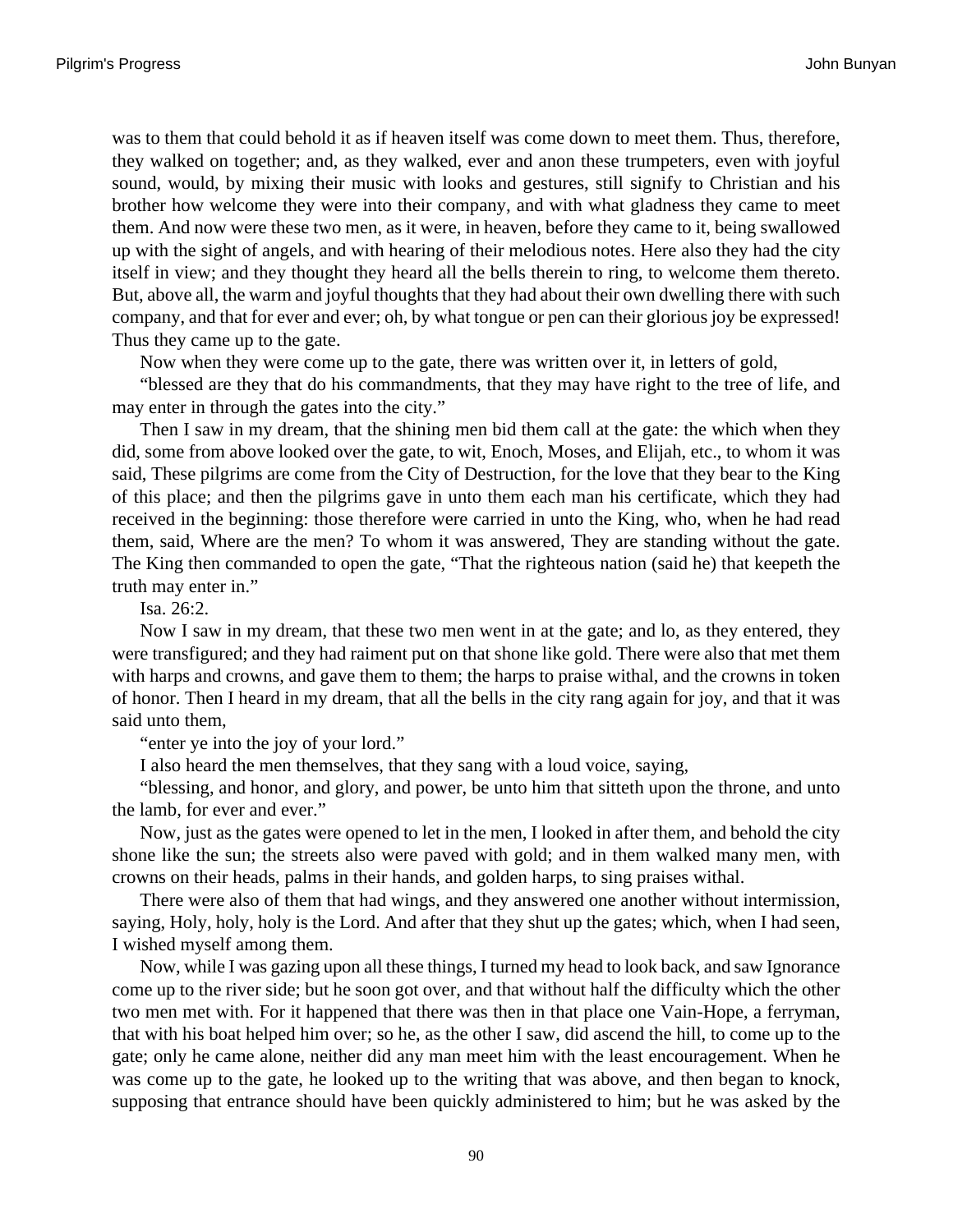men that looked over the top of the gate, Whence come you? and what would you have? He answered, I have ate and drank in the presence of the King, and he has taught in our streets. Then they asked him for his certificate, that they might go in and show it to the King: so he fumbled in his bosom for one, and found none. Then said they, Have you none? but the man answered never a word. So they told the King, but he would not come down to see him, but commanded the two shining ones, that conducted Christian and Hopeful to the city, to go out and take Ignorance, and bind him hand and foot, and have him away. Then they took him up, and carried him through the air to the door that I saw in the side of the hill, and put him in there. Then I saw that there was a way to hell, even from the gate of heaven, as well as from the City of Destruction. So I awoke, and behold it was a dream.

# **CONCLUSION**

Now, reader, I have told my dream to thee, See if thou canst interpret it to me, Or to thyself, or neighbor: but take heed Of misinterpreting; for that, instead Of doing good, will but thyself abuse: By misinterpreting, evil ensues. Take heed, also, that thou be not extreme In playing with the outside of my dream; Nor let my figure or similitude Put thee into a laughter, or a feud. Leave this for boys and fools; but as for thee, Do thou the substance of my matter see. Put by the curtains, look within my veil, Turn up my metaphors, and do not fail. There, if thou seekest them, such things thou'lt find As will be helpful to an honest mind. What of my dross thou findest there, be bold To throw away, but yet preserve the gold. What if my gold be wrapped up in ore? None throw away the apple for the core: But if thou shalt cast all away as vain, I know not but 't will make me dream again.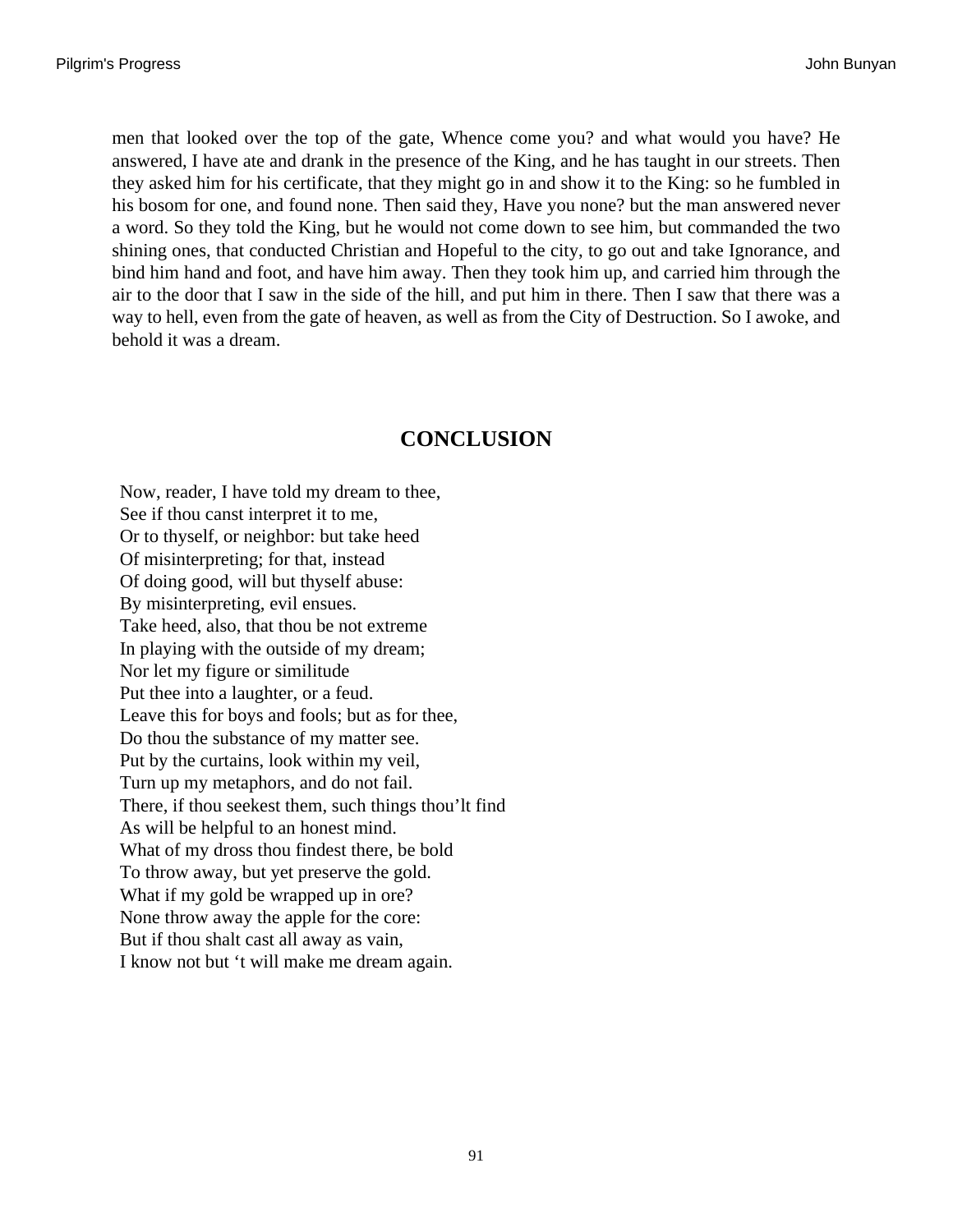# **PART II**

wherein is set forth the manner of the setting out of christian's wife and children; their dangerous journey, and safe arrival at the desired country.

*I have used similtudes.—[Hos. 12:10](http://www.ccel.org/b/bible/asv/xml/asv.Hos.12.xml#Hos.12.10).*

## **THE AUTHOR'S WAY**

# OF SENDING FORTH HIS SECOND PART OF THE PILGRIM

Go, now, my little Book, to every place Where my first Pilgrim has but shown his face: Call at their door: if any say, Who's there? Then answer thou, Christiana is here. If they bid thee come in, then enter thou, With all thy boys; and then, as thou know'st how, Tell who they are, also from whence they came; Perhaps they'll know them by their looks, or name: But if they should not, ask them yet again, If formerly they did not entertain One Christian, a Pilgrim? If they say They did, and were delighted in his way; Then let them know that these related were Unto him; yea, his wife and children are.

Tell them, that they have left their house and home; Are turned Pilgrims; seek a world to come; That they have met with hardships in the way; That they do meet with troubles night and day; That they have trod on serpents; fought with devils; Have also overcome a many evils; Yea, tell them also of the next who have, Of love to pilgrimage, been stout and brave Defenders of that way; and how they still Refuse this world to do their Father's will. Go tell them also of those dainty things That pilgrimage unto the Pilgrim brings. Let them acquainted be, too, how they are Beloved of their King, under his care; What goodly mansions he for them provides;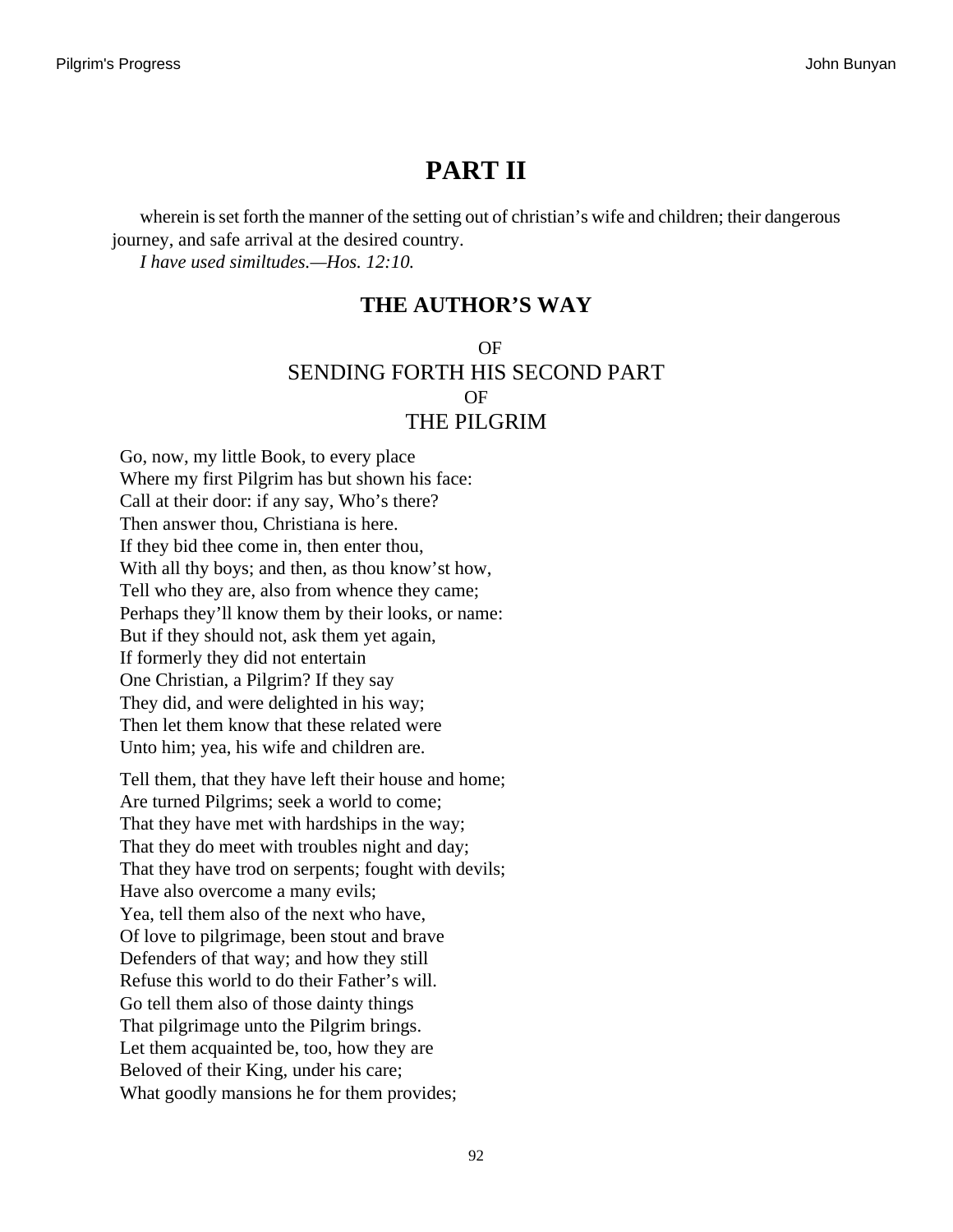Though they meet with rough winds and swelling tides, How brave a calm they will enjoy at last, Who to their Lord, and by his ways hold fast.

Perhaps with heart and hand they will embrace Thee, as they did my firstling; and will grace Thee and thy fellows with such cheer and fare, As show well, they of Pilgrims lovers are.

#### Objection i

But how if they will not believe of me That I am truly thine? 'cause some there be That counterfeit the Pilgrim and his name, Seek, by disguise, to seem the very same; And by that means have wrought themselves into The hands and houses of I know not who.

#### answer

'Tis true, some have, of late, to counterfeit My Pilgrim, to their own my title set; Yea, others half my name, and title too, Have stitched to their books, to make them do. But yet they, by their features, do declare Themselves not mine to be, whose'er they are.

If such thou meet'st with, then thine only way Before them all, is, to say out thy say In thine own native language, which no man Now useth, nor with ease dissemble can.

If, after all, they still of you shall doubt, Thinking that you, like gypsies, go about, In naughty wise the country to defile; Or that you seek good people to beguile With things unwarrantable; send for me, And I will testify you pilgrims be; Yea, I will testify that only you My Pilgrims are, and that alone will do.

#### Objection ii

But yet, perhaps, I may enquire for him Of those who wish him damned life and limb. What shall I do, when I at such a door For Pilgrims ask, and they shall rage the more?

#### answer

Fright not thyself, my Book, for such bugbears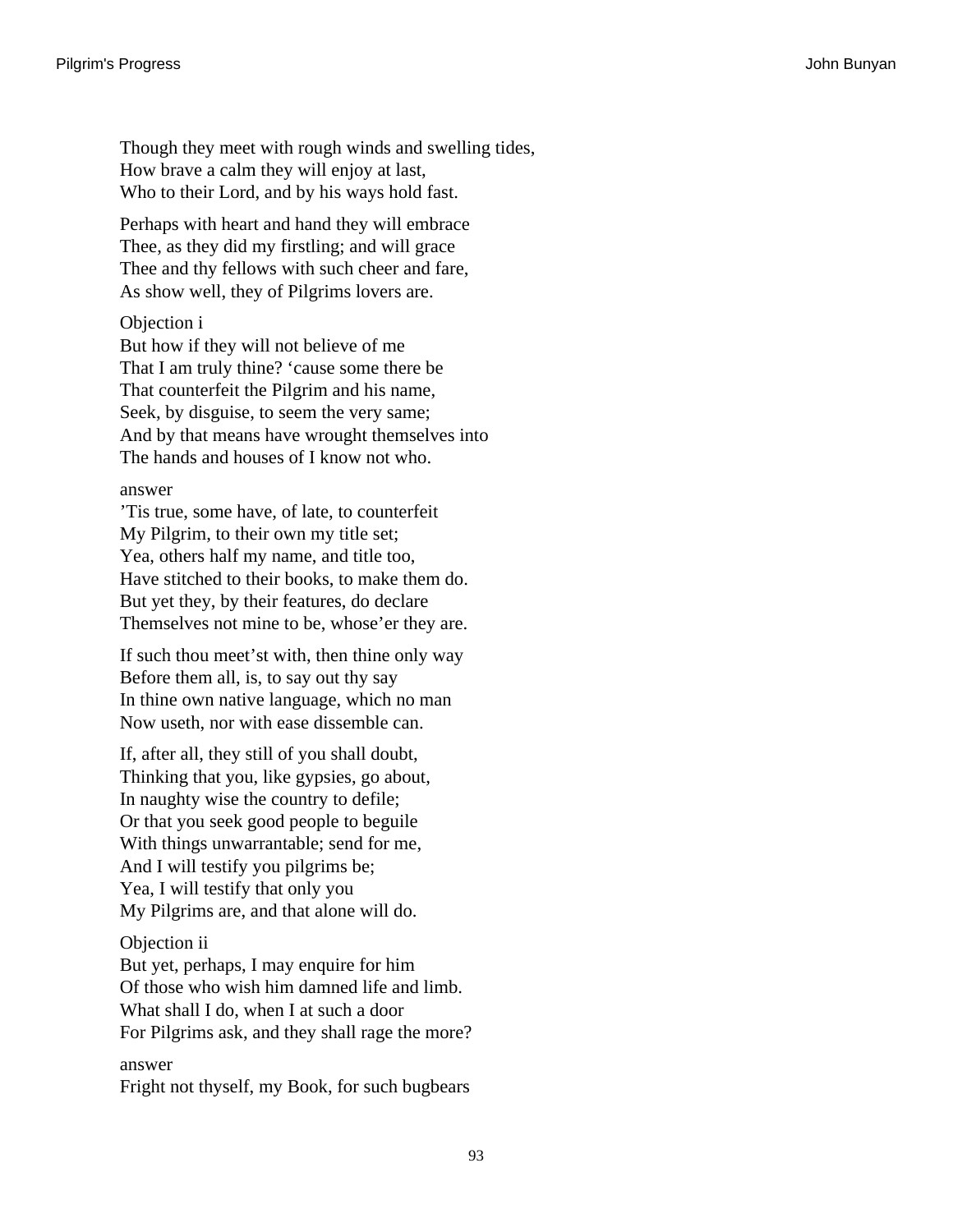Are nothing else but groundless fears. My Pilgrim's book has traveled sea and land, Yet could I never come to understand That it was slighted or turned out of door By any Kingdom, were they rich or poor. In France and Flanders, where men kill each other, My Pilgrim is esteemed a friend, a brother.

In Holland, too, 'tis said, as I am told, My Pilgrim is with some, worth more than gold. Highlanders and wild Irish can agree My Pilgrim should familiar with them be.

'Tis in New England under such advance, Receives there so much loving countenance, As to be trimm'd, newcloth'd, and deck'd with gems, That it might show its features, and its limbs. Yet more: so comely doth my Pilgrim walk, That of him thousands daily sing and talk.

If you draw nearer home, it will appear My Pilgrim knows no ground of shame or fear: City and country will him entertain, With Welcome, Pilgrim; yea, they can't refrain From smiling, if my Pilgrim be but by, Or shows his head in any company.

Brave gallants do my Pilgrim hug and love, Esteem it much, yea, value it above Things of greater bulk; yea, with delight Say, my lark's leg is better than a kite. Young ladies, and young gentlewomen too, Do not small kindness to my Pilgrim show; Their cabinets, their bosoms, and their hearts, My Pilgrim has; 'cause he to them imparts His pretty riddles in such wholsome strains, As yield them profit double to thetr pains Of reading; yea, I think I may be bold To say some prize him far above their gold. The very children that do walk the street, If they do but my holy Pilgrim meet, Salute him will; will wish him well, and say, He is the only stripling of the day.

They that have never seen him, yet admire What they have heard of him, and much desire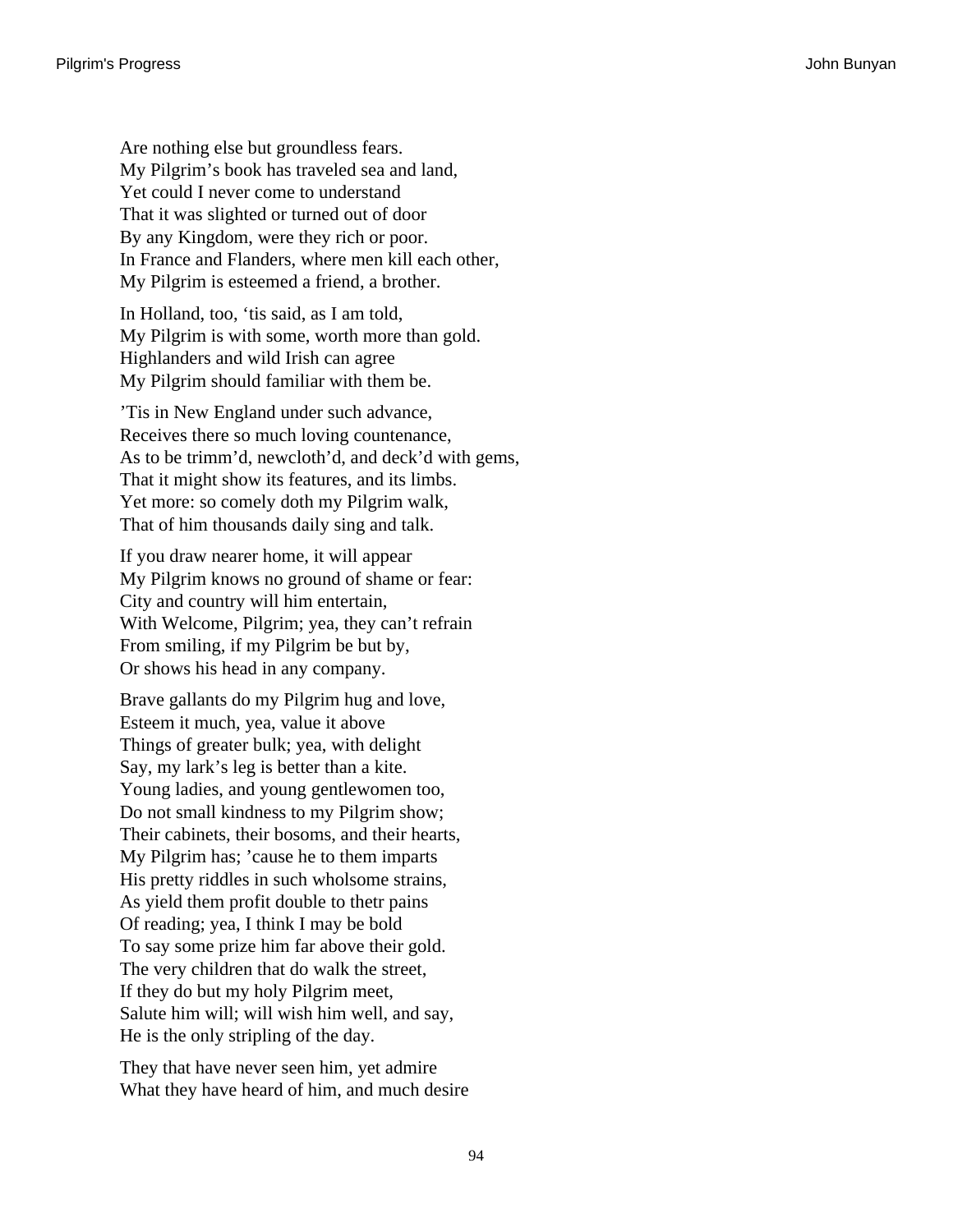To have his company, and hear him tell Those Pilgrim stories which he knows so well.

Yea, some that did not love him at first, But call'd him fool and noddy, say they must, Now they have seen and heard him, him commend And to those whom they love they do him send.

Wherefore, my Second Part, thou need'st not be Afraid to show thy head: none can hurt thee, That wish but well to him that went before; 'Cause thou com'st after with a second store Of things as good, as rich, as profitable, For young, for old, for stagg'ring, and for stable.

#### Objection iii

But some there be that say, He laughs too loud And some do say, His Head is in a cloud. Some say, His words and stories are so dark, They know not how, by them, to find his mark.

#### answer

One may, I think, say, Both his laughs and cries May well be guess'd at by his wat'ry eyes. Some things are of that nature, as to make One's fancy chuckle, while his heart doth ache: When Jacob saw his Rachel with the sheep, He did at the same time both kiss and weep.

Whereas some say, A cloud is in his head; That doth but show his wisdom's covered With its own mantles—and to stir the mind To search well after what it fain would find, Things that seem to be hid in words obscure Do but the godly mind the more allure To study what those sayings should contain, That speak to us in such a cloudy strain. I also know a dark similitude Will on the curious fancy more intrude, And will stick faster in the heart and head, Than things from similes not borrowed.

Wherefore, my Book, let no discouragement Hinder thy travels. Behold, thou art sent To friends, not foes; to friends that will give place To thee, thy pilgrims, and thy words embrace.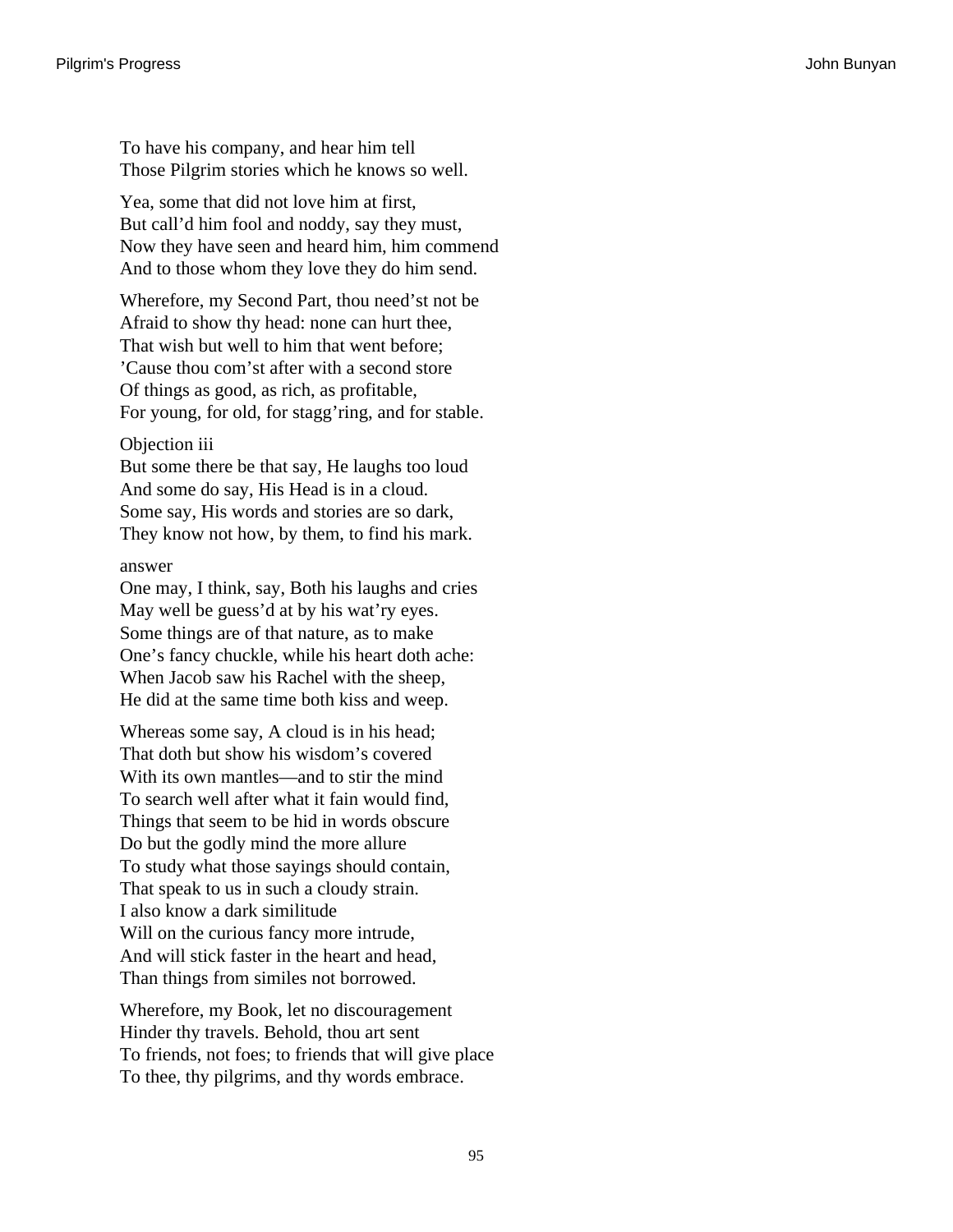Besides, what my first Pilgrim left conceal'd, Thou, my brave second Pilgrim, hast reveal'd; What Christian left lock'd up, and went his way, Sweet Christiana opens with her key.

#### objection iv

But some love not the method of your first: Romance they count it; throw't away as dust. If I should meet with such, what should I say? Must I slight them as they slight me, or nay?

#### answer

My Christiana, if with such thou meet, By all means, in all loving wise them greet; Render them not reviling for revile, But, if they frown, I prithee on them smile: Perhaps 'tis nature, or some ill report, Has made them thus despise, or thus retort.

Some love no fish, some love no cheese, and some Love not their friends, nor their own house or home; Some start at pig, slight chicken, love not fowl More than they love a cuckoo or an owl. Leave such, my Christiana, to their choice, And seek those who to find thee will rejoice; By no means strive, but, in most humble wise, Present thee to them in thy Pilgrim's guise.

Go then, my little Book, and show to all That entertain and bid thee welcome shall, What thou shalt keep close shut up from the rest; And wish what thou shalt show them may be bless'd To them for good, and make them choose to be Pilgrims, by better far than thee or me. Go, then, I say, tell all men who thou art: Say, I am Christiana; and my part Is now, with my four sons, to tell you what It is for men to take a Pilgrim's lot.

Go, also, tell them who and what they be That now do go on pilgrimage with thee; Say, Here's my neighbor Mercy: she is one That has long time with me a pilgrim gone: Come, see her in her virgin face, and learn 'Twixt idle ones and pilgrims to discern. Yea, let young damsels learn of her to prize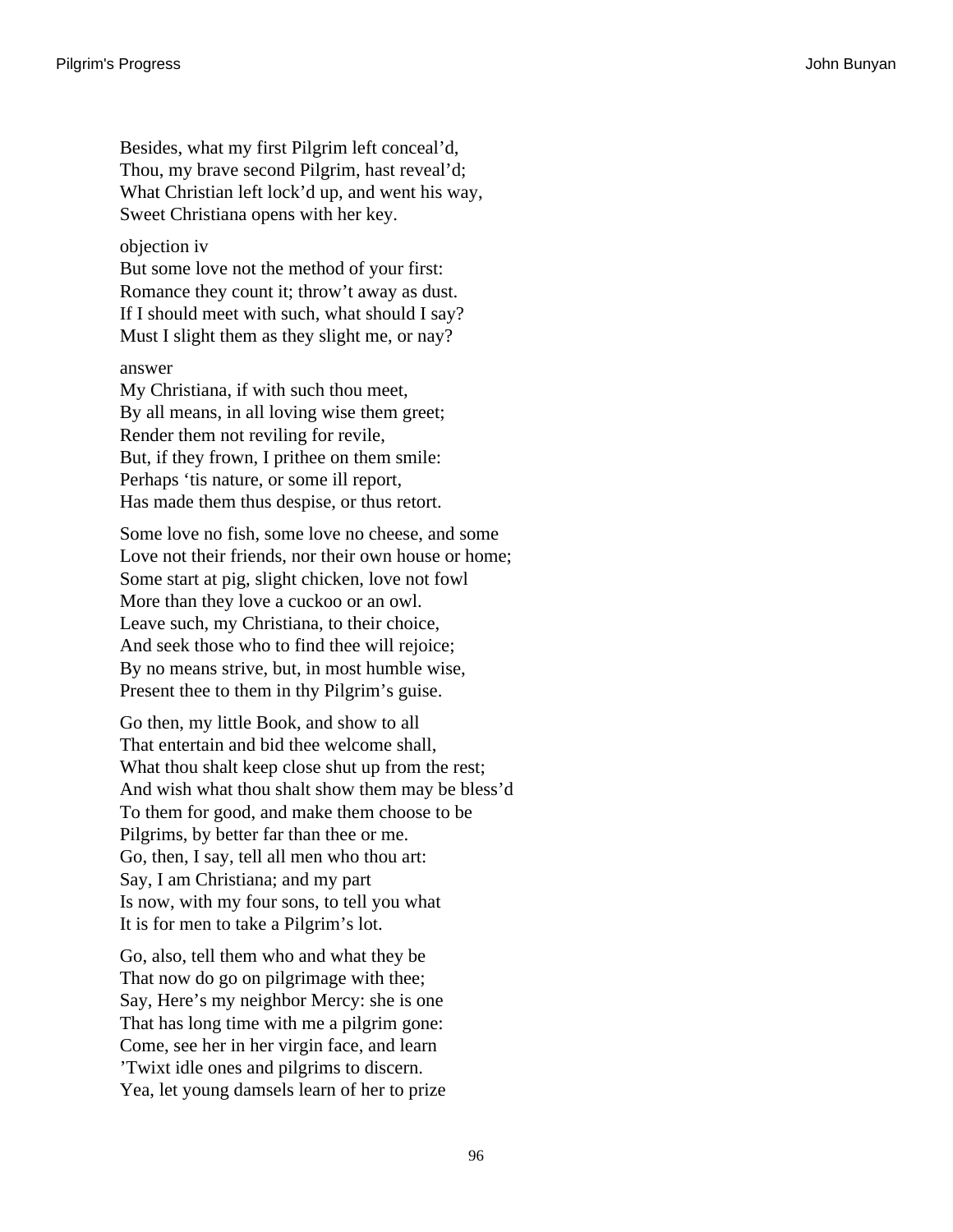The world which is to come, in any wise. When little tripping maidens follow God, And leave old doting sinners to his rod, 'Tis like those days wherein the young ones cried Hosanna! when the old ones did deride.

Next tell them of old Honest, whom you found With his white hairs treading the Pilgrim's ground; Yea, tell them how plain-hearted this man was; How after his good Lord he bare the cross. Perhaps with some gray head, this may prevail With Christ to fall in love, and sin bewail.

Tell them also, how Master Fearing went On pilgrimage, and how the time he spent In solitariness, with fears and cries; And how, at last, he won the joyful prize. He was a good man, though much down in spirit; He is a good man, and doth life inherit.

Tell them of Master Feeble-mind also, Who not before, but still behind would go. Show them also, how he had like been slain, And how one Great-Heart did his life regain. This man was true of heart; though weak in grace, One might true godliness read in his face.

Then tell them of Master Ready-to-Halt, A man with crutches, but much without fault. Tell them how Master Feeble-mind and he Did love, and in opinion much agree. And let all know, though weakness was their chance, Yet sometimes one could sing, the other dance.

Forget not Master Valiant-for-the-Truth, That man of courage, though a very youth: Tell every one his spirit was so stout, No man could ever make him face about; And how Great-Heart and he could not forbear, But pull down Doubting-Castle, slay Despair!

Overlook not Master Despondency, Nor Much-afraid, his daughter, though they lie Under such mantles, as may make them look (With some) as if their God had them forsook. They softly went, but sure; and, at the end, Found that the Lord of Pilgrims was their friend.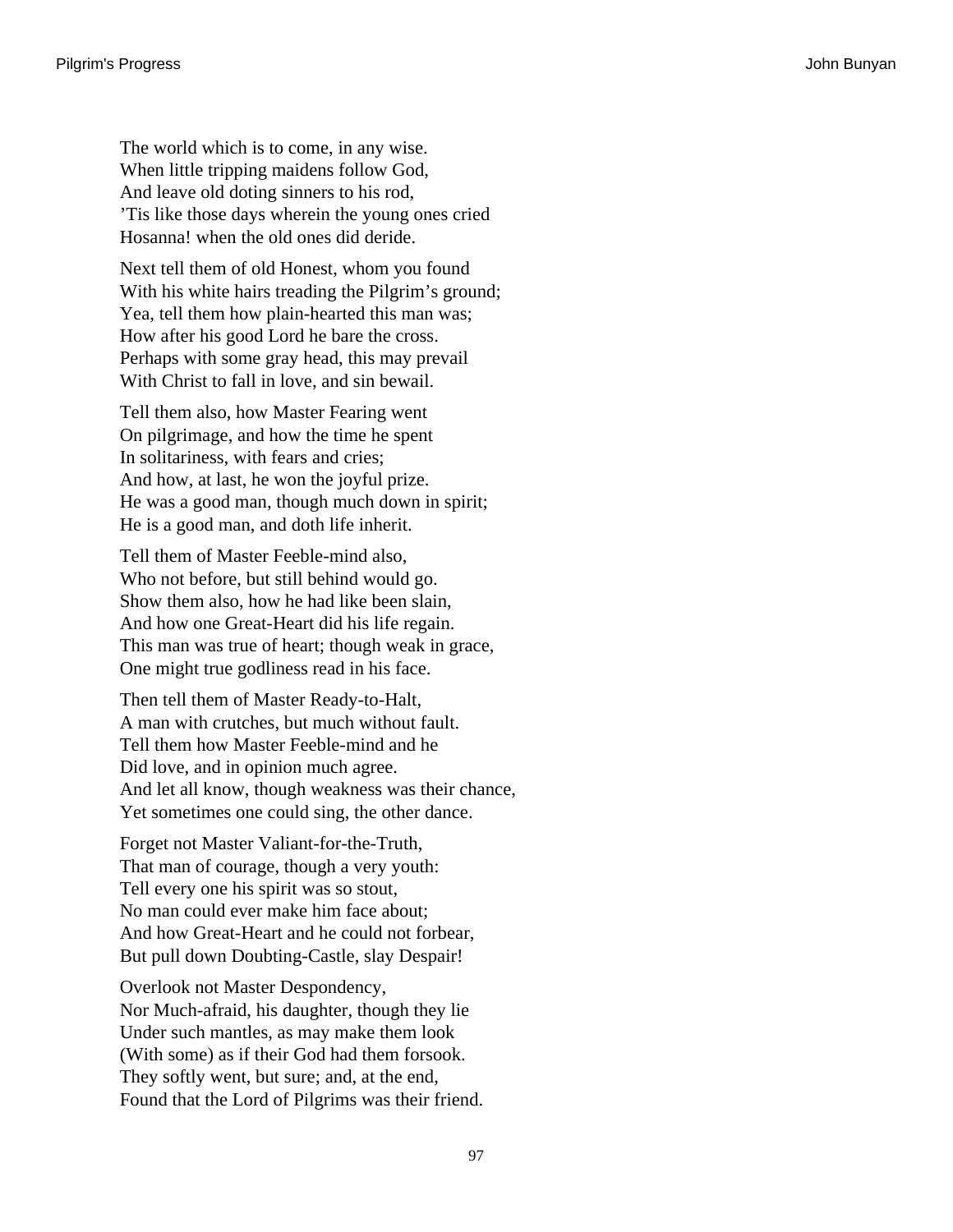When thou hast told the world of all these things, Then turn about, my Book, and touch these strings; Which, if but touched, will such music make, They'll make a cripple dance, a giant quake.

Those riddles that lie couched within thy breast, Freely propound, expound; and for the rest Of thy mysterious lines, let them remain For those whose nimble fancies shall them gain.

Now may this little Book a blessing be To those who love this little Book and me; And may its buyer have no cause to say, His money is but lost or thrown away. Yea, may this second Pilgrim yield that fruit As may with each good Pilgrim's fancy suit; And may it some persuade, that go astray, To turn their feet and heart to the right way,

# **Is the hearty prayer of The Author, JOHN BUNYAN.**

courteous companions,

Some time since, to tell you my dream that I had of Christian the pilgrim, and of his dangerous journey towards the Celestial country, was pleasant to me and profitable to you. I told you then also what I saw concerning his wife and children, and how unwilling they were to go with him on pilgrimage; insomuch that he was forced to go on his progress without them; for he durst not run the danger of that destruction which he feared would come by staying with them in the City of Destruction: wherefore, as I then showed you, he left them and departed.

Now it hath so happened, through the multiplicity of business, that I have been much hindered and kept back from my wonted travels into those parts whence he went, and so could not, till now, obtain an opportunity to make further inquiry after those whom he left behind, that I might give you an account of them. But having had some concerns that way of late, I went down again thitherward. Now, having taken up my lodging in a wood about a mile off the place, as I slept, I dreamed again.

And as I was in my dream, behold, an aged gentleman came by where I lay; and, because he was to go some part of the way that I was traveling, methought I got up and went with him. So, as we walked, and as travelers usually do, I was as if we fell into a discourse; and our talk happened to be about Christian and his travels; for thus I began with the old man:

Sir, said I, what town is that there below, that lieth on the left hand of our way?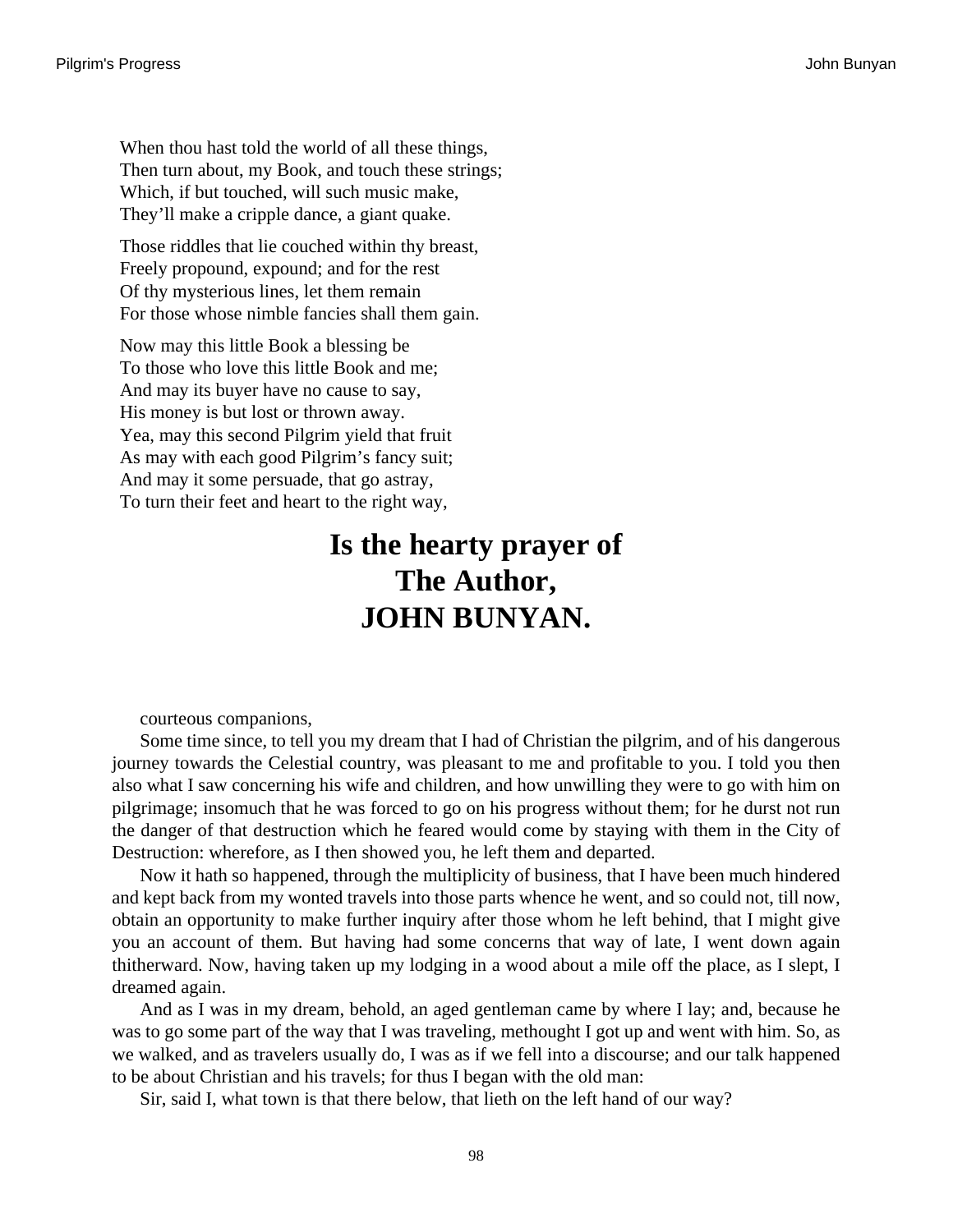Then said Mr. Sagacity, (for that was his name,) It is the City of Destruction, a populous place, but possessed with a very ill-conditioned and idle sort of people.

I thought that was that city, quoth I; I went once myself through that town; and therefore know that this report you give of it is true.

MR. SAGACITY: Too true! I wish I could speak truth in speaking better of them that dwell therein.

Well, sir, quoth I, then I perceive you to be a well-meaning man, and so one that takes pleasure to hear and tell of that which is good. Pray, did you never hear what happened to a man some time ago of this town, (whose name was Christian,) that went on a pilgrimage up towards the higher regions?

MR. SAGACITY: Hear of him! Aye, and I also heard of the molestations, troubles, wars, captivities, cries, groans, frights, and fears, that he met with and had on his journey. Besides, I must tell you, all our country rings of him; there are but few houses that have heard of him and his doings, but have sought after and got the records of his pilgrimage; yea, I think I may say that his hazardous journey has got many well-wishers to his ways; for, though when he was here he was fool in every man's mouth, yet now he is gone he is highly commended of all. For 'tis said he lives bravely where he is: yea, many of them that are resolved never to run his hazards, yet have their mouths water at his gains.

They may, quoth I, well think, if they think any thing that is true, that he liveth well where he is; for he now lives at, and in the fountain of life, and has what he has without labor and sorrow, for there is no grief mixed therewith. But, pray what talk have the people about him?

MR. SAGACITY: Talk! the people talk strangely about him: some say that he now walks in white, [Rev. 3:4](http://www.ccel.org/b/bible/asv/xml/asv.Rev.3.xml#Rev.3.4); that he has a chain of gold about his neck; that he has a crown of gold, beset with pearls, upon his head: others say, that the shining ones, who sometimes showed themselves to him in his journey, are become his companions, and that he is as familiar with them where he is, as here one neighbor is with another. Besides, it is confidently affirmed concerning him, that the King of the place where he is has bestowed upon him already a very rich and pleasant dwelling at court, and that he every day eateth and drinketh, and walketh and talketh with him, and receiveth of the smiles and favors of him that is Judge of all there. [Zech. 3:7;](http://www.ccel.org/b/bible/asv/xml/asv.Zech.3.xml#Zech.3.7) [Luke 14:14,15.](http://www.ccel.org/b/bible/asv/xml/asv.Luke.14.xml#Luke.14.14 Bible:Luke.14.15) Moreover, it is expected of some, that his Prince, the Lord of that country, will shortly come into these parts, and will know the reason, if they can give any, why his neighbors set so little by him, and had him so much in derision, when they perceived that he would be a pilgrim. [Jude, 14,15](http://www.ccel.org/b/bible/asv/xml/asv.Jude.1.xml#Jude.1.14 Bible:Jude.1.15).

For they say, that now he is so in the affections of his Prince, that his Sovereign is so much concerned with the indignities that were cast upon Christian when he became a pilgrim, that he will look upon all as if done unto himself, [Luke 10:16;](http://www.ccel.org/b/bible/asv/xml/asv.Luke.10.xml#Luke.10.16) and no marvel, for it was for the love that he had to his Prince that he ventured as he did.

I dare say, quoth I; I am glad on't; I am glad for the poor man's sake, for that now he has rest from his labor, and for that he now reapeth the benefit of his tears with joy; and for that he has got beyond the gun-shot of his enemies, and is out of the reach of them that hate him. [Rev. 14:13](http://www.ccel.org/b/bible/asv/xml/asv.Rev.14.xml#Rev.14.13); [Psa.](http://www.ccel.org/b/bible/asv/xml/asv.Ps.126.xml#Ps.126.5 Bible:Ps.126.6) [126:5,6](http://www.ccel.org/b/bible/asv/xml/asv.Ps.126.xml#Ps.126.5 Bible:Ps.126.6). I also am glad for that a rumor of these things is noised abroad in this country; who can tell but that it may work some good effect on some that are left behind? But pray, sir, while it is fresh in my mind, do you hear anything of his wife and children? Poor hearts! I wonder in my mind what they do.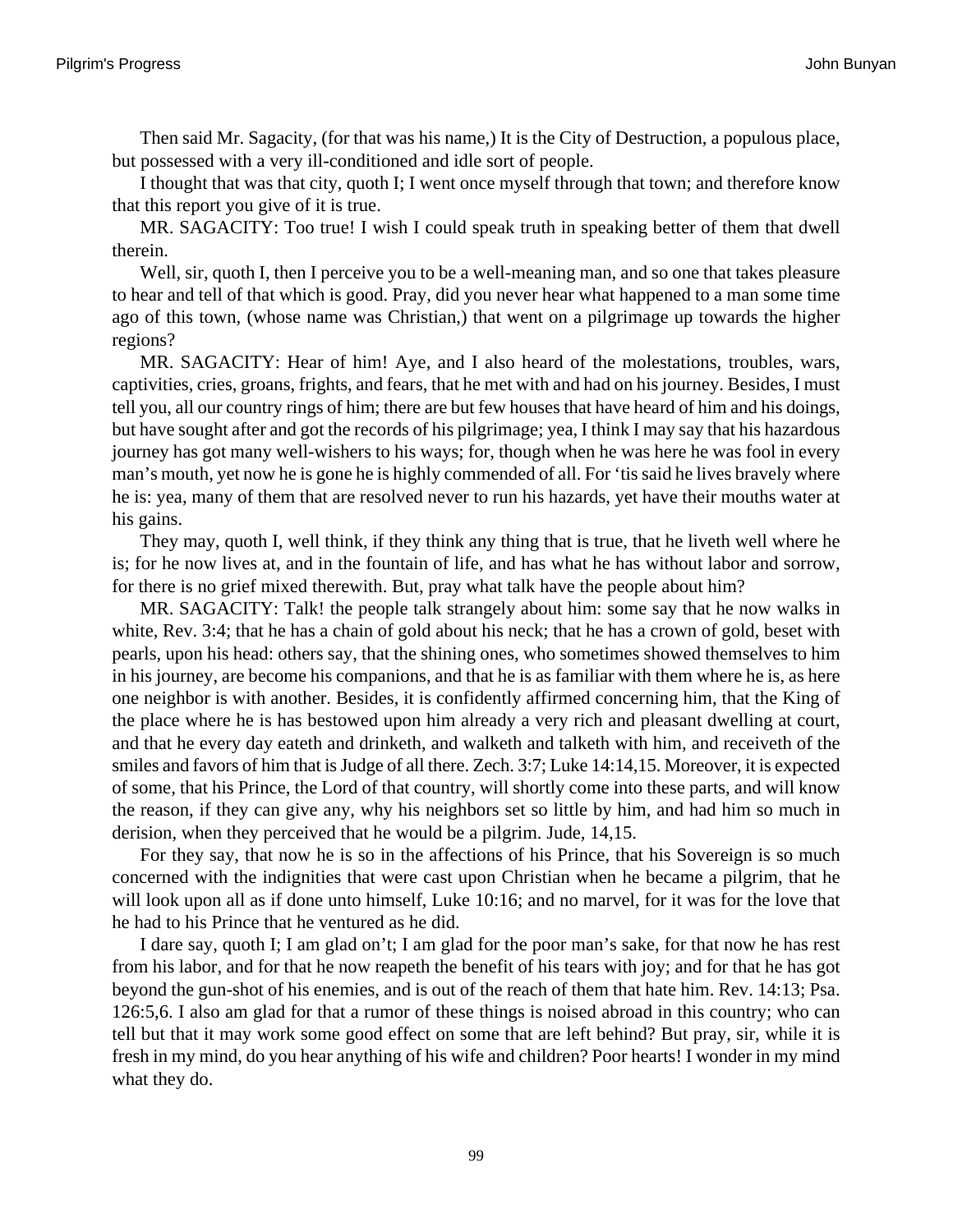MR. SAGACITY: Who? Christiana and her sons? They are like to do as well as Christian did himself; for though they all played the fool at first, and would by no means be persuaded by either the tears or entreaties of Christian, yet second thoughts have wrought wonderfully with them: so they have packed up, and are also gone after him.

Better and better, quoth I: but, what! wife and children, and all?

MR. SAGACITY: It is true: I can give you an account of the matter, for I was upon the spot at the instant, and was thoroughly acquainted with the whole affair.

Then, said I, a man, it seems, may report it for a truth.

MR. SAGACITY: You need not fear to affirm it: I mean, that they are all gone on pilgrimage, both the good woman and her four boys. And being we are, as I perceive, going some considerable way together, I will give you an account of the whole matter.

This Christiana, (for that was her name from the day that she with her children betook themselves to a pilgrim's life,) after her husband was gone over the river, and she could hear of him no more, her thoughts began to work in her mind. First, for that she had lost her husband, and for that the loving bond of that relation was utterly broken betwixt them. For you know, said he to me, nature can do no less but entertain the living with many a heavy cogitation, in the remembrance of the loss of loving relations. This, therefore, of her husband did cost her many a tear. But this was not all; for Christiana did also begin to consider with herself, whether her unbecoming behavior towards her husband was not one cause that she saw him no more, and that in such sort he was taken away from her. And upon this came into her mind, by swarms, all her unkind, unnatural, and ungodly carriage to her dear friend; which also clogged her conscience, and did load her with guilt. She was, moreover, much broken with recalling to remembrance the restless groans, brinish tears, and self-bemoanings of her husband, and how she did harden her heart against all his entreaties and loving persuasions of her and her sons to go with him; yea, there was not any thing that Christian either said to her, or did before her, all the while that his burden did hang on his back, but it returned upon her like a flash of lightning, and rent the caul of her heart in sunder; especially that bitter outcry of his, "What shall I do to be saved?" did ring in her ears most dolefully.

Then said she to her children, Sons, we are all undone. I have sinned away your father, and he is gone: he would have had us with him, but I would not go myself: I also have hindered you of life. With that the boys fell into tears, and cried out to go after their father. Oh, said Christiana, that it had been but our lot to go with him! then had it fared well with us, beyond what it is like to do now. For, though I formerly foolishly imagined, concerning the troubles of your father, that they proceeded of a foolish fancy that he had, or for that he was overrun with melancholy humors; yet now it will not out of my mind, but that they sprang from another cause; to wit, for that the light of life was given him, [James 1:23-25;](http://www.ccel.org/b/bible/asv/xml/asv.Jas.1.xml#Jas.1.23) [John 8:12;](http://www.ccel.org/b/bible/asv/xml/asv.John.8.xml#John.8.12) by the help of which, as I perceive, he has escaped the snares of death. [Prov. 14:27.](http://www.ccel.org/b/bible/asv/xml/asv.Prov.14.xml#Prov.14.27) Then they all wept again, and cried out, Oh, woe worth the day!

The next night Christiana had a dream; and, behold, she saw as if a broad parchment was opened before her, in which were recorded the sum of her ways; and the crimes, as she thought looked very black upon her. Then she cried out aloud in her sleep, "Lord, have mercy upon me a sinner!" [Luke](http://www.ccel.org/b/bible/asv/xml/asv.Luke.18.xml#Luke.18.13) [18:13](http://www.ccel.org/b/bible/asv/xml/asv.Luke.18.xml#Luke.18.13); and the little children heard her.

After this she thought she saw two very ill-favored ones standing by her bedside, and saying, What shall we do with this woman? for she cries out for mercy, waking and sleeping: if she be suffered to go on as she begins, we shall lose her as we have lost her husband. Wherefore we must,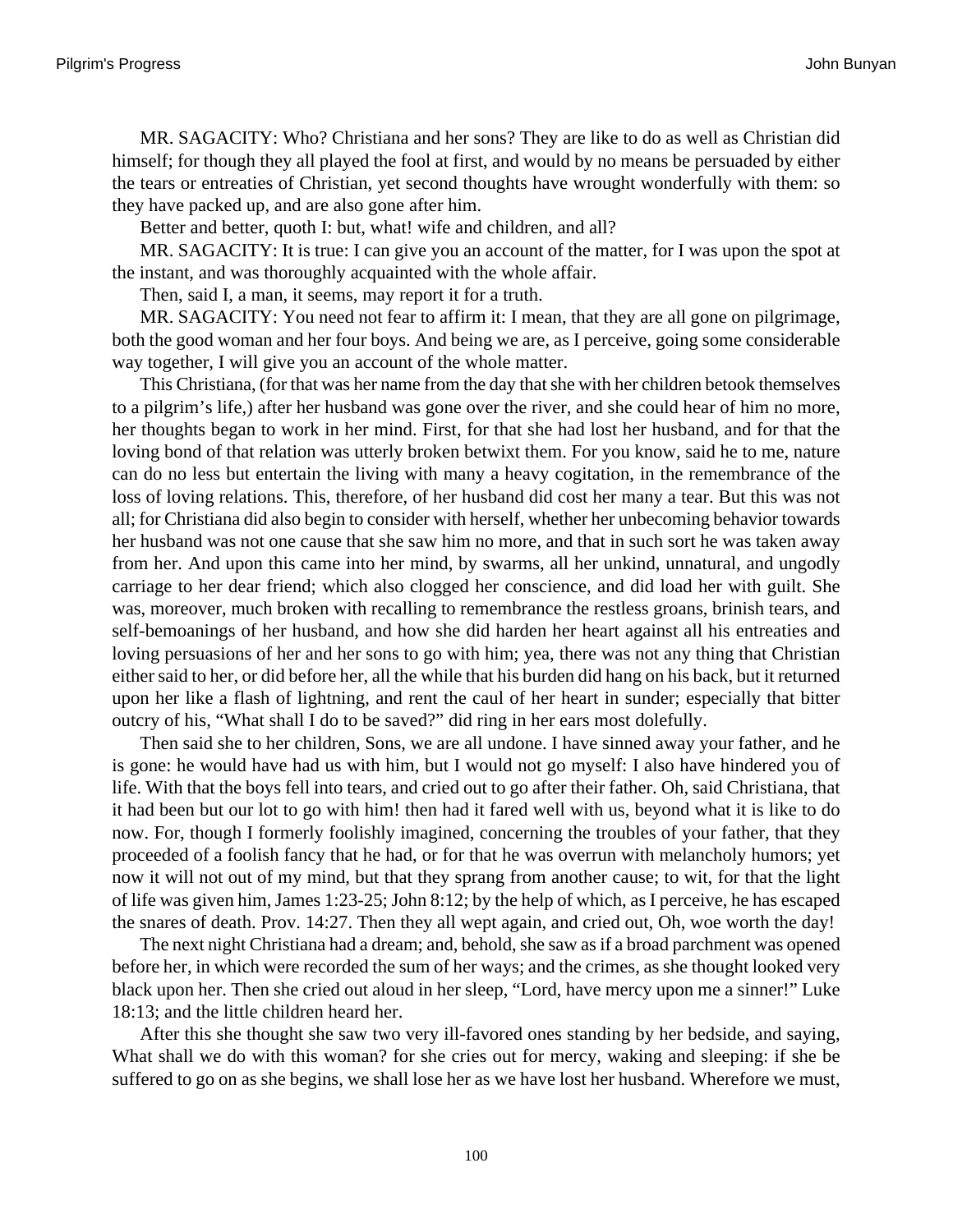by one way or other, seek to take her off from the thoughts of what shall be hereafter, else all the world cannot help but she will become a pilgrim.

Now she awoke in a great sweat, also a trembling was upon her: but after a while she fell to sleeping again. And then she thought she saw Christian, her husband, in a place of bliss among many immortals, with a harp in his hand, standing and playing upon it before One that sat on a throne with a rainbow about his head. She saw also, as if he bowed his head with his face to the paved work that was under his Prince's feet, saying, "I heartily thank my Lord and King for bringing me into this place." Then shouted a company of them that stood round about, and harped with their harps; but no man living could tell what they said but Christian and his companions.

Next morning, when she was up, had prayed to God, and talked with her children a while, one knocked hard at the door; to whom she spake out, saying, "If thou comest in God's name, come in." So he said, "Amen;" and opened the door, and saluted her with, "Peace be to this house." The which when he had done, he said, "Christiana, knowest thou wherefore I am come?" Then she blushed and trembled; also her heart began to wax warm with desires to know from whence he came, and what was his errand to her. So he said unto her, "My name is Secret; I dwell with those that are on high. It is talked of where I dwell as if thou hadst a desire to go thither: also there is a report that thou art

aware of the evil thou hast formerly done to thy husband, in hardening of thy heart against his way, and in keeping of these babes in their ignorance. Christiana, the Merciful One has sent me to tell thee, that he is a God ready to forgive, and that he taketh delight to multiply the pardon of offences. He also would have thee to know, that he inviteth thee to come into his presence, to his table, and that he will feed thee with the fat of his house, and with the heritage of Jacob thy father.

"There is Christian, thy husband that was, with legions more, his companions, ever beholding that face that doth minister life to beholders; and they will all be glad when they shall hear the sound of thy feet step over thy Father's threshold."

Christiana at this was greatly abashed in herself, and bowed her head to the ground. This visitor proceeded, and said, "Christiana, here is also a letter for thee, which I have brought from thy husband's King." So she took it, and opened it, but it smelt after the manner of the best perfume. [Song 1:3.](http://www.ccel.org/b/bible/asv/xml/asv.Song.1.xml#Song.1.3) Also it was written in letters of gold. The contents of the letter were these, That the King would have her to do as did Christian her husband; for that was the way to come to his city, and to dwell in his presence with joy for ever. At this the good woman was quite overcome; so she cried out to her visitor, Sir, will you carry me and my children with you, that we also may go and worship the King?

Then said the visitor, Christiana, the bitter is before the sweet. Thou must through troubles, as did he that went before thee, enter this Celestial City. Wherefore I advise thee to do as did Christian thy husband: go to the Wicket-gate yonder, over the plain, for that stands at the head of the way up which thou must go; and I wish thee all good speed. Also I advise that thou put this letter in thy bosom, that thou read therein to thyself and to thy children until you have got it by heart; for it is one of the songs that thou must sing while thou art in this house of thy pilgrimage, [Psalm 119:54;](http://www.ccel.org/b/bible/asv/xml/asv.Ps.119.xml#Ps.119.54) also this thou must deliver in at the further gate.

Now I saw in my dream, that this old gentleman, as he told me the story, did himself seem to be greatly affected therewith. He moreover proceeded, and said, So Christiana called her sons together, and began thus to address herself unto them: "My sons, I have, as you may perceive, been of late under much exercise in my soul about the death of your father: not for that I doubt at all of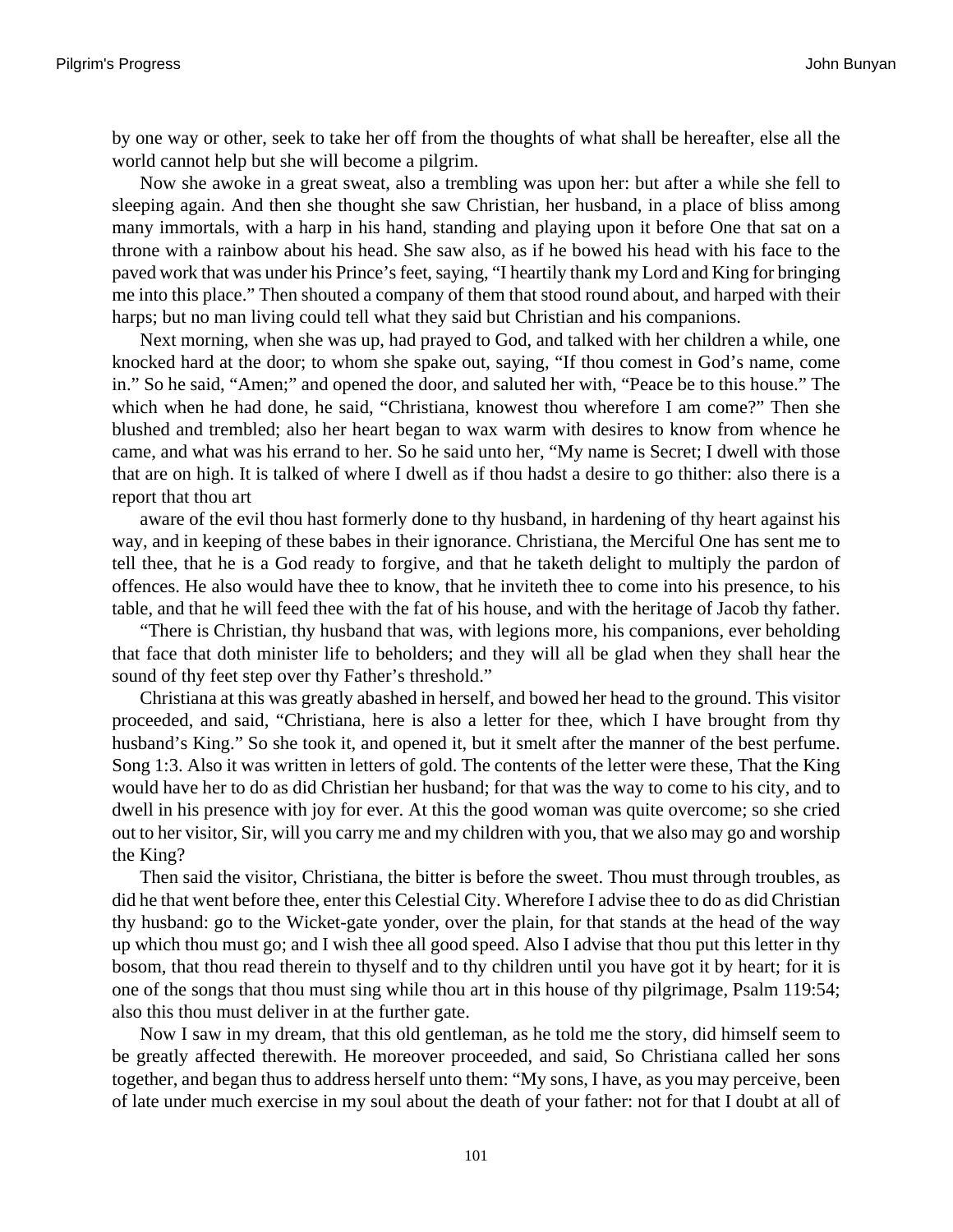his happiness, for I am satisfied now that he is well. I have also been much affected with the thoughts of my own state and yours, which I verily believe is by nature miserable. My carriage also to your father in his distress is a great load to my conscience; for I hardened both mine own heart and yours against him, and refused to go with him on pilgrimage.

The thoughts of these things would now kill me outright, but that for a dream which I had last night, and but that for the encouragement which this stranger has given me this morning. Come, my children, let us pack up, and begone to the gate that leads to the Celestial country, that we may see your father, and be with him and his companions in peace, according to the laws of that land.

Then did her children burst out into tears, for joy that the heart of their mother was so inclined. So their visitor bid them farewell; and they began to prepare to set out for their journey.

But while they were thus about to be gone, two of the women that were Christiana's neighbors came up to her house, and knocked at her door. To whom she said as before, If you come in God's name, come in. At this the women were stunned; for this kind of language they used not to hear, or to perceive to drop from the lips of Christiana. Yet they came in: but behold, they found the good woman preparing to be gone from her house.

So they began, and said, Neighbor, pray what is your meaning by this?

Christiana answered, and said to the eldest of them, whose name was Mrs. Timorous, I am preparing for a journey.

This Timorous was daughter to him that met Christian upon the Hill of Difficulty, and would have had him go back for fear of the lions.

TIMOROUS: For what journey, I pray you?

CHRISTIANA: Even to go after my good husband. And with that she fell a weeping.

TIMOROUS: I hope not so, good neighbor; pray, for your poor children's sake, do not so unwomanly cast away yourself.

CHRISTIANA: Nay, my children shall go with me; not one of them is willing to stay behind. TIMOROUS: I wonder in my very heart what or who has brought you into this mind!

CHRISTIANA: O neighbor, knew you but as much as I do, I doubt not but that you would go along with me.

TIMOROUS: Prithee, what new knowledge hast thou got, that so worketh off thy mind from thy friends, and that tempteth thee to go nobody knows where?

CHRISTIANA: Then Christiana replied, I have been sorely afflicted since my husband's departure from me; but especially since he went over the river. But that which troubleth me most is, my churlish carriage to him when he was under his distress. Besides, I am now as he was then; nothing will serve me but going on pilgrimage. I was a dreaming last night that I saw him. O that my soul was with him! He dwelleth in the presence of the King of the country; he sits and eats with him at his table; he is become a companion of immortals, and has a house now given him to dwell in, to which the best palace on earth, if compared, seems to me but a dunghill. [2 Cor. 5:1-4.](http://www.ccel.org/b/bible/asv/xml/asv.iiCor.5.xml#iiCor.5.1) The Prince of the place has also sent for me, with promise of entertainment, if I shall come to him; his messenger was here even now, and has brought me a letter, which invites me to come. And with that she plucked out her letter, and read it, and said to them, What now will you say to this?

TIMOROUS: Oh, the madness that has possessed thee and thy husband, to run yourselves upon such difficulties! You have heard, I am sure what your husband did meet with, even in a manner at the first step that he took on his way, as our neighbor Obstinate can yet testify, for he went along with him; yea, and Pliable too, until they, like wise men, were afraid to go any further. We also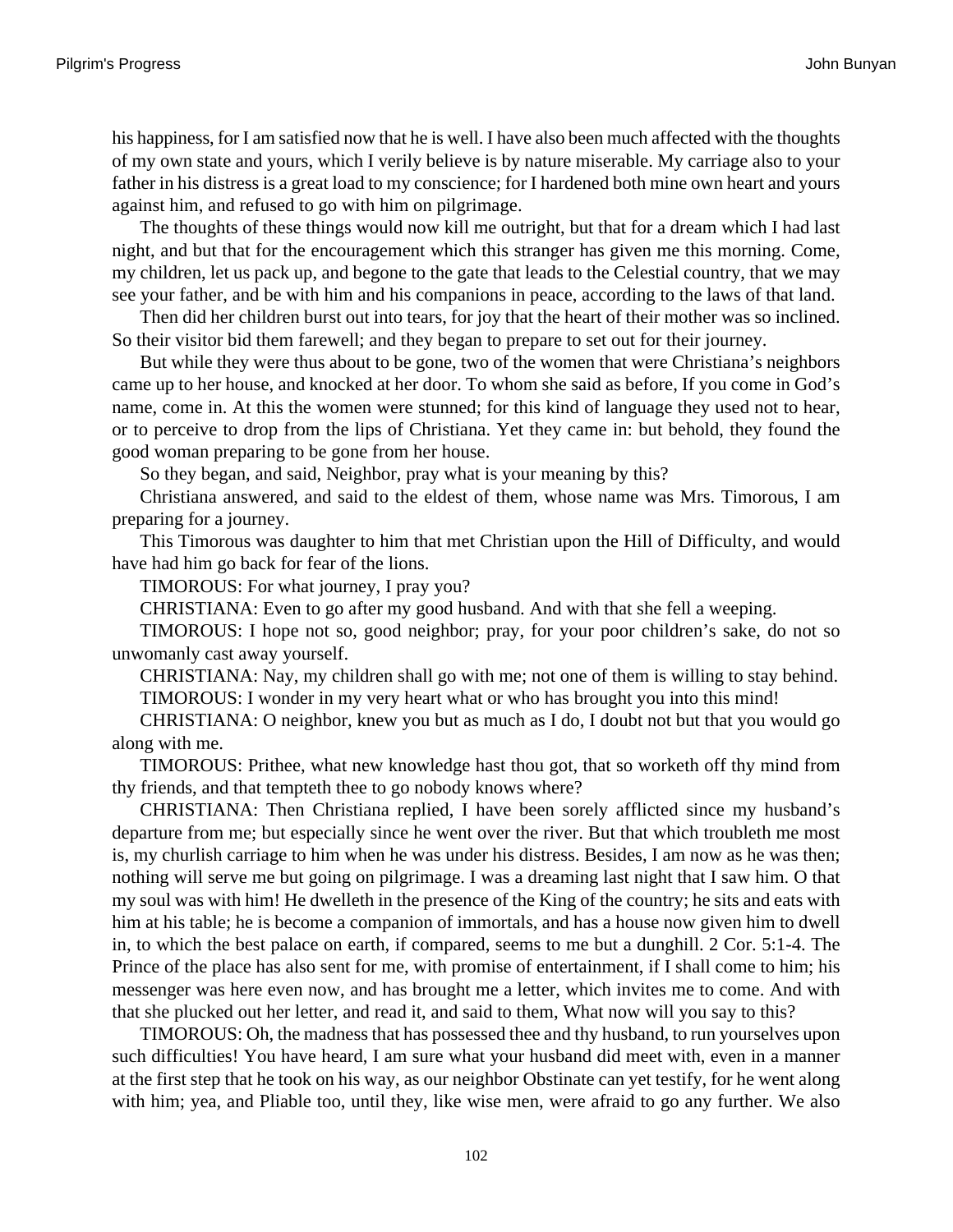heard, over and above, how he met with the lions, Apollyon, the Shadow of Death, and many other things. Nor is the danger that he met with at Vanity Fair to be forgotten by thee. For if he, though a man, was so hard put to it, what canst thou, being but a poor woman, do? Consider also, that these four sweet babes are thy children, thy flesh and thy bones. Wherefore, though thou shouldest be so rash as to cast away thyself, yet, for the sake of the fruit of thy body, keep thou at home.

But Christiana said unto her, Tempt me not, my neighbor: I have now a price put into my hands to get gain, and I should be a fool of the greatest size if I should have no heart to strike in with the opportunity. And for that you tell me of all these troubles which I am like to meet with in the way, they are so far from being to me a discouragement, that they show I am in the right. The bitter must come before the sweet, and that also will make the sweet the sweeter. Wherefore, since you came not to my house in God's name, as I said, I pray you to be gone, and not to disquiet me further.

Then Timorous reviled her, and said to her fellow, Come, neighbor Mercy, let us leave her in her own hands, since she scorns our counsel and company. But Mercy was at a stand, and could not so readily comply with her neighbor; and that for a two fold reason. 1. Her bowels yearned over Christiana. So she said within herself, if my neighbor will needs be gone, I will go a little way with her, and help her. 2. Her bowels yearned over her own soul; for what Christiana had said had taken some hold upon her mind. Wherefore she said within herself again, I will yet have more talk with this Christiana; and, if I find truth and life in what she shall say, I myself with my heart shall also go with her. Wherefore Mercy began thus to reply to her neighbor Timorous:

MERCY: Neighbor, I did indeed come with you to see Christiana this morning; and since she is, as you see, taking of her last farewell of the country, I think to walk this sunshiny morning a little with her, to help her on her way. But she told her not of her second reason, but kept it to herself.

TIMOROUS: Well, I see you have a mind to go a fooling too; but take heed in time, and be wise: while we are out of danger, we are out; but when we are in, we are in.

So Mrs. Timorous returned to her house, and Christiana betook herself to her journey. But when Timorous was got home to her house she sends for some of her neighbors, to wit, Mrs. Bat's-Eyes, Mrs. Inconsiderate, Mrs. Light-Mind, and Mrs. Know-Nothing. So when they were come to her house, she falls to telling of the story of Christiana, and of her intended journey. And thus she began her tale:

TIMOROUS: Neighbors, having had little to do this morning, I went to give Christiana a visit; and when I came at the door I knocked, as you know it is our custom; and she answered, If you come in God's name, come in. So in I went, thinking all was well; but, when I came in I found her preparing herself to depart the town, she, and also her children. So I asked her what was her meaning by that. And she told me, in short, that she was now of a mind to go on pilgrimage, as did her husband. She told me also of a dream that she had, and how the King of the country where her husband was, had sent an inviting letter to come thither.

Then said Mrs. Know-Nothing, And what, do you think she will go?

TIMOROUS: Aye, go she will, whatever comes on't; and methinks I know it by this; for that which was my great argument to persuade her to stay at home, (to wit, the troubles she was like to meet with on the way,) is one great argument with her to put her forward on her journey. For she told me in so many words, The bitter goes before the sweet; yea, and forasmuch as it doth, it makes the sweet the sweeter.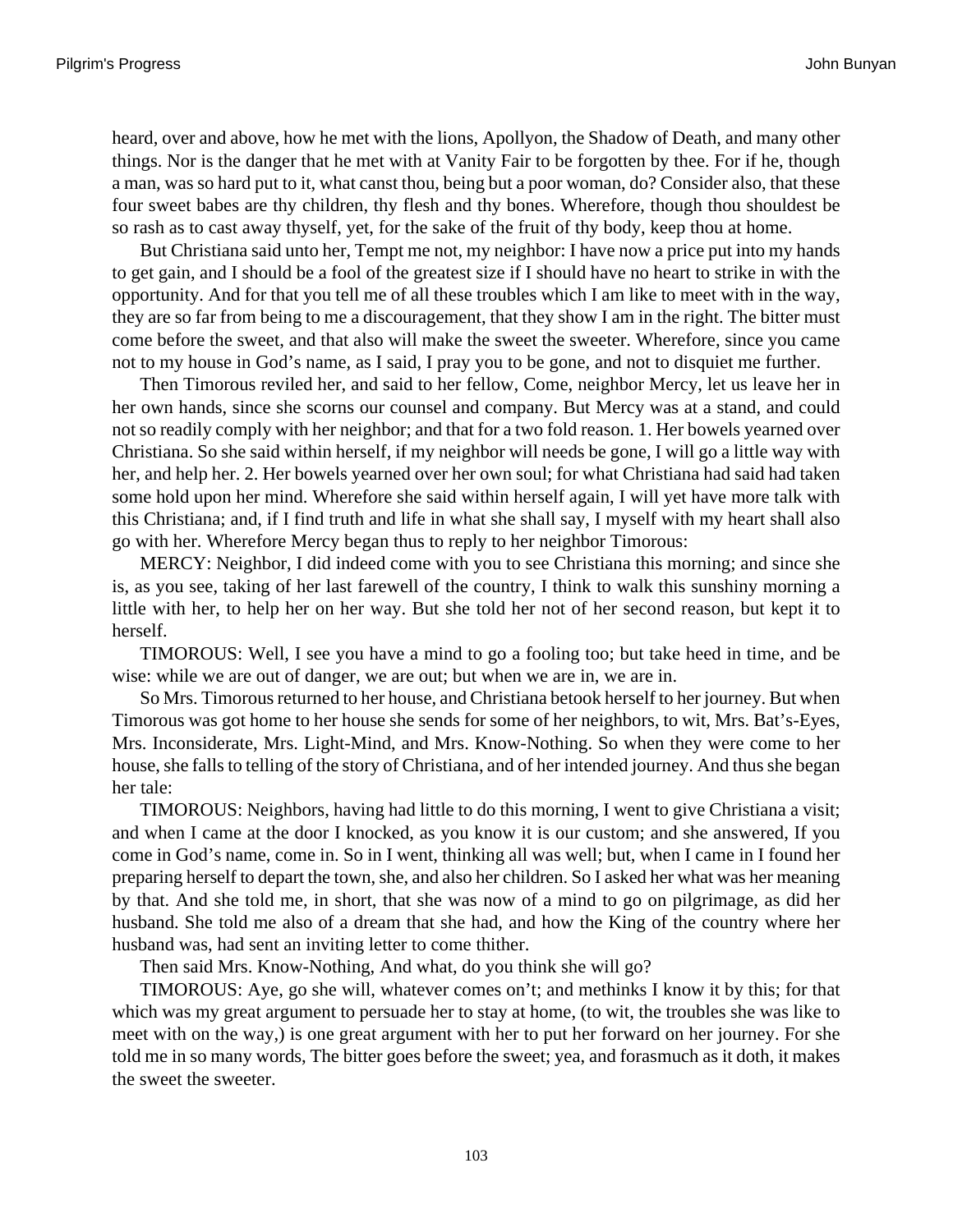MRS. BAT'S-EYES: Oh, this blind and foolish woman! said she; and will she not take warning by her husband's afflictions? For my part, I see, if he were here again, he would rest himself content in a whole skin, and never run so many hazards for nothing.

Mrs. Inconsiderate also replied, saying, Away with such fantastical fools from the town: a good riddance, for my part, I say, of her; should she stay where she dwells, and retain this her mind, who could live quietly by her? for she will either be dumpish, or unneighborly, or talk of such matters as no wise body can abide. Wherefore, for my part, I shall never be sorry for her departure; let her go, and let better come in her room: it was never a good world since these whimsical fools dwelt in it.

Then Mrs. Light-Mind added as followeth: Come, put this kind of talk away. I was yesterday at Madam Wanton's, where we were as merry as the maids. For who do you think should be there but I and Mrs. Love-the-Flesh, and three or four more, with Mrs. Lechery, Mrs. Filth, and some others: so there we had music and dancing, and what else was meet to fill up the pleasure. And I dare say, my lady herself is an admirable well-bred gentlewoman, and Mr. Lechery is as pretty a fellow.

# **THE FIRST STAGE**

By this time Christiana was got on her way, and Mercy went along with her: so as they went, her children being there also, Christiana began to discourse. And, Mercy, said Christiana, I take this as an unexpected favor, that thou shouldest set forth out of doors with me to accompany me a little in the way.

MERCY: Then said young Mercy, (for she was but young,) If I thought it would be to purpose to go with you, I would never go near the town any more.

CHRISTIANA: Well, Mercy, said Christiana, cast in thy lot with me: I well know what will be the end of our pilgrimage: my husband is where he would not but be for all the gold in the Spanish mines. Nor shalt thou be rejected, though thou goest but upon my invitation. The King, who hath sent for me and my children, is one that delighteth in mercy. Besides, if thou wilt, I will hire thee, and thou shalt go along with me as my servant. Yet we will have all things in common betwixt thee and me: only go along with me.

MERCY: But how shall I be ascertained that I also should be entertained? Had I this hope but from one that can tell, I would make no stick at all, but would go, being helped by Him that can help, though the way was never so tedious.

CHRISTIANA: Well, loving Mercy, I will tell thee what thou shalt do: go with me to the Wicket-gate, and there I will further inquire for thee; and if there thou shalt not meet with encouragement, I will be content that thou return to thy place: I will also pay thee for thy kindness which thou showest to me and my children, in the accompanying of us in the way that thou dost.

MERCY: Then will I go thither, and will take what shall follow; and the Lord grant that my lot may there fall, even as the King of heaven shall have his heart upon me.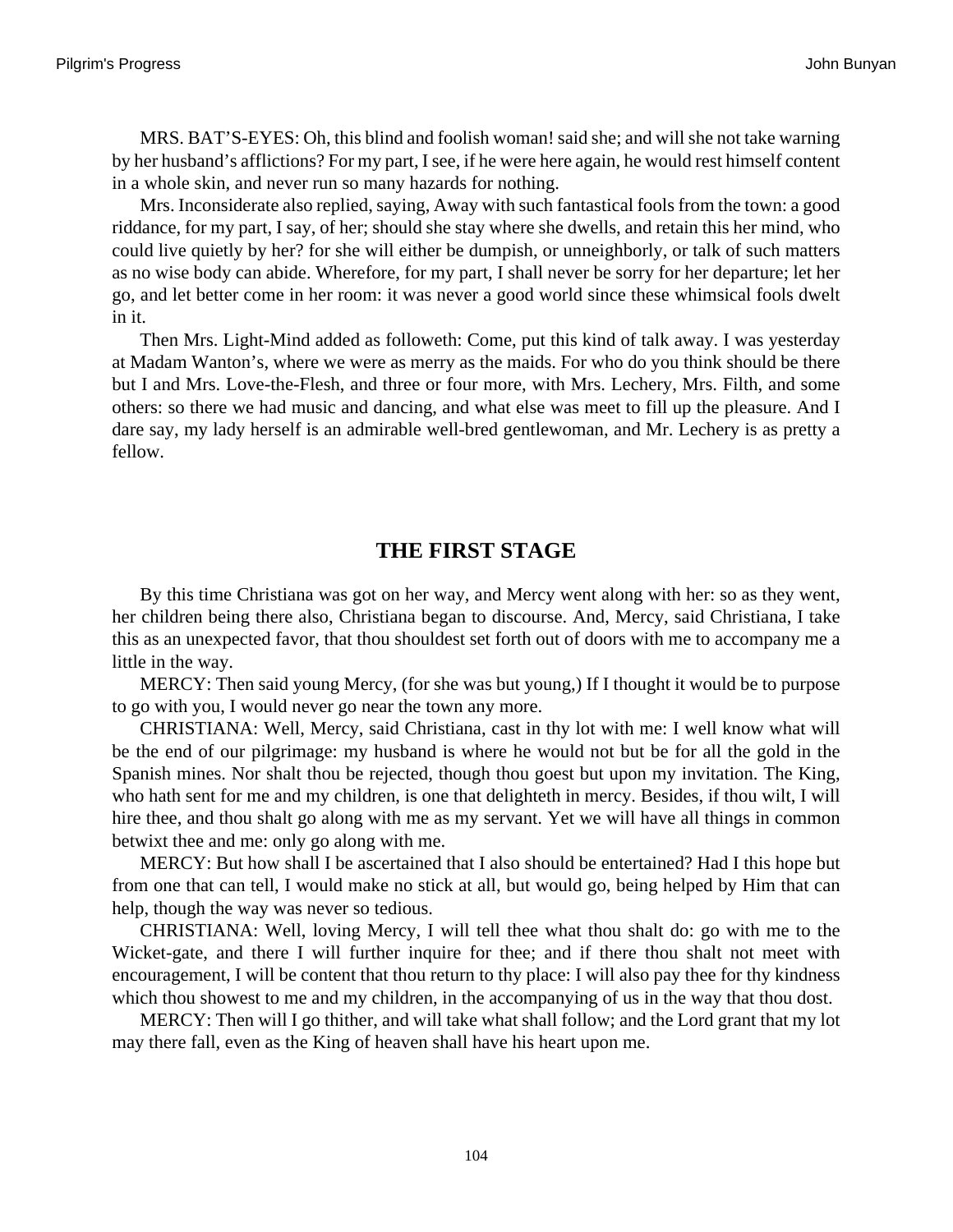Christiana then was glad at heart, not only that she had a companion, but also for that she had prevailed with this poor maid to fall in love with her own salvation. So they went on together, and Mercy began to weep. Then said Christiana, Wherefore weepeth my sister so?

MERCY: Alas! said she, who can but lament, that shall but rightly consider what a state and condition my poor relations are in, that yet remain in our sinful town? And that which makes my grief the more heavy is, because they have no instructor, nor any to tell them what is to come.

CHRISTIANA: Pity becomes pilgrims; and thou dost weep for thy friends, as my good Christian did for me when he left me: he mourned for that I would not heed nor regard him; but his Lord and ours did gather up his tears, and put them into his bottle; and now both I and thou, and these my sweet babes, are reaping the fruit and benefit of them. I hope, Mercy, that these tears of thine will not be lost; for the truth hath said, that "they that sow in tears shall reap in joy." And "he that goeth forth and weepeth, bearing precious seed, shall doubtless come again with rejoicing, bringing his sheaves with him." [Psa. 126:5,6.](http://www.ccel.org/b/bible/asv/xml/asv.Ps.126.xml#Ps.126.5 Bible:Ps.126.6)

Then said Mercy,

"Let the Most Blessed be my guide, If it be his blessed will, Unto his gate, into his fold, Up to his holy hill.

And let him never suffer me To swerve, or turn aside From his free-grace and holy ways, Whate'er shall me betide.

And let him gather them of mine That I have left behind;

Lord, make them pray they may be thine,

With all their heart and mind."

Now my old friend proceeded, and said, But when Christiana came to the Slough of Despond, she began to be at a stand; For, said she, this is the place in which my dear husband had like to have been smothered with mud. She perceived, also, that notwithstanding the command of the King to make this place for pilgrims good, yet it was rather worse than formerly. So I asked if that was true. Yes, said the old gentleman, too true; for many there be that pretend to be the King's laborers, and that say they are for mending the King's highways, who bring dirt and dung instead of stones, and so mar instead of mending. Here Christiana therefore, with her boys, did make a stand. But said Mercy, Come, let us venture; only let us be wary. Then they looked well to their steps, and made a shift to get staggering over.

Yet Christiana had like to have been in, and that not once or twice. Now they had no sooner got over, but they thought they heard words that said unto them, "Blessed is she that believeth; for there shall be a performance of those things which were told her from the Lord." [Luke 1:45.](http://www.ccel.org/b/bible/asv/xml/asv.Luke.1.xml#Luke.1.45)

Then they went on again; and said Mercy to Christiana, had I as good ground to hope for a loving reception at the Wicket-gate as you, I think no Slough of Despond would discourage me.

Well, said the other, you know your sore, and I know mine; and, good friend, we shall all have enough evil before we come to our journey's end. For can it be imagined that the people who design to attain such excellent glories as we do, and who are so envied that happiness as we are, but that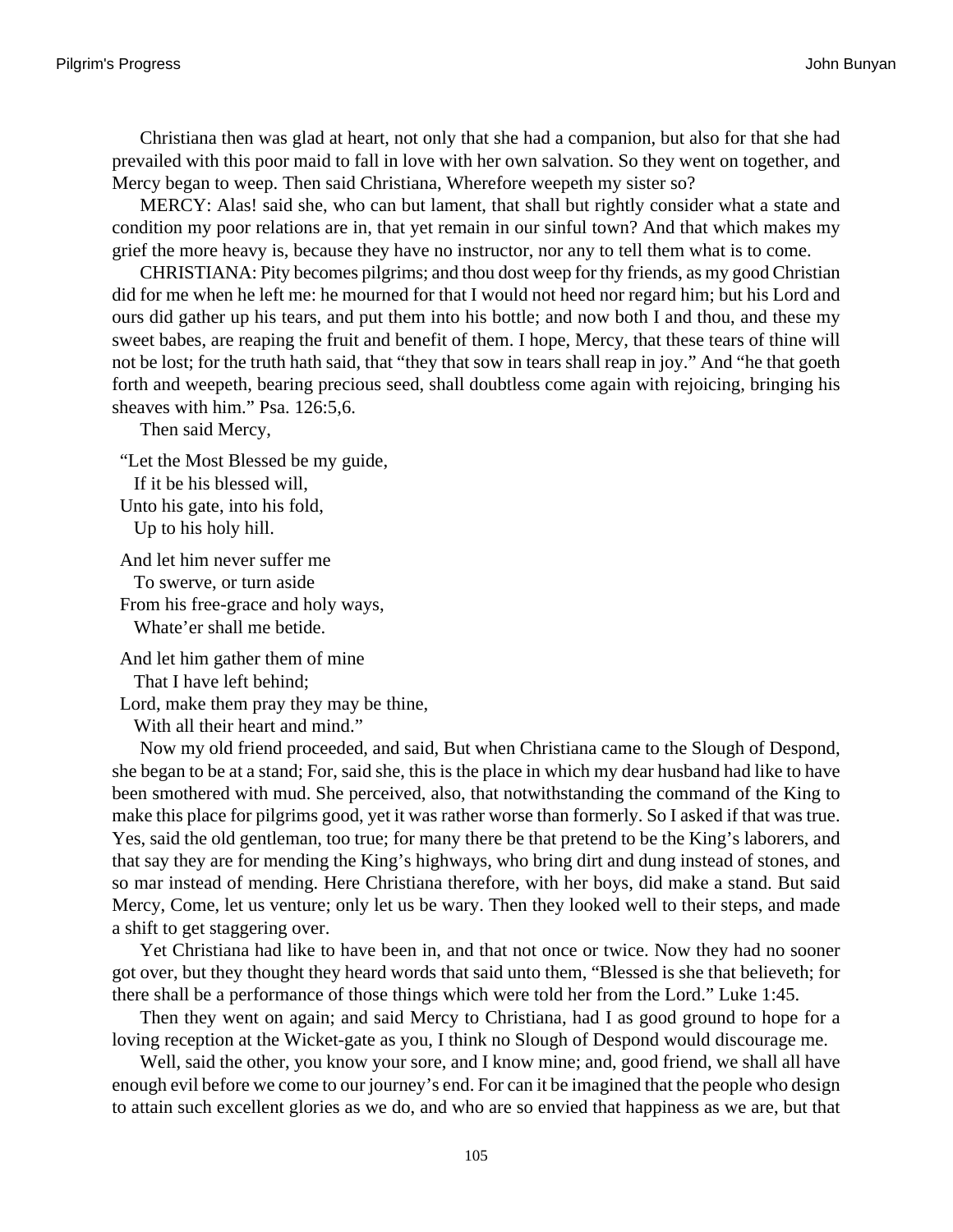we shall meet with what fears and snares, with what troubles and afflictions they can possibly assault us with that hate us?

And now Mr. Sagacity left me to dream out my dream by myself. Wherefore, methought I saw Christiana, and Mercy, and the boys, go all of them up to the gate: to which, when they were come, they betook themselves to a short debate about how they must manage their calling at the gate, and what should be said unto him that did open to them: so it was concluded, since Christiana was the eldest, that she should knock for entrance, and that she should speak to him that did open, for the rest. So Christiana began to knock, and as her poor husband did, she knocked and knocked again. But instead of any that answered, they all thought they heard as if a dog came barking upon them; a dog, and a great one too; and this made the women and children afraid. Nor durst they for a while to knock any more, for fear the mastiff should fly upon them. Now, therefore, they were greatly tumbled up and down in their minds, and knew not what to do: knock they durst not, for fear of the dog; go back they durst not, for fear the keeper of that gate should espy them as they so went, and should be offended with them; at last they thought of knocking again, and knocked more vehemently than they did at first. Then said the keeper of the gate, Who is there? So the dog left off to bark, and he opened unto them.

Then Christiana made low obeisance, and said, Let not our Lord be offended with his handmaidens, for that we have knocked at his princely gate. Then said the keeper, Whence come ye? And what is it that you would have?

Christiana answered, We are come from whence Christian did come, and upon the same errand as he; to wit, to be, if it shall please you, graciously admitted by this gate into the way that leads unto the Celestial City. And I answer, my Lord, in the next place, that I am Christiana, once the wife of Christian, that now is gotten above.

With that the keeper of the gate did marvel, saying, What, is she now become a pilgrim that but a while ago abhorred that life? Then she bowed her head, and said, Yea; and so are these my sweet babes also.

Then he took her by the hand and led her in, and said also, Suffer little children to come unto me; and with that he shut up the gate. This done, he called to a trumpeter that was above, over the gate, to entertain Christiana with shouting, and the sound of trumpet for joy. So he obeyed, and sounded, and filled the air with his melodious notes.

Now all this while poor Mercy did stand without, trembling and crying, for fear that she was rejected. But when Christiana had got admittance for herself and her boys, then she began to make intercession for Mercy.

CHRISTIANA: And she said, My Lord, I have a companion that stands yet without, that is come hither upon the same account as myself: one that is much dejected in her mind, for that she comes, as she thinks, without sending for; whereas I was sent for by my husband's King to come.

Now Mercy began to be very impatient, and each minute was as long to her as an hour; wherefore she prevented Christiana from a fuller interceding for her, by knocking at the gate herself. And she knocked then so loud that she made Christiana to start. Then said the keeper of the gate, Who is there? And Christiana said, It is my friend.

So he opened the gate, and looked out, but Mercy was fallen down without in a swoon, for she fainted, and was afraid that no gate should be opened to her.

Then he took her by the hand, and said, Damsel, I bid thee arise.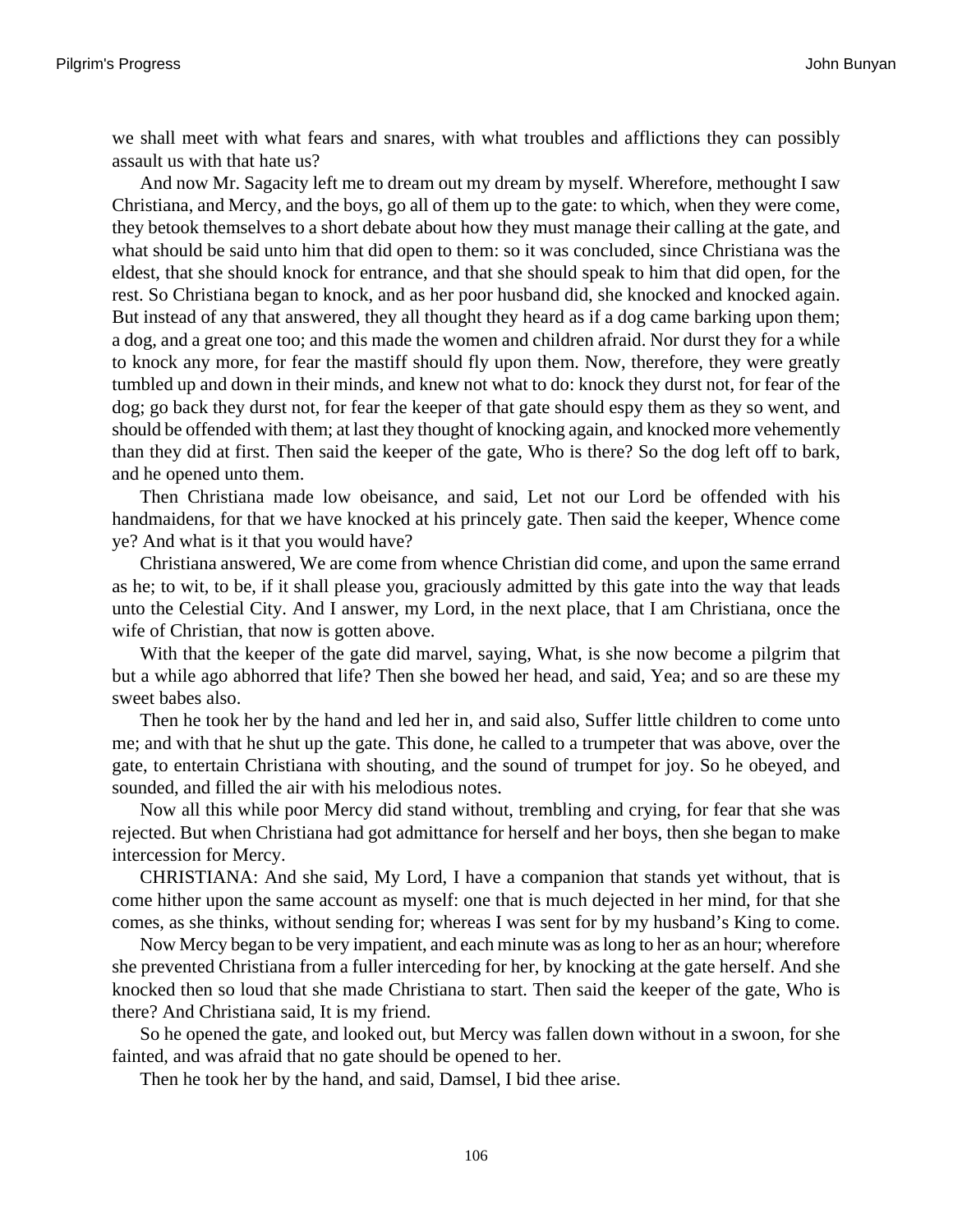Oh, sir, said she, I am faint; there is scarce life left in me. But he answered, that one once said, "When my soul fainted within me I remembered the Lord: and my prayer came unto thee, into thy holy temple." [Jonah 2:7.](http://www.ccel.org/b/bible/asv/xml/asv.Jonah.2.xml#Jonah.2.7) Fear not, but stand upon thy feet, and tell me wherefore thou art come.

MERCY: I am come for that unto which I was never invited, as my friend Christiana was. Hers was from the King, and mine was but from her. Wherefore I fear I presume.

KEEP: Did she desire thee to come with her to this place?

MERCY: Yes; and, as my Lord sees, I am come. And if there is any grace and forgiveness of sins to spare, I beseech that thy poor handmaid may be a partaker thereof.

Then he took her again by the hand, and led her gently in, and said, I pray for all them that believe on me, by what means soever they come unto me. Then said he to those that stood by, Fetch something and give it to Mercy to smell on, thereby to stay her faintings; so they fetched her a bundle of myrrh, and a while after she was revived.

And now were Christiana and her boys, and Mercy, received of the Lord at the head of the way, and spoken kindly unto by him. Then said they yet further unto him, We are sorry for our sins, and beg of our Lord his pardon, and further information what we must do.

I grant pardon, said he, by word and deed; by word in the promise of forgiveness, by deed in the way I obtained it. Take the first from my lips with a kiss, and the other as it shall be revealed. [Song 1:2](http://www.ccel.org/b/bible/asv/xml/asv.Song.1.xml#Song.1.2); [John 20:20](http://www.ccel.org/b/bible/asv/xml/asv.John.20.xml#John.20.20).

Now I saw in my dream, that he spake many good words unto them, whereby they were greatly gladdened. He also had them up to the top of the gate, and showed them by what deed they were saved; and told them withal, that that sight they would have again as they went along in the way, to their comfort.

So he left them awhile in a summer parlor below, where they entered into talk by themselves; and thus Christiana began. O how glad am I that we are got in hither.

MERCY: So you well may; but I, of all, have cause to leap for joy.

CHRISTIANA: I thought one time, as I stood at the gate, because I had knocked and none did answer, that all our labor had been lost, especially when that ugly cur made such a heavy barking against us.

MERCY: But my worst fear was after I saw that you was taken into his favor, and that I was left behind. Now, thought I, it is fulfilled which is written, "Two women shall be grinding at the mill; the one shall be taken, and the other left." [Matt. 24:41.](http://www.ccel.org/b/bible/asv/xml/asv.Matt.24.xml#Matt.24.41) I had much ado to forbear crying out, Undone! And afraid I was to knock any more; but when I looked up to what was written over the gate, I took courage. I also thought that I must either knock again, or die; so I knocked, but I cannot tell how, for my spirit now struggled between life and death.

CHRISTIANA: Can you not tell how you knocked? I am sure your knocks were so earnest that the very sound of them made me start; I thought I never heard such knocking in all my life; I thought you would come in by a violent hand, or take the kingdom by storm. [Matt. 11:12.](http://www.ccel.org/b/bible/asv/xml/asv.Matt.11.xml#Matt.11.12)

MERCY: Alas! to be in my case, who that so was could but have done so? You saw that the door was shut upon me, and there was a most cruel dog thereabout. Who, I say, that was so faint-hearted as I, would not have knocked with all their might? But pray, what said my Lord to my rudeness? Was he not angry with me?

CHRISTIANA: When he heard your lumbering noise, he gave a wonderful innocent smile; I believe what you did pleased him well, for he showed no sign to the contrary. But I marvel in my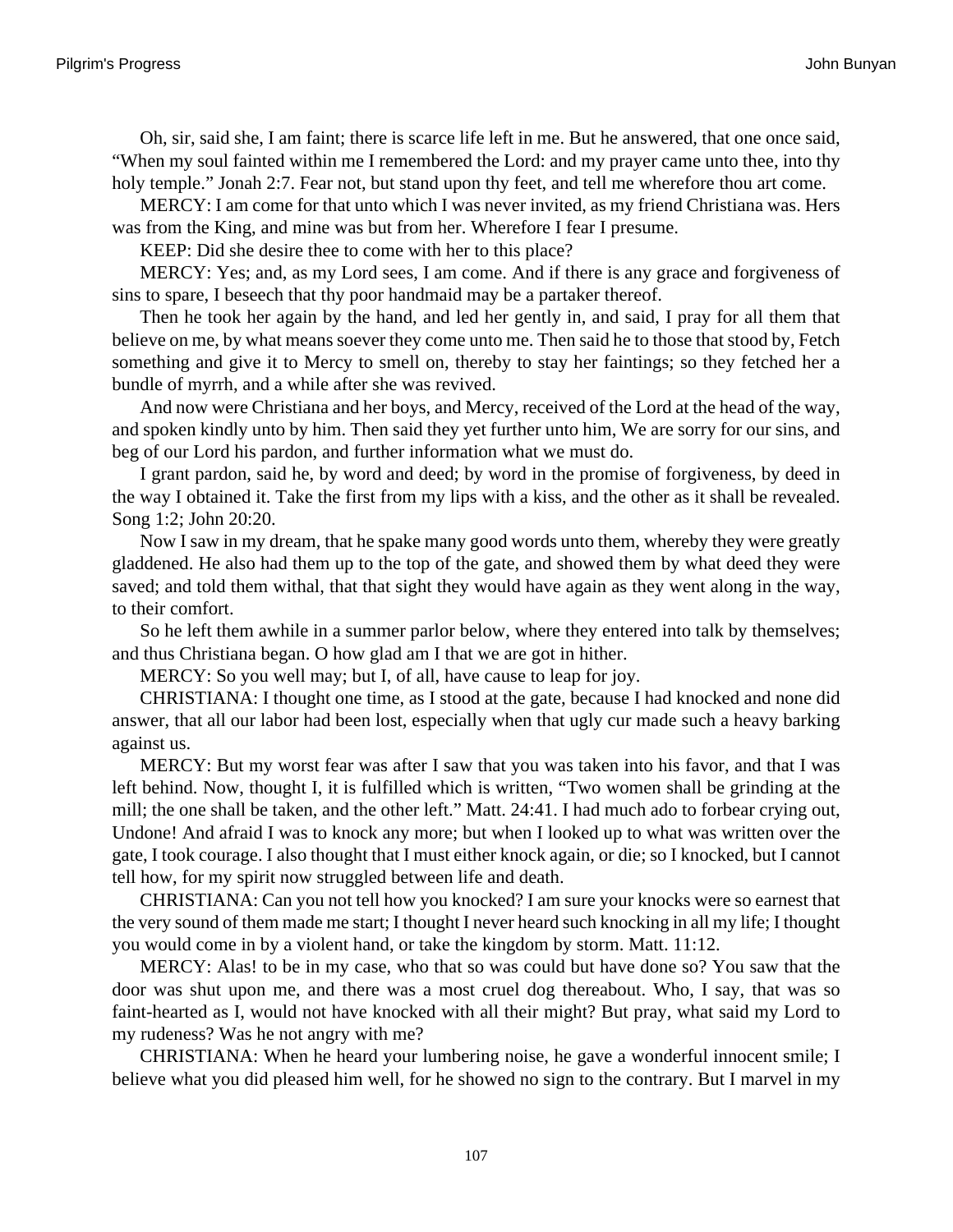heart why he keeps such a dog: had I known that before, I should not have had heart enough to have ventured myself in this manner. But now we are in, we are in, and I am glad with all my heart.

MERCY: I will ask, if you please, next time he comes down, why he keeps such a filthy cur in his yard; I hope he will not take it amiss.

Do so, said the children, and persuade him to hang him; for we are afraid he will bite us when we go hence.

So at last he came down to them again, and Mercy fell to the ground on her face before him, and worshiped, and said, "Let my Lord accept the sacrifice of praise which I now offer unto him with the calves of my lips."

So he said unto her, Peace be to thee; stand up. But she continued upon her face, and said, "Righteous art thou, O Lord, when I plead with thee; yet let me talk with thee of thy judgments." [Jer. 12:1.](http://www.ccel.org/b/bible/asv/xml/asv.Jer.12.xml#Jer.12.1) Wherefore dost thou keep so cruel a dog in thy yard, at the sight of which such women and children as we are ready to fly from thy gate for fear?

He answered and said, That dog has another owner; he also is kept close in another man's ground, only my pilgrims hear his barking; he belongs to the castle which you see there at a distance, but can come up to the walls of this place. He has frighted many an honest pilgrim from worse to better, by the great voice of his roaring. Indeed, he that owneth him doth not keep him out of any good-will to me or mine, but with intent to keep the pilgrims from coming to me, and that they may be afraid to come and knock at this gate for entrance. Sometimes also he has broken out, and has worried some that I loved; but I take all at present patiently. I also give my pilgrims timely help, so that they are not delivered to his power, to do with them what his doggish nature would prompt him to. But what my purchased one, I trow, hadst thou known never so much beforehand, thou wouldest not have been afraid of a dog. The beggars that go from door to door, will, rather than lose a supposed alms, run the hazard of the bawling, barking, and biting too of a dog; and shall a dog, a dog in another man's yard, a dog whose barking I turn to the profit of pilgrims, keep any from coming to me? I deliver them from the lions, and my darling from the power of the dog. [Psa.](http://www.ccel.org/b/bible/asv/xml/asv.Ps.22.xml#Ps.22.21 Bible:Ps.22.22) [22:21,22](http://www.ccel.org/b/bible/asv/xml/asv.Ps.22.xml#Ps.22.21 Bible:Ps.22.22).

MERCY: Then said Mercy, I confess my ignorance; I spake what I understood not; I acknowledge that thou doest all things well.

CHRISTIANA: Then Christiana began to talk of their journey, and to inquire after the way. So he fed them and washed their feet, and set them in the way of his steps, according as he had dealt with her husband before.

# **THE SECOND STAGE**

So I saw in my dream, that they walked on their way, and had the weather very comfortable to them.

Then Christiana began to sing, saying,

Blessed be the day that I began A pilgrim for to be; And blessed also be the man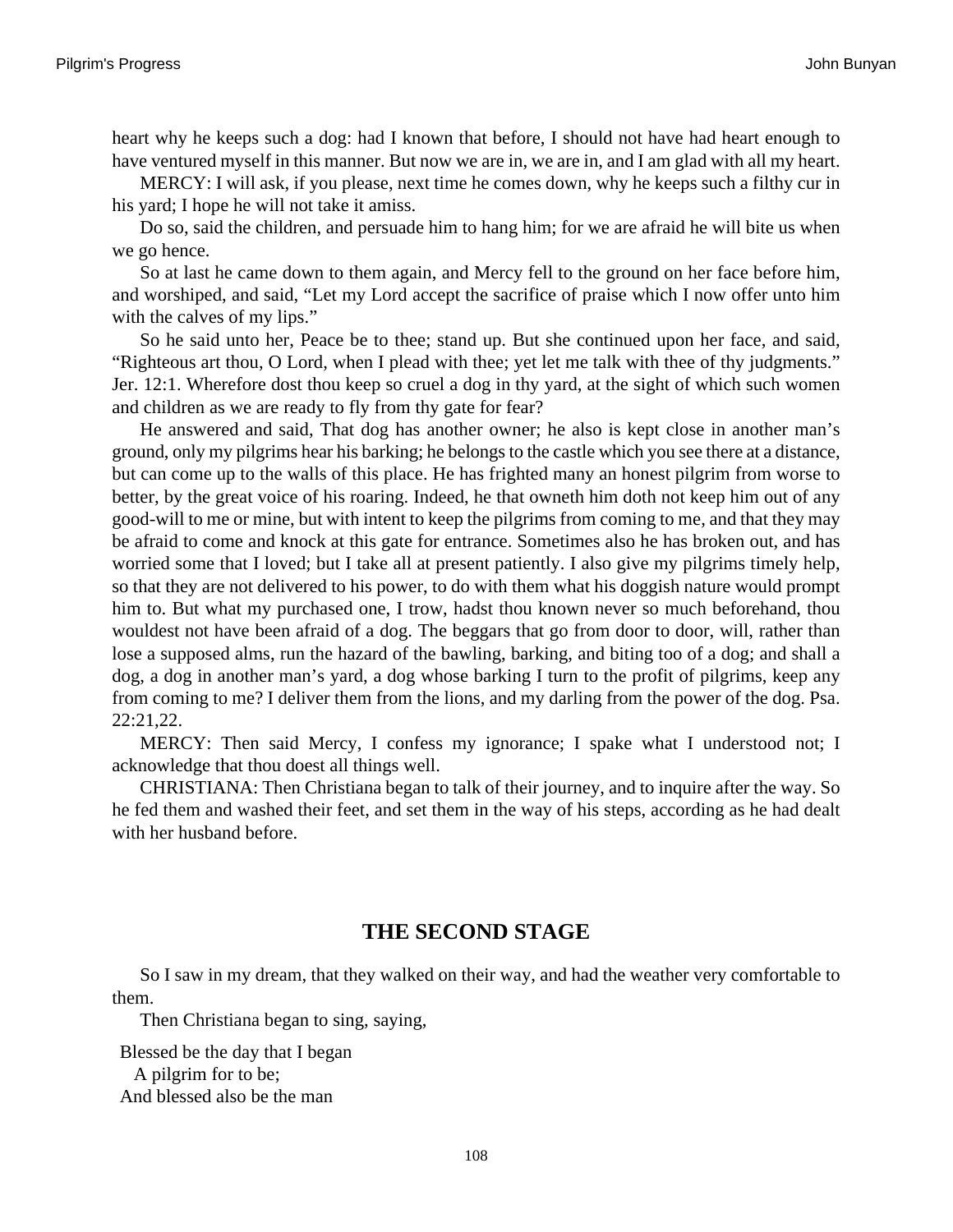That thereto moved me.

'Tis true, 't was long ere I began To seek to live for ever; But now I run fast as I can: 'Tis better late than never.

Our tears to joy, our fears to faith, Are turned, as we see; Thus our beginning (as one saith)

Shows what our end will be.

Now there was, on the other side of the wall that fenced in the way up which Christiana and her companions were to go, a garden, and that garden belonged to him whose was that barking dog, of whom mention was made before. And some of the fruit-trees that grew in that garden shot their branches over the wall; and being mellow, they that found them did gather them up, and eat of them to their hurt. So Christiana's boys, as boys are apt to do, being pleased with the trees, and with the fruit that hung thereon, did pluck them, and began to eat. Their mother did also chide them for so doing, But still the boys went on.

Well, said she, my sons, you transgress, for that fruit is none of ours; but she did not know that it belonged to the enemy: I'll warrant you, if she had she would have been ready to die for fear. But that passed, and they went on their way. Now, by that they were gone about two bow-shots from the place that led them into the way, they espied two very ill-favored ones coming down apace to meet them. With that, Christiana and Mercy her friend covered themselves with their veils, and so kept on their journey: the children also went on before; so that at last they met together. Then they that came down to meet them, came just up to the women, as if they would embrace them; but Christiana said, stand back, or go peaceably as you should. Yet these two, as men that are deaf, regarded not Christiana's words, but began to lay hands upon them: at that Christiana waxing very wroth, spurned at them with her feet. Mercy also, as well as she could, did what she could to shift them. Christiana again said to them, Stand back, and be gone, for we have no money to lose, being pilgrims, as you see, and such too as live upon the charity of our friends.

ILL-FAVORED ONES: Then said one of the two men, We make no assault upon you for money, but are come out to tell you, that if you will but grant one small request which we shall ask, we will make women of you for ever.

CHRISTIANA: Now Christiana, imagining what they should mean, made answer again, We will neither hear, nor regard, nor yield to what you shall ask. We are in haste, and cannot stay; our business is a business of life and death. So again she and her companion made a fresh essay to go past them; but they letted them in their way.

ILL-FAVORED ONES: And they said, We intend no hurt to your lives; it is another thing we would have.

CHRISTIANA: Aye, quoth Christiana, you would have us body and soul, for I know it is for that you are come; but we will die rather upon the spot, than to suffer ourselves to be brought into such snares as shall hazard our well-being hereafter. And with that they both shrieked out, and cried, Murder! murder! and so put themselves under those laws that are provided for the protection of women. [Deut. 22:25-27](http://www.ccel.org/b/bible/asv/xml/asv.Deut.22.xml#Deut.22.25). But the men still made their approach upon them, with design to prevail against them. They therefore cried out again.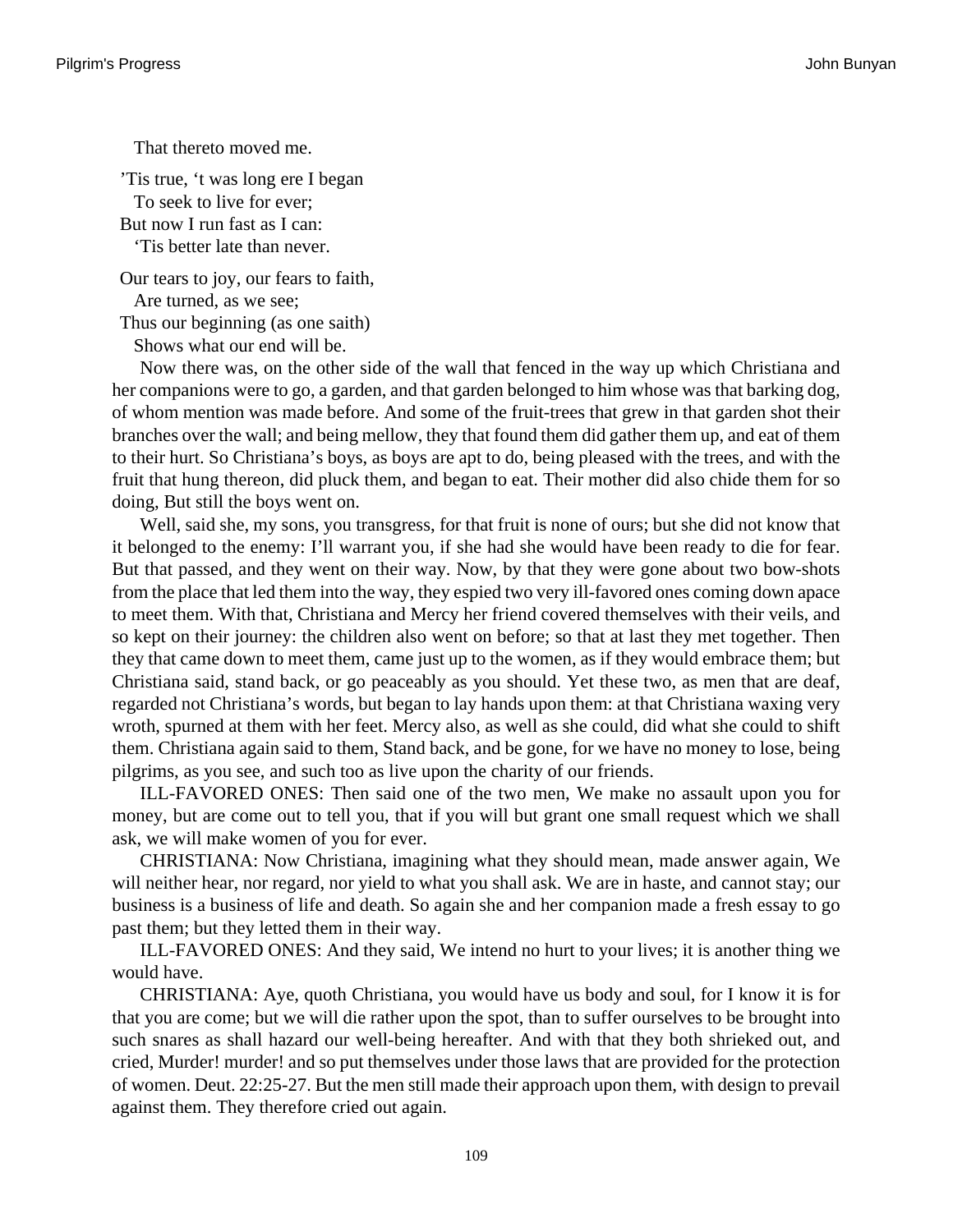Now they being, as I said, not far from the gate in at which they came, their voice was heard from whence they were, thither: wherefore some of the house came out, and knowing that it was Christiana's tongue, they made haste to her relief. But by that they were got within sight of them, the women were in a very great scuffle; the children also stood crying by. Then did he that came in for their relief call out to the ruffians, saying, What is that thing you do? Would you make my Lord's people to transgress? He also attempted to take them, but they did make their escape over the wall into the garden of the man to whom the great dog belonged; so the dog became their protector. This Reliever then came up to the women, and asked them how they did. So they answered, We thank thy Prince, pretty well, only we have been somewhat affrighted: we thank thee also for that thou camest in to our help, otherwise we had been overcome.

RELIEVER: So, after a few more words, this Reliever said as followeth: I marveled much, when you were entertained at the gate above, seeing ye knew that ye were but weak women, that you petitioned not the Lord for a conductor; then might you have avoided these troubles and dangers; for he would have granted you one.

CHRISTIANA: Alas! said Christiana, we were so taken with our present blessing, that dangers to come were forgotten by us. Besides, who could have thought, that so near the King's palace there could have lurked such naughty ones? Indeed, it had been well for us had we asked our Lord for one; but since our Lord knew it would be for our profit, I wonder he sent not one along with us.

RELIEVER: It is not always necessary to grant things not asked for, lest by so doing they become of little esteem; but when the want of a thing is felt, it then comes under, in the eyes of him that feels it, that estimate that properly is its due, and so consequently will be thereafter used. Had my Lord granted you a conductor, you would not either so have bewailed that oversight of yours, in not asking for one, as now you have occasion to do. So all things work for good, and tend to make you more wary.

CHRISTIANA: Shall we go back again to my Lord, and confess our folly, and ask one?

RELIEVER: Your confession of your folly I will present him with. To go back again, you need not, for in all places where you shall come, you will find no want at all; for in every one of my Lord's lodgings, which he has prepared for the reception of his pilgrims, there is sufficient to furnish them against all attempts whatsoever. But, as I said, He will be inquired of by them, to do it for them. [Ezek. 36:37](http://www.ccel.org/b/bible/asv/xml/asv.Ezek.36.xml#Ezek.36.37). And 'tis a poor thing that is not worth asking for. When he had thus said, he went back to his place, and the pilgrims went on their way.

MERCY: Then said Mercy, What a sudden blank is here! I made account that we had been past all danger, and that we should never see sorrow more.

CHRISTIANA: Thy innocency, my sister, said Christiana to Mercy, may excuse thee much; but as for me, my fault is so much the greater, for that I saw this danger before I came out of the doors, and yet did not provide for it when provision might have been had. I am much to be blamed.

MERCY: Then said Mercy, How knew you this before you came from home? Pray open to me this riddle.

CHRISTIANA: Why, I will tell you. Before I set foot out of doors, one night as I lay in my bed I had a dream about this; for methought I saw two men, as like these as ever any in the world could look, stand at my bed's feet, plotting how they might prevent my salvation. I will tell you their very words. They said, (it was when I was in my troubles,) What shall we do with this woman? for she cries out, waking and sleeping, for forgiveness: if she be sufferet do go on as she begins, we shall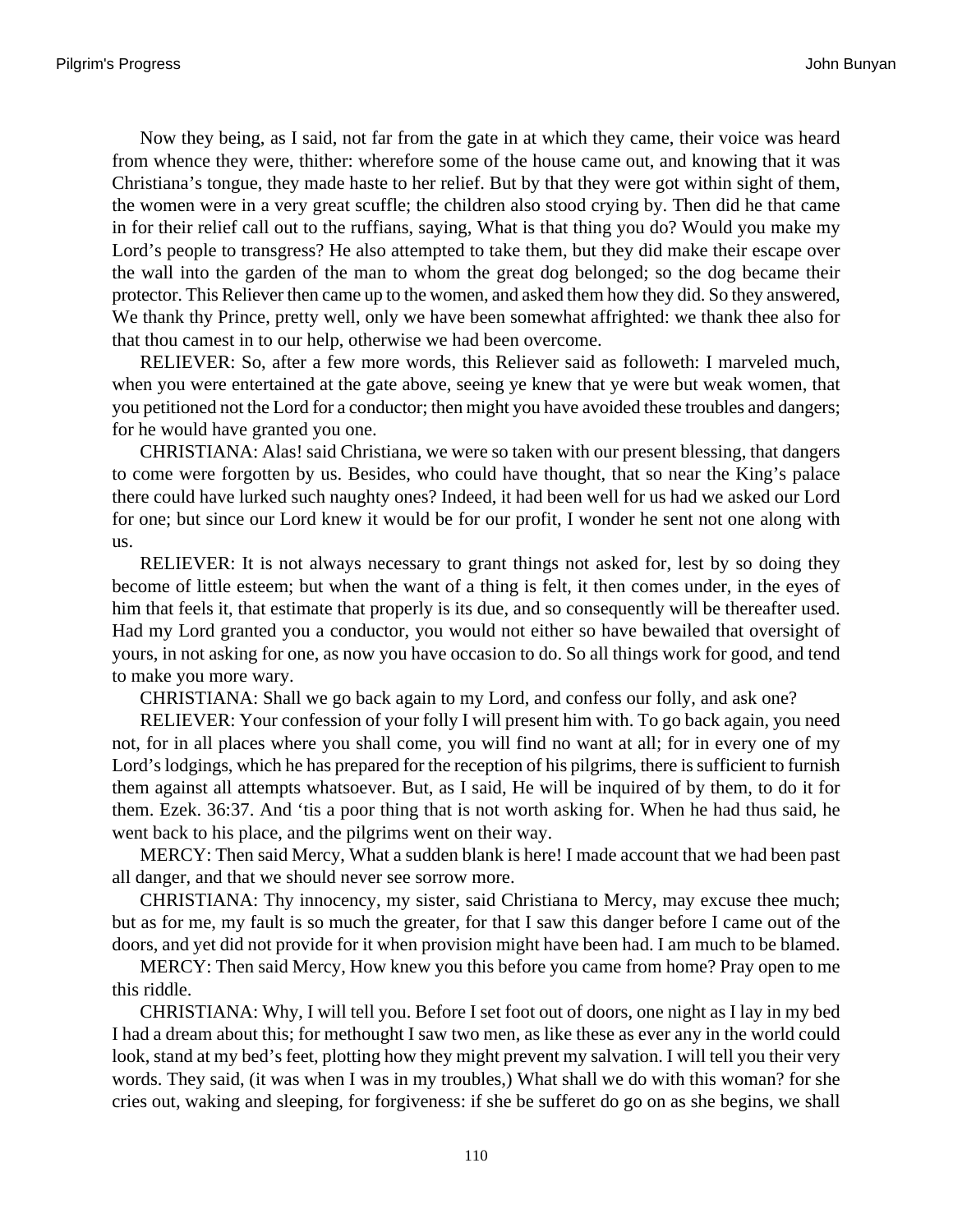lose her as we have lost her husband. This you know might have made me take heed, and have provided when provision might have been had.

MERCY: Well, said Mercy, as by this neglect we have an occasion ministered unto us to behold our own imperfections, so our Lord has taken occasion thereby to make manifest the riches of his grace; for he, as we see, has followed us with unasked kindness, and has delivered us from their hands that were stronger than we, of his mere good pleasure.

Thus now, when they had talked away a little more time, they drew near to a house which stood in the way, which house was built for the relief of pilgrims, as you will find more fully related in the first part of these records of the Pilgrim's Progress. So they drew on towards the house, (the house of the Interpreter;) and when they came to the door, they heard a great talk in the house. Then they gave ear, and heard, as they thought, Christiana mentioned by name; for you must know that there went along, even before her, a talk of her and her children's going on pilgrimage. And this was the most pleasing to them, because they had heard that she was Christian's wife, that woman who was some time ago so unwilling to hear of going on pilgrimage. Thus, therefore, they stood still, and heard the good people within commending her who they little thought stood at the door. At last Christiana knocked, as she had done at the gate before. Now, when she had knocked, there came to the door a young damsel, and opened the door, and looked, and behold, two women were there.

THE DAMSEL: Then said the damsel to them, With whom would you speak in this place?

CHRISTIANA: Christiana answered, We understand that this is a privileged place for those that are become pilgrims, and we now at this door are such: wherefore we pray that we may be partakers of that for which we at this time are come; for the day, as thou seest, is very far spent, and we are loth to-night to go any further.

THE DAMSEL: Pray, what may I call your name, that I may tell it to my Lord within.

CHRISTIANA: My name is Christiana; I was the wife of that pilgrim that some years ago did travel this way, and these be his four children. This maiden also is my companion, and is going on pilgrimage too.

INNOCENT: Then Innocent ran in, (for that was her name,) and said to those within, Can you think who is at the door? There is Christiana and her children, and her companion, all waiting for entertainment here. Then they leaped for joy, and went and told their Master. So he came to the door and looking upon her, he said, Art thou that Christiana whom Christian the good man left behind him when he betook himself to a pilgrim's life.

CHRISTIANA: I am that woman that was so hard-hearted as to slight my husband's troubles, and that left him to go on in his journey alone, and these are his four children; but now I also am come, for I am convinced that no way is right but this.

INTERPRETER: Then is fulfilled that which is written of the man that said to his son, "Go work to-day in my vineyard; and he said to his father, I will not: but afterwards repented and went." [Matt. 21:29](http://www.ccel.org/b/bible/asv/xml/asv.Matt.21.xml#Matt.21.29).

CHRISTIANA: Then said Christiana, So be it: Amen. God made it a true saying upon me, and grant that I may be found at the last of him in peace, without spot, and blameless.

INTERPRETER: But why standest thou thus at the door? Come in, thou daughter of Abraham; we were talking of thee but now, for tidings have come to us before how thou art become a pilgrim. Come, children, come in; come, maiden, come in. So he had them all into the house.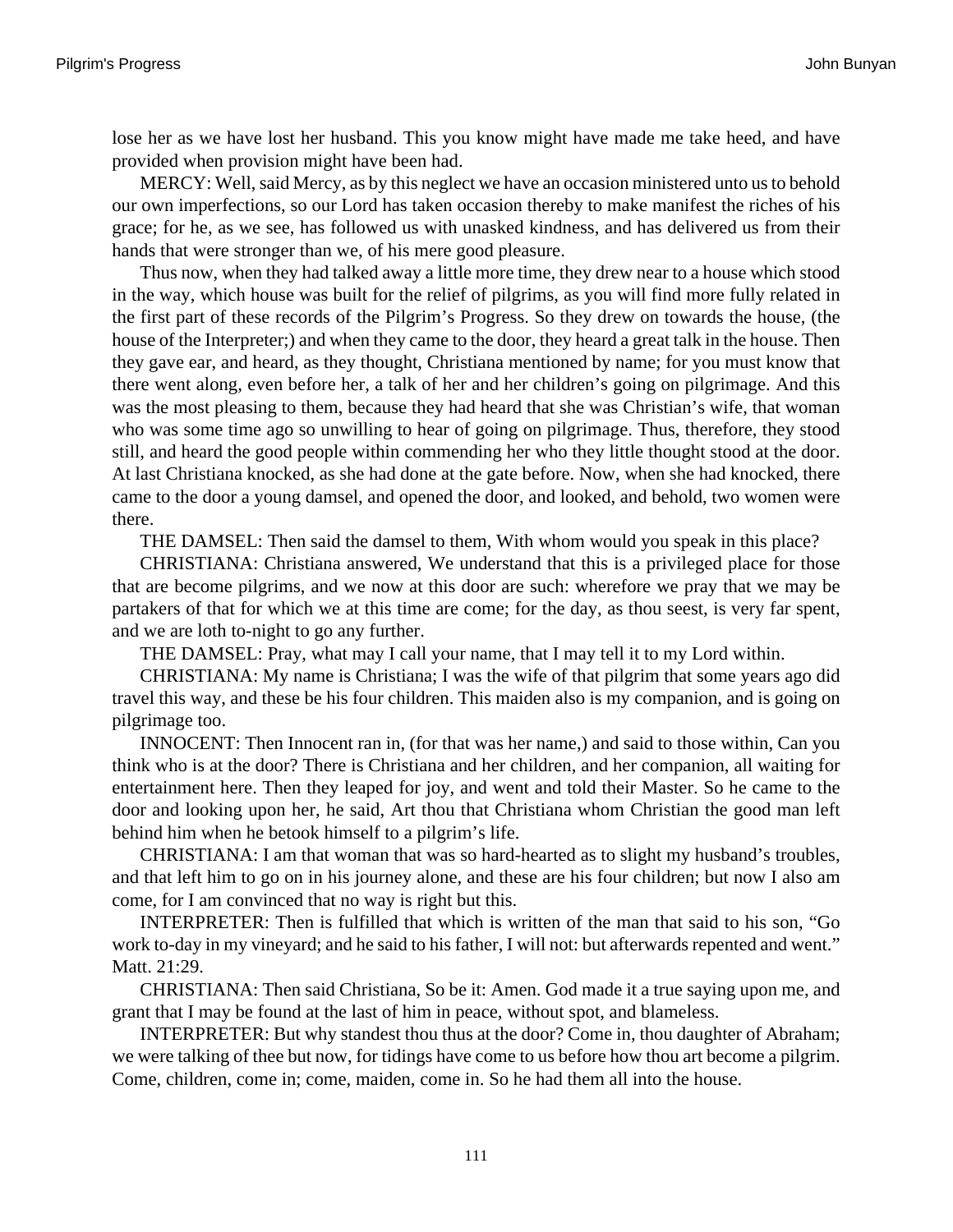So when they were within, they were bidden to sit down and rest them; the which when they had done, those that attended upon the pilgrims in the house came into the room to see them. And one smiled, and another smiled, and they all smiled for joy that Christiana was become a pilgrim: They also looked upon the boys; they stroked them over their faces with the hand, in token of their kind reception of them: they also carried it lovingly to Mercy, and bid them all welcome into their Master's house.

After a while, because supper was not ready, the Interpreter took them into his Significant Rooms, and showed them what Christian, Christiana's husband, had seen some time before. Here, therefore, they saw the man in the cage, the man and his dream, the man that cut his way through his enemies, and the picture of the biggest of them all, together with the rest of those things that were then so profitable to Christian.

This done, and after those things had been somewhat digested by Christiana and her company, the Interpreter takes them apart again, and has them first into a room where was a man that could look no way but downwards, with a muck-rake in his hand. There stood also one over his head with a celestial crown in his hand, and proffered him that crown for his muck-rake; but the man did neither look up nor regard, but raked to himself the straws, the small sticks, and dust of the floor.

Then said Christiana, I persuade myself that I know somewhat the meaning of this; for this is a figure of a man of this world: is it not, good sir?

INTERPRETER: Thou hast said right, said he; and his muck-rake doth show his carnal mind. And whereas thou seest him rather give heed to rake up straws and sticks, and the dust of the floor, than to do what He says that calls to him from above with the celestial crown in his hand; it is to show, that heaven is but as a fable to some, and that things here are counted the only things substantial. Now, whereas it was also showed thee that the man could look no way but downwards, it is to let thee know that earthly things, when they are with power upon men's minds, quite carry their hearts away from God.

CHRISTIANA: Then said Christiana, O deliver me from this muck-rake. [Prov. 30:8.](http://www.ccel.org/b/bible/asv/xml/asv.Prov.30.xml#Prov.30.8)

INTERPRETER: That prayer, said the Interpreter, has lain by till it is almost rusty: "Give me not riches," is scarce the prayer of one in ten thousand. Straws, and sticks, and dust, with most, are the great things now looked after.

With that Christiana and Mercy wept, and said, It is, alas! too true.

When the Interpreter had shown them this, he had them into the very best room in the house; a very brave room it was. So he bid them look round about, and see if they could find any thing profitable there. Then they looked round and round; for there was nothing to be seen but a very great spider on the wall, and that they overlooked.

MERCY: Then said Mercy, Sir, I see nothing; but Christiana held her peace.

INTERPRETER: But, said the Interpreter, look again. She therefore looked again, and said, Here is not any thing but an ugly spider, who hangs by her hands upon the wall. Then said he, Is there but one spider in all this spacious room? Then the water stood in Christiana's eyes, for she was a woman quick of apprehension; and she said, Yea, Lord, there are more here than one; yea, and spiders whose venom is far more destructive than that which is in her. The Interpreter then looked pleasantly on her, and said, Thou hast said the truth. This made Mercy to blush, and the boys to cover their faces; for they all began now to understand the riddle.

Then said the Interpreter again, "The spider taketh hold with her hands," as you see, "and is in kings' palaces." [Prov. 30:28](http://www.ccel.org/b/bible/asv/xml/asv.Prov.30.xml#Prov.30.28). And wherefore is this recorded, but to show you, that, how full of the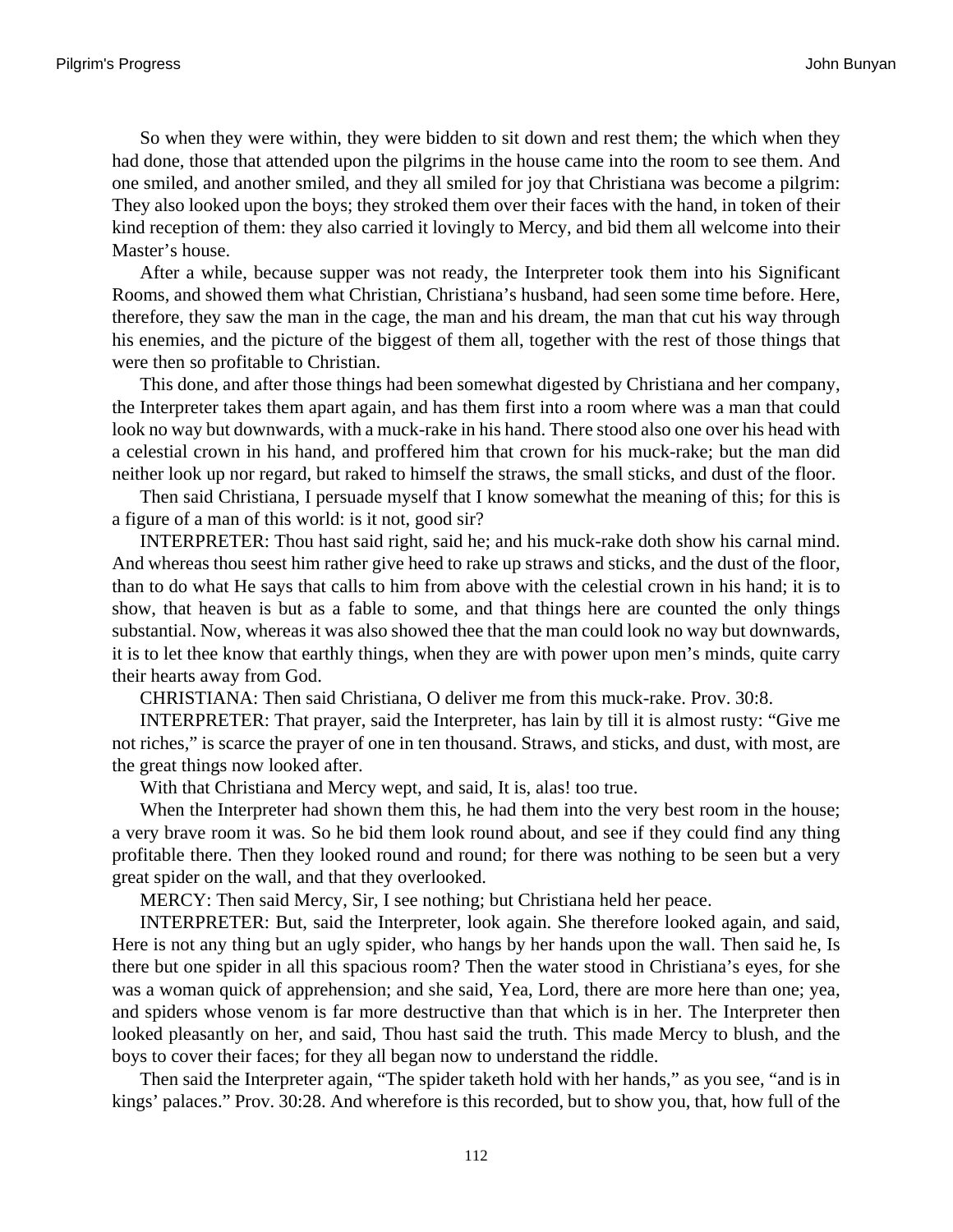venom of sin soever you be, yet you may, by the hand of Faith, lay hold of and dwell in the best room that belongs to the King's house above?

CHRISTIANA: I thought, said Christiana, of something of this; but I could not imagine it at all. I thought that we were like spiders, and that we looked like ugly creatures, in what fine room soever we were: but that by this spider, that venomous and ill-favored creature, we were to learn how to act faith, that came not into my thoughts; and yet she had taken hold with her hands, and, as I see, dwelleth in the best room in the house. God has made nothing in vain.

Then they seemed all to be glad; but the water stood in their eyes; yet they looked one upon another, and also bowed before the Interpreter.

He had them into another room, where were a hen and chickens, and bid them observe a while. So one of the chickens went to the trough to drink, and every time she drank she lifted up her head and her eyes towards heaven. See, said he, what this little chick doth, and learn of her to acknowledge whence your mercies come, by receiving them with looking up. Yet again, said he, observe and look: so they gave heed, and perceived that the hen did walk in a fourfold method towards her chickens: 1. She had a common call, and that she hath all the day long. 2. She had a special call, and that she had but sometimes. 3. She had a brooding note. [Matt. 23:37](http://www.ccel.org/b/bible/asv/xml/asv.Matt.23.xml#Matt.23.37). And, 4. She had an outcry.

Now, said he, compare this hen to your King and these chickens to his obedient ones; for, answerable to her, he himself hath his methods which he walketh in towards his people. By his common call, he gives nothing; by his special call, he always has something to give; he has also a brooding voice, for them that are under his wing; and he has an outcry, to give the alarm when he seeth the enemy come. I choose, my darlings, to lead you into the room where such things are, because you are women, and they are easy for you.

CHRISTIANA: And, sir, said Christiana, pray let us see some more. So he had them into the slaughter-house, where was a butcher killing a sheep; and behold, the sheep was quiet, and took her death patiently. Then said the Interpreter, You must learn of this sheep to suffer and to put up with wrongs without murmurings and complaints. Behold how quietly she takes her death, and, without objecting, she suffereth her skin to be pulled over her ears. Your King doth call you his sheep.

After this he led them into his garden, where was great variety of flowers; and he, said, Do you see all these? So Christiana said, Yes. Then said he again, Behold, the flowers are diverse in stature, in quality, and color, and smell, and virtue; and some are better than others; also, where the gardener has set them, there they stand, and quarrel not one with another.

Again, he had them into his field, which he had sown with wheat and corn: but when they beheld, the tops of all were cut off, and only the straw remained. He said again, This ground was dunged, and ploughed, and sowed, but what shall we do with the crop? Then said Christiana, Burn some, and make muck of the rest. Then said the Interpreter again, Fruit, you see, is that thing you look for; and for want of that you condemn it to the fire, and to be trodden under foot of men: beware that in this you condemn not yourselves.

Then, as they were coming in from abroad, they espied a little robin with a great spider in his mouth. So the Interpreter said, Look here. So they looked, and Mercy wondered, but Christiana said, What a disparagement is it to such a pretty little bird as the . robin-red-breast; he being also a bird above many, that loveth to maintain a kind of sociableness with men! I had thought they had lived upon crumbs of bread, or upon other such harmless matter: I like him worse than I did.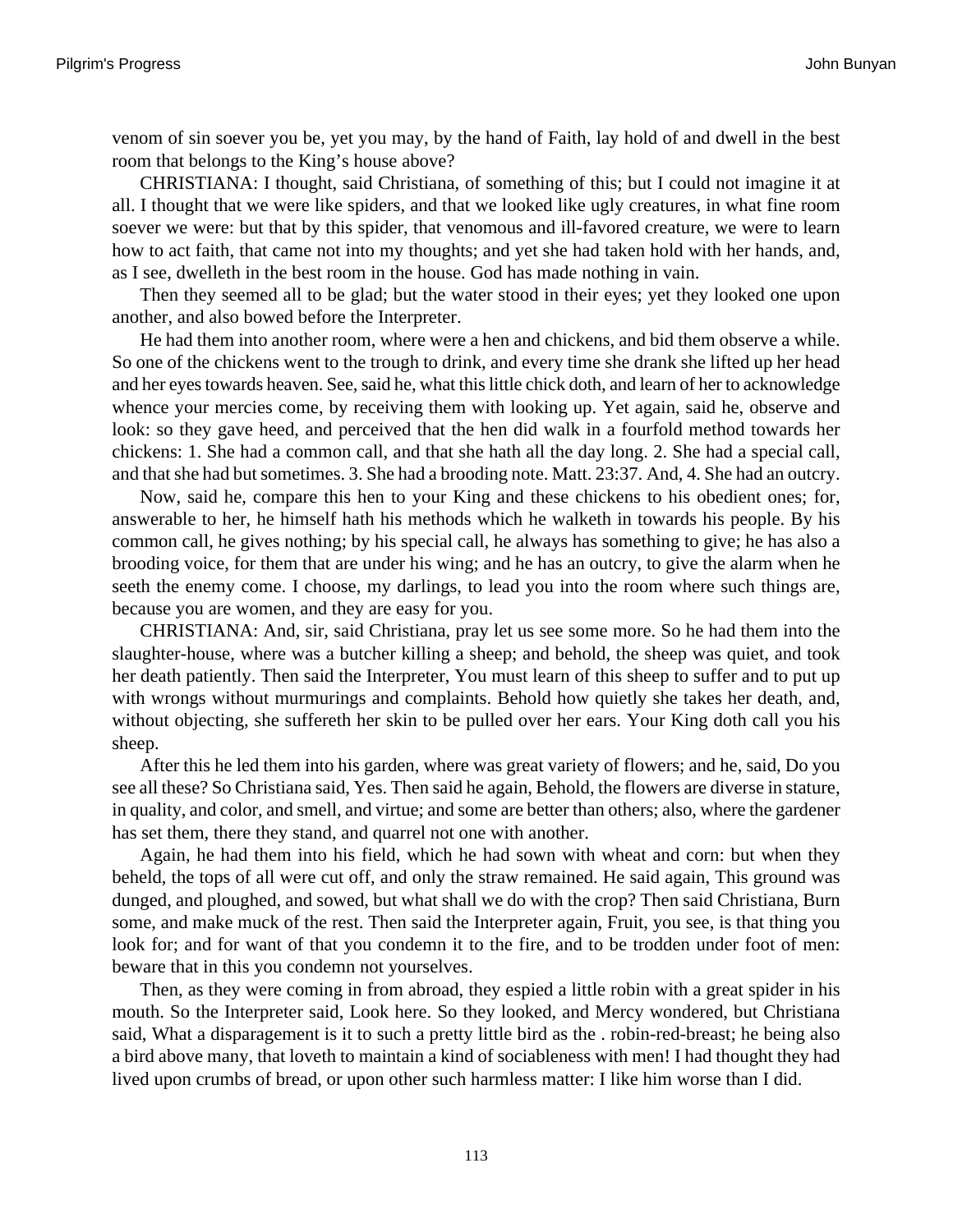The Interpreter then replied, This robin is an emblem, very apt to set forth some professors by; for to sight they are, as this robin, pretty of note, color, and carriage. They seem also to have a very great love for professors that are sincere; and, above all others, to desire to associate with them, and to be in their company, as if they could live upon the good man's crumbs. They pretend also, that therefore it is that they frequent the house of the godly, and the appointments of the Lord: but when they are by themselves, as the robin, they can catch and gobble up spiders; they can change their diet, drink iniquity, and swallow down sin like water.

So, when they were come again into the house, because supper as yet was not ready, Christiana again desired that the Interpreter would either show or tell some other things that are profitable.

Then the Interpreter began, and said, The fatter the sow is, the more she desires the mire; the fatter the ox is, the more gamesomely he goes to the slaughter; and the more healthy the lustful man is, the more prone he is unto evil. There is a desire in women to go neat and find; and it is a comely thing to be adorned with that which in God's sight is of great price. 'T is easier watching a night or two, than to sit up a whole year together: so 't is easier for one to begin to profess well, than to hold out as he should to the end. Every shipmaster, when in a storm, will willingly cast that overboard which is of the smallest value in the vessel; but who will throw the best out first? None but he that feareth not God. One leak will sink a ship, and one sin will destroy a sinner. He that forgets his friend is ungrateful unto him; but he that forgets his Saviour is unmerciful to himself. He that lives in sin, and looks for happiness hereafter, is like him that soweth cockle, and thinks to fill his barn with wheat or barley. If a man would live well, let him fetch his last day to him, and make it always his company-keeper. Whispering, and change of thoughts, prove that sin is in the world. If the world, which God sets light by, is counted a thing of that worth with men, what is heaven, that God commendeth? If the life that is attended with so many troubles, is so loth to be let go by us, what is the life above? Every body will cry up the goodness of men; but who is there that is, as he should be, affected with the goodness of God? We seldom sit down to meat, but we eat, and leave. So there is in Jesus Christ more merit and righteousness than the whole world has need of.

When the Interpreter had done, he takes them out into his garden again, and had them to a tree whose inside was all rotten and gone, and yet it grew and had leaves. Then said Mercy, What means this? This tree, said he, whose outside is fair, and whose inside is rotten, is that to which many may be compared that are in the garden of God; who with their mouths speak high in behalf of God, but indeed will do nothing for him; whose leaves are fair, but their heart good for nothing but to be tinder for the devil's tinder-box.

Now supper was ready, the table spread, and all things set on the board: so they sat down, and did eat, when one had given thanks. And the Interpreter did usually entertain those that lodged with him with music at meals; so the minstrels played. There was also one that did sing, and a very fine voice he had. His song was this:

"The Lord is only my support,

And he that doth me feed;

How can I then want any thing

Whereof I stand in need?"

When the song and music were ended, the Interpreter asked Christiana what it was that at first did move her thus to betake herself to a pilgrim's life. Christiana answered, First, the loss of my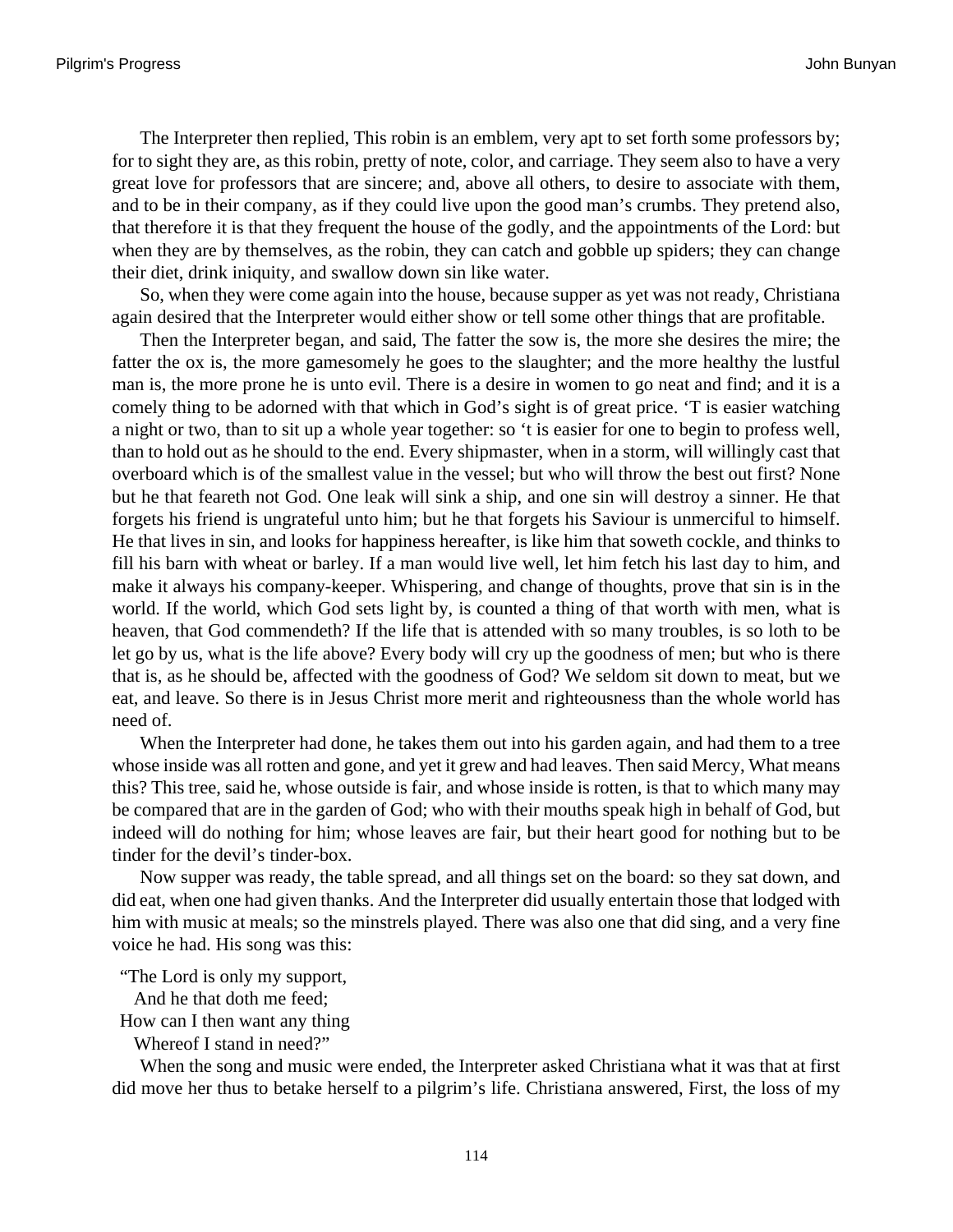husband came into my mind, at which I was heartily grieved; but all that was but natural affection. Then after that came the troubles and pilgrimage of my husband into my mind, and also how like a churl I had carried it to him as to that. So guilt took hold of my mind, and would have drawn me into the pond, but that opportunely I had a dream of the well-being of my husband, and a letter sent me by the King of that country where my husband dwells, to come to him. The dream and the letter together so wrought upon my mind that they forced me to this way.

INTERPRETER: But met you with no opposition before you set out of doors?

CHRISTIANA: Yes, a neighbor of mine, one Mrs. Timorous: she was akin to him that would have persuaded my husband to go back, for fear of the lions. She also befooled me, for, as she called it, my intended desperate adventure; she also urged what she could to dishearten me from it, the hardships and troubles that my husband met with in the way; but all this I got over pretty well. But a dream that I had of two ill-looking ones, that I thought did plot how to make me miscarry in my journey, that hath troubled me much: yea, it still runs in my mind, and makes me afraid of every one that I meet, lest they should meet me to do me a mischief, and to turn me out of my way. Yea, I may tell my Lord, though I would not have every body know of it, that between this and the gate by which we got into the way, we were both so sorely assaulted that we were made to cry out murder; and the two that made this assault upon us, were like the two that I saw in my dream.

Then said the Interpreter, Thy beginning is good; thy latter end shall greatly increase. So he addressed himself to Mercy, and said unto her, And what moved thee to come hither, sweet heart?

MERCY: Then Mercy blushed and trembled, and for a while continued silent.

INTERPRETER: Then said he, Be not afraid; only believe, and speak thy mind.

MERCY: So she began, and said, Truly, sir, my want of experience is that which makes me covet to be in silence, and that also that fills me with fears of coming short at last. I cannot tell of visions and dreams, as my friend Christiana can; nor know I what it is to mourn for my refusing the counsel of those that were good relations.

INTERPRETER: What was it, then, dear heart, that hath prevailed with thee to do as thou hast done?

MERCY: Why, when our friend here was packing up to be gone from our town, I and another went accidentally to see her. So we knocked at the door and went in. When we were within, and seeing what she was doing, we asked her what was her meaning. She said she was sent for to go to her husband; and then she up and told us how she had seen him in a dream, dwelling in a curious place, among immortals, wearing a crown, playing upon a harp, eating and drinking at his Prince's table, and singing praises to him for bringing him thither, etc. Now, methought, while she was telling these things unto us, my heart burned within me. And I said in my heart, If this be true, I will leave my father and my mother, and the land of my nativity, and will, if I may, go along with Christiana. So I asked her further of the truth of these things, and if she would let me go with her; for I saw now that there was no dwelling, but with the danger of ruin, any longer in our town. But yet I came away with a heavy heart; not for that I was unwilling to come away, but for that so many of my relations were left behind. And I am come with all the desire of my heart, and will go, if I may, with Christiana unto her husband and his King.

INTERPRETER: Thy setting out is good, for thou hast given credit to the truth; thou art a Ruth, who did, for the love she bare to Naomi and to the Lord her God, leave father and mother, and the land of her nativity, to come out and go with a people she knew not heretofore. "The Lord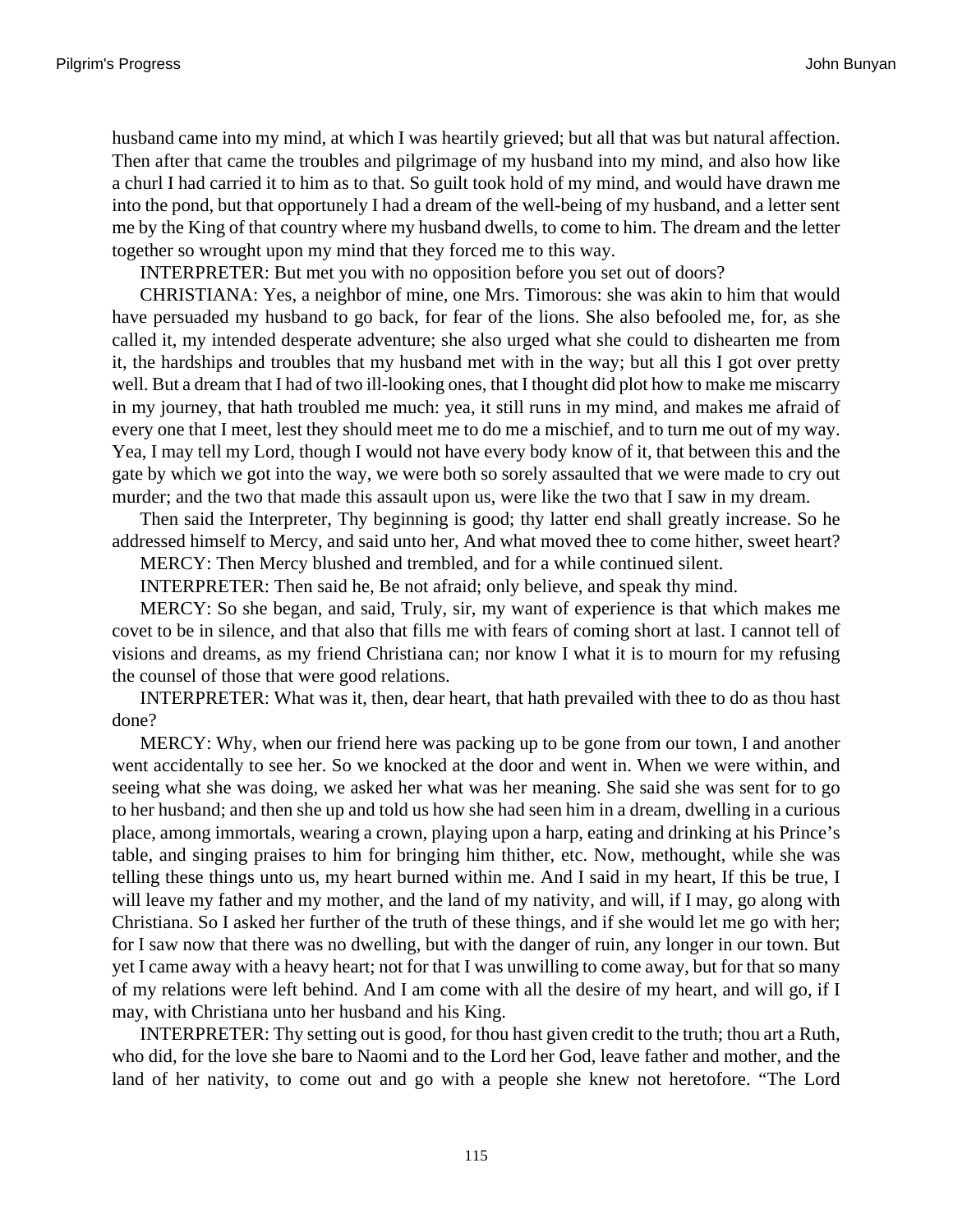recompense thy work, and a full reward be given thee of the Lord God of Israel, under whose wings thou art come to trust." [Ruth 2:11,12.](http://www.ccel.org/b/bible/asv/xml/asv.Ruth.2.xml#Ruth.2.11 Bible:Ruth.2.12)

Now supper was ended, and preparation was made for bed; the women were laid singly alone, and the boys by themselves. Now when Mercy was in bed, she could not sleep for joy, for that now her doubts of missing at last were removed further from her than ever they were before. So she lay blessing and praising God, who had such favor for her.

In the morning they arose with the sun, and prepared themselves for their departure; but the Interpreter would have them tarry a while; For, said he, you must orderly go from hence. Then said he to the damsel that first opened unto them, Take them and have them into the garden to the bath, and there wash them and make them clean from the soil which they had gathered by traveling. Then Innocent the damsel took them and led them into the garden, and brought them to the bath; so she told them that there they must wash and be clean, for so her Master would have the women to do that called at his house as they were going on pilgrimage. Then they went in and washed, yea, they and the boys, and all; and they came out of that bath, not only sweet and clean, but also much enlivened and strengthened in their joints. So when they came in, they looked fairer a deal than when they went out to the washing.

When they were returned out of the garden from the bath, the Interpreter took them and looked upon them, and said unto them, "Fair as the moon." Then he called for the seal wherewith they used to be sealed that were washed in his bath. So the seal was brought, and he set his mark upon them, that they might be known in the places whither they were yet to go. Now the seal was the contents and sum of the passover which the children of Israel did eat, [Exod. 13: 8-10,](http://www.ccel.org/b/bible/asv/xml/asv.Exod.13.xml#Exod.13.8) when they came out of the land of Egypt; and the mark was set between their eyes. This seal greatly added to their beauty, for it was an ornament to their faces. It also added to their gravity, and made their countenance more like those of angels.

Then said the Interpreter again to the damsel that waited upon these women, Go into the vestry, and fetch out garments for these people. So she went and fetched out white raiment, and laid it down before him; so he commanded them to put it on: it was fine linen, white and clean. When the women were thus adorned, they seemed to be a terror one to the other; for that they could not see that glory each one had in herself, which they could see in each other. Now therefore they began to esteem each other better than themselves. For, You are fairer than I am, said one; and, You are more comely than I am, said another. The children also stood amazed, to see into what fashion they were brought.

#### **THE THIRD STAGE**

The Interpreter then called for a man-servant of his, one Great-heart, and bid him take A sword, and helmet, and shield; and, Take these my daughters, said he, conduct them to the house called Beautiful, at which place they will rest next. So he took his weapons, and went before them; and the Interpreter said, God speed. Those also that belonged to the family, sent them away with many a good wish. So they went on their way, and sang,

This place hath been our second stage: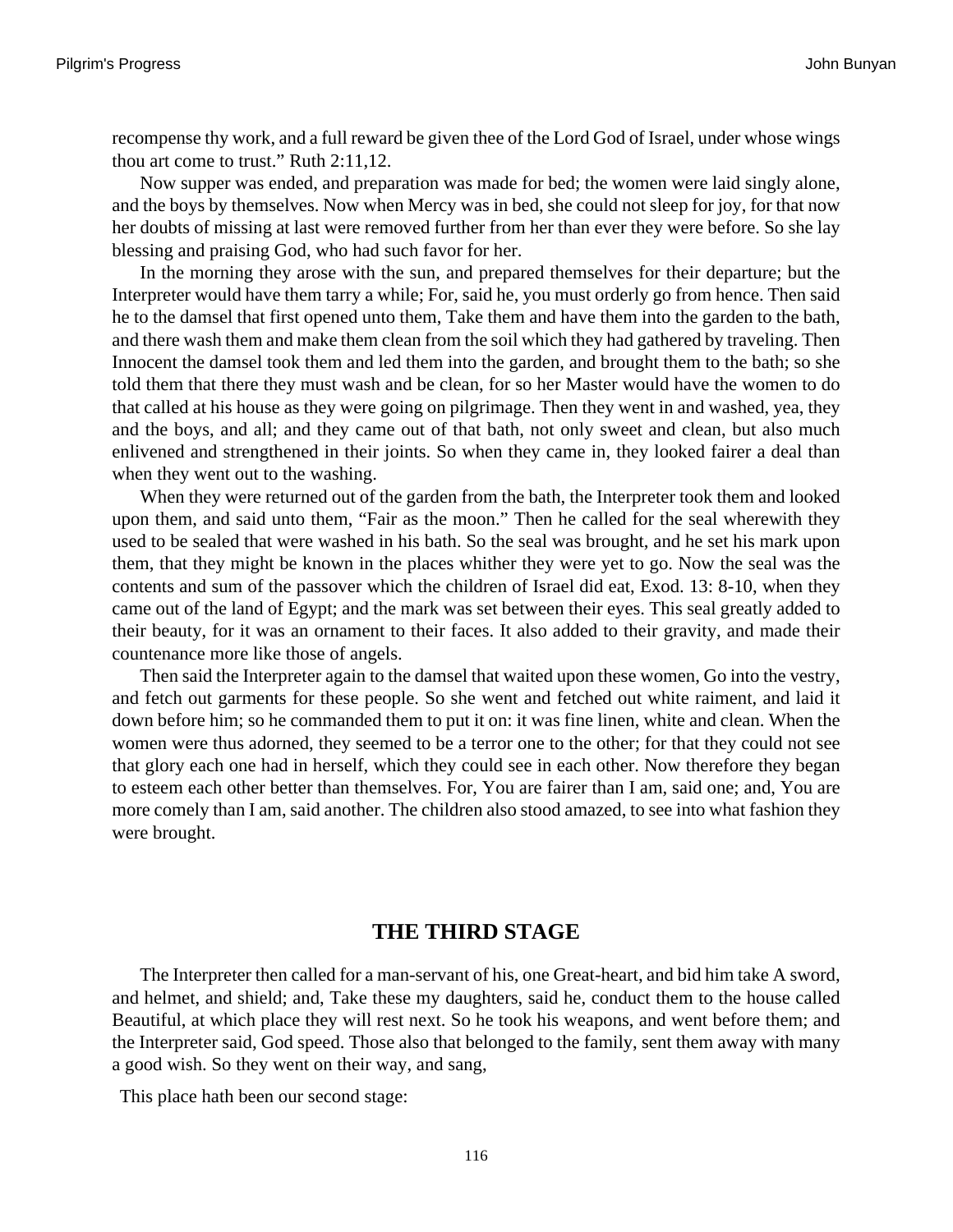Here we have heard, and seen Those good things, that from age to age To others hid have been.

The dunghill-raker, spider, hen, The chicken, too, to me Have taught a lesson: let me then Conformed to it be.

The butcher, garden, and the field, The robin and his bait, Also the rotten tree, doth yield Me argument of weight,

To move me for to watch and pray,

To strive to be sincere;

To take my cross up day by day,

And serve the Lord with fear.

Now I saw in my dream, that they went on, and Great-Heart before them. So they went, and came to the place where Christian's burden fell off his back and tumbled into a sepulchre. Here then they made a pause; and here also they blessed God. Now, said Christiana, it comes to my mind what was said to us at the gate, to wit, that we should have pardon by word and deed: by word, that is, by the promise; by deed, to wit, in the way it was obtained. What the promise is, of that I know something; but what is it to have pardon by deed, or in the way that it was obtained, Mr. Great-Heart, I suppose you know; wherefore, if you please, let us hear your discourse thereof.

MR. GREAT-HEART: Pardon by the deed done, is pardon obtained by some one for another that hath need thereof; not by the person pardoned, but in the way, saith another, in which I have obtained it. So then, to speak to the question more at large, the pardon that you, and Mercy, and these boys have attained, was obtained by another; to wit, by him that let you in at the gate. And he hath obtained it in this double way; he hath performed righteousness to cover you, and spilt his blood to wash you in.

CHRISTIANA: But if he parts with his righteousness to us, what will he have for himself?

MR. GREAT-HEART: He has more righteousness than you have need of, or than he needeth himself.

CHRISTIANA: Pray make that appear.

MR. GREAT-HEART: With all my heart: but first I must premise, that he of whom we are now about to speak, is one that has not his fellow: He has two natures in one person, plain to be distinguished, impossible to be divided. Unto each of these natures a righteousness belongeth, and each righteousness is essential to that nature; so that one may as easily cause that nature to be extinct, as to separate its justice or righteousness from it. Of these righteousnesses therefore, we are not made partakers, so as that they, or any of them, should be put upon us, that we might be made just, and live thereby. Besides these, there is a righteousness which this person has, as these two natures are joined in one. And this is not the righteousness of the Godhead, as distinguished from the manhood; nor the righteousness of the manhood, as distinguished from the Godhead; but a righteousness which standeth in the union of both natures, and may properly be called the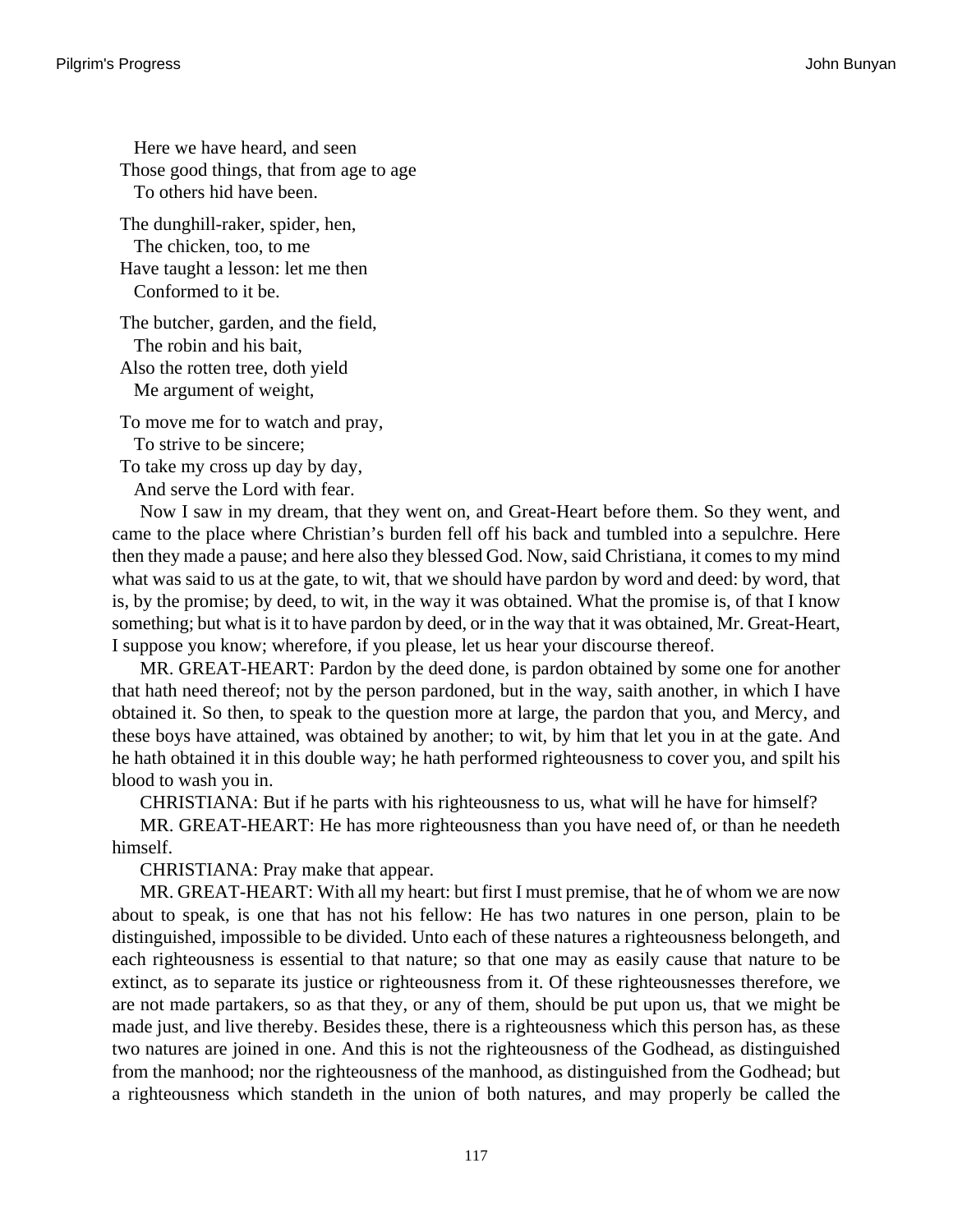righteousness that is essential to his being prepared of God to the capacity of the mediatory office, which he was to be entrusted with. If he parts with his first righteousness, he parts with his Godhead; if he parts with his second righteousness, he parts with the purity of his manhood; if he parts with his third, he parts with that perfection that capacitates him to the office of mediation. He has therefore another righteousness, which standeth in performance, or obedience to a revealed will; and that is what he puts upon sinners, and that by which their sins are covered. Wherefore he saith, "As by one man's disobedience many were made sinners, so by the obedience of one shall many be made righteous." [Rom. 5:19.](http://www.ccel.org/b/bible/asv/xml/asv.Rom.5.xml#Rom.5.19)

CHRISTIANA: But are the other righteousnesses of no use to us?

MR. GREAT-HEART: Yes; for though they are essential to his natures and office, and cannot be communicated unto another, yet it is by virtue of them that the righteousness that justifies is for that purpose efficacious. The righteousness of his Godhead gives virtue to his obedience; the righteousness of his manhood giveth capability to his obedience to justify; and the righteousness that standeth in the union of these two natures to his office, giveth authority to that righteousness to do the work for which it was ordained.

So then here is a righteousness that Christ, as God, has no need of; for he is God without it: Here is a righteousness that Christ, as man, has no need of to make him so; for he is perfect man without it. Again, here is a righteousness that Christ, as God-man, has no need of; for he is perfectly so without it. Here then is a righteousness that Christ, as God, and as God-man, has no need of, with reference to himself, and therefore he can spare it; a justifying righteousness, that he for himself wanteth not, and therefore giveth it away: Hence it is called the gift of righteousness. This righteousness, since Christ Jesus the Lord has made himself under the law, must be given away; for the law doth not only bind him that is under it, to do justly, but to use charity. [Rom. 5:17](http://www.ccel.org/b/bible/asv/xml/asv.Rom.5.xml#Rom.5.17). Wherefore he must, or ought by the law, if he hath two coats, to give one to him that hath none. Now, our Lord indeed hath two coats, one for himself, and one to spare; wherefore he freely bestows one upon those that have none. And thus, Christiana and Mercy, and the rest of you that are here, doth your pardon come by deed, or by the work of another man. Your Lord Christ is he that worked, and hath given away what he wrought for, to the next poor beggar he meets.

But again, in order to pardon by deed, there must something be paid to God as a price, as well as something prepared to cover us withal. Sin has delivered us up to the just curse of a righteous law: now from this curse we must be justified by way of redemption, a price being paid for the harms we have done; and this is by the blood of your Lord, who came and stood in your place and stead, and died your death for your transgressions: Thus has he ransomed you from your transgressions by blood, and covered your polluted and deformed souls with righteousness, [Rom.](http://www.ccel.org/b/bible/asv/xml/asv.Rom.8.xml#Rom.8.34) [8:34](http://www.ccel.org/b/bible/asv/xml/asv.Rom.8.xml#Rom.8.34); for the sake of which, God passeth by you and will not hurt you when he comes to judge the world. [Gal. 3:13.](http://www.ccel.org/b/bible/asv/xml/asv.Gal.3.xml#Gal.3.13)

CHRISTIANA: This is brave! Now I see that there was something to be learned by our being pardoned by word and deed. Good Mercy, let us labor to keep this in mind: and, my children, do you remember it also. But, sir, was not this it that made my good Christian's burden fall from off his shoulder, and that made him give three leaps for joy?

MR. GREAT-HEART: Yes, it was the belief of this that cut those strings that could not be cut by other means; and it was to give him a proof of the virtue of this, that he was suffered to carry his burden to the cross.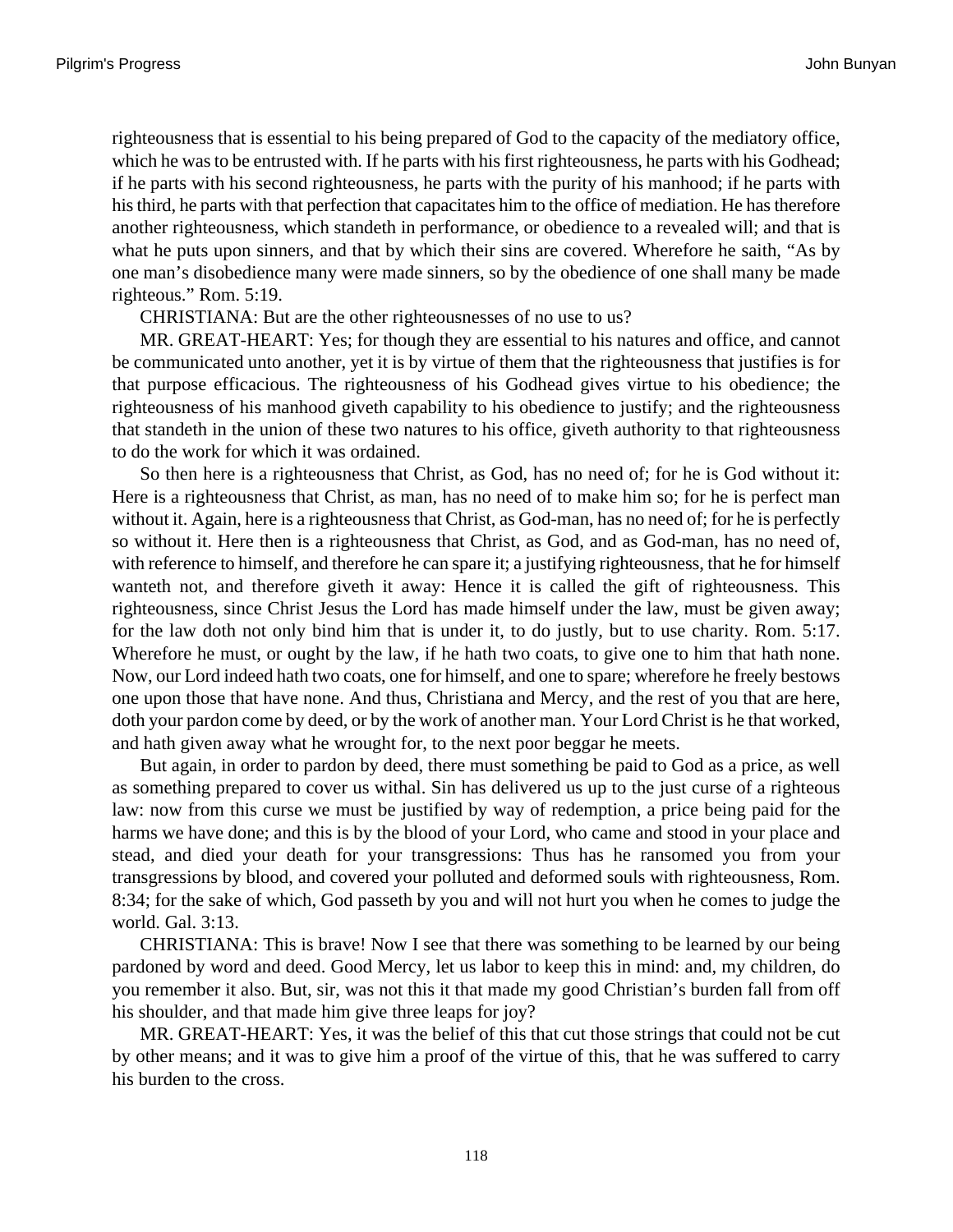CHRISTIANA: I thought so; for though my heart was lightsome and joyous before, yet it is ten times more lightsome and joyous now. And I am persuaded by what I have felt, though I have felt but little as yet, that if the most burdened man in the world was here, and did see and believe as I now do, it would make his heart the more merry and blithe.

MR. GREAT-HEART: There is not only comfort and the ease of a burden brought to us by the sight and consideration of these, but an endeared affection begot in us by it: for who can, if he doth but once think that pardon comes not only by promise but thus, but be affected with the way and means of his redemption, and so with the man that hath wrought it for him?

CHRISTIANA: True; methinks it makes my heart bleed to think that he should bleed for me. Oh, thou loving One: Oh, thou blessed One. Thou deservest to have me; thou hast bought me. Thou deservest to have me all: thou hast paid for me ten thousand times more than I am worth. No marvel that this made the tears stand in my husband's eyes, and that it made him trudge so nimbly on. I am persuaded he wished me with him: but, vile wretch that I was, I let him come all alone. Oh, Mercy, that thy father and mother were here; yea, and Mrs. Timorous also: nay, I wish now with all my heart that here was Madam Wanton too. Surely, surely, their hearts would be affected; nor could the fear of the one, nor the powerful lusts of the other, prevail with them to go home again, and to refuse to become good pilgrims.

MR. GREAT-HEART: You speak now in the warmth of your affections; will it, think you, be always thus with you? Besides, this is not communicated to every one, nor to every one that did see your Jesus bleed. There were that stood by, and that saw the blood run from the heart to the ground, and yet were so far off this, that instead of lamenting, they laughed at him, and, instead of becoming his disciples, did harden their hearts against him. So that all that you have, my daughters, you have by peculiar impression made by a divine contemplating upon what I have spoken to you. Remember, that 'twas told you, that the hen, by her common call, gives no meat to her chickens. This you have therefore by a special grace.

Now I saw in my dream, that they went on until they were come to the place that Simple, and Sloth, and Presumption, lay and slept in when Christian went by on pilgrimage: and behold, they were hanged up in irons a little way off on the other side.

MERCY: Then said Mercy to him that was their guide and conductor, what are these three men; and for what are they hanged there?

MR. GREAT-HEART: These three men were men of very bad qualities; they had no mind to be pilgrims themselves, and whomsoever they could, they hindered. They were sloth and folly themselves, and whomsoever they could persuade they made so too, and withal taught them to presume that they should do well at last. They were asleep when Christian went by; and now you go by, they are hanged.

MERCY: But could they persuade any to be of their opinion?

MR. GREAT-HEART: Yes, they turned several out of the way. There was Slow-pace that they persuaded to do as they. They also prevailed with one Short-wind, with one No-heart, with one Linger-after-Lust, and with one Sleepy-head, and with a young woman, her name was Dull, to turn out of the way and become as they. Besides, they brought up an ill report of your Lord, persuading others that he was a hard taskmaster. They also brought up an evil report of the good Land, saying, it was not half so good as some pretended it was. They also began to vilify his servants, and to count the best of them meddlesome, troublesome busybodies. Further, they would call the bread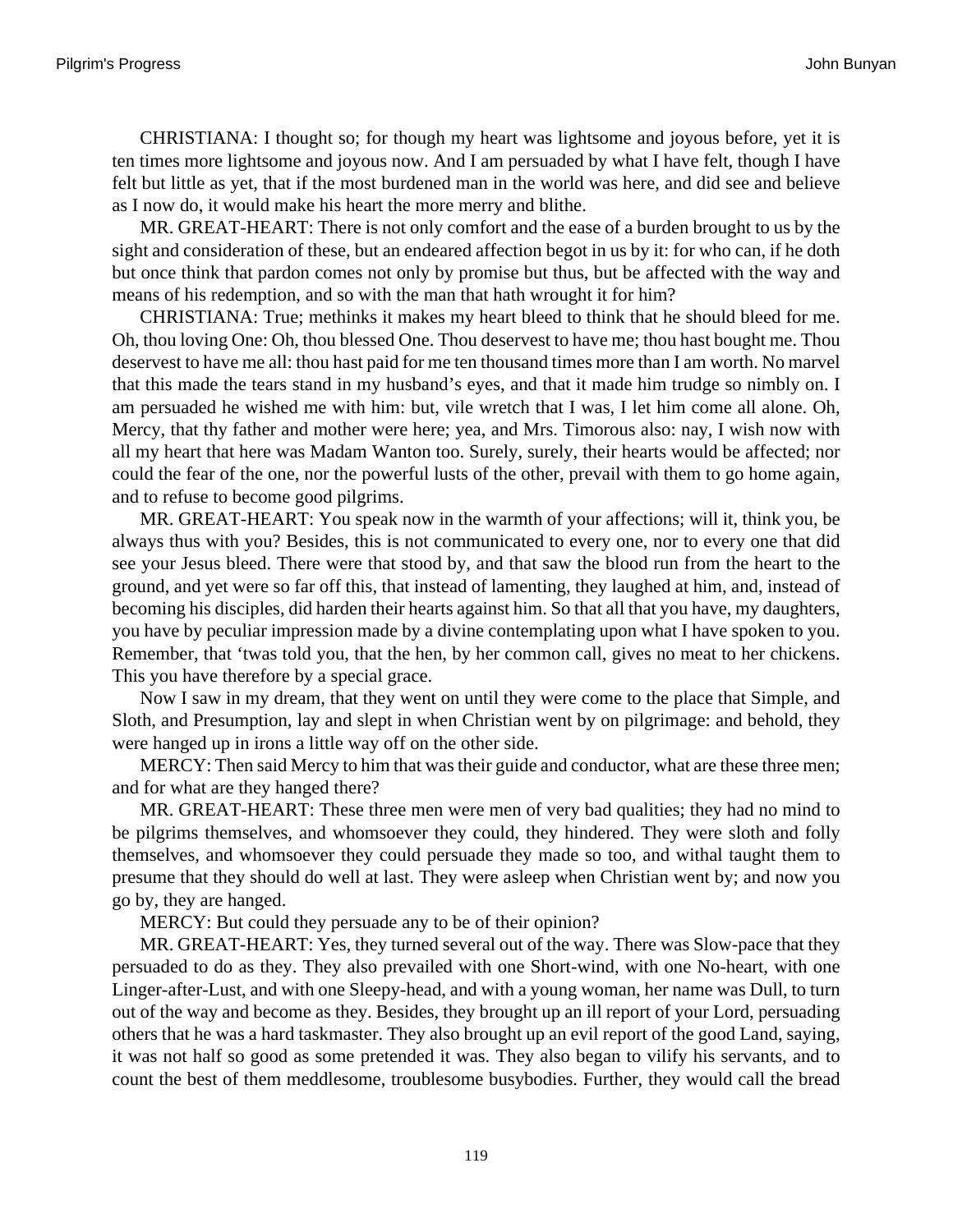of God husks; the comforts of his children, fancies; the travel and labor of pilgrims, things to no purpose.

CHRISTIANA: Nay, said Christiana, if they were such, they shall never be bewailed by me: they have but what they deserve; and I think it is well that they stand so near the highway, that others may see and take warning. But had it not been well if their crimes had been engraven in some plate of iron or brass, and left here where they did their mischiefs, for a caution to other bad men?

MR. GREAT-HEART: So it is, as you may well perceive, if you will go a little to the wall.

MERCY: No, no; let them hang, and their names rot, and their crimes live forever against them. I think it a high favor that they were hanged before we came hither: who knows else what they might have done to such poor women as we are? Then she turned it into a song, saying,

"Now then you three hang there, and be a sign To all that shall against the truth combine. And let him that comes after, fear this end, If unto pilgrims he is not a friend. And thou, my soul, of all such men beware, That unto holiness opposers are."

Thus they went on till they came to the foot of the hill Difficulty, where again the good Mr. Great-Heart took an occasion to tell them what happened there when Christian himself went by. So he had them first to the spring. Lo, saith he, this is the spring that Christian drank of before he went up this hill: and then it was clear and good; but now it is dirty with the feet of some that are not desirous that pilgrims here should quench their thirst. [Ezek. 34:18,19](http://www.ccel.org/b/bible/asv/xml/asv.Ezek.34.xml#Ezek.34.18 Bible:Ezek.34.19). Thereat Mercy said, And why so envious, trow? But, said their guide, it will do, if taken up and put into a vessel that is sweet and good; for then the dirt will sink to the bottom, and the water come out by itself more clear. Thus therefore Christiana and her companions were compelled to do. They took it up, and put it into an earthen pot, and so let it stand till the dirt was gone to the bottom, and then they drank thereof.

Next he showed them the two by-ways that were at the foot of the hill, where Formality and Hypocrisy lost themselves. And, said he, these are dangerous paths. Two were here cast away when Christian came by; and although, as you see these ways are since stopped up with chains, posts, and a ditch, yet there are those that will choose to adventure here rather than take the pains to go up this hill.

CHRISTIANA: "The way of transgressors is hard." [Prov. 13:15.](http://www.ccel.org/b/bible/asv/xml/asv.Prov.13.xml#Prov.13.15) It is a wonder that they can get into these ways without danger of breaking their necks.

MR. GREAT-HEART: They will venture: yea, if at any time any of the King's servants do happen to see them, and do call upon them, and tell them that they are in the wrong way, and do bid them beware of the danger, then they railingly return them answer, and say, "As for the word that thou hast spoken unto us in the name of the King, we will not hearken unto thee; but we will certainly do whatsoever thing goeth out of our own mouths." [Jer. 44:16,17.](http://www.ccel.org/b/bible/asv/xml/asv.Jer.44.xml#Jer.44.16 Bible:Jer.44.17) Nay, if you look a little further, you shall see that these ways are made cautionary enough, not only by these posts, and ditch, and chain, but also by being hedged up: yet they will choose to go there.

CHRISTIANA: They are idle; they love not to take pains; up-hill way is unpleasant to them. So it is fulfilled unto them as it is written, "The way of the slothful man is full of thorns." [Prov.](http://www.ccel.org/b/bible/asv/xml/asv.Prov.15.xml#Prov.15.19)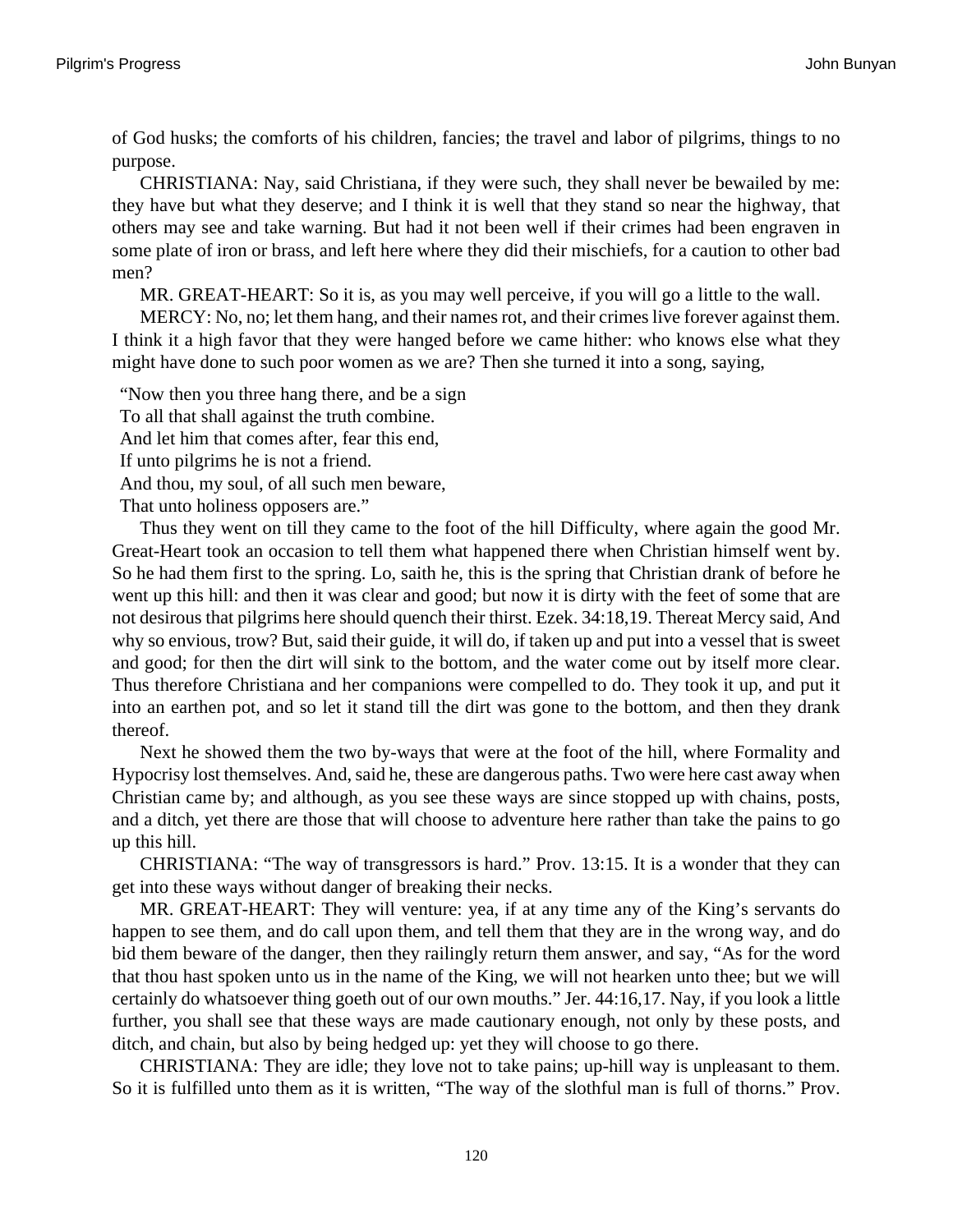[15:19](http://www.ccel.org/b/bible/asv/xml/asv.Prov.15.xml#Prov.15.19). Yea, they will rather choose to walk upon a snare than to go up this hill, and the rest of this way to the city.

Then they set forward, and began to go up the hill, and up the hill they went. But before they got to the top, Christiana began to pant, and said, I dare say this is a breathing hill; no marvel if they that love their ease more than their souls choose to themselves a smoother way.

Then said Mercy, I must sit down: also the least of the children began to cry. Come, come, said Great-Heart, sit not down here; for a little above is the Prince's arbor. Then he took the little boy by the hand, and led him up thereto.

When they were come to the arbor, they were very willing to sit down, for they were all in a pelting heat. Then said Mercy, "How sweet is rest to them that labor." [Matt. 11:28;](http://www.ccel.org/b/bible/asv/xml/asv.Matt.11.xml#Matt.11.28) and how good is the Prince of pilgrims to provide such resting-places for them! Of this arbor I have heard much; but I never saw it before. But here let us beware of sleeping; for, as I have heard, it cost poor Christian dear.

Then said Mr. Great-Heart to the little ones, Come, my pretty boys, how do you do? What think you now of going on pilgrimage? Sir, said the least, I was almost beat out of heart; but I thank you for lending me a hand at my need. And I remember now what my mother hath told me, namely, that the way to heaven is as a ladder, and the way to hell is as down a hill. But I had rather go up the ladder to life, than down the hill to death.

Then said Mercy, But the proverb is, "To go down the hill is easy." But James said, (for that was his name,) The day is coming when, in my opinion, when going down the hill will be the hardest of all. 'Tis a good boy, said his master; thou hast given her a right answer. Then Mercy smiled, but the little boy did blush.

CHRISTIANA: Come, said Christiana, will you eat a bit to sweeten your mouths, while you sit here to rest your legs? for I have here a piece of pomegranate which Mr. Interpreter put into my hand just when I came out of his door; he gave me also a piece of an honeycomb, and a little bottle of spirits. I thought he gave you something, said Mercy, because he called you aside. Yes, so he did, said the other; but, said Christiana, it shall be still as I said it should, when at first we came from home; thou shalt be a sharer in all the good that I have, because thou so willingly didst become my companion. Then she gave to them, and they did eat, both Mercy and the boys. And said Christiana to Mr. Great-Heart, Sir, will you do as we? But he answered, You are going on pilgrimage, and presently I shall return; much good may what you have do you: at home I eat the same every day.

## **THE FOURTH STAGE**

Now when they had eaten and drank, and had chatted a little longer, their guide said to them, The day wears away; if you think good, let us prepare to be going. So they got up to go, and the little boys went before; But Christiana forgot to take her bottle of spirits with her, so she sent her little boy back to fetch it. Then said Mercy, I think this is a losing place: here Christian lost his roll, and here Christiana left her bottle behind her. Sir, what is the cause of this? So their guide made answer, and said, The cause is sleep, or forgetfulness: some sleep when they should keep awake,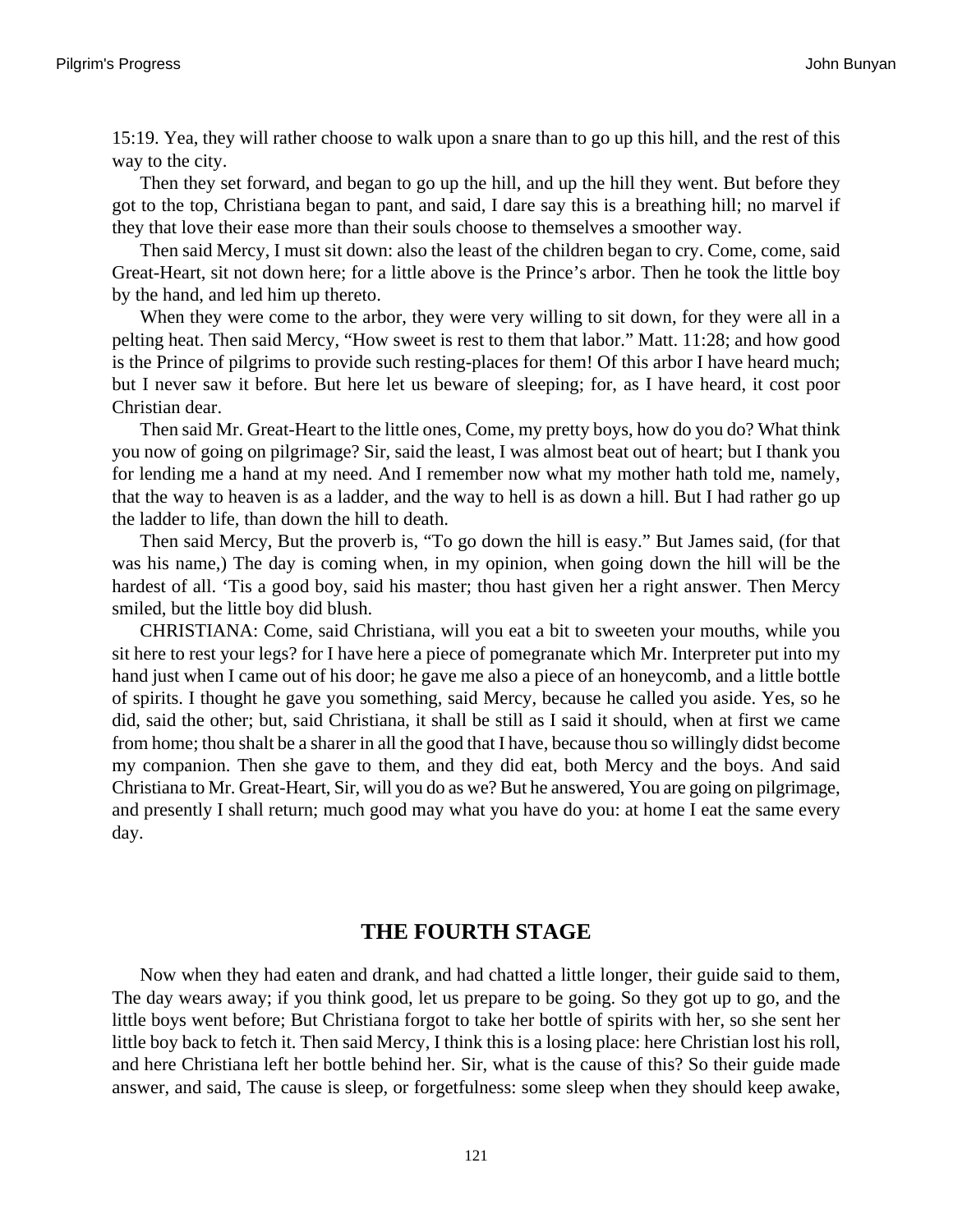and some forget when they should remember; and this is the very cause why often, at the resting-places, some pilgrims in some things come off losers. Pilgrims should watch, and remember what they have already received, under their greatest enjoyments; but for want of doing so, oftentimes their rejoicing ends in tears, and their sunshine in a cloud: witness the story of Christian at this place.

When they were come to the place where Mistrust and Timorous met Christian, to persuade him to go back for fear of the lions, they perceived as it were a stage, and before it, towards the road, a broad plate with a copy of verses written thereon, and underneath the reason of raising up that stage in that place rendered. The verses were,

"Let him that sees this stage, take heed

Unto his heart and tongue;

Lest, if he do not, here he speed

As some have long agone."

The words underneath the verses were, "This stage was built to punish those upon, who, through timorousness or mistrust, shall be afraid to go further on pilgrimage. Also, on this stage both Mistrust and Timorous were burned through the tongue with a hot iron, for endeavoring to hinder Christian on his journey."

Then said Mercy, This is much like to the saying of the Beloved: "What shall be given unto thee, or what shall be done unto thee, thou false tongue? Sharp arrows of the mighty, with coals of juniper. [Psa. 120:3,4](http://www.ccel.org/b/bible/asv/xml/asv.Ps.120.xml#Ps.120.3 Bible:Ps.120.4).

So they went on till they came within sight of the lions. Now Mr. Great-Heart was a strong man, so he was not afraid of a lion: But yet when they were come up to the place where the lions were, the boys, that went before, were now glad to cringe behind, for they were afraid of the lions; so they stepped back, and went behind. At this their guide smiled, and said, How now, my boys; do you love to go before when no danger doth approach, and love to come behind so soon as the lions appear?

Now, as they went on, Mr. Great-heart drew his sword, with intent to make a way for the pilgrims in spite of the lions. Then there appeared one that, it seems, had taken upon him to back the lions; and he said to the pilgrims' guide, What is the cause of your coming hither? Now the name of that man was Grim, or Bloody-man because of his slaying of pilgrims; and he was of the race of the giants.

MR. GREAT-HEART: Then said the pilgrims' guide, These women and children are going on pilgrimage, and this is the way they must go; and go it they shall, in spite of thee and the lions.

GRIM: This is not their way, neither shall they go therein. I am come forth to withstand them, and to that end will back the lions.

Now, to say the truth, by reason of the fierceness of the lions, and of the grim carriage of him that did back them, this way had of late lain much unoccupied, and was almost grown over with grass.

CHRISTIANA: Then said Christiana, Though the highways have been unoccupied heretofore, and though the travellers have been made in times past to walk through by-paths, it must not be so now I am risen, now I am risen a mother in Israel. [Judges 5:6,7.](http://www.ccel.org/b/bible/asv/xml/asv.Judg.5.xml#Judg.5.6 Bible:Judg.5.7)

GRIM: Then he swore by the lions that it should; and therefore bid them turn aside, for they should not have passage there.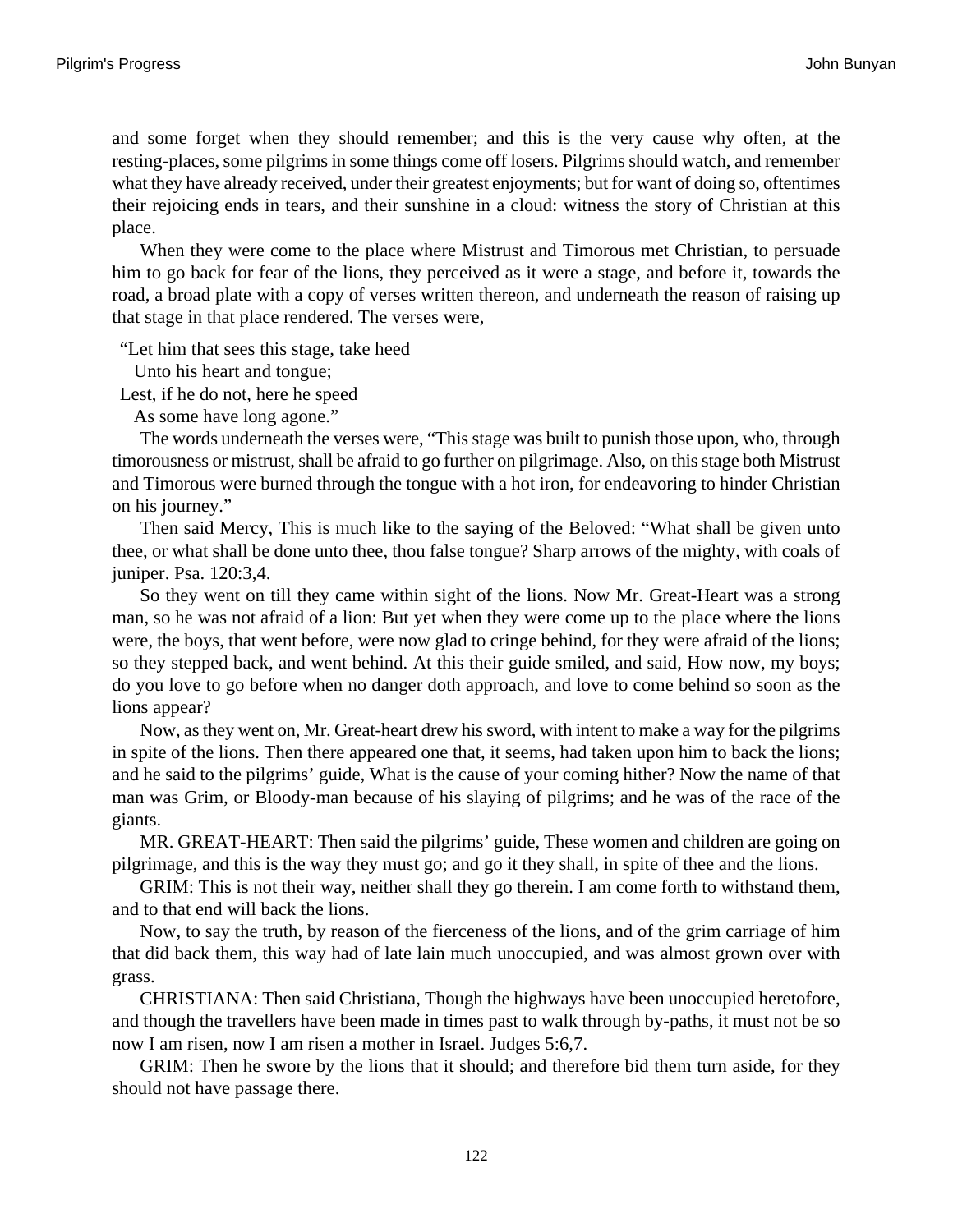But Great-Heart their guide made first his approach unto Grim, and laid so heavily on him with his sword that he forced him to retreat.

GRIM: Then said he that attempted to back the lions, Will you slay me upon mine own ground? MR. GREAT-HEART: It is the King's highway that we are in, and in this way it is that thou hast placed the lions; but these women, and these children, though weak, shall hold on their way in spite of thy lions. And with that he gave him again a downright blow, and brought him upon his knees. With this blow also he broke his helmet, and with the next he cut off an arm. Then did the giant roar so hideously that his voice frightened the women, and yet they were glad to see him lie sprawling upon the ground. Now the lions were chained, and so of themselves could do nothing. Wherefore, when old Grim, that intended to back them, was dead, Mr. Great-Heart said to the pilgrims, Come now, and follow me, and no hurt shall happen to you from the lions. They therefore went on, but the women trembled as they passed by them; the boys also looked as if they would die; but they all got by without further hurt.

Now, when they were within sight of the Porter's lodge, they soon came up unto it; but they made the more haste after this to go thither, because it is dangerous traveling there in the night. So when they were come to the gate, the guide knocked, and the Porter cried, Who is there? But as soon as the guide had said, It is I, he knew his voice, and came down, for the guide had oft before that come thither as a conductor of pilgrims. When he was come down, he opened the gate; and seeing the guide standing just before it, (for he saw not the women, for they were behind him,) he said unto him, How now, Mr. Great-Heart, what is your business here so late at night? I have brought, said he, some pilgrims hither, where, by my Lord's commandment, they must lodge: I had been here some time ago, had I not been opposed by the giant that did use to back the lions. But I, after a long and tedious combat with him, have cut him off, and have brought the pilgrims hither in safety.

THE PORTER: Will you not go in, and stay till morning?

MR. GREAT-HEART: No, I will return to my Lord to-night.

CHRISTIANA: O, sir, I know not how to be willing you should leave us in our pilgrimage: you have been so faithful and loving to us, you have fought so stoutly for us, you have been so hearty in counselling of us, that I shall never forget your favor towards us.

MERCY: Then said Mercy, O that we might have thy company to our journey's end! How can such poor women as we hold out in a way so full of troubles as this way is, without a friend and defender?

JAMES: Then said James, the youngest of the boys, Pray, sir, be persuaded to go with us, and help us, because we are so weak, and the way so dangerous as it is.

MR. GREAT-HEART: I am at my Lord's commandment; if he shall allot me to be your guide quite through, I will willingly wait upon you. But here you failed at first; for when he bid me come thus far with you, then you should have begged me of him to have gone quite through with you, and he would have granted your request. However, at present I must withdraw; and so, good Christiana, Mercy, and my brave children, adieu.

Then the Porter, Mr. Watchful, asked Christiana of her country, and of her kindred. And she said, I came from the city of Destruction. I am a widow woman, and my husband is dead, his name was Christian, the pilgrim. How! said the Porter, was he your husband? Yes, said she, and these are his children and this, pointing to Mercy, is one of my town's-women. Then the Porter rang his bell, as at such times he is wont, and there come to the door one of the damsels, whose name was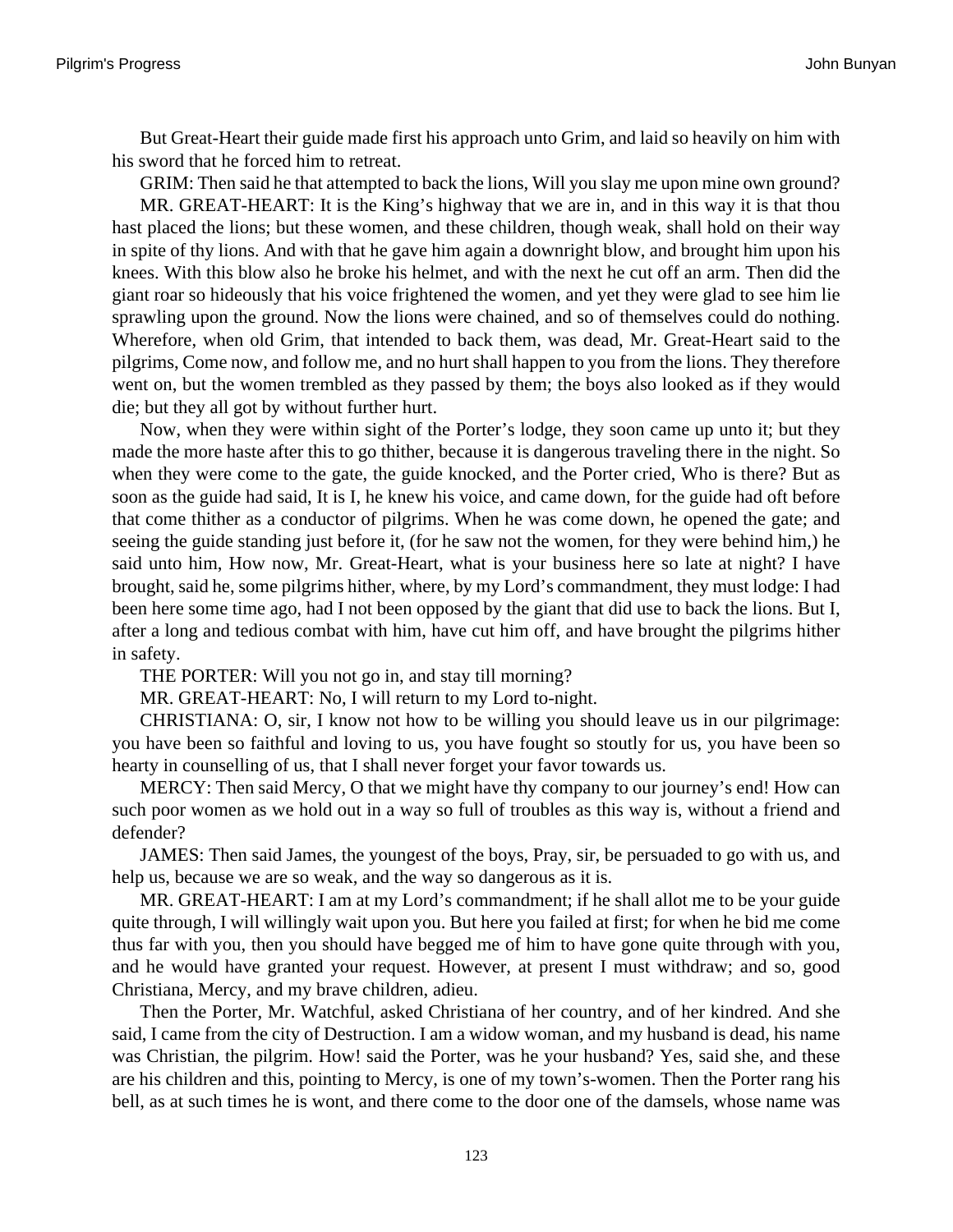Humble-Mind; and to her the Porter said, Go tell it within, that Christiana, the wife of Christian, and her children, are come hither on pilgrimage. She went in, therefore, and told it. But oh, what noise for gladness was there within when the damsel did but drop that out of her mouth!

So they came with haste to the Porter, for Christana stood still at the door. Then some of the most grave said unto her, Come in, Christiana, come in, thou wife of that good man; come in, thou blessed woman, come in, with all that are with thee. So she went in, and they followed her that were her children and companions. Now when they were gone in, they were had into a large room, where they were bidden to sit down: so they sat down, and the chief of the house were called to see and welcome the guests. Then they came in, and understanding who they were, did salute each other with a kiss, and said, Welcome, ye vessels of the grace of God; welcome to us, your friends.

Now, because it was somewhat late, and because the pilgrims were weary with their journey, and also made faint with the sight of the fight, and of the terrible lions, they desired, as soon as might be, to prepare to go to rest. Nay, said those of the family, refresh yourselves first with a morsel of meat; for they had prepared for them a lamb, with the accustomed sauce belonging thereto, [Exod. 12:21](http://www.ccel.org/b/bible/asv/xml/asv.Exod.12.xml#Exod.12.21); [John 1:29;](http://www.ccel.org/b/bible/asv/xml/asv.John.1.xml#John.1.29) for the Porter had heard before of their coming, and had told it to them within. So when they had supped, and ended their prayer with a psalm, they desired they might go to rest.

But let us, said Christiana, if we may be so bold as to choose, be in that chamber that was my husband's when he was here; so they had them up thither, and they all lay in a room. When they were at rest, Christiana and Mercy entered into discourse about things that were convenient.

CHRISTIANA: Little did I think once, when my husband went on pilgrimage, that I should ever have followed him.

MERCY: And you as little thought of lying in his bed, and in his chamber to rest, as you do now.

CHRISTIANA: And much less did I ever think of seeing his face with comfort, and of worshiping the Lord the King with him; and yet now I believe I shall.

MERCY: Hark, don't you hear a noise?

CHRISTIANA: Yes, it is, as I believe, a noise of music, for joy that we are here.

MERCY: Wonderful! Music in the house, music in the heart, and music also in heaven, for joy that we are here! Thus they talked a while, and then betook themselves to sleep.

So in the morning when they were awake, Christiana said to Mercy, What was the matter that you did laugh in your sleep to-night? I suppose you were in a dream.

MERCY: So I was, and a sweet dream it was; but are you sure I laughed?

CHRISTIANA: Yes, you laughed heartily; but prithee, Mercy, tell me thy dream.

MERCY: I was a dreaming that I sat all alone in a solitary place, and was bemoaning of the hardness of my heart. Now I had not sat there long but methought many were gathered about me to see me, and to hear what it was that I said. So they hearkened, and I went on bemoaning the hardness of my heart. At this, some of them laughed at me, some called me fool, and some began to thrust me about. With that, methought I looked up and saw one coming with wings towards me. So he came directly to me, and said, Mercy, what aileth thee? Now when he had heard me make my complaint, he said, Peace be to thee; he also wiped my eyes with his handkerchief, and clad me in silver and gold. [Ezek. 16:8-11](http://www.ccel.org/b/bible/asv/xml/asv.Ezek.16.xml#Ezek.16.8). He put a chain about my neck, and ear-rings in mine ears, and a beautiful crown upon my head. Then he took me by the hand, and said, Mercy, come after me. So he went up, and I followed till we came at a golden gate. Then he knocked; and when they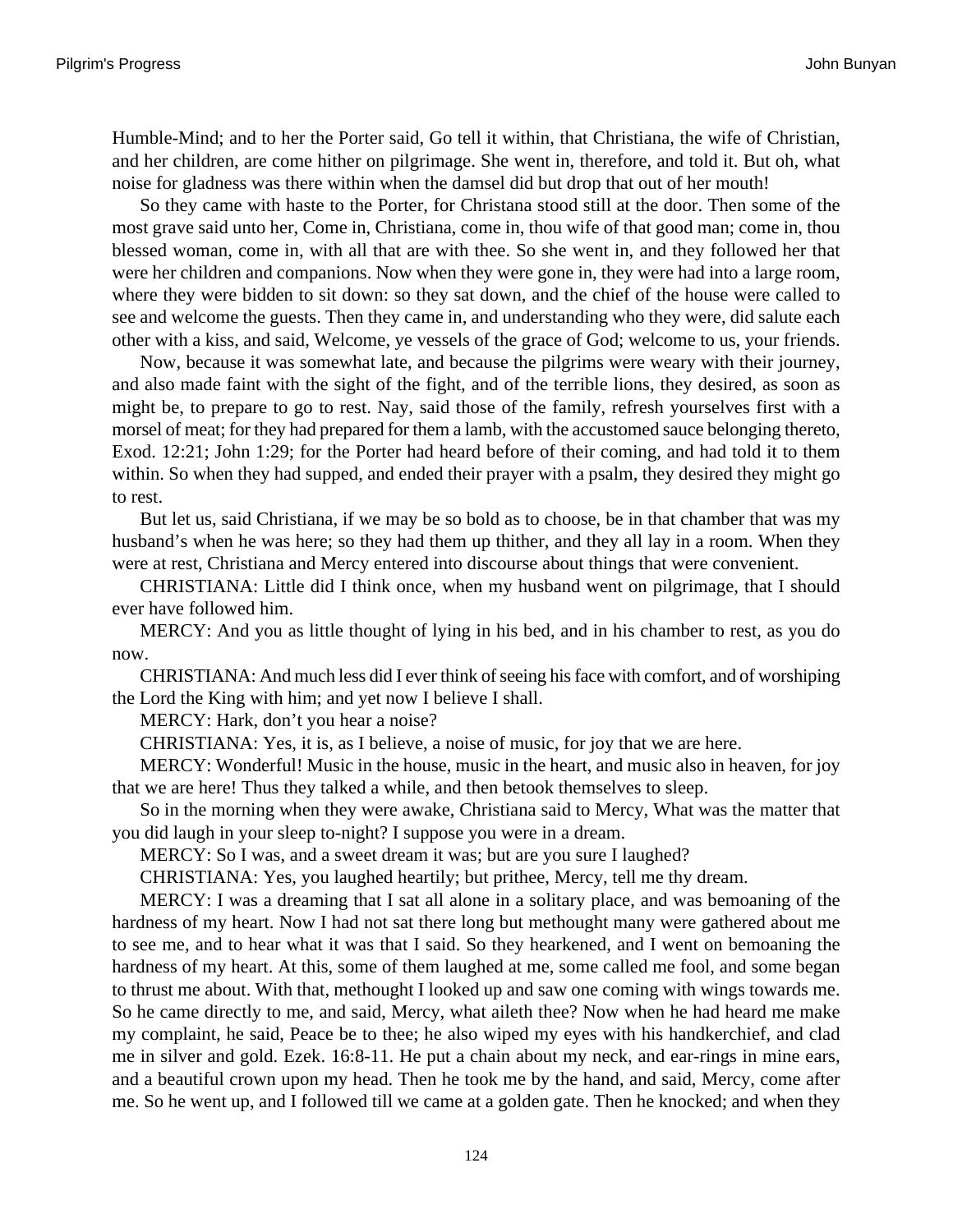within had opened, the man went in, and I followed him up to a throne, upon which one sat; and he said to me, Welcome, daughter. The place looked bright and twinkling, like the stars, or rather like the sun, and I thought that I saw your husband there; so I awoke from my dream. But did I laugh?

CHRISTIANA: Laugh! aye, and well you might to see yourself so well. For you must give me leave to tell you that it was a good dream; and that, as you have begun to find the first part true, so you shall find the second at last. "God speaks once, yea, twice, yet man perceiveth it not; in a dream, in a vision of the night, when deep sleep falleth upon men, in slumberings upon the bed." [Job](http://www.ccel.org/b/bible/asv/xml/asv.Job.33.xml#Job.33.14 Bible:Job.33.15) [33:14,15](http://www.ccel.org/b/bible/asv/xml/asv.Job.33.xml#Job.33.14 Bible:Job.33.15). We need not, when abed, to lie awake to talk with God; he can visit us while we sleep, and cause us then to hear his voice. Our heart oftentimes wakes when we sleep, and God can speak to that, either by words, by proverbs, by signs and similitudes, as well as if one was awake.

MERCY: Well, I am glad of my dream; for I hope ere long to see it fulfilled, to the making me laugh again.

CHRISTIANA: I think it is now high time to rise, and to know what we must do.

MERCY: Pray, if they invite us to stay a while, let us willingly accept of the proffer. I am the more willing to stay a while here, to grow better acquainted with these maids: methinks Prudence, Piety, and Charity, have very comely and sober countenances.

CHRISTIANA: We shall see what they will do.

So when they were up and ready, they came down, and they asked one another of their rest, and if it was comfortable or not.

MERCY: Very good, said Mercy: it was one of the best night's lodgings that ever I had in my life.

Then said Prudence and Piety, If you will be persuaded to stay here a while, you shall have what the house will afford.

CHARITY: Aye, and that with a very good will, said Charity. So they consented, and stayed there about a month or above, and became very profitable one to another. And because Prudence would see how Christiana had brought up her children, she asked leave of her to catechise them. So she gave her free consent. Then she began with her youngest, whose name was James.

PRUDENCE: And she said, Come, James, canst thou tell me who made thee?

JAMES: God the Father, God the Son, and God the Holy Ghost.

PRUDENCE: Good boy. And canst thou tell who saved thee?

JAMES: God the Father, God the Son, and God the Holy Ghost.

PRUDENCE: Good boy still. But how doth God the Father save thee?

JAMES: By his grace.

PRUDENCE: How doth God the Son save thee?

JAMES: By his righteousness, death and blood, and life.

PRUDENCE: And how doth God the Holy Ghost save thee?

JAMES: By his illumination, by his renovation, and by his preservation.

Then said Prudence to Christiana, You are to be commended for thus bringing up your children. I suppose I need not ask the rest these questions, since the youngest of them can answer them so

well. I will therefore now apply myself to the next youngest.

PRUDENCE: Then she said, Come, Joseph, (for his name was Joseph,) will you let me catechise you?

JOSEPH: With all my heart.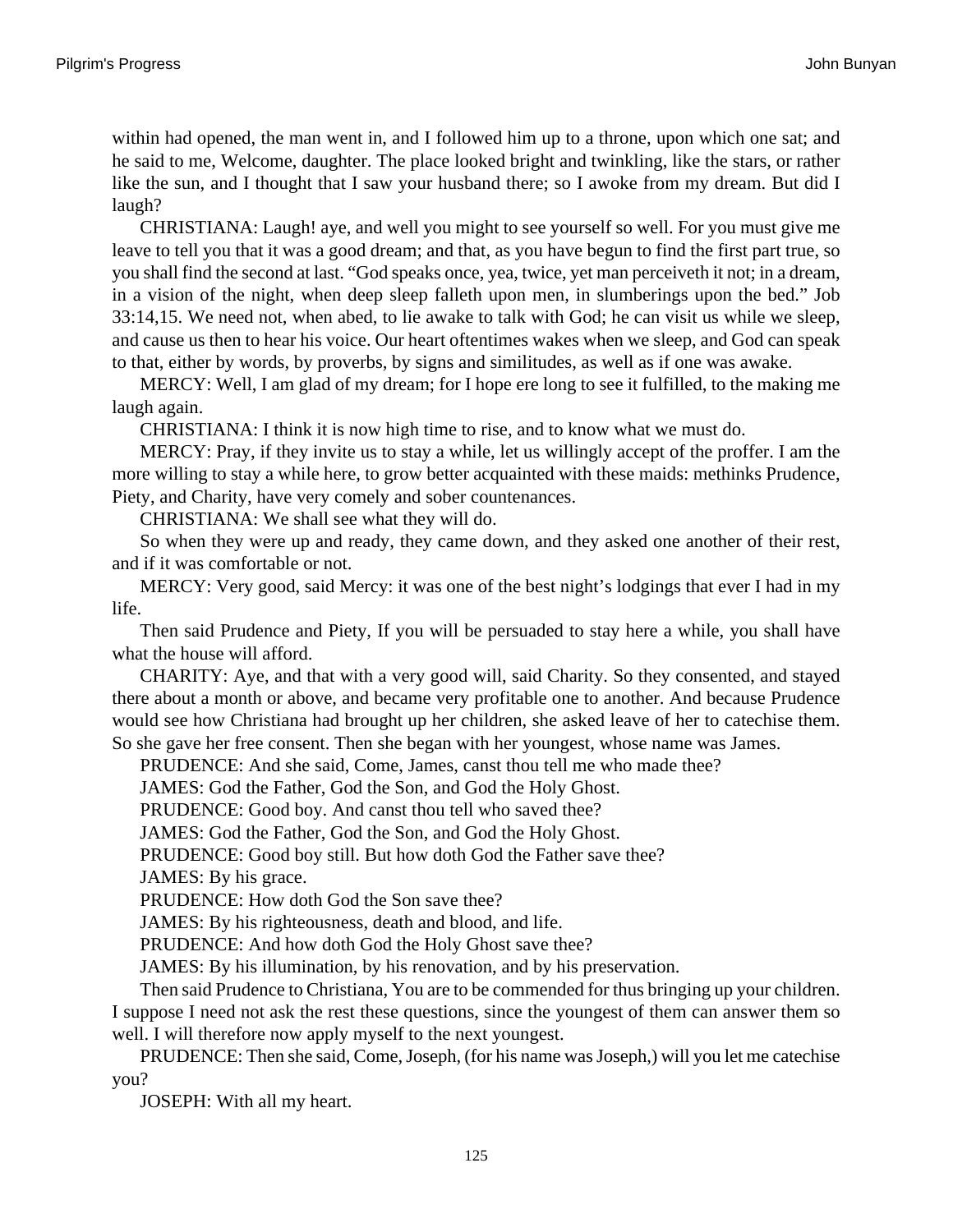PRUDENCE: What is man?

JOSEPH: A reasonable creature, so made by God, as my brother said.

PRUDENCE: What is supposed by this word, saved?

JOSEPH: That man, by sin, has brought himself into a state of captivity and misery.

PRUDENCE: What is supposed by his being saved by the Trinity?

JOSEPH: That sin is so great and mighty a tyrant that none can pull us out of its clutches but God; and that God is so good and loving to man, as to pull him indeed out of this miserable state.

PRUDENCE: What is God's design in saving poor men?

JOSEPH: The glorifying of his name, of his grace, and justice, etc., and the everlasting happiness of his creature.

PRUDENCE: Who are they that will be saved?

JOSEPH: They that accept of his salvation.

PRUDENCE: Good boy, Joseph; thy mother hath taught thee well, and thou hast hearkened unto what she has said unto thee.

Then said Prudence to Samuel, who was the eldest but one,

PRUDENCE: Come, Samuel, are you willing that I should catechise you?

SAMUEL: Yes, forsooth, if you please.

PRUDENCE: What is heaven?

SAMUEL: A place and state most blessed, because God dwelleth there.

PRUDENCE: What is hell?

SAMUEL: A place and state most woful, because it is the dwelling-place of sin, the devil, and death.

PRUDENCE: Why wouldst thou go to heaven?

SAMUEL: That I may see God, and serve him without weariness; that I may see Christ, and love him everlastingly; that I may have that fullness of the Holy Spirit in me which I can by no means here enjoy.

PRUDENCE: A very good boy, and one that has learned well.

Then she addressed herself to the eldest, whose name was Matthew; and she said to him, Come, Matthew, shall I also catechise you?

MATTHEW: With a very good will.

PRUDENCE: I ask then, if there was ever any thing that had a being antecedent to or before God?

MATTHEW: No, for God is eternal; nor is there any thing, excepting himself, that had a being until the beginning of the first day. For in six days the Lord made heaven and earth, the sea, and all that in them is.

PRUDENCE: What do you think of the Bible?

MATTHEW: It is the holy word of God.

PRUDENCE: Is there nothing written therein but what you understand?

MATTHEW: Yes, a great deal.

PRUDENCE: What do you do when you meet with places therein that you do not understand?

MATTHEW: I think God is wiser than I. I pray also that he will please to let me know all therein that he knows will be for my good.

PRUDENCE: How believe you as touching the resurrection of the dead?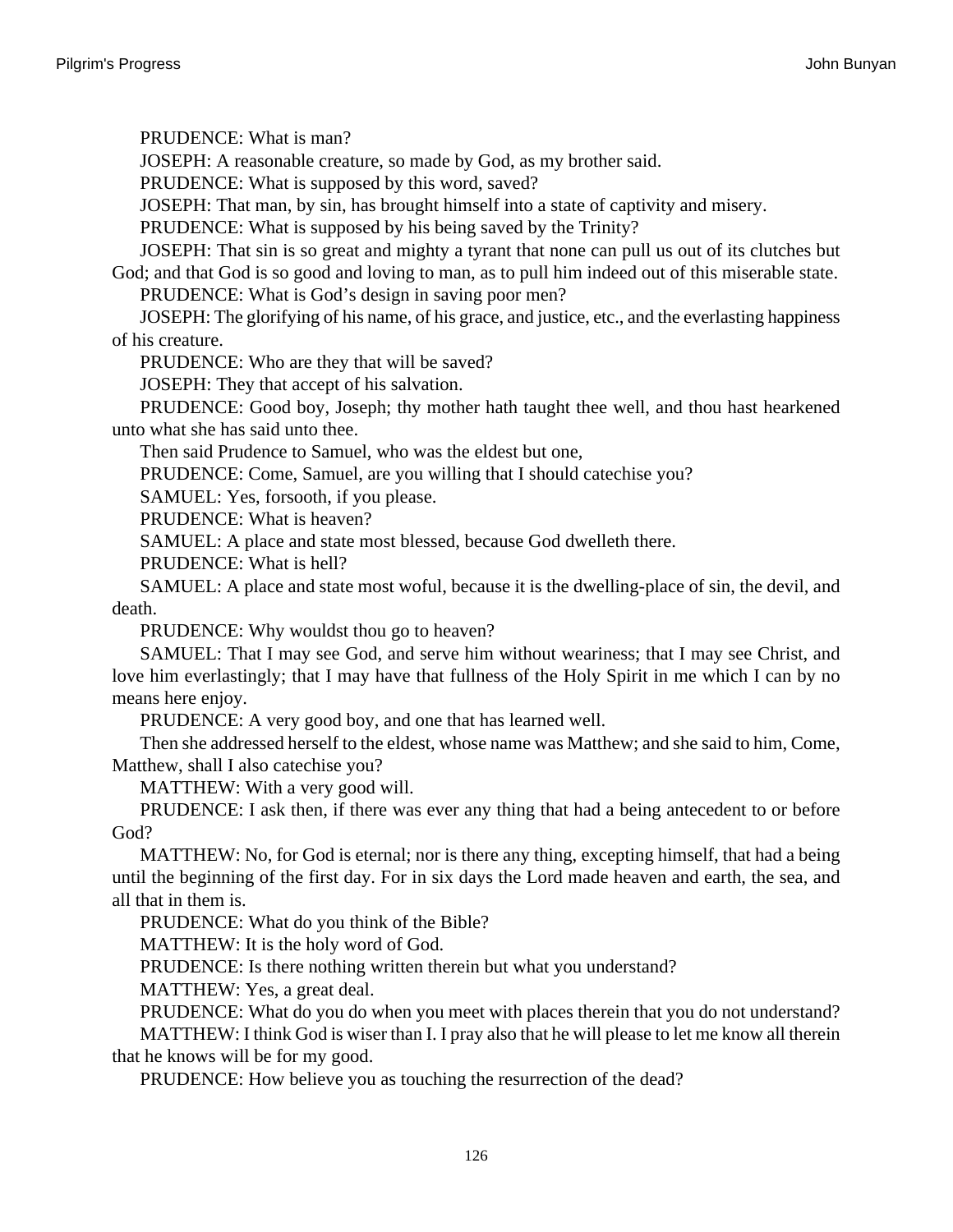MATTHEW: I believe they shall rise the same that was buried; the same in nature, though not in corruption. And I believe this upon a double account: first, because God has promised it; secondly, because he is able to perform it.

Then said Prudence to the boys, You must still hearken to your mother; for she can teach you more. You must also diligently give ear to what good talk you shall hear from others: for your sakes do they speak good things. Observe also, and that with carefulness, what the heavens and the earth do teach you; but especially be much in the meditation of that book which was the cause of your father's becoming a pilgrim. I, for my part, my children, will teach you what I can while you are here, and shall be glad if you will ask me questions that tend to godly edifying.

Now by that these pilgrim's had been at this place a week, Mercy had a visitor that pretended some good-will unto her, and his name was Mr. Brisk; a man of some breeding, and that pretended to religion, but a man that stuck very close to the world. So he came once or twice, or more, to Mercy, and offered love unto her. Now Mercy was of a fair countenance, and therefore the more alluring.

Her mind also was to be always busying of herself in doing; for when she had nothing to do for herself, she would be making hose and garments for others, and would bestow them upon those that had need. And Mr. Brisk not knowing where or how she disposed of what she made, seemed to be greatly taken, for that he found her never idle. I will warrant her a good housewife, quoth he to himself.

Mercy then revealed the business to the maidens that were of the house, and inquired of them concerning him, for they did know him better than she. So they told her that he was a very busy young man, and one who pretended to religion, but was, as they feared, a stranger to the power of that which is good.

Nay then, said Mercy, I will look no more on him; for I purpose never to have a clog to my soul.

Prudence then replied, that there needed no matter of great discouragement to be given to him; her continuing so as she had begun to do for the poor, would quickly cool his courage.

So the next time he comes he finds her at her old work, making things for the poor. Then said he, What, always at it? Yes, said she, either for myself or for others. And what canst thou earn a day? said he. I do these things, said she, that I may be rich in good works, laying up in store for myself a good foundation against the time to come, that I may lay hold on eternal life. [1 Tim.](http://www.ccel.org/b/bible/asv/xml/asv.iTim.6.xml#iTim.6.17) [6:17-19](http://www.ccel.org/b/bible/asv/xml/asv.iTim.6.xml#iTim.6.17). Why, prithee, what doest thou with them? said he. Clothe the naked, said she. With that his countenance fell. So he forbore to come at her again. And when he was asked the reason why, he said, that Mercy was a pretty lass, but troubled with ill conditions.

When he had left her, Prudence said, Did I not tell thee that Mr. Brisk would soon forsake thee? yea, he will rise up an ill report of thee; for, notwithstanding his pretence to religion, and his seeming love to Mercy, yet Mercy and he are of tempers so different that I believe they will never come together.

MERCY: I might have had husbands before now, though I spoke not of it to any; but they were such as did not like my conditions, though never did any of them find fault with my person. So they and I could not agree.

PRUDENCE: Mercy in our days is but little set by any further than as to its name: the practice which is set forth by thy conditions, there are but few that can abide.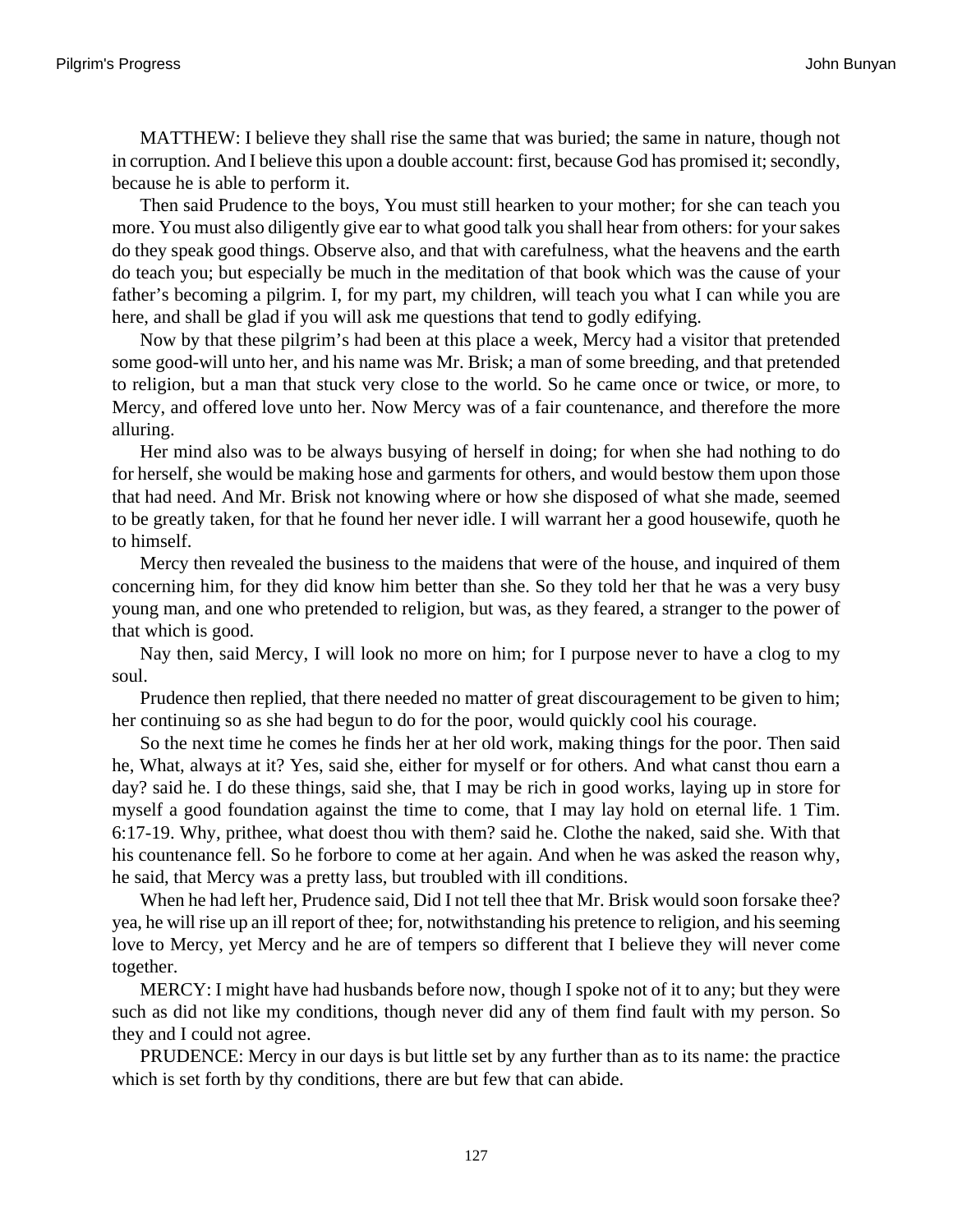MERCY: Well, said Mercy, if nobody will have me, I will die unmarried, or my conditions shall be to me as a husband: for I cannot change my nature; and to have one who lies cross to me in this, that I purpose never to admit of as long as I live. I had a sister named Bountiful, that was married to one of these churls, but he and she could never agree; but because my sister was resolved to do as she had begun, that is, to show kindness to the poor, therefore her husband first cried her down at the cross, and then turned her out of his doors.

PRUDENCE: And yet he was a professor, I warrant you?

MERCY: Yes, such a one as he was, and of such as he the world is now full: but I am for none of them all.

Now Matthew, the eldest son of Christiana, fell sick, and his sickness was sore upon him, for he was much pained in his bowels, so that he was with it at times pulled, as it were, both ends together. There dwelt also not far from thence one Mr. Skill, an ancient and well-approved physician. So Christiana desired it, and entered the room, and had a little observed the boy, he concluded that he was sick of the gripes. Then he said to his mother, What diet has Matthew of late fed upon? Diet! said Christiana, nothing but what is wholesome. The physician answered, This boy has been tampering with something that lies in his stomach undigested, and that will not away without means. And I tell you he must be purged, or else he will die.

SAMUEL: Then said Samuel, Mother, what was that which my brother did gather up and eat as soon as we were come from the gate that is at the head of this way? You know that there was an orchard on the left hand, on the other side of the wall, and some of the trees hung over the wall, and my brother did pluck and eat.

CHRISTIANA: True, my child, said Christiana, he did take thereof, and did eat: naughty boy as he was, I chid him, and yet he would eat thereof.

MR. SKILL: I knew he had eaten something that was not wholesome food; and that food, to wit, that fruit, is even the most hurtful of all. It is the fruit of Beelzebub's orchard. I do marvel that none did warn you of it; many have died thereof.

CHRISTIANA: Then Christiana began to cry; and she said, Oh, naughty boy! and Oh, careless mother! what shall I do for my son?

MR. SKILL: Come, do not be too much dejected; the boy may do well again, but he must purge and vomit.

CHRISTIANA: Pray, sir, try the utmost of your skill with him, whatever it costs.

MR. SKILL: Nay, I hope I shall be reasonable. So he made him a purge, but it was too weak; it was said it was made of the blood of a goat, the ashes of a heifer, and some of the juice of hyssop. [Heb. 9:13](http://www.ccel.org/b/bible/asv/xml/asv.Heb.9.xml#Heb.9.13), [19](http://www.ccel.org/b/bible/asv/xml/asv.Heb.9.xml#Heb.9.19); [10: 1-4.](http://www.ccel.org/b/bible/asv/xml/asv.Heb.10.xml#Heb.10.1) When Mr. Skill had seen that that purge was too weak, he made one to the purpose. It was made *ex carne et sanguine Christi*, 7 [John 6:54-57;](http://www.ccel.org/b/bible/asv/xml/asv.John.6.xml#John.6.54) [Heb. 9:14](http://www.ccel.org/b/bible/asv/xml/asv.Heb.9.xml#Heb.9.14); (you know physicians give strange medicines to their patients:) and it was made into pills, with a promise or two, and a proportionable quantity of salt. [Mark 9:49.](http://www.ccel.org/b/bible/asv/xml/asv.Mark.9.xml#Mark.9.49) Now, he was to take them three at a time, fasting, in half a quarter of a pint of the tears of repentance. [Zech. 12:10.](http://www.ccel.org/b/bible/asv/xml/asv.Zech.12.xml#Zech.12.10)

When this potion was prepared, and brought to the boy, he was loth to take it, though torn with the gripes as if he should be pulled in pieces. Come, come, said the physician, you must take it. It goes against my stomach, said the boy. I must have you take it, said his mother. I shall vomit it up again, said the boy. Pray, sir, said Christiana to Mr. Skill, how does it taste? It has no ill taste, said

<sup>7</sup> Of the flesh and blood of Christ.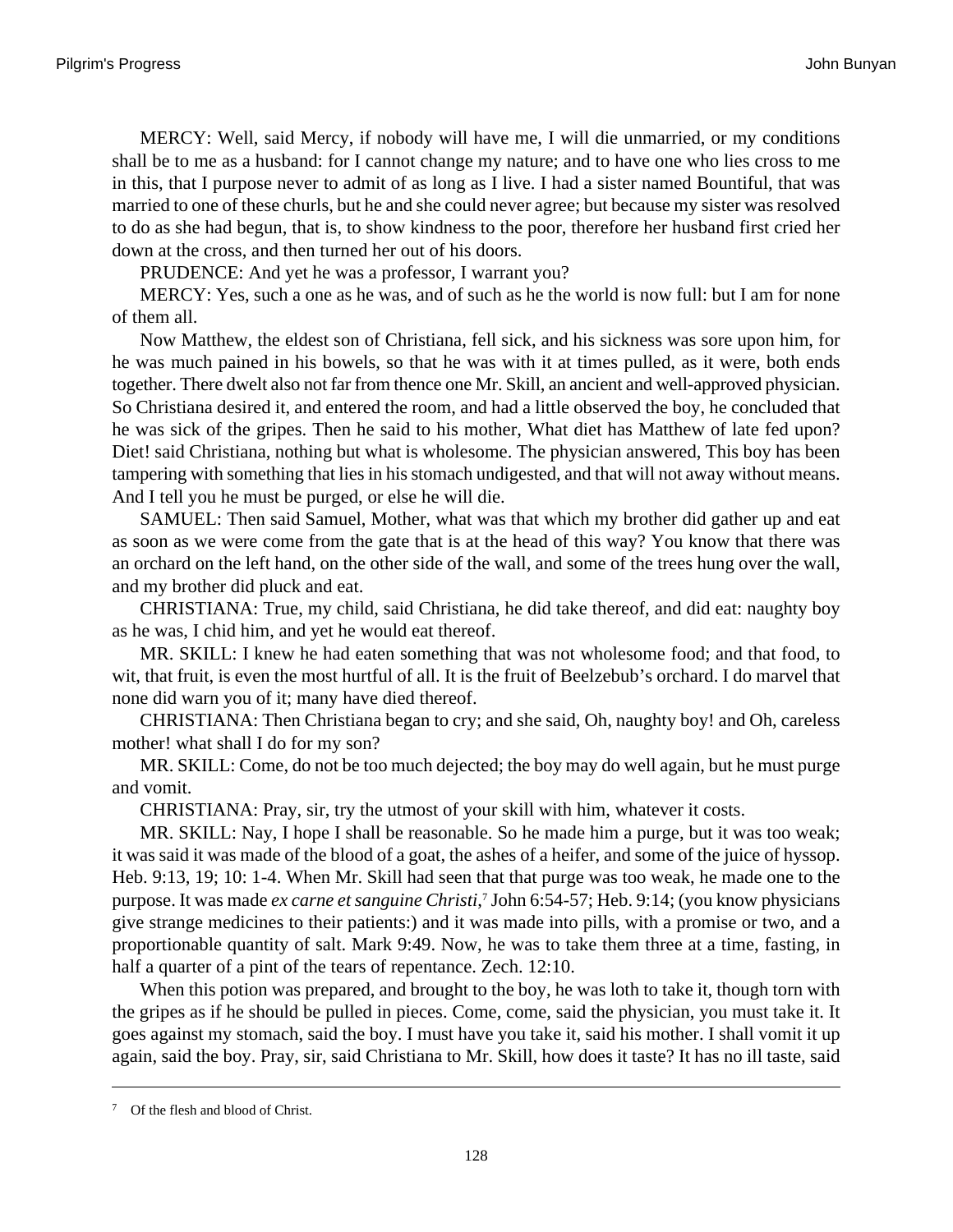the doctor; and with that she touched one of the pills with the tip of her tongue. Oh, Matthew, said she, this potion is sweeter than honey. If thou lovest thy mother, if thou lovest thy brothers, if thou lovest Mercy, if thou lovest thy life, take it. So, with much ado, after a short prayer for the blessing of God upon it, he took it, and it wrought kindly with him. It caused him to purge; it caused him to sleep, and to rest quietly; it put him into a fine heat and breathing sweat, and did quite rid him of his gripes. So in a little time he got up, and walked about with a staff, and would go from room to room, and talk with Prudence, Piety, and Charity, of his distemper, and how he was healed.

So when the boy was healed, Christiana asked Mr. Skill, saying, Sir, what will content you for your pains and care to and of my child? And he said, You must pay the master of the College of Physicians, [Heb. 13:11-15,](http://www.ccel.org/b/bible/asv/xml/asv.Heb.13.xml#Heb.13.11) according to rules made in that case and provided.

CHRISTIANA: But, sir, said she, what is this pill good for else?

MR. SKILL: It is a universal pill; it is good against all the diseases that pilgrims are incident to; and when it is well prepared, it will keep good, time out of mind.

CHRISTIANA: Pray, sir, make me up twelve boxes of them; for if I can get these, I will never take other physic.

MR. SKILL: These pills are good to prevent diseases, as well as to cure when one is sick. Yea, I dare say it, and stand to it, that if a man will but use this physic as he should, it will make him live for ever. [John 6:51](http://www.ccel.org/b/bible/asv/xml/asv.John.6.xml#John.6.51). But, good Christiana, thou must give these pills no other way but as I have prescribed; for if you do, they will do no good. So he gave unto Christiana physic for herself, and her boys, and for Mercy; and bid Matthew take heed how he ate any more green plums; and kissed them, and went his way.

It was told you before, that Prudence bid the boys, that if at any time they would, they should ask her some questions that might be profitable and she would say something to them.

MATTHEW: Then Matthew, who had been sick, asked her, why for the most part physic should be bitter to our palates.

PRUDENCE: To show how unwelcome the word of God and the effects thereof are to a carnal heart.

MATTHEW: Why does physic, if it does good, purge, and cause to vomit?

PRUDENCE: To show that the word, when it works effectually, cleanseth the heart and mind. For look, what the one doth to the body, the other doth to the soul.

MATTHEW: What should we learn by seeing the flame of our fire go upwards, and by seeing the beams and sweet influences of the sun strike downwards?

PRUDENCE: By the going up of the fire, we are taught to ascend to heaven by fervent and hot desires. And by the sun sending his heat, beams, and sweet influences downwards, we are taught the Saviour of the world, though high, reaches down with his grace and love to us below.

MATTHEW: Whence have the clouds their water?

PRUDENCE: Out of the sea.

MATTHEW: What may we learn from that?

PRUDENCE: That ministers should fetch their doctrine from God.

MATTHEW: Why do they empty themselves upon the earth?

PRUDENCE: To show that ministers should give out what they know of God to the world.

MATTHEW: Why is the rainbow caused by the sun?

PRUDENCE: To show that the covenant of God's grace is confirmed to us in Christ.

MATTHEW: Why do the springs come from the sea to us through the earth?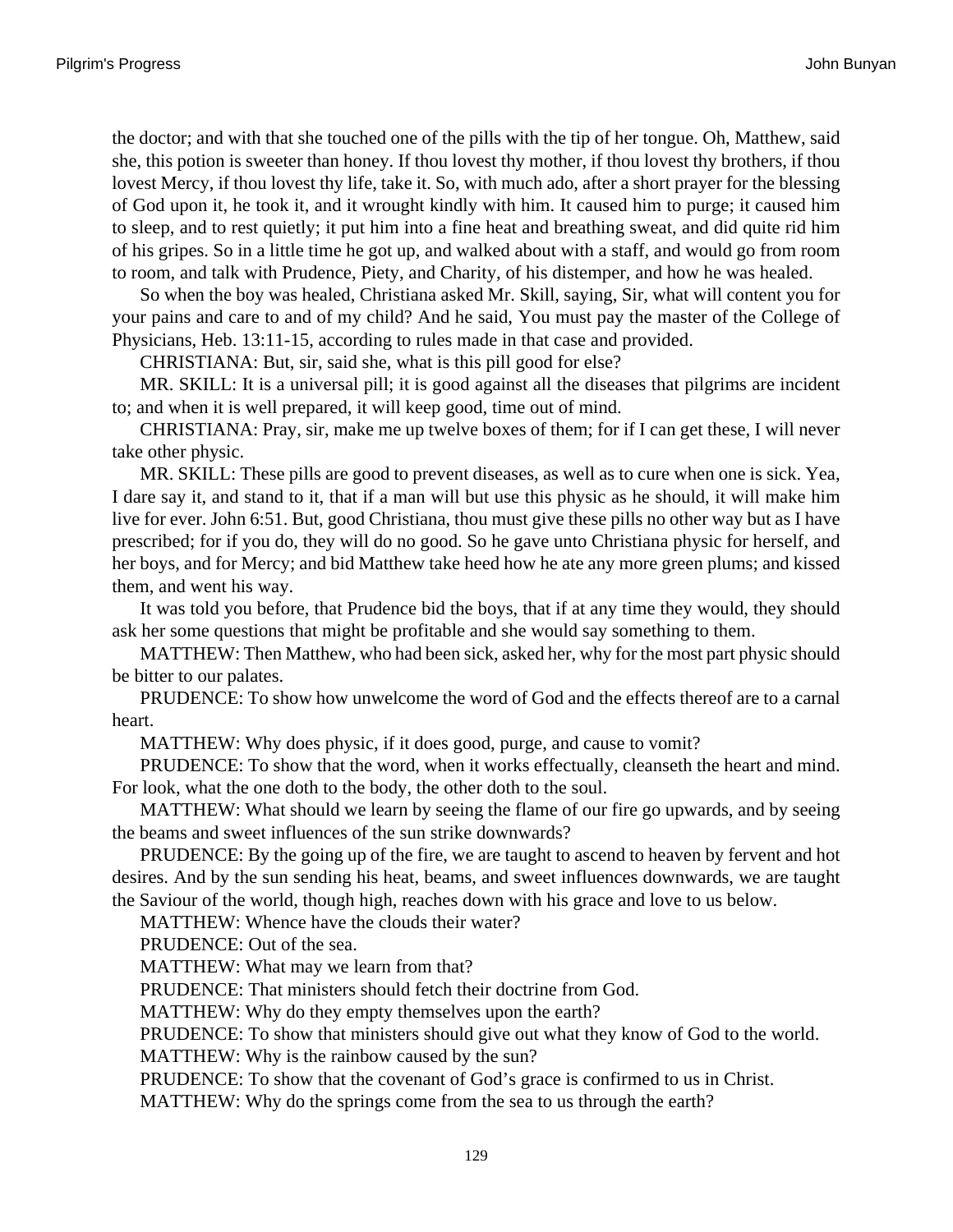PRUDENCE: To show that the grace of God comes to us through the body of Christ.

MATTHEW: Why do some of the springs rise out of the tops of high hills?

PRUDENCE: To show that the Spirit of grace shall spring up in some that are great and mighty, as well as in many that are poor and low.

MATTHEW: Why doth the fire fasten upon the candle-wick?

PRUDENCE: To show that unless grace doth kindle upon the heart, there will be no true light of life in us.

MATTHEW: Why are the wick, and tallow and all, spent to maintain the light of the candle?

PRUDENCE: To show that body and soul, and all, should be at the service of, and spend themselves to maintain in good condition that grace of God that is in us.

MATTHEW: Why doth the pelican pierce her own breast with her bill?

PRUDENCE: To nourish her young ones with her blood, and thereby to show that Christ the blessed so loved his young, (his people,) as to save them from death by his blood.

MATTHEW: What may one learn by hearing the cock to crow?

PRUDENCE: Learn to remember Peter's sin, and Peter's repentance. The cock's crowing shows also, that day is coming on: let, then, the crowing of the cock put thee in mind of that last and terrible day of judgment.

Now about this time their month was out; wherefore they signified to those of the house, that it was convenient for them to up and be going. Then said Joseph to his mother, It is proper that you forget not to send to the house of Mr. Interpreter, to pray him to grant that Mr. Great-Heart should be sent unto us, that he may be our conductor for the rest of the way. Good boy, said she, I had almost forgot. So she drew up a petition, and prayed Mr. Watchful the porter to send it by some fit man to her good friend Mr. Interpreter; who, when it was come, and he had seen the contents of the petition, said to the messenger, Go, tell them that I will send him.

When the family where Christiana was, saw that they had a purpose to go forward, they called the whole house together, to give thanks to their King for sending of them such profitable guests as these. Which done, they said unto Christiana, And shall we not show thee something, as our custom is to do to pilgrims, on which thou mayest meditate when thou art upon the way? So they took Christiana, her children, and Mercy, into the closet, and showed them one of the apples that Eve ate of, and that she also did give to her husband, and that for the eating of which they were both turned out of paradise, and asked her what she thought that was. Then Christiana said, It is food or poison, I know not which. So they opened the matter to her, and she held up her hands and wondered. [Gen. 3:6;](http://www.ccel.org/b/bible/asv/xml/asv.Gen.3.xml#Gen.3.6) [Rom. 7:24.](http://www.ccel.org/b/bible/asv/xml/asv.Rom.7.xml#Rom.7.24)

Then they had her to a place, and showed her Jacob's ladder. [Gen. 28:12.](http://www.ccel.org/b/bible/asv/xml/asv.Gen.28.xml#Gen.28.12) Now at that time there were some angels ascending upon it. So Christiana looked and looked to see the angels go up: so did the rest of the company. Then they were going into another place, to show them something else; but James said to his mother, Pray, bid them stay here a little longer, for this is a curious sight. So they turned again, and stood feeding their eyes with this so pleasant a prospect.

After this, they had them into a place where did hang up a golden anchor. So they bid Christiana take it down; for said they, You shall have it with you, for it is of absolute necessity that you should, that you may lay hold of that within the veil, [Heb. 6:19,](http://www.ccel.org/b/bible/asv/xml/asv.Heb.6.xml#Heb.6.19) and stand stedfast in case you should meet with turbulent weather, [Joel 3:16](http://www.ccel.org/b/bible/asv/xml/asv.Joel.3.xml#Joel.3.16): so they were glad thereof.

Then they took them, and had them to the mount upon which Abraham our father offered up Isaac his son, and showed them the altar, the wood, the fire, and the knife, for they remain to be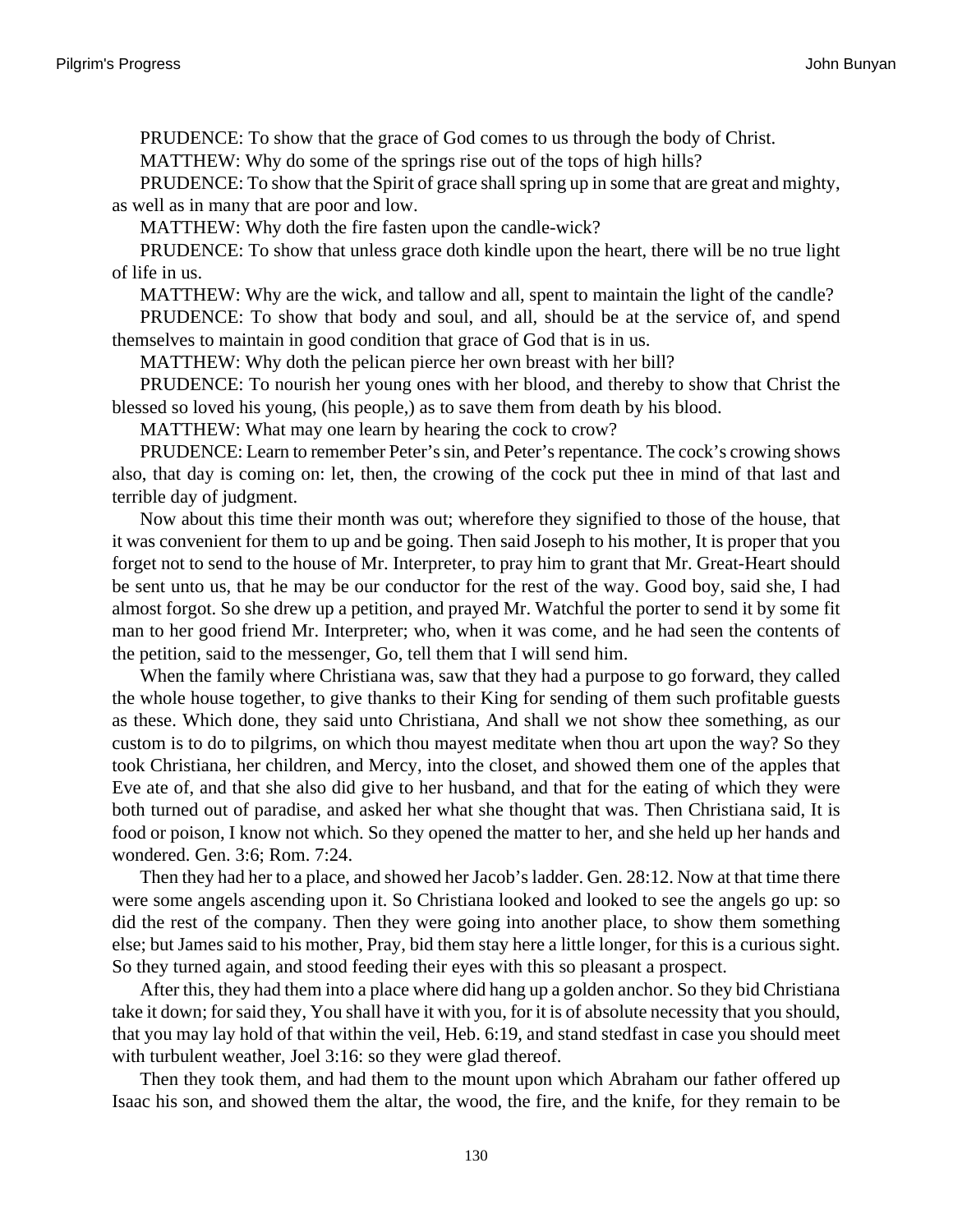seen to this very day. [Gen. 22:9.](http://www.ccel.org/b/bible/asv/xml/asv.Gen.22.xml#Gen.22.9) When they had seen it, they held up their hands, and blessed themselves, and said, Oh, what a man for love to his Master, and for denial to himself, was Abraham!

After they had showed them all these things, Prudence took them into a dining room, where stood a pair of excellent virginals;<sup>8</sup> so she played upon them, and turned what she had showed them into this excellent song, saying,

"Eve's apple we have showed you;

Of that be you aware:

You have seen Jacob's ladder too,

Upon which angels are.

An anchor you received have;

But let not these suffice,

Until with Abra'm you have gave

Your best, a sacrifice."

Now, about this time, one knocked at the door; so the Porter opened, and behold, Mr. Great-Heart was there. But when he was come in, what joy was there! for it came now afresh again into their minds, how but a while ago he had slain old Grim Bloody-man the giant, and had delivered them from the lions.

Then said Mr. Great-Heart to Christiana and to Mercy, My Lord has sent each of you a bottle of wine, and also some parched corn, together with a couple of pomegranates; he has also sent the boys some figs and raisins; to refresh you in your way.

Then they addressed themselves to their journey, and Prudence and Piety went along with them. When they came to the gate, Christiana asked the Porter if any of late went by. He said, No; only one, some time since, who also told me, that of late there had been a great robbery committed on the King's highway as you go. But, said he, the thieves are taken, and will shortly be tried for their lives. Then Christiana and Mercy were afraid; but Matthew said, Mother, fear nothing, as long as Mr. Great-Heart is to go with us, and to be our conductor.

Then said Christiana to the Porter, Sir, I am much obliged to you for all the kindnesses that you have showed to me since I came hither; and also for that you have been so loving and kind to my children. I know not how to gratify your kindness; wherefore, pray, as a token of my respect to you, accept of this small mite. So she put a gold angel<sup>9</sup> in his hand; and he made her a low obeisance, and said, "Let thy garments be always white; and let thy head want no ointment." [Eccles. 9:8](http://www.ccel.org/b/bible/asv/xml/asv.Eccl.9.xml#Eccl.9.8). Let Mercy live and not die, and let not her works be few. [Deut. 33:6.](http://www.ccel.org/b/bible/asv/xml/asv.Deut.33.xml#Deut.33.6) And to the boys he said, Do you fly youthful lusts, and follow after godliness with them that are grave and wise, [2 Tim. 2:22](http://www.ccel.org/b/bible/asv/xml/asv.iiTim.2.xml#iiTim.2.22): so shall you put gladness into your mother's heart, and obtain praise of all that are sober-minded. So they thanked the Porter, and departed.

A musical instrument.

<sup>9</sup> A gold angel was a coin of the value of ten shillings sterling and according to the comparative value of money in Bunyan's time, equal at least to a guinea at the present time.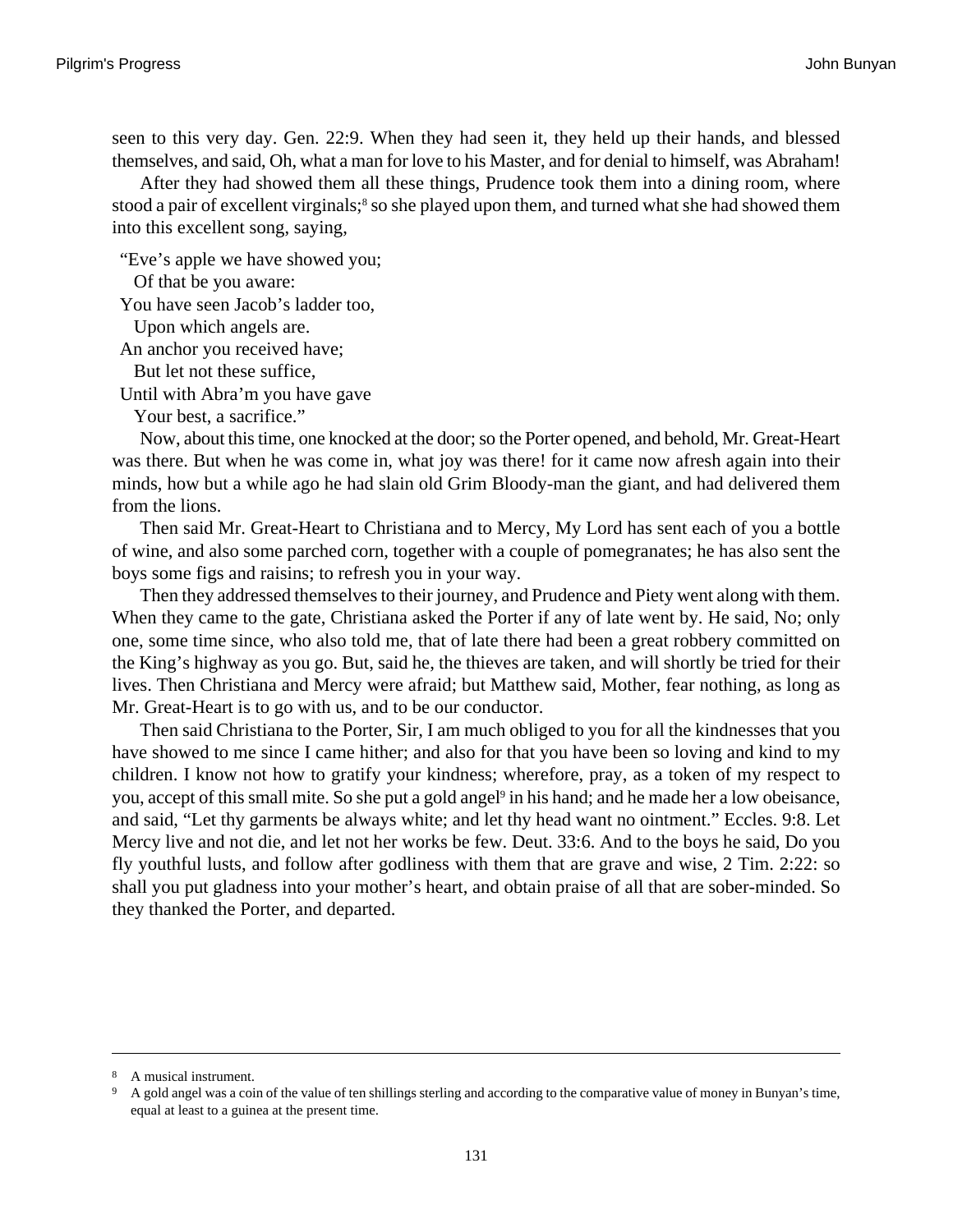## **THE FIFTH STAGE**

Now I saw in my dream, that they went forward until they were come to the brow of the Hill; where Piety, bethinking herself, cried out, Alas, I have forgot what I intended to bestow upon Christiana and her companions: I will go back and fetch it. So she ran and fetched it. While she was gone, Christiana thought she heard, in a grove a little way off on the right hand, a most curious melodious note, with words much like these:

"Through all my life thy favor is

So frankly showed to me,

That in thy House for evermore

My dwelling-place shall be."

And listening still, she thought she heard another answer it, saying,

"For why? The Lord our God is good;

His mercy is forever sure;

His truth at all times firmly stood,

And shall from age to age endure."

So Christiana asked Prudence who it was that made those curious notes. [Song 2:11,12.](http://www.ccel.org/b/bible/asv/xml/asv.Song.2.xml#Song.2.11 Bible:Song.2.12) They are, answered she, our country birds: they sing these notes but seldom, except it be at the spring, when the flowers appear, and the sun shines warm, and then you may hear them all day long. I often, said she, go out to hear them; we also oft-times keep them tame in our house. They are very fine company for us when we are melancholy: also they make the woods, and groves, and solitary places, places desirable to be in.

By this time Piety was come again. So she said to Christiana, Look here, I have brought thee a scheme of all those things that thou hast seen at our house, upon which thou mayest look when thou findest thyself forgetful, and call those things again to remembrance for thy edification and comfort.

Now they began to go down the hill into the Valley of Humiliation. It was a steep hill, and the way was slippery; but they were very careful; so they got down pretty well. When they were down in the valley, Piety said to Christiana, This is the place where Christian your husband met, with the foul fiend Apollyon, and where they had that dreadful fight that they had: I know you cannot but have heard thereof. But be of good courage; as long as you have here Mr. Great-Heart to be your guide and conductor, we hope you will fare the better. So when these two had committed the pilgrims unto the conduct of their guide, he went forward, and they went after.

MR. GREAT-HEART: Then said Mr. Great-Heart, We need not be so afraid of this valley, for here is nothing to hurt us, unless we procure it to ourselves. It is true, Christian did here meet with Apollyon, with whom he had also a sore combat: but that fray was the fruit of those slips that he got in his going down the hill: for they that get slips there, must look for combats here. And hence it is, that this valley has got so hard a name. For the common people, when they hear that some frightful thing has befallen such an one in such a place, are of opinion that that place is haunted with some foul fiend, or evil spirit; when, alas! it is for the fruit of their doing, that such things do befal them there. This Valley of Humiliation is of itself as fruitful a place as any the crow flies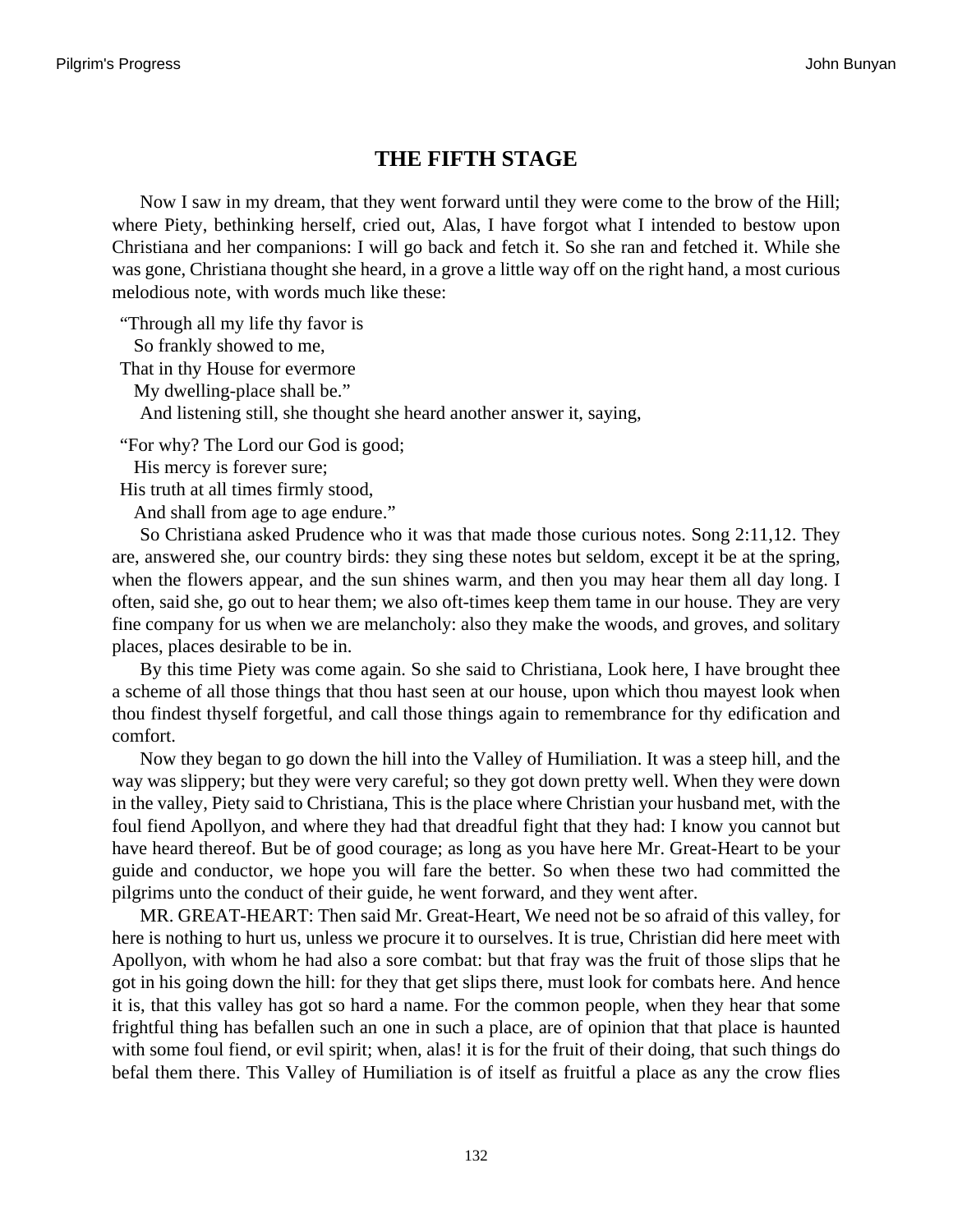over; and I am persuaded, if we could hit upon it, we might find somewhere hereabouts something that might give us an account why Christian was so hardly beset in this place.

Then said James to his mother, Lo, yonder stands a pillar, and it looks as if something was written thereon; let us go and see what it is. So they went and found there written, "Let Christian's slips, before he came hither, and the battles that he met with in this place, be a warning to those that come after." Lo, said their guide, did not I tell you that there was something hereabouts that would give intimation of the reason why Christian was so hard beset in this place? Then turning to Christiana, he said, No disparagement to Christian more than to any others whose hap and lot it was. For it is easier going up than down this hill, and that can be said but of few hills in all these parts of the world. But we will leave the good man; he is at rest: he also had a brave victory over his enemy. Let Him grant, that dwelleth above, that we fare no worse, when we come be tried, than he.

But we will come again to this Valley of Humiliation. It is the best and most fruitful piece of ground in all those parts. It is fat ground, and as you see, consisteth much in meadows; and if a man was to come here in the summer-time, as we do now, if he knew not any thing before thereof, and if he also delighted himself in the sight of his eyes, he might see that which would be delightful to him. Behold how green this valley is; also how beautified with lillies. [Song 2:1.](http://www.ccel.org/b/bible/asv/xml/asv.Song.2.xml#Song.2.1) I have known many laboring men that have got good estates in this Valley of Humiliation; for God resisteth the proud, but giveth grace to the humble. [James 4:6;](http://www.ccel.org/b/bible/asv/xml/asv.Jas.4.xml#Jas.4.6) [1 Pet. 5:5](http://www.ccel.org/b/bible/asv/xml/asv.iPet.5.xml#iPet.5.5). Indeed it is a very fruitful soil, and doth bring forth by handfuls. Some also have wished that the next way to their Father's house were here, that they might be troubled no more with either hills or mountains to go over; but the way is the way, and there is an end.

Now, as they were going along, and talking, they espied a boy feeding his father's sheep. The boy was in very mean clothes, but of a very fresh and well-favored countenance; and as he sat by himself, he sung. Hark, said Mr. Great-Heart, to what the shepherd's boy saith. So they hearkened and he said,

"He that is down, needs fear no fall; He that is low, no pride: He that is humble, ever shall Have God to be his guide.

I am content with what I have, Little be it or much; And, Lord, contentment still I crave, Because thou savest such.

Fulness to such, a burden is,

That go on pilgrimage;

Here little, and hereafter bliss,

Is best from Age to Age."

Then said the guide, Do you hear him? I will dare to say, that this boy lives a merrier life, and wears more of that herb called heart's-ease in his bosom, than he that is clad in silk and velvet. But we will proceed in our discourse.

In this valley our Lord formerly had his country-house: he loved much to be here. He loved also to walk these meadows, for he found the air was pleasant. Besides, here a man shall be free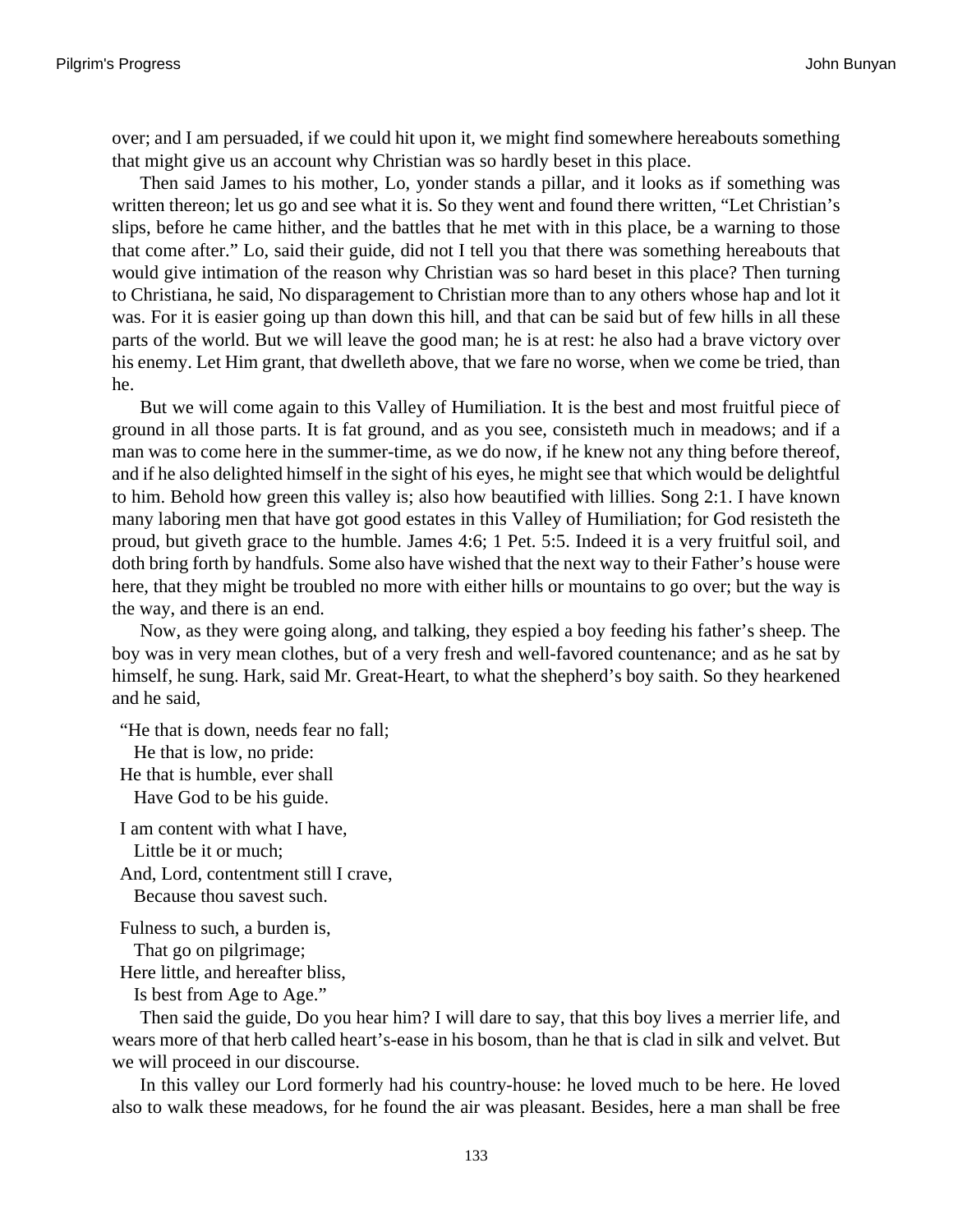from the noise, and from the hurryings of this life: all states are full of noise and confusion; only the Valley of Humiliation is that empty and solitary place. Here a man shall not be so let and hindered in his contemplation as in other places he is apt to be. This is a valley that nobody walks in but those that love a pilgrim's life. And though Christian had the hard hap to meet here with Apollyon, and to enter with him in a brisk encounter, yet I must tell you, that in former times men have met with angels here, [Hos. 12:4,5,](http://www.ccel.org/b/bible/asv/xml/asv.Hos.12.xml#Hos.12.4 Bible:Hos.12.5) have found pearls here, [Matt. 13:46,](http://www.ccel.org/b/bible/asv/xml/asv.Matt.13.xml#Matt.13.46) and have in this place found the words of life. [Prov. 8:36.](http://www.ccel.org/b/bible/asv/xml/asv.Prov.8.xml#Prov.8.36)

Did I say our Lord had here in former days his country-house, and that he loved here to walk? I will add-in this place, and to the people that love and trace these grounds, he has left a yearly revenue, to be faithfully paid them at certain seasons, for their maintenance by the way, and for their further encouragement to go on in their pilgrimage.

SAMUEL: Now, as they went on, Samuel said to Mr. Great-Heart, Sir, I perceive that in this valley my father and Apollyon had their battle; but whereabout was the fight? for I perceive this valley is large.

MR. GREAT-HEART: Your father had the battle with Apollyon at a place yonder before us, in a narrow passage, just beyond Forgetful Green. And indeed that place is the most dangerous place in all these parts. For if at any time pilgrims meet with any brunt, it is when they forget what favours they have received, and how unworthy they are of them. This is the place also where others have been hard put to it. But more of the place when we are come to it; for I persuade myself that to this day there remains either some sign of the battle, or some monument to testify that such a battle there was fought.

MERCY: Then said Mercy, I think I am as well in this valley as I have been anywhere else in all our journey: the place, methinks, suits with my spirit. I love to be in such places, where there is no rattling with coaches, nor rumbling with wheels. Methinks, here one may, without much molestation, be thinking what he is, whence he came, what he has done, and to what the King has called him. Here one may think, and break at heart, and melt in one's spirit, until one's eyes become as the fish-pools in Heshbon. [Song 7:4.](http://www.ccel.org/b/bible/asv/xml/asv.Song.7.xml#Song.7.4) They that go rightly through this valley of Baca, make it a well; the rain that God sends down from heaven upon them that are here, also filleth the pools. This valley is that from whence also the King will give to his their vineyards; and they that go through it shall sing, as Christian did, for all he met with Apollyon. [Psa. 84:5-7;](http://www.ccel.org/b/bible/asv/xml/asv.Ps.84.xml#Ps.84.5) [Hos. 2:15.](http://www.ccel.org/b/bible/asv/xml/asv.Hos.2.xml#Hos.2.15)

MR. GREAT-HEART: 'Tis true, said their guide; I have gone through this valley many a time, and never was better than when here. I have also been a conduct to several pilgrims, and they have confessed the same. "To this man will I look," saith the King, "even to him that is poor, and of a contrite spirit, and trembleth at my word." [Isa. 66:2.](http://www.ccel.org/b/bible/asv/xml/asv.Isa.66.xml#Isa.66.2)

Now they were come to the place where the aforementioned battle was fought: Then said the guide to Christiana, her children, and Mercy, This is the place; on this ground Christian stood, and up there came Apollyon against him; and look. And, look, did I not tell you? here is some of your husband's blood upon these stones to this day: Behold, also, how here and there are yet to be seen upon the place, some of the shivers of Apollyon's broken darts. See, also, how they did beat the ground with their feet as they fought, to make good their places against each other; how also with their by-blows they did split the very stones in pieces. Verily, Christian did here play the man, and showed himself as stout as Hercules could, had he been there, even he himself. When Apollyon was beat, he made his retreat to the next valley, that is called, the Valley of the Shadow of Death, unto which we shall come anon. Lo, yonder also stands a monument, on which is engraven this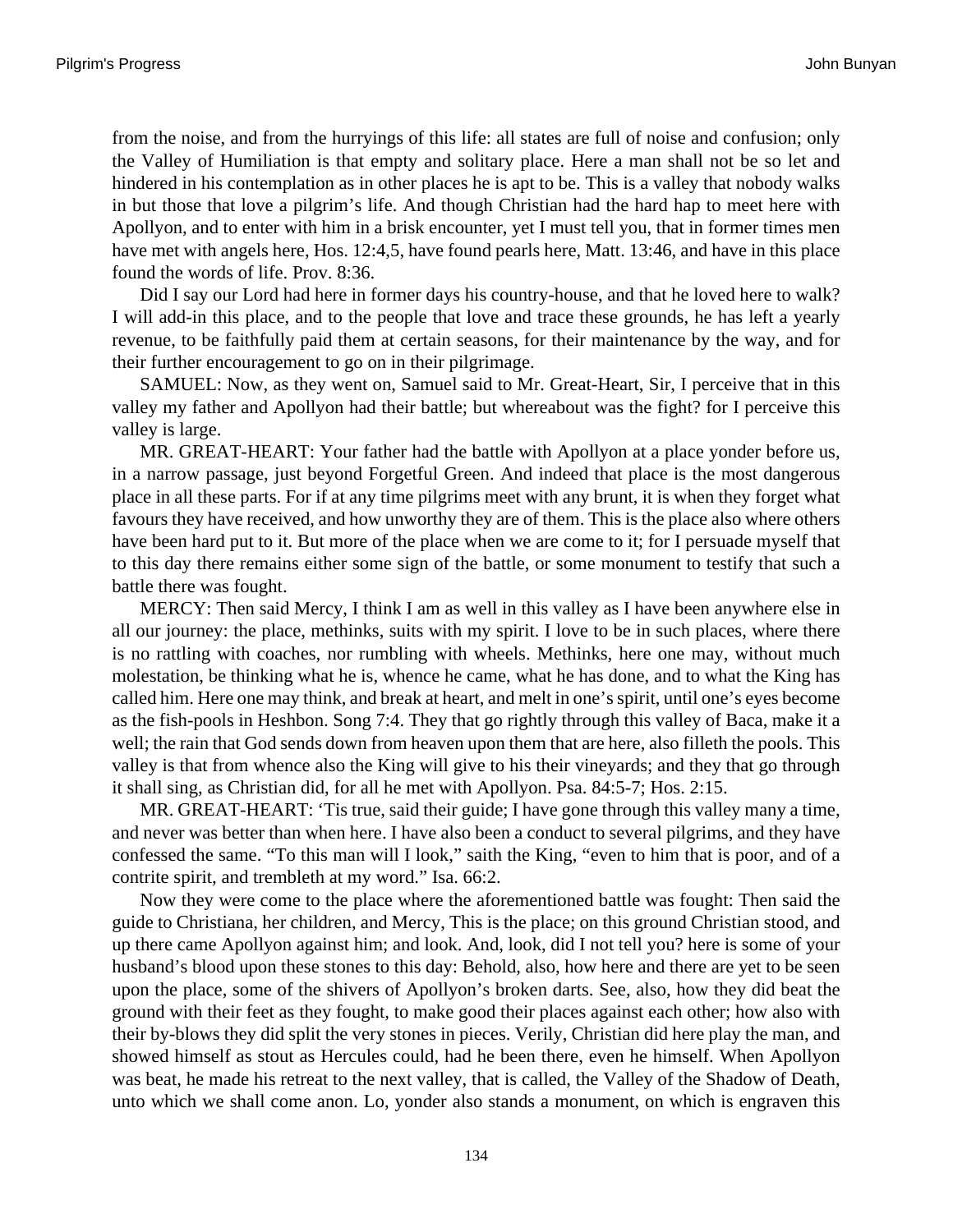battle, and Christian's victory, to his fame, throughout all ages: So because it stood just on the way-side before them, they stepped to it, and read the writing, which word for word was this:

"Hard by here was a battle fought,

Most strange, and yet most true;

Christian and Apollyon fought

Each other to subdue.

The man so bravely play'd the man,

He made the fiend to fly;

Of which a monument I stand,

The same to testify."

When they had passed by this place, they came upon the borders of the Shadow of Death. This Valley was longer than the other; a place also most strangely haunted with evil things, as many are able to testify: but these women and children went the better through it, because they had daylight, and because Mr. Great-Heart was their conductor.

When they were entering upon this valley, they thought they heard a groaning, as of dying men; a very great groaning. They thought also that they did hear words of lamentation, spoken as of some in extreme torment. These things made the boys to quake; the women also looked pale and wan; but their guide bid them be of good comfort.

So they went on a little further, and they thought that they felt the ground begin to shake under them, as if some hollow place was there: they heard also a kind of hissing, as of serpents, but nothing as yet appeared. Then said the boys, Are we not yet at the end of this doleful place? But the guide also bid them be of good courage, and look well to their feet; lest haply, said he, you be taken in some snare.

Now James began to be sick; but I think the cause thereof was fear: so his mother gave him some of that glass of spirits that had been given her at the Interpreter's house, and three of the pills that Mr. Skill had prepared, and the boy began to revive. Thus they went on till they came to about the middle of the valley; and then Christiana said, Methinks I see something yonder upon the road before us, a thing of a shape such as I have not seen. Then said Joseph, Mother, what is it? An ugly thing, child; an ugly thing, said she. But, mother, what is it like? said he. 'Tis like I cannot tell what, said she; and now it is but a little way off. Then said she, It is nigh.

Well, said Mr. Great-Heart, let them that are most afraid keep close to me. So the fiend came on, and the conductor met it; but when it was come to him, it vanished to all their sights. Then remembered they what had been said some time ago: "Resist the devil, and he will flee from you." [James 4:7.](http://www.ccel.org/b/bible/asv/xml/asv.Jas.4.xml#Jas.4.7)

They went therefore on, as being a little refreshed. But they had not gone far, before Mercy, looking behind her, saw, as she thought, something most like a lion, and it came at a great padding pace after: and it had a hollow voice of roaring; and at every roar it gave, it made the valley echo, and all their hearts to ache, save the heart of him that was their guide. So it came up and Mr. Great-Heart went behind, and put the pilgrims all before him. The lion also came on apace, and Mr. Great-Heart addressed himself to give him battle. [1 Pet. 5:8,9](http://www.ccel.org/b/bible/asv/xml/asv.iPet.5.xml#iPet.5.8 Bible:1Pet.5.9). But when he saw that it was determined that resistance should be made, he also drew back, and came no further.

Then they went on again, and their conductor went before them, till they came to a place where was cast up a pit the whole breadth of the way; and before they could be prepared to go over that,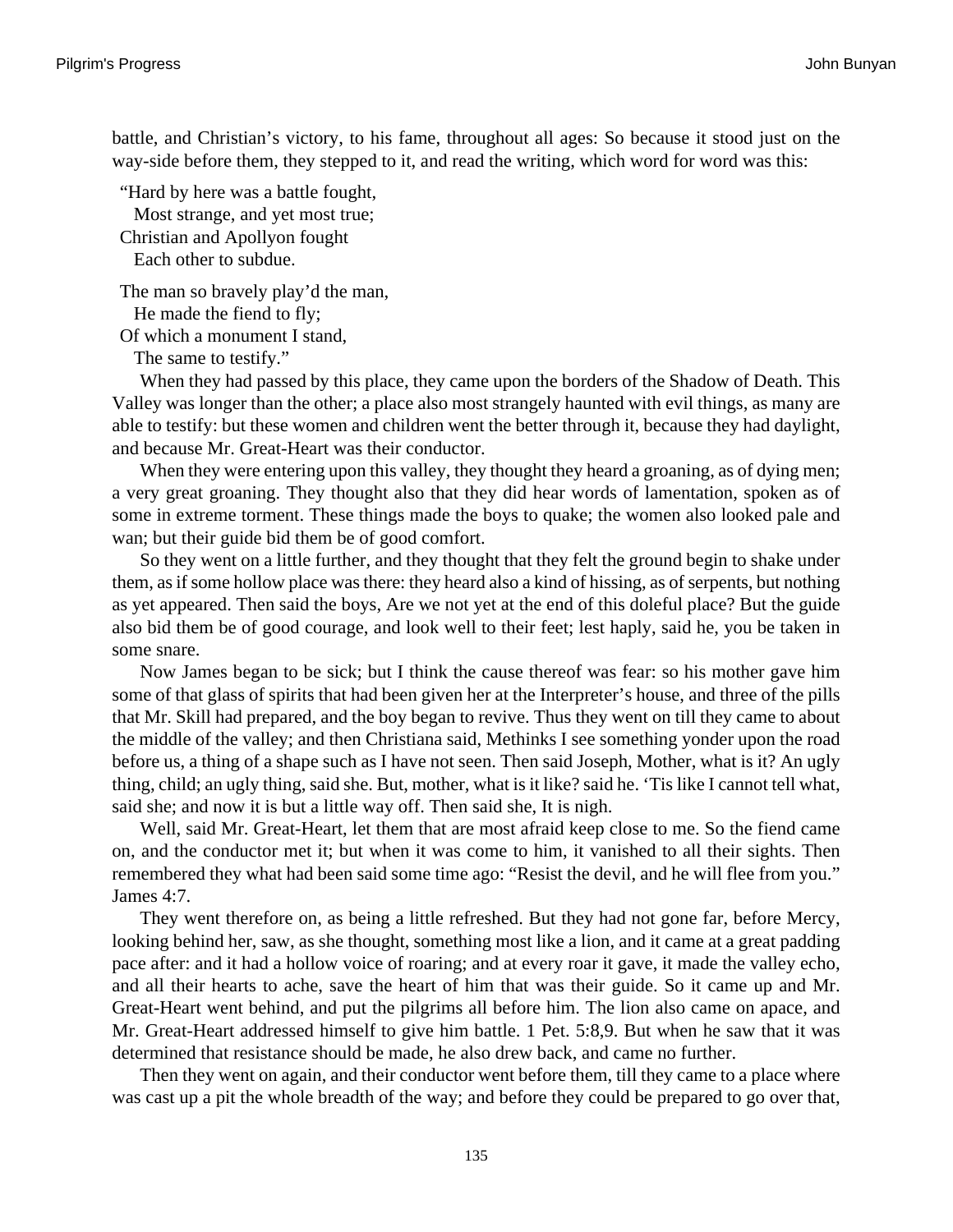a great mist and a darkness fell upon them, so that they could not see. Then said the pilgrims, Alas! what now shall we do? But their guide made answer, Fear not; stand still, and see what an end will be put to this also; so they stayed there, because their path was marred. They then also thought that they did hear more apparently the noise and rushing of the enemies; the fire also and the smoke of the pit were much easier to be discerned. Then said Christiana to Mercy, Now I see what my poor husband went through. I have heard much of this place, but I never was here before now. Poor man! he went here all alone in the night; he had night almost quite through the way: also these fiends were busy about him, as if they would have torn him in pieces. Many have spoken of it; but none can tell what the Valley of the Shadow of Death should mean until they come in themselves. The heart knoweth its own bitterness; and a stranger intermeddleth not with its joy. [Prov. 14:10](http://www.ccel.org/b/bible/asv/xml/asv.Prov.14.xml#Prov.14.10). To be here is a fearful thing.

MR. GREAT-HEART: This is like doing business in great waters, or like going down into the deep. This is like being in the heart of the sea, and like going down to the bottoms of the mountains. Now it seems as if the earth, with its bars, were about us for ever. But let them that walk in darkness, and have no light, trust in the name of the Lord, and stay upon their God. [Isa. 50:10](http://www.ccel.org/b/bible/asv/xml/asv.Isa.50.xml#Isa.50.10). For my part, as I have told you already, I have gone often through this valley, and have been much harder put to it than now I am: and yet you see I am alive. I would not boast, for that I am not mine own saviour; but I trust we shall have a good deliverance. Come, let us pray for light to Him that can lighten our darkness, and that can rebuke not only these, but all the Satans in hell.

So they cried and prayed, and God sent light and deliverance, for there was now no let in their way; no, not there where but now they were stopped with a pit. Yet they were not got through the valley. So they went on still, and met with great stinks and loathsome smells, to the great annoyance of them. Then said Mercy to Christiana, It is not so pleasant being here as at the gate, or at the Interpreter's, or at the house where we lay last.

O but, said one of the boys, it is not so bad to go through here, as it is to abide here, always; and for aught I know, one reason why we must go this way to the house prepared for us is, that our home might be the sweeter to us.

Well said, Samuel, quoth the guide; thou hast now spoke like a man. Why, if ever I get out here again, said the boy, I think I shall prize light and good way better than I ever did in all my life. Then said the guide, We shall be out by and by.

So on they went, and Joseph said, Cannot we see to the end of this valley as yet? Then said the guide, Look to your feet, for we shall presently be among the snares: so they looked to their feet, and went on; but they were troubled much with the snares. Now, when they were come among the snares, they espied a man cast into the ditch on the left hand, with his flesh all rent and torn. Then said the guide, That is one Heedless, that was going this way: he has lain there a great while. There was one Take-Heed with him when he was taken and slain, but he escaped their hands. You cannot imagine how many are killed hereabouts, and yet men are so foolishly venturous as to set out lightly on pilgrimage, and to come without a guide. Poor Christian! it was a wonder that he here escaped; but he was beloved of his God: also he had a good heart of his own, or else he could never have done it.

Now they drew towards the end of this way; and just there where Christian had seen the cave when he went by, out thence came forth Maul, a giant. This Maul did use to spoil young pilgrims with sophistry; and he called Great-Heart by his name, and said unto him, How many times have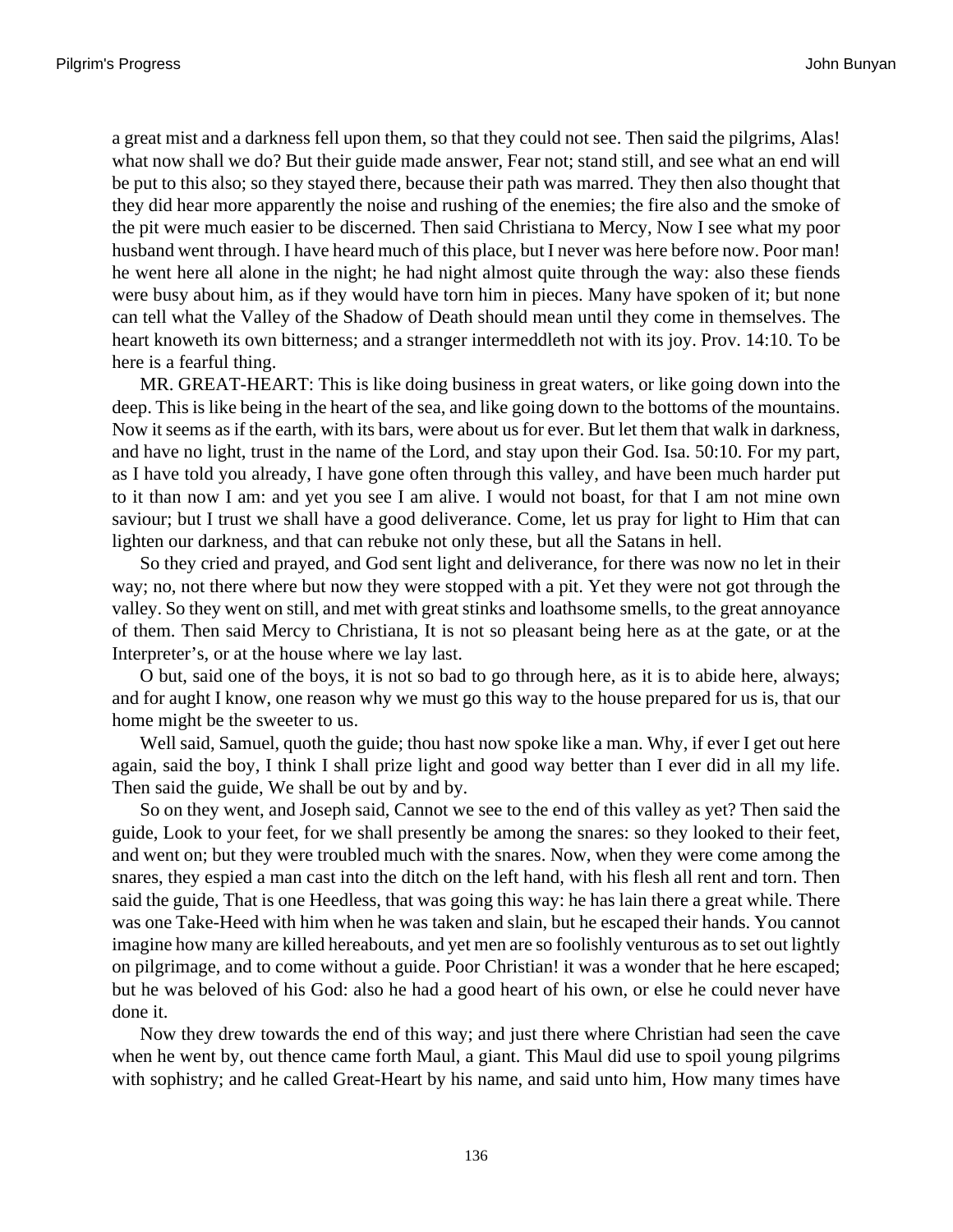you been forbidden to do these things? Then said Mr. Great-Heart, What things? What things! quoth the giant; you know what things: but I will put an end to your trade.

But, pray, said Mr. Great-Heart, before we fall to it, let us understand wherefore we must fight. Now the women and children stood trembling, and knew not what to do. Quoth the giant, You rob the country, and rob it with the worst of thefts. These are but generals, said Mr. Great-Heart; come to particulars, man.

Then said the giant, Thou practisest the craft of a kidnapper; thou gatherest up women and children, and carriest them into a strange country, to the weakening of my master's kingdom. But now Great-Heart replied, I am a servant of the God of heaven; my business is to persuade sinners to repentance. I am commanded to do my endeavors to turn men, women, and children, from darkness to light, and from the power of Satan unto God; and if this be indeed the ground of thy quarrel, let us fall to it as soon as thou wilt.

Then the giant came up, and Mr. Great-Heart went to meet him; and as he went he drew his sword, but the giant had a club. So without more ado they fell to it, and at the first blow the giant struck Mr. Great-Heart down upon one of his knees. With that the women and children cried out. So Mr. Great-Heart recovering himself, laid about him in full lusty manner, and gave the giant a wound in his arm. Thus he fought for the space of an hour, to that height of heat that the breath came out of the giant's nostrils as the heat doth out of a boiling cauldron.

Then they sat down to rest them; but Mr. Great-Heart betook himself to prayer. Also the women and children did nothing but sigh and cry all the time that the battle did last.

When they had rested them, and taken breath, they both fell to it again; and Mr. Great-Heart, with a blow, fetched the giant down to the ground. Nay, hold, let me recover, quoth he: so Mr. Great-Heart fairly let him get up. So to it they went again, and the giant missed but little of all to breaking Mr. Great-Heart's scull with his club.

Mr. Great-Heart seeing that, runs to him in the full heat of his spirit, and pierceth him under the fifth rib. With that the giant began to faint, and could hold up his club no longer. Then Mr. Great-Heart seconded his blow, and smit the head of the giant from his shoulders. Then the women and children rejoiced, and Mr. Great-Heart also praised God for the deliverance he had wrought.

When this was done, they amongst them erected a pillar, and fastened the giant's head thereon, and wrote under in letters that passengers might read,

"He that did wear this head was one That pilgrims did misuse; He stopped their way, he spared none, But did them all abuse; Until that I Great-Heart arose, The pilgrims guide to be; Until that I did him oppose That was their enemy."

## **THE SIXTH STAGE**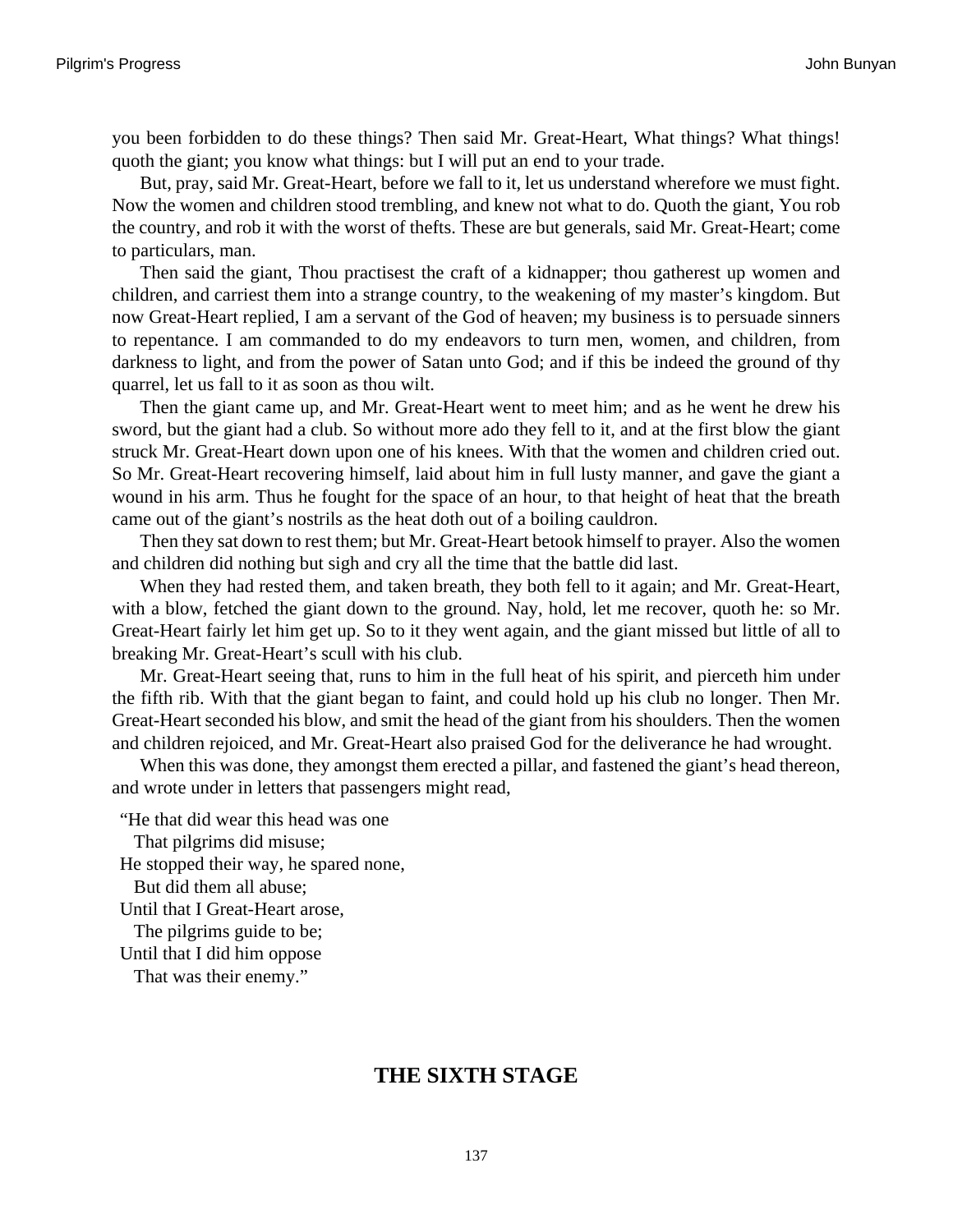Now I saw that they went on to the ascent that was a little way off, cast up to be a prospect for pilgrims. That was the place from whence Christian had the first sight of Faithful his brother. Wherefore, here they sat down and rested. They also here did eat and drink, and make merry, for that they had gotten deliverance from this so dangerous an enemy. As they sat thus and did eat, Christiana asked the guide, if he had caught no hurt in the battle? Then said Mr. Great-Heart, No, save a little on my flesh; yet that also shall be so far from being to my detriment, that it is at present a proof of my love to my master and you, and shall be a means, by grace, to increase my reward at last.

CHRISTIANA: But were you not afraid, good sir, when you saw him come with his club?

MR. GREAT-HEART: It is my duty, said he, to mistrust my own ability, that I may have reliance on Him who is stronger than all.

CHRISTIANA: But what did you think when he fetched you down to the ground at the first blow?

MR. GREAT-HEART: Why, I thought, quoth he, that so my Master himself was served, and yet he it was that conquered at last. [2 Cor. 4:10,11;](http://www.ccel.org/b/bible/asv/xml/asv.iiCor.4.xml#iiCor.4.10 Bible:2Cor.4.11) [Rom. 8:37.](http://www.ccel.org/b/bible/asv/xml/asv.Rom.8.xml#Rom.8.37)

MATTHEW: When you all have thought what you please, I think God has been wonderfully good unto us, both in bringing us out of this valley, and in delivering us out of the hand of this enemy. For my part, I see no reason why we should distrust our God any more, since he has now, and in such a place as this, given us such testimony of his love. Then they got up, and went forward.

Now a little before them stood an oak; and under it, when they came to it, they found an old pilgrim fast asleep. They knew that he was a pilgrim by his clothes, and his staff, and his girdle.

So the guide, Mr. Great-Heart, awaked him; and the old gentleman, as he lifted up his eyes, cried out, What's the matter? Who are you; and what is your business here?

MR. GREAT-HEART: Come, man, be not so hot; here are none but friends. Yet the old man gets up, and stands upon his guard, and will know of them what they are. Then said the guide, My name is Great-Heart: I am the guide of these pilgrims that are going to the Celestial country.

MR. HONEST: Then said Mr. Honest, I cry you mercy: I feared that you had been of the company of those that some time ago did rob Little-Faith of his money; but, now I look better about me, I perceive you are honester people.

MR. GREAT-HEART: Why, what would or could you have done to have helped yourself, if indeed we had been of that company?

MR. HONEST: Done! Why, I would have fought as long as breath had been in me: and had I so done, I am sure you could never have given me the worst on't; for a Christian can never be overcome, unless he shall yield of himself.

MR. GREAT-HEART: Well said, father Honest, quoth the guide; for by this I know thou art a cock of the right kind, for thou hast said the truth.

MR. HONEST: And by this also I know that thou knowest what true pilgrimage is; for all others do think that we are the soonest overcome of any.

MR. GREAT-HEART: Well, now we are so happily met, pray let me crave your name, and the name of the place you came from.

MR. HONEST: My name I cannot tell you, but I came from the town of Stupidity: it lieth about four degrees beyond the city of Destruction.

MR. GREAT-HEART: Oh, Are you that countryman? Then I deem I have half a guess of you: your name is Old Honesty, is it not?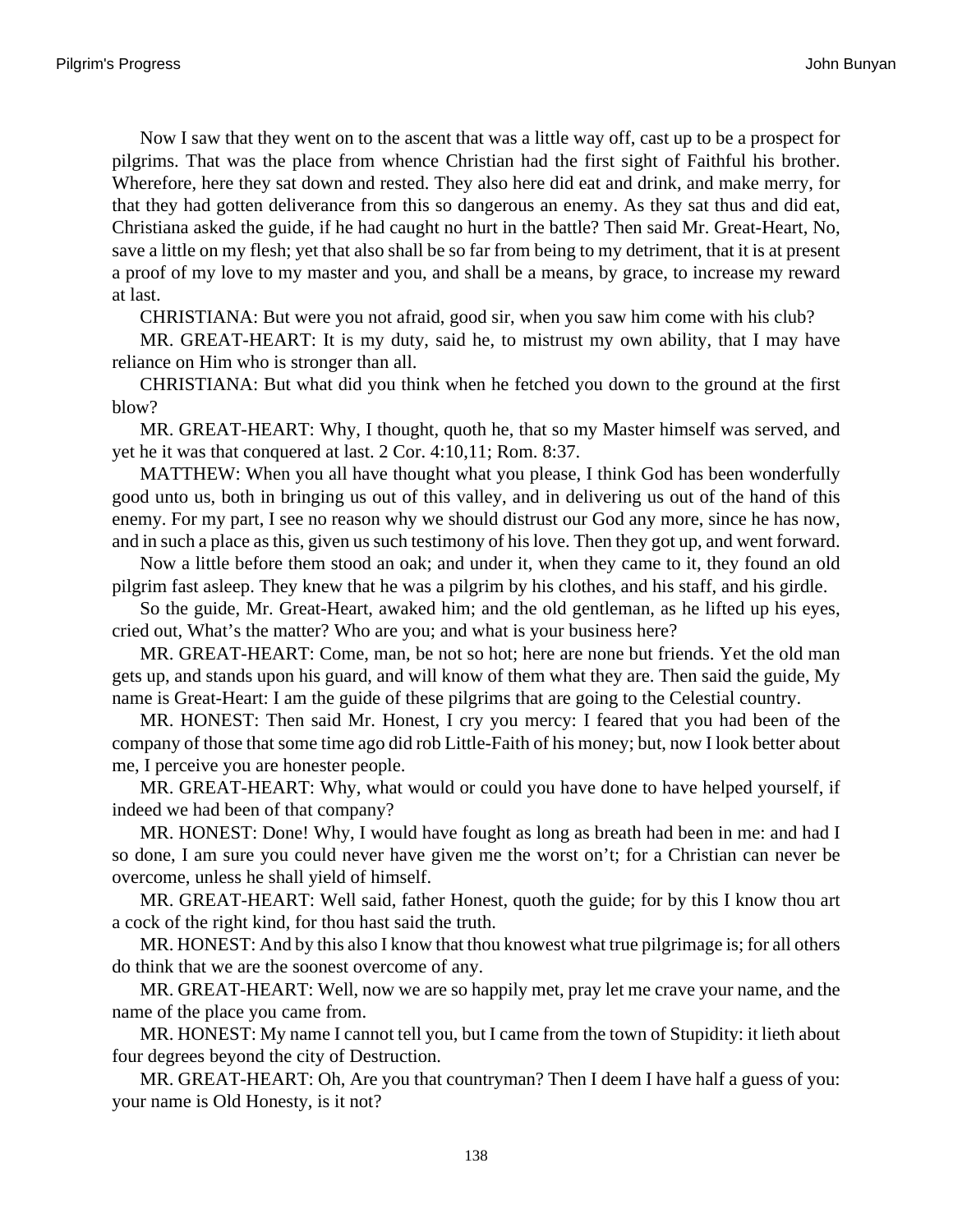MR. HONEST: So the old gentleman blushed, and said, Not honesty in the abstract, but Honest is my name; and I wish that my nature may agree to what I am called. But, sir, said the old gentleman, how could you guess that I am such a man, since I came from such a place?

MR. GREAT-HEART: I had heard of you before, by my Master; for he knows all things that are done on the earth. But I have often wondered that any should come from your place; for your town is worse than is the city of Destruction itself.

MR. HONEST: Yes, we lie more off from the sun, and so are more cold and senseless. But were a man in a mountain of ice, yet if the Sun of righteousness will arise upon him, his frozen heart shall feel a thaw; and thus it has been with me.

MR. GREAT-HEART: I believe it, father Honest, I believe it; for I know the thing is true.

Then the old gentleman saluted all the pilgrims with a holy kiss of charity, and asked them their names, and how they had fared since they set out on their pilgrimage.

CHRISTIANA: Then said Christiana, My name I suppose you have heard of; good Christian was my husband, and these four are his children. But can you think how the old gentleman was taken, when she told him who she was? He skipped, he smiled, he blessed them with a thousand good wishes, saying,

MR. HONEST: I have heard much of your husband, and of his travels and wars which he underwent in his days. Be it spoken to your comfort, the name of your husband rings all over these parts of the world: his faith, his courage, his enduring, and his sincerity under all, had made his name famous. Then he turned him to the boys, and asked them of their names, which they told him. Then said he unto them, Matthew, be thou like Matthew the publican, not in vice, but in virtue. [Matt. 10:3.](http://www.ccel.org/b/bible/asv/xml/asv.Matt.10.xml#Matt.10.3) Samuel, said he, be thou like Samuel the prophet, a man of faith and prayer. [Psa. 99:6](http://www.ccel.org/b/bible/asv/xml/asv.Ps.99.xml#Ps.99.6). Joseph, said he, be thou like Joseph in Potiphar's house, chaste, and one that flees from temptation. [Gen. 39.](http://www.ccel.org/b/bible/asv/xml/asv.Gen.39.xml#Gen.39.1) And James, be thou like James the just, and like James the brother of our Lord. [Acts 1:13](http://www.ccel.org/b/bible/asv/xml/asv.Acts.1.xml#Acts.1.13). Then they told him of Mercy, and how she had left her town and her kindred to come along with Christiana and with her sons. At that the old honest man said, Mercy is thy name: by mercy shalt thou be sustained and carried through all those difficulties that shall assault thee in thy way, till thou shalt come thither where thou shalt look the Fountain of mercy in the face with comfort. All this while the guide, Mr. Great-Heart, was very well pleased, and smiled upon his companions.

Now, as they walked along together, the guide asked the old gentleman if he did not know one Mr. Fearing, that came on pilgrimage out of his parts.

MR. HONEST: Yes, very well, said he. He was a man that had the root of the matter in him; but he was one of the most troublesome pilgrims that ever I met with in all my days.

MR. GREAT-HEART: I perceive you knew him, for you have given a very right character of him.

MR. HONEST: Knew him! I was a great companion of his; I was with him most an end; when he first began to think upon what would come upon us hereafter, I was with him.

MR. GREAT-HEART: I was his guide from my Master's house to the gates of the Celestial City.

MR. HONEST: Then you knew him to be a troublesome one.

MR. GREAT-HEART: I did so; but I could very well bear it; for men of my calling are oftentimes intrusted with the conduct of such as he was.

MR. HONEST: Well then, pray let us hear a little of him, and how he managed himself under your conduct.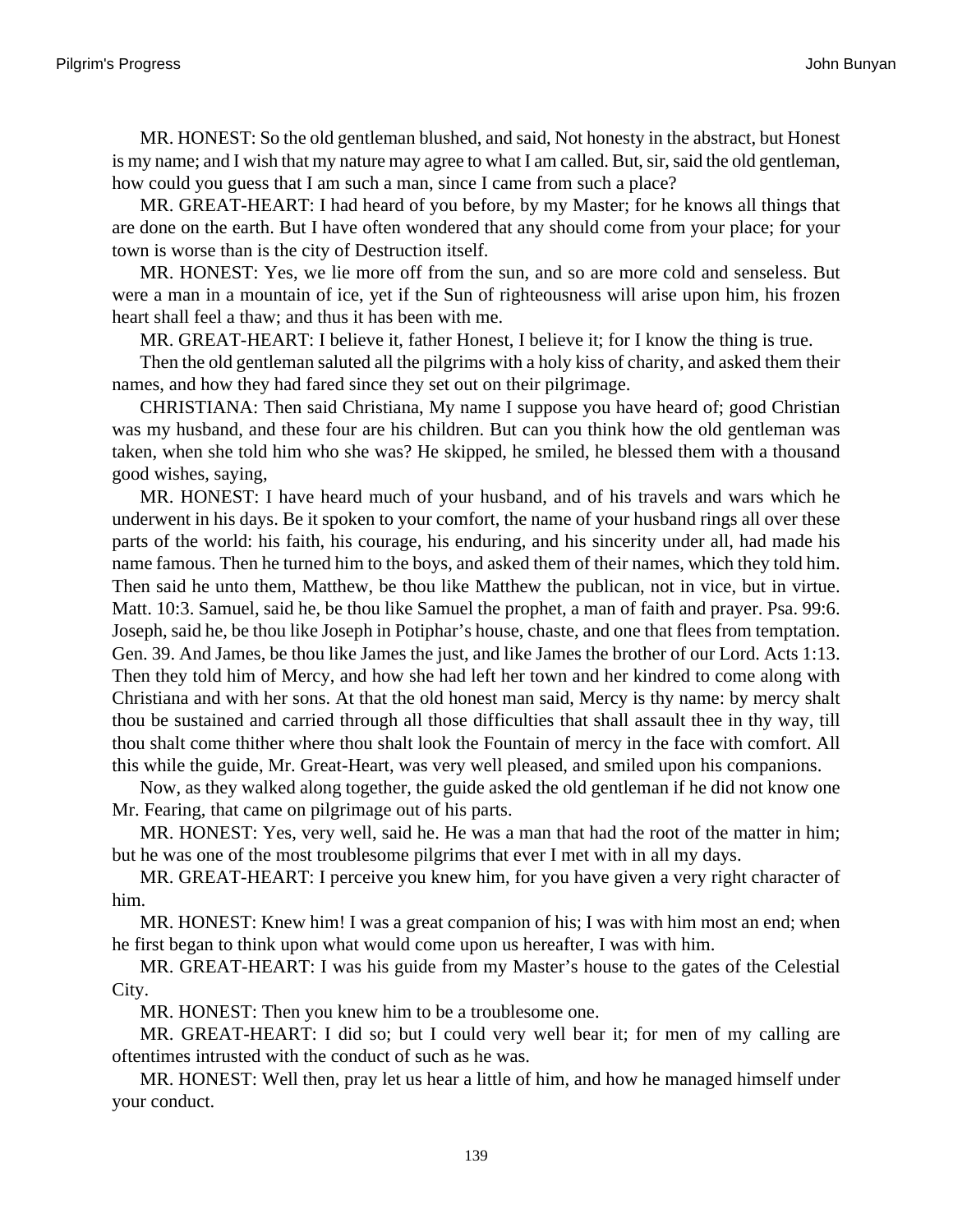MR. GREAT-HEART: Why, he was always afraid that he should come short of whither he had a desire to go. Every thing frightened him that he heard any body speak of, if it had but the least appearance of opposition in it. I heard that he lay roaring at the Slough of Despond for above a month together; nor durst he, for all he saw several go over before him, venture, though they many of them offered to lend him their hands. He would not go back again, neither. The Celestial City-he said he should die if he came not to it; and yet he was dejected at every difficulty, and stumbled at every straw that any body cast in his way. Well, after he had lain at the Slough of Despond a great while, as I have told you, one sunshiny morning, I do not know how, he ventured, and so got over; but when he was over, he would scarce believe it. He had, I think, a Slough of Despond in his mind, a slough that he carried every where with him, or else he could never have been as he was. So he came up to the gate, you know what I mean, that stands at the head of this way, and there also he stood a good while before he would venture to knock. When the gate was opened, he would give back, and give place to others, and say that he was not worthy. For, all he got before some to the gate, yet many of them went in before him. There the poor man would stand shaking and shrinking; I dare say it would have pitied one's heart to have seen him. Nor would he go back again. At last he took the hammer that hanged on the gate, in his hand, and gave a small rap or two; then one opened to him, but he shrunk back as before. He that opened stepped out after him, and said, Thou trembling one, what wantest thou? With that he fell down to the ground. He that spoke to him wondered to see him so faint, so he said to him, Peace be to thee; up, for I have set open the door to thee; come in, for thou art blessed. With that he got up, and went in trembling; and when he was in, he was ashamed to show his face. Well, after he had been entertained there a while, as you know how the manner is, he was bid go on his way, and also told the way he should take. So he went on till he came out to our house; but as he behaved himself at the gate, so he did at my Master the Interpreter's door. He lay there about in the cold a good while, before he would adventure to call; yet he would not go back: and the nights were long and cold then. Nay, he had a note of necessity in his bosom to my master to receive him, and grant him the comfort of his house, and also to allow him a stout and valiant conductor, because he was himself so chicken-hearted a man; and yet for all that he was afraid to call at the door. So he lay up and down thereabouts, till, poor man, he was almost starved; yea, so great was his dejection, that though he saw several others for knocking get in, yet he was afraid to venture. At last, I think I looked out of the window, and perceiving a man to be up and down about the door, I went out to him, and asked what he was: but, poor man, the water stood in his eyes; so I perceived what he wanted. I went therefore in, and told it in the house, and we showed the thing to our Lord: so he sent me out again, to entreat him to come in; but I dare say, I had hard work to do it. At last he came in; and I will say that for my Lord, he carried it wonderful lovingly to him. There were but a few good bits at the table, but some of it was laid upon his trencher. Then he presented the note; and my Lord looked thereon, and said his desire should be granted. So when he had been there a good while, he seemed to get some heart, and to be a little more comfortable. For my Master, you must know, is one of very tender bowels, especially to them that are afraid; wherefore he carried it so towards him as might tend most to his encouragement. Well, when he had had a sight of the things of the place, and was ready to take his journey to go to the city, my Lord, as he did to Christian before, gave him a bottle of spirits, and some comfortable things to eat. Thus we set forward, and I went before him; but the man was but of few words, only he would sigh aloud.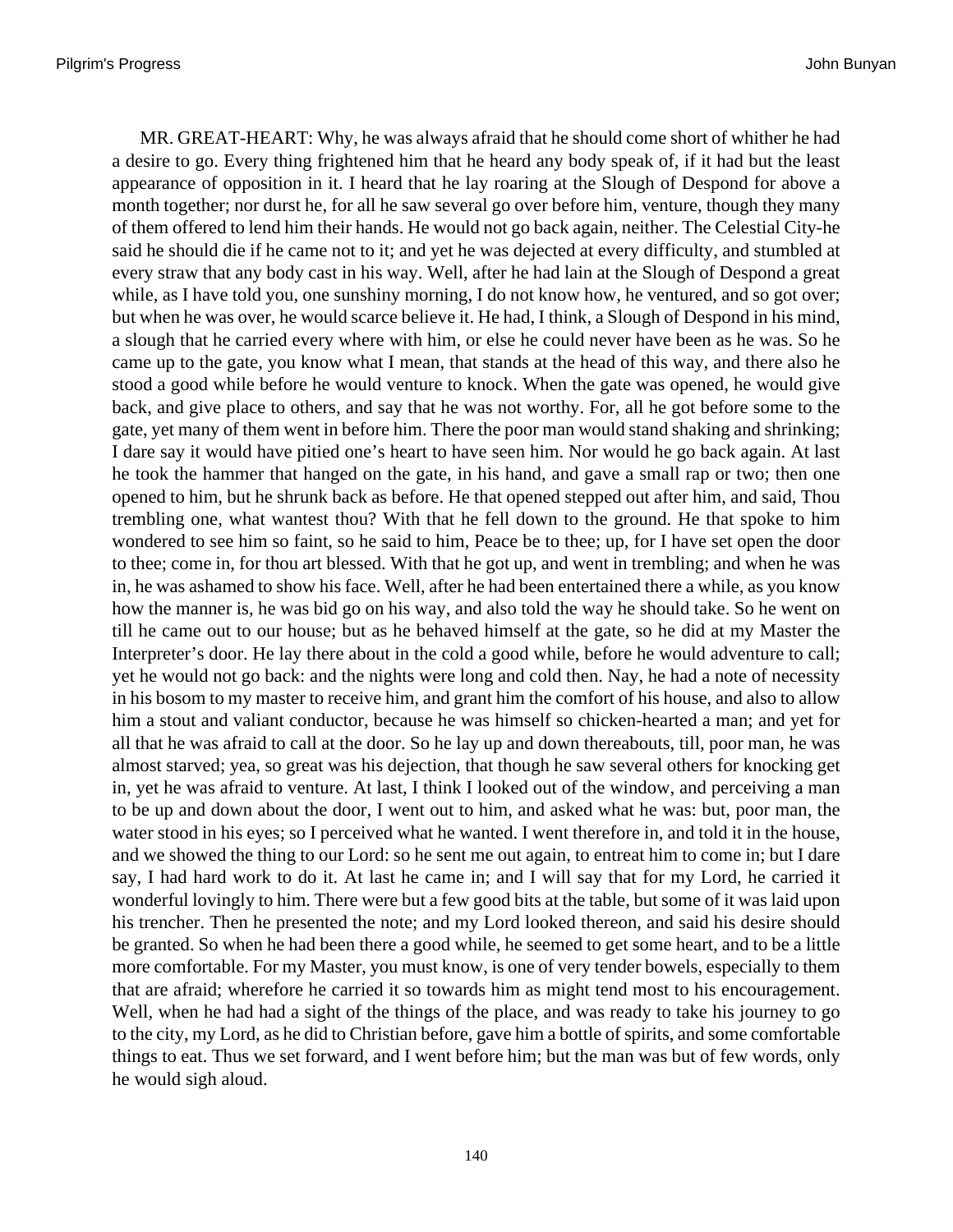When we were come to where the three fellows were hanged, he said that he doubted that that would be his end also. Only he seemed glad when he saw the cross and the sepulchre. There I confess he desired to stay a little to look; and he seemed for a while after to be a little cheery. When he came to the Hill Difficulty, he made no stick at that, nor did he much fear the lions: for you must know, that his troubles were not about such things as these; his fear was about his acceptance at last.

I got him in at the house Beautiful, I think, before he was willing. Also, when he was in, I brought him acquainted with the damsels of the place; but he was ashamed to make himself much in company. He desired much to be alone; yet he always loved good talk, and often would get behind the screen to hear it. He also loved much to see ancient things, and to be pondering them in his mind. He told me afterward, that he loved to be in those two houses from which he came last, to wit, at the gate, and that of the Interpreter, but that he durst not be so bold as to ask.

When we went also from the house Beautiful, down the hill, into the Valley of Humiliation, he went down as well as ever I saw a man in my life; for he cared not how mean he was, so he might be happy at last. Yea, I think there was a kind of sympathy betwixt that Valley and him; for I never saw him better in all his pilgrimage than he was in that Valley.

<span id="page-144-1"></span>Here he would lie down, embrace the ground, and kiss the very flowers that grew in this valley. [Lam. 3:27-29](http://www.ccel.org/b/bible/asv/xml/asv.Lam.3.xml#Lam.3.27). He would now be up every morning by break of day, tracing and walking to and fro in the valley.

But when he was come to the entrance of the Valley of the Shadow of Death, I thought I should have lost my man: not for that he had any inclination to go back; that he always abhorred; but he was ready to die for fear. Oh, the hobgoblins will have me! the hobgoblins will have me! cried he; and I could not beat him out of it. He made such a noise, and such an outcry here, that had they but heard him, it was enough to encourage them to come and fall upon us.

But this I took very great notice of, that this valley was as quiet when we went through it, as ever I knew it before or since. I suppose those enemies here had now a special check from our Lord, and a command not to meddle until Mr. Fearing had passed over it.

It would be too tedious to tell you of all; we will therefore only mention a passage or two more. When he was come to Vanity Fair, I thought he would have fought with all the men in the fair. I feared there we should have been both knocked on the head, so hot was he against their fooleries. Upon the Enchanted Ground he was very wakeful. But when he was come at the river where was no bridge, there again he was in a heavy case. Now, now, he said, he should be drowned forever, and so never see that face with comfort that he had come so many miles to behold.

And here also I took notice of what was very remarkable: the water of that river was lower at this time than ever I saw it in all my life; so he went over at last, not much above wetshod. When he was going up to the gate, I began to take leave of him, and to wish him a good reception above. So he said, I shall, I shall. Then parted we asunder, and I saw him no more.

<span id="page-144-0"></span>MR. HONEST: Then it seems he was well at last?

MR. GREAT-HEART: Yes, yes, I never had doubt about him. He was a man of a choice spirit, only he was always kept very low, and that made his life so burdensome to himself, and so troublesome to others. [Psa. 88](http://www.ccel.org/b/bible/asv/xml/asv.Ps.88.xml#Ps.88.1). He was, above many, tender of sin: he was so afraid of doing injuries to others, that he often would deny himself of that which was lawful, because he would not offend. [Rom. 14:21;](http://www.ccel.org/b/bible/asv/xml/asv.Rom.14.xml#Rom.14.21) [1 Cor. 8:13](http://www.ccel.org/b/bible/asv/xml/asv.iCor.8.xml#iCor.8.13).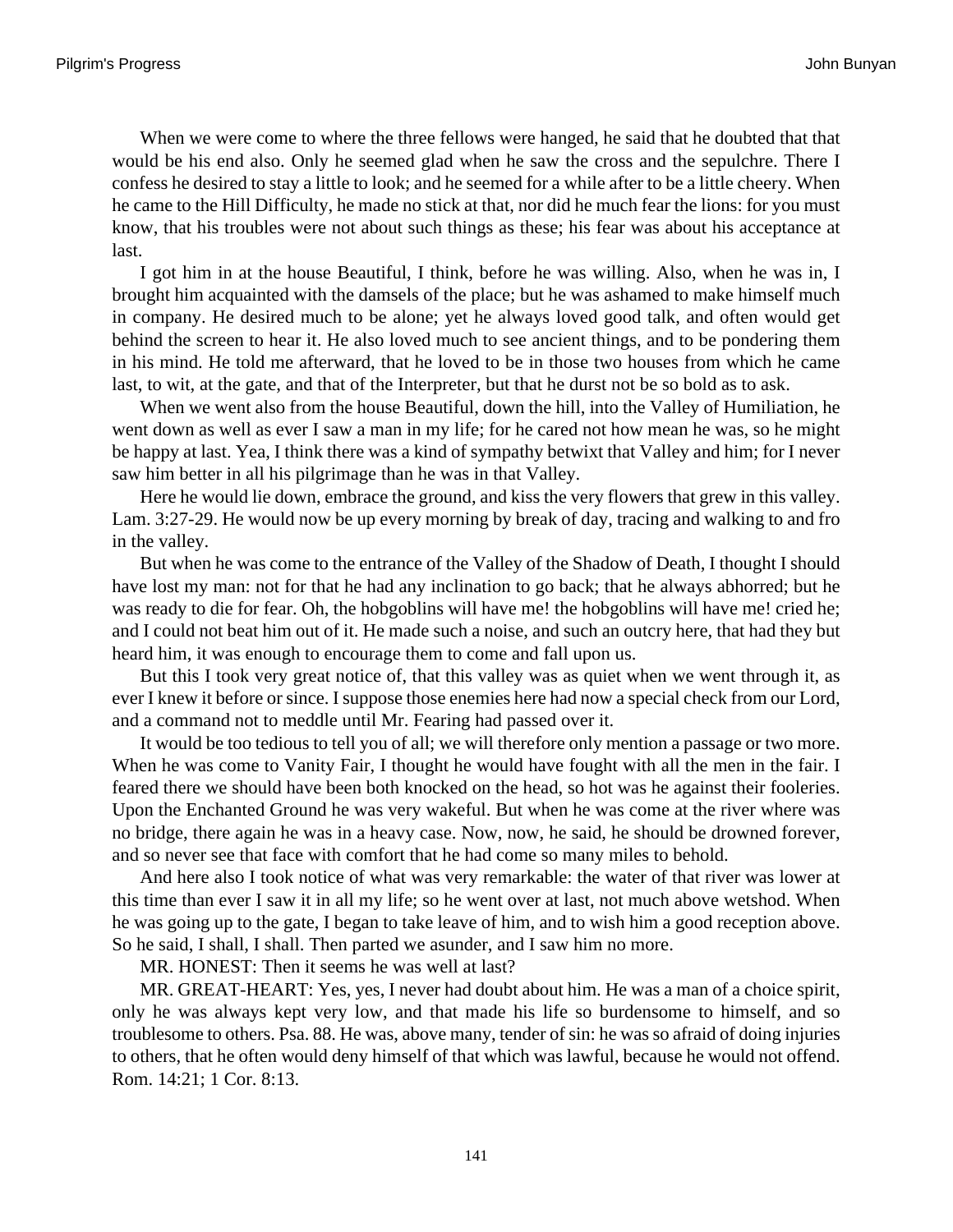MR. HONEST: But what should be the reason that such a good man should be all his days so much in the dark?

<span id="page-145-0"></span>MR. GREAT-HEART: There are two sorts of reasons for it. One is, the wise God will have it so: some must pipe, and some must weep. [Matt. 11:16.](http://www.ccel.org/b/bible/asv/xml/asv.Matt.11.xml#Matt.11.16) Now Mr. Fearing was one that played upon the bass. He and his fellows sound the sackbut, whose notes are more doleful than the notes of other music are: though indeed, some say, the bass is the ground of music. And for my part, I care not at all for that profession which begins not in heaviness of mind. The first string that the musician usually touches is the bass, when he intends to put all in tune. God also plays upon this string first, when he sets the soul in tune for himself. Only there was the imperfection of Mr. Fearing; he could play upon no other music but this till towards his latter end.

[I make bold to talk thus metaphorically for the ripening of the wits of young readers, and because, in the book of Revelation, the saved are compared to a company of musicians, that play upon their trumpets and harps, and sing their songs before the throne.[Rev. 5:8;](http://www.ccel.org/b/bible/asv/xml/asv.Rev.5.xml#Rev.5.8) [14:2,3](http://www.ccel.org/b/bible/asv/xml/asv.Rev.14.xml#Rev.14.2 Bible:Rev.14.3).]

MR. HONEST: He was a very zealous man, as one may see by the relation you have given of him. Difficulties, lions, or Vanity Fair, he feared not at all; it was only sin, death, and hell, that were to him a terror, because he had some doubts about his interest in that celestial country.

MR. GREAT-HEART: You say right; those were the things that were his troublers; and they, as you

have well observed, arose from the weakness of his mind thereabout, not from weakness of spirit as to the practical part of a pilgrim's life. I dare believe that, as the proverb is, he could have bit a firebrand, had it stood in his way; but the things with which he was oppressed, no man ever yet could shake off with ease.

CHRISTIANA: Then said Christiana, This relation of Mr. Fearing has done me good; I thought nobody had been like me. But I see there was some semblance betwixt this good man and me: only we differed in two things. His troubles were so great that they broke out; but mine I kept within. His also lay so hard upon him, they made him that he could not knock at the houses provided for entertainment; but my trouble was always such as made me knock the louder.

MERCY: If I might also speak my heart, I must say that something of him has also dwelt in me. For I have ever been more afraid of the lake, and the loss of a place in paradise, than I have been of the loss other things. O, thought I, may I have the happiness to have a habitation there! 'Tis enough, though I part with all the world to win it.

MATTHEW: Then said Matthew, Fear was one thing that made me think that I was far from having that within me which accompanies salvation. But if it was so with such a good man as he, why may it not also go well with me?

JAMES: No fears no grace, said James. Though there is not always grace where there is the fear of hell, yet, to be sure, there is no grace where there is no fear of God.

MR. GREAT-HEART: Well said, James; thou hast hit the mark. For the fear of God is the beginning of wisdom; and to be sure, they that want the beginning have neither middle nor end. But we will here conclude our discourse of Mr. Fearing, after we have sent after him this farewell.

"Well, Master Fearing, thou didst fear

Thy God, and wast afraid

Of doing any thing, while here,

That would have thee betrayed.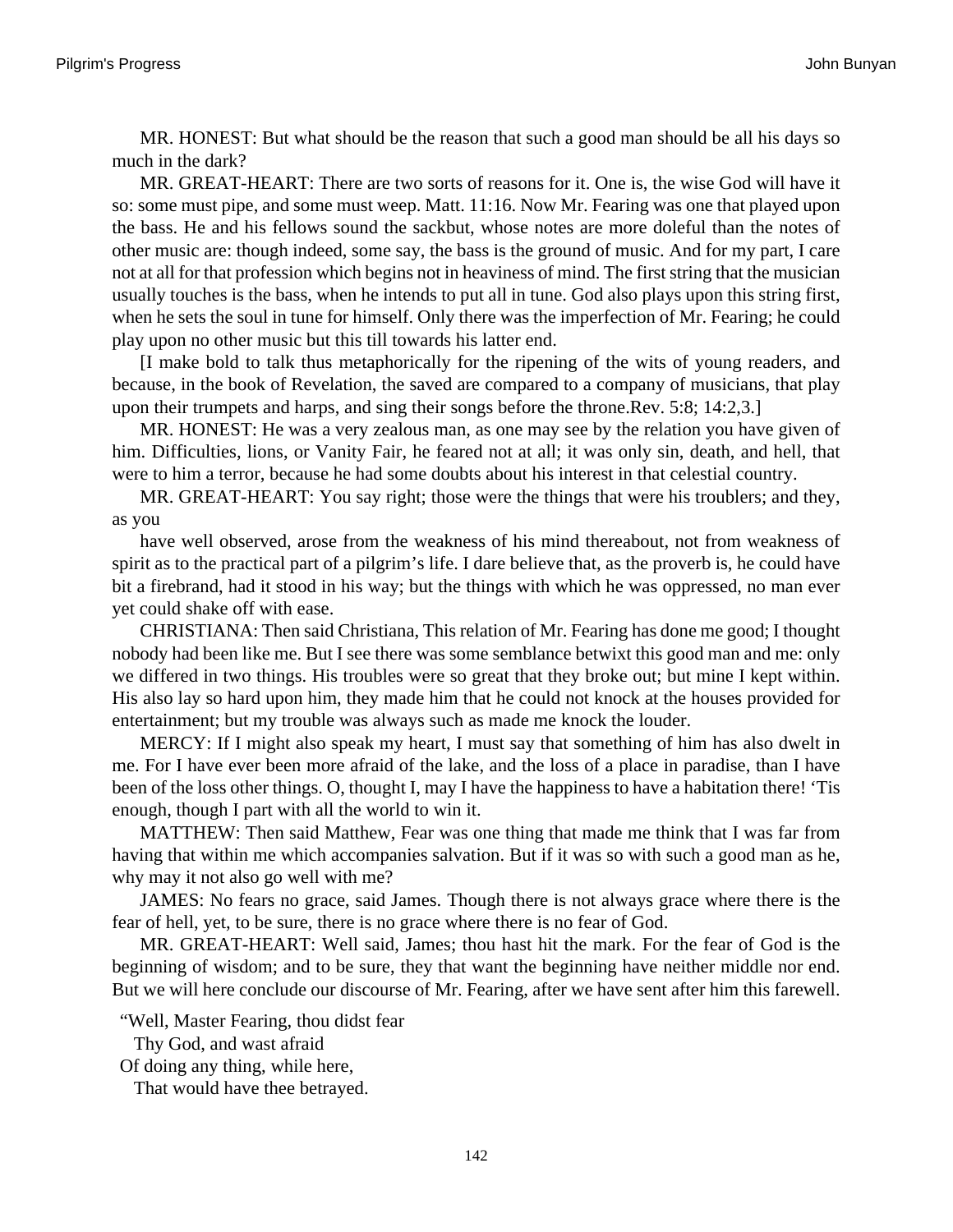And didst thou fear the lake and pit?

Would others do so too!

For, as for them that want thy wit,

They do themselves undo."

Now I saw that they still went on in their talk. For after Mr. Great-Heart had made an end with Mr. Fearing, Mr. Honest began to tell them of another, but his name was Mr. Self-will. He pretended himself to be a pilgrim, said Mr. Honest; but I persuade myself he never came in at the gate that stands at the head of the way.

MR. GREAT-HEART: Had you ever any talk with him about it?

MR. HONEST: Yes, more than once or twice; but he would always be like himself, self-willed. He neither cared for man, nor argument, nor yet example; what his mind prompted him to, that he would do, and nothing else could he be got to do.

MR. GREAT-HEART: Pray, what principles did he hold? for I suppose you can tell.

MR. HONEST: He held that a man might follow the vices as well as the virtues of pilgrims; and that if he did both, he should be certainly saved.

MR. GREAT-HEART: How? If he had said, it is possible for the best to be guilty of the vices, as well as to partake of the virtues of pilgrims, he could not much have been blamed; for indeed we are exempted from no vice absolutely, but on condition that we watch and strive. But this, I perceive, is not the thing; but if I understand you right, your meaning is, that he was of opinion that it was allowable so to be.

MR. HONEST: Aye, aye, so I mean, and so he believed and practised.

MR. GREAT-HEART: But what grounds had he for his so saying?

MR. HONEST: Why, he said he had the Scripture for his warrant.

MR. GREAT-HEART: Prithee, Mr. Honest, present us with a few particulars.

MR. HONEST: So I will. He said, to have to do with other men's wives had been practised by David, God's beloved; and therefore he could do it. He said, to have more women than one was a thing that Solomon practised, and therefore he could do it. He said, that Sarah and the godly midwives of Egypt lied, and so did save Rahab, and therefore he could do it. He said, that the disciples went at the bidding of their Master, and took away the owner's ass, and therefore he could do so too. He said, that Jacob got the inheritance of his father in a way of guile and dissimulation, and therefore he could do so too.

MR. GREAT-HEART: High base indeed! And are you sure he was of this opinion?

MR. HONEST: I heard him plead for it, bring Scripture for it, bring arguments for it, etc.

MR. GREAT-HEART: An opinion that is not fit to be with any allowance in the world!

MR. HONEST: You must understand me rightly: he did not say that any man might do this; but that they who had the virtues of those that did such things, might also do the same.

MR. GREAT-HEART: But what more false than such a conclusion? For this is as much as to say, that because good men heretofore have sinned of infirmity, therefore he had allowance to do it of a presumptuous mind; or that if, because a child, by the blast of the wind, or for that it stumbled at a stone, fell down and defiled itself in the mire, therefore he might wilfully lie down and wallow like a boar therein. Who could have thought that any one could so far have been blinded by the power of lust? But what is written must be true: they "stumble at the word, being disobedient; whereunto also they were appointed." [1 Peter, 2:8.](http://www.ccel.org/b/bible/asv/xml/asv.iPet.2.xml#iPet.2.8) His supposing that such may have the godly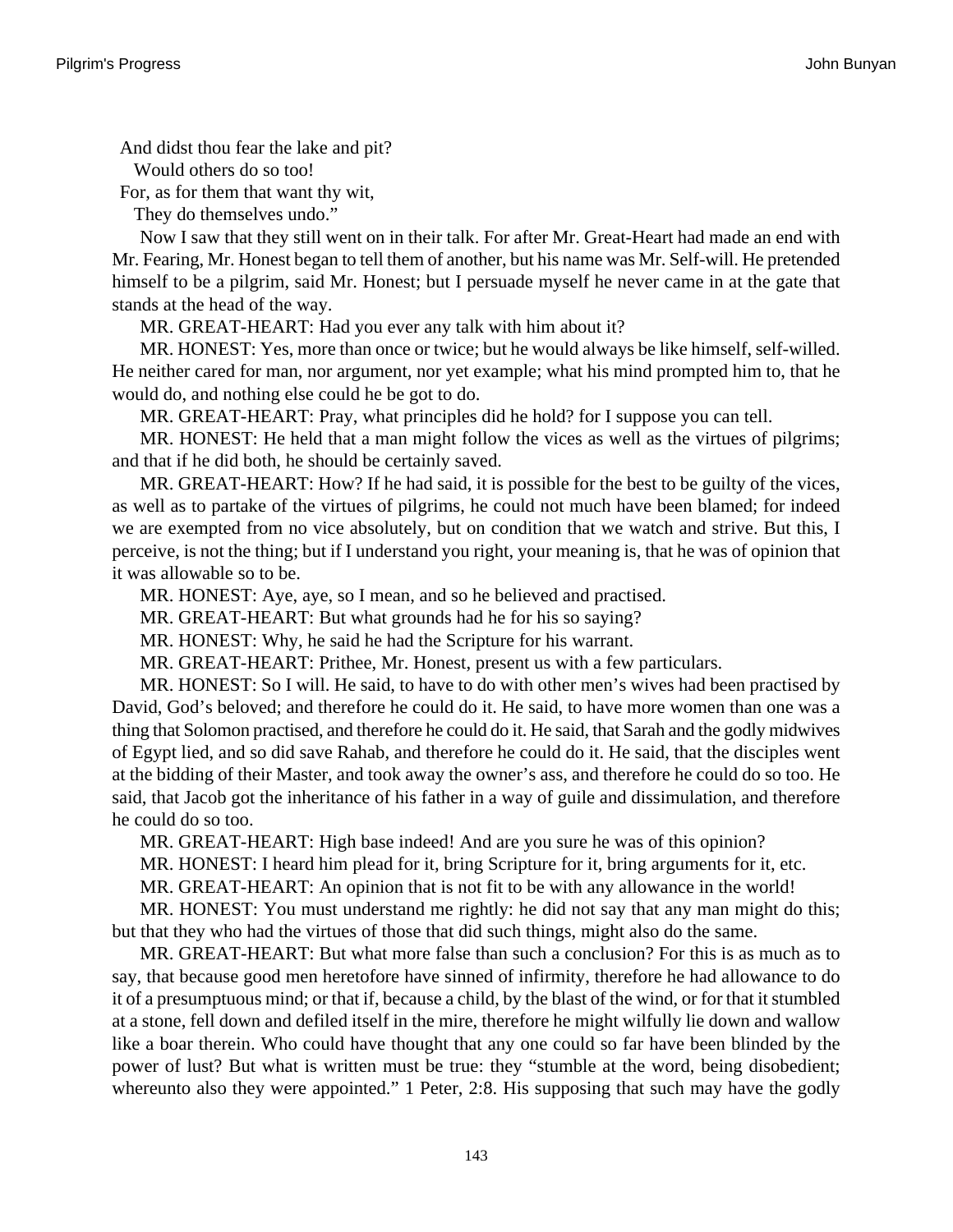<span id="page-147-0"></span>men's virtues, who addict themselves to their vices, is also a delusion as strong as the other. To eat up the sin of God's people, [Hos. 4:8,](http://www.ccel.org/b/bible/asv/xml/asv.Hos.4.xml#Hos.4.8) as a dog licks up filth, is no sign that one is possessed with their virtues. Nor can I believe that one who is of this opinion, can at present have faith or love in him. But I know you have made strong objections against him; prithee what can he say for himself?

MR. HONEST: Why, he says, to do this by way of opinion, seems abundantly more honest than to do it, and yet hold contrary to it in opinion.

MR. GREAT-HEART: A very wicked answer. For though to let loose the bridle to lusts, while our opinions are against such things, is bad; yet, to sin, and plead a toleration so to do, is worse: the one stumbles beholders accidentally, the other leads them into the snare.

MR. HONEST: There are many of this man's mind, that have not this man's mouth; and that makes going on pilgrimage of so little esteem as it is.

MR. GREAT-HEART: You have said the truth, and it is to be lamented: but he that feareth the King of paradise, shall come out of them all.

CHRISTIANA: There are strange opinions in the world. I know one that said, it was time enough to repent when we come to die.

MR. GREAT-HEART: Such are not overwise; that man would have been loth, might he have had a week to run twenty miles in his life, to defer his journey to the last hour of that week.

MR. HONEST: You say right; and yet the generality of them who count themselves pilgrims, do indeed do thus. I am, as you see, an old man, and have been a traveller in this road many a day; and I have taken notice of many things.

I have seen some that have set out as if they would drive all the world before them, who yet have, in a few days, died as they in the wilderness, and so never got sight of the promised land. I have seen some that have promised nothing at first setting out to be pilgrims, and who one would have thought could not have lived a day, that have yet proved very good pilgrims. I have seen some who have run hastily forward, that again have, after a little time, run just as fast back again. I have seen some who have spoken very well of a pilgrim's life at first, that after a while have spoken as much against it. I have heard some, when they first set out for paradise, say positively, there is such a place, who, when they have been almost there, have come back again, and said there is none. I have heard some vaunt what they would do in case they should be opposed, that have, even at a false alarm, fled faith, the pilgrim's way, and all.

Now, as they were thus on their way, there came one running to meet them, and said, Gentlemen, and you of the weaker sort, if you love life, shift for yourselves, for the robbers are before you.

MR. GREAT-HEART: Then said Mr. Great-Heart, They be the three that set upon Little-Faith heretofore. Well, said he, we are ready for them: so they went on their way. Now they looked at every turning when they should have met with the villains; but whether they heard of Mr. Great-Heart, or whether they had some other game, they came not up to the pilgrims.

Christiana then wished for an inn to refresh herself and her children, because they were weary. Then said Mr. Honest, There is one a little before us, where a very honorable disciple, one Gaius, dwells. [Rom. 16:23.](http://www.ccel.org/b/bible/asv/xml/asv.Rom.16.xml#Rom.16.23) So they all concluded to turn in thither; and the rather, because the old gentleman gave him so good a report. When they came to the door they went in, not knocking, for folks use not to knock at the door of an inn. Then they called for the master of the house, and he came to them. So they asked if they might lie there that night.

GAIUS: Yes, gentlemen, if you be true men; for my house is for none but pilgrims. Then were Christiana, Mercy, and the boys the more glad, for that the innkeeper was a lover of pilgrims. So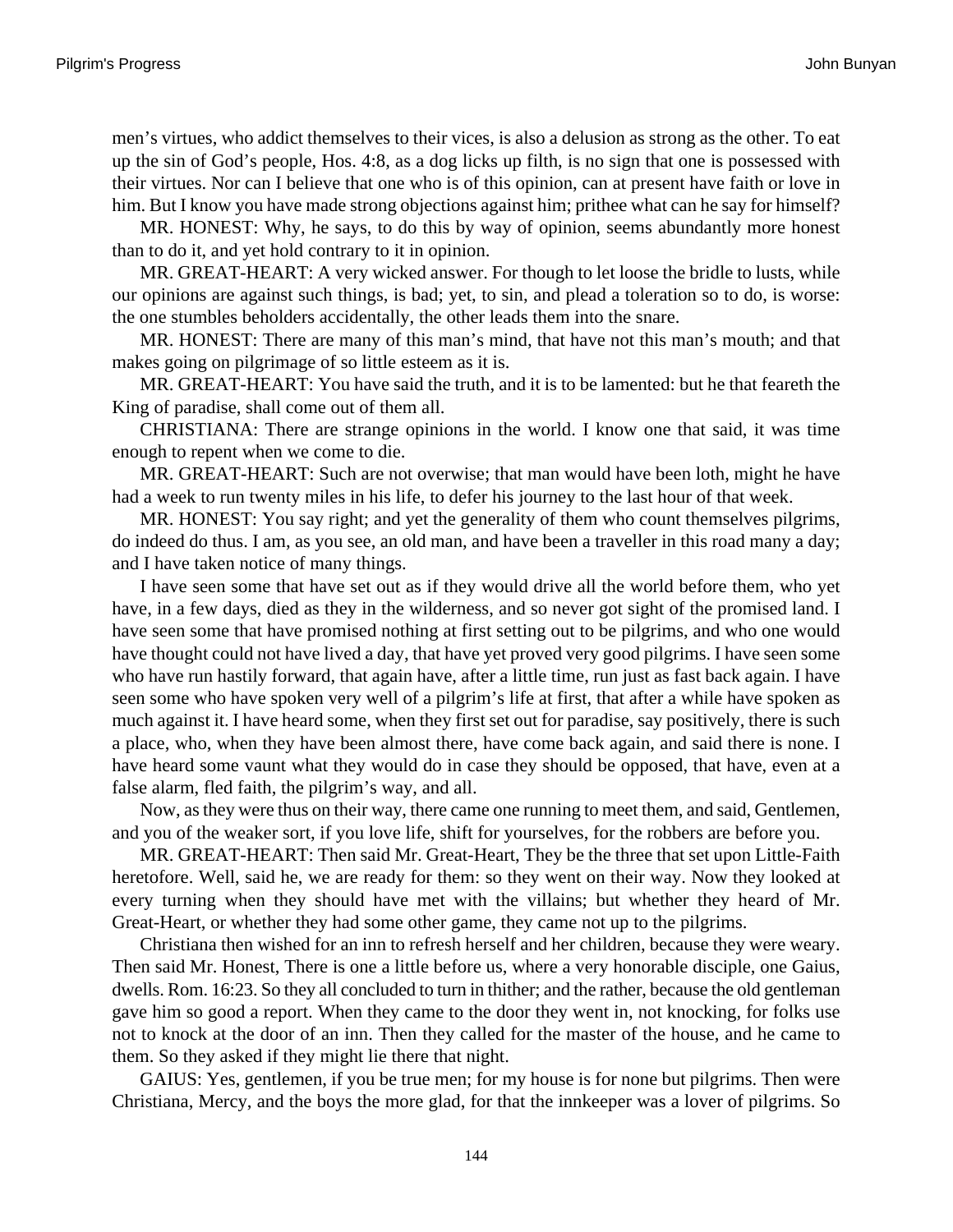they called for rooms, and he showed them one for Christiana and her children and Mercy, and another for Mr. Great-Heart and the old gentleman.

MR. GREAT-HEART: Then said Mr. Great-Heart, good Gaius, what hast thou for supper? for these pilgrims have come far to-day, and are weary.

GAIUS: It is late, said Gaius, so we cannot conveniently go out to seek food; but such as we have you shall be welcome to, if that will content.

MR. GREAT-HEART: We will be content with what thou hast in the house; for as much as I have proved thee, thou art never destitute of that which is convenient.

Then he went down and spake to the cook, whose name was, Taste-that-which-is-good, to get ready supper for so many pilgrims. This done, he comes up again, saying, Come, my good friends, you are welcome to me, and I am glad that I have a house to entertain you in; and while supper is making ready, if you please, let us entertain one another with some good discourse: so they all said, Content.

GAIUS: Then said Gaius, Whose wife is this aged matron? and whose daughter is this young damsel?

MR. GREAT-HEART: This woman is the wife of one Christian, a pilgrim of former times; and these are his four children. The maid is one of her acquaintance, one that she hath persuaded to come with her on pilgrimage. The boys take all after their father, and covet to tread in his steps; yea, if they do but see any place where the old pilgrim hath lain, or any print of his foot, it ministereth joy to their hearts, and they covet to lie or tread in the same.

GAIUS: Then said Gaius, Is this Christian's wife, and are these Christian's children? I knew your husband's father, yea, also his father's father. Many have been good of this stock; their ancestors dwelt first at Antioch. [Acts 11:26](http://www.ccel.org/b/bible/asv/xml/asv.Acts.11.xml#Acts.11.26). Christian's progenitors (I suppose you have heard your husband talk of them) were very worthy men. They have, above any that I know, showed themselves men of great virtue and courage for the Lord of the pilgrims, his ways, and them that loved him. I have heard of many of your husband's relations that have stood all trials for the sake of the truth. Stephen, that was one of the first of the family from whence your husband sprang, was knocked on the head with stones. [Acts 7:59, 60.](http://www.ccel.org/b/bible/asv/xml/asv.Acts.7.xml#Acts.7.59 Bible:Acts.7.60) James, another of this generation, was slain with the edge of the sword. [Acts 12:2](http://www.ccel.org/b/bible/asv/xml/asv.Acts.12.xml#Acts.12.2). To say nothing of Paul and Peter, men anciently of the family from whence your husband came, there was Ignatius, who was cast to the lions; Romanus, whose flesh was cut by pieces from his bones; and Polycarp, that played the man in the fire. There was he that was hanged up in a basket in the sun for the wasps to eat; and he whom they put into a sack, and cast him into the sea to be drowned. It would be impossible utterly to count up all of that family who have suffered injuries and death for the love of a pilgrim's life. Nor can I but be glad to see that thy husband has left behind him four such boys as these. I hope they will bear up their father's name, and tread in their father's steps, and come to their father's end.

MR. GREAT-HEART: Indeed, sir, they are likely lads: they seem to choose heartily their father's ways.

GAIUS: That is it that I said. Wherefore Christian's family is like still to spread abroad upon the face of the ground, and yet to be numerous upon the face of the earth; let Christiana look out some damsels for her sons, to whom they may be betrothed, etc., that the name of their father, and the house of his progenitors, may never be forgotten in the world.

MR. HONEST: 'Tis pity his family should fall and be extinct.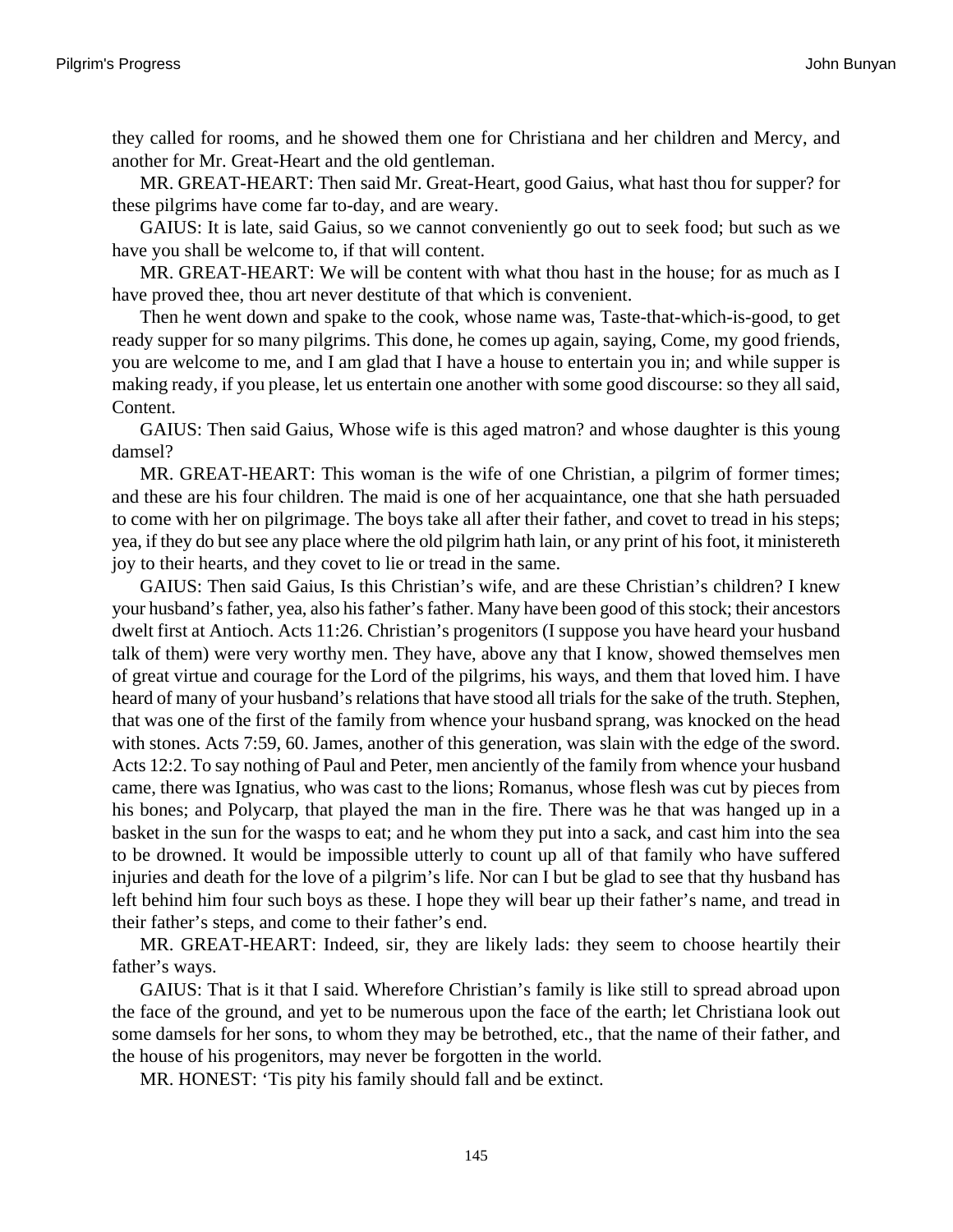GAIUS: Fall it cannot, but be diminished it may; but let Christiana take my advice, and that is the way to uphold it. And, Christiana, said this innkeeper, I am glad to see thee and thy friend Mercy together here, a lovely couple. And if I may advise, take Mercy into a nearer relation to thee: if she will, let her be given to Matthew thy eldest son. It is the way to preserve a posterity in the earth. So this match was concluded, and in process of time they were married: but more of that hereafter.

<span id="page-149-8"></span><span id="page-149-7"></span><span id="page-149-6"></span><span id="page-149-5"></span><span id="page-149-0"></span>Gaius also proceeded, and said, I will now speak on the behalf of women, to take away their reproach. For as death and the curse came into the world by a woman, [Gen. 3](http://www.ccel.org/b/bible/asv/xml/asv.Gen.3.xml#Gen.3.1), so also did life and health: God sent forth his Son, made of a woman. [Gal. 4:4.](http://www.ccel.org/b/bible/asv/xml/asv.Gal.4.xml#Gal.4.4) Yea, to show how much they that came after did abhor the act of the mother, this sex in the Old Testament coveted children, if happily this or that woman might be the mother of the Saviour of the world. I will say again, that when the Saviour was come, women rejoiced in him, before either man or angel. [Luke 1:42-46.](http://www.ccel.org/b/bible/asv/xml/asv.Luke.1.xml#Luke.1.42) I read not that ever any man did give unto Christ so much as one groat; but the women followed him, and ministered to him of their substance. [Luke 8:2,3](http://www.ccel.org/b/bible/asv/xml/asv.Luke.8.xml#Luke.8.2 Bible:Luke.8.3). 'Twas a woman that washed his feet with tears, [Luke 7:37-50](http://www.ccel.org/b/bible/asv/xml/asv.Luke.7.xml#Luke.7.37), and a woman that anointed his body at the burial. [John 11:2](http://www.ccel.org/b/bible/asv/xml/asv.John.11.xml#John.11.2); [12:3.](http://www.ccel.org/b/bible/asv/xml/asv.John.12.xml#John.12.3) They were women who wept when he was going to the cross, [Luke 23:27,](http://www.ccel.org/b/bible/asv/xml/asv.Luke.23.xml#Luke.23.27) and women that followed him from the cross, [Matt. 27:55,56;](http://www.ccel.org/b/bible/asv/xml/asv.Matt.27.xml#Matt.27.55 Bible:Matt.27.56) [Luke 23:55](http://www.ccel.org/b/bible/asv/xml/asv.Luke.23.xml#Luke.23.55), and sat over against his sepulchre when he was buried. [Matt.](http://www.ccel.org/b/bible/asv/xml/asv.Matt.27.xml#Matt.27.61) [27:61](http://www.ccel.org/b/bible/asv/xml/asv.Matt.27.xml#Matt.27.61). They were women that were first with him at his resurrection-morn, [Luke 24:1](http://www.ccel.org/b/bible/asv/xml/asv.Luke.24.xml#Luke.24.1), and women that brought tidings first to his disciples that he was risen from the dead. [Luke 24:22,23.](http://www.ccel.org/b/bible/asv/xml/asv.Luke.24.xml#Luke.24.22 Bible:Luke.24.23) Women therefore are highly favored, and show by these things that they are sharers with us in the grace of life.

<span id="page-149-10"></span><span id="page-149-9"></span><span id="page-149-4"></span>Now the cook sent up to signify that supper was almost ready, and sent one to lay the cloth, and the trenchers, and to set the salt and bread in order.

Then said Matthew, The sight of this cloth, and of this forerunner of the supper, begetteth in me a greater appetite for my food than I had before.

GAIUS: So let all ministering doctrines to thee in this life beget in thee a greater desire to sit at the supper of the great King in his kingdom; for all preaching, books, and ordinances here, are but as the laying of the trenchers, and the setting of salt upon the board, when compared with the feast which our Lord will make for us when we come to his house.

<span id="page-149-2"></span><span id="page-149-1"></span>So supper came up. And first a heave-shoulder and a wave-breast were set on the table before them; to show that they must begin their meal with prayer and praise to God. The heave-shoulder David lifted up his heart to God with; and with the wave-breast, where his heart lay, he used to lean upon his harp when he played. [Lev. 7: 32-34](http://www.ccel.org/b/bible/asv/xml/asv.Lev.7.xml#Lev.7.32); [10:14,15](http://www.ccel.org/b/bible/asv/xml/asv.Lev.10.xml#Lev.10.14 Bible:Lev.10.15); [Psalm 25:1](http://www.ccel.org/b/bible/asv/xml/asv.Ps.25.xml#Ps.25.1); [Heb. 13:15.](http://www.ccel.org/b/bible/asv/xml/asv.Heb.13.xml#Heb.13.15) These two dishes were very fresh and good, and they all ate heartily thereof.

The next they brought up was a bottle of wine, as red as blood. [Deut. 32:14](http://www.ccel.org/b/bible/asv/xml/asv.Deut.32.xml#Deut.32.14); [Judges 9:13](http://www.ccel.org/b/bible/asv/xml/asv.Judg.9.xml#Judg.9.13); [John](http://www.ccel.org/b/bible/asv/xml/asv.John.15.xml#John.15.5) [15:5](http://www.ccel.org/b/bible/asv/xml/asv.John.15.xml#John.15.5). So Gaius said to them, Drink freely; this is the true juice of the vine, that makes glad the heart of God and man. So they drank and were merry.

<span id="page-149-3"></span>The next was a dish of milk well crumbed; Gaius said, Let the boys have that, that they may grow thereby. [1 Pet. 2:1,2](http://www.ccel.org/b/bible/asv/xml/asv.iPet.2.xml#iPet.2.1 Bible:1Pet.2.2).

Then they brought up in course a dish of butter and honey. Then said Gaius, Eat freely of this, for this is good to cheer up and strengthen your judgments and understandings. This was our Lord's dish when he was a child: "Butter and honey shall he eat, that he may know to refuse the evil, and choose the good." [Isa. 7:15.](http://www.ccel.org/b/bible/asv/xml/asv.Isa.7.xml#Isa.7.15)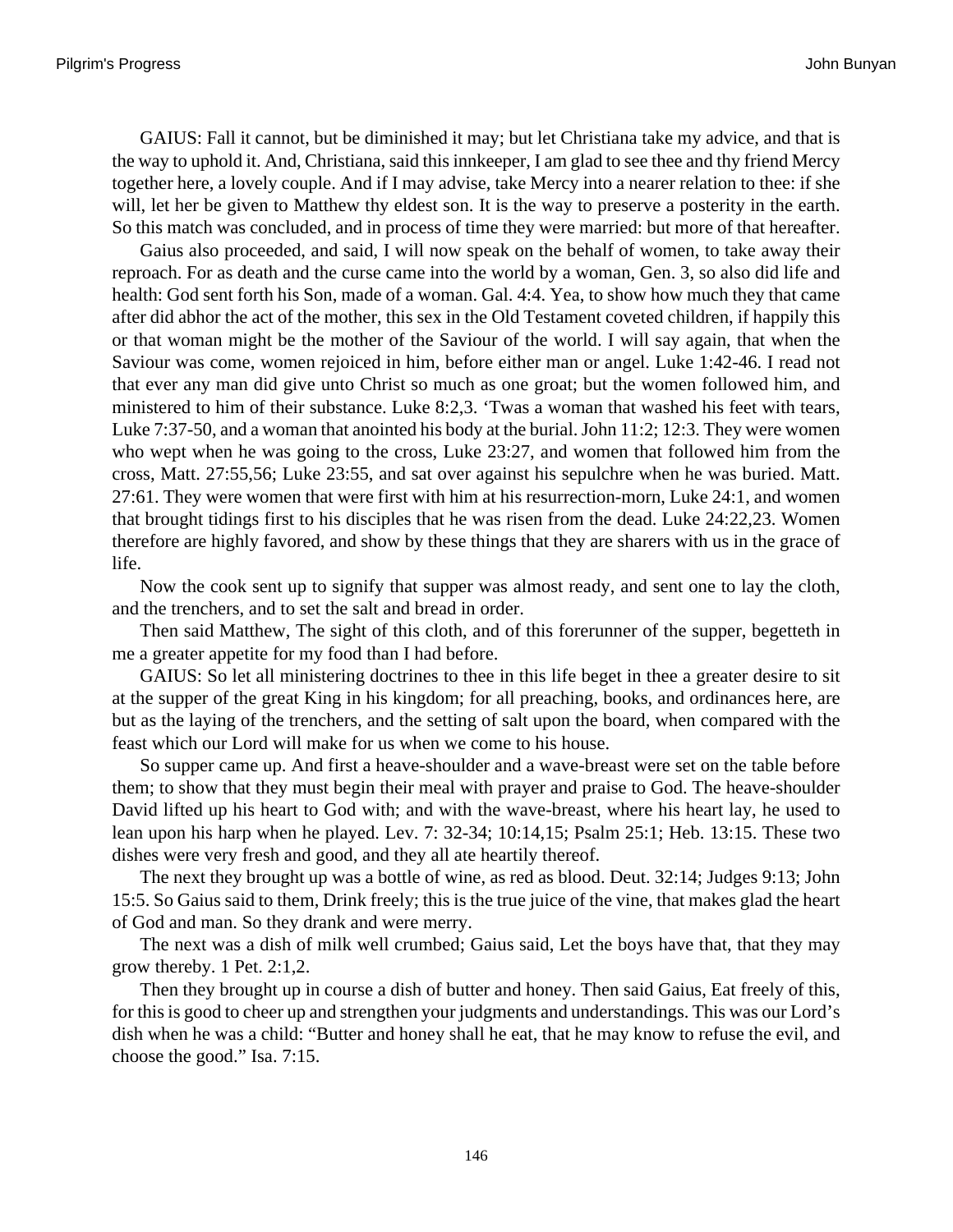Then they brought them up a dish of apples, and they were very good-tasted fruit. Then said Matthew, May we eat apples, since it was such by and with which the serpent beguiled our first mother?

Then said Gaius,

"Apples were they with which we were beguil'd,

Yet sin, not apples, hath our souls defil'd:

Apples forbid, if ate, corrupt the blood;

To eat such, when commanded, does us good:

Drink of his flagons then, thou church, his dove,

And eat his apples, who art sick of love."

Then said Matthew, I made the scruple, because I a while since was sick with the eating of fruit. GAIUS: Forbidden fruit will make you sick; but not what our Lord has tolerated.

<span id="page-150-1"></span>While they were thus talking, they were presented with another dish, and it was a dish of nuts. [Song 6:11.](http://www.ccel.org/b/bible/asv/xml/asv.Song.6.xml#Song.6.11) Then said some at the table, Nuts spoil tender teeth, especially the teeth of children: which when Gaius heard, he said,

"Hard texts are nuts, (I will not call them cheaters,)

Whose shells do keep the kernel from the eaters:

Open the shells, and you shall have the meat;

They here are brought for you to crack and eat."

Then were they very merry, and sat at the table a long time, talking of many things. Then said the old gentleman, My good landlord, while we are cracking your nuts, if you please, do you open this riddle:

"A man there was, though some did count him mad,

The more he cast away, the more he had."

Then they all gave good heed, wondering what good Gaius would say; so he sat still a while, and then thus replied:

"He who bestows his goods upon the poor,

Shall have as much again, and ten times more."

Then said Joseph, I dare say, sir, I did not think you could have found it out.

<span id="page-150-0"></span>Oh, said Gaius, I have been trained up in this way a great while: nothing teaches like experience. I have learned of my Lord to be kind, and have found by experience that I have gained thereby. There is that scattereth, and yet increaseth; and there is that withholdeth more than is meet, but it tendeth to poverty: There is that maketh himself rich, yet hath nothing; there is that maketh himself poor, yet hath great riches. [Prov. 11:24;](http://www.ccel.org/b/bible/asv/xml/asv.Prov.11.xml#Prov.11.24) [13:7.](http://www.ccel.org/b/bible/asv/xml/asv.Prov.13.xml#Prov.13.7)

Then Samuel whispered to Christiana, his mother, and said, Mother, this is a very good man's house: let us stay here a good while, and let my brother Matthew be married here to Mercy, before we go any further. The which Gaius the host overhearing, said, With a very good will, my child.

So they stayed there more than a month, and Mercy was given to Matthew to wife.

While they stayed here, Mercy, as her custom was, would be making coats and garments to give to the poor, by which she brought a very good report upon the pilgrims.

But to return again to our story: After supper the lads desired a bed, for they were weary with travelling: Then Gaius called to show them their chamber; but said Mercy, I will have them to bed.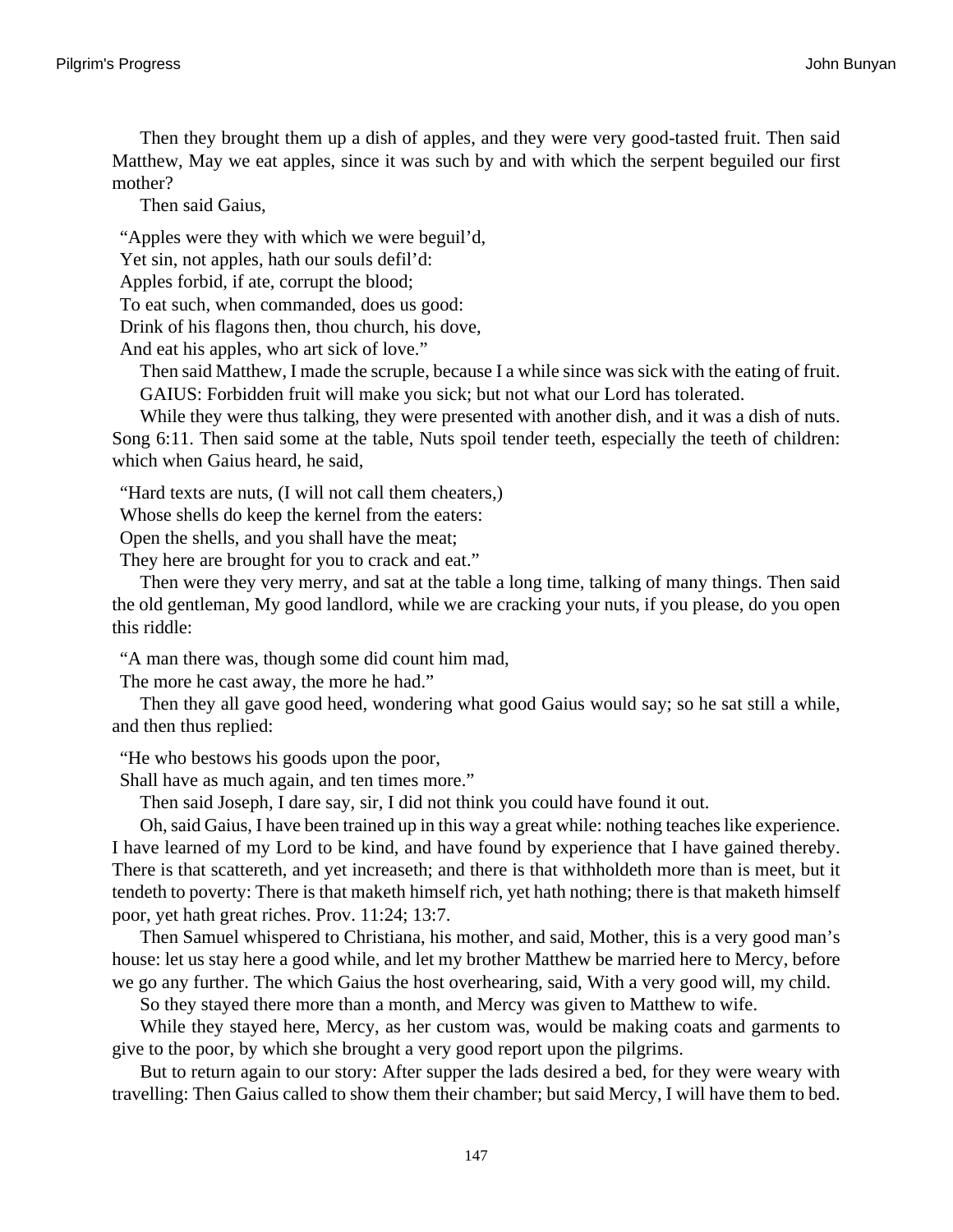So she had them to bed, and they slept well: but the rest sat up all night; for Gaius and they were such suitable company, that they could not tell how to part. After much talk of their Lord, themselves, and their journey, old Mr. Honest, he that put forth the riddle to Gaius, began to nod. Then said Great-Heart, What, sir, you begin to be drowsy; come, rub up, now here is a riddle for you. Then said Mr. Honest, Let us hear it. Then replied Mr. Great-heart,

"He that would kill, must first be overcome:

Who live abroad would, first must die at home."

Ha, said Mr. Honest, it is a hard one; hard to expound, and harder to practise. But come, landlord, said he, I will, if you please, leave my part to you: do you expound it, and I will hear what you say.

No, said Gaius, it was put to you, and it is expected you should answer it. Then said the old gentleman,

"He first by grace must conquered be,

That sin would mortify;

Who that he lives would convince me,

Unto himself must die."

It is right, said Gaius; good doctrine and experience teach this. For, first, until grace displays itself, and overcomes the soul with its glory, it is altogether without heart to oppose sin. Besides, if sin is Satan's cords, by which the soul lies bound, how should it make resistance before it is loosed from that infirmity? Secondly, Nor will any one that knows either reason or grace, believe that such a man can be a living monument of grace that is a slave to his own corruptions. And now it comes into my mind, I will tell you a story worth the hearing. There were two men that went on pilgrimage; the one began when he was young, the other when he was old. The young man had strong corruptions to grapple with; the old man's were weak with the decays of nature. The young man trod his steps as even as did the old one, and was every way as light as he. Who now, or which of them, had their graces shining clearest, since both seemed to be alike?

MR. HONEST: The young man's, doubtless. For that which makes head against the greatest opposition, gives best demonstration that it is strongest; especially when it also holdeth pace with that which meets not with half so much, as to be sure old age does not. Besides, I have observed that old men have blessed themselves with this mistake; namely, taking the decays of nature for a gracious conquest over corruptions, and so have been apt to beguile themselves. Indeed, old men that are gracious are best able to give advice to them that are young, because they have seen most of the emptiness of things: but yet, for an old and a young man to set out both together, the young one has the advantage of the fairest discovery of a work of grace within him, though the old man's corruptions are naturally the weakest. Thus they sat talking till break of day.

Now, when the family were up, Christiana bid her son James that he should read a chapter; so he read 53d of Isaiah. When he had done, Mr. Honest asked why it was said that the Saviour was to come "out of a dry ground;" and also, that "he had no form nor comeliness in him."

MR. GREAT-HEART: Then said Mr. Great-Heart, To the first I answer, because the church of the Jews, of which Christ came, had then lost almost all the sap and spirit of religion. To the second I say, the words are spoken in the person of unbelievers, who, because they want the eye that can see into our Prince's heart, therefore they judge of him by the meanness of his outside; just like those who, not knowing that precious stones are covered over with a homely crust, when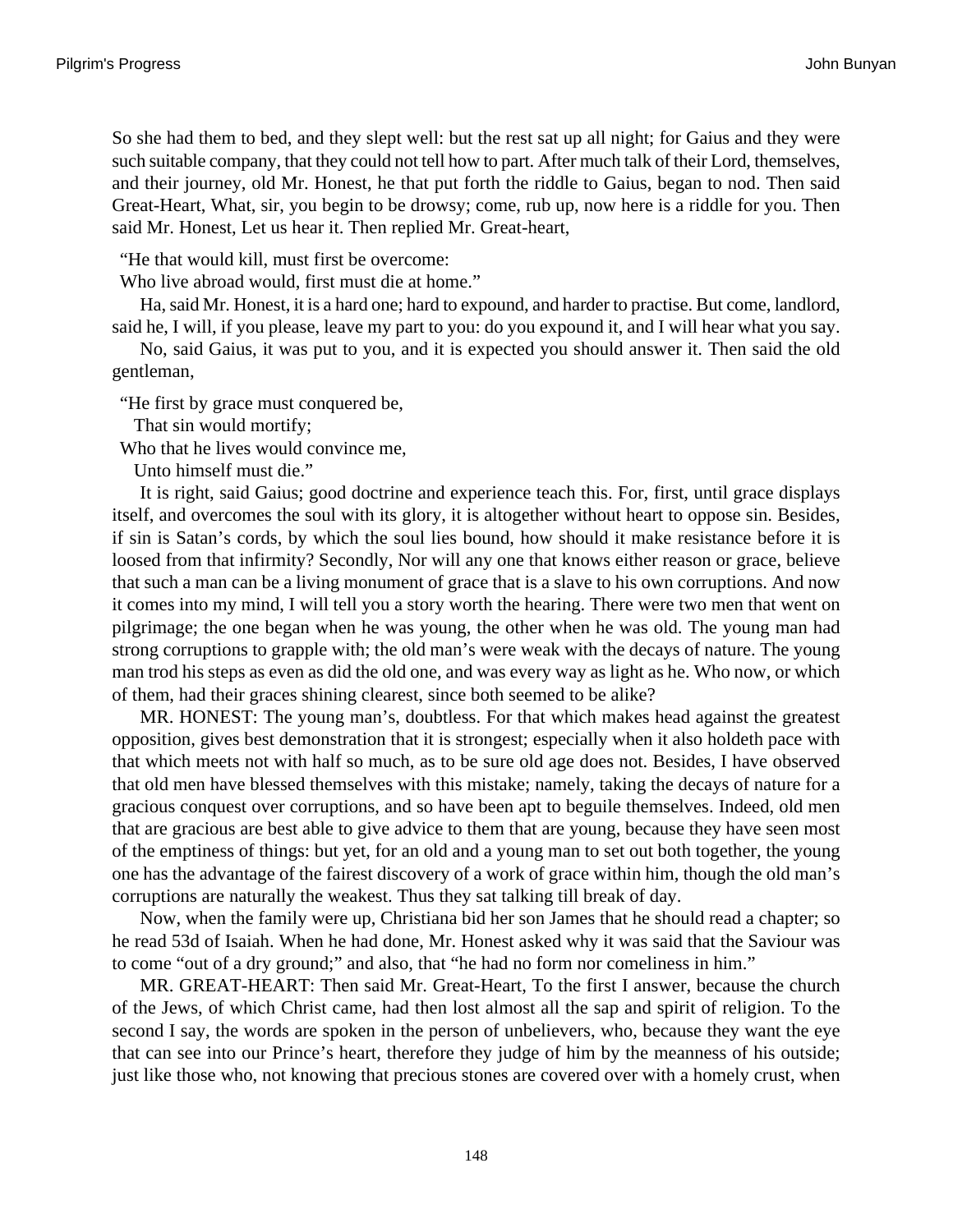they have found one, because they know not what they have found, cast it away again, as men do a common stone.

Well, said Gaius, now you are here, and since, as I know, Mr. Great-Heart is good at his weapons, if you please, after we have refreshed ourselves, we will walk into the fields, to see if we can do any good. About a mile from hence there is one Slay-good, a giant, that doth much annoy the King's highway in these parts; and I know whereabout his haunt is. He is master of a number of thieves: 't would be well if we could clear these parts of him. So they consented and went: Mr. Great-Heart with his sword, helmet, and shield; and the rest with spears and staves.

When they came to the place where he was, they found him with one Feeble-mind in his hand, whom his servants had brought unto him, having taken him in the way. Now the giant was rifling him, with a purpose after that to pick his bones; for he was of the nature of flesheaters.

Well, so soon as he saw Mr. Great-Heart and his friends at the mouth of his cave, with their weapons, he demanded what they wanted.

MR. GREAT-HEART: We want thee; for we are come to revenge the quarrels of the many that thou hast slain of the pilgrims, when thou hast dragged them out of the King's highway: wherefore come out of thy cave. So he armed himself and came out, and to battle they went, and fought for above an hour, and then stood still to take wind.

SLAY-GOOD: Then said the giant, Why are you here on my ground?

MR. GREAT-HEART: To revenge the blood of pilgrims, as I told thee before. So they went to it again, and the giant made Mr. Great-Heart give back; but he came up again, and in the greatness of his mind he let fly with such stoutness at the giant's head and sides, that he made him let his weapon fall out of his hand. So he smote him, and slew him, and cut off his head, and brought it away to the inn. He also took Feeble-mind the pilgrim, and brought him with him to his lodgings. When they were come home, they showed his head to the family, and set it up, as they had done others before, for a terror to those that should attempt to do as he hereafter.

Then they asked Mr. Feeble-Mind how he fell into his hands.

MR. FEEBLE-MIND: Then said the poor man, I am a sickly man, as you see: and because death did usually once a day knock at my door, I thought I should never be well at home; so I betook myself to a pilgrim's life, and have traveled hither from the town of Uncertain, where I and my father were born. I am a man of no strength at all of body, nor yet of mind, but would, if I could, though I can but crawl, spend my life in the pilgrim's way. When I came at the gate that is at the head of the way, the Lord of that place did entertain me freely; neither objected he against my weakly looks, nor against my feeble mind; but gave me such things as were necessary for my journey, and bid me hope to the end. When I came to the house of the Interpreter, I received much kindness there: and because the hill of Difficulty was judged too hard for me, I was carried up that by one of his servants. Indeed, I have found much relief from pilgrims, though none were willing to go so softly as I am forced to do: yet still as they came on, they bid me be of good cheer, and said, that it was the will of their Lord that comfort should be given to the feeble-minded, [1 Thess.](http://www.ccel.org/b/bible/asv/xml/asv.iThess.5.xml#iThess.5.14) [5:14](http://www.ccel.org/b/bible/asv/xml/asv.iThess.5.xml#iThess.5.14); and so went on their own pace. When I was come to Assault-lane, then this giant met with me, and bid me prepare for an encounter. But, alas, feeble one that I was, I had more need of a cordial; so he came up and took me. I conceited he would not kill me. Also when he had got me into his den, since I went not with him willingly, I believed I should come out alive again; for I have heard, that not any pilgrim that is taken captive by violent hands, if he keeps heart whole towards his Master, is, by the laws of providence, to die by the hand of the enemy. Robbed I looked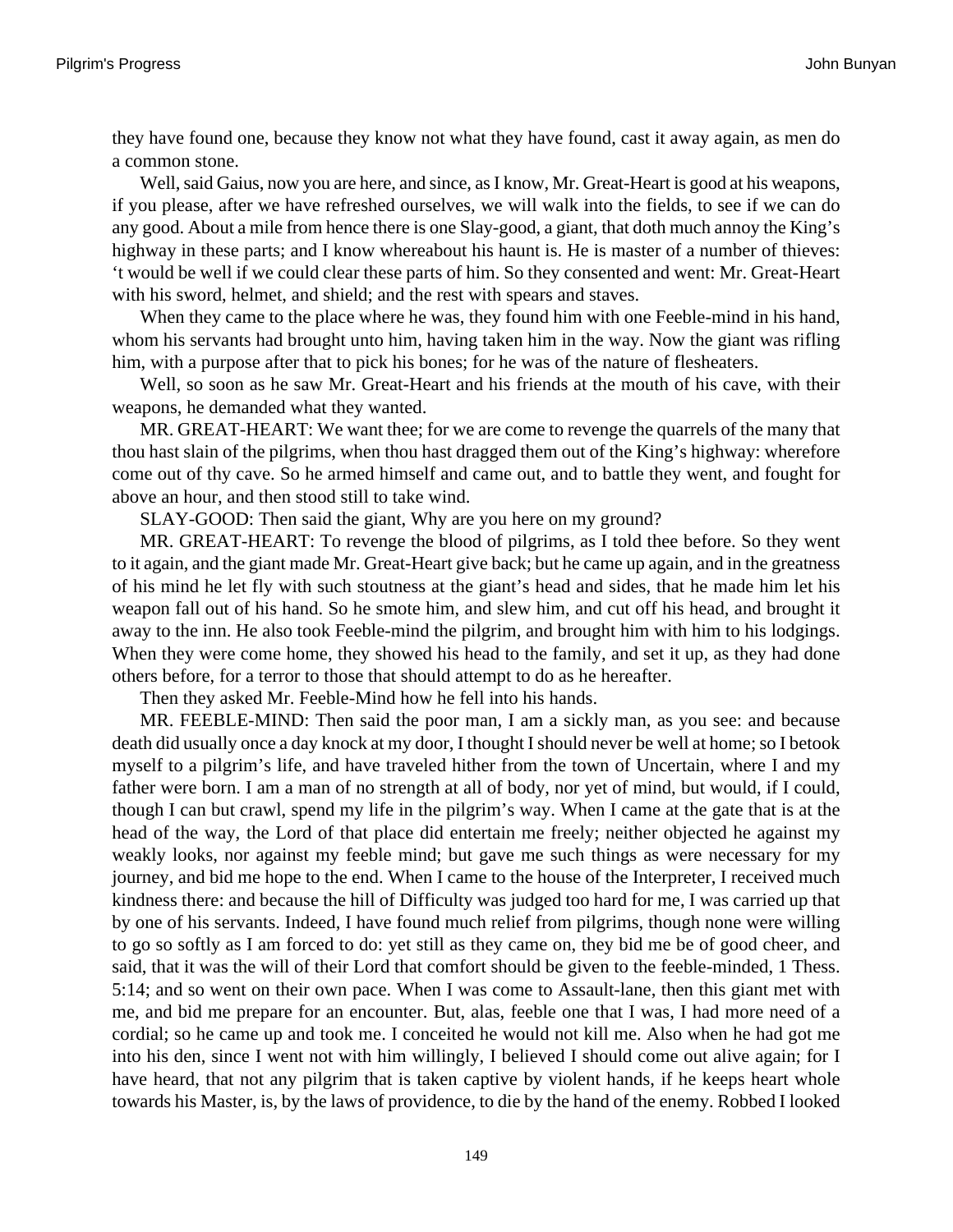to be, and robbed to be sure I am; but I have, as you see, escaped with life, for the which I thank my King as the author, and you as the means. Other brunts I also look for; but this I have resolved on, to wit, to run when I can, to go when I cannot run, and to creep when I cannot go. As to the main, I thank him that loved me, I am fixed; my way is before me, my mind is beyond the river that has no bridge, though I am, as you see, but of a feeble mind.

MR. HONEST: Then said old Mr. Honest, Have not you, sometime ago, been acquainted with one Mr. Fearing, a pilgrim?

MR. FEEBLE-MIND: Acquainted with him! Yes, he came from the town of Stupidity, which lieth four degrees to the northward of the city of Destruction, and as many off of where I was born: yet we were well acquainted, for indeed he was my uncle, my father's brother. He and I have been much of a temper: he was a little shorter than I, but yet we were much of a complexion.

MR. HONEST: I perceive you knew him, and I am apt to believe also that you were related one to another; for you have his whitely look, a cast like his with your eye, and your speech is much alike.

MR. FEEBLE-MIND: Most have said so that have known us both: and, besides, what I have read in him I have for the most part found in myself.

GAIUS: Come, sir, said good Gaius, be of good cheer; you are welcome to me, and to my house. What thou hast a mind to, call for freely; and what thou wouldst have my servants do for thee, they will do it with a ready mind.

Then said Mr. Feeble-mind, This is an unexpected favor, and as the sun shining out of a very dark cloud. Did giant Slay-good intend me this favor when he stopped me, and resolved to let me go no further? Did he intend, that after he had rifled my pockets I should go to Gaius mine host? Yet so it is.

Now, just as Mr. Feeble-mind and Gaius were thus in talk, there came one running, and called at the door, and said, that about a mile and a half off there was one Mr. Not-right, a pilgrim, struck dead upon the place where he was, with a thunderbolt.

MR. FEEBLE-MIND: Alas! said Mr. Feeble-mind, is he slain? He overtook me some days before I came so far as hither, and would be my company-keeper. He was also with me when Slay-good the giant took me, but he was nimble of his heels, and escaped; but it seems he escaped to die, and I was taken to live.

"What one would think doth seek to slay outright,

Ofttimes delivers from the saddest plight.

That very Providence whose face is death,

Doth ofttimes to the lowly life bequeath.

I taken was, he did escape and flee;

Hands cross'd gave death to him and life to me."

Now, about this time Matthew and Mercy were married; also Gaius gave his daughter Phebe to James, Matthew's brother, to wife; after which time they yet stayed about ten days at Gaius' house, spending their time and the seasons like as pilgrims use to do.

When they were to depart, Gaius made them a feast, and they did eat and drink, and were merry. Now the hour was come that they must be gone; wherefore Mr. Great-heart called for a reckoning. But Gaius told him, that at his house it was not the custom for pilgrims to pay for their entertainment. He boarded them by the year, but looked for his pay from the good Samaritan, who had promised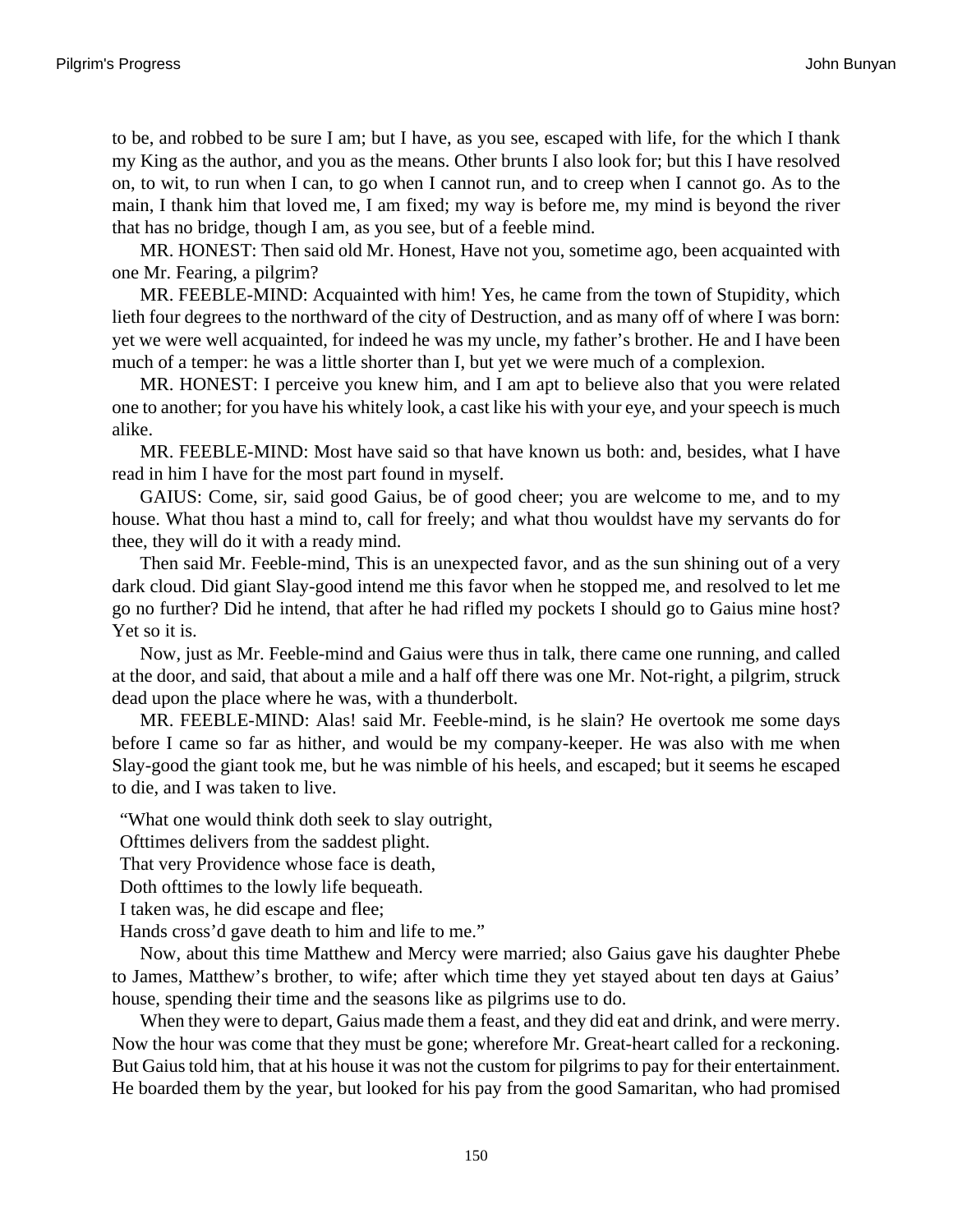<span id="page-154-1"></span>him, at his return, whatsoever charge he was at with them, faithfully to repay him. [Luke 10:34,35](http://www.ccel.org/b/bible/asv/xml/asv.Luke.10.xml#Luke.10.34 Bible:Luke.10.35). Then said Mr. Great-heart to him,

MR. GREAT-HEART: Beloved, thou doest faithfully whatsoever thou doest to the brethren, and to strangers, who have borne witness of thy charity before the church, whom if thou yet bring forward on their journey, after a godly sort, thou shalt do well. [3 John 5,6](http://www.ccel.org/b/bible/asv/xml/asv.iiiJohn.1.xml#iiiJohn.1.5 Bible:3John.1.6). Then Gaius took his leave of them all, and his children, and particularly of Mr. Feeble-mind. He also gave him something to drink by the way.

Now Mr. Feeble-mind, when they were going out of the door, made as if he intended to linger. The which, when Mr. Great-Heart espied, he said, Come, Mr. Feeble-mind, pray do you go along with us: I will be your conductor, and you shall fare as the rest.

MR. FEEBLE-MIND: Alas! I want a suitable companion. You are all lusty and strong, but I, as you see, am weak; I choose, therefore, rather to come behind, lest, by reason of my many infirmities, I should be both a burden to myself and to you. I am, as I said, a man of a weak and feeble mind, and shall be offended and made weak at that which others can bear. I shall like no laughing; I shall like no gay attire; I shall like no unprofitable questions. Nay, I am so weak a man as to be offended with that which others have a liberty to do. I do not yet know all the truth: I am a very ignorant Christian man. Sometimes, if I hear some rejoice in the Lord, it troubles me because I cannot do so too. It is with me as it is with a weak man among the strong, or as with a sick man among the healthy, or as a lamp despised; so that I know not what to do. "He that is ready to slip with his feet is as a lamp despised in the thought of him that is at ease." [Job 12:5.](http://www.ccel.org/b/bible/asv/xml/asv.Job.12.xml#Job.12.5)

<span id="page-154-0"></span>MR. GREAT-HEART: But, brother, said Mr. Great-Heart, I have it in commission to comfort the feeble-minded, and to support the weak. You must needs go along with us; we will wait for you; we will lend you our help; we will deny ourselves of some things, both opinionative and practical, for your sake: we will not enter into doubtful disputations before you; we will be made all things to you, rather than you shall be left behind. [1 Thess. 5:14;](http://www.ccel.org/b/bible/asv/xml/asv.iThess.5.xml#iThess.5.14) [Rom. 14](http://www.ccel.org/b/bible/asv/xml/asv.Rom.14.xml#Rom.14.1); [1 Cor. 8:9-13;](http://www.ccel.org/b/bible/asv/xml/asv.iCor.8.xml#iCor.8.9) [9:22](http://www.ccel.org/b/bible/asv/xml/asv.iCor.9.xml#iCor.9.22).

Now, all this while they were at Gaius' door; and behold, as they were thus in the heat of their discourse, Mr. Ready-to-halt came by, with his crutches in his hand, and he also was going on pilgrimage.

MR. FEEBLE-MIND: Then said Mr. Feeble-mind to him, Man, how camest thou hither? I was but now complaining that I had not a suitable companion, but thou art according to my wish. Welcome, welcome, good Mr. Ready-to-halt; I hope thou and I may be some help.

MR. READY-TO-HALT: I shall be glad of thy company, said the other; and, good Mr. Feeble-mind, rather than we will part, since we are thus happily met, I will lend thee one of my crutches.

MR. FEEBLE-MIND: Nay, said he, though I thank thee for thy good-will, I am not inclined to halt before I am lame. Howbeit, I think when occasion is, it may help me against a dog.

MR. READY-TO-HALT: If either myself or my crutches can do thee a pleasure, we are both at thy command, good Mr. Feeble-mind.

Thus, therefore, they went on. Mr. Great-Heart and Mr. Honest went before, Christiana and her children went next, and Mr. Feeble-mind came behind, and Mr. Ready-to-halt with his crutches. Then said Mr. Honest,

MR. HONEST: Pray, sir, now we are upon the road, tell us some profitable things of some that have gone on pilgrimage before us.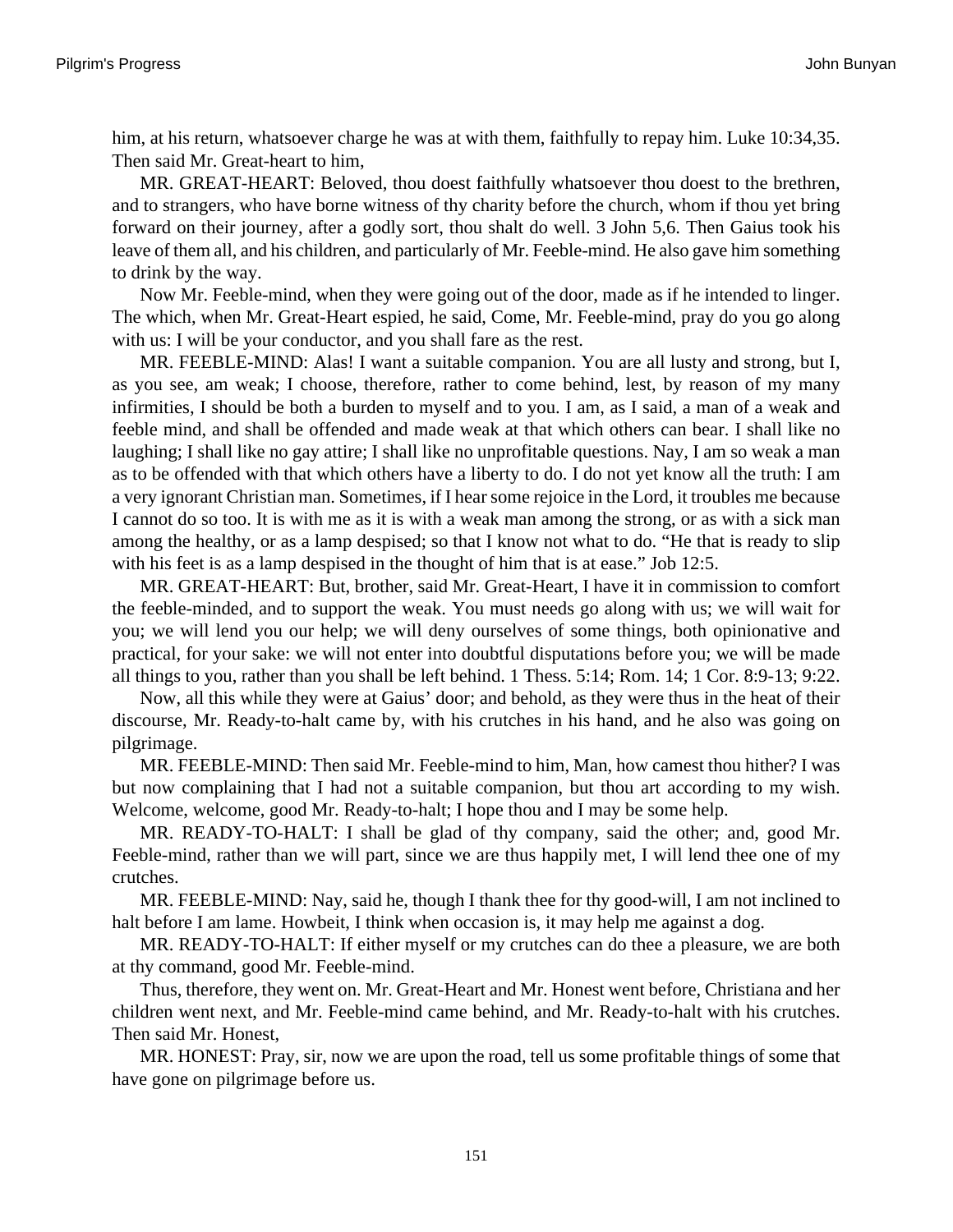MR. GREAT-HEART: With a good will. I suppose you have heard how Christian of old did meet with Apollyon in the Valley of Humiliation, and also what hard work he had to go through the Valley of the Shadow of Death. Also I think you cannot but have heard how Faithful was put to it by Madam Wanton, with Adam the First, with one Discontent, and Shame; four as deceitful villains as a man can meet with upon the road.

MR. HONEST: Yes, I have heard of all this; but indeed good Faithful was hardest put to it with Shame: he was an unwearied one.

MR. GREAT-HEART: Aye; for, as the pilgrim well said, he of all men had the wrong name.

MR. HONEST: But pray, sir, where was it that Christian and Faithful met Talkative? That same was also a notable one.

MR. GREAT-HEART: He was a confident fool; yet many follow his ways.

MR. HONEST: He had like to have beguiled Faithful.

MR. GREAT-HEART: Aye, but Christian put him into a way quickly to find him out.

Thus they went on till they came to the place where Evangelist met with Christian and Faithful, and prophesied to them what should befall them at Vanity Fair. Then said their guide, Hereabouts did Christian and Faithful meet with Evangelist, who prophesied to them of what troubles they should meet with at Vanity Fair.

MR. HONEST: Say you so? I dare say it was a hard chapter that then he did read unto them.

MR. GREAT-HEART: It was so, but he gave them encouragement withal. But what do we talk of them? They were a couple of lion-like men; they had set their faces like a flint. Do not you remember how undaunted they were when they stood before the judge?

MR. HONEST: Well: Faithful bravely suffered.

MR. GREAT-HEART: So he did, and as brave things came on't; for Hopeful, and some others, as the story relates it, were converted by his death.

MR. HONEST: Well, but pray go on; for you are well acquainted with things.

MR. GREAT-HEART: Above all that Christian met with after he had passed through Vanity Fair, one By-ends was the arch one.

MR. HONEST: By-ends! what was he?

MR. GREAT-HEART: A very arch fellow, a downright hypocrite; one that would be religious, whichever way the world went; but so cunning, that he would be sure never to lose or suffer for it. He had his mode of religion for every fresh occasion, and his wife was as good at it as he. He would turn from opinion to opinion; yea, and plead for so doing, too. But, so far as I could learn, he came to an ill end with his by-ends; nor did I ever hear that any of his children were ever of any esteem with any that truly feared God.

Now by this time they were come within sight of the town of Vanity, where Vanity Fair is kept. So, when they saw that they were so near the town, they consulted with one another how they should pass through the town; and some said one thing, and some another. At last Mr. Great-Heart said, I have, as you may understand, often been a conductor of pilgrims through this town. Now, I am acquainted with one Mr. Mnason, [Acts 21:16,](http://www.ccel.org/b/bible/asv/xml/asv.Acts.21.xml#Acts.21.16) a Cyprusian by nation, an old disciple, at whose house we may lodge. If you think good, we will turn in there.

Content, said old Honest; Content, said Christiana; Content, said Mr. Feeble-mind; and so they said all. Now you must think it was eventide by that they got to the outside of the town; but Mr. Great-Heart knew the way to the old man's house. So thither they came; and he called at the door, and the old man within knew his tongue as soon as ever he heard it; so he opened the door, and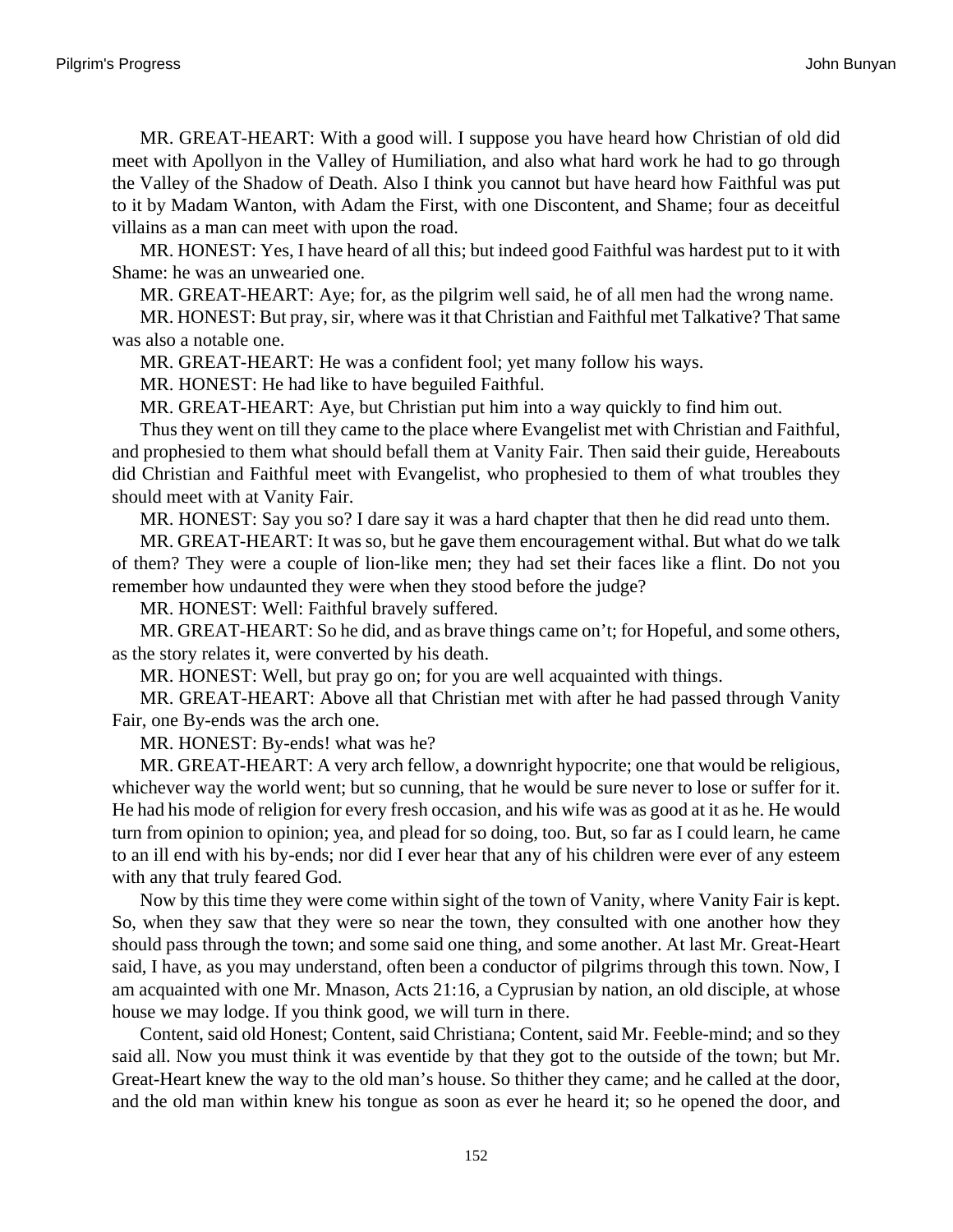they all came in. Then said Mnason, their host, How far have ye come to-day? So they said, from the house of Gaius our friend. I promise you, said he, you have gone a good stitch. You may well be weary; sit down. So they sat down.

MR. GREAT-HEART: Then said their guide, Come, what cheer, good sirs? I dare say you are welcome to my friend.

MR. MNASON: I also, said Mr. Mnason, do bid you welcome; and whatever you want, do but say, and we will do what we can to get it for you.

MR. HONEST: Our great want, a while since, was harbor and good company, and now I hope we have both.

MR. MNASON: For harbor, you see what it is; but for good company, that will appear in the trial.

MR. GREAT-HEART: Well, said Mr. Great-Heart, will you have the pilgrims up into their lodging?

MR. MNASON: I will, said Mr. Mnason So he had them to their respective places; and also showed them a very fair dining-room, where they might be, and sup together until the time should come to go to rest.

Now, when they were seated in their places, and were a little cheery after their journey, Mr. Honest asked his landlord if there was any store of good people in the town.

MR. MNASON: We have a few: for indeed they are but a few when compared with them on the other side.

MR. HONEST: But how shall we do to see some of them? for the sight of good men to them that are going on pilgrimage, is like the appearing of the moon and stars to them that are sailing upon the seas.

MR. MNASON: Then Mr. Mnason stamped with his foot, and his daughter Grace came up. So he said unto her, Grace, go you, tell my friends, Mr. Contrite, Mr. Holy-man, Mr. Love-saints, Mr. Dare-not-lie, and Mr. Penitent, that I have a friend or two at my house who have a mind this evening to see them. So Grace went to call them, and they came; and after salutation made, they sat down together at the table.

Then said Mr. Mnason their landlord, My neighbors, I have, as you see, a company of strangers come to my house; they are pilgrims: they come from afar, and are going to Mount Zion. But who, quoth he, do you think this is? pointing his finger to Christiana. It is Christiana, the wife of Christian, the famous pilgrim, who, with Faithful his brother, was so shamefully handled in our town. At that they stood amazed, saying, We little thought to see Christiana when Grace came to call us; wherefore this is a very comfortable surprise. They then asked her of her welfare, and if these young men were her husband's sons. And when she had told them they were, they said, The King whom you love and serve make you as your father, and bring you where he is in peace.

MR. HONEST: Then Mr. Honest (when they were all sat down) asked Mr. Contrite and the rest, in what posture their town was at present.

MR. CONTRITE: You may be sure we are full of hurry in fair-time. 'T is hard keeping our hearts and spirits in good order when we are in a cumbered condition. He that lives in such a place as this is, and has to do with such as we have, has need of an item to caution him to take heed every moment of the day.

MR. HONEST: But how are your neighbors now for quietness?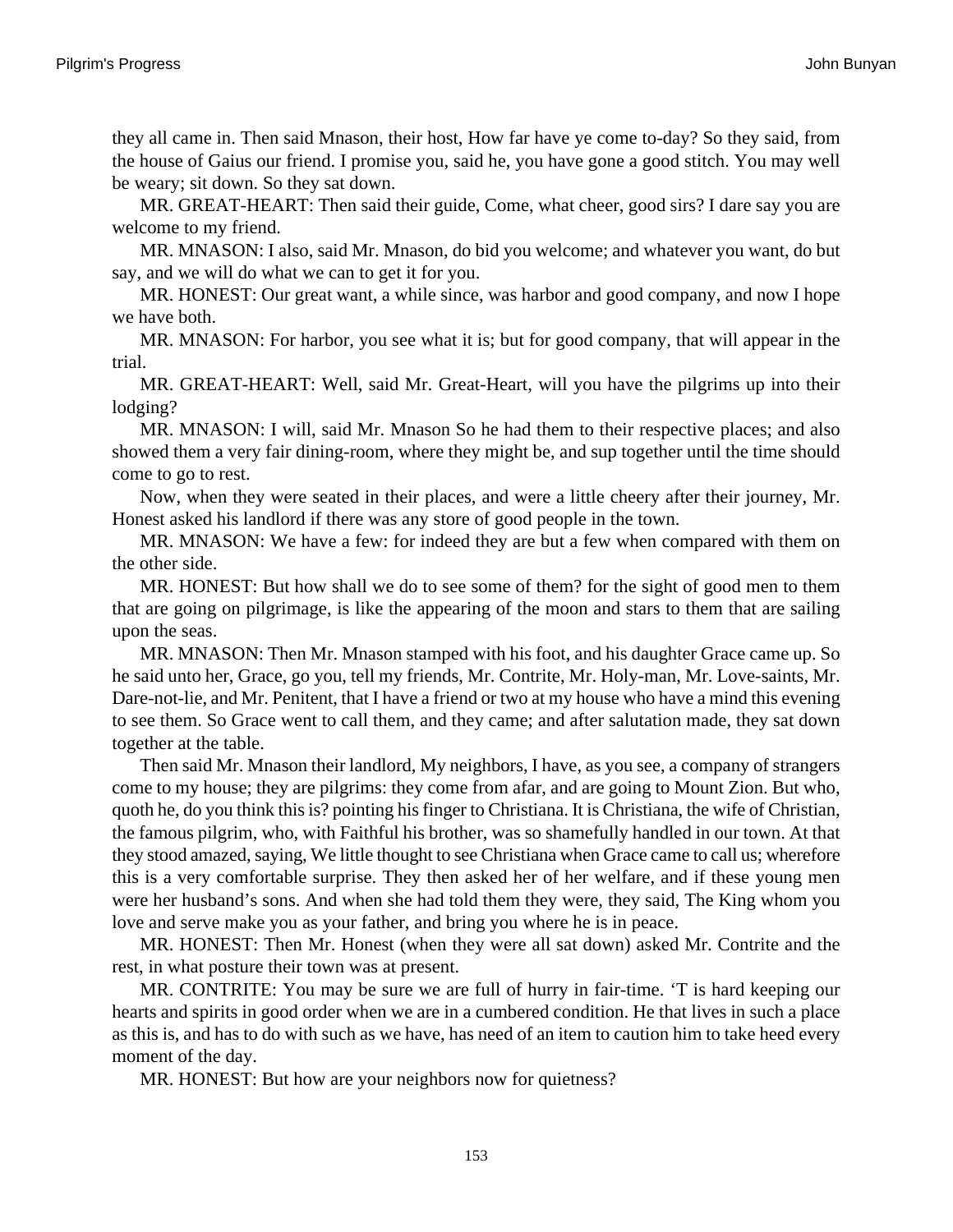MR. CONTRITE: They are much more moderate now than formerly. You know how Christian and Faithful were used at our town; but of late, I say, they have been far more moderate. I think the blood of Faithful lieth as a load upon them till now; for since they burned him, they have been ashamed to burn any more. In those days we were afraid to walk the street; but now we can show our heads. Then the name of a professor was odious; now, especially in some parts of our town, (for you know our town is large,) religion is counted honorable. Then said Mr. Contrite to them, Pray how fareth it with you in your pilgrimage? how stands the country affected towards you?

MR. HONEST: It happens to us as it happeneth to wayfaring men: sometimes our way is clean, sometimes foul; sometimes up hill, sometimes down hill; we are seldom at a certainty. The wind is not always on our backs, nor is every one a friend that we meet with in the way. We have met with some notable rubs already, and what are yet behind we know not; but for the most part, we find it true that has been talked of old, A good man must suffer trouble.

MR. CONTRITE: You talk of rubs; what rubs have you met withal?

MR. HONEST: Nay, ask Mr. Great-Heart, our guide; for he can give the best account of that.

MR. GREAT-HEART: We have been beset three or four times already. First, Christiana and her children were beset by two ruffians, who they feared would take away their lives. We were beset by Giant Bloody-man, Giant Maul, and Giant Slay-good. Indeed, we did rather beset the last than were beset by him. And thus it was: after we had been some time at the house of Gaius mine host, and of the whole church, we were minded upon a time to take our weapons with us, and go see if we could light upon any of those that are enemies to pilgrims; for we heard that there was a notable one thereabouts. Now Gaius knew his haunt better than I, because he dwelt thereabout. So we looked, and looked, till at last we discerned the mouth of his cave: then we were glad, and plucked up our spirits. So we approached up to his den; and lo, when we came there, he had dragged, by mere force, into his net, this poor man, Mr. Feeble-mind, and was about to bring him to his end. But when he saw us, supposing, as we thought, he had another prey, he left the poor man in his hole, and came out. So we fell to it full sore, and he lustily laid about him; but, in conclusion, he was brought down to the ground, and his head cut off, and set up by the way-side for a terror to such as should after practise such ungodliness. That I tell you the truth, here is the man himself to affirm it, who was as a lamb taken out of the mouth of the lion.

MR. FEEBLE-MIND: Then said Mr. Feeble-mind, I found this true, to my cost and comfort: to my cost, when he threatened to pick my bones every moment; and to my comfort, when I saw Mr. Great-Heart and his friends, with their weapons, approach so near for my deliverance.

MR. HOLY-MAN: Then said Mr. Holy-man, There are two things that they have need to possess who go on pilgrimage; courage, and an unspotted life. If they have not courage, they can never hold on their way; and if their lives be loose, they will make the very name of a pilgrim stink.

MR. LOVE-SAINTS: Then said Mr. Love-saints, I hope this caution is not needful among you: but truly there are many that go upon the road, who rather declare themselves strangers to pilgrimage, than strangers and pilgrims on the earth.

MR. DARE-NOT-LIE: Then said Mr. Dare-not-lie, 'Tis true. They have neither the pilgrim's weed, nor the pilgrim's courage; they go not uprightly, but all awry with their feet; one shoe goeth inward, another outward; and their hosen are out behind: here a rag, and there a rent, to the disparagement of their Lord.

MR. PENITENT: These things, said Mr. Penitent, they ought to be troubled for; nor are the pilgrims like to have that grace put upon them and their Pilgrim's Progress as they desire, until the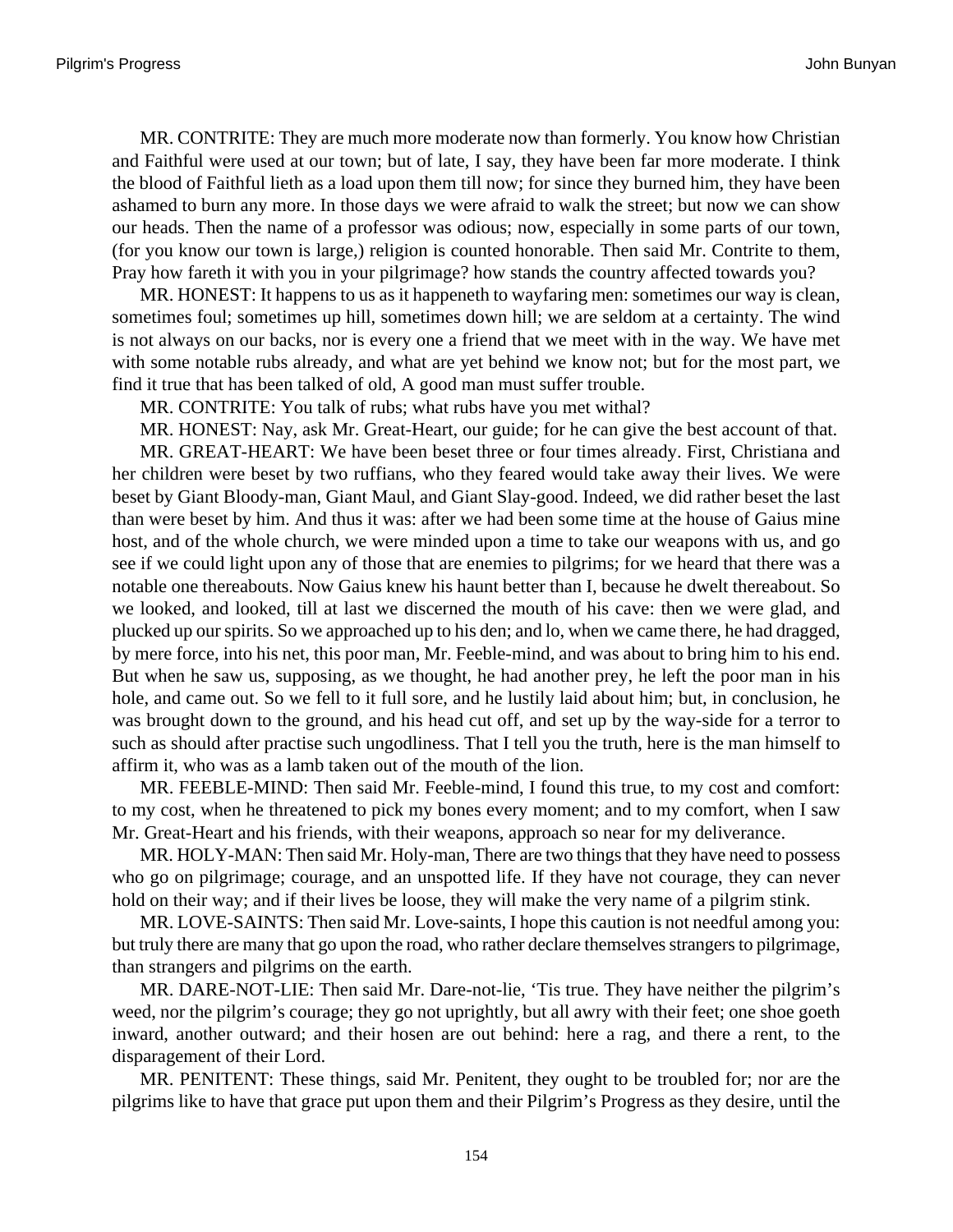way is cleared of such spots and blemishes. Thus they sat talking and spending the time until supper was set upon the table, unto which they went, and refreshed their weary bodies: so they went to rest.

Now they staid in the fair a great while, at the house of Mr. Mnason, who in process of time gave his daughter Grace unto Samuel, Christian's son, to wife, and his daughter Martha to Joseph.

The time, as I said, that they staid here, was long, for it was not now as in former times. Wherefore the pilgrims grew acquainted with many of the good people of the town, and did them what service they could. Mercy, as she was wont, labored much for the poor: wherefore their bellies and backs blessed her, and she was there an ornament to her profession. And, to say the truth for Grace, Phebe, and Martha, they were all of a very good nature, and did much good in their places. They were also all of them very fruitful; so that Christian's name, as was said before, was like to live in the world.

While they lay here, there came a monster out of the woods, and slew many of the people of the town. It would also carry away their children, and teach them to suck its whelps. Now, no man in the town durst so much as face this monster; but all fled when they heard the noise of his coming.

The monster was like unto no one beast on the earth. Its body was like a dragon, and it had seven heads and ten horns. It made great havoc of children, and yet it was governed by a woman. [Rev. 17:3](http://www.ccel.org/b/bible/asv/xml/asv.Rev.17.xml#Rev.17.3). This monster propounded conditions to men; and such men as loved their lives more than their souls, accepted of those conditions. So they came under.

Now Mr. Great-Heart, together with those who came to visit the pilgrims at Mr. Mnason's house, entered into a covenant to go and engage this beast, if perhaps they might deliver the people of this town from the paws and mouth of this so devouring a serpent.

Then did Mr. Great-Heart, Mr. Contrite, Mr. Holy-man, Mr. Dare-not-lie, and Mr. Penitent, with their weapons, go forth to meet him. Now the monster at first was very rampant, and looked upon these enemies with great disdain; but they so belabored him, being sturdy men at arms, that they made him make a retreat: so they came home to Mr. Mnason's house again.

The monster, you must know, had his certain seasons to come out in, and to make his attempts upon the children of the people of the town. At these seasons did these valiant worthies watch him, and did still continually assault him; insomuch that in process of time he became not only wounded, but lame. Also he has not made that havoc of the townsmen's children as formerly he had done; and it is verily believed by some that this beast will die of his wounds.

This, therefore, made Mr. Great-Heart and his fellows of great fame in this town; so that many of the people that wanted their taste of things, yet had a reverent esteem and respect for them. Upon this account, therefore, it was, that these pilgrims got not much hurt here. True, there were some of the baser sort, that could see no more than a mole, nor understand any more than a beast; these had no reverence for these men, and took no notice of their valor and adventures.

## **THE SEVENTH STAGE**

Well, the time grew on that the pilgrims must go on their way; wherefore they prepared for their journey. They sent for their friends; they conferred with them; they had some time set apart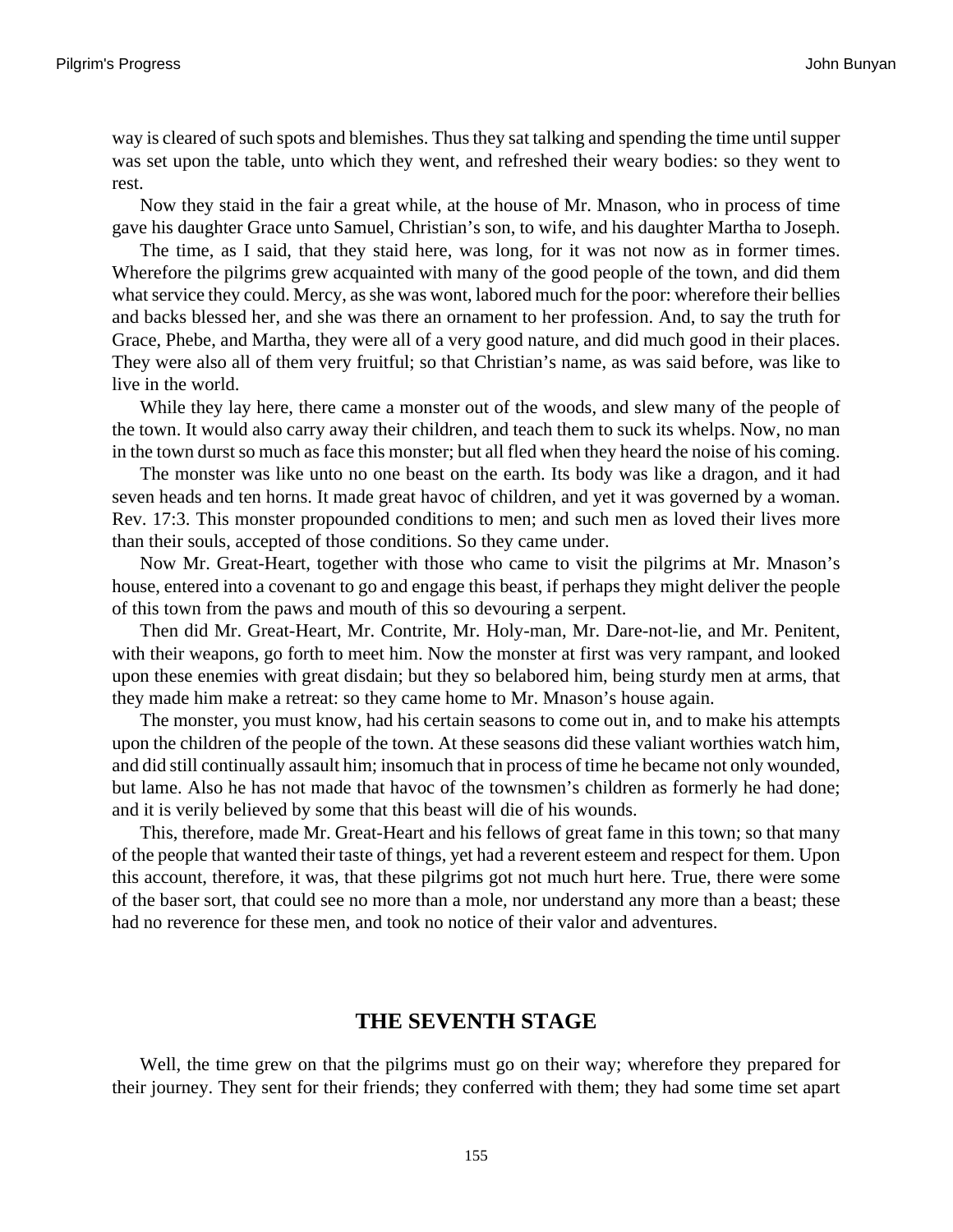therein to commit each other to the protection of their Prince. There were again that brought them of such things as they had, that were fit for the weak and the strong, for the women and the men, and so laded them with such things as were necessary. [Acts 28:10](http://www.ccel.org/b/bible/asv/xml/asv.Acts.28.xml#Acts.28.10). Then they set forward on their way; and their friends accompanying them so far as was convenient, they again committed each other to the protection of their King, and parted.

They therefore that were of the pilgrims' company went on, and Mr. Great-Heart went before them. Now, the women and children being weakly, they were forced to go as they could bear; by which means Mr. Ready-to-halt and Mr. Feeble-mind, had more to sympathize with their condition.

When they were gone from the townsmen, and when their friends had bid them farewell, they quickly came to the place where Faithful was put to death. Therefore they made a stand, and thanked him that had enabled him to bear his cross so well; and the rather, because they now found that they had a benefit by such a manly suffering as his was.

They went on therefore after this a good way further, talking of Christian and Faithful, and how Hopeful joined himself to Christian after that Faithful was dead.

Now they were come up with the hill Lucre, where the silver mine was which took Demas off from his pilgrimage, and into which, as some think, By-ends fell and perished; wherefore they considered that. But when they were come to the old monument that stood over against the hill Lucre, to wit, to the pillar of salt, that stood also within view of Sodom and its stinking lake, they marvelled, as did Christian before, that men of such knowledge and ripeness of wit as they were, should be so blinded as to turn aside here. Only they considered again, that nature is not affected with the harms that others have met with, especially if that thing upon which they look has an attracting virtue upon the foolish eye.

<span id="page-159-0"></span>I saw now, that they went on till they came to the river that was on this side of the Delectable Mountains; to the river where the fine trees grow on both sides, and whose leaves, if taken inwardly, are good against surfeits; where the meadows are green all the year long, and where they might lie down safely. [Psa. 23:2](http://www.ccel.org/b/bible/asv/xml/asv.Ps.23.xml#Ps.23.2).

<span id="page-159-2"></span><span id="page-159-1"></span>By this river-side, in the meadows, there were cotes and folds for sheep, a house built for the nourishing and bringing up of those lambs, the babes of those women that go on pilgrimage. Also there was here one that was intrusted with them, who could have compassion; and that could gather these lambs with his arm, and carry them in his bosom, and gently lead those that were with young. [Heb. 5:2](http://www.ccel.org/b/bible/asv/xml/asv.Heb.5.xml#Heb.5.2); [Isa. 40:11.](http://www.ccel.org/b/bible/asv/xml/asv.Isa.40.xml#Isa.40.11) Now, to the care of this man Christiana admonished her four daughters to commit their little ones, that by these waters they might be housed, harbored, succored, and nourished, and that none of them might be lacking in time to come. This man, if any of them go astray, or be lost, will bring them again; he will also bind up that which was broken, and will strengthen them that are sick. [Jer. 23:4](http://www.ccel.org/b/bible/asv/xml/asv.Jer.23.xml#Jer.23.4); [Ezek. 34:11-16.](http://www.ccel.org/b/bible/asv/xml/asv.Ezek.34.xml#Ezek.34.11) Here they will never want meat, drink, and clothing; here they will be kept from thieves and robbers; for this man will die before one of those committed to his trust shall be lost. Besides, here they shall be sure to have good nurture and admonition, and shall be taught to walk in right paths, and that you know is a favor of no small account. Also here, as you see, are delicate waters, pleasant meadows, dainty flowers, variety of trees, and such as bear wholesome fruit: fruit, not like that which Matthew ate of, that fell over the wall out of Beelzebub's garden; but fruit that procureth health where there is none, and that continueth and increaseth it where it is. So they were content to commit their little ones to him; and that which was also an encouragement to them so to do, was, for that all this was to be at the charge of the King, and so was as an hospital to young children and orphans.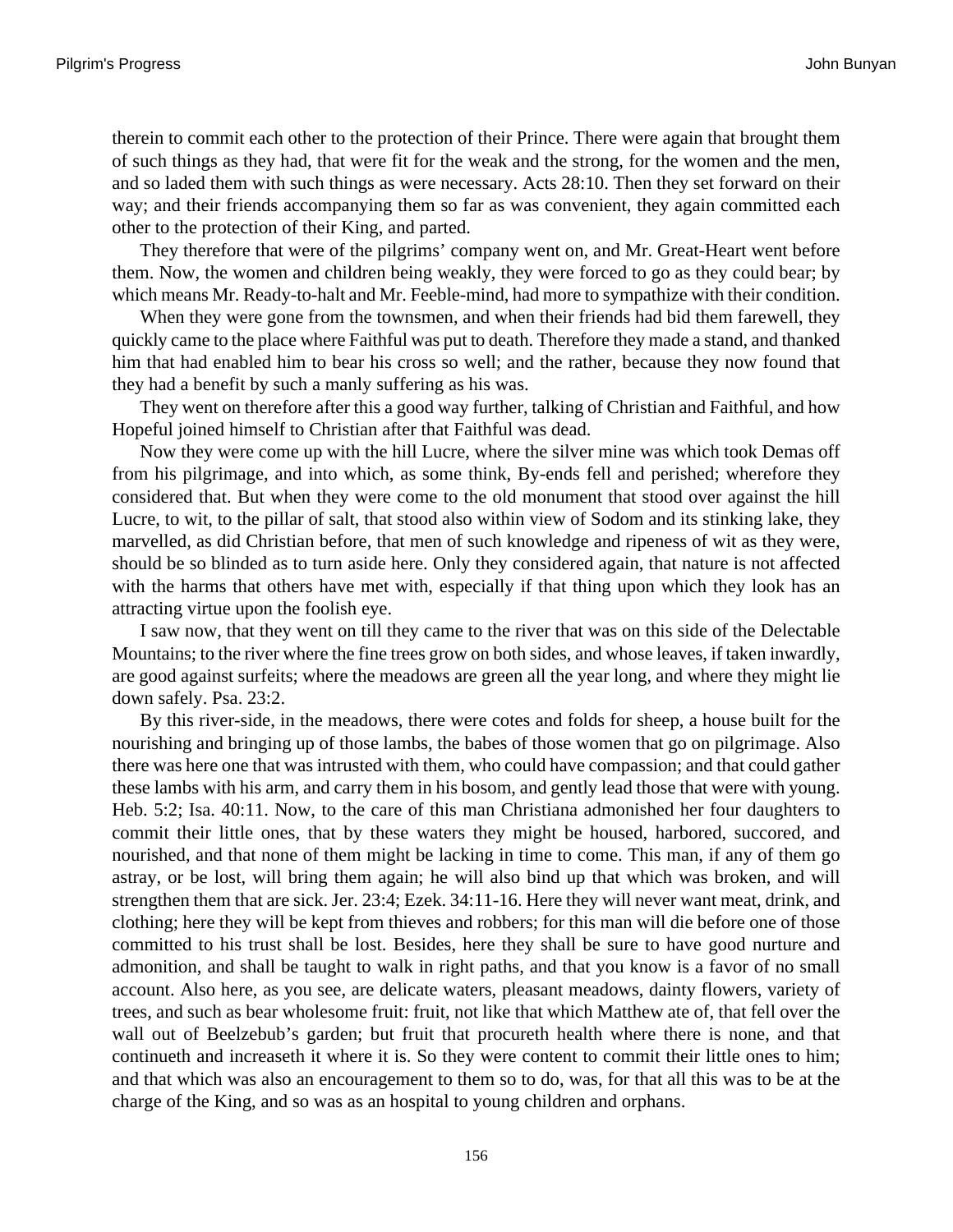Now they went on. And when they were come to By-path Meadow, to the stile over which Christian went with his fellow Hopeful, when they were taken by Giant Despair and put into Doubting Castle, they sat down, and consulted what was best to be done: to wit, now they were so strong, and had got such a man as Mr. Great-Heart for their conductor, whether they had not best to make an attempt upon the giant, demolish his castle, and if there were any pilgrims in it, to set them at liberty before they went any further. So one said one thing, and another said the contrary. One questioned if it was lawful to go upon unconsecrated ground; another said they might, provided their end was good; but Mr. Great-Heart said, Though that assertion offered last cannot be universally true, yet I have a commandment to resist sin, to overcome evil, to fight the good fight of faith: and I pray, with whom should I fight this good fight, if not with Giant Despair? I will therefore attempt the taking away of his life, and the demolishing of Doubting Castle. Then said he, Who will go with me? Then said old Honest, I will. And so will we too, said Christiana's four sons, Matthew, Samuel, Joseph, and James; for they were young men and strong. [1 John 2:13,14.](http://www.ccel.org/b/bible/asv/xml/asv.iJohn.2.xml#iJohn.2.13 Bible:1John.2.14) So they left the women in the road, and with them Mr. Feeble-mind, and Mr. Ready-to-halt with his crutches, to be their guard until they came back; for in that place the Giant Despair dwelt so near, they keeping in the road, a little child might lead them. [Isa. 11:6.](http://www.ccel.org/b/bible/asv/xml/asv.Isa.11.xml#Isa.11.6)

<span id="page-160-0"></span>So Mr. Great-Heart, old Honest, and the four young men, went to go up to Doubting Castle, to look for Giant Despair. When they came at the castle gate, they knocked for entrance with an unusual noise. At that the old Giant comes to the gate, and Diffidence his wife follows. Then said he, Who and what is he that is so hardy, as after this manner to molest the Giant Despair? Mr. Great-Heart replied, It is I, Great-Heart, one of the King of the Celestial country's conductors of pilgrims to their place; and I demand of thee that thou open thy gates for my entrance: prepare thyself also to fight, for I am come to take away thy head; and to demolish Doubting Castle.

Now Giant Despair, because he was a giant, thought no man could overcome him: and again thought he, Since heretofore I have made a conquest of angels, shall Great-Heart make me afraid? So he harnessed himself, and went out. He had a cap of steel upon his head, a breast-plate of fire girded to him, and he came out in iron shoes, with a great club in his hand. Then these six men made up to him, and beset him behind and before: also, when Diffidence the giantess came up to help him, old Mr. Honest cut her down at one blow. Then they fought for their lives, and Giant Despair was brought down to the ground, but was very loth die. He struggled hard, and had, as they say, as many lives as a cat; but Great-Heart was his death, for he left him not till he had severed his head from his shoulders.

Then they fell to demolishing Doubting Castle, and that you know might with ease be done, since Giant Despair was dead. They were seven days in destroying of that; and in it of pilgrims they found one Mr. Despondency, almost starved to death, and one Much-afraid, his daughter: these two they saved alive. But it would have made you wonder to have seen the dead bodies that lay here and there in the castle yard, and how full of dead men's bones the dungeon was.

When Mr. Great-Heart and his companions had performed this exploit, they took Mr. Despondency, and his daughter Much-afraid, into their protection; for they were honest people, though they were prisoners in Doubting Castle to that tyrant Giant Despair. They, therefore, I say, took with them the head of the giant, (for his body they had buried under a heap of stones,) and down to the road and to their companions they came, and showed them what they had done. Now, when Feeble-mind and Ready-to-halt saw that it was the head of Giant Despair indeed, they were very jocund and merry. Now Christiana, if need was, could play upon the viol, and her daughter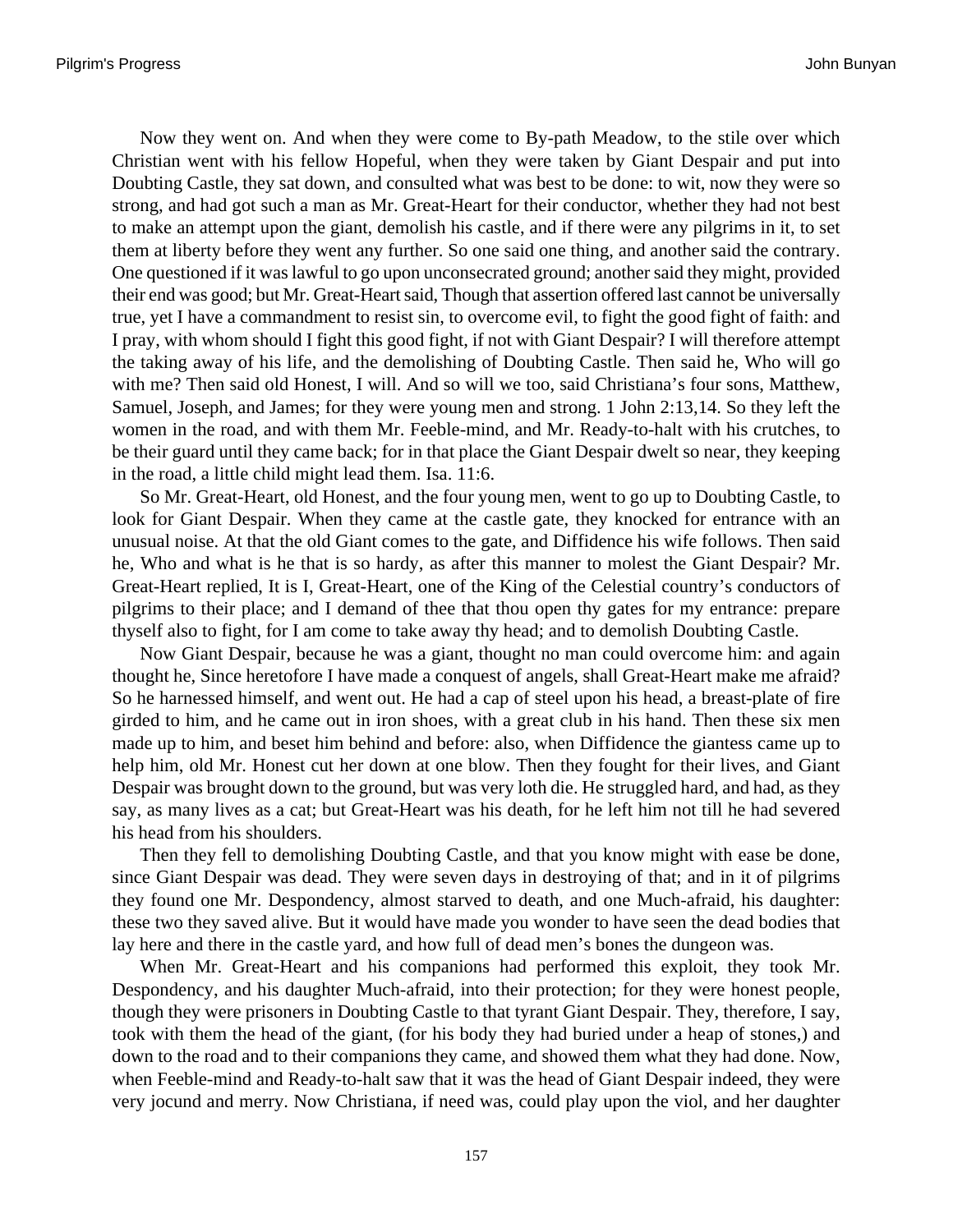Mercy upon the lute: so, since they were so merry disposed, she played them a lesson, and Ready-to-halt would dance. So he took Despondency's daughter, Much-afraid, by the hand, and to dancing they went in the road. True, he could not dance without one crutch in his hand, but I promise you he footed it well: also the girl was to be commended, for she answered the music handsomely.

As for Mr. Despondency, the music was not so much to him; he was for feeding rather than dancing, for that he was almost starved. So Christiana gave him some of her bottle of spirits for present relief, and then prepared him something to eat; and in a little time the old gentleman came to himself, and began to be finely revived.

Now I saw in my dream, when all these things were finished, Mr. Great-Heart took the head of Giant Despair, and set it upon a pole by the highway-side, right over against the pillar that Christian erected for a caution to pilgrims that came after, to take heed of entering into his grounds.

Then he writ under it upon a marble stone these verses following:

"This is the head of him whose name only

In former times did pilgrims terrify.

His castle's down, and Diffidence his wife

Brave Mr. Great-Heart has bereft of life.

Despondency, his daughter Much-afraid,

Great-Heart for them also the man has play'd.

Who hereof doubts, if he'll but cast his eye

Up hither, may his scruples satisfy.

This head also, when doubting cripples dance,

Doth show from fears they have deliverance."

When these men had thus bravely showed themselves against Doubting Castle, and had slain Giant Despair, they went forward, and went on till they came to the Delectable Mountains, where Christian and Hopeful refreshed themselves with the varieties of the place. They also acquainted themselves with the shepherds there, who welcomed them, as they had done Christian before, unto the Delectable Mountains.

Now the shepherds seeing so great a train follow Mr. Great-Heart, (for with him they were well acquainted,) they said unto him, Good sir, you have got a goodly company here; pray where did you find all these?

Then Mr. Great-Heart replied,

"First, here is Christiana and her train, Her sons, and her sons' wives, who, like the wain, Keep by the pole, and do by compass steer From sin to grace, else they had not been here. Next here's old Honest come on pilgrimage, Ready-to-halt too, who I dare engage True-hearted is, and so is Feeble-mind, Who willing was not to be left behind. Despondency, good man, is coming after, And so also is Much-afraid, his daughter. May we have entertainment here, or must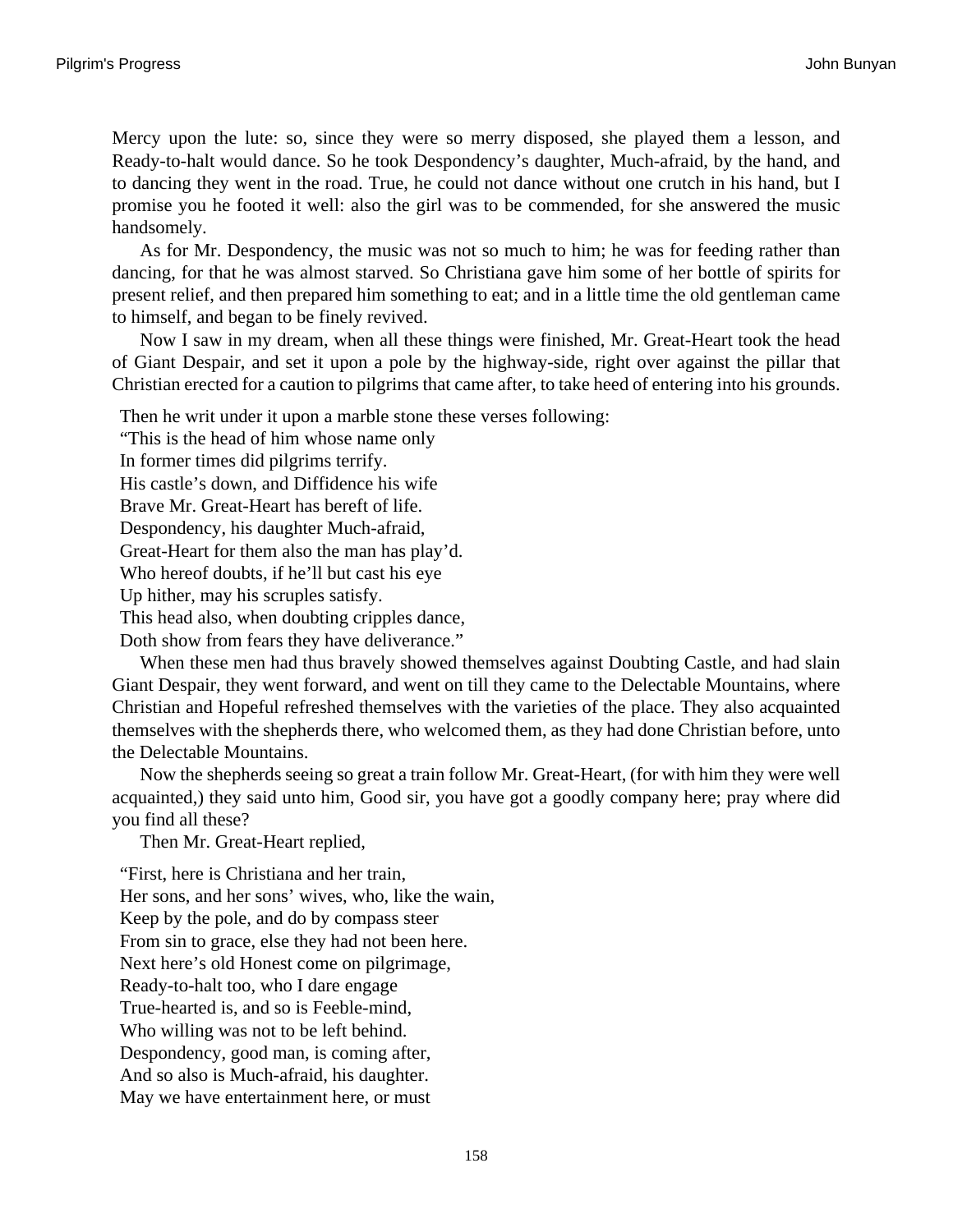We further go? Let's knew whereon to trust."

<span id="page-162-1"></span>Then said the shepherds, This is a comfortable company. You are welcome to us; for we have for the feeble, as well as for the strong. Our Prince has an eye to what is done to the least of these; therefore Infirmity must not be a block to our entertainment. [Matt. 25:40.](http://www.ccel.org/b/bible/asv/xml/asv.Matt.25.xml#Matt.25.40) So they had them to the palace door, and then said unto them, Come in, Mr. Feeble-Mind; come in Mr. Ready-to-halt; Come in, Mr. Despondency, and Mrs. Much-afraid his daughter. These, Mr. Great-Heart, said the shepherds to the guide, we call in by name, for that they are most subject to draw back; but as for you, and the rest that are strong, we leave you to your wonted liberty. Then said Mr. Great-Heart, This day I see that grace doth shine in your faces, and that you are my Lord's shepherds indeed; for that you have not pushed these diseased neither with side nor shoulder, but have rather strewed their way into the palace with flowers, as you should. [Ezek. 34:21.](http://www.ccel.org/b/bible/asv/xml/asv.Ezek.34.xml#Ezek.34.21)

<span id="page-162-0"></span>So the feeble and weak went in, and Mr. Great-Heart and the rest did follow. When they were also set down, the shepherds said to those of the weaker sort, What is it that you would have? for, said they, all things must be managed here to the supporting of the weak, as well as to the warning of the unruly. So they made them a feast of things easy of digestion, and that were pleasant to the palate and nourishing; the which when they had received, they went to their rest, each one respectively unto his proper place.

When morning was come, because the mountains were high and the day clear, and because it was the custom of the shepherds to show the pilgrims before their departure some rarities, therefore, after they were ready, and had refreshed themselves, the shepherds took them out into the fields, and showed them first what they had shown to Christian before.

<span id="page-162-2"></span>Then they had them to some new places. The first was Mount Marvel, where they looked, and beheld a man at a distance that tumbled the hills about with words. Then they asked the shepherds what that should mean. So they told them, that that man was the son of one Mr. Great-grace, of whom you read in the first part of the records of the Pilgrim's Progress; and he is set there to teach pilgrims how to believe down, or to tumble out of their ways, what difficulties they should meet with, by faith. [Mark 11:23,24.](http://www.ccel.org/b/bible/asv/xml/asv.Mark.11.xml#Mark.11.23 Bible:Mark.11.24) Then said Mr. Great-Heart, I know him; he is a man above many.

Then they had them to another place, called Mount Innocence. And there they saw a man clothed all in white; and two men, Prejudice and Ill-will, continually casting dirt upon him. Now behold, the dirt, whatsoever they cast at him, would in a little time fall off again, and his garment would look as clear as if no dirt had been cast thereat. Then said the pilgrims, What means this? The shepherds answered, This man is named Godlyman, and this garment is to show the innocency of his life. Now, those that throw dirt at him are such as hate his well-doing; but, as you see the dirt will not stick upon his clothes, so it shall be with him that liveth innocently in the world. Whoever they be that would make such men dirty, they labor all in vain; for God, by that a little time is spent, will cause that their innocence shall break forth as the light, and their righteousness as the noonday.

Then they took them, and had them to Mount Charity, where they showed them a man that had a bundle of cloth lying before him, out of which he cut coats and garments for the poor that stood about him; yet his bundle or roll of cloth was never the less. Then said they, What should this be? This is, said the shepherds, to show you, that he who has a heart to give of his labor to the poor, shall never want wherewithal. He that watereth shall be watered himself. And the cake that the widow gave to the prophet did not cause that she had the less in her barrel.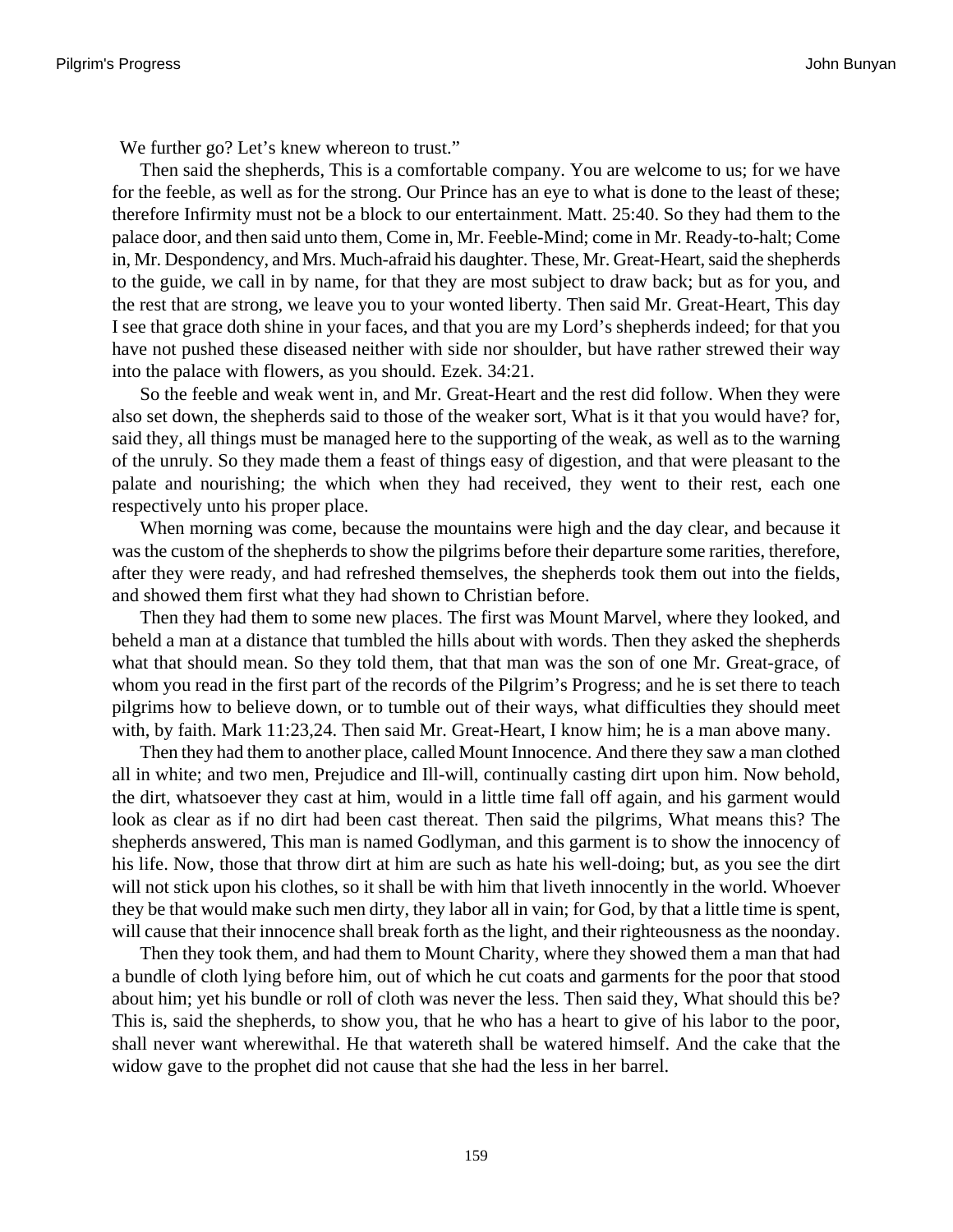They had them also to the place where they saw one Fool and one Want-wit washing an Ethiopian, with intention to make him white; but the more they washed him, the blacker he was. Then they asked the shepherds what that should mean. So they told them, saying, Thus it is with the vile person; all means used to get such a one a good name, shall in conclusion tend but to make him more abominable. Thus it was with the pharisees; and so it shall be with all hypocrites.

Then said Mercy, the wife of Matthew, to Christiana her mother, Mother, I would, if it might be, see the hole in the hill, or that commonly called the By-way to hell. So her mother brake her mind to the shepherds. Then they went to the door; it was on the side of an hill; and they opened it, and bid Mercy hearken a while. So she hearkened, and heard one saying, Cursed be my father for holding of my feet back from the way of peace and life. Another said, Oh that I had been torn in pieces before I had, to save my life, lost my soul! And another said, If I were to live again, how would I deny myself, rather than to come to this place! Then there was as if the very earth groaned and quaked under the feet of this young woman for fear; so she looked white, and came trembling away, saying, Blessed be he and she that is delivered from this place!

Now, when the shepherds had shown them all these things, then they had them back to the palace, and entertained them with what the house would afford. But Mercy, being a young and married woman, longed for something that she saw there, but was ashamed to ask. Her mother-in-law then asked her what she ailed, for she looked as one not well. Then said Mercy, There is a looking-glass hangs up in the dining-room, off which I cannot take my mind; if, therefore, I have it not, I think I shall miscarry. Then said her mother, I will mention thy wants to the shepherds, and they will not deny thee. But she said, I am ashamed that these men should know that I longed. Nay, my daughter, said she, it is no shame, but a virtue, to long for such a thing as that. So Mercy said, Then mother, if you please, ask the shepherds if they are willing to sell it.

Now the glass was one of a thousand. It would present a man, one way, with his own features exactly; and turn it but another way, and it would show one the very face and similitude of the Prince of pilgrims himself. Yes, I have talked with them that can tell, and they have said that they have seen the very crown of thorns upon his head by looking in that glass; they have therein also seen the holes in his hands, his feet, and his side. Yea, such an excellency is there in this glass, that it will show him to one where they have a mind to see him, whether living or dead; whether in earth, or in heaven; whether in a state of humiliation, or in his exaltation; whether coming to suffer, or coming to reign. [James 1:23;](http://www.ccel.org/b/bible/asv/xml/asv.Jas.1.xml#Jas.1.23) [1 Cor. 13:12](http://www.ccel.org/b/bible/asv/xml/asv.iCor.13.xml#iCor.13.12); [2 Cor. 3:18](http://www.ccel.org/b/bible/asv/xml/asv.iiCor.3.xml#iiCor.3.18).

Christiana therefore went to the shepherds apart, (now the names of the shepherds were Knowledge, Experience, Watchful, and Sincere,) and said unto them, There is one of my daughters, a breeding woman, that I think doth long for something that she hath seen in this house; and she thinks that she shall miscarry if she should by you be denied.

EXPERIENCE: Call her, call her, she shall assuredly have what we can help her to. So they called her, and said to her, Mercy, what is that thing thou wouldst have? Then she blushed, and said, The great glass that hangs up in the dining-room. So Sincere ran and fetched it, and with a joyful consent it was given her. Then she bowed her head, and gave thanks, and said, By this I know that I have obtained favor in your eyes.

They also gave to the other young women such things as they desired, and to their husbands great commendations, for that they had joined with Mr. Great-Heart in the slaying of Giant Despair, and the demolishing of Doubting Castle.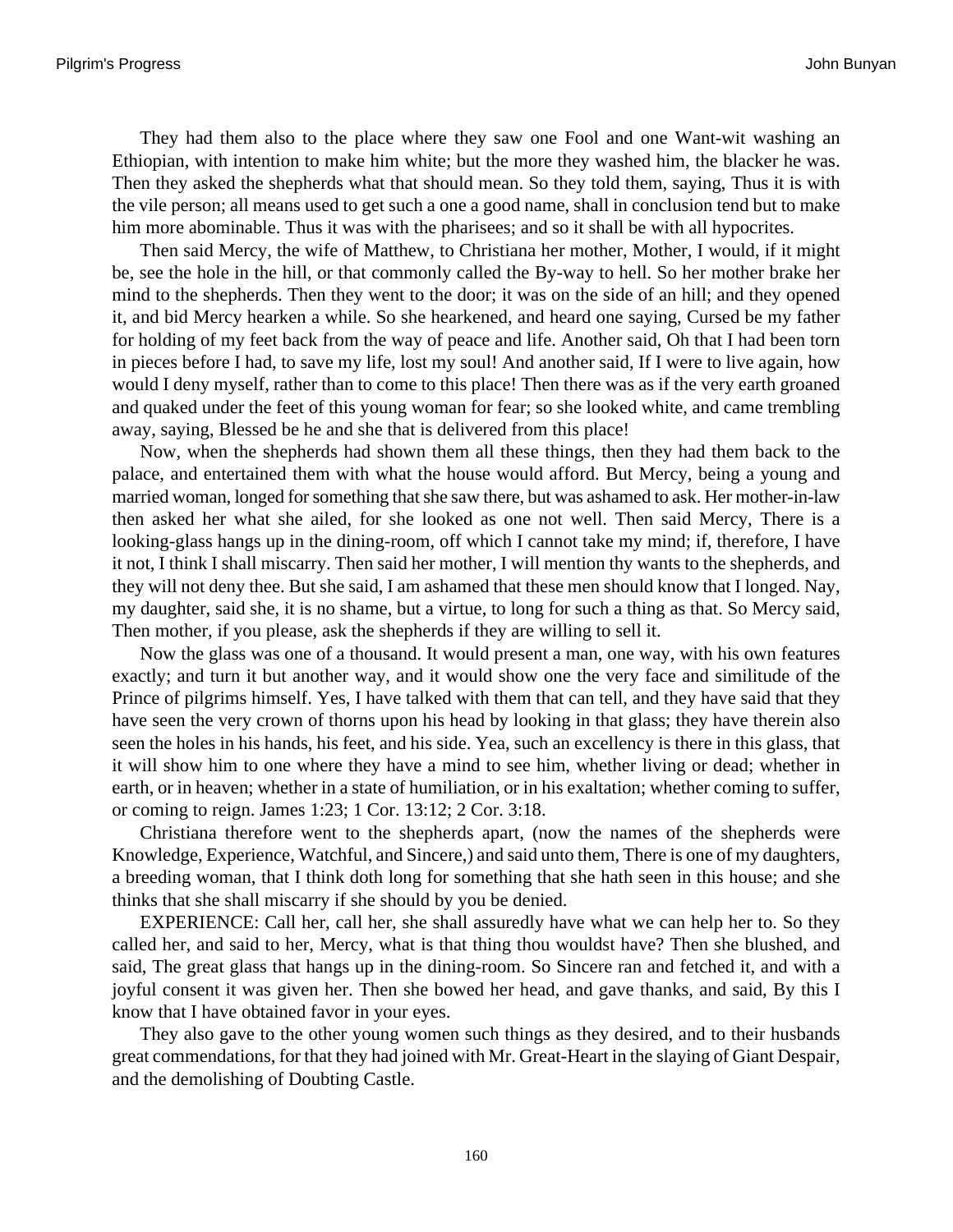About Christiana's neck the shepherds put a bracelet, and so did they about the necks of her four daughters; also they put ear-rings in their ears, and jewels on their foreheads.

When they were minded to go hence, they let them go in peace, but gave not to them those certain cautions which before were given to Christian and his companion. The reason was, for that these had Great-Heart to be their guide, who was one that was well acquainted with things, and so could give them their cautions more seasonably, to wit, even when the danger was nigh the approaching. What cautions Christian and his companion had received of the shepherds, they had also lost by that the time was come that they had need to put them in practice. Wherefore, here was the advantage that this company had over the other.

From thence they went on singing, and they said,

"Behold how fitly are the stages set For their relief that pilgrims are become, And how they us receive without one let, That make the other life our mark and home!

What novelties they have to us they give, That we, though pilgrims, joyful lives may live; They do upon us, too, such things bestow, That show we pilgrims are, where'er we go."

## **THE EIGHTH STAGE**

When they were gone from the shepherds, they quickly came to the place where Christian met with one Turn-away that dwelt in the town of Apostasy. Wherefore of him Mr. Great-Heart their guide now put them in mind, saying, This is the place where Christian met with one Turn-away, who carried with him the character of his rebellion at his back. And this I have to say concerning this man; he would hearken to no counsel, but once a falling, persuasion could not stop him. When he came to the place where the cross and sepulchre were, he did meet with one that did bid him look there; but he gnashed with his teeth, and stamped, and said he was resolved to go back to his own town. Before he came to the gate, he met with Evangelist, who offered to lay hands on him, to turn him into the way again; but this Turn-away resisted him, and having done much despite unto him, he got away over the wall, and so escaped his hand.

<span id="page-164-0"></span>Then they went on; and just at the place where Little-Faith formerly was robbed, there stood a man with his sword drawn, and his face all over with blood. Then said Mr. Great-Heart, Who art thou? The man made answer, saying, I am one whose name is Valiant-for-truth. I am a pilgrim, and am going to the Celestial City. Now, as I was in my way, there were three men that did beset me, and propounded unto me these three things: 1. Whether I would become one of them. 2. Or go back from whence I came. 3. Or die upon the place. [Prov. 1:11-14.](http://www.ccel.org/b/bible/asv/xml/asv.Prov.1.xml#Prov.1.11) To the first I answered, I had been a true man for a long season, and therefore it could not be expected that I should now cast in my lot with thieves. Then they demanded what I would say to the second. So I told them that the place from whence I came, had I not found incommodity there, I had not forsaken it at all; but finding it altogether unsuitable to me, and very unprofitable for me, I forsook it for this way. Then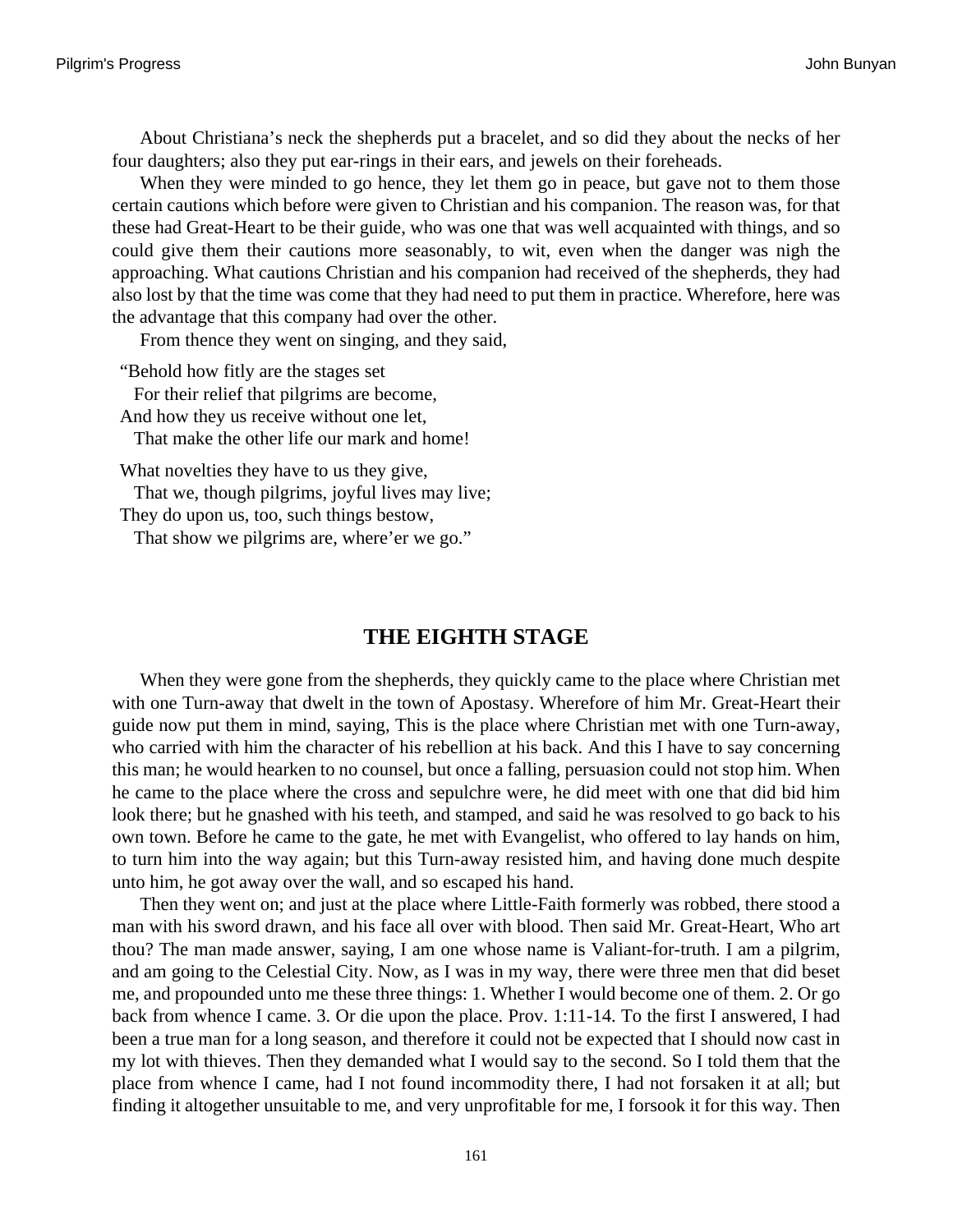they asked me what I said to the third. And I told them my life cost far more dear than that I should lightly give it away. Besides, you have nothing to do thus to put things to my choice; wherefore at your peril be it if you meddle. Then these three, to wit, Wild-head, Inconsiderate, and Pragmatic, drew upon me, and I also drew upon them. So we fell to it, one against three, for the space of above three hours. They have left upon me, as you see, some of the marks of their valor, and have also carried away with them some of mine. They are but just now gone; I suppose they might, as the saying is, hear your horse dash, and so they betook themselves to flight.

MR. GREAT-HEART: But here was great odds, three against one.

<span id="page-165-0"></span>VALIANT-FOR-TRUTH: 'Tis true; but little and more are nothing to him that has the truth on his side: "Though an host should encamp against me," said one, [Psa. 27:3,](http://www.ccel.org/b/bible/asv/xml/asv.Ps.27.xml#Ps.27.3) "my heart shall not fear: though war should rise against me, in this will I be confident," etc. Besides, said he, I have read in some records, that one man has fought an army: and how many did Samson slay with the jawbone of an ass!

MR. GREAT-HEART: Then said the guide, Why did you not cry out, that some might have come in for your succor?

VALIANT-FOR-TRUTH: So I did to my King, who I knew could hear me, and afford invisible help, and that was sufficient for me.

MR. GREAT-HEART: Then said Great-Heart to Mr. Valiant-for-truth, Thou hast worthily behaved thyself; let me see thy sword. So he showed it him.

When he had taken it in his hand, and looked thereon awhile, he said, Ha, it is a right Jerusalem blade.

VALIANT-FOR-TRUTH: It is so. Let a man have one of these blades, with a hand to wield it, and skill to use it, and he may venture upon an angel with it. He need not fear its holding, if he can but tell how to lay on. Its edge will never blunt. It will cut flesh and bones, and soul, and spirit, and all. [Heb. 4:12](http://www.ccel.org/b/bible/asv/xml/asv.Heb.4.xml#Heb.4.12).

MR. GREAT-HEART: But you fought a great while; I wonder you was not weary.

VALIANT-FOR-TRUTH: I fought till my sword did cleave to my hand; and then they were joined together as if a sword grew out of my arm; and when the blood ran through my fingers, then I fought with most courage.

MR. GREAT-HEART: Thou hast done well; thou hast resisted unto blood, striving against sin. Thou shalt abide by us, come in and go out with us; for we are thy companions. Then they took him and washed his wounds, and gave him of what they had, to refresh him: and so they went together.

Now, as they went on, because Mr. Great-Heart was delighted in him, (for he loved one greatly that he found to be a man of his hands,) and because there were in company those that were feeble and weak, therefore he questioned with him about many things; as first, what countryman he was.

VALIANT-FOR-TRUTH: I am of Dark-land; for there was I born, and there my father and mother are still.

MR. GREAT-HEART: Dark-land! said the guide; doth not that lie on the same coast with the City of Destruction?

VALIANT-FOR-TRUTH: Yes, it doth. Now that which caused me to come on pilgrimage was this. We had one Mr. Tell-true come into our parts, and he told it about what Christian had done, that went from the City of Destruction; namely, how he had forsaken his wife and children, and had betaken himself to a pilgrim's life. It was also confidently reported, how he had killed a serpent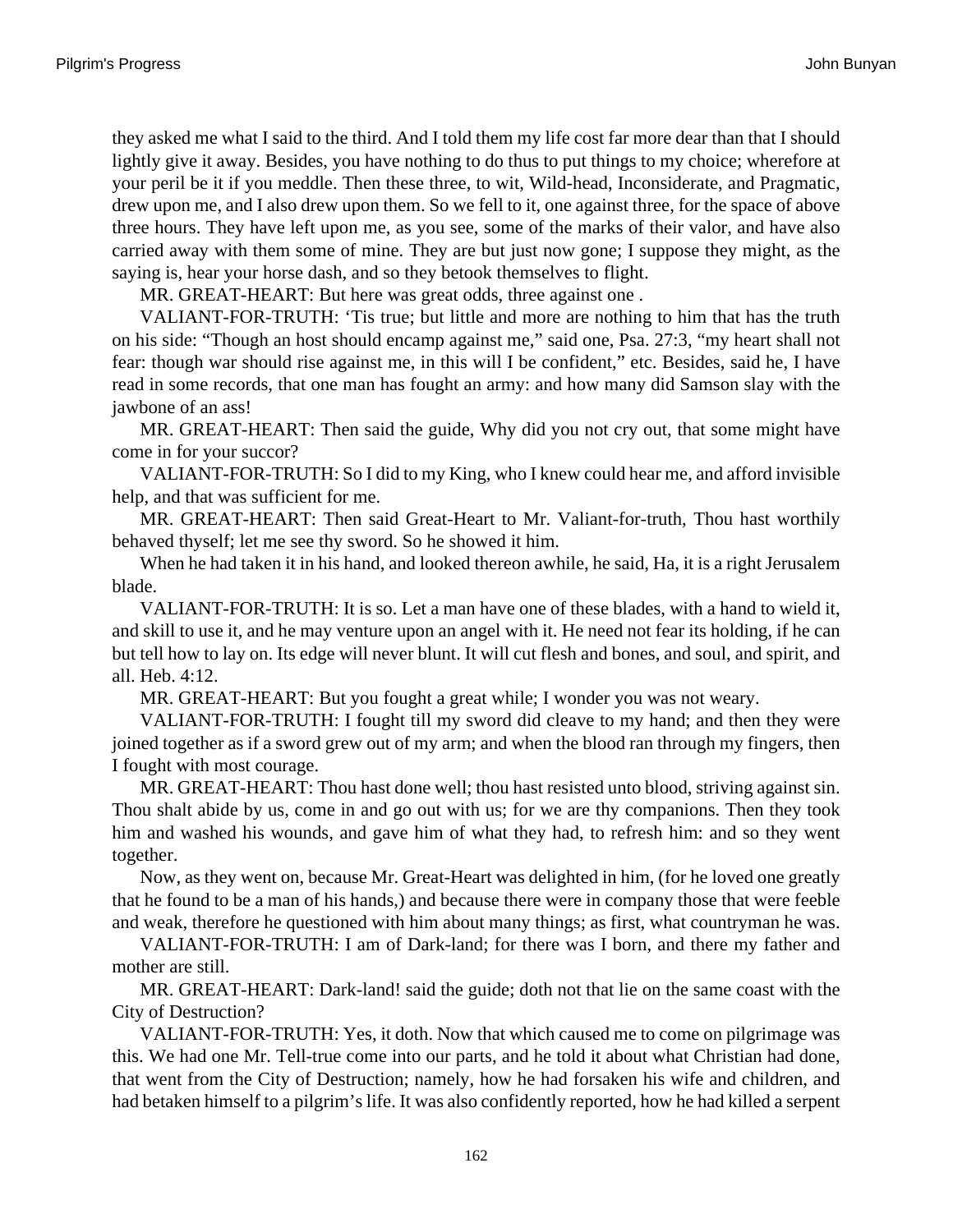that did come out to resist him in his journey; and how he got through to whither he intended. It was also told what welcome he had at all his Lord's lodgings, especially when he came to the gates of the Celestial City; for there, said the man, he was received with sound of trumpet by a company of shining ones. He told also how all the bells in the city did ring for joy at his reception, and what golden garments he was clothed with; with many other things that now I shall forbear to relate. In a word, that man so told the story of Christian and his travels that my heart fell into a burning haste to be gone after him; nor could father or mother stay me. So I got from them, and am come thus far on my way.

MR. GREAT-HEART: You came in at the gate, did you not?

VALIANT-FOR-TRUTH: Yes, yes; for the same man also told us, that all would be nothing if we did not begin to enter this way at the gate.

MR. GREAT-HEART: Look you, said the guide to Christiana, the pilgrimage of your husband, and what he has gotten thereby, is spread abroad far and near.

VALIANT-FOR-TRUTH: Why, is this Christian's wife?

MR. GREAT-HEART: Yes, that it is; and these also are his four sons.

VALIANT-FOR-TRUTH: What, and going on pilgrimage too?

MR. GREAT-HEART: Yes, verily, they are following after.

VALIANT-FOR-TRUTH: It glads me at the heart. Good man, how joyful will he be when he shall see them that would not go with him, yet to enter after him in at the gates into the Celestial City.

MR. GREAT-HEART: Without doubt it will be a comfort to him; for, next to the joy of seeing himself there, it will be a joy to meet there his wife and children.

VALIANT-FOR-TRUTH: But now you are upon that, pray let me hear your opinion about it. Some make a question whether we shall know one another when we are there.

MR. GREAT-HEART: Do you think they shall know themselves then, or that they shall rejoice to see themselves in that bliss? And if they think they shall know and do this, why not know others, and rejoice in their welfare also? Again, since relations are our second self, though that state will be dissolved there, yet why may it not be rationally concluded that we shall be more glad to see them there than to see they are wanting?

VALIANT-FOR-TRUTH: Well, I perceive whereabouts you are as to this. Have you any more things to ask me about my beginning to come on pilgrimage?

MR. GREAT-HEART: Yes; were your father and mother willing that you should become a pilgrim?

VALIANT-FOR-TRUTH: O no; they used all means imaginable to persuade me to stay at home.

MR. GREAT-HEART: Why, what could they say against it?

VALIANT-FOR-TRUTH: They said it was an idle life; and if I myself were not inclined to sloth and laziness, I would never countenance a pilgrim's condition.

MR. GREAT-HEART: And what did they say else?

VALIANT-FOR-TRUTH: Why, they told me that it was a dangerous way; yea, the most dangerous way in the world, said they, is that which the pilgrims go.

MR. GREAT-HEART: Did they show you wherein this way is so dangerous?

VALIANT-FOR-TRUTH: Yes; and that in many particulars.

MR. GREAT-HEART: Name some of them.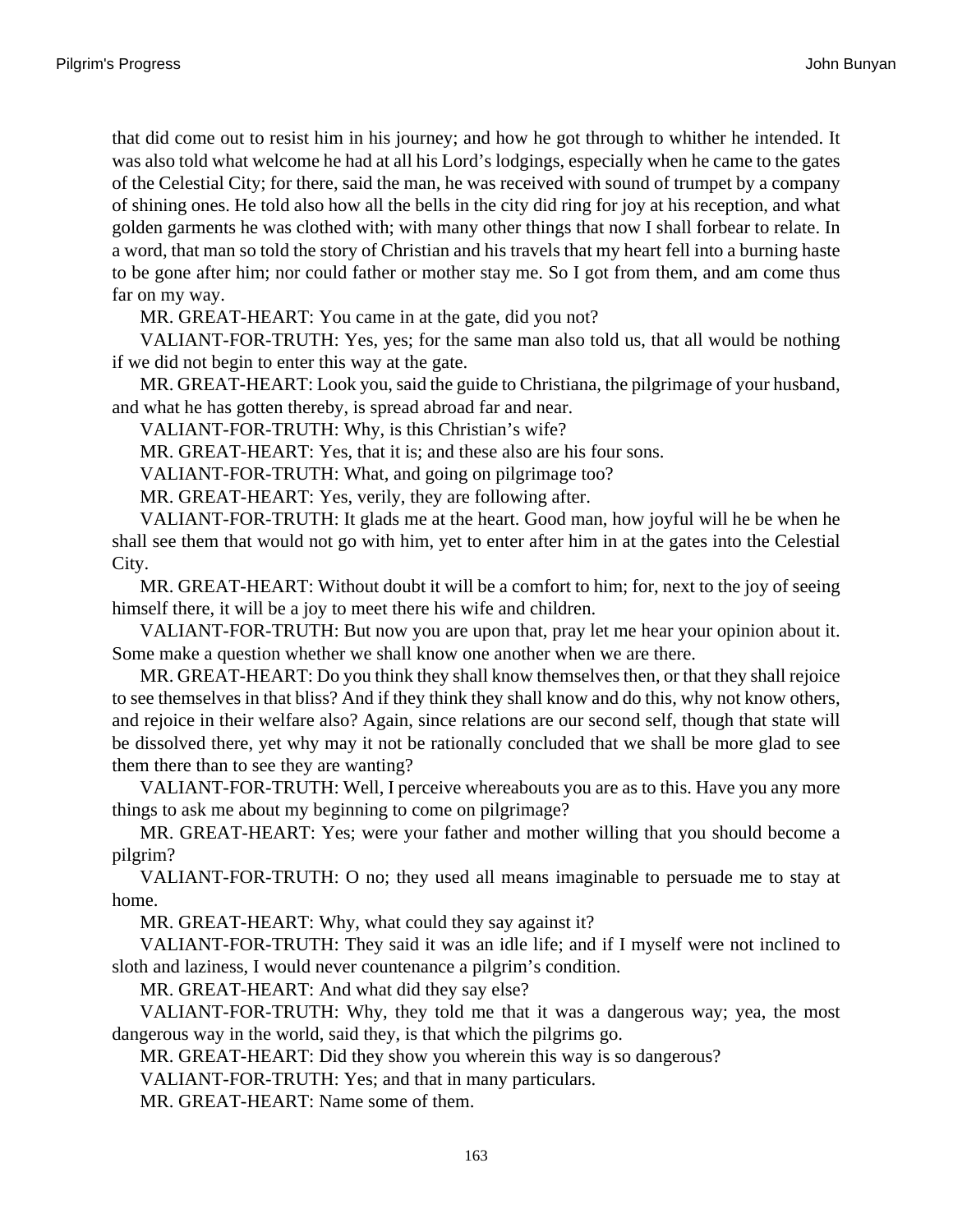VALIANT-FOR-TRUTH: They told me of the Slough of Despond, where Christian was well-nigh smothered. They told me, that there were archers standing ready in Beelzebub-castle to shoot them who should knock at the Wicket-gate for entrance. They told me also of the wood and dark mountains; of the hill Difficulty; of the lions; and also of the three giants, Bloody-man, Maul, and Slay-good. They said, moreover, that there was a foul fiend haunted the Valley of Humiliation; and that Christian was by him almost bereft of life. Besides, said they, you must go over the Valley of the Shadow of Death, where the hobgoblins are, where the light is darkness, where the way is full of snares, pits, traps, and gins. They told me also of Giant Despair, of Doubting Castle, and of the ruin that the pilgrims met with here. Further they said I must go over the Enchanted Ground, which was dangerous; And that after all this I should find a river, over which there was no bridge; and that that river did lie betwixt me and the Celestial country.

MR. GREAT-HEART: And was this all?

VALIANT-FOR-TRUTH: No. They also told me that this way was full of deceivers, and of persons that lay in wait there to turn good men out of the path.

MR. GREAT-HEART: But how did they make that out?

VALIANT-FOR-TRUTH: They told me that Mr. Wordly Wiseman did lie there in wait to deceive. They said also, that there were Formality and Hypocrisy continually on the road. They said also, that By-ends, Talkative, or Demas, would go near to gather me up; that the Flatterer would catch me in his net; or that, with green-headed Ignorance, I would presume to go on to the gate, from whence he was sent back to the hole that was in the side of the hill, and made to go the by-way to hell.

MR. GREAT-HEART: I promise you this was enough to discourage you; but did they make an end here?

VALIANT-FOR-TRUTH: No, stay. They told me also of many that had tried that way of old, and that had gone a great way therein, to see if they could find something of the glory there that so many had so much talked of from time to time, and how they came back again, and befooled themselves for setting a foot out of doors in that path, to the satisfaction of all the country. And they named several that did so, as Obstinate and Pliable, Mistrust and Timorous, Turn-away and old Atheist, with several more; who, they said, had some of them gone far to see what they could find, but not one of them had found so much advantage by going as amounted to the weight of a feather.

MR. GREAT-HEART: Said they any thing more to discourage you?

VALIANT-FOR-TRUTH: Yes. They told me of one Mr. Fearing, who was a pilgrim, and how he found his way so solitary that he never had a comfortable hour therein; also, that Mr. Despondency had like to have been starved therein: yea, and also (which I had almost forgot) that Christian himself, about whom there has been such a noise, after all his adventures for a celestial crown, was certainly drowned in the Black River, and never went a foot further; however it was smothered up.

MR. GREAT-HEART: And did none of these things discourage you?

VALIANT-FOR-TRUTH: No; they seemed but as so many nothings to me.

MR. GREAT-HEART: How came that about?

VALIANT-FOR-TRUTH: Why, I still believed what Mr. Tell-true had said; and that carried me beyond them all.

MR. GREAT-HEART: Then this was your victory, even your faith.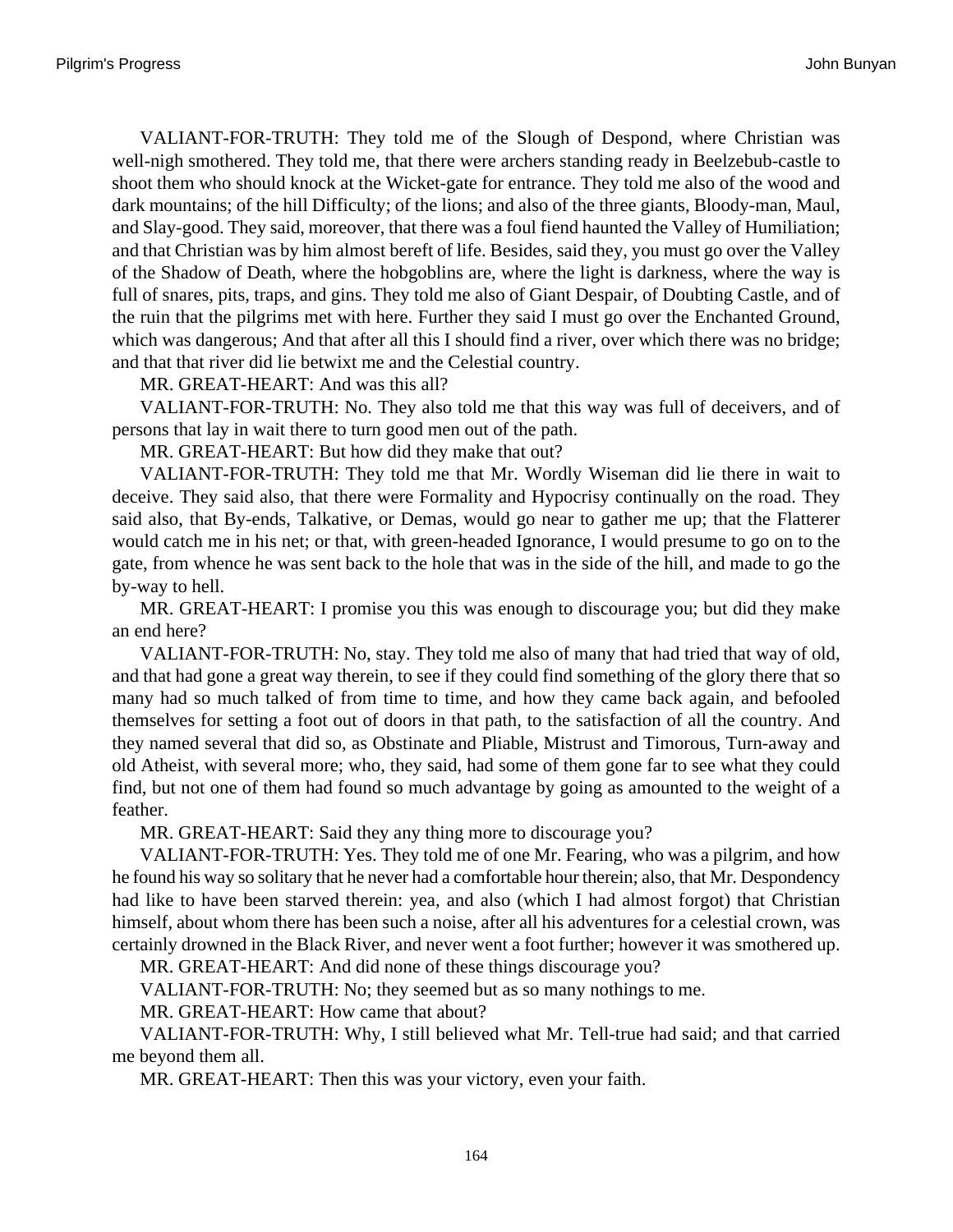VALIANT-FOR-TRUTH: It was so. I believed, and therefore came out, got into the way, fought all that set themselves against me, and, by believing, am come to this place.

"Who would true valor see,

 Let him come hither; One here will constant be,

 Come wind, come weather There's no discouragement Shall make him once relent His first avow'd intent To be a pilgrim.

Whoso beset him round With dismal stories, Do but themselves confound; His strength the more is. No lion can him fright, He'll with a giant fight, But he will have a right To be a pilgrim.

Hobgoblin nor foul fiend Can daunt his spirit; He knows he at the end Shall life inherit. Then fancies fly away, He'll not fear what men say; He'll labor night and day To be a pilgrim.

By this time they were got to the Enchanted Ground, where the air naturally tended to make one drowsy. And that place was all grown over with briars and thorns, excepting here and there, where was an enchanted arbor, upon which if a man sits, or in which if a man sleeps, it is a question, some say, whether ever he shall rise or wake again in this world. Over this forest, therefore, they went, both one and another, and Mr. Great-Heart went before, for that he was the guide; and Mr. Valiant-for-truth came behind, being rear-guard, for fear lest peradventure some fiend, or dragon, or giant, or thief, should fall upon their rear, and so do mischief. They went on here, each man with his sword drawn in his hand; for they knew it was a dangerous place. Also they cheered up one another as well as they could. Feeble-mind, Mr. Great-Heart commanded should come up after him; and Mr. Despondency was under the eye of Mr. Valiant.

Now they had not gone far, but a great mist and darkness fell upon them all; so that they could scarce, for a great while, the one see the other. Wherefore they were forced, for some time, to feel one for another by words; for they walked not by sight. But any one must think, that here was but sorry going for the best of them all; but how much worse for the women and children, who both of feet and heart were but tender! Yet so it was, that through the encouraging words of him that led in the front, and of him that brought them up behind, they made a pretty good shift to wag along.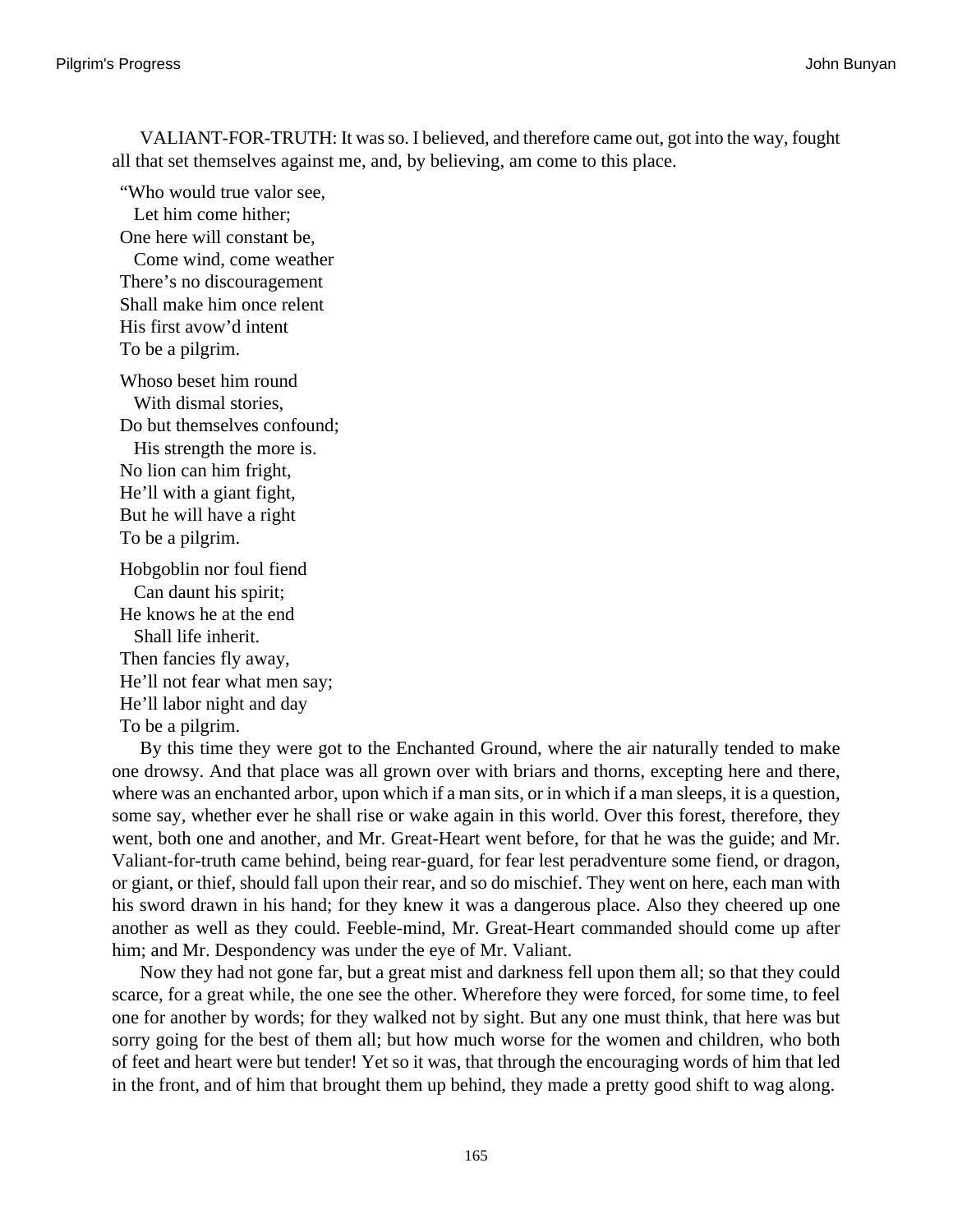The way also here was very wearisome, through dirt and slabbiness. Nor was there, on all this ground, so much as one inn or victualling-house wherein to refresh the feebler sort. Here, therefore, was grunting, and puffing, and sighing, while one tumbleth over a bush, another sticks fast in the dirt, and the children, some of them, lost their shoes in the mire; while one cries out, I am down; and another, Ho, where are you? and a third, The bushes have got such fast hold on me, I think I cannot get away from them.

Then they came at an arbor, warm, and promising much refreshing to the pilgrims; for it was finely wrought above-head, beautified with greens, furnished with benches and settles. It also had in it a soft couch, whereon the weary might lean. This, you must think, all things considered, was tempting; for the pilgrims already began to be foiled with the badness of the way: but there was not one of them that made so much as a motion to stop there. Yea, for aught I could perceive, they continually gave so good heed to the advice of their guide, and he did so faithfully tell them of dangers, and of the nature of the dangers when they were at them, that usually, when they were nearest to them, they did most pluck up their spirits, and hearten one another to deny the flesh. This arbor was called The Slothful's Friend, and was made on purpose to allure, if it might be, some of the pilgrims there to take up their rest when weary.

I saw them in my dream, that they went on in this their solitary ground, till they came to a place at which a man is apt to lose his way. Now, though when it was light their guide could well enough tell how to miss those ways that led wrong, yet in the dark he was put to a stand. But he had in his pocket a map of all ways leading to or from the Celestial City; wherefore he struck a light (for he never goes without his tinder-box also), and takes a view of his book or map, which bids him to be careful in that place to turn to the right hand. And had he not been careful here to look in his map, they had all, in probability, been smothered in the mud; for just a little before them, and that at the end of the cleanest way too, was a pit, none knows how deep, full of nothing but mud, there made on purpose to destroy the pilgrims in.

Then thought I with myself, Who that goeth on pilgrimage but would have one of these maps about him, that he may look, when he is at a stand, which is the way he must take?

Then they went on in this Enchanted Ground till they came to where there was another arbor, and it was built by the highway-side. And in that arbor there lay two men, whose names were Heedless and Too-bold. These two went thus far on pilgrimage; but here, being wearied with their journey, they sat down to rest themselves, and so fell fast asleep. When the pilgrims saw them, they stood still, and shook their heads; for they knew that the sleepers were in a pitiful case. Then they consulted what to do, whether to go on and leave them in their sleep, or to step to them and try to awake them; so they concluded to go to them and awake them, that is, if they could; but with this caution, namely, to take heed that they themselves did not sit down nor embrace the offered benefit of that arbor.

So they went in, and spake to the men, and called each by his name, for the guide, it seems, did know them; but there was no voice nor answer. Then the guide did shake them, and do what he could to disturb them. Then said one of them, I will pay you when I take my money. At which the guide shook his head. I will fight so long as I can hold my sword in my hand, said the other. At that, one of the children laughed.

Then said Christiana, What is the meaning of this? The guide said, They talk in their sleep. If you strike them, beat them, or whatever else you do to them, they will answer you after this fashion; or, as one of them said in old time, when the waves of the sea did beat upon him, and he slept as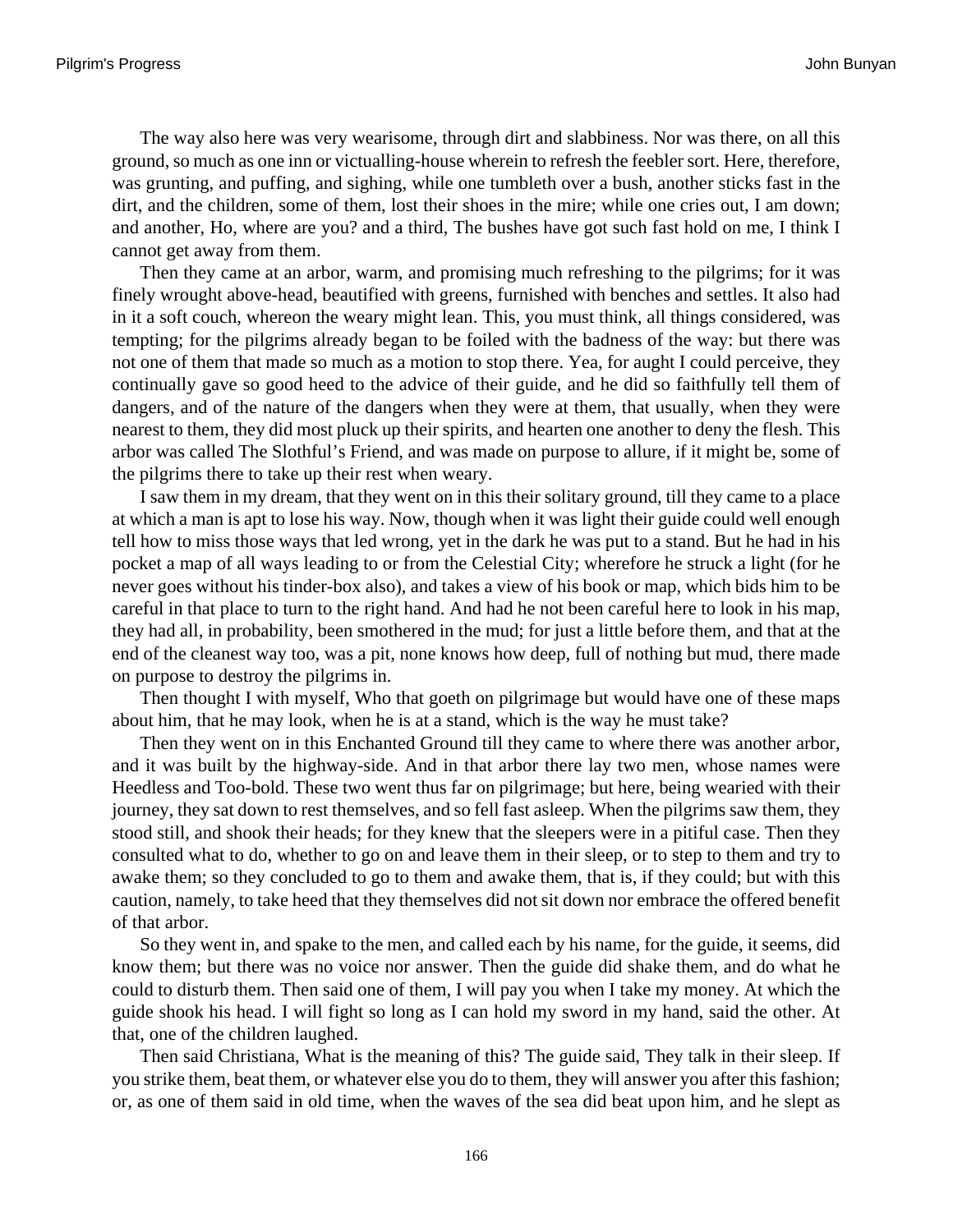<span id="page-170-0"></span>one upon the mast of a ship, [Prov. 23:34,35](http://www.ccel.org/b/bible/asv/xml/asv.Prov.23.xml#Prov.23.34 Bible:Prov.23.35), When I awake, I will seek it yet again. You know, when men talk in their sleep, they say any thing; but their words are not governed either by faith or reason. There is an incoherency in their words now, as there was before betwixt their going on pilgrimage and sitting down here. This, then, is the mischief of it: when heedless ones go on pilgrimage, 'tis twenty to one but they are served thus. For this Enchanted Ground is one of the last refuges that the enemy to pilgrims has; wherefore it is, as you see, placed almost at the end of the way, and so it standeth against us with the more advantage. For when, thinks the enemy, will these fools be so desirous to sit down as when they are weary? and when so like to be weary as when almost at their journey's end? Therefore it is, I say, that the Enchanted Ground is placed so nigh to the land Beulah, and so near the end of their race. Wherefore let pilgrims look to themselves, lest it happen to them as it has done to these that, as you see, are fallen asleep, and none can awake them.

Then the pilgrims desired with trembling to go forward; only they prayed their guide to strike a light, that they might go the rest of their way by the help of the light of a lantern. So he struck a light, and they went by the help of that through the rest of this way, though the darkness was very great. [2 Pet. 1:19.](http://www.ccel.org/b/bible/asv/xml/asv.iiPet.1.xml#iiPet.1.19) But the children began to be sorely weary, and they cried out unto him that loveth pilgrims, to make their way more comfortable. So by that they had gone a little further, a wind arose that drove away the fog, so the air became more clear. Yet they were not off (by much) of the Enchanted Ground; only now they could see one another better, and the way wherein they should walk.

Now when they were almost at the end of this ground, they perceived that a little before them was a solemn noise, as of one that was much concerned. So they went on and looked before them: and behold they saw, as they thought, a man upon his knees, with hands and eyes lifted up, and speaking, as they thought, earnestly to one that was above. They drew nigh, but could not tell what he said; so they went softly till he had done. When he had done, he got up, and began to run towards the Celestial City. Then Mr. Great-Heart called after him, saying, Soho, friend, let us have your company, if you go, as I suppose you do, to the Celestial City. So the man stopped, and they came up to him. But as soon as Mr. Honest saw him, he said, I know this man. Then said Mr. Valiant-for-truth, Prithee, who is it? It is one, said he, that comes from whereabout I dwelt. His name is Standfast; he is certainly a right good pilgrim.

<span id="page-170-1"></span>So they came up to one another; and presently Standfast said to old Honest, Ho, father Honest, are you there? Aye, said he, that I am, as sure as you are there. Right glad am I, said Mr. Standfast, that I have found you on this road. And as glad am I, said the other, that I espied you on your knees. Then Mr. Standfast blushed, and said, But why, did you see me? Yes, that I did, quoth the other, and with my heart was glad at the sight. Why, what did you think? said Standfast. Think! said old Honest; what could I think? I thought we had an honest man upon the road, and therefore should have his company by and by. If you thought not amiss, said Standfast, how happy am I! But if I be not as I should, 't is I alone must bear it. That is true, said the other; but your fear doth further confirm me that things are right betwixt the Prince of pilgrims and your soul. For he saith, "Blessed is the man that feareth always." [Prov. 28:14](http://www.ccel.org/b/bible/asv/xml/asv.Prov.28.xml#Prov.28.14).

VALIANT-FOR-TRUTH: Well but, brother, I pray thee tell us what was it that was the cause of thy being upon thy knees even now: was it for that some special mercy laid obligations upon thee, or how?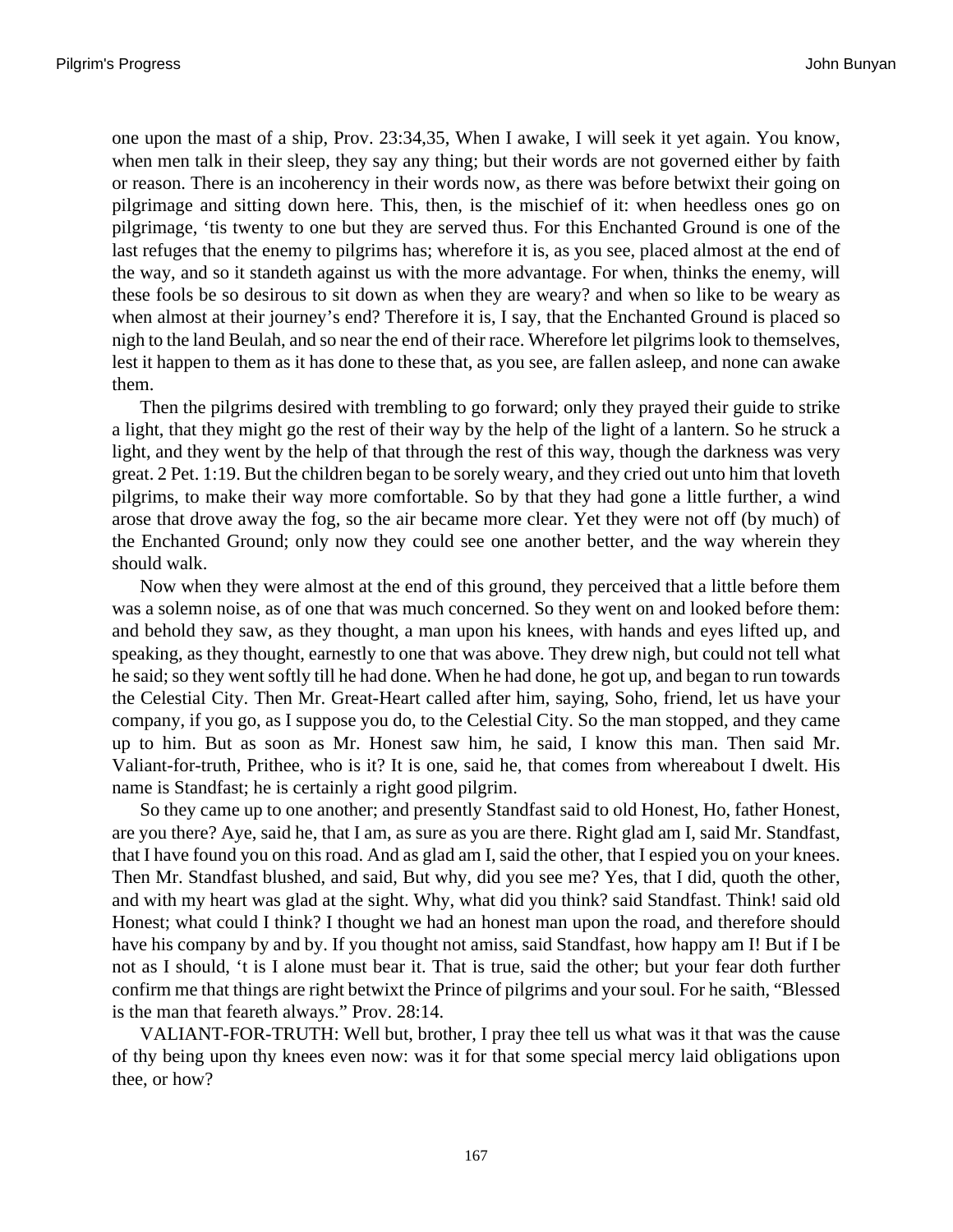STANDFAST: Why, we are, as you see, upon the Enchanted Ground; and as I was coming along, I was musing with myself of what a dangerous nature the road in this place was, and how many that had come even thus far on pilgrimage, had here been stopped and been destroyed. I thought also of the manner of the death with which this place destroyeth men. Those that die here, die of no violent distemper: the death which such die is not grievous to them. For he that goeth away in a sleep, begins that journey with desire and pleasure. Yea, such acquiesce in the will of that disease.

MR. HONEST: Then Mr. Honest interrupting him, said, Did you see the two men asleep in the arbor?

<span id="page-171-0"></span>STANDFAST: Aye, aye, I saw Heedless and Too-bold there; and for ought I know, there they will lie till they rot. [Prov. 10:7.](http://www.ccel.org/b/bible/asv/xml/asv.Prov.10.xml#Prov.10.7) But let me go on with my tale. As I was thus musing, as I said, there was one in very pleasant attire, but old, who presented herself to me, and offered me three things, to wit, her body, her purse, and her bed. Now the truth is, I was both weary and sleepy. I am also as poor as an owlet, and that perhaps the witch knew. Well, I repulsed her once and again, but she put by my repulses, and smiled. Then I began to be angry; but she mattered that nothing at all. Then she made offers again, and said, if I would be ruled by her, she would make me great and happy; for, said she, I am the mistress of the world, and men are made happy by me. Then I asked her name, and she told me it was Madam Bubble. This set me further from her; but she still followed me with enticements. Then I betook me, as you saw, to my knees, and with hands lifted up, and cries, I prayed to Him that had said he would help. So, just as you came up, the gentlewoman went her way. Then I continued to give thanks for this my

great deliverance; for I verily believe she intended no good, but rather sought to make stop of me in my journey.

MR. HONEST: Without doubt her designs were bad. But stay, now you talk of her, methinks I either have seen her, or have read some story of her.

STANDFAST: Perhaps you have done both.

MR. HONEST: Madam Bubble! Is she not a tall, comely dame, something of a swarthy complexion?

STANDFAST: Right, you hit it: she is just such a one.

MR. HONEST: Doth she not speak very smoothly, and give you a smile at the end of a sentence? STANDFAST: You fall right upon it again, for these are her very actions.

MR. HONEST: Doth she not wear a great purse by her side, and is not her hand often in it, fingering her money, as if that was her heart's delight.

STANDFAST: 'Tis just so; had she stood by all this while, you could not more amply have set her forth before me, nor have better described her features.

MR. HONEST: Then he that drew her picture was a good limner, and he that wrote of her said true.

MR. GREAT-HEART: This woman is a witch, and it is by virtue of her sorceries that this ground is enchanted. Whoever doth lay his head down in her lap, had as good lay it down on that block over which the axe doth hang; and whoever lay their eyes upon her beauty are counted the enemies of God. This is she that maintaineth in their splendor all those that are the enemies of pilgrims. [James 4:4](http://www.ccel.org/b/bible/asv/xml/asv.Jas.4.xml#Jas.4.4). Yea, this is she that has bought off many a man from a pilgrim's life. She is a great gossiper; she is always, both she and her daughters, at one pilgrim's heels or another, now commending, and then preferring the excellences of this life. She is a bold and impudent slut: she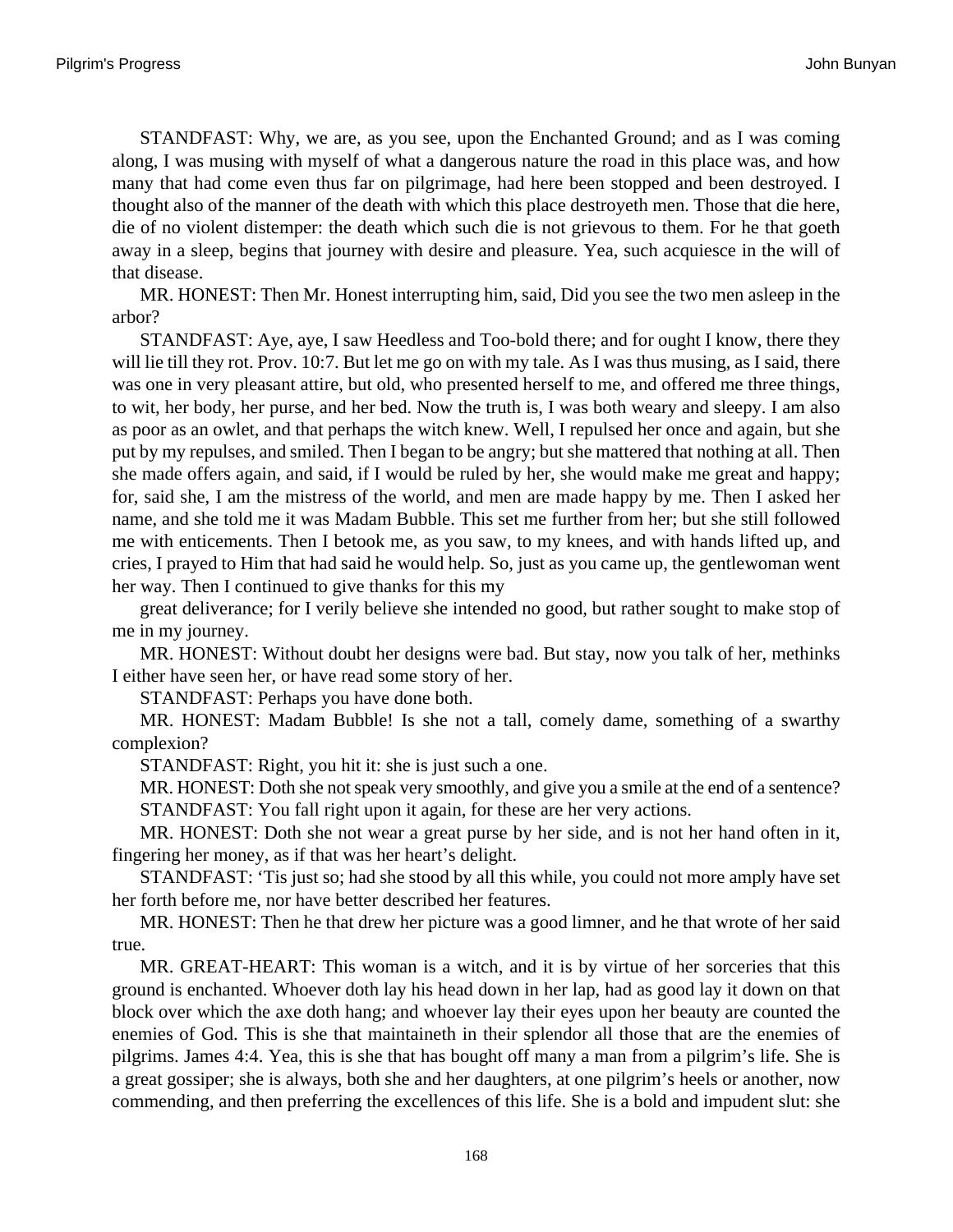will talk with any man. She always laugheth poor pilgrims to scorn, but highly commends the rich. If there be one cunning to get money in a place, she will speak well of him from house to house. She loveth banqueting and feasting mainly well; she is always at one full table or another. She has given it out in some places that she is a goddess, and therefore some do worship her. She has her time, and open places of cheating; and she will say and avow it, that none can show a good comparable to hers. She promiseth to dwell with children's children, if they will but love her and make much of her. She will cast out of her purse gold like dust in some places and to some persons. She loves to be sought after, spoken well of, and to lie in the bosoms of men. She is never weary of commending her commodities, and she loves them most that think best of her. She will promise to some crowns and kingdoms, if they will but take her advice; yet many has she brought to the halter, and ten thousand times more to hell.

STANDFAST: Oh, said Standfast, what a mercy is it that I did resist her; for whither might she have drawn me!

MR. GREAT-HEART: Whither? nay, none but God knows whither. But in general, to be sure, she would have drawn thee into many foolish and hurtful lusts, which drown men in destruction and perdition. [1 Tim. 6:9.](http://www.ccel.org/b/bible/asv/xml/asv.iTim.6.xml#iTim.6.9) 'T was she that set Absalom against his father, and Jeroboam against his master. 'T was she that persuaded Judas to sell his Lord; and that prevailed with Demas to forsake the godly pilgrim's life. None can tell of the mischief that she doth. She makes variance betwixt rulers and subjects, betwixt parents and children, betwixt neighbor and neighbor, betwixt a man and his wife, betwixt a man and himself, betwixt the flesh and the spirit. Wherefore, good Mr. Standfast, be as your name is, and when you have done all, stand.

At this discourse there was among the pilgrims a mixture of joy and trembling; but at length they broke out and sang,

"What danger is the Pilgrim in! How many are his foes! How many ways there are to sin No living mortal knows.

Some in the ditch are spoiled, yea, can

Lie tumbling in the mire:

Some, though they shun the frying-pan

Do leap into the fire."

After this, I beheld until they were come into the land of Beulah, where the sun shineth night and day. Here, because they were weary, they betook themselves a while to rest. And because this country was common for pilgrims, and because the orchards and vineyards that were here belonged to the King of the Celestial country, therefore they were licensed to make bold with any of his things. But a little while soon refreshed them here; for the bells did so ring, and the trumpets continually sound so melodiously, that they could not sleep, and yet they received as much refreshing as if they had slept their sleep ever so soundly. Here also all the noise of them that walked the streets was, More pilgrims are come to town! And another would answer, saying, And so many went over the water, and were let in at the golden gates to-day! They would cry again, There is now a legion of shining ones just come to town, by which we know that there are more pilgrims upon the road; for here they come to wait for them, and to comfort them after all their sorrow. Then the pilgrims got up, and walked to and fro. But how were their ears now filled with heavenly noises,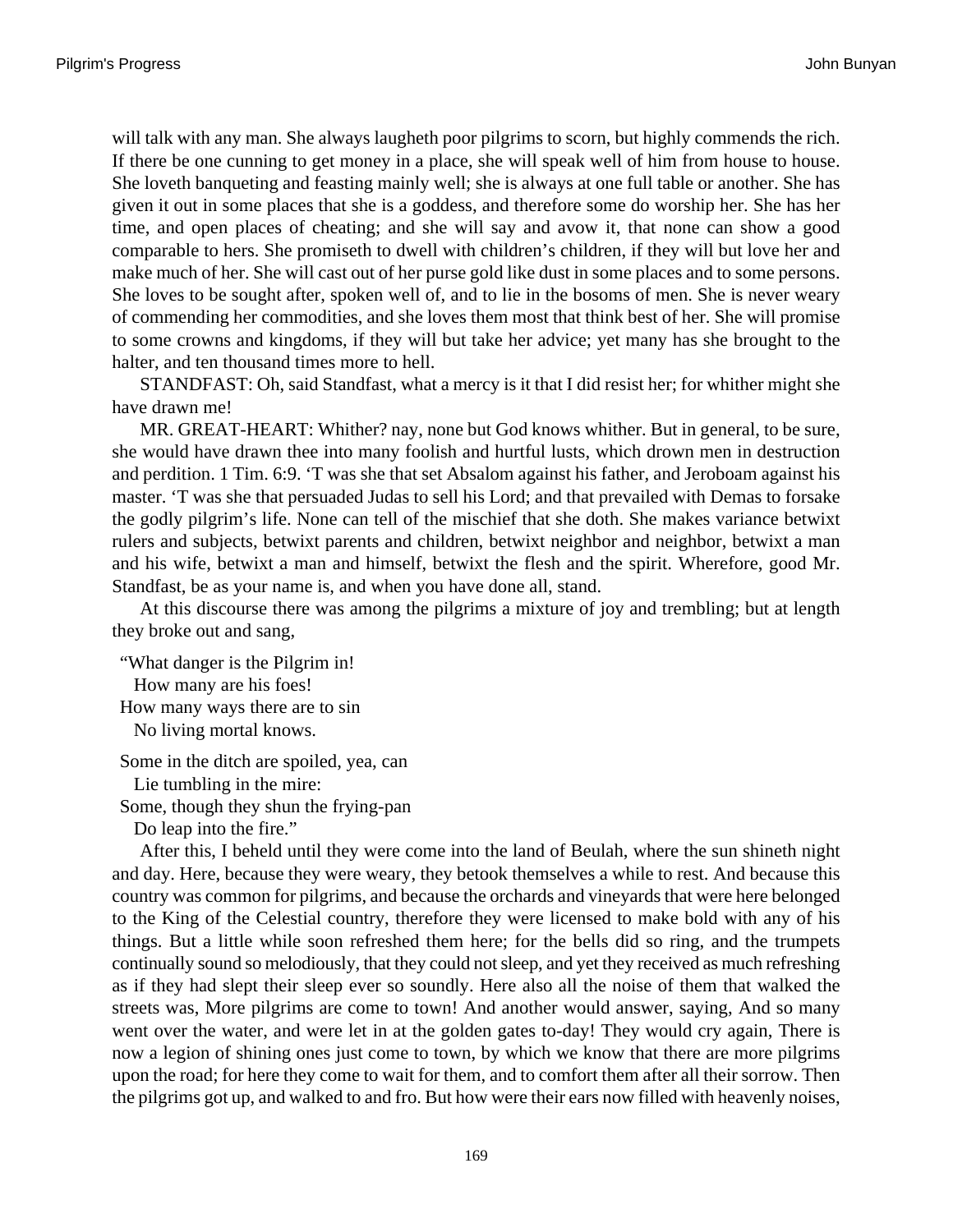and their eyes delighted with celestial visions! In this land they heard nothing, saw nothing, felt nothing, smelt nothing, tasted nothing that was offensive to their stomach or mind; only when they tasted of the water of the river over which they were to go, they thought that it tasted a little bitterish to the palate; but it proved sweeter when it was down.

In this place there was a record kept of the names of them that had been pilgrims of old, and a history of all the famous acts that they had done. It was here also much discoursed, how the river to some had had its flowings, and what ebbings it has had while others have gone over. It has been in a manner dry for some, while it has overflowed its banks for others.

In this place the children of the town would go into the King's gardens, and gather nosegays for the pilgrims, and bring them to them with much affection. Here also grew camphire, with spikenard and saffron, calamus and cinnamon, with all the trees of frankincense, myrrh, and aloes, with all chief spices. With these the pilgrims' chambers were perfumed while they stayed here; and with these were their bodies anointed, to prepare them to go over the river, when the time appointed was come.

Now, while they lay here, and waited for the good hour, there was a noise in the town that there was a post come from the Celestial City, with matter of great importance to one Christiana, the wife of Christian the pilgrim. So inquiry was made for her, and the house was found out where she was. So the post presented her with a letter. The contents were, Hail, good woman; I bring thee tidings that the Master calleth for thee, and expecteth that thou shouldst stand in his presence in clothes of immortality within these ten days.

When he had read this letter to her, he gave her therewith a sure token that he was a true messenger, and was come to bid her make haste to be gone. The token was, an arrow with a point sharpened with love, let easily into her heart, which by degrees wrought so effectually with her, that at the time appointed she must be gone.

When Christiana saw that her time was come, and that she was the first of this company that was to go over, she called for Mr. Great-Heart her guide, and told him how matters were. So he told her he was heartily glad of the news, and could have been glad had the post come for him. Then she bid him that he should give advice how all things should be prepared for her journey. So he told her, saying, Thus and thus it must be, and we that survive will accompany you to the river-side.

Then she called for her children, and gave them her blessing, and told them that she had read with comfort the mark that was set in their foreheads, and was glad to see them with her there, and that they had kept their garments so white. Lastly, she bequeathed to the poor that little she had, and commanded her sons and daughters to be ready against the messenger should come for them.

<span id="page-173-0"></span>When she had spoken these words to her guide, and to her children, she called for Mr. Valiant-for-truth, and said unto him, Sir, you have in all places showed yourself true-hearted; be faithful unto death, and my King will give you a crown of life. [Rev. 2:10.](http://www.ccel.org/b/bible/asv/xml/asv.Rev.2.xml#Rev.2.10) I would also entreat you to have an eye to my children; and if at any time you see them faint, speak comfortably to them. For my daughters, my sons' wives, they have been faithful, and a fulfilling of the promise upon them will be their end. But she gave Mr. Standfast a ring.

Then she called for old Mr. Honest, and said of him, "Behold an Israelite indeed, in whom is no guile!" [John 1:47](http://www.ccel.org/b/bible/asv/xml/asv.John.1.xml#John.1.47). Then said he, I wish you a fair day when you set out for Mount Sion, and shall be glad to see that you go over the river dry-shod. But she answered, Come wet, come dry, I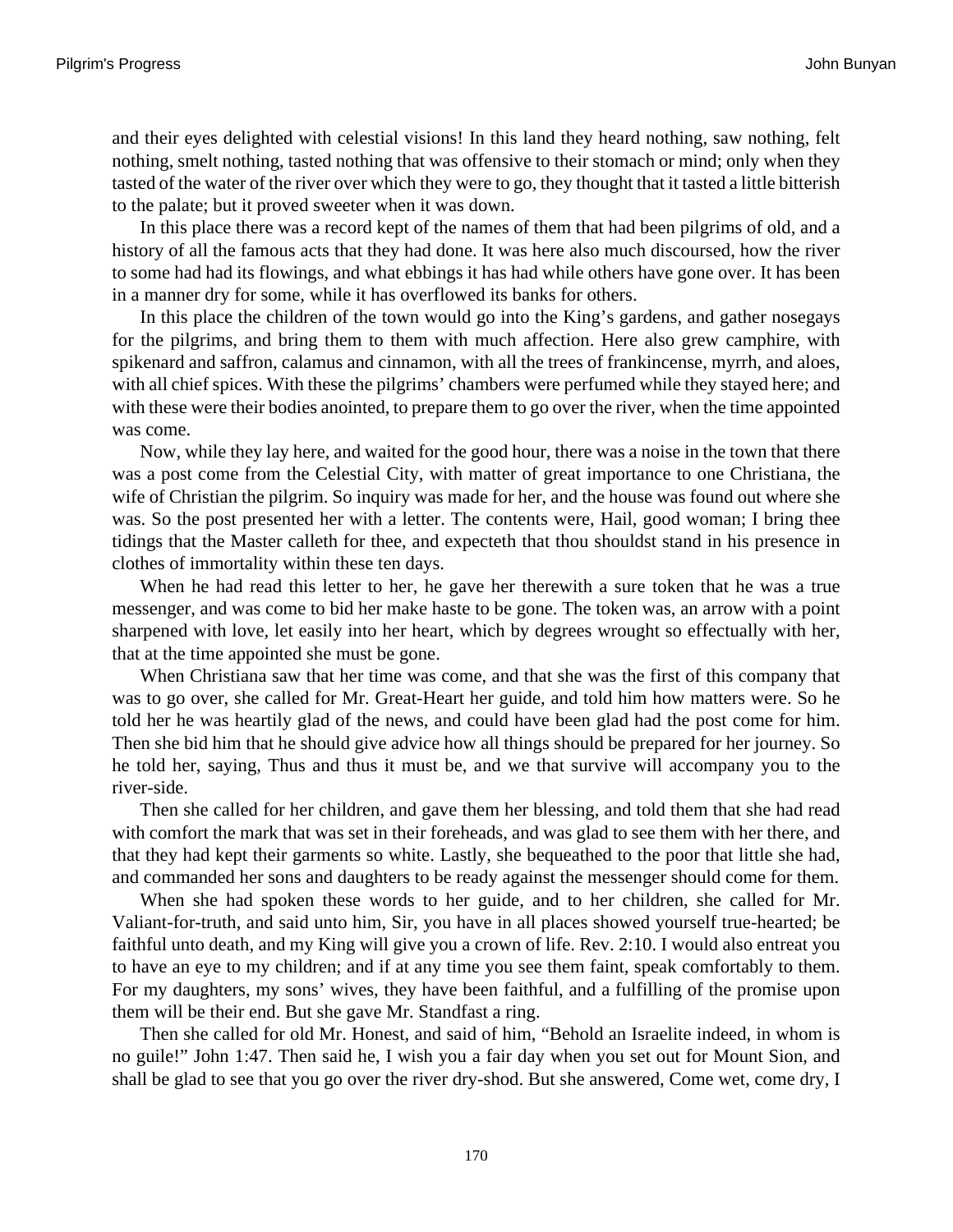long to be gone; for however the weather is in my journey, I shall have time enough when I come there to sit down and rest me and dry me.

Then came in that good man Mr. Ready-to-halt, to see her. So she said to him, Thy travel hitherto has been with difficulty; but that will make thy rest the sweeter. Watch, and be ready; for at an hour when you think not, the messenger may come.

After him came Mr. Despondency and his daughter Much-afraid, to whom she said, You ought, with thankfulness, forever to remember your deliverance from the hands of Giant Despair, and out of Doubting Castle. The effect of that mercy is, that you are brought with safety hither. Be ye watchful, and cast away fear; be sober, and hope to the end.

Then she said to Mr. Feeble-mind, Thou wast delivered from the mouth of Giant Slay-good, that thou mightest live in the light of the living, and see thy King with comfort. Only I advise thee to repent of thine aptness to fear and doubt of his goodness, before he sends for thee; lest thou shouldst, when he comes, be forced to stand before him for that fault with blushing.

Now the day drew on that Christiana must be gone. So the road was full of people to see her take her journey. But behold, all the banks beyond the river were full of horses and chariots, which were come down from above to accompany her to the city gate. So she came forth, and entered the river, with a beckon of farewell to those that followed her. The last words that she was heard to say were, I come, Lord, to be with thee and bless thee! So her children and friends returned to their place, for those that waited for Christiana had carried her out of their sight. So she went and called, and entered in at the gate with all the ceremonies of joy that her husband Christian had entered with before her. At her departure, the children wept. But Mr. Great-Heart and Mr. Valiant played upon the welltuned cymbal and harp for joy. So all departed to their respective places.

<span id="page-174-1"></span>In process of time there came a post to the town again, and his business was with Mr. Ready-to-halt. So he inquired him out, and said, I am come from Him whom thou hast loved and followed, though upon crutches; and my message is to tell thee, that he expects thee at his table to sup with him in his kingdom, the next day after Easter; wherefore prepare thyself for this journey. Then he also gave him a token that he was a true messenger, saying, "I have broken thy golden bowl, and loosed thy silver cord." [Eccles. 12:6.](http://www.ccel.org/b/bible/asv/xml/asv.Eccl.12.xml#Eccl.12.6)

After this, Mr. Ready-to-halt called for his fellow-pilgrims, and told them, saying, I am sent for, and God shall surely visit you also. So he desired Mr. Valiant to make his will. And because he had nothing to bequeath to them that should survive him but his crutches, and his good wishes, therefore thus he said, These crutches I bequeath to my son that shall tread in my steps, with a hundred warm wishes that he may prove better than I have been.

Then he thanked Mr. Great-Heart for his conduct and kindness, and so addressed himself to his journey. When he came to the brink of the river, he said, Now I shall have no more need of these crutches, since yonder are chariots and horses for me to ride on. The last words he was heard to say were, Welcome life! So he went his way.

<span id="page-174-0"></span>After this, Mr. Feeble-mind had tidings brought him that the post sounded his horn at his chamber door. Then he came in, and told him, saying, I am come to tell thee that thy Master hath need of thee, and that in a very little time thou must behold his face in brightness. And take this as a token of the truth of my message: "Those that look out at the windows shall be darkened." [Eccles. 12:3](http://www.ccel.org/b/bible/asv/xml/asv.Eccl.12.xml#Eccl.12.3). Then Mr. Feeble-mind called for his friends, and told them what errand had been brought unto him, and what token he had received of the truth of the message. Then he said, since I have nothing to bequeath to any, to what purpose should I make a will? As for my feeble mind, that I will leave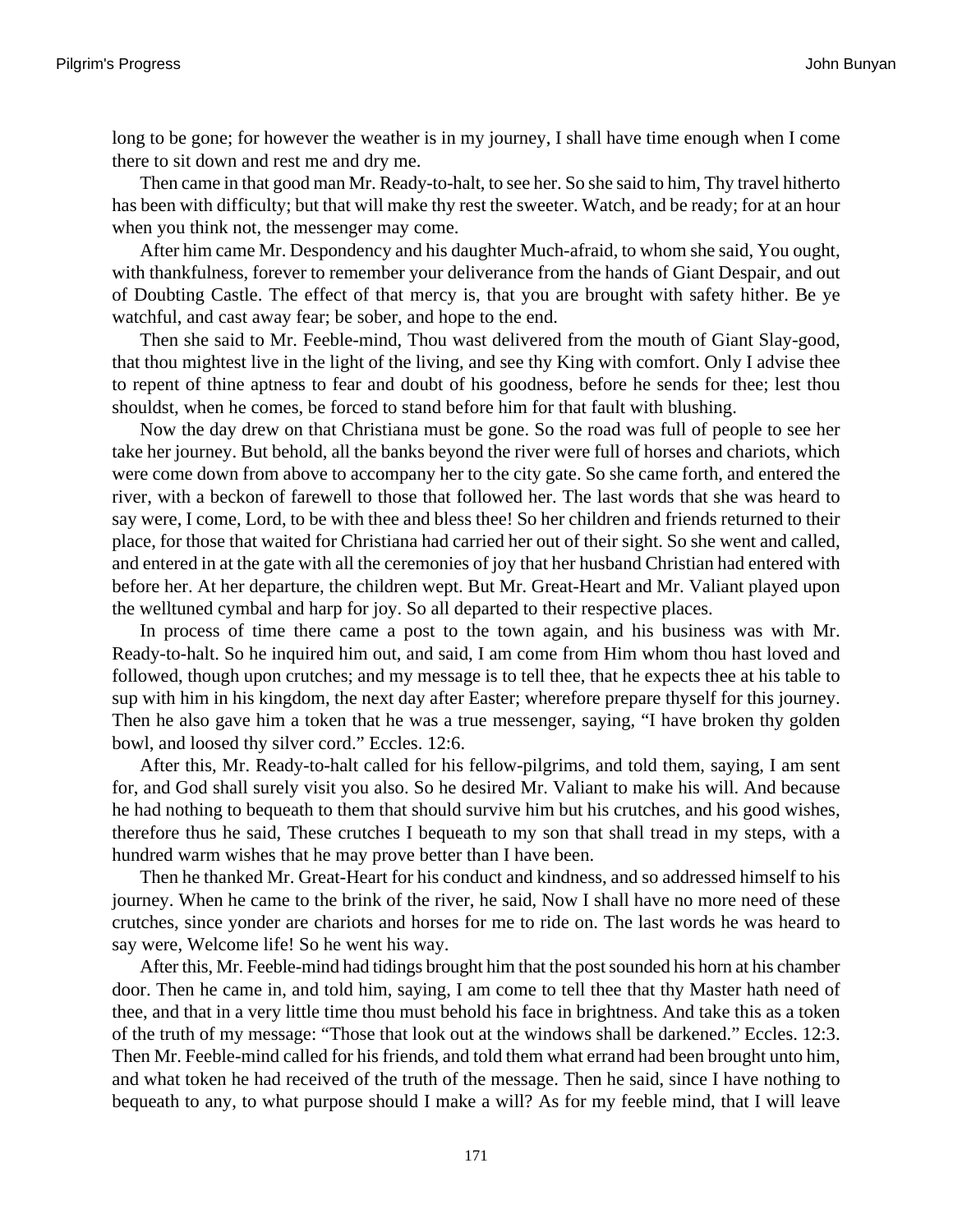behind me, for that I shall have no need of it in the place whither I go, nor is it worth bestowing upon the poorest pilgrims: wherefore, when I am gone, I desire that you, Mr. Valiant, would bury it in a dunghill. This done, and the day being come on which he was to depart, he entered the river as the rest. His last words were, Hold out, faith and patience! So he went over to the other side.

<span id="page-175-1"></span>When days had many of them passed away, Mr. Despondency was sent for; for a post was come, and brought this message to him: Trembling man! these are to summon thee to be ready with the King by the next Lord's day, to shout for joy for thy deliverance from all thy doubtings. And, said the messenger, that my message is true, take this for a proof: so he gave him a grasshopper to be a burden unto him. [Ecclesiastes 12:5](http://www.ccel.org/b/bible/asv/xml/asv.Eccl.12.xml#Eccl.12.5).

Now Mr. Despondency's daughter, whose name was Much-afraid, said, when she heard what was done, that she would go with her father. Then Mr. Despondency said to his friends, Myself and my daughter, you know what we have been, and how troublesomely we have behaved ourselves in every company. My will and my daughter's is, that our desponds and slavish fears be by no man ever received, from the day of our departure, forever; for I know that after my death they will offer themselves to others. For, to be plain with you, they are ghosts which we entertained when we first began to be pilgrims, and could never shake them off after; and they will walk about, and seek entertainment of the pilgrims: but for our sakes, shut the doors upon them. When the time was come for them to depart, they went up to the brink of the river. The last words of Mr. Despondency were, Farewell, night; welcome, day! His daughter went through the river singing, but none could understand what she said.

<span id="page-175-0"></span>Then it came to pass a while after, that there was a post in the town that inquired for Mr. Honest. So he came to the house where he was, and delivered to his hand these lines: Thou art commanded to be ready against this day seven-night, to present thyself before thy Lord at his Father's house. And for a token that my message is true, "All the daughters of music shall be brought low." [Eccles.](http://www.ccel.org/b/bible/asv/xml/asv.Eccl.12.xml#Eccl.12.4) [12:4](http://www.ccel.org/b/bible/asv/xml/asv.Eccl.12.xml#Eccl.12.4). Then Mr. Honest called for his friends, and said unto them, I die, but shall make no will. As for my honesty, it shall go with me; let him that comes after be told of this. When the day that he was to be gone was come, he addressed himself to go over the river. Now the river at that time over-flowed its banks in some places; but Mr. Honest, in his lifetime, had spoken to one Good-conscience to meet him there, the which he also did, and lent him his hand, and so helped him over. The last words of Mr. Honest were, Grace reigns! So he left the world.

<span id="page-175-2"></span>After this it was noised abroad that Mr. Valiant-for-truth was taken with a summons by the same post as the other, and had this for a token that the summons was true, "That his pitcher was broken at the fountain." [Eccl. 12:6](http://www.ccel.org/b/bible/asv/xml/asv.Eccl.12.xml#Eccl.12.6). When he understood it, he called for his friends, and told them of it. Then said he, I am going to my Father's; and though with great difficulty I have got hither, yet now I do not repent me of all the trouble I have been at to arrive where I am. My sword I give to him that shall succeed me in my pilgrimage, and my courage and skill to him that can get it. My marks and scars I carry with me, to be a witness for me that I have fought His battles who will now be my rewarder. When the day that he must go hence was come, many accompanied him to the river-side, into which as he went, he said, "Death, where is thy sting?" And as he went down deeper, he said, "Grave, where is thy victory?" [1 Cor. 15:55.](http://www.ccel.org/b/bible/asv/xml/asv.iCor.15.xml#iCor.15.55) So he passed over, and all the trumpets sounded for him on the other side.

Then there came forth a summons for Mr. Standfast. This Mr. Standfast was he whom the rest of the pilgrims found upon his knees in the Enchanted Ground. And the post brought it him open in his hands: the contents thereof were, that he must prepare for a change of life, for his Master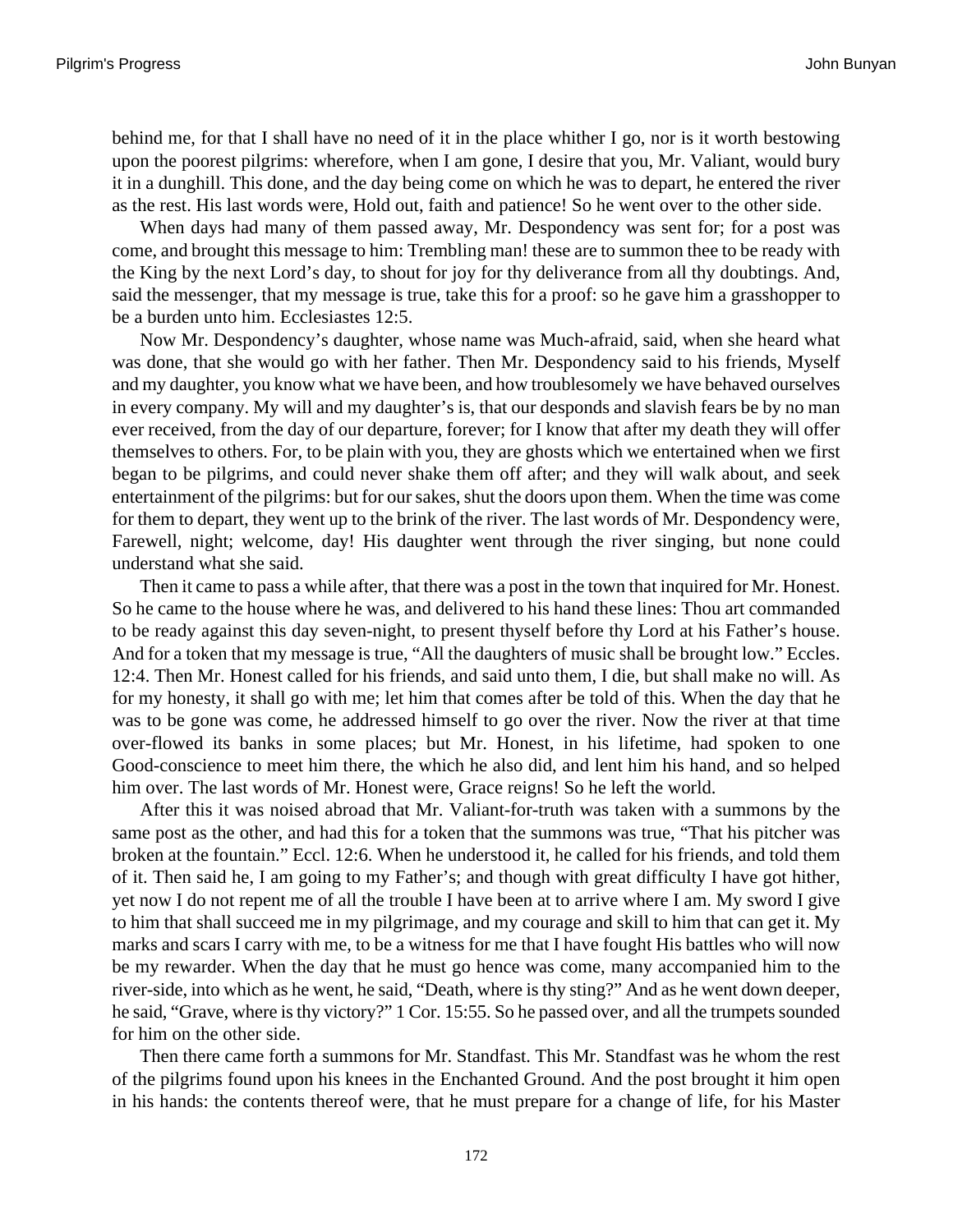<span id="page-176-1"></span>was not willing that he should be so far from him any longer. At this Mr. Standfast was put into a muse. Nay, said the messenger, you need not doubt of the truth of my message; for here is a token of the truth thereof, "Thy wheel is broken at the cistern." [Eccles. 12:6.](http://www.ccel.org/b/bible/asv/xml/asv.Eccl.12.xml#Eccl.12.6) Then he called to him Mr. Great-Heart, who was their guide, and said unto him, Sir, although it was not my hap to be much in your good company during the days of my pilgrimage, yet, since the time I knew you, you have been profitable to me. When I came from home, I left behind me a wife and five small children; let me entreat you, at your return, (for I know that you go and return to your Master's house, in hopes that you may yet be a conductor to more of the holy pilgrims,) that you send to my family, and let them be acquainted with all that hath and shall happen unto me. Tell them moreover of my happy arrival at this place, and of the present and late blessed condition I am in. Tell them also of Christian and Christiana his wife, and how she and her children came after her husband. Tell them also of what a happy end she made, and whither she is gone. I have little or nothing to send to my family, unless it be prayers and tears for them; of which it will suffice that you acquaint them, if peradventure they may prevail. When Mr. Standfast had thus set things in order, and the time being come for him to haste him away, he also went down to the river. Now there was a great calm at that time in the river; wherefore Mr. Standfast, when he was about half-way in, stood a while, and talked with his companions that had waited upon him thither. And he said, This river has been a terror to many; yea, the thoughts of it also have often frightened me; but now methinks I stand easy; my foot is fixed upon that on which the feet of the priests that bare the ark of the covenant stood while Israel went over Jordan. [Josh. 3:17](http://www.ccel.org/b/bible/asv/xml/asv.Josh.3.xml#Josh.3.17). The waters indeed are to the palate bitter, and to the stomach cold; yet the thoughts of what I am going to, and of the convoy that waits for me on the other side, do lie as a glowing coal at my heart. I see myself now at the end of my journey; my toilsome days are ended. I am going to see that head which was crowned with thorns, and that face which was spit upon for me. I have formerly lived by hearsay and faith; but now I go where I shall live by sight, and shall be with him in whose company I delight myself. I have loved to hear my Lord spoken of; and wherever I have seen the print of his shoe in the earth, there I have coveted to set my foot too. His name has been to me as a civet-box; yea, sweeter than all perfumes. His voice to me has been most sweet, and his countenance I have more desired than they that have most desired the light of the sun. His words I did use to gather for my food, and for antidotes against my faintings. He hath held me, and hath kept me from mine iniquities; yea, my steps hath he strengthened in his way.

<span id="page-176-0"></span>Now, while he was thus in discourse, his countenance changed; his strong man bowed under him: and after he had said, Take me, for I come unto thee, he ceased to be seen of them.

But glorious it was to see how the open region was filled with horses and chariots, with trumpeters and pipers, with singers and players upon stringed instruments, to welcome the pilgrims as they went up, and followed one another in at the beautiful gate of the city.

As for Christiana's children, the four boys that Christiana brought, with their wives and children, I did not stay where I was till they were gone over. Also, since I came away, I heard one say that they were yet alive, and so would be for the increase of the church, in that place where they were, for a time.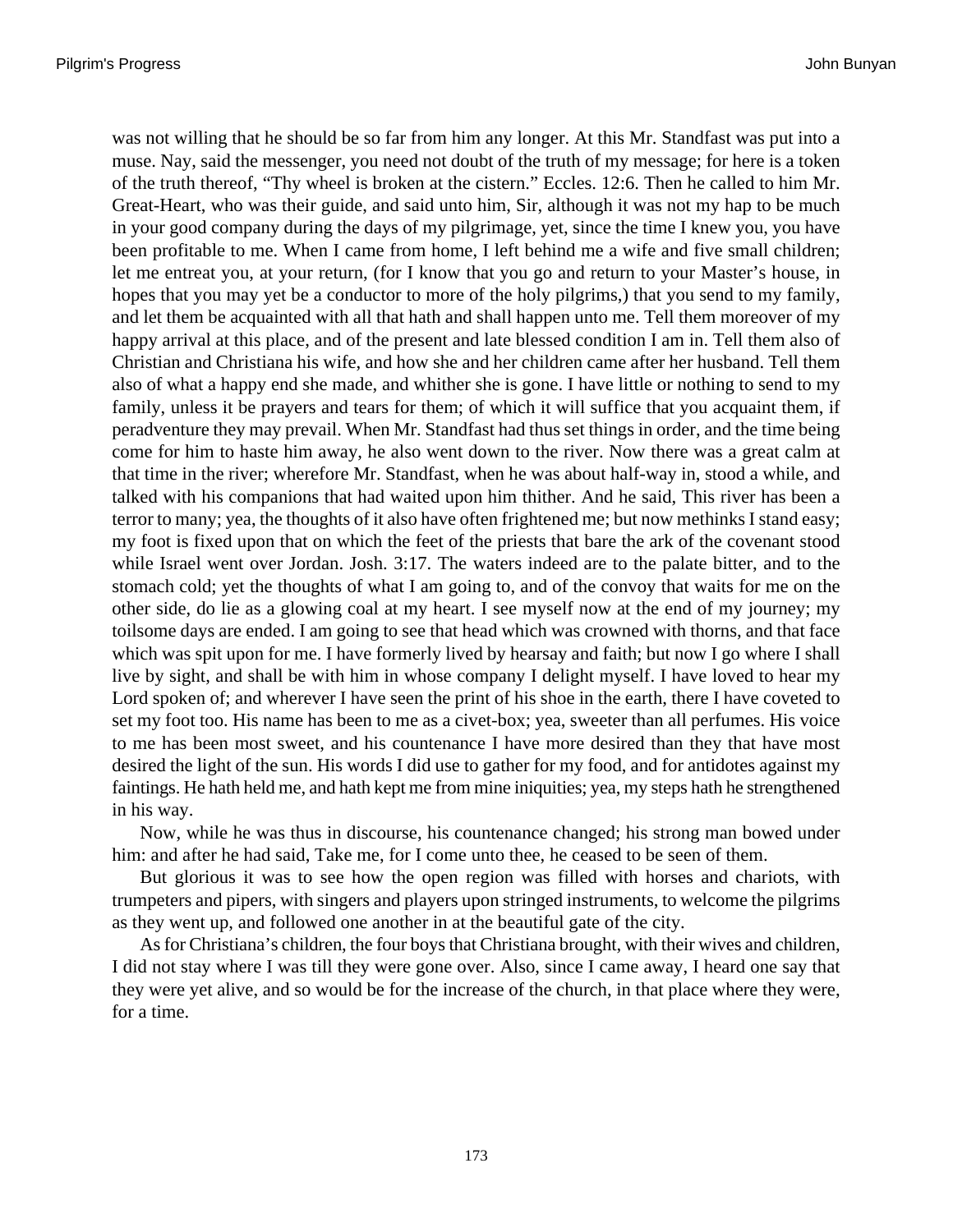Should it be my lot to go that way again, I may give those that desire it an account of what I here am silent about: meantime I bid my reader

## FAREWELL. THE END.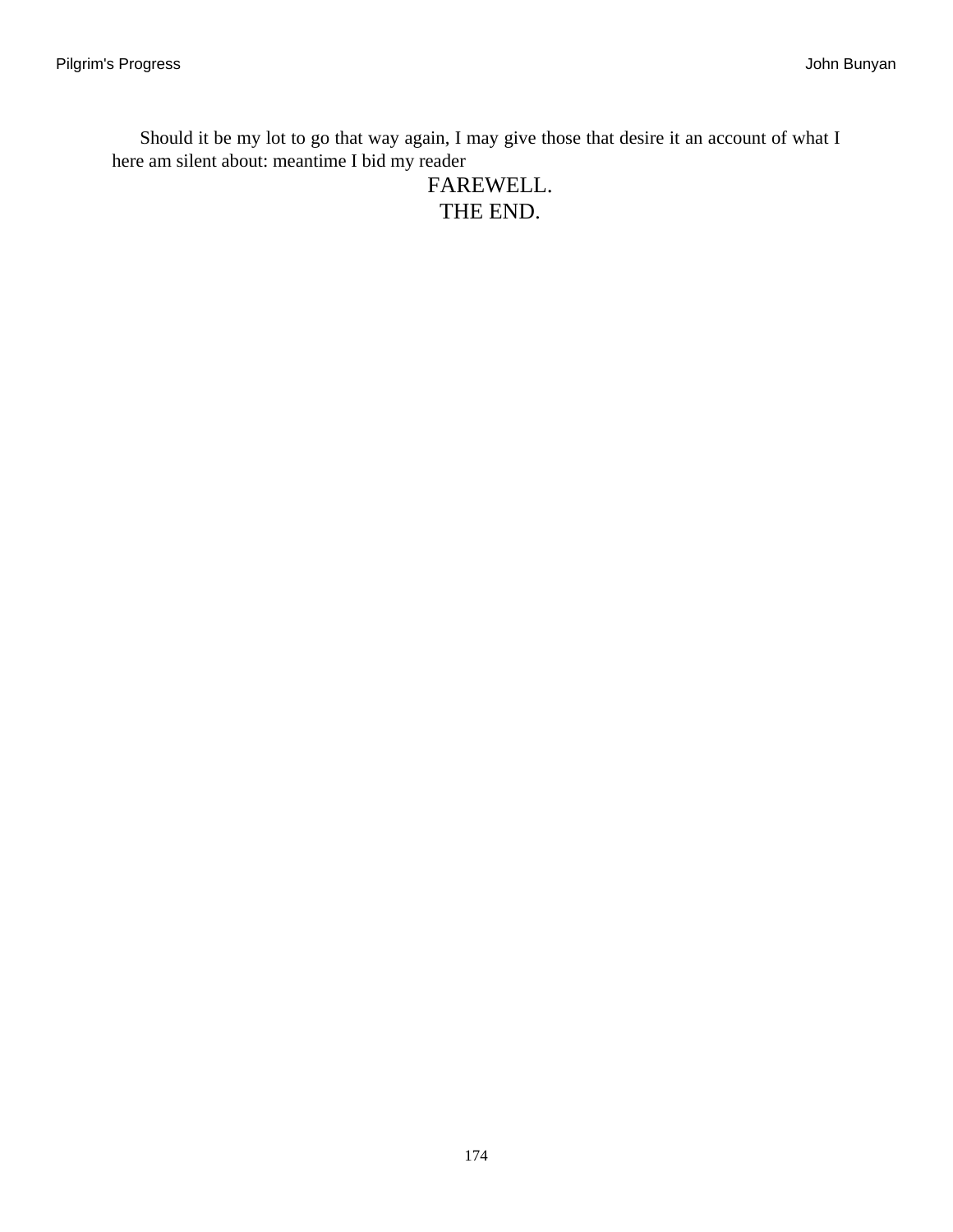# **Indexes**

## **Index of Scripture References**

**Genesis**

[3:1](#page-149-0) [3:6](#page-133-0) [6:5](#page-85-0) [8:21](#page-85-1) [9:27](#page-32-0) [13:10-13](#page-66-0) [19:14](#page-35-0) [19:17](#page-14-0) [19:26](#page-65-0) [22:9](#page-134-0) [25:32](#page-75-0) [28:12](#page-133-1) [34:20-24](#page-63-0) [39:1](#page-142-0) [39:11-13](#page-44-0) [39:15](#page-51-0)

**Exodus**

[1:22](#page-58-0) [12:21](#page-127-0) [13:8-10](#page-119-0) [19:16](#page-19-0) [19:18](#page-19-0) [25:22](#page-82-0) [33:15](#page-77-0)

**Leviticus**

[7:32-34](#page-149-1) [10:14](#page-149-1) [10:15](#page-149-1) [11:1](#page-50-0) [16:2](#page-82-0)

**Numbers**

[7:89](#page-82-0) [13:32](#page-40-0) [16:31](#page-65-1) [16:32](#page-65-1) [21:4](#page-66-1) [26:9](#page-65-2) [26:10](#page-65-2)

**Deuteronomy**

[14:1](#page-50-0) [22:25-27](#page-112-0) [23:24](#page-90-0) [25:2](#page-78-0) [32:14](#page-149-2) [33:6](#page-134-1)

**Joshua**

[3:17](#page-176-0)

**Judges**

[5:6](#page-125-0) [5:7](#page-125-0) [9:13](#page-149-2)

**Ruth**

[2:11](#page-119-1) [2:12](#page-119-1)

**1 Samuel**

[2:8](#page-36-0) [12:23](#page-17-0)

## **2 Kings**

## [5:20-27](#page-64-0)

### **2 Chronicles**

[6:27](#page-78-0) **Job**

[3:5](#page-41-0) [7:15](#page-68-0) [9:11](#page-42-0) [10:21](#page-13-0) [10:22](#page-13-0) [10:22](#page-41-0) [12:5](#page-154-0) [12:22](#page-42-1) [28:28](#page-87-0) [29:3](#page-42-2) [31:1](#page-44-1) [33:14](#page-128-0) [33:15](#page-128-0) [39:19-25](#page-76-0) [41:26-29](#page-76-1) [42:5](#page-52-0) [42:6](#page-52-0)

#### **Psalms**

[2:12](#page-21-0) [3:5-8](#page-77-1) [5:4](#page-27-0) [17:4](#page-78-1) [22:21](#page-111-0) [22:22](#page-111-0) [23:2](#page-66-2) [23:2](#page-159-0) [23:4](#page-42-3) [25:1](#page-149-1) [27:1-3](#page-77-1) [27:3](#page-165-0) [38:4](#page-13-1) [38:18](#page-52-1) [40:2](#page-16-0) [44:18](#page-41-1) [44:19](#page-40-1) [44:19](#page-41-1) [50:1-3](#page-27-0) [50:23](#page-52-0) [62:9](#page-55-0) [65:9](#page-66-3) [69:14](#page-41-2) [73:4](#page-91-0) [73:5](#page-91-0) [84:5-7](#page-137-0) [88:1](#page-76-2) [88:1](#page-144-0) [88:18](#page-68-1) [95:6](#page-82-1) [99:6](#page-142-1) [107:19](#page-40-1) [111:10](#page-87-0) [113:7](#page-36-0) [116:4](#page-41-3) [119:34](#page-51-1) [119:37](#page-56-0) [119:54](#page-104-0) [119:105](#page-14-1) [120:3](#page-125-1) [120:4](#page-125-1) [125:5](#page-85-2) [126:5](#page-102-0) [126:5](#page-108-0) [126:6](#page-102-0) [126:6](#page-108-0)

**Proverbs**

[1:7](#page-87-0) [1:11-14](#page-164-0) [2:15](#page-85-3) [3:35](#page-47-0) [5:5](#page-44-2) [5:22](#page-73-0) [6:6](#page-30-0) [8:36](#page-137-1) [9:10](#page-87-0) [10:7](#page-171-0) [11:24](#page-150-0) [13:4](#page-84-0) [13:7](#page-150-0) [13:15](#page-123-0) [14:10](#page-139-0) [14:27](#page-103-0) [15:19](#page-123-1) [19:27](#page-79-0) [21:16](#page-71-0) [22:14](#page-44-3) [23:23](#page-56-1) [23:34](#page-28-0) [23:34](#page-170-0) [23:35](#page-170-0) [26:12](#page-73-1) [26:25](#page-60-0) [28:14](#page-170-1) [28:26](#page-84-1) [29:5](#page-77-2) [29:25](#page-88-0) [30:8](#page-115-0) [30:28](#page-115-1)

#### **Ecclesiastes**

[1:2-14](#page-55-1) [2:11-17](#page-55-2) [4:9](#page-79-1) [9:8](#page-134-2) [10:3](#page-73-2) [10:15](#page-79-2) [11:8](#page-55-1) [12:3](#page-174-0) [12:4](#page-175-0) [12:5](#page-175-1) [12:6](#page-174-1) [12:6](#page-175-2) [12:6](#page-176-1)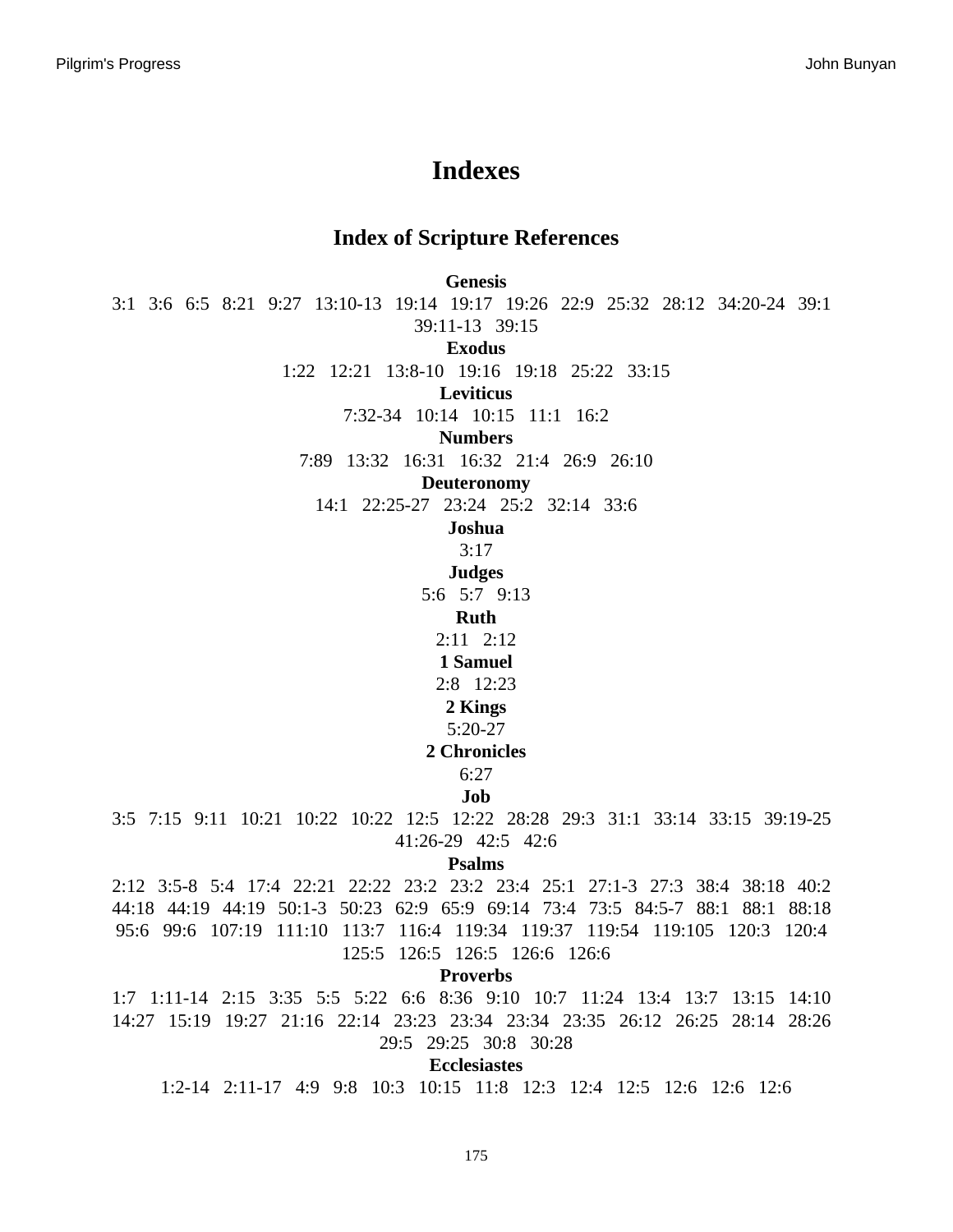**Song of Solomon**

[1:2](#page-110-0) [1:3](#page-104-1) [2:1](#page-136-0) [2:10-12](#page-89-0) [2:11](#page-135-0) [2:12](#page-135-0) [6:11](#page-150-1) [7:4](#page-137-2) [7:9](#page-90-1)

**Isaiah**

[6:2](#page-15-0) [7:15](#page-149-3) [9:16](#page-67-0) [10:4](#page-77-3) [11:6](#page-160-0) [14:30](#page-66-2) [25:8](#page-34-0) [25:8](#page-15-1) [26:1](#page-28-1) [26:2](#page-93-0) [26:21](#page-27-0) [30:33](#page-14-2) [33:16](#page-37-0) [33:17](#page-37-0) [35:3](#page-16-1) [35:4](#page-16-1) [40:11](#page-159-1) [40:17](#page-55-2) [43:2](#page-91-1) [49:10](#page-30-1) [50:10](#page-139-1) [55:1](#page-16-2) [55:2](#page-16-2) [62:4-12](#page-89-1) [64:6](#page-13-1) [64:6](#page-81-0) [65:17](#page-15-2) [66:2](#page-137-3)

**Jeremiah**

[2:6](#page-40-2) [2:6](#page-41-1) [2:24](#page-75-1) [12:1](#page-111-1) [17:15](#page-79-2) [20:10](#page-14-3) [23:4](#page-159-2) [29:12](#page-82-1) [29:13](#page-82-1) [29:18](#page-44-4) [29:19](#page-44-4) [31:19](#page-52-1) [31:21](#page-67-1) [44:16](#page-123-2) [44:17](#page-123-2)

**Lamentations**

[3:27-29](#page-144-1)

**Ezekiel**

[3:19](#page-35-1) [16:8-11](#page-127-1) [20:43](#page-52-0) [22:14](#page-13-2) [34:11-16](#page-159-2) [34:18](#page-123-3) [34:19](#page-123-3) [34:21](#page-162-0) [36:25](#page-52-2) [36:37](#page-113-0) [47:1-9](#page-66-3)

**Daniel**

[3:6](#page-59-0) [6:7](#page-59-1) [6:10](#page-82-1) [7:9](#page-27-0) [7:9](#page-92-0) [7:10](#page-27-0) [7:10](#page-92-0) [11:32](#page-78-2)

**Hosea**

[2:15](#page-137-0) [4:8](#page-147-0) [9:6](#page-64-1) [12:4](#page-137-4) [12:5](#page-137-4) [12:10](#page-95-0) [14:9](#page-71-1)

**Joel**

[3:16](#page-133-2)

**Amos**

[5:8](#page-42-4)

**Jonah** [2:7](#page-110-1)

**Micah**

[7:8](#page-39-0) [7:16](#page-27-0) [7:17](#page-27-0)

### **Habakkuk**

[1:2](#page-13-3) [1:3](#page-13-3) [2:3](#page-83-0)

### **Zechariah**

[3:4](#page-28-2) [3:7](#page-102-1) [12:10](#page-28-3) [12:10](#page-131-0)

#### **Malachi**

[3:2](#page-27-0) [3:3](#page-27-0) [4:1](#page-27-1)

#### **Matthew**

[3:7](#page-14-4) [3:12](#page-27-2) [4:8](#page-55-3) [4:9](#page-55-3) [5:6](#page-52-3) [5:8](#page-52-0) [7:7](#page-21-1) [7:13](#page-14-5) [7:13](#page-20-0) [7:14](#page-14-5) [7:14](#page-20-0) [7:14](#page-23-0) [10:3](#page-142-1) [10:39](#page-20-1) [11:12](#page-26-0) [11:12](#page-110-2) [11:16](#page-145-0) [11:27](#page-86-0) [11:28](#page-82-2) [11:28](#page-124-0) [12:31](#page-20-2) [12:45](#page-73-0) [13:23](#page-50-1) [13:30](#page-50-2) [13:43](#page-15-3) [13:46](#page-137-4) [18:30](#page-27-2) [21:29](#page-114-0) [23:3](#page-49-0) [23:37](#page-116-0) [24:30](#page-27-2) [24:35](#page-82-3) [24:41](#page-110-3) [25:40](#page-162-1) [26:14](#page-64-0) [26:15](#page-64-0) [27:3-5](#page-64-0) [27:55](#page-149-4) [27:56](#page-149-4) [27:61](#page-149-4)

**Mark**

[2:5](#page-28-2) [4:40](#page-32-1) [8:38](#page-20-1) [8:38](#page-47-1) [9:49](#page-131-1) [11:23](#page-162-2) [11:24](#page-162-2) [16:16](#page-52-1)

**Luke**

[1:42-46](#page-149-5) [1:45](#page-108-1) [3:17](#page-27-3) [4:5-7](#page-55-3) [7:37-50](#page-149-6) [8:2](#page-149-7) [8:3](#page-149-7) [8:13](#page-26-1) [9:62](#page-14-6) [10:16](#page-102-2) [10:34](#page-154-1) [10:35](#page-154-1) [13:24](#page-20-3) [14:14](#page-102-1) [14:15](#page-102-1) [14:26](#page-14-7) [14:26](#page-20-1) [14:33](#page-13-1) [15:17](#page-14-8) [16:15](#page-46-0) [16:25](#page-25-0) [17:10](#page-81-1) [18:13](#page-103-1) [19:14](#page-26-2) [20:46](#page-63-1) [20:47](#page-63-1) [23:27](#page-149-8) [23:55](#page-149-4) [24:1](#page-149-9) [24:22](#page-149-10) [24:23](#page-149-10)

#### **John**

[1:29](#page-127-0) [1:47](#page-173-0) [3:12](#page-35-2) [4:36](#page-54-0) [5:28](#page-27-4) [5:29](#page-27-4) [6:26](#page-63-2) [6:35](#page-83-1) [6:37](#page-16-3) [6:37](#page-22-0) [6:37](#page-83-2) [6:51](#page-132-0) [6:54-57](#page-131-2) [7:37](#page-16-3) [7:48](#page-46-1) [8:12](#page-103-2) [10:1](#page-29-0) [10:11](#page-70-0) [10:15](#page-70-0) [10:27-29](#page-15-2) [11:2](#page-149-6) [12:3](#page-149-6) [12:25](#page-15-4) 12:25 [14:15](#page-52-0) [15:3](#page-24-0) [15:5](#page-149-2) [16:8](#page-52-1) [16:9](#page-52-3) [20:20](#page-110-0) [20:27](#page-20-2)

176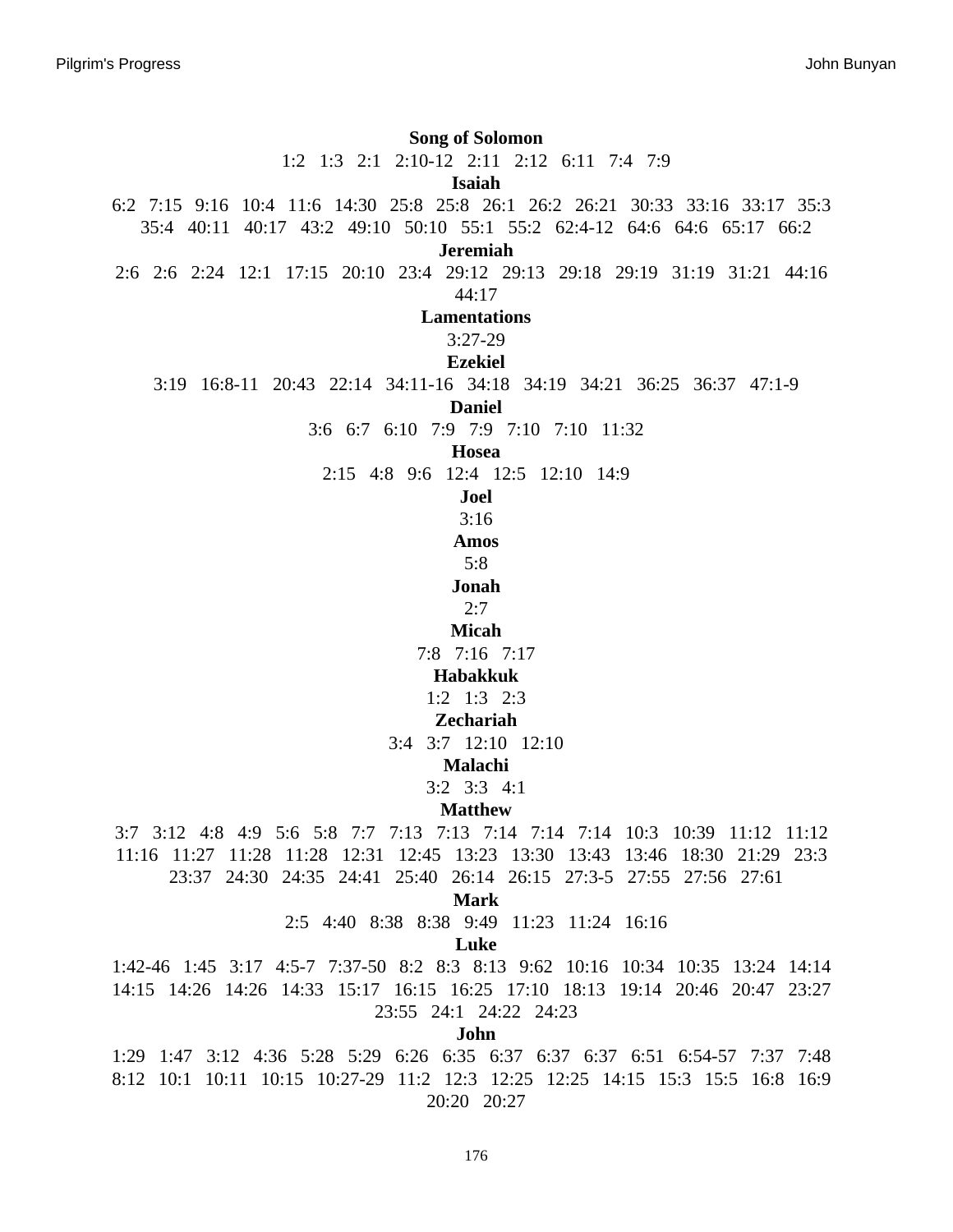**Acts** [1:13](#page-142-0) [2:37](#page-13-0) [4:12](#page-52-0) [7:59](#page-148-0) [7:60](#page-148-0) [8:19-22](#page-63-0) [11:26](#page-148-1) [12:2](#page-148-2) [14:22](#page-26-0) [15:9](#page-24-0) [16:30](#page-13-0) [16:30](#page-13-1) [16:31](#page-13-1) [16:31](#page-83-0) [21:16](#page-155-0) [28:10](#page-159-0) **Romans** [2:14](#page-27-0) [2:15](#page-27-0) [2:24](#page-49-0) [2:25](#page-49-0) [3:1](#page-85-0) [3:12](#page-85-1) [4:1](#page-83-1) [4:5](#page-82-0) [4:25](#page-83-1) [5:17](#page-121-0) [5:19](#page-121-1) [5:20](#page-24-1) [6:21-23](#page-80-0) [6:23](#page-38-0) [7:9](#page-24-2) [7:15](#page-34-0) [7:21](#page-34-0) [7:24](#page-45-0) [7:24](#page-52-1) [7:24](#page-133-0) [8:34](#page-121-2) [8:37](#page-39-0) [8:37](#page-141-0) [10:4](#page-83-2) [10:10](#page-52-2) [14:1](#page-154-0) [14:21](#page-144-0) [16:17](#page-78-0) [16:18](#page-78-0) [16:23](#page-147-0) [16:25](#page-24-0) [16:26](#page-24-0) **1 Corinthians** [1:26](#page-46-0) [2:7](#page-56-0) [2:8](#page-56-0) [3:18](#page-46-0) [4:9](#page-55-0) [4:10](#page-55-1) [4:10](#page-55-0) [4:15](#page-23-0) [4:20](#page-49-1) [6:2](#page-92-0) [6:3](#page-92-0) [7:29](#page-17-0) [8:9-13](#page-154-0) [8:13](#page-144-0) [9:22](#page-154-0) [9:24-27](#page-54-0) [12:3](#page-86-0) [13:1](#page-50-0) [13:2](#page-51-0) [13:3](#page-50-0) [13:12](#page-163-0) [14:7](#page-50-1) [15:1](#page-27-1) [15:55](#page-175-0) [15:56](#page-24-2) **2 Corinthians** [3:18](#page-90-0) [3:18](#page-163-0) [4:10](#page-141-0) [4:11](#page-141-0) [4:18](#page-14-0) [4:18](#page-25-0) [5:1-4](#page-105-0) [5:2](#page-15-0) [5:7](#page-79-0) [11:13](#page-78-1) [11:14](#page-78-1) [12:9](#page-25-1) [12:9](#page-83-3) **Galatians** [2:15](#page-52-0) [2:16](#page-29-0) [2:16](#page-52-1) [2:16](#page-52-0) [2:16](#page-81-0) [3:10](#page-21-0) [3:13](#page-121-3) [4:4](#page-149-0) [4:19](#page-23-1) [4:21-27](#page-20-0) [6:7](#page-92-1) [6:8](#page-92-1) [6:9](#page-54-1) [6:12](#page-20-1) **Ephesians** [1:13](#page-28-0) [1:17-19](#page-86-0) [1:18](#page-83-4) [1:19](#page-83-4) [4:22](#page-45-1) [5:6](#page-80-1) [5:26](#page-24-0) [6:16](#page-77-0) [6:18](#page-41-0) **Philippians** [1:27](#page-52-3) [3:7-9](#page-46-0) [3:17-20](#page-52-3) [3:20](#page-56-1) [3:21](#page-56-1) **Colossians** [1:14](#page-82-0) **1 Thessalonians** [4:14-17](#page-92-0) [4:16](#page-15-1) [4:16](#page-27-2) [4:16](#page-27-1) [4:17](#page-15-1) [4:17](#page-27-2) [5:6](#page-79-1) [5:6-8](#page-31-0) [5:14](#page-152-0) [5:14](#page-154-0) **2 Thessalonians**  $1:8-10$ **1 Timothy** [1:15](#page-83-2) [2:5](#page-83-5) [6:9](#page-172-0) [6:17-19](#page-130-0) **2 Timothy** [1:12-14](#page-74-0) [2:17](#page-71-0) [2:18](#page-71-0) [2:22](#page-134-0) [4:8](#page-15-2) [4:10](#page-64-0) **Titus** [1:2](#page-15-3) **Hebrews** [2:14](#page-35-0) [2:15](#page-35-0) [4:12](#page-165-0) [4:16](#page-82-1) [5:2](#page-159-1) [6:6](#page-26-1) [6:19](#page-133-1) [7:25](#page-83-6) [9:13](#page-131-0) [9:14](#page-131-1) [9:17-21](#page-15-4) [9:19](#page-131-0) [9:27](#page-13-2) [10:1-4](#page-131-0) [10:12-21](#page-82-2) [10:29](#page-26-2) [10:38](#page-19-0) [11:13-16](#page-56-2) [11:15](#page-34-1) [11:16](#page-34-1) [11:16](#page-14-1) [11:25](#page-20-2) [11:26](#page-20-2) [11:33](#page-36-0) [11:34](#page-36-0) [12:16](#page-75-0) [12:21](#page-19-1) [12:22-24](#page-92-2) [12:25](#page-19-2) [13:2](#page-71-1) [13:11-15](#page-132-0) [13:15](#page-149-1) **James** [1:22-26](#page-50-2) [1:23](#page-163-0) [1:23-25](#page-103-0) [1:27](#page-50-2) [4:4](#page-171-0) [4:6](#page-136-0) [4:7](#page-39-1) [4:7](#page-138-0) **1 Peter** [1:4](#page-14-2) [1:19](#page-82-0) [2:1](#page-149-2) [2:2](#page-149-2) [2:8](#page-146-0) [4:18](#page-74-1) [5:5](#page-136-0) [5:8](#page-29-1) [5:8](#page-76-0) [5:8](#page-138-1) [5:9](#page-138-1) **2 Peter** [1:19](#page-14-3) [1:19](#page-170-0) [2:9](#page-74-0) [2:22](#page-44-0) [2:22](#page-88-0) **1 John** [2:13](#page-160-0) [2:14](#page-160-0) [2:16](#page-45-2) [3:2](#page-92-3) [4:5](#page-20-3) [5:21](#page-79-2) **3 John**

[1:5](#page-154-1) [1:6](#page-154-1)